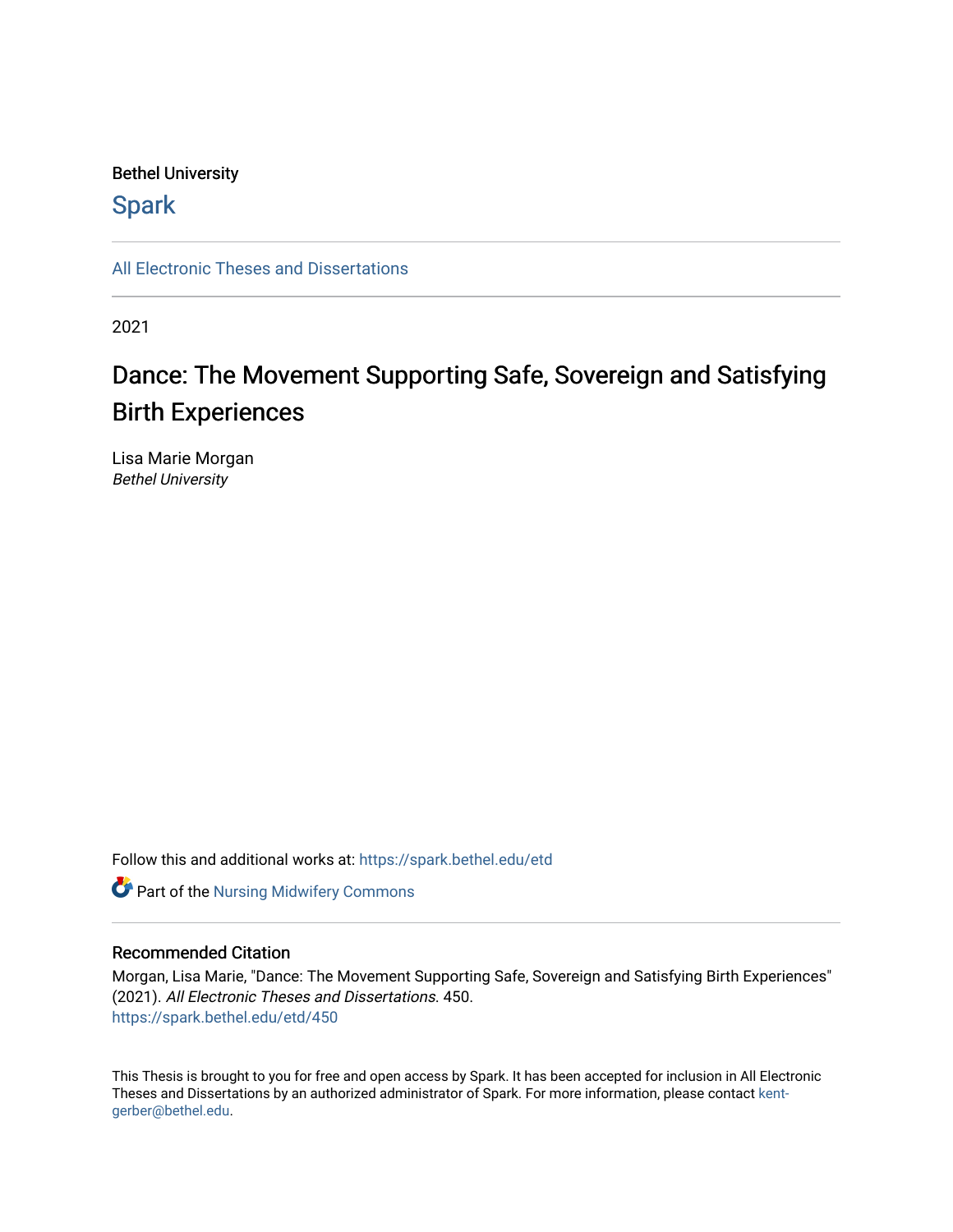# DANCE: THE MOVEMENT SUPPORTING SAFE, SOVEREIGN AND SATISFYING

# LABOR AND BIRTH EXPERIENCES

A MASTER'S PROJECT

# SUBMITTED TO THE GRADUATE FACULTY

OF THE GRADUATE SCHOOL

BETHEL UNIVERSITY

BY

# LISA MARIE MORGAN

IN PARTIAL FULFILLMENT OF THE REQUIREMENTS

FOR THE DEGREE OF

MASTER OF SCIENCE IN NURSING

MAY 2021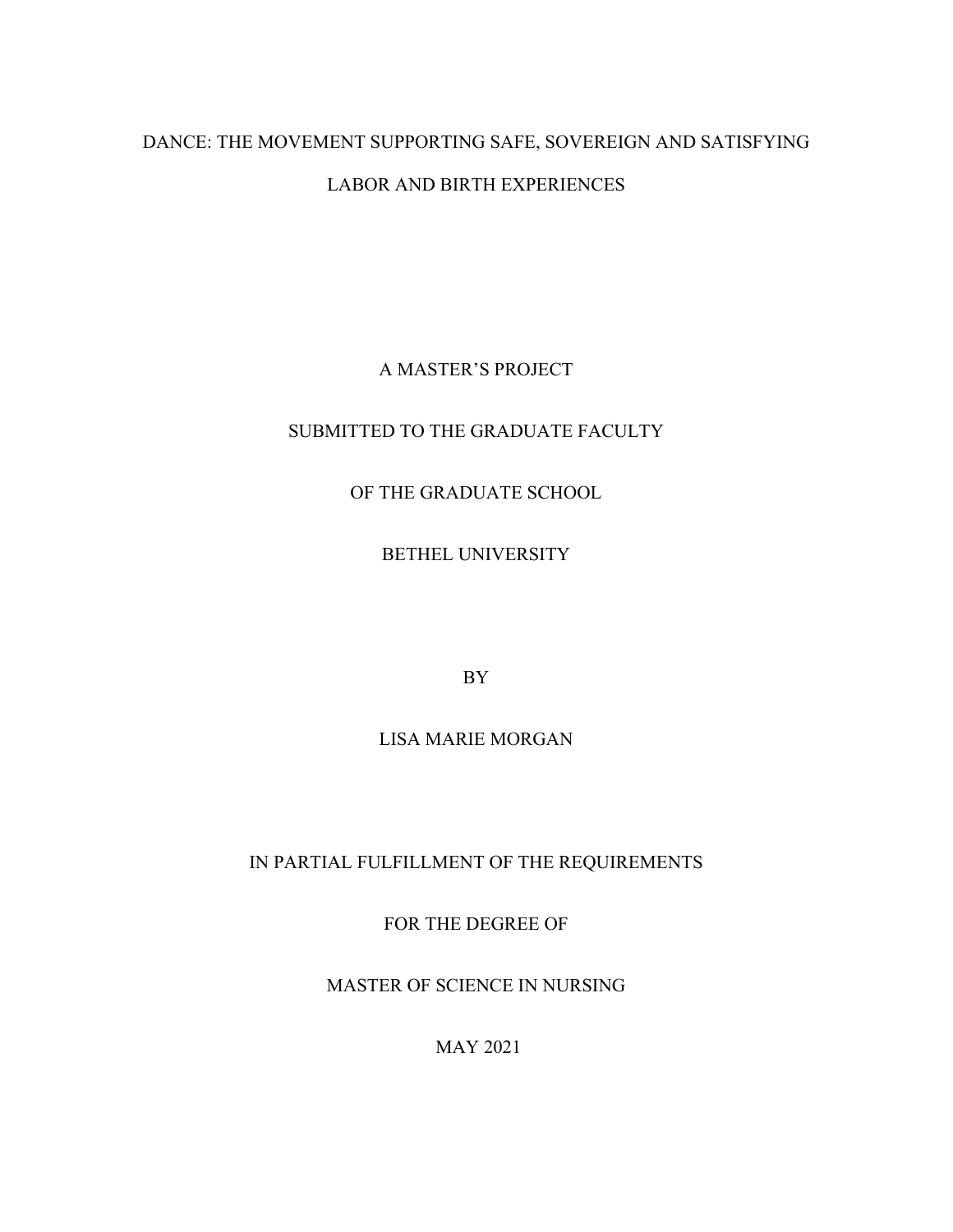# BETHEL UNIVERSITY

Dance: The Movement Supporting Safe, Sovereign and Satisfying Birth Experiences

Lisa Marie Morgan

May 2021

# Approvals:

| Project Advisor Name: Renee Clark, MSN, APRN, CNM                    |
|----------------------------------------------------------------------|
| Project Advisor Signature:                                           |
| Second Reader Name: Katrina Wu, APRN, CNM                            |
| Second Reader Signature:                                             |
| Director of Nurse-Midwifery Program Name: Jane Wrede, PhD, APRN, CNM |

Director of Nurse-Midwifery Program Signature: \_\_\_\_\_\_\_\_\_\_\_\_\_\_\_\_\_\_\_\_\_\_\_\_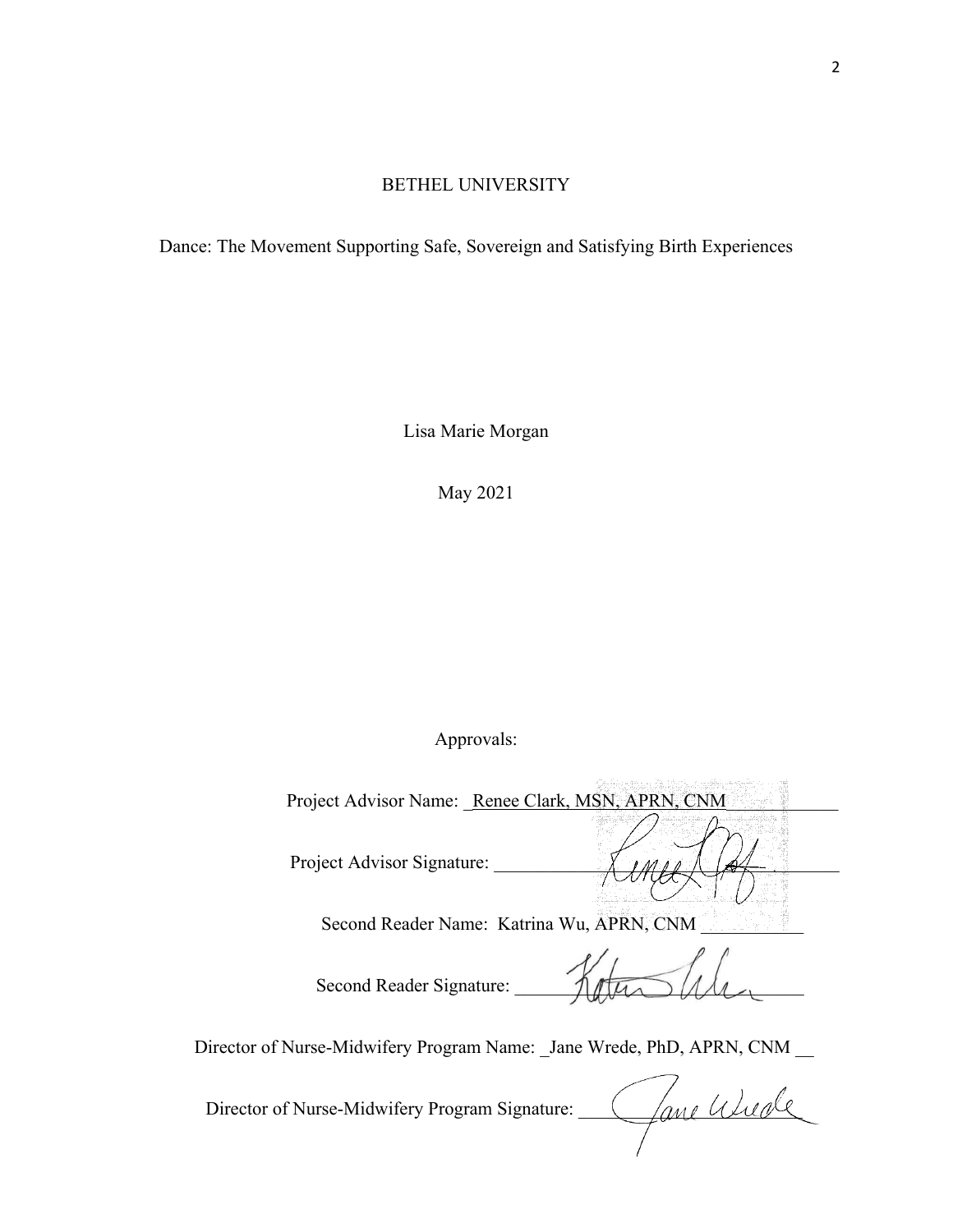#### Acknowledgements

The gratitude I hold for those who have supported the writing of my thesis is tremendous! While a few are listed here, there are so many who aren't. You know who you are and I am filled with joy and appreciation when I think of you.

For those listed, I am so thankful first and foremost to my husband and children. They missed out on numerous hikes and endured countless hours of screen time while I holed up in my room or in the deep Alaskan winter to work on coursework, clinicals and my thesis. You are loved! And, thank you to my dear momma who has always believed in me and who is always ready to support our family in the most challenging of times.

Deep appreciation goes to Renee Clark, my faculty advisor at Bethel University, who shared with me the excitement of my thesis from day one. She believed in the importance of my thesis topic, my ability to write about it and encouraged me each step of the way. Much gratitude also goes to Katrina Wu as both the final reader of my paper and as a continual support in my midwifery education. I also have deep appreciation for Michael Rerick, the editor of my paper. While he edited for content, structure and grammar, he also championed my writing and asked questions requiring me to dig deeper into my topic.

Finally, thank you to all of my doula and dance clients who have trusted me and danced with me prenatally and during their labors - the women I serve continue to be my inspiration.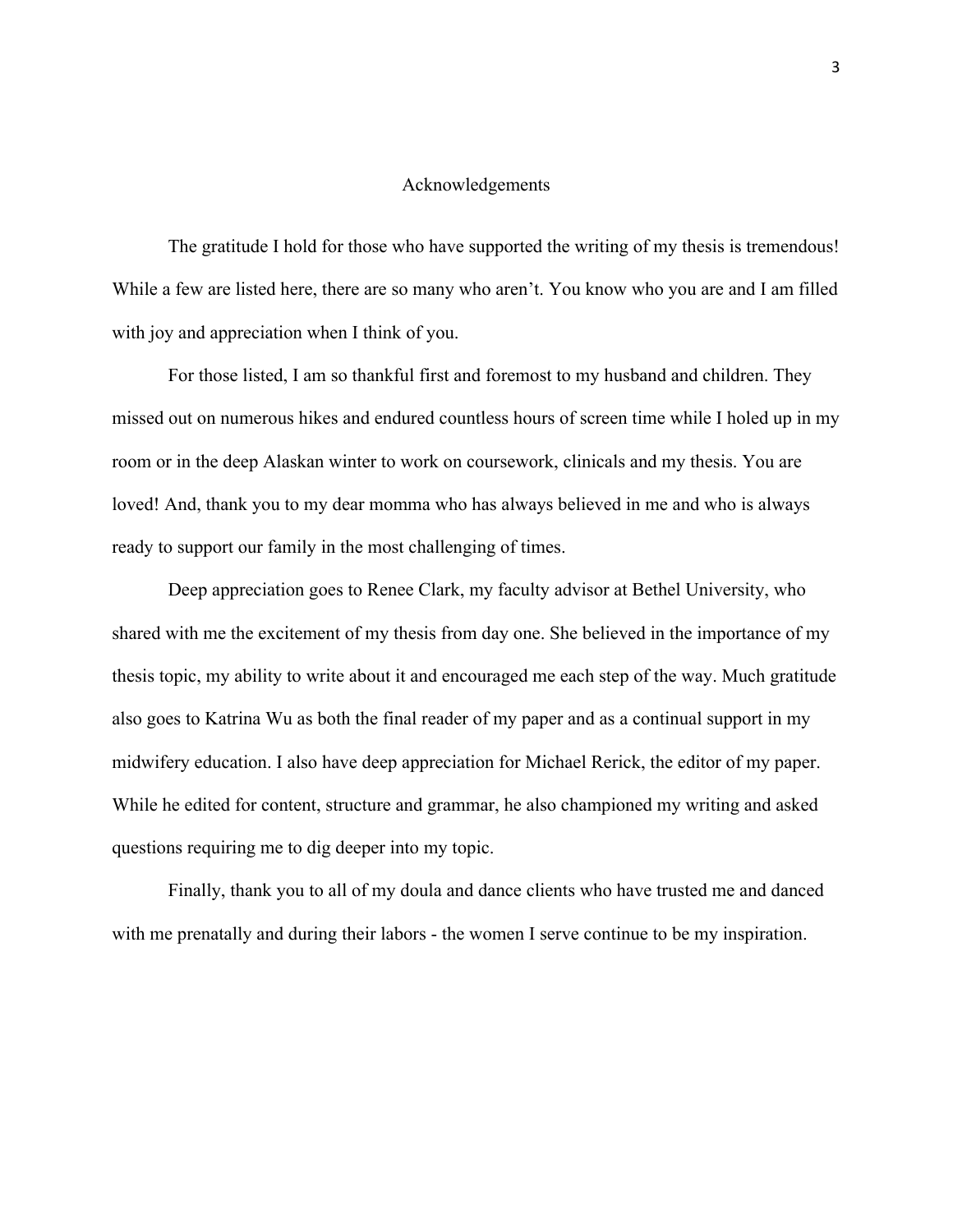#### Abstract

**Background/Purpose:** Labor dance utilizes upright positioning, hands and knees position, use of the rebozo and other alternative labor and birth positions as a traditional means of taking advantage of gravity and increasing the pelvic diameter in labor and birth. Despite recommendations by the American College of Nurse-Midwives (ACNM) and the American College of Obstetricians and Gynecologists (ACOG) supporting such positions, promotion and use of labor dance remain in the margins of labor and birth experiences for most women. This literature review finds that labor dance increases safety, sovereignty and satisfaction in the labor and birth experience for women. Further, this simple tool can be used to improve the birth experiences for all women.

**Theoretical Framework:** As a model of care, *Central Concepts in the Midwife-Woman Relationship* serves as a platform to understanding how labor dance can impact a woman's labor and birth experience. Lundgren and Berg (2007) propose six pairs of concepts which define mind-body and environmental connections that influence a woman's clinical and psycho-social outcomes in the labor and birth experience. Serving as a guide to midwifery care, promotion of these central concepts choreographs the midwife-woman relationship into safety, sovereignty and satisfaction in labor and birth.

**Results/Findings**: Several major themes supporting labor dance were presented in the literature. The most common are how labor dance supports pain management, safety in labor and satisfaction of labor. Next, the literature exposed the impacts that labor dance can have on the dynamic relationships between the woman and herself, her partner, her midwife and with the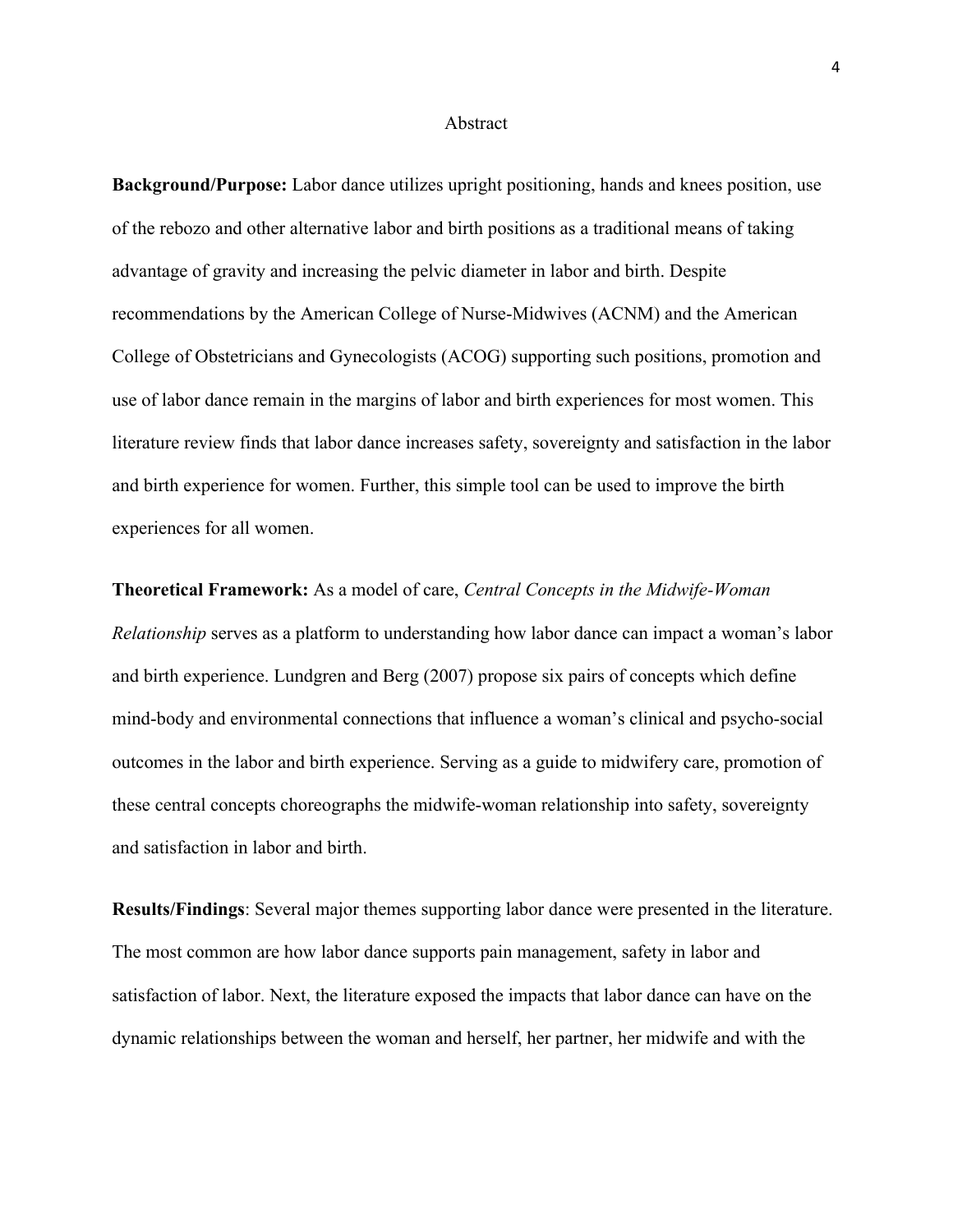environment around her. Finally, the literature proposes that labor dance can play a role in addressing socioeconomic disparities in maternity care.

**Implications for Research and Practice:** To begin, midwives who provide options for labor dance and who labor dance with patients can shape the context of a woman's birthing experience, providing safety, sovereignty and satisfaction. And yet, it appears that midwives aren't offering labor dance to the majority of women as an option to manage their labor. By not discussing labor dance in pregnancy, midwives are limiting a patient's ability to engage in true informed choice. Next, a sense of control and ability to cope with labor is gained before a woman even sets foot into the birth space. Existing programs which provide opportunities for women to become acquainted with labor dance should be adopted by midwives and integrated into group-based prenatal care. Further research is needed to look at the impact of introducing labor dance to decrease rates of medical interventions and at the barriers and bridges to supporting labor dance in a variety of birth settings.

**Keywords:** dance in birth/labor, upright position in birth/labor, movement in birth/labor, satisfaction in birth/labor, sovereignty in birth/labor, position change in birth/labor, control in birth/labor, position in birth/labor, self-determination, and obstetric complications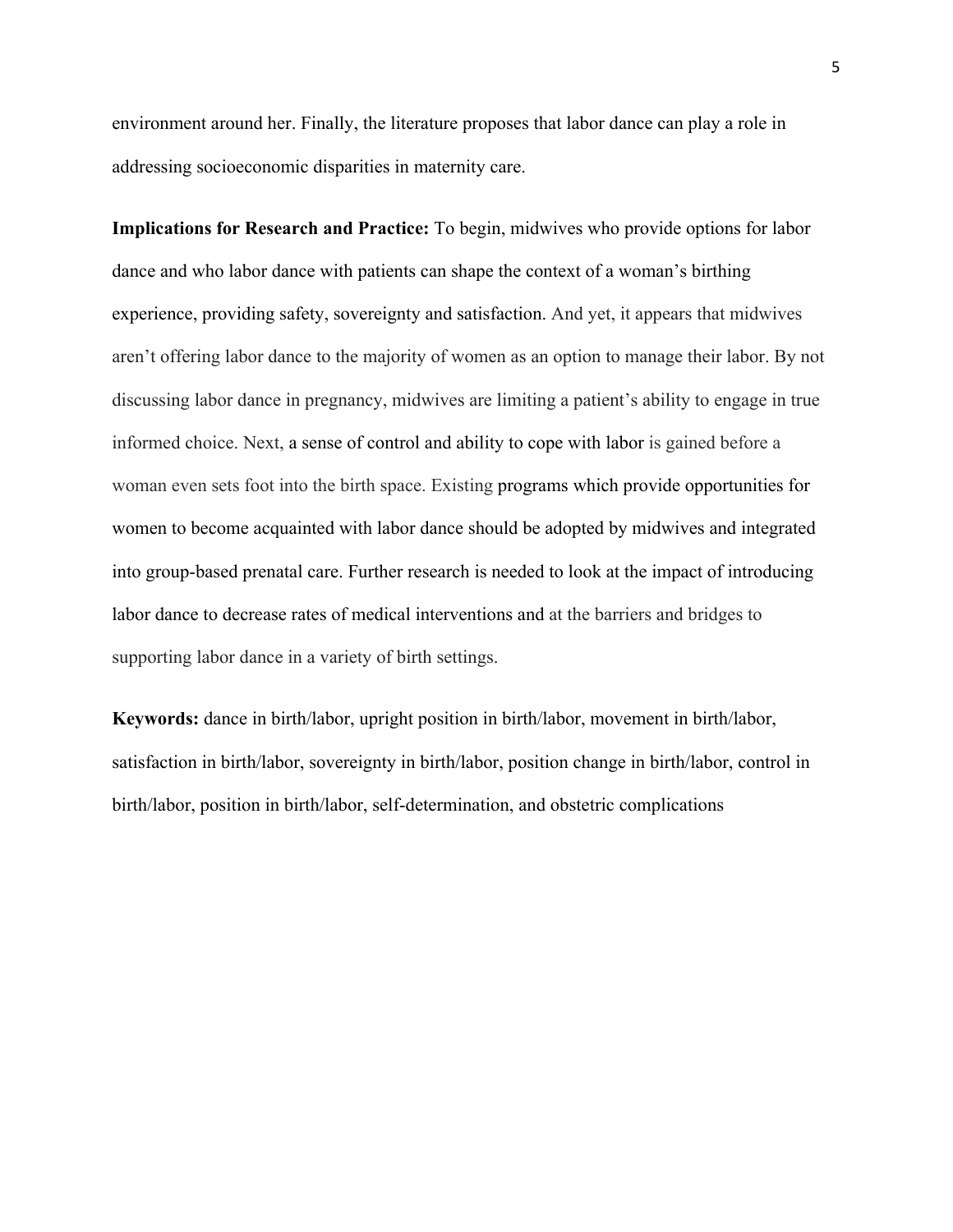# **Table of Contents**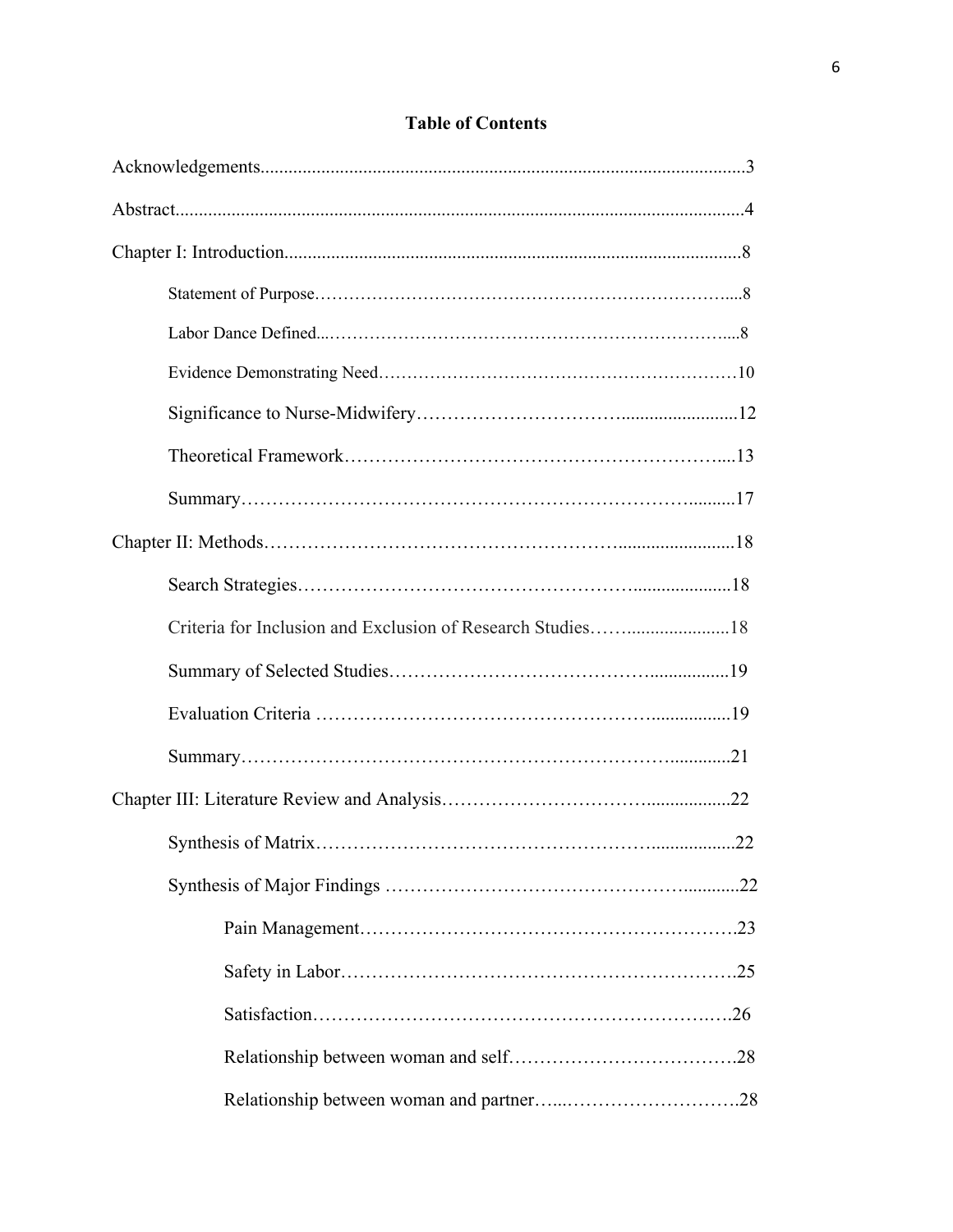| Relationship between woman and the environment32            |  |
|-------------------------------------------------------------|--|
|                                                             |  |
|                                                             |  |
|                                                             |  |
|                                                             |  |
|                                                             |  |
|                                                             |  |
| Labor Dance as a tool for promotion of positive physiologic |  |
|                                                             |  |
| Medical Interventions as Barrier to Labor Dance40           |  |
|                                                             |  |
|                                                             |  |
|                                                             |  |
| Integration of the Modeling and Role Modeling Theory44      |  |
|                                                             |  |
|                                                             |  |
|                                                             |  |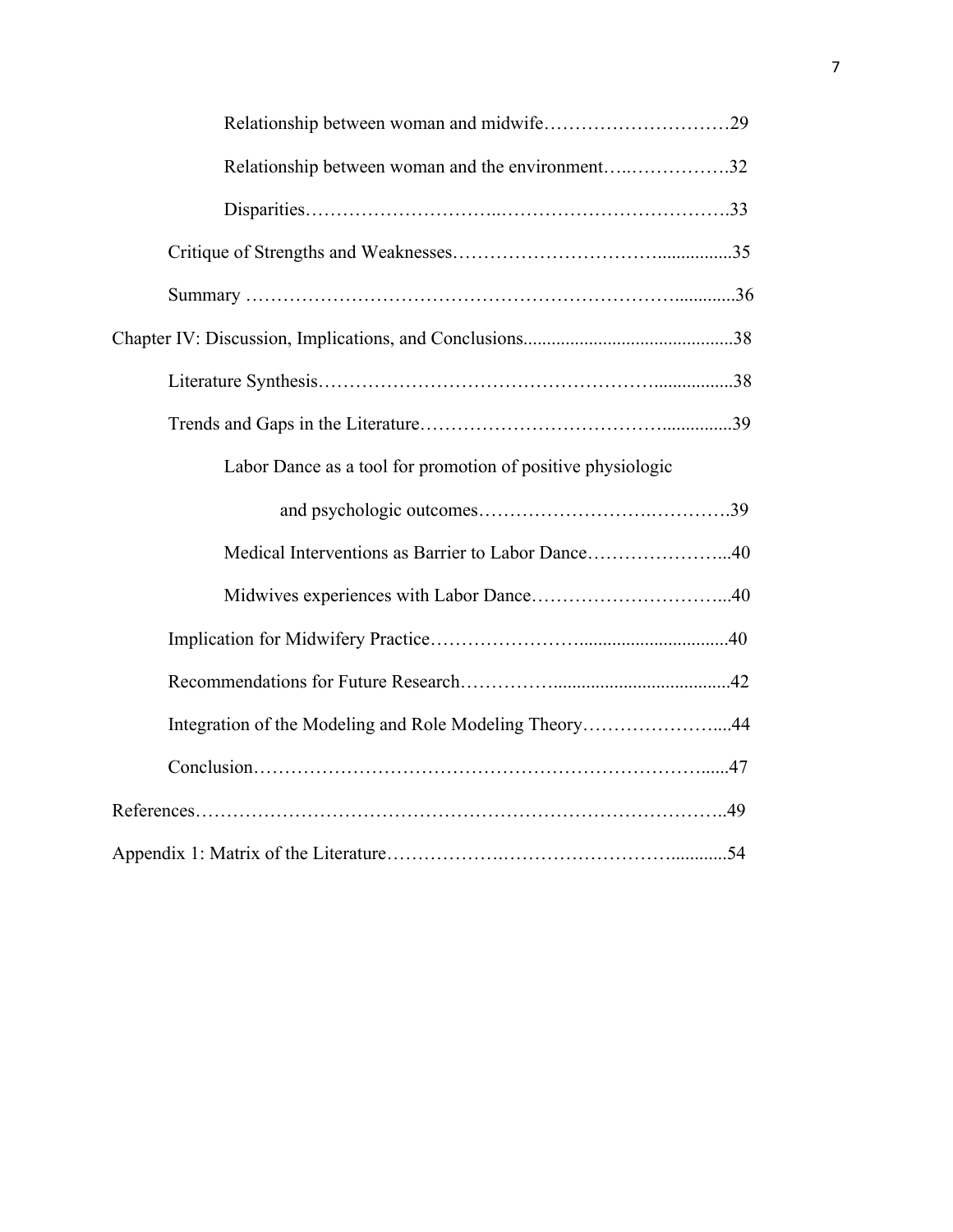#### **Chapter I: Introduction**

If the media is any reflection of reality, most women labor and birth in a bed with legs up in stirrups while yelling at their partners. Across the globe, these birth scenes play out along with increased rates of medical interventions, increased rates of cesarean births, increased rates of maternal mortality and morbidity and lower rates of satisfaction for women. (Declercq et al., 2014). However, social media has begun to reflect a different reality. In 2015, a video of Yuki Nishitzawa went viral as she danced the "Tootsee Roll" during labor (Ciras, 2015). And since 2017, Dr. Fernando Guedes da Cunha of Brazil has been posting videos of himself dancing with labor patients (Baulkman, 2018); many of which also go viral. That these videos go viral indicates that dancing through labor is still an anomaly in the birth space. It also indicates that women may want more from their birth experiences than what the medical model has offered them. Luce et al. (2016) write that "medicalisation has created disconnect between the pregnant woman and her body." Labor dance has the ability to reconnect women with their bodies while also increasing both clinical and psycho-social positive outcomes for women.

#### **Statement of Purpose**

Dance has been used as a tool to support women in the birth space for centuries. Stories of sisters, cousins, aunties and friends surrounding a birthing woman as she swirled her hips through labor are told through oral histories, literature and art (Al Hindi, 2009). Among the oldest forms of dance, belly dance is believed to have originated as a ritual of fertility and childbirth (Hobin, 2003). Kitzinger (2011) writes, "A Bedouin Arab girl learns a pelvic dance during puberty… and will bellydance, when she is in labour. The belly dance represents the power of women to produce life." Yet, there is little written evidence of the role dance has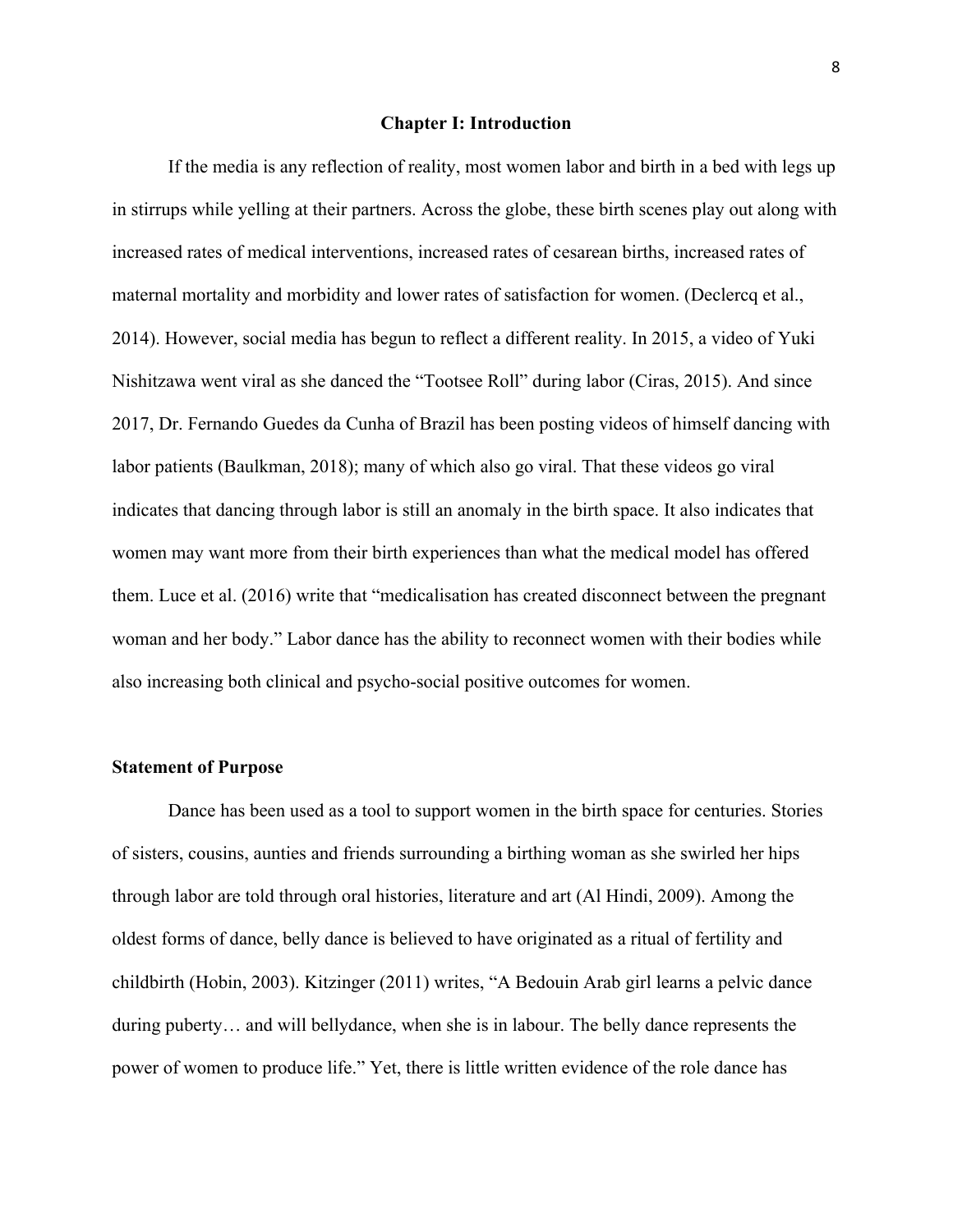played in childbirth throughout time. It is suggested that the rituals of dance and birth were experienced away from the eyes of men, the writers of history, "shrouded by the mystery of the dance as an ancient sacred rite," (Al Hindi, 2009).

The purpose of this paper is to put the mystery of these rituals to the test. If labor dance was in fact used in childbirth in the earliest days of mankind, does it still have a place of value for child-bearing women today? If so, what value does it hold? In this paper, a review and analysis of current academic literature is undertaken to answer the question, does labor dance increase safety, sovereignty and satisfaction in the labor and birth experience for women? If so, how can this simple tool be used to cultivate a healthier birth landscape for the modern woman?

#### *Labor Dance Defined*

There are specific programs that teach pregnant women and birth professionals about labor dance. Among the most established are Dancing thru Pregnancy® founded in 1979 and Dancing for Birth<sup>™</sup> founded in 2001. Aside from these well-established programs, dance in labor remains on the fringe of intrapartum support and research (CITE). Other applicable topics included upright position, hands and knees position, use of a rebozo, alternative birth positions and delivery positions. Each of these concepts takes advantage of gravity and increases the pelvic diameter (Gizzo, et al., 2014). While labor dance may be defined by specific movements in a Dancing for Birth™ or Dancing thru Pregnancy® class, labor dance itself incorporates all of the aforementioned concepts and also provides women with space to express emotion, energy and delight in labor (Mackrell, 2020).

#### **Evidence Demonstrating Need**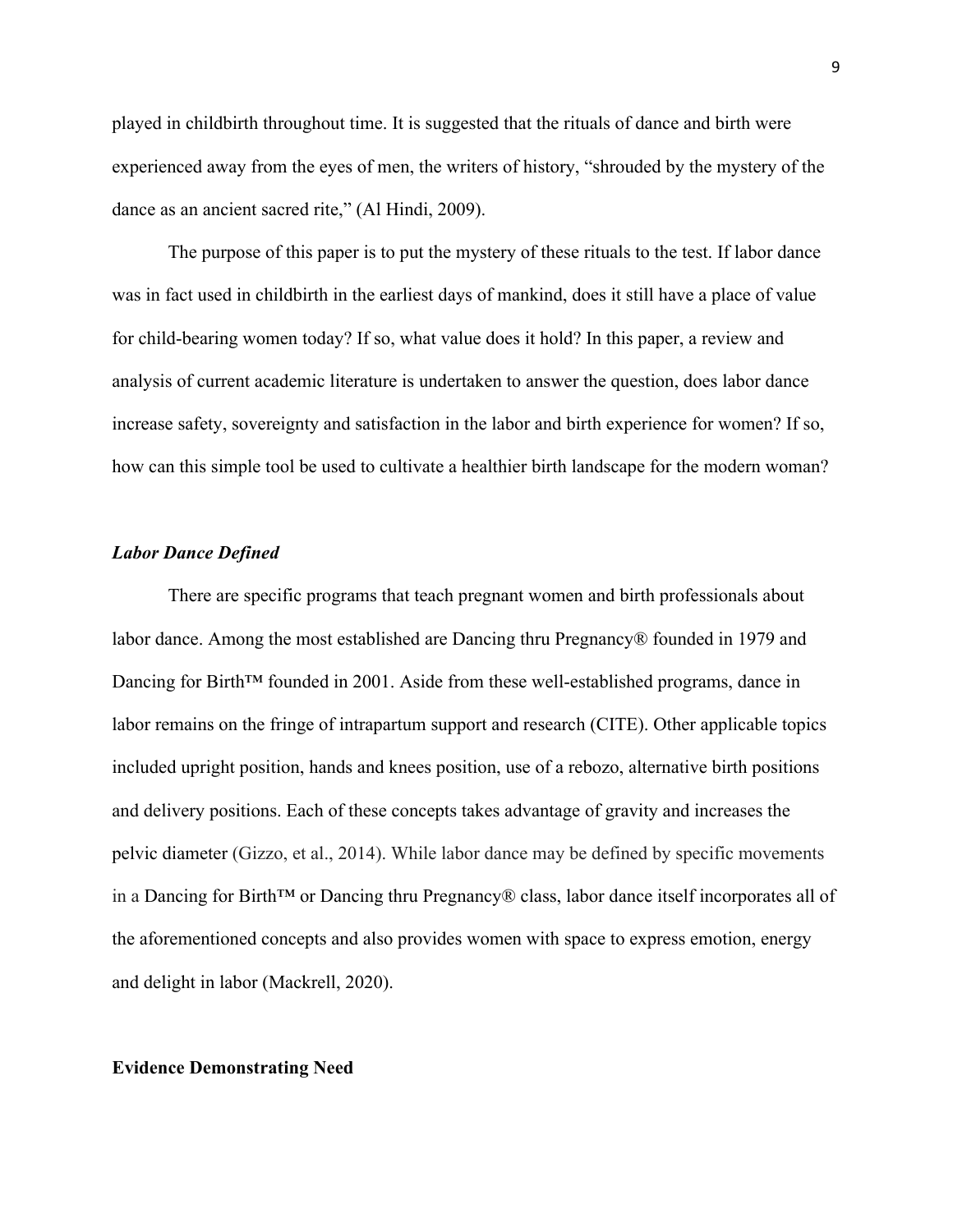The need to explore how dance can impact labor and birth is born out of the current maternal health crisis in the United States. Pregnancy related deaths have risen steadily from 7.2 deaths per 100,000 live births in 1987 to 17.3 deaths per 100,000 live births in 2017 (Centers for Disease Control and Prevention, 2020). In response, Gingrey (2020) writes, "Think about all the medical advances that have occurred in recent times, and yet the risks associated with pregnancy have not declined. These figures say to me we are failing women during what should be a most wondrous time of their lives. No developed nation has a more shameful record." The overmedicalization of birth and racial and socioeconomic disparities are both listed among the top seven causes explaining this crisis. (Every Mother Counts, n.d). Labor dance provides an opportunity to counter each of these challenges.

Position statements supporting movement in labor can be found by the American College of Nurse-Midwives and the American College of Obstetricians and Gynecologists (American College of Nurse-Midwives [ACNM], 2014; American College of Obstetricians and Gynecologists [ACOG], 2019). Recommendations in *UpToDate* and in a Cochrane Review are also supportive (Caughey, 2019; Funai & Norwitz, 2021; Gupta et al., 2017).

The American College of Nurse-Midwives (ACNM) position statement, *Appropriate Use of Technology in Childbirth* suggests that movement in labor has benefits for laboring women and should be encouraged (American College of Nurse-Midwives [ACNM], 2014). Further, the statement reinforces the role that midwives play in moving with women through labor. As a practice, midwives should limit unnecessary interventions, utilize evidence-based management and encourage full partnership with women in their care. To obtain these goals, ACNM (2014) advocates for, "availability and provision of non-technological interventions for comfort in labor for all women." Labor dance is one of the most non-technological, low resource interventions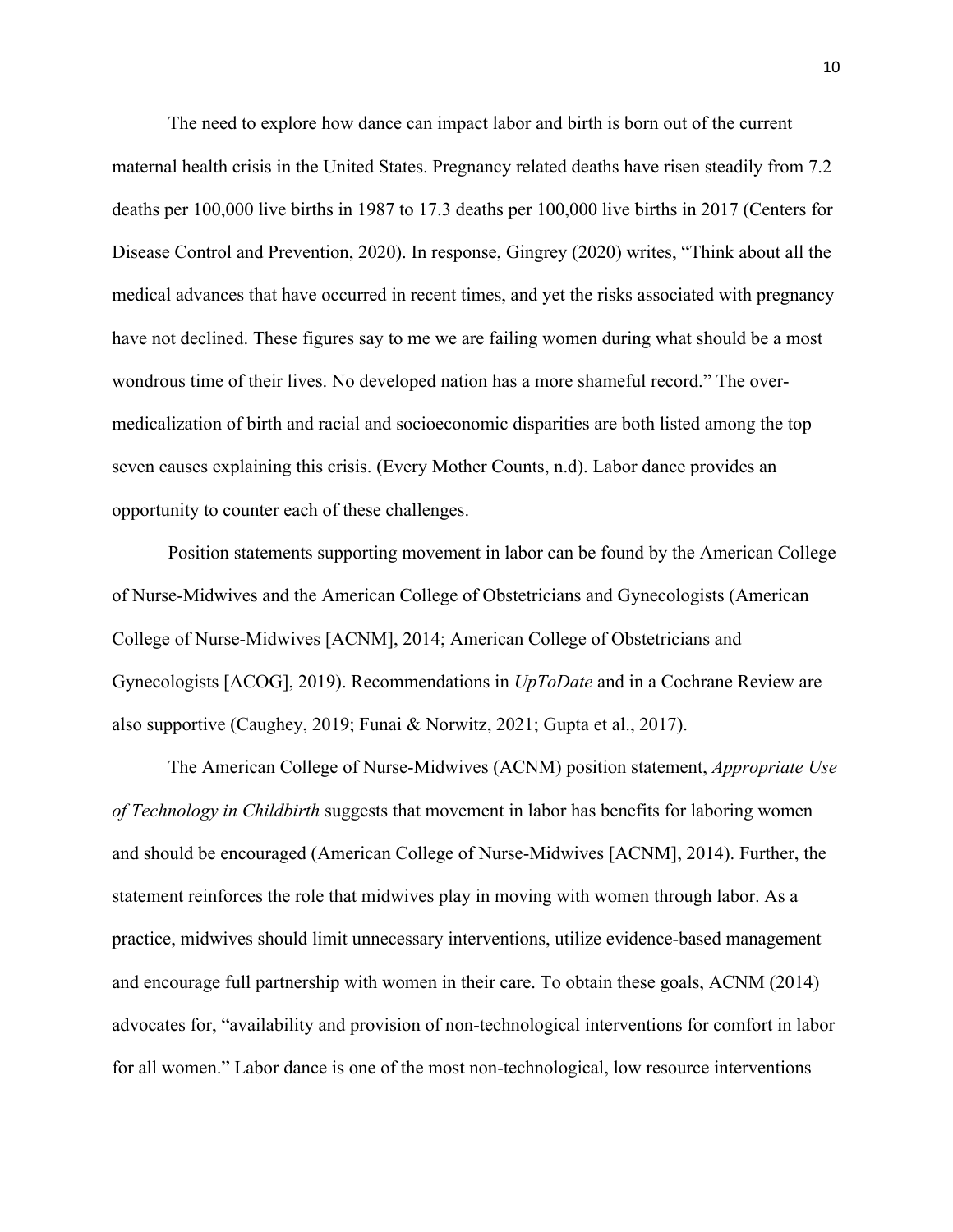available, for it only requires the woman and the support of those around her. The position also states that midwives "should be aware of the current evidence or lack thereof" of technologies and interventions. This includes the need to be aware of how to support laboring women through labor dance as, outside of contradictory evidence, "a woman's choice should prevail," (ACNM, 2014). If a woman's choice is to dance, her midwife should be ready to dance with her.

The American College of Obstetricians and Gynecologists (ACOG) also endorses movement in labor. In the committee opinion, *Approaches to Limit Intervention During Labor and Birth*, ACOG recognizes that "women spontaneously assume many different positions during the course of labor," and that the supine position has many deleterious effects (American College of Obstetricians and Gynecologists [ACOG], 2019). Therefore, as a measure to limit interventions, ACOG supports frequent changes of position through labor. Position changes, the opinion states, can increase maternal comfort and encourage optimal fetal positioning.

Recommendations from *UpToDat*e are also supportive of labor dance. According to Funai & Norwitz (2021) in *Management of Normal Labor and Delivery*, maternal involvement in decision making and upright maternal positioning for comfort lead to greater satisfaction, shorter first stage of labor, reduction of assisted vaginal deliveries and reduction of cesarean births. The *UpToDate* recommendation cites a *Cochrane Review* confirming these conclusions. In this review, however, Gupta et al. (2017) also found that women who labored in upright positions had an increased risk of losing more than 500mL of blood. They concluded more trials are needed to address this risk.

A second *UpToDate* recommendation, *Nonpharmacologic Approaches to Management of LaborPain* (Caughey, 2019), is based on the evidence that nonpharmacologic methods of pain management, such as movement, can help a woman maintain a sense of control through her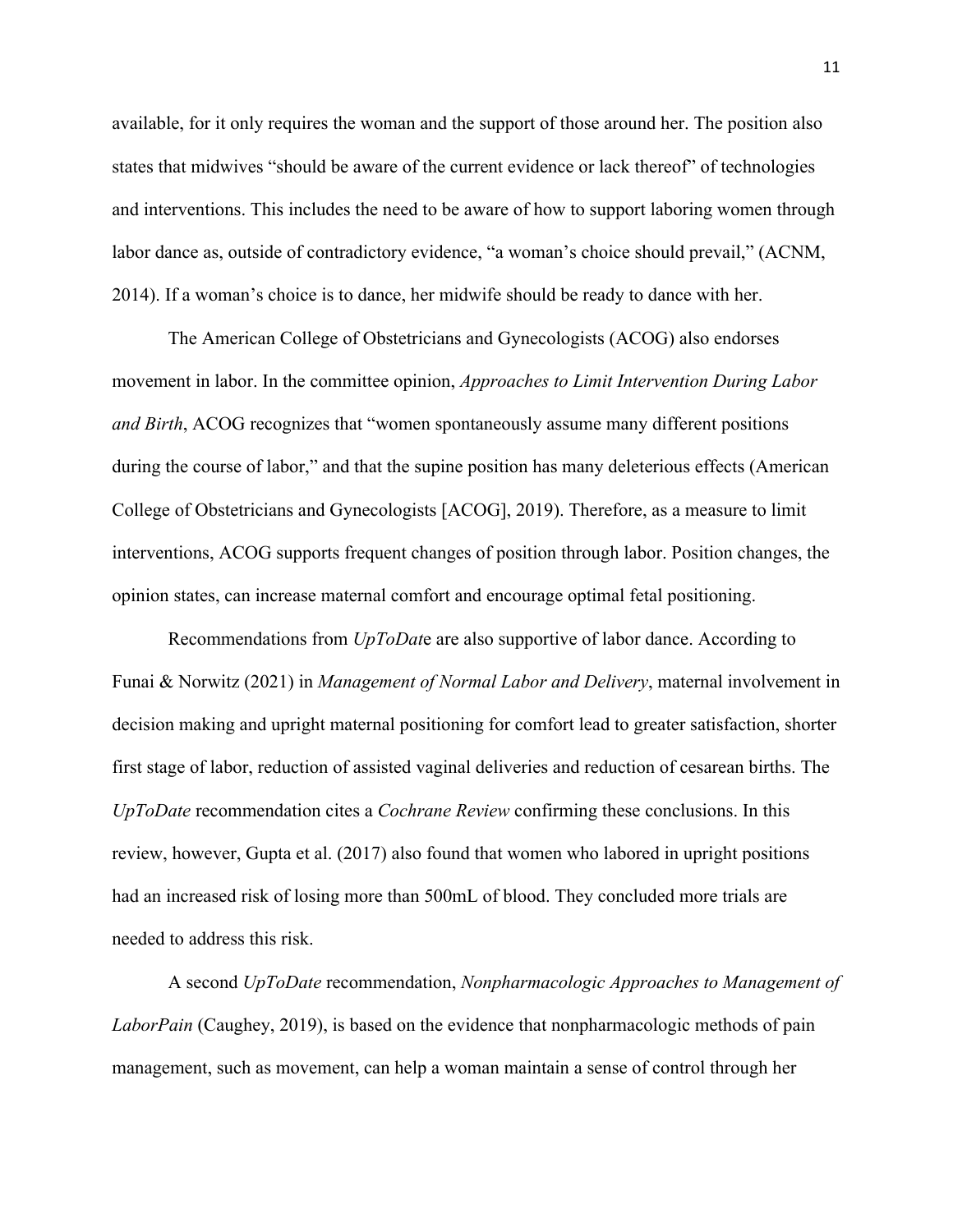labor. This sense of control seamlessly feeds into feelings of sovereignty, satisfaction and selfefficacy. Caughey (2019) lists movement as an optimal approach to pain management. Allowing a mother to make intuitive changes in her position can make her more comfortable, encourage favorable pelvic dimensions and instill a sense of freedom and control. The same Cochrane Review is cited again here, confirming the benefits and challenge of upright positioning. Finally, this *UpToDate* recommendation states that nonpharmacologic pain management techniques are most effective when a woman has had the opportunity to "rehearse and master" (Caughey, 2019) them prior to labor. Caregivers, i.e. midwives, must also have mastery of the techniques.

Despite these recommendations, 68% of women in the U.S. labor and birth in a supine position and 23% do so in a semi-recumbent position (Declercq et al., 2014). Additionally, standard interventions such as continuous fetal monitoring, IV hydration and epidurals limit freedom of movement for laboring women (Zhang et al., 2017). Increasingly poor clinical and psycho-social outcomes are building momentum for a shift in how women birth in the U.S. There has never been a greater need to see what the current literature says about labor dance. It is potentially an underutilized tool and has the power to return safety, sovereignty and satisfaction to birth.

#### **Significance to Nurse-Midwifery**

Results of the last thee *Listening to Mothers* surveys, conclude, "there was little indication that the maternity care system protects, promotes, and supports the intrinsic physiologic capacities of this largely healthy population of women," (Declercq et al., 2013). While less than 10% of births in the U.S. are attended by midwives, the work of midwives still has a significant impact on the maternity system and the care women receive within it (Martin et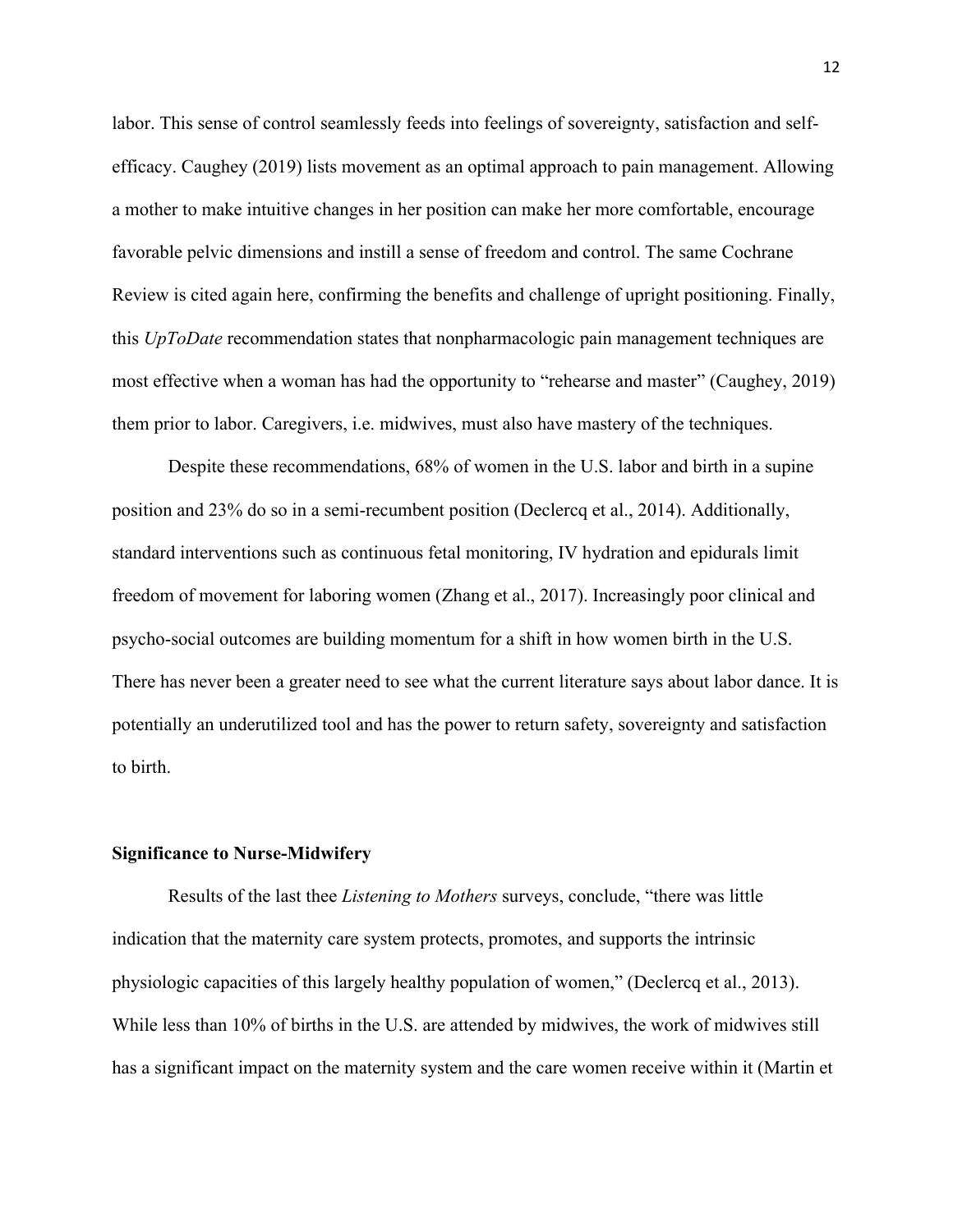al., 2018). Midwives are experts at using low-resource, high impact tools to keep women safe and satisfied while honoring their sovereignty during labor and birth. Labor dance is an essential tool midwives can use to shift the operation and outcomes of maternity care in the U.S.

Further, *utilizing an understanding of social determinants of health to provide highquality care to all persons including those from underserved communities* is a hallmark of midwifery care (ACNM, 2020). Racism is embedded into the U.S. maternity care system. To adequately care for impacted populations, midwives must examine every practice to address its perpetuation of racism in the birth space. Position in labor is one such practice; it can communicate dominance by a provider or it can communicate partnership with women. Dance is a universal language in which women from all racial, ethnic and cultural backgrounds can be invited to safely express themselves. Through dance, women can use their music, their movement, and their rituals to safely labor and birth their children. In this way women gain control over their birth space leading to greater satisfaction and sense of control (Gönenc & Dikmen, 2020). Using dance in the labor and birthing space can give voice to women who have traditionally been silenced and support women from all backgrounds (Vedam et al., 2019).

#### **Theoretical Framework**

Midwifery theory provides critical frameworks and hallmarks for midwifery practice. And, while the art of midwifery may be as old as the earth, midwifery theory is still young. Yet, the pioneers of midwifery theory have already had great impacts on the way nurse-midwives train and practice. The theory chosen to frame this literature review and anchor the research question is Lundgren and Berg's (2007) Central Concepts in the Midwife-Woman Relationship.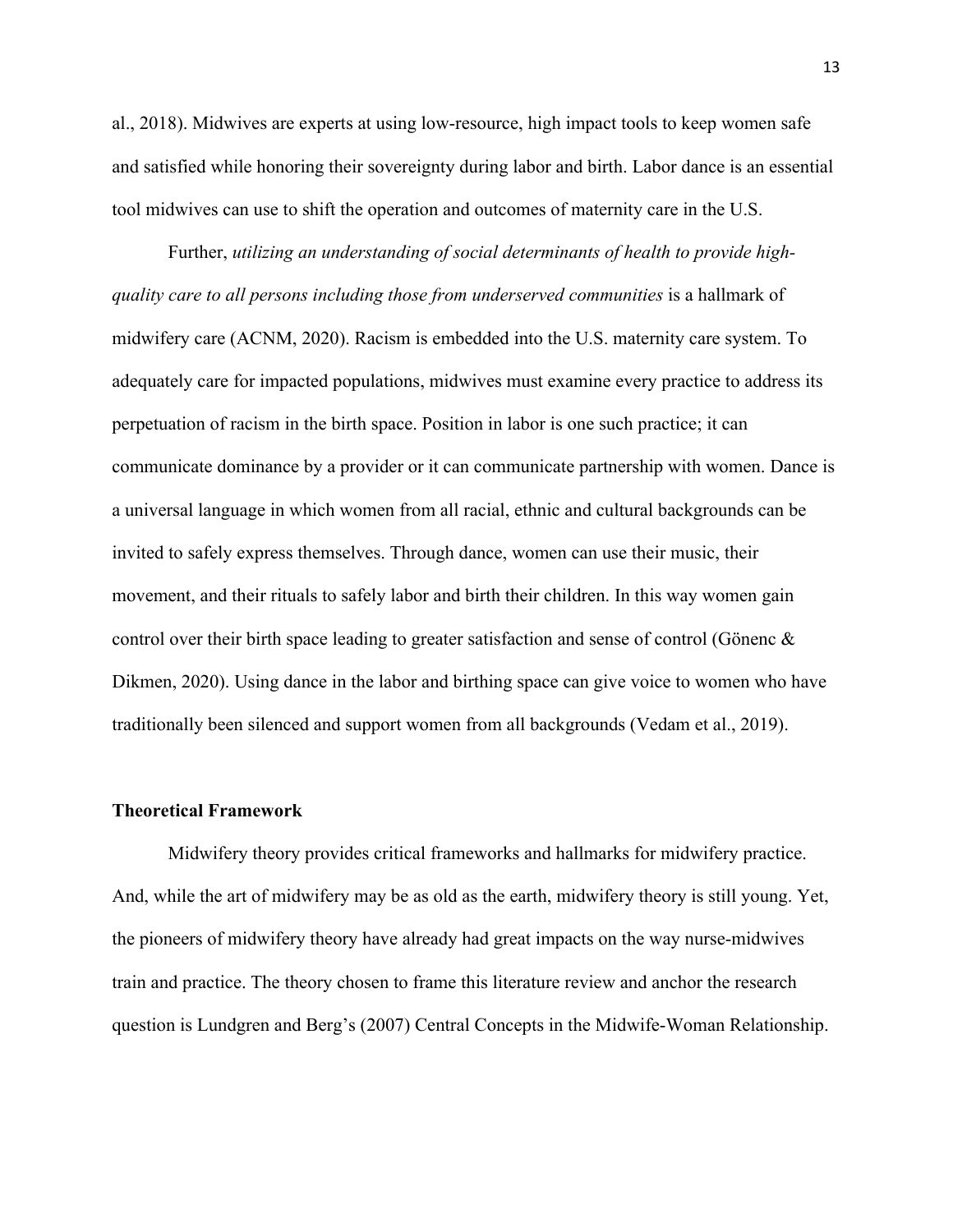Lundgren and Berg's work echoes the work of Wiedenbach's practice based prescriptive theory and Lehrman's Nurse-Midwifery Practice Model, a middle range theory (Cragin, 2004).

Ernestine Wiedenbach was the first nurse-midwife to use theory as a tool to shift the emphasis of nursing from a medical model to a patient centered model (Cragin, 2004). According to Wiedenbach (1963), use of appropriate philosophy, purpose, practice and the art of nursing were critical to understanding the true needs of a patient and thus to achieving authentic patient centered care. Wiedenbach's work was later developed to serve as the American College of Nurse-Midwives' official philosophy (Cragin, 2004).

Building on Wiedenbach's work is Lehrman's Nurse-Midwifery Practice Model. Lehrman (1988) introduced five constructs which impact a woman's psycho-social outcomes in relationship to nurse-midwifery care. Those five constructs are previous health outcomes, practice settings, components of nurse-midwifery care, social support, and psychosocialphysiological adaptation. Most pertinent to the topic of this literature review are practice settings, further described as personal environment and psychosocial-physiological adaptation, further described as transcendence. Lehrman (1998) writes that, "Nurse-midwifery practice considers both the internal and external environments influencing a recipient's health."

Lundgren and Berg's (2007) Central Concepts in the Midwife-Woman Relationship is echoed by midwifery theorists Wiedenbach and Lehrman, whose theories promote the idea that the mind-body connection is central to patient centered care as is the relationship between the woman and the world around her. Identifying similarities between their findings and Lehrman's theory, Lundgren and Berg (2007) explain that their partnered concepts should be utilized as a guide for midwifery care. They write, "If we want to perform health care which endeavours for maximal health for mother and child, these interpersonal dimensions need to be included,"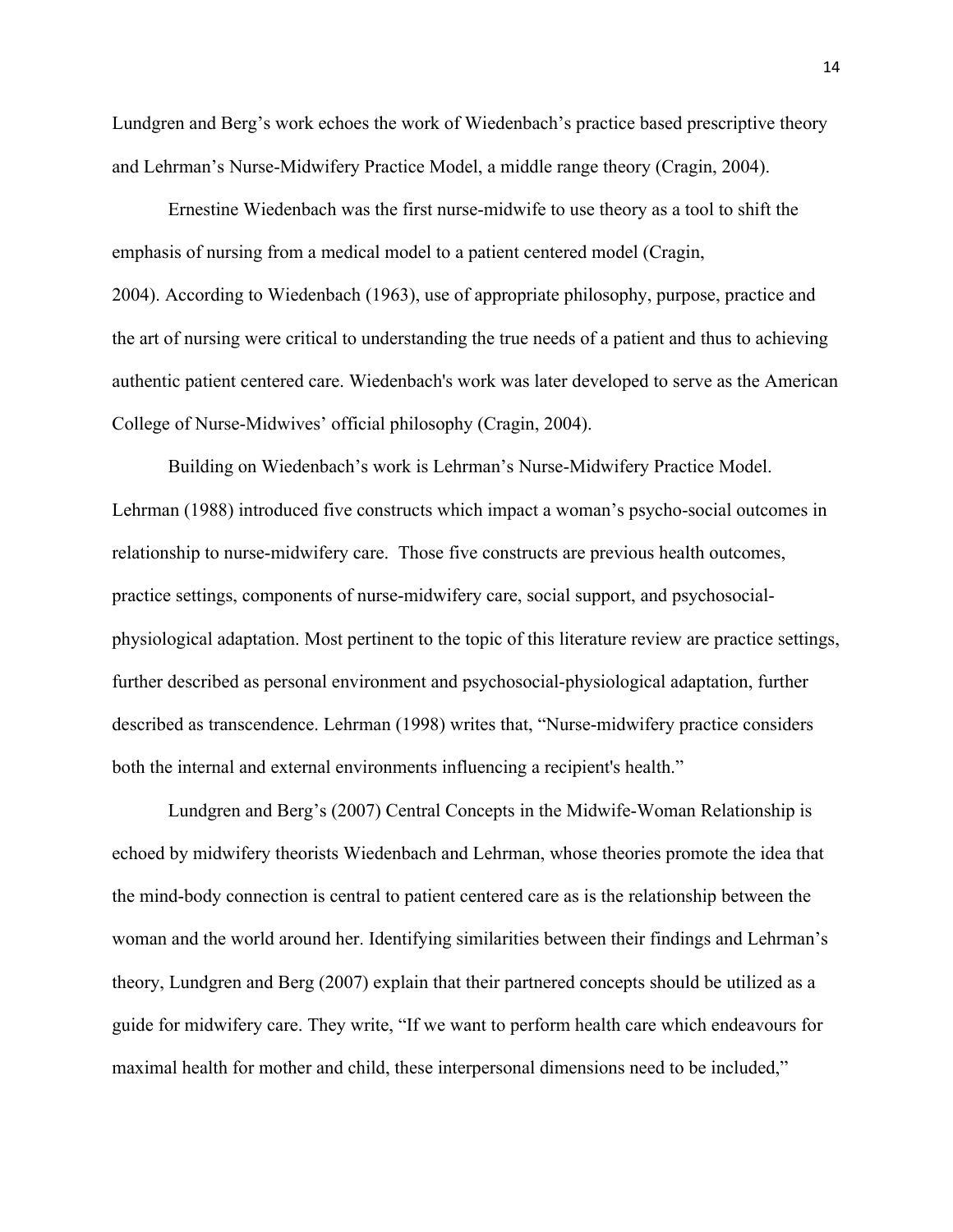Lundgren and Berg (2007). The theory of Central Concepts in the Midwife-Woman Relationship passes Duffey and Muhlenkamp's (1974) criteria for theory as 1) The identified concepts about the midwife–woman relationship as essential to care is a testable hypothesis. 2) The concepts can be used to guide practice. 3) The concepts are broad and can be applied to both normal and high risk birth. 4) The assumption that these concepts are essential for care has been clearly identified. 5) The relationship between concepts has been explicitly stated. And 6) the simplicity of paired concepts to frame the midwife-woman relationship is parsimonious.

Understanding the mind-body and environmental connections these concepts support is integral to positive psychosocial-physiological outcomes for women (Cragin, 2004). "Humans" have access to the world through their own bodies habiting history, tradition, space, time and relations with others," write Lundgren and Berg (2007). With this lens Lundgren and Berg (2007) analyzed eight Swedish qualitative studies to delineate and propose the defining concepts of the midwife–woman relationship as a model of care. Their results are six pairs of concepts, each including the woman's perspective and response from the midwife's perspective. The concepts are listed below:

#### *Surrender & Availability*

**Surrender.** A birthing woman surrenders to herself, her body, childbirth and her healthcare team.

**Availability.** The midwife's is flexible in supporting each unique woman as she desires, only intervening when requested or when normal birth is disturbed

## *Trust & Mediation of Trust*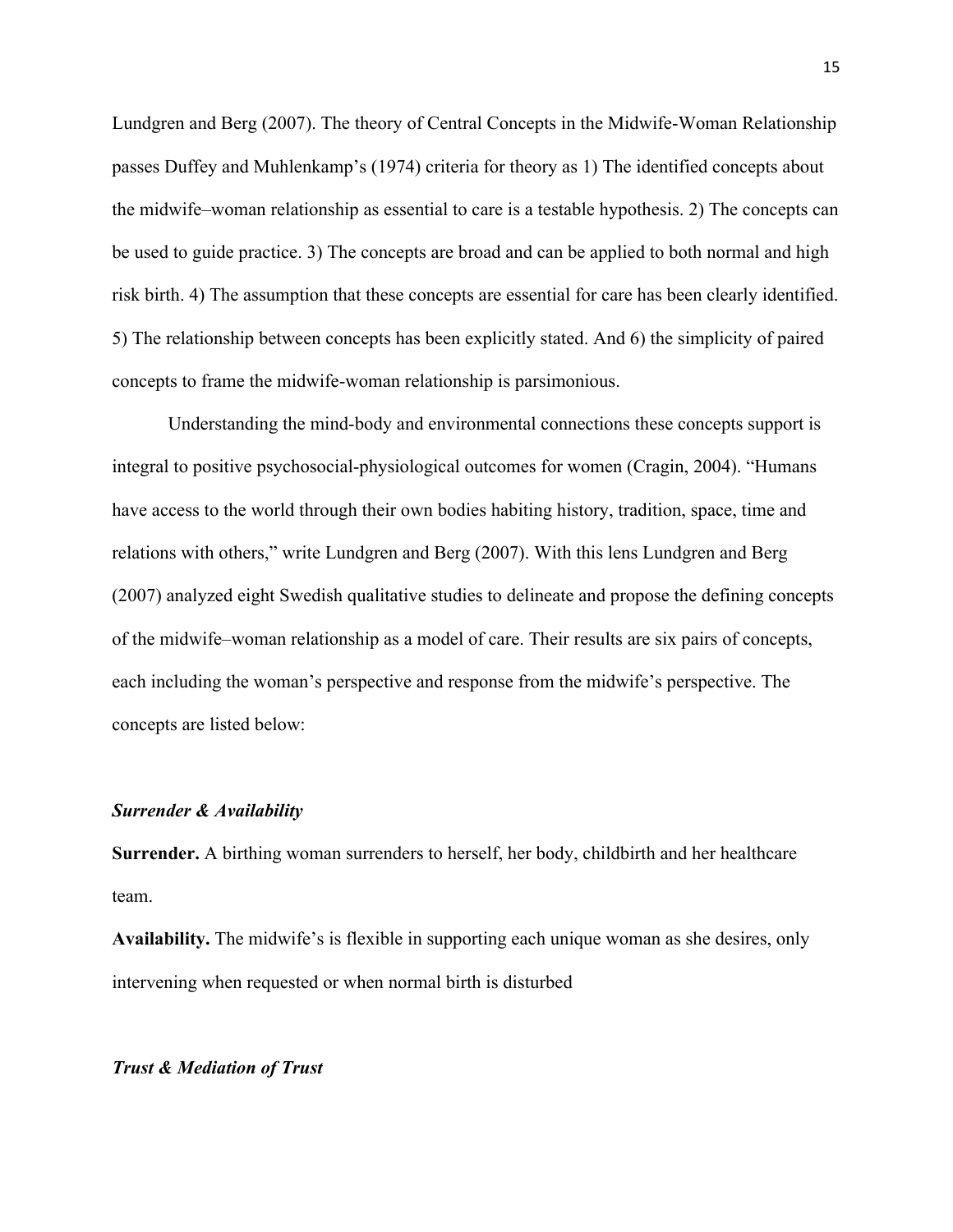**Trust.** In order to surrender to herself, her body, childbirth and her healthcare team, a woman must first trust those entities. And, it is necessary for a midwife to reinforce that trust.

**Mediation of Trust.** The midwife promotes trust by trusting in and supporting a woman's capacity to engage in the normal birth process.

# *Participation & Mutuality*

**Participation.** When women are informed, seen, listened to and supported on their own terms, they are active participants in their childbirth experience.

**Mutuality.** Mutuality occurs in dialogues, shared responsibility and willingness to travel through the childbirth experience.

# *Loneliness & Confirmation*

**Loneliness.** Loneliness is experienced in the face of unknown outcomes of pregnancy and childbirth as well as feeling solely responsible for those outcomes.

**Confirmation.** The midwife confirms that she is equally responsible for the pregnancy and childbirth outcomes. Her confirmation is demonstrated in emotional and physical closeness.

### *Differences & Support uniqueness*

**Differences.** Any deviation from the 'standard' marks a woman as different, hampering her relationships with others.

**Support uniqueness.** In contrast to standardization, midwives must support women's unique situations and desires as they strive to promote normal birth.

### *Creation of meaning & Support meaningfulness*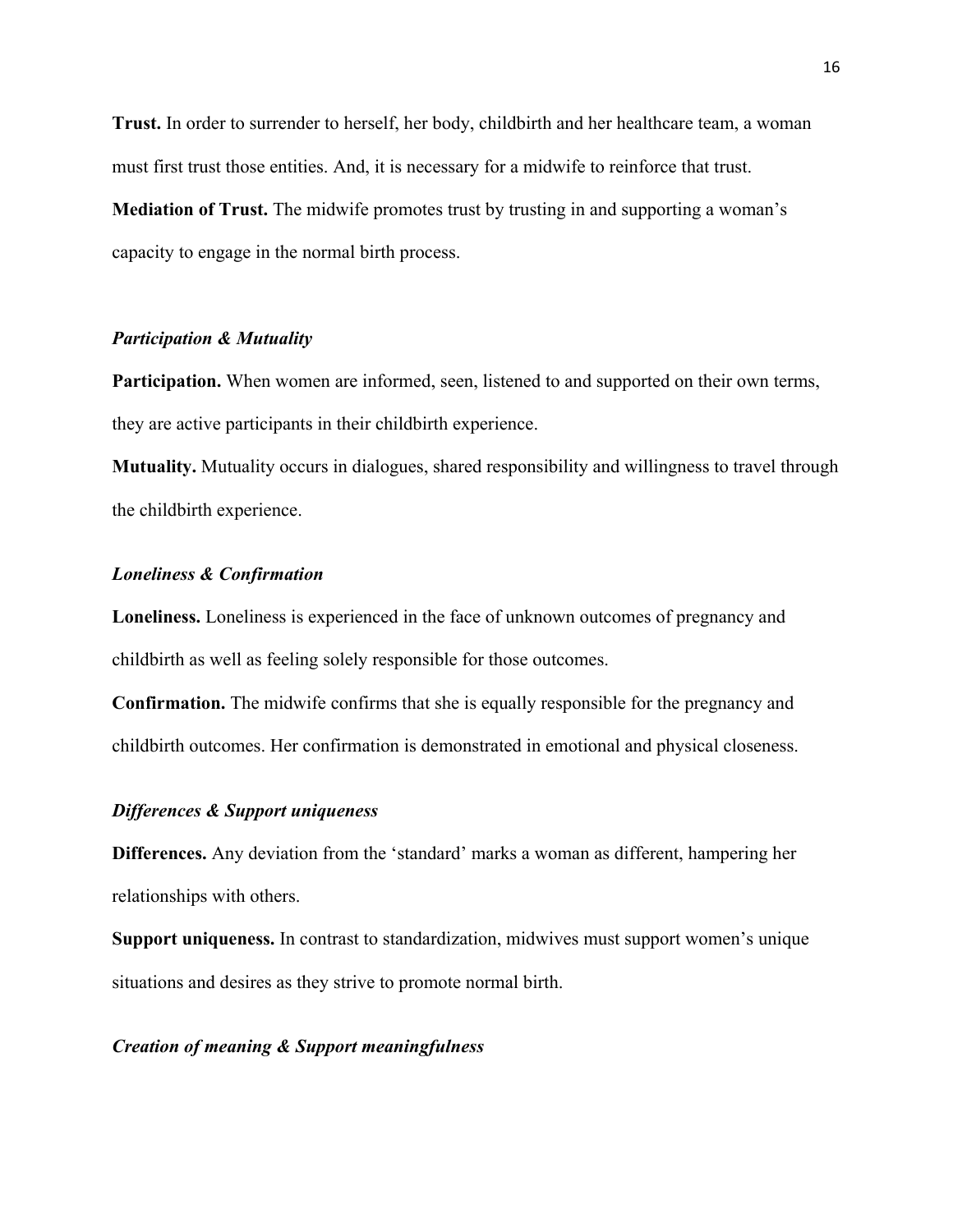**Creation of meaning.** As a woman reconciles her experience and circumstances, she gives meaning to them.

**Support meaningfulness.** The midwives support the course of pregnancy and childbirth and the women's experiences therein as having value and meaning in and of themselves.

### **Summary**

While labor dance is still an anomaly in many U.S. birth spaces, movement is endorsed by ACNM, ACOG, *UpToDate* and in a Cochrane review. Current recommendations highlight the sense of control women feel when movement is used as a tool in labor. They also address the current maternal health care crisis by acknowledging the clinical benefits of alternative positions and movement in labor such as shorter labor and decreased need for cesarean. Utilizing the perspective of Lundgren and Berg's (2007) Central Concepts in the Midwife-Woman Relationship, midwives and women can use labor dance as a tool to actively engage in labor and birth, creating a safe, sovereign and satisfying and experience for women of all racial, ethnic and cultural backgrounds. The Encyclopedia Britannica defines dance as, "the movement of the body…for the purpose of expressing an idea or emotion, releasing energy, or simply taking delight in the movement itself," (Mackrell, 2020). If recommendations for labor dance are truly activated in birth spaces, imagine how many emotions could safely be expressed, how much energy could be released and how much delight might be found in the labor experience.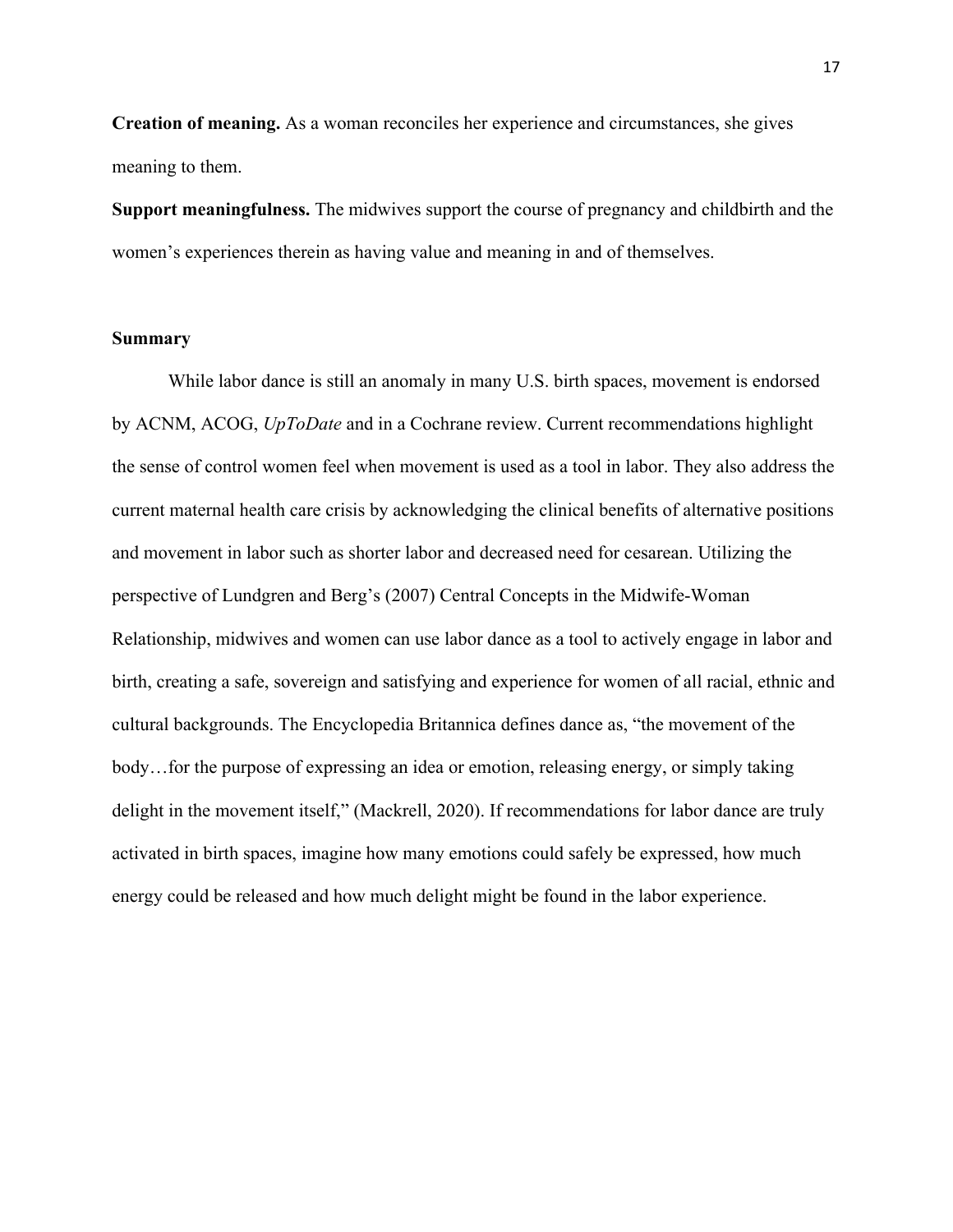#### **Chapter II: Methods**

### **Methods**

The section on methods infuses this literature review with the science of midwifery by explaining the critical analysis of academic literature used to explore the value of dance and movement in the birth and labor experience. After looking at over 90 studies found via database searches, resource list mining and citation tracking, 28 have been selected based on inclusion and exclusion criteria to understand this value.

#### *Search Strategies*

Studies for this paper were found via several different methods. Research began using the following databases: CINAHL, Google Scholar, Science Direct, Pubmed and the Journal of Women's Health and Midwifery. Key terms used were: dance in birth/labor, upright position in birth/labor, movement in birth/labor, satisfaction in birth/labor, sovereignty in birth/labor, position change in birth/labor, control in birth/labor, position in birth/labor, self-determination, and obstetric complications. Next, the reference lists of included studies were mined and citations of those studies were tracked. Finally, a notification system was set up with Academia.edu in which I was alerted to studies related to my searches. While these search strategies produced over 90 studies, 28 have been selected based on inclusion and exclusion criteria.

### *Criteria for Inclusion and Exclusion of Research Studies*

For this literature review, included original research studies are those looking at how movement and position in birth impacts the labor experience. This includes studies examining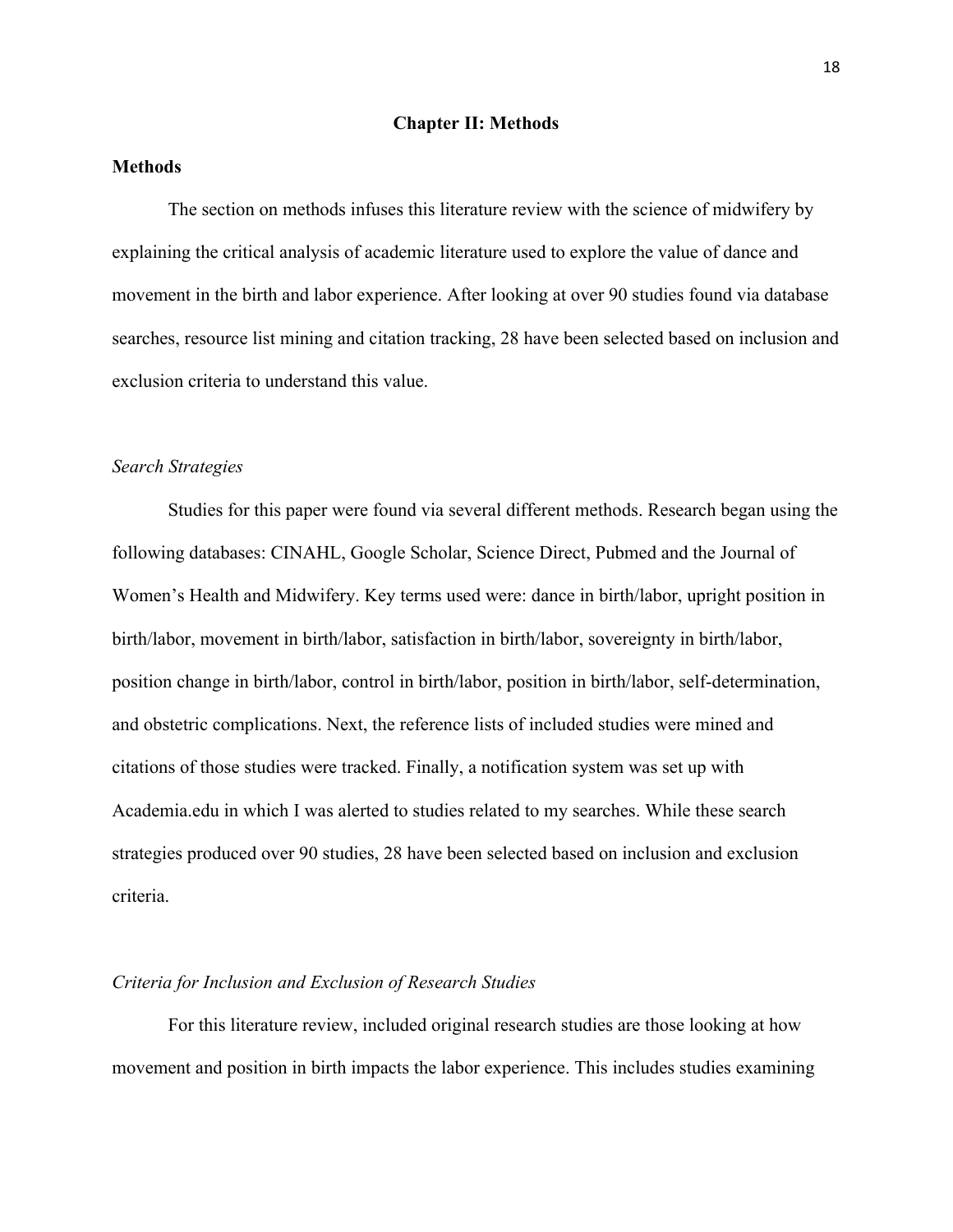both patient and provider perspectives, barriers to movement and history of movement in labor. Unless seminal in nature or deemed by the writer to be critical to the review, included studies were dated from 2014 to present. Since birth is a universal experience, experiences and research originating from many countries around the world were also included. Research based in all birth settings were considered. Excluded studies were those in languages other than English. Studies looking at women with high risk pregnancies were excluded.

### *Summary of Selected Studies*

Based on inclusion and exclusion criteria, a total of 28 studies have been included in this literature review. 11 of the 28 selected studies were experimental including randomized control trials, a mixed plot design, a prospective and a repeated measures design. One study was quasi experimental. The remaining studies included 3 cross sectional studies, 4 interview, survey or questionnaire-based studies, 8 qualitative descriptive, phenomenological or qualitativequantitative studies and 1 retrospective research study. 65% of the studies used were dated 2016 and later with 35% dated between 2012 and 2015. The settings for studies were located in Australia, Canada, China, Denmark, England, Gambia, Iran, Iraq, Italy, Malawi, Nigeria, Poland, Taiwan, South Africa, Sweden, Turkey, and the United States.

#### *Evaluation Criteria*

The Johns Hopkins Research Evidence Appraisal Tool was used to evaluate selected studies based on strength and quality (Dearholt & Dang, 2018). Strength is categorized into Levels I-III. Level I includes experimental studies, randomized controlled trials (RCT) and systematic reviews of RCTs, with or without meta-analysis. Nine level I studies are included in this review.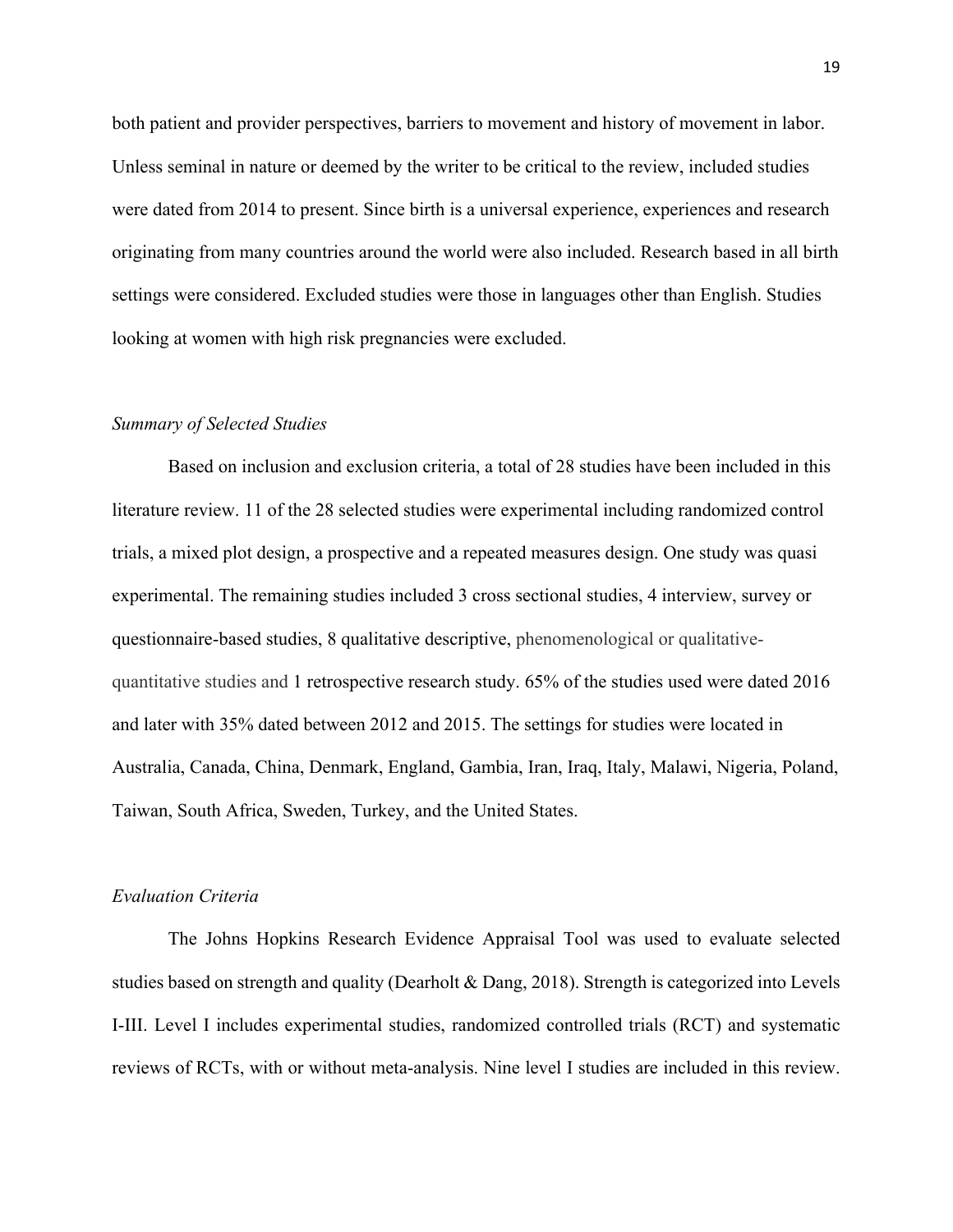Level II includes quasi-experimental studies, systematic reviews of a combination of RCTs and quasi-experimental, or quasi-experimental studies only, with or without meta-analysis. There are three level II studies included in this review. Level III includes non-experimental studies, systematic review of a combination of RCTs, quasi-experimental and non-experimental studies, or non-experimental studies only, with or without meta-analysis and qualitative studies or systematic reviews with or without a metasynthesis. Level III studies make up the bulk of this literature review with 15 Level III studies included.

According to the Johns Hopkins Research Evidence Appraisal Tool (Dearholt & Dang, 2018), the studies are next ranked for quality. They are ranked as high quality, good quality and low quality or having major flaws. High quality is described as, "Consistent, generalizable results; sufficient sample size for the study design; adequate control; definitive conclusions; consistent recommendations based on comprehensive literature review that includes thorough reference to scientific evidence." Good quality is described as, "Reasonably consistent results; sufficient sample size for the study design; some control, fairly definitive conclusions; reasonably consistent recommendations based on fairly comprehensive literature review that includes some reference to scientific evidence." And low quality or having major flaws is described as, "Little evidence with inconsistent results; insufficient sample size for the study design; conclusions cannot be drawn." The vast majority of included studies are of good quality, while seven studies are ranked as high quality and three studies were ranked as having low quality or major flaws. Low quality studies are included because of the insight they provide to the question of this review.

#### *Summary*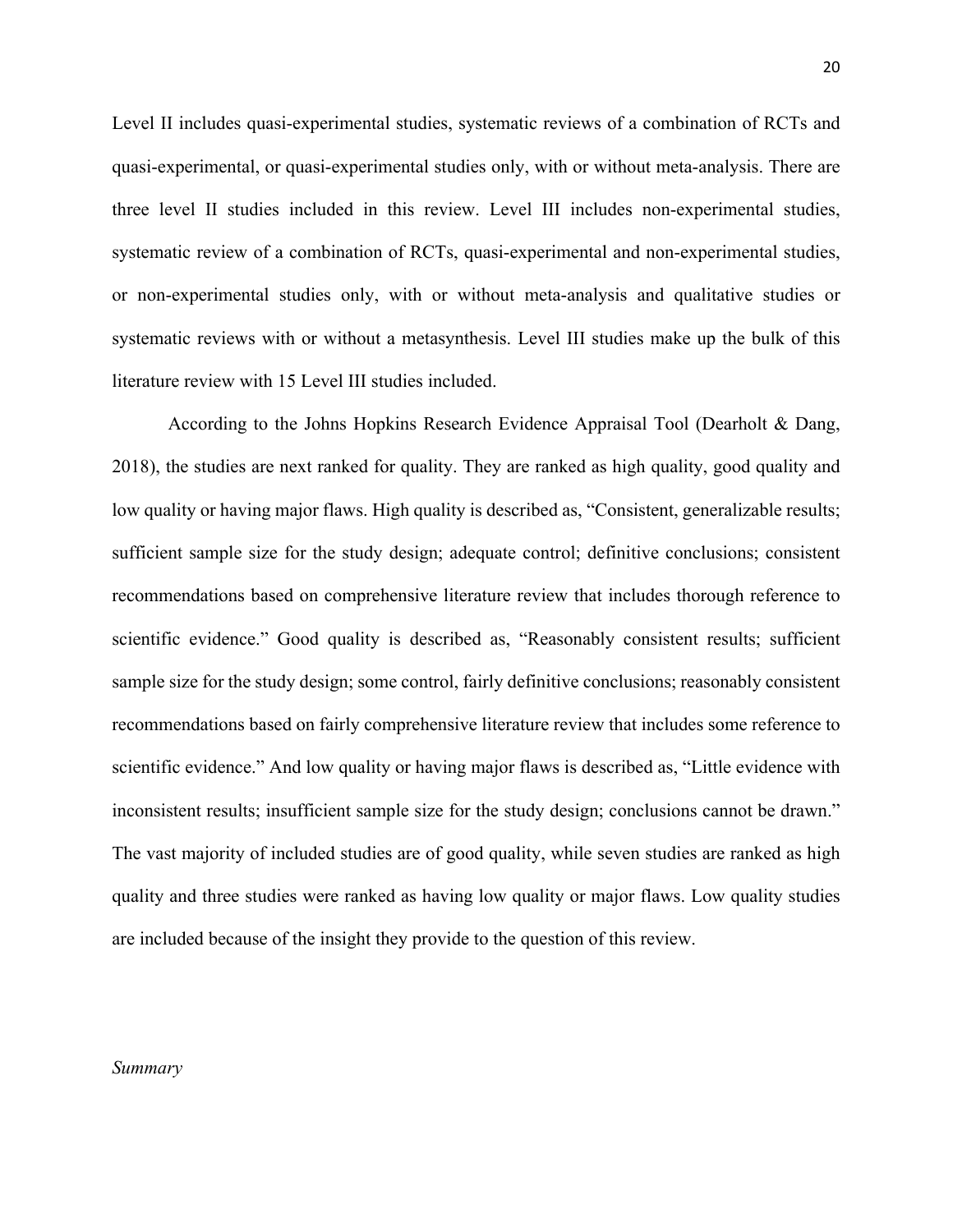Based on inclusion and exclusion criteria, 28 studies were selected from database searches, resource list mining and citation tracking to explore the value of dance and movement in the birth and labor experience. In addition to providing content to support the topic, these studies were analyzed to determine their evidence levels and quality according to the Johns Hopkins Research Evidence Appraisal Tool (Dearholt & Dang, 2018). Final studies chosen were deemed as having substantial merit for scholarship as well as significant insight for understanding the value of dance and movement in the birth and labor experience.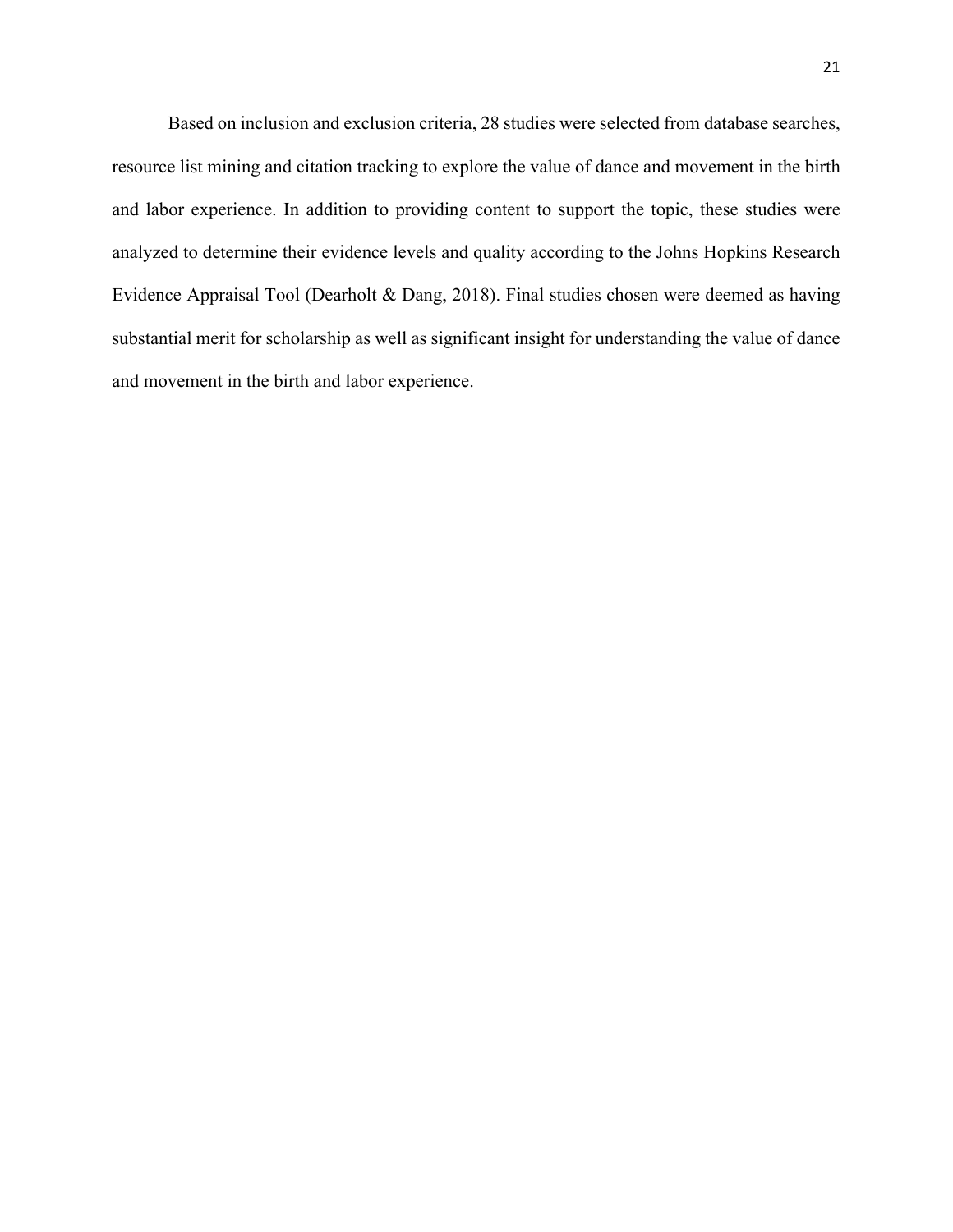#### **Chapter III: Literature Review and Analysis**

#### **Synthesis of Matrix**

To organize and analyze current literature related to labor dance, Garrard's (2011) matrix method was used (See Appendix 1). The matrix categories utilized are source, purpose, sample setting, design (methods and instruments), results, conclusion, strengths, limitations, author recommendations and implications. Level of evidence and quality of each study was assessed according to the Johns Hopkins Research Evidence Appraisal Tool and is also included in the matrix (Dearholt & Dang, 2018). Twenty eight studies are included in the final matrix and include nine randomized control studies, one mixed plot design, one prospective repeated measure study, one quasi-experimental study, three cross sectional studies, four interview, survey or questionnaire-based studies, eight qualitative descriptive, phenomenological or qualitative-quantitative studies and one retrospective research study. The matrix is organized first by highest level of evidence, then quality and finally alphabetically within each category. Results, recommendations and implications of each study within the matrix and are synthesized below.

#### **Synthesis of Major Findings**

Several major themes supporting labor dance were presented in the literature. The most common are how labor dance affects pain management, safety in labor and satisfaction of labor. Next, the literature exposed the impacts that labor dance can have on the dynamic relationships between the woman and herself, her partner, her midwife and with the environment around her. Finally, the literature proposes that labor dance can play a role in addressing socioeconomic disparities in maternity care.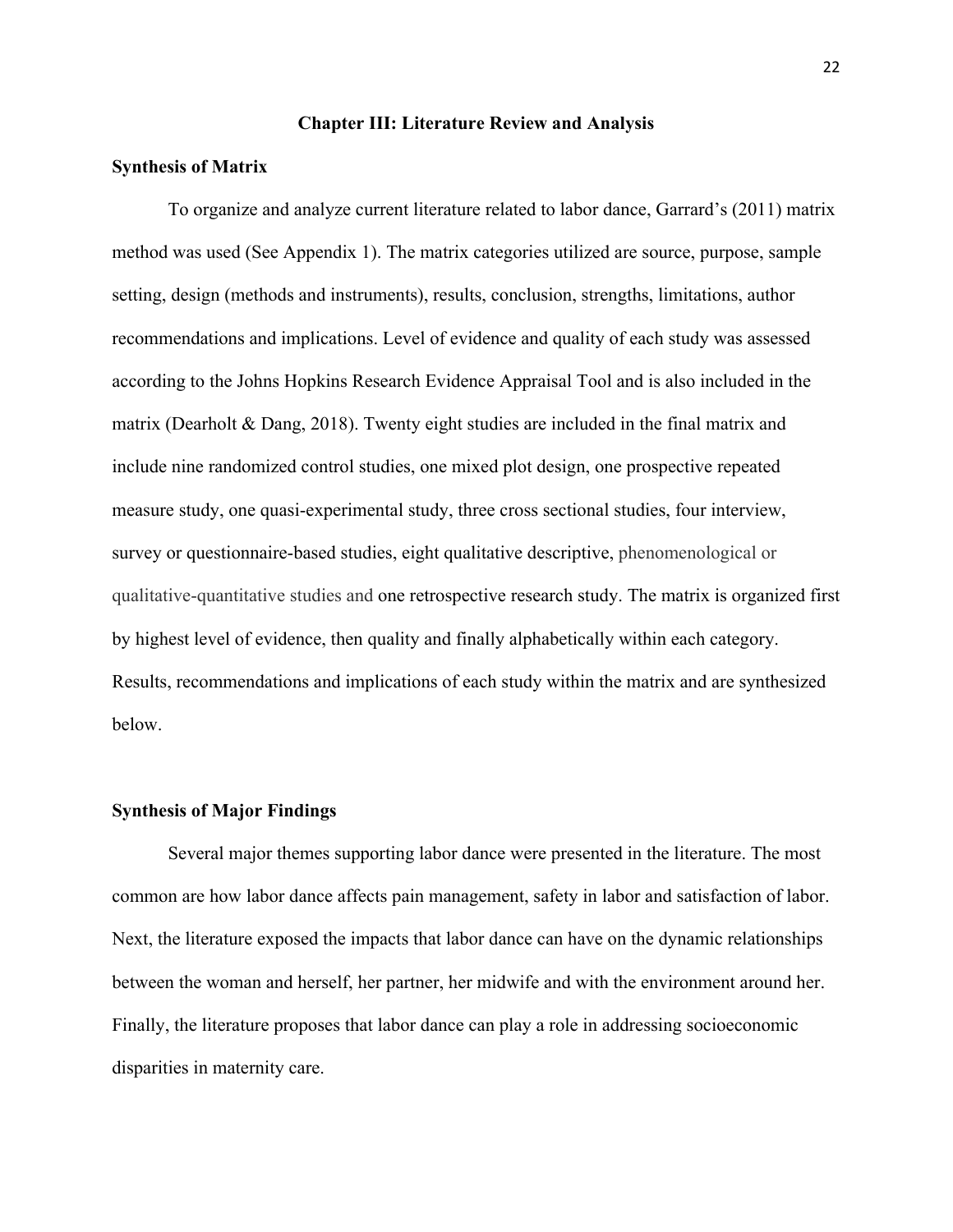### *Pain Management*

Despite the widespread use of epidurals, is it possible that many women prefer nonpharmacological pain-relief? In Poland, Pilewska-Kozak et al. (2017) found that 68.7% of women surveyed were interested in non-pharmacological methods to manage pain. And 86.6% of their respondents believed that non-pharmacological methods also reduced labor-related anxiety.

Pain, as a physical sensation, can be a powerful tool to help a laboring mother know what she needs to do to support the birth of her child. Larson (2015) writes that sensation allows a laboring woman to adjust the position of her body in order to facilitate movement of the baby through the birth canal. However, while sensations can be utilized to a woman's benefit in labor, pain alone can be detrimental for both the pregnant woman and the baby. Further, a woman's psychological and emotional state can have an effect on her perception of pain. (Akin & Saydam, 2020). Echoing Lundgren and Berg's (2007) Central Concepts in the Midwife-Woman Relationship theory, Whitburn et al. (2017) explain that, "A determining factor of a woman's experience of pain during labor is the meaning she ascribes to it." Interventions, such as labor dance, can create positive and productive associations with the sensation of pain, increasing a woman's capacity to cope with the sensations (Whitburn et al., 2017).

Labor dance can occur in any environment with only the sound of a fetal monitor as accompaniment or in step with a well curated playlist. Gönenc and Dikmen (2020) divided 93 laboring women into three groups: dance and music, music alone, and usual care. Four times throughout labor the women's pain was assessed using the visual analog scale. During active labor, women in the dance and labor group had significantly reduced levels of pain compared to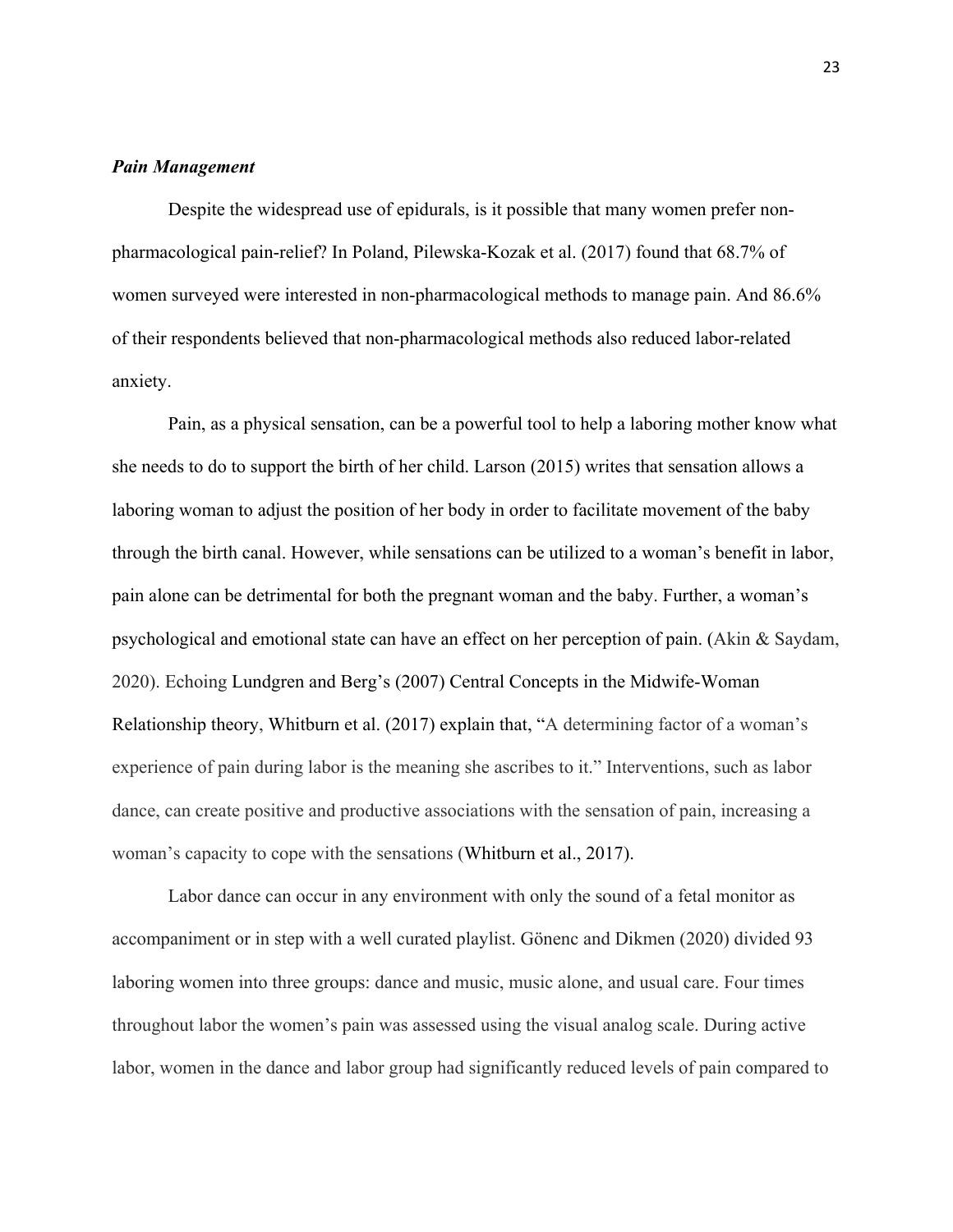the other groups. Gönenc & Dikmen (2020) suggest that when a woman experiences less pain through dance and music, she is more likely to feel in control of her labor and have the sense of playing an active role in the birth of her child.

Similar results were found by Abdolahian et al. (2014). They divided 60 women into two groups. The first group was instructed to tilt their pelvis back and forth and rock or circle their hips, using their partner's shoulders for support. Throughout these movements, they were also asked to remain upright for at least 30 minutes at a time before recording a pain score. Without guidance and with normal care, the women in the control group were able to choose their own positions; resulting in little to no ambulation. The women in the labor dance group had significantly less pain than the women in the control group.

A rebozo is a long, woven scarf used by many doulas and midwives to support women in labor. Use of the rebozo originated in Mexico and encourages dance like movements in a laboring woman. Iversen et al. (2017) found that women who used a rebozo in labor expressed pleasure with the induced movement of their hips. They also described relaxation in their muscles and a reduced need for pharmacological pain relief when using a rebozo.

In an interview with women who labored at home, one woman explained, *"The pain I felt was like I was in the middle of a thunderstorm with both hands stretched against the sky. Releasing the control and giving way actually meant that I was in charge of what happened," (*Thies-Lagergren et al., 2020). The position described is characteristic of a labor dance movement called *Birth Goddess,* in which a mother stretches her hands to the sky and sways her hips (Larson, 2020). Movements like this may not eliminate all sensations of pain for a woman, but they are demonstrative of women working with labor (Valiani et al., 2013). Labor dance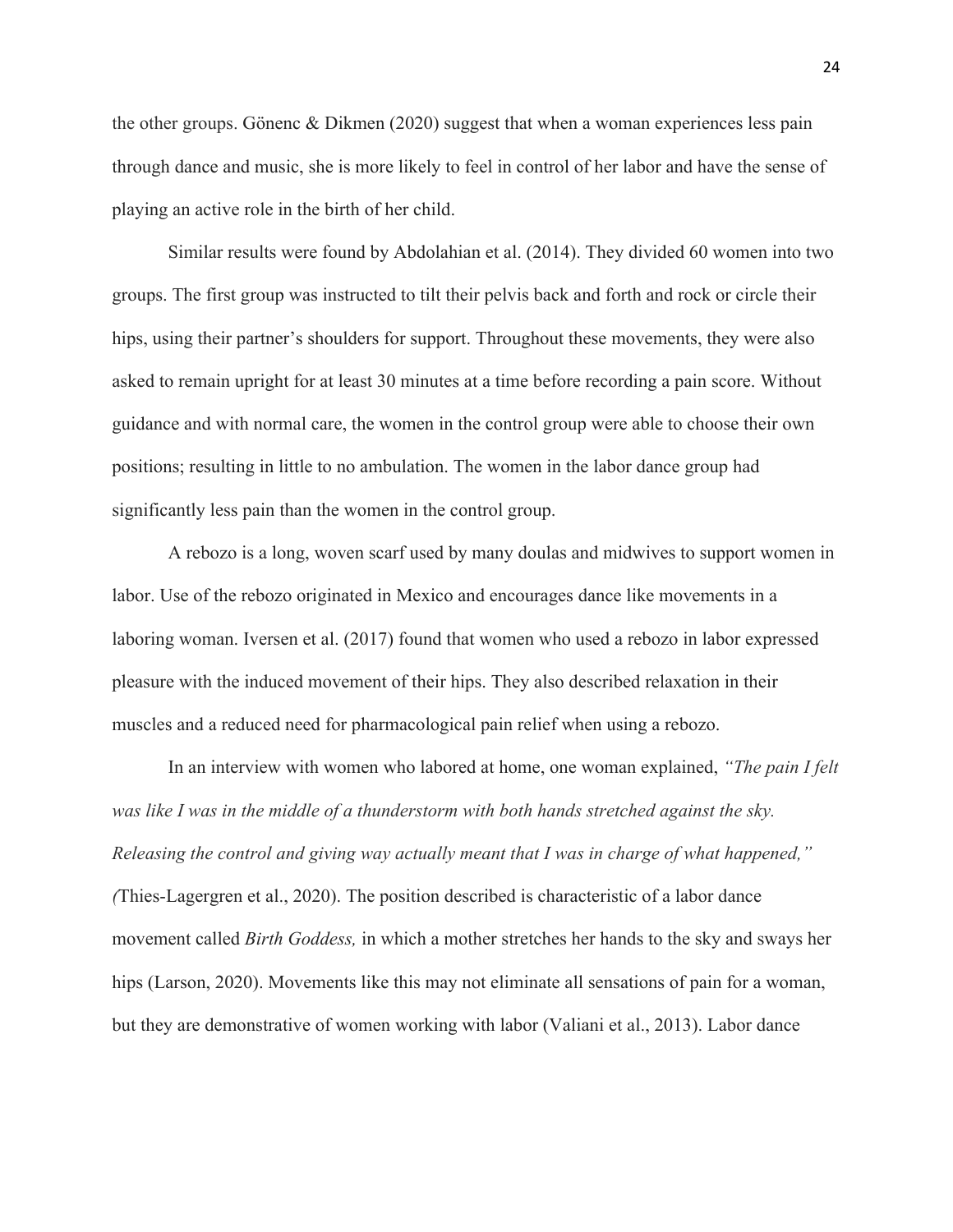clearly has the ability to reduce the perception of pain and the need for pharmacological pain relief, thereby bolstering a woman's sense of control in labor.

#### *Safety in Labor*

In addition to its establishment as a non-pharmacological method of pain relief, labor dance can also be used to secure a safer birth. In contrast to labor dance, the most common labor and birthing position in hospitals is supine. However, the supine position can lead to several risks for the mother and baby including maternal compression of abdominal blood vessels and the vena cava, less efficient uterine contractions, less perineal muscle relaxation, increased use of pharmacological pain management, increased labor duration, increased risk of operative and cesarean births, abnormal fetal heart tracings, greater risk of episiotomy and severe perineum swelling (Gupta et al., 2017; Thies-Lagergren, et al., 2013; Zhang et al., 2017).

Labor dance, on the other hand, is associated with fewer medical interventions and complications. In an observational study, Gizzo, et al. (2014) divided 225 women into two groups after labor and delivery. The first group, Group-A, included women who spent more than 50% of their labors in a recumbent position. The second group, Group-B, included all the women who spent more than 50% of their labors in alternative positions such as upright, squatting, moving on a ball or on hands and knees. The women in Group-B have significantly better outcomes in several categories. Group-B women delivered vaginally 87.1% of the time. Group-A women delivered vaginally 47.8% of the time. Of those who had vaginal deliveries, 7.1% of the women in Group-B had an operative vaginal birth and 26.1% of the women in Group-A had an operative vaginal birth. Only 5.8% of women in Group-B required a cesarean birth compared to 26.1% of women in Group-A. Group-B women experienced shoulder dystocia 0.7% of the time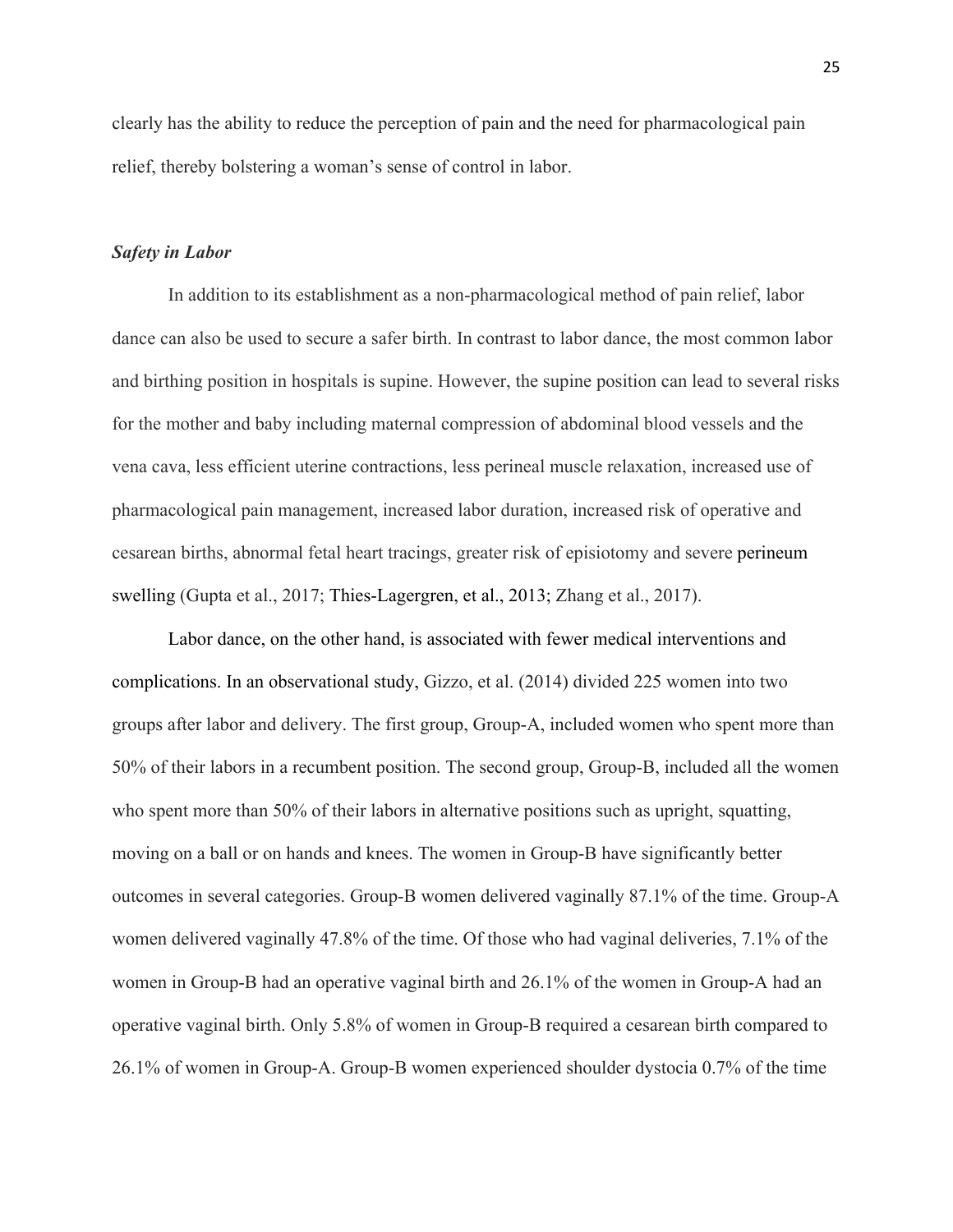and Group-A women experienced shoulder dystocia 13.05% of the time. Occiput posterior positioned babies persisted at a rate of 28% in Group-B women and at a rate of 39.6% in Group-A women. Finally, of all Group-B cases, 5.1% had abnormal fetal heart rates whereas 13.05% of all Group-A cases had abnormal fetal heart rates.

When assigning over 446 women to upright and forward leaning positions in labor, Zhang et al. (2017) found that these women had significantly lower rates of episiotomy, lower rates of cesarean births, and higher rates of intact perineum than the supine assigned group. Additionally, there were no increased rates of neonatal asphyxia, shoulder dystocia or postpartum bleeding in the upright group. Thies-Lagergren et al. (2013) also found that women who gave birth in upright positions have fewer birth complications.

Labor dance takes advantage of gravity, facilitating sufficient uterine perfusion and increasing the effectiveness of contractions. It also supports fetal-pelvic alignment and increases the maternal pelvic diameter (Gizzo, et al., 2014). While these benefits can sometimes be difficult to assess due to routine interventions in many modern obstetric settings, the studies referenced above demonstrate that labor dance positions are safe and have clear clinical benefit to the mother and baby (Hodnett et al, 2013).

#### *Satisfaction*

Maintaining a sense of control through labor is the main determinant to experiencing a satisfying childbirth experience. Higher feelings of control lead to less perceived pain, an increase in intense positive emotions and a decrease in negative emotions. Women who experienced a traumatic birth reported a low sense of control (Aynaci, 2020). While women often realize that circumstances may shift in labor in which they may not be able to control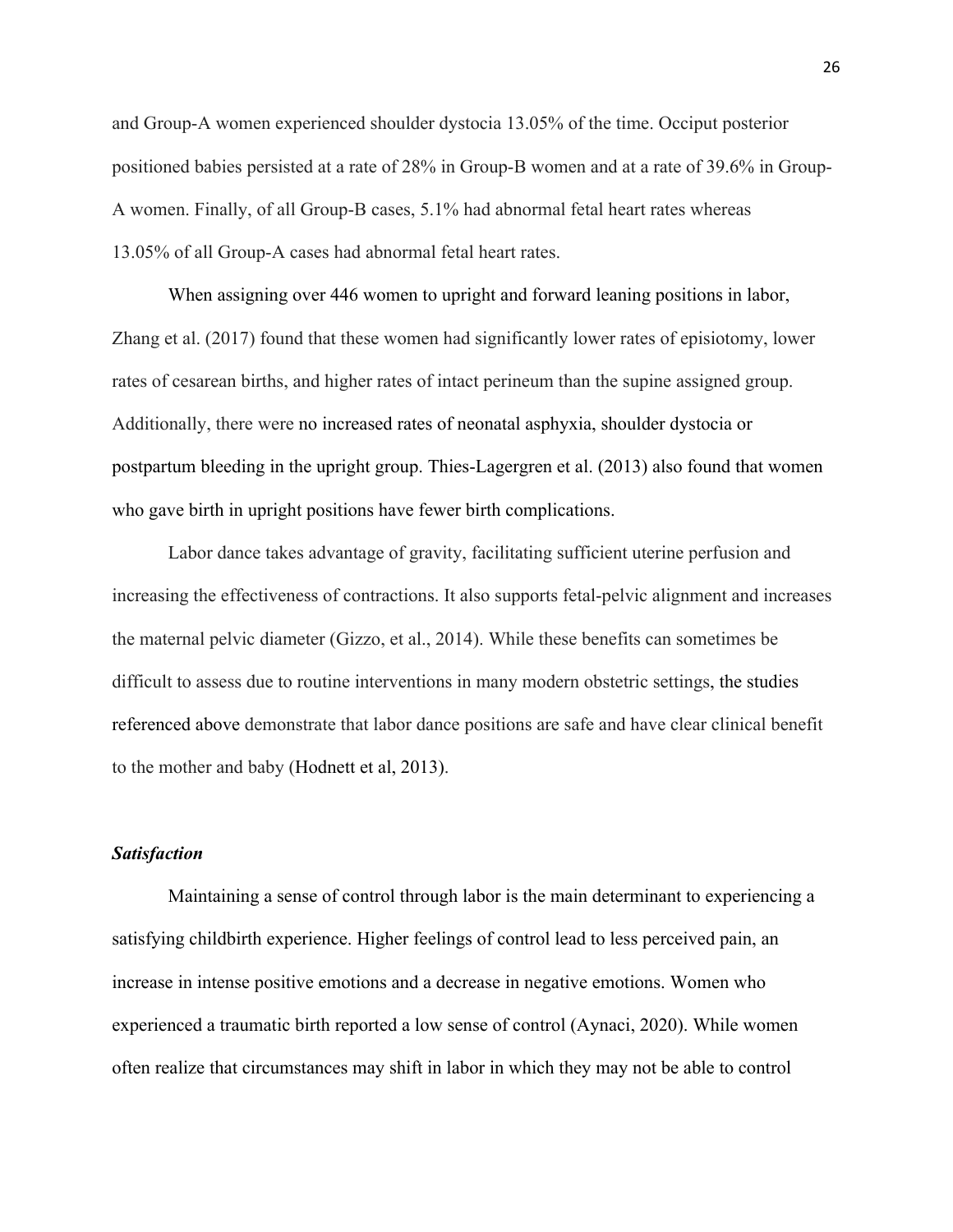outcomes, they have an expectation to be in control both mentally and emotionally (Campbell  $\&$ Nolan, 2019).

Carlsson et al. (2015) report that women who have a lower sense of self-efficacy in childbirth experience more fear, which consequently leads to increased tension and pain in childbirth, decreasing satisfaction (Read, 1944). By influencing a woman's perception of pain, self-efficacy and sense of control, labor dance can create a more satisfying birth experience for women (Gizzo, et al., 2014). For example, after dancing to music for only five minutes, study participants in England experienced a boost in mood and decreased fatigue. Other participants only listened to music and didn't have the same results. In only five minutes, dancing to music was able to change the perception of the current moment for study participants to create a positive experience (Campion & Levita, 2014). This reinforces the findings that when compared to women in a supine position, women who labor in upright positions feel powerful, strong, safe, secure, protected and self-confident (Thies-Lagergren et al., 2013).

Expressing how yoga impacts self-control and self-efficacy in childbirth, one mother explained, *"I feel quite empowered in a way that birth isn't something that is going to happen to me: I can kind of be active in it."* (Campbell & Nolan, 2019). Labor dance can have the same impact. Like yoga, labor dance can be learned prior to birth preparing a mother with tools to use during her labor. Women who practiced yoga prenatally explained that they had a cadre of movements they could use during labor and were able to select which ones felt right for them as needed. Being able to self-select their own coping strategies increased self-efficacy and sense of control (Campbell & Nolan 2019).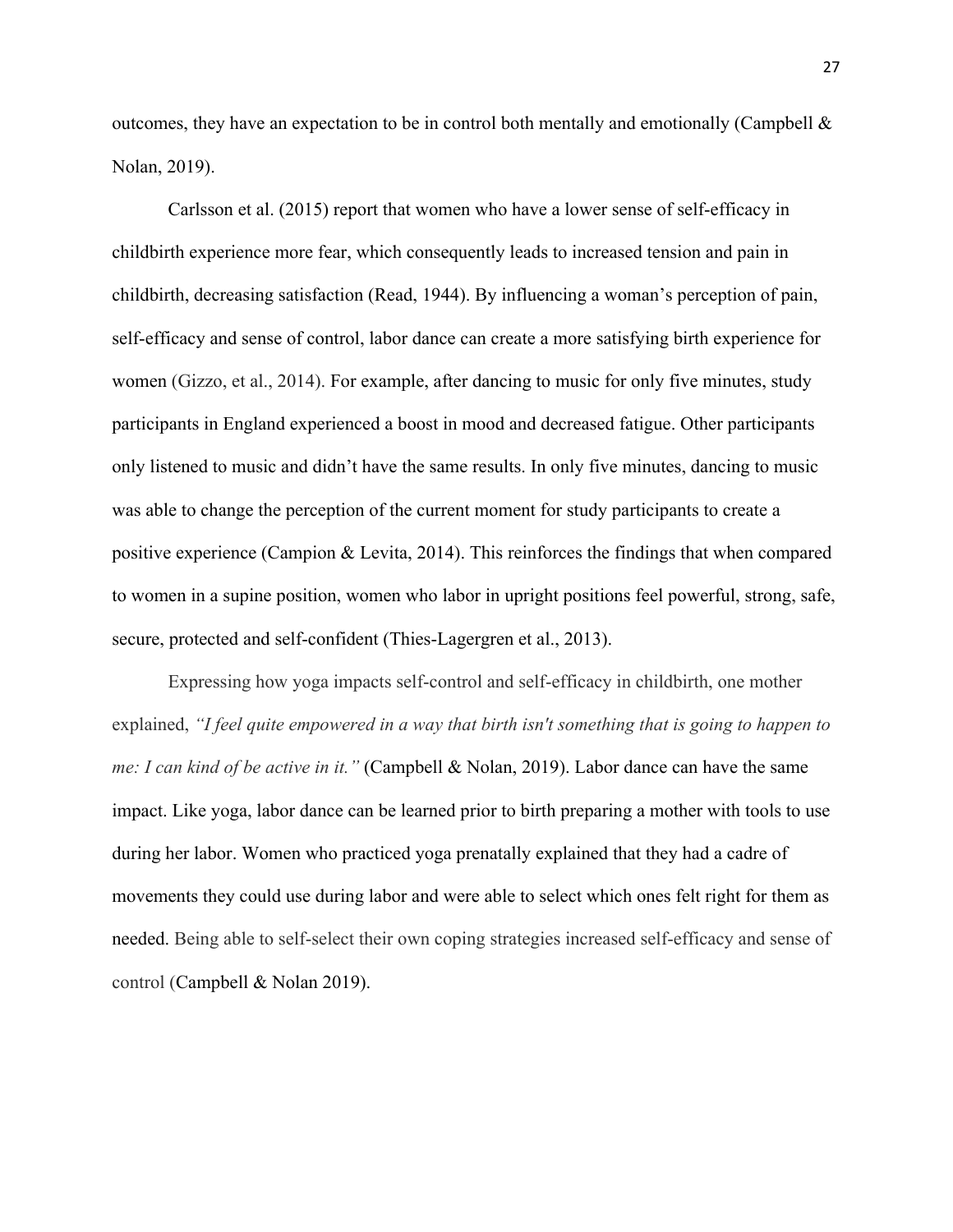#### *Relationship Between Woman and Self*

Women want to be active participants in their labor experience (Thies-Lagergren et al., 2013). Being able to participate in decisions regarding her own body makes a woman feel respected and honored (Aynaci, 2020). However, despite best intentions in many areas of the world, midwives, hospital administration and policy-makers diminish women's choices in labor (Musie et al., 2019). Some examples of this are non-evidence based requirements for fetal heart rate monitoring, restricted dietary intake and non-medical inductions. These interventions counter the spontaneity and instinct of labor dance (Zhang et al., 2017).

Labor dance allows for women to make choices in how they move in labor and respond to the sensations of labor. It allows them to be physically, emotionally and mentally in control of the experience. Labor dance allows a woman to "enter a state of forgetfulness and intensification … getting to a point where you're not thinking about what you're doing but you're still very much experiencing what you're doing," (Moe, 2018).

#### *Relationship Between Woman and Partner*

Labor can be lonely for women and labor dance can be used to connect them to their partners in the birth space (Lundgren & Berg, 2007). Both pre-learned and spontaneous movements can facilitate unification and cooperation for the laboring woman and her partner while providing both physical and emotional support for the woman (Iversen et al., 2017). Akin and Saydam, (2020) found that the positive impact of labor dance on perceived labor pain, birth satisfaction and neonatal outcomes was enhanced by the presence of individuals desired by the laboring woman. Ways for the woman to labor dance with a partner include use of a rebozo or draping her arms over a partner's shoulder as she sways from side to side with or without partner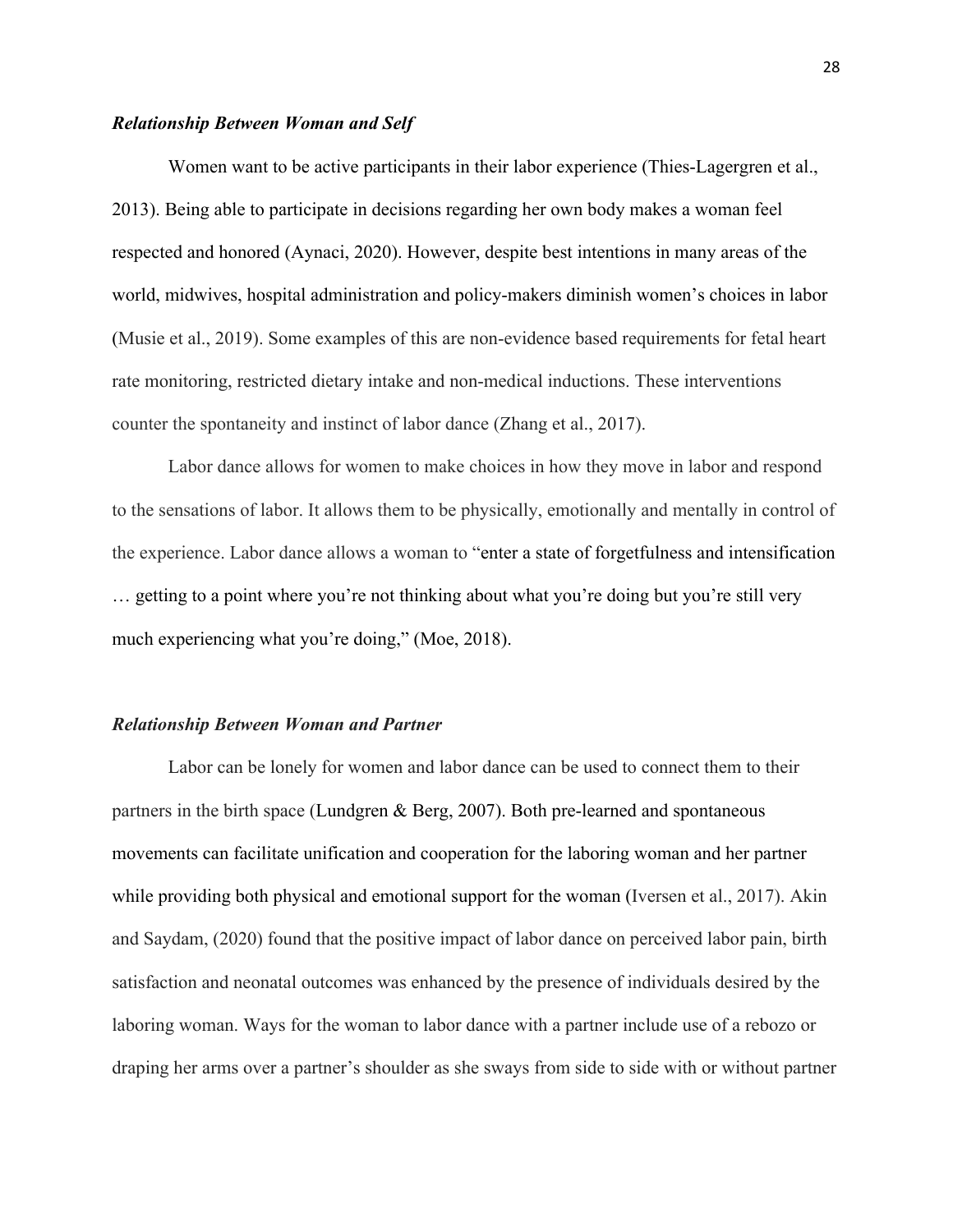led sacral massage (Akin & Saydam, 2020; Iversen et al., 2017). Dancing together instills a sense of teamwork and psychological support (Karlström et al., 2015).

#### *Relationship Between Woman and Midwife*

The midwife plays a critical role in encouraging or discouraging labor dance. Colley et al. (2018) write that "Empowering and encouraging women to change positions during the first and second stage of labor is an integral part of quality intrapartum care." Midwives are required to inform about, encourage and provide the tools for a safe and satisfying birth, making it important for midwives to facilitate labor dance in the birth space. Women who had high perceptions of midwifery engagement felt safe, in control and able to manage labor. Women had the lowest perceptions of midwifery support when midwives didn't offer suggestions of or help them into different positions in labor and birth (Colley et al., 2018).

Looking at birth positions in Nigeria, Diorgu et al. (2016) reported that most women birthed in a supine position and that the birth position was determined by the midwife. While many midwives stated they were aware of other birth positions and of the disadvantages of the supine position, 98% of them said they used the supine position most often. Declercq et al. (2013) found that in the U.S. 68% of women give birth in the supine position. It appears the supine position is overused the world over. In this position, women see themselves as passive participants in their own labor and birth (Diorgu et al.2016).

Midwives in South Africa explained a preference for the supine position as it provides a good view of the perineum, facilitates fetal monitoring and eases physical strain for the midwife. One midwife with 14 years of midwifery experience stated, "Alternative birth positions can be done only if the midwife is comfortable with it" (Musie et al., 2019). Knowing the benefits of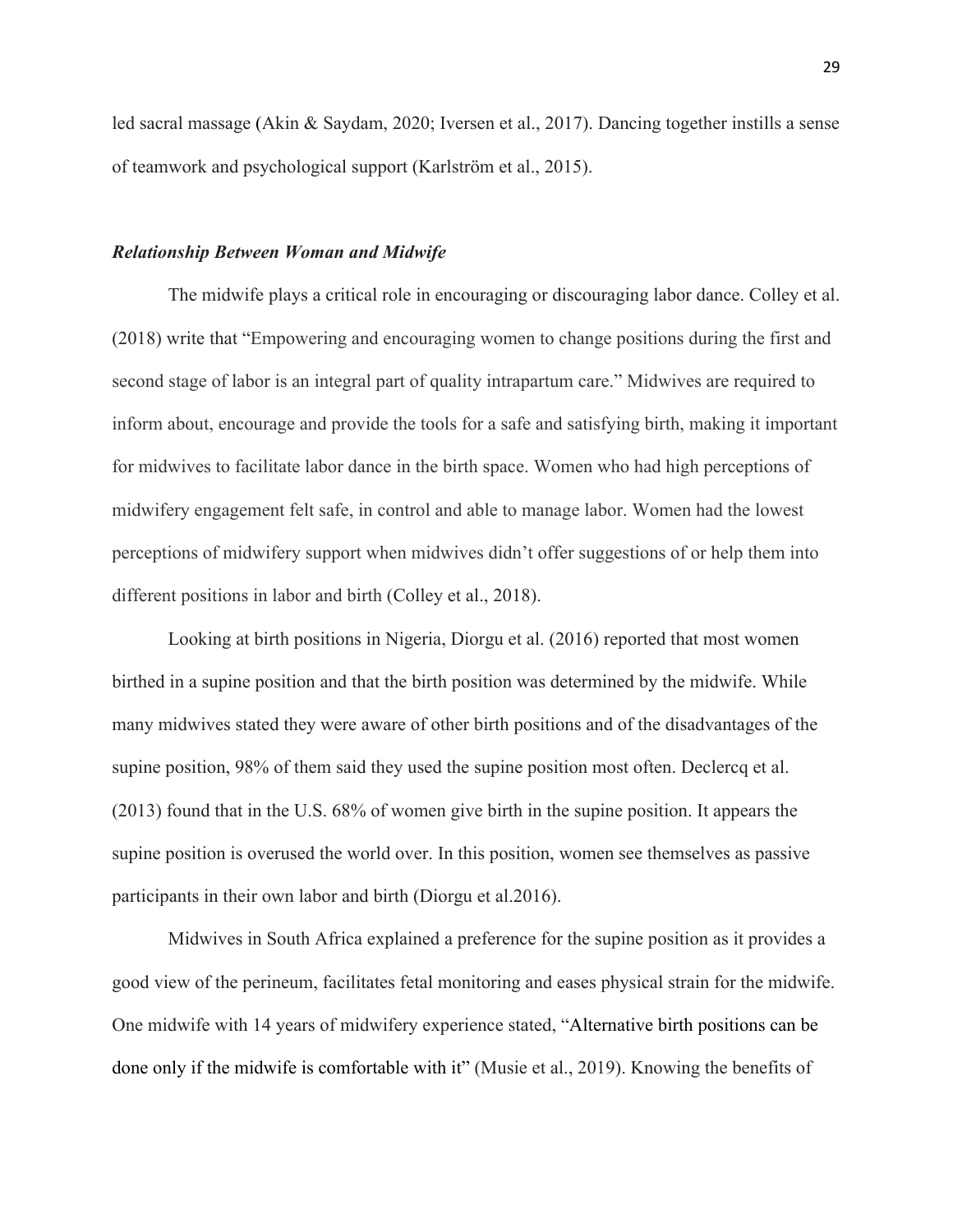labor dance for mother and her baby in labor, it is unsettling to see that many midwives aren't suggesting it more often for their own convenience. When looking at women's knowledge of possible labor positions in Malawi, Zileni et al. (2017) found that 58.7% of women has been informed about walking from their midwives, 53.9% has been informed about using a lateral position and 92.5% had been informed about being in a supine position for birth. Nieuwenhuijze et al. (2012) found that only 22% of women surveyed in the Netherlands felt they were adequately informed about birth positions by their midwives. In Sweden, Thies-Lagergren et al. (2013) found that only 14% of women received any information about birth positions at all. And more than 50% of women in their study reported that their midwife didn't suggest any position changes during labor. Nieuwenhuijze et al. (2014) did find, however, that midwives began to suggest a change in birthing position when the second stage of labor lasted longer than normal. Overall it appears that midwives prefer and educate about the supine position most often.

And yet, women have indicated that a midwives' suggestion for birthing positions is the greatest influence in their choice of birthing position. Despite a trend of providing limited information to women about birth positions, midwives play a major role in educating women about birth positions both prenatally and in labor. Providing limited information to women may limit women's perceptions of what is possible. On the other hand, when midwives suggest labor dance to women, women are likely to use it (Nieuwenhuijze et al, 2012). Nieuwenhuijze et al. (2012) explain that both primiparous and multiparous women had a strong desire for direction in birth positions during labor. Just as much as women appreciated the concrete support of a rebozo from a midwife, they appreciated the midwife's proactive initiative in suggesting the rebozo. Active midwifery involvement increased women's feelings of empowerment, emotional comfort and calm (Iversen et al., 2017). Midwives who were consistently present and danced with their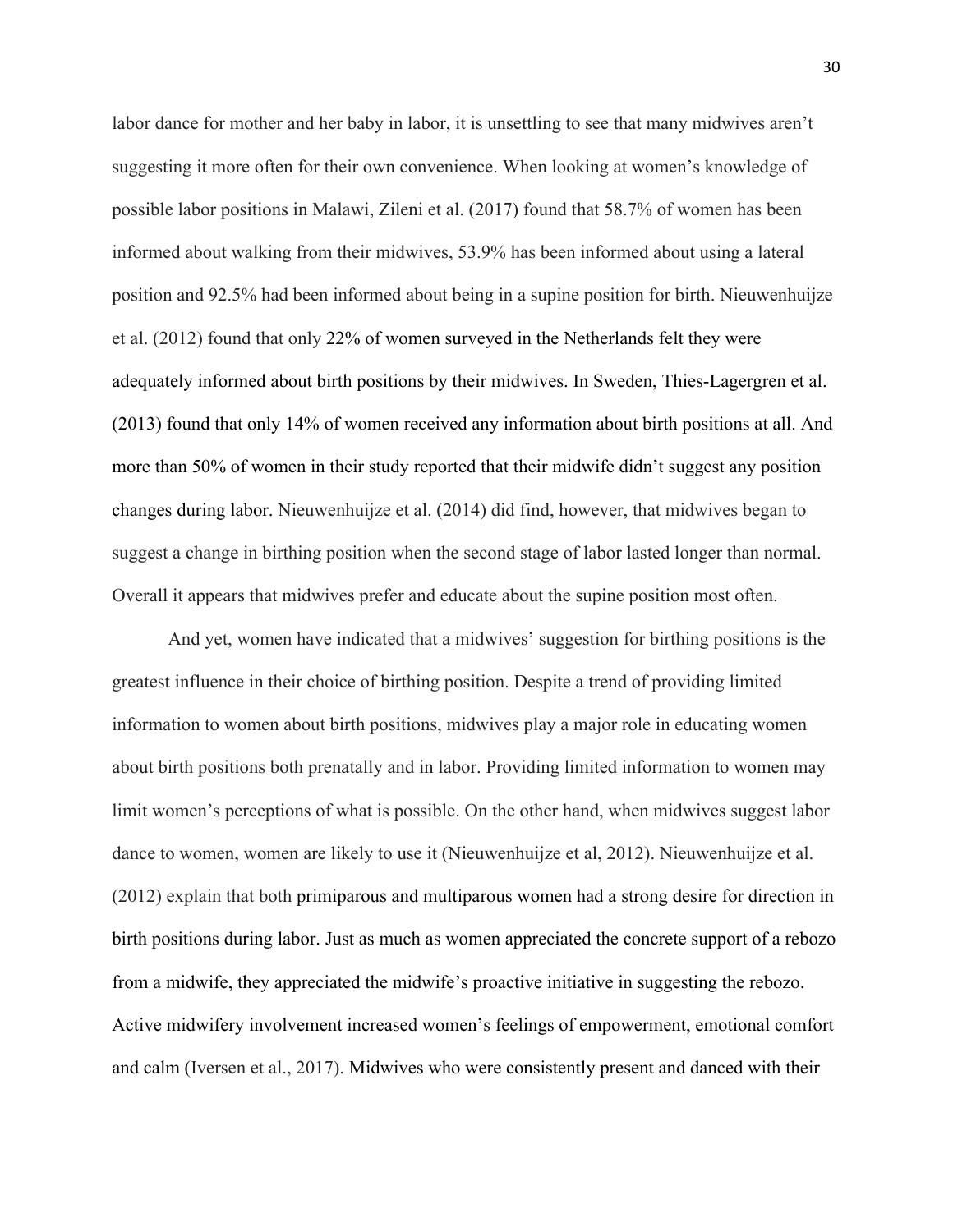laboring clients increased the clients' sense of satisfaction as well as enhanced maternal psychological and physiological healing (Akin & Saydam, 2020).

Because women are often not aware of the possibility of labor dance, midwives have the responsibility to promote it for them (Musie et al., 2019). Actively dancing with women in labor may be the most effective way to do that (Akin & Saydam, 2020). Dancing with women helps them find positions most comfortable to them, build mutual trust and competence and bolster their self-esteem (Karlström et al. 2015; Musie et al., 2019). By proactively introducing labor dance to women, midwives are giving women true informed choice and opportunities for shared decision making in labor.

Naturally, in order for midwives to labor dance with and suggest labor dance to women, they must themselves be familiar with the concept. It must be noted how labor positions are taught to midwives and then encouraged in practice. In South Africa, many midwives expressed that they felt they didn't have adequate skills or training to facilitate upright labor positions and labor dance. While positioning was taught in their training, they felt they never acquired the skills and competence to utilize it (Musie et al., 2019). One midwife with three years of midwifery experience stated, "'I place the woman on lithotomy position because it is what I found being done in the unit. I think it is a culture of this unit and I know I was taught on other birth positions during studies, but I have never practiced it," (Musie et al., 2019). As the primary informant on birth positions, it is critical that midwives gain the competence to support women in labor dance. Zileni et al. (2017) highlight that in addition to learning how to encourage and support labor dance, both midwives and doctors must also be taught how to deliver in upright and other non-supine positions.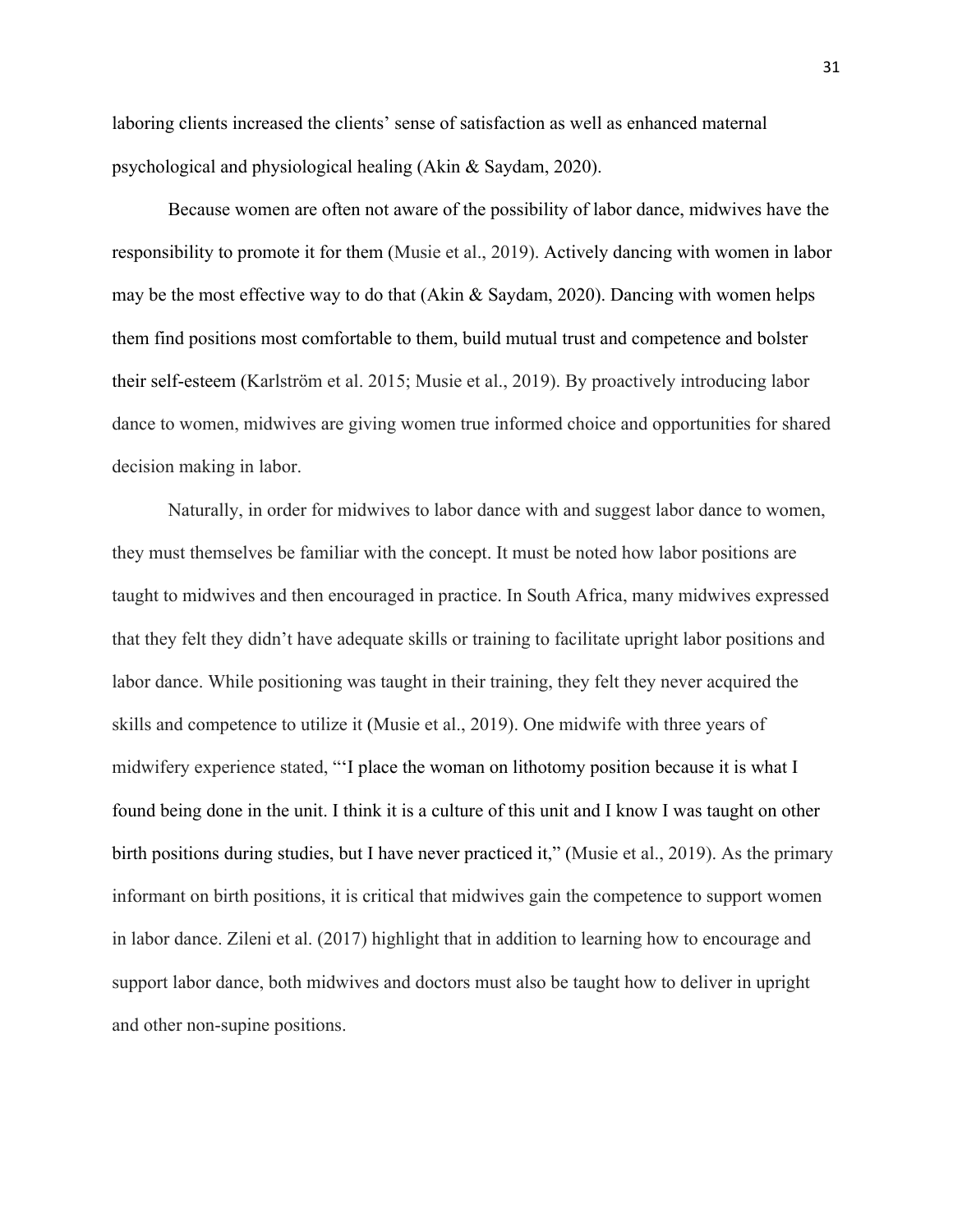### *Relationship Between Woman and The Environment*

Finally, the physical environment can greatly impact a woman's desire and ability to labor dance. Women who labor and birth at home express that they feel in control, relaxed and able to cope with labor pain. In addition to increased autonomy, Thies-Lagergren et al. (2020) note that women at home felt able to work with their labor sensations on their own terms. Despite scoring high on the Likert scale, 5 or higher, for pain intensity in labor, they also scored 5 or higher in a similar scale indicating a positive experience (Thies-Lagergren et al., 2020). One woman who birthed at home stated, *"I was completely in charge and the midwife was there if needed"* (Thies-Lagergren et al., 2020). A home birth environment also gives midwives more autonomy. And in this setting they are more likely to encourage, support and demonstrate different positions (Nieuwenhuijze et al. (2012).

In contrast women who felt physically and mentally prepared for birth, felt stripped of that preparation when being admitted to a hospital. Women who prepared for birth through yoga expressed losing their sense of control once they arrived at a hospital or once medical interventions were introduced (Campbell & Nolan, 2019).

Musie et al. (2019) explains that birthing facilities are often planned without the input of midwives and that it is often difficult to incorporate objects and tools utilizing upright positions. One of the most common and permanent fixtures in modern hospital birth settings may also be one of the biggest barriers to labor dance: the bed. Likely attributed to the media's portrayal of the bed as a primary part of the birth experience, surveyed midwives believe that 50% of laboring women prefer to do so on the bed. Midwives expressed difficulty in convincing women to get off the bed in order to try different birth positions. One midwife said that there is resistance from women to get off of the bed about 40% of the time. She describes the ability to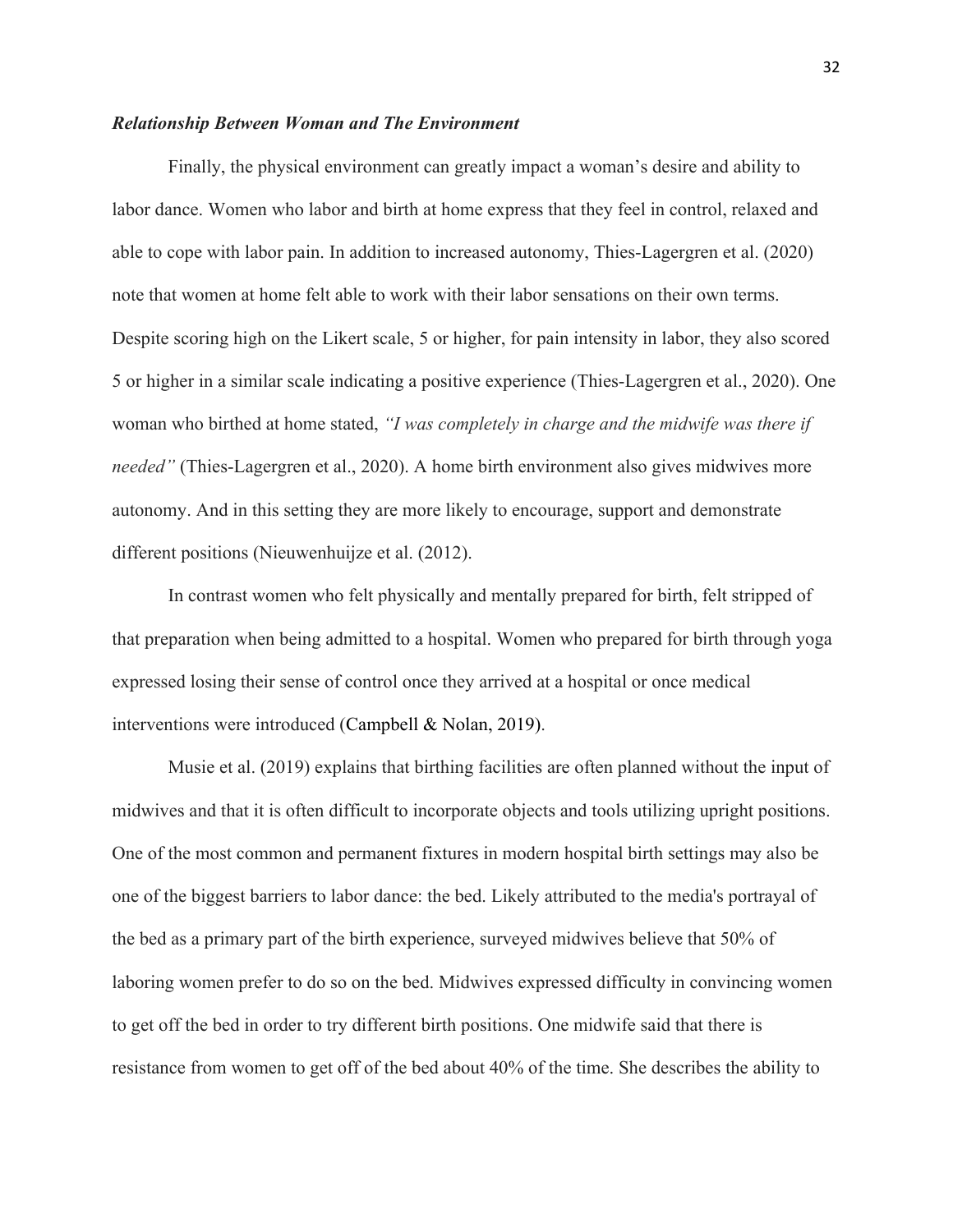get women off the bed as a skill one must learn (Townsend et al. 2016). At the same time, however, midwives also felt the bed was the best and safest place to assess a woman or have a consultation with an obstetrician if needed. And, "they perceived that doctors would prefer women in this position," (Townsend et al. 2016).

While some midwives may be afraid of being pegged as non-compliant for moving women off the bed, others use the bed as a tool to facilitate upright birth. Townsend et al. (2016) conclude, "Reflecting on the meaning of an object, such as the bed, is important if clinicians are to fully understand how the birth environment influences their practice and thus women's experiences of labor and birth."

Tubing and cords are additional components in the physical environment that can act as barriers to instinctive or intentional labor dance. It is difficult for women to be spontaneous in movement and change positions for comfort in the presence of Pitocin induction, fetal monitoring, uterine contraction tracing and epidural analgesia (Gizzo et al., 2014). In this environment it is difficult both for the women to labor dance and for the midwife to support labor dance. Desseauve et al. (2017) write that women's position in labor are largely influenced by monitoring and medical interventions in labor.

#### *Disparities*

Socioeconomic status also has an impact on a woman's positioning in labor and birth and on her maternal health outcomes. Nieuwenhuijze et al. (2012) found that women with low educational levels were less likely to use pre-determined birth positions in labor. It is suggested that these women may not have felt comfortable declaring and insisting on their desired birth positions. Or, midwives may have taken less initiative in exploring birth positions with these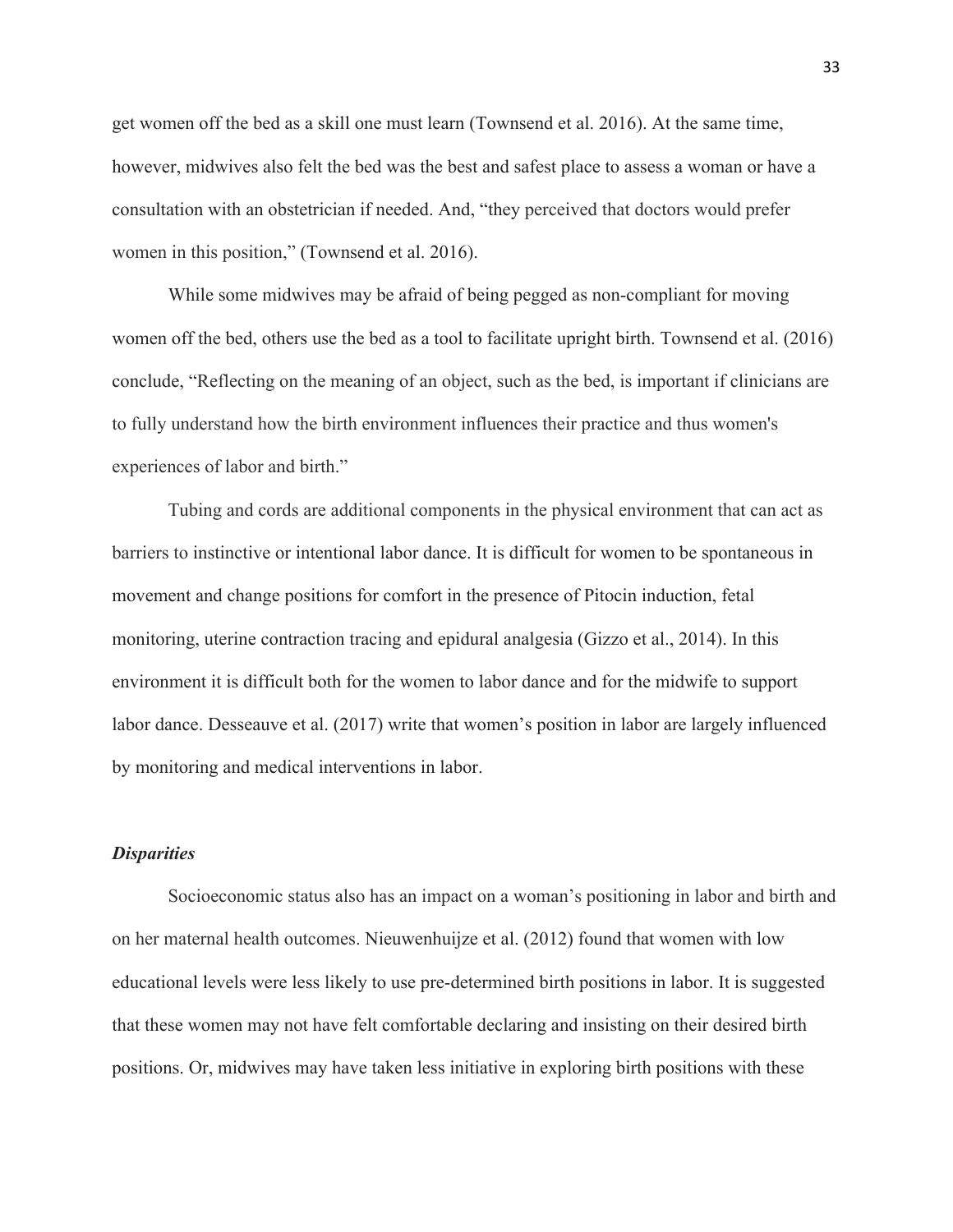women. Ayanci (2020) found that women with higher educational levels had high Support and Control in Birth (SCIB) scores and were therefore able to maintain a sense of control in labor. They also had higher rates of vaginal deliveries. Women who had lower SCIB rates had lower rates of education and had increased levels of medical interventions such as foley catheter, painful vaginal examinations and cesarean births.

Non-English speaking women birthing in English speaking countries face increased rates of cesarean births and potentially high risk deliveries. And they incur obstetric trauma during a vaginal birth at two times the rate of English speaking women (Sentell et al., 2016). Non-English speaking women are likely experiencing these adverse outcomes in the absence of choice in position. The supine position was noted as an advantage for midwives when working with women who spoke languages other than English. When lying in bed, midwives noted they could easily get women's attention and pantomime with them to communicate. With other positions, such as squatting or partner dancing, a woman may be looking down or away, making communication more difficult (Musie et al., 2019).

Black and American Indian/Alaska Native women die in pregnancy related deaths at 3.3 and 2.5 the rates of white women in the U.S. (Petersen et al., 2019). Black and brown women are more likely to experience severe postpartum hemorrhage and peripartum infection (Grobman et al., 2015). And in labor, the pain of Black women is likely to be dismissed and undermanaged (Hoffman et al., 2016).

The movement of dance is able to cut through economic, educational, linguistic, cultural and racial barriers to offer safe, sovereign and satisfying birth experiences for all women. Midwives who deliberately incorporate dance into their labor support practices give all women the chance to experience the benefits of labor dance despite prior education and preparation or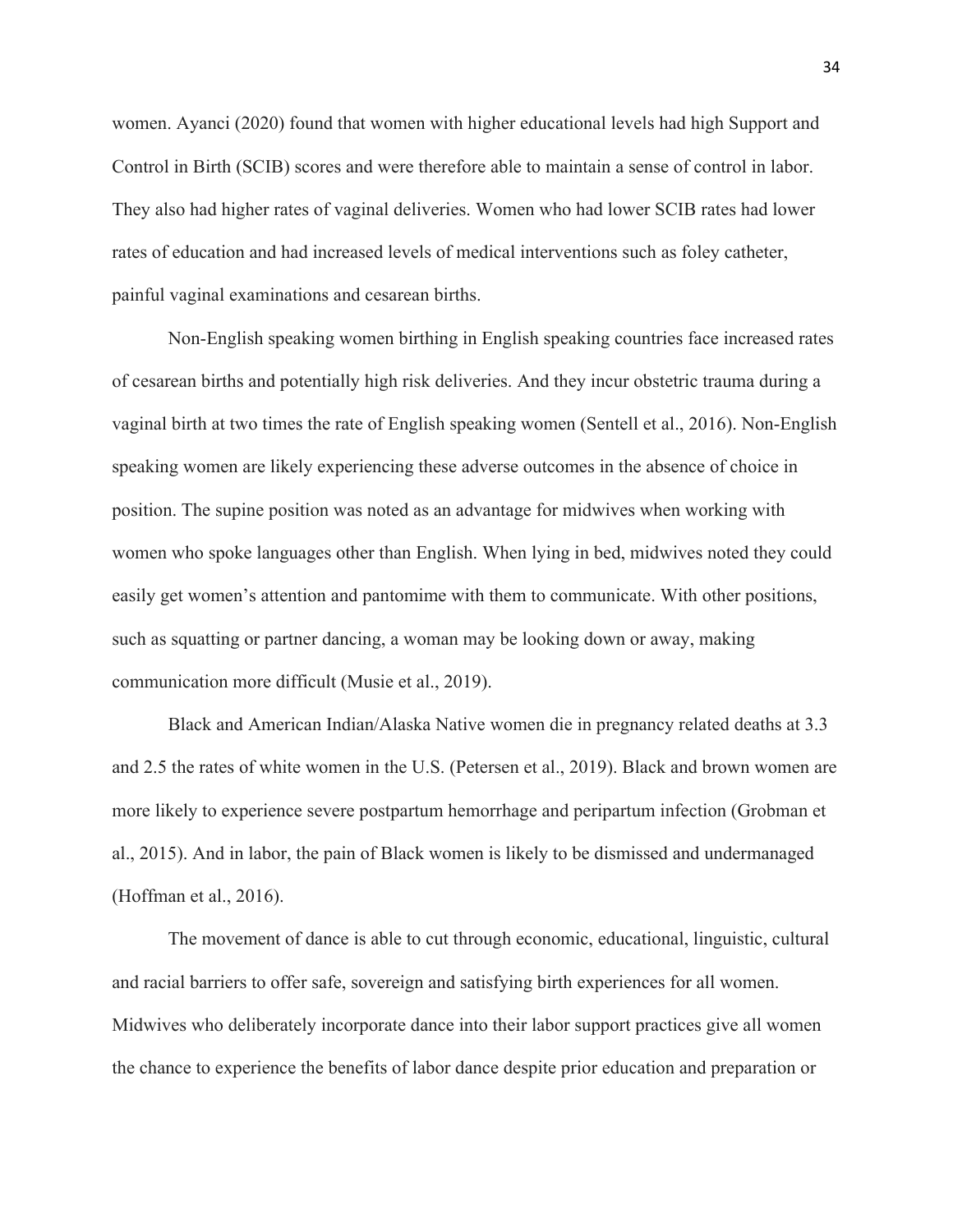lack thereof. Midwives who dance with laboring women use the universal language of movement, and will become more effective with this communication the more it is practiced. Language need not be a barrier to a safe, sovereign and satisfying birth experience. Finally, all cultures have traditions of dance. From hip-hop to belly dance to salsa, every woman can identify with some form of dance which she can incorporate into her labor dance. Culturally specific dances are shown to be effective in engaging women from all backgrounds for improved health outcomes (Murrock & Gary, 2010). Labor dance provides an effective, low cost, low risk tool which can easily be incorporated into any birth space to achieve a greater balance of health equity for all women (Abdolahian et al. 2014).

#### **Critique of Strengths and Weaknesses**

The primary strength of this literature review is the wide range of studies it was able to utilize in order to see the impact of labor dance on safe, sovereign and satisfying birth experiences. Impacts of dance were analyzed in the context of several different locations around the globe. Approximately one-third of the studies are randomized control studies and two-thirds are a variety of qualitative studies. This mix of evidence provides a balance with which to assess the clinical impact of labor dance while also understanding the perceptions of and need for women to experience safety, sovereignty and satisfaction in the birth experience. The majority of studies were good and high quality studies. In order to utilize the most current evidence on labor dance, sixty-five percent of the studies used are dated 2016 and later with thirty-five percent dated between 2012 and 2015.

A weakness in this literature review is the lack of studies exploring specifically how labor dance impacts the safety, sovereignty and satisfaction of women with epidural anesthesia and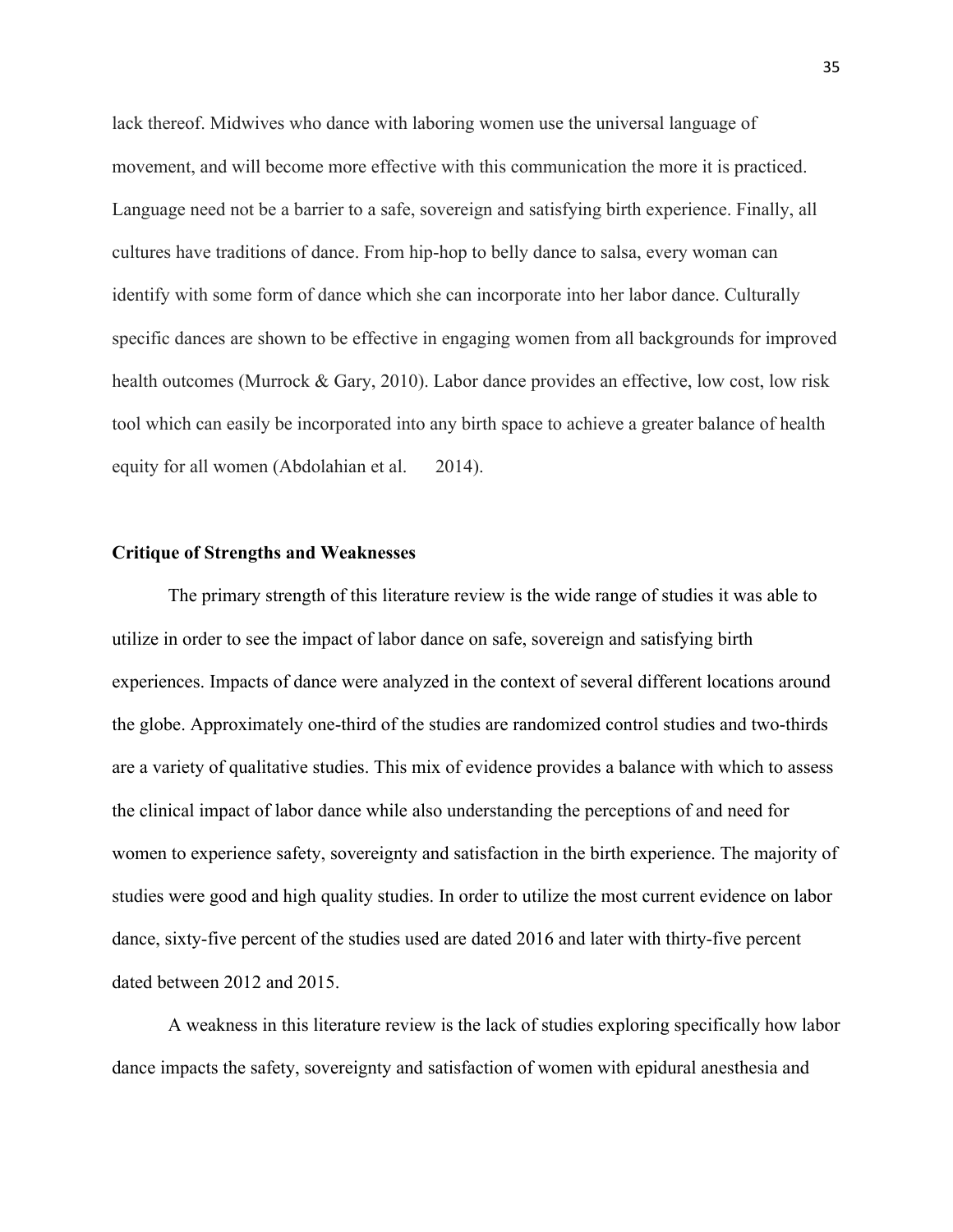other medical interventions. Another challenge is the lack of cohesive terminology in the literature. While studies explored a variety of birth positions and perceptions, only one article used the term labor dance, as has been used in this literature review. The majority of articles had moderate sized samples. While this may be a difficult topic to gain information on due to the current obstetric practices in the majority of birth settings, larger sample sizes could provide more generalizability to the research.

### **Summary**

This literature review builds a case to urgently and effectively incorporate labor dance into the framework of professional labor support. Labor dance is a dynamic tool to help women manage painful sensations in labor. Its impact is both physical and emotional, both equally powerful. By giving women the opportunity to respond to physical sensations and move as their body directs, labor dance provides a physical mechanism for comfort. It also increases feelings of active participation, self-efficacy and self-control. These strong emotions shift the perception of pain allowing women to associate the birth experience as a positive event (Akin & Saydam, 2020).

Contrary to a long list of potential complications associated with the supine position, labor dance has a long list of clinical and psycho-social benefits for laboring women. Clinical benefits include higher rates of vaginal births, optimal fetal position (Gizzo, et al.. 2014), higher rates of intact perineum (Zhang et al., 2017) and shorter duration of labor (Thies-Lagergren, et al., 2013). Psycho-social benefits include increased sense of confidence, sovereignty and satisfaction (Thies-Lagergren et al., 2013).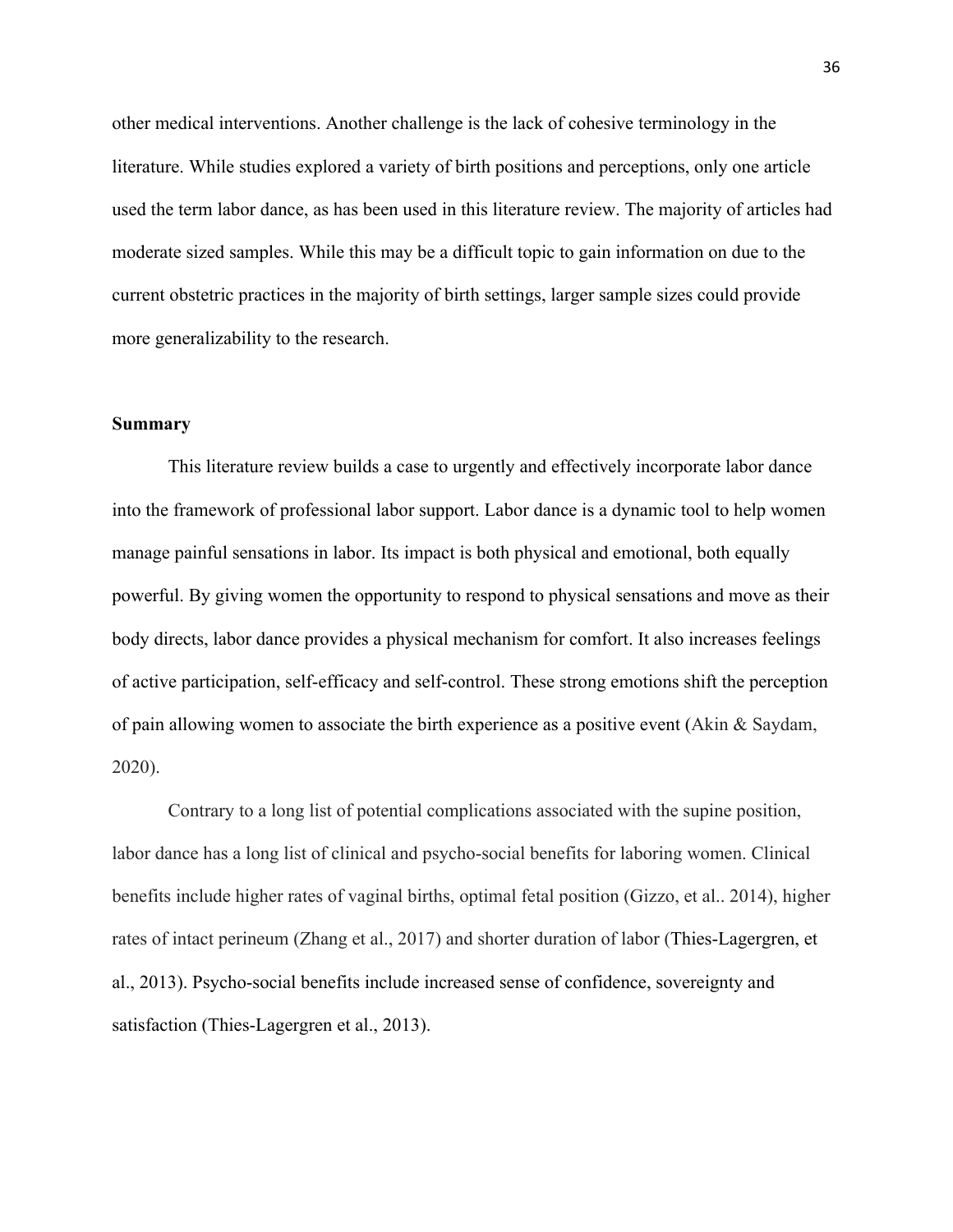Labor dance also provides a path for the women to be fully active in their labor experience while also utilizing the support of their partners and their midwives (Thies-Lagergren et al., 2013; Gönenc & Dikmen, 2020). Since women value the presence and expertise of their midwives so highly, midwives have great responsibility in utilizing and supporting labor dance in the birth space (Colley et al., 2018; Nieuwenhuijze et al, 2012). Unfortunately, midwives' current training and usage of labor dance is lacking (Zileni et al., 2017). Additionally, birth setting, room fixtures such as beds and the physical elements of medical interventions such as tubing from intravenous lines and cords from fetal monitoring can act as significant barriers to women's ability to labor dance. (Campbell & Nolan, 2019; Desseauve et al., 2017; Townsend et al., 2016).

Finally the language of dance is universal, effective, low cost and low risk. It has the potential to cut through economic, educational, linguistic, cultural and racial barriers to offer safe, sovereign and satisfying birth experiences for all women (Abdolahian et al., 2014; Murrock & Gary, 2010).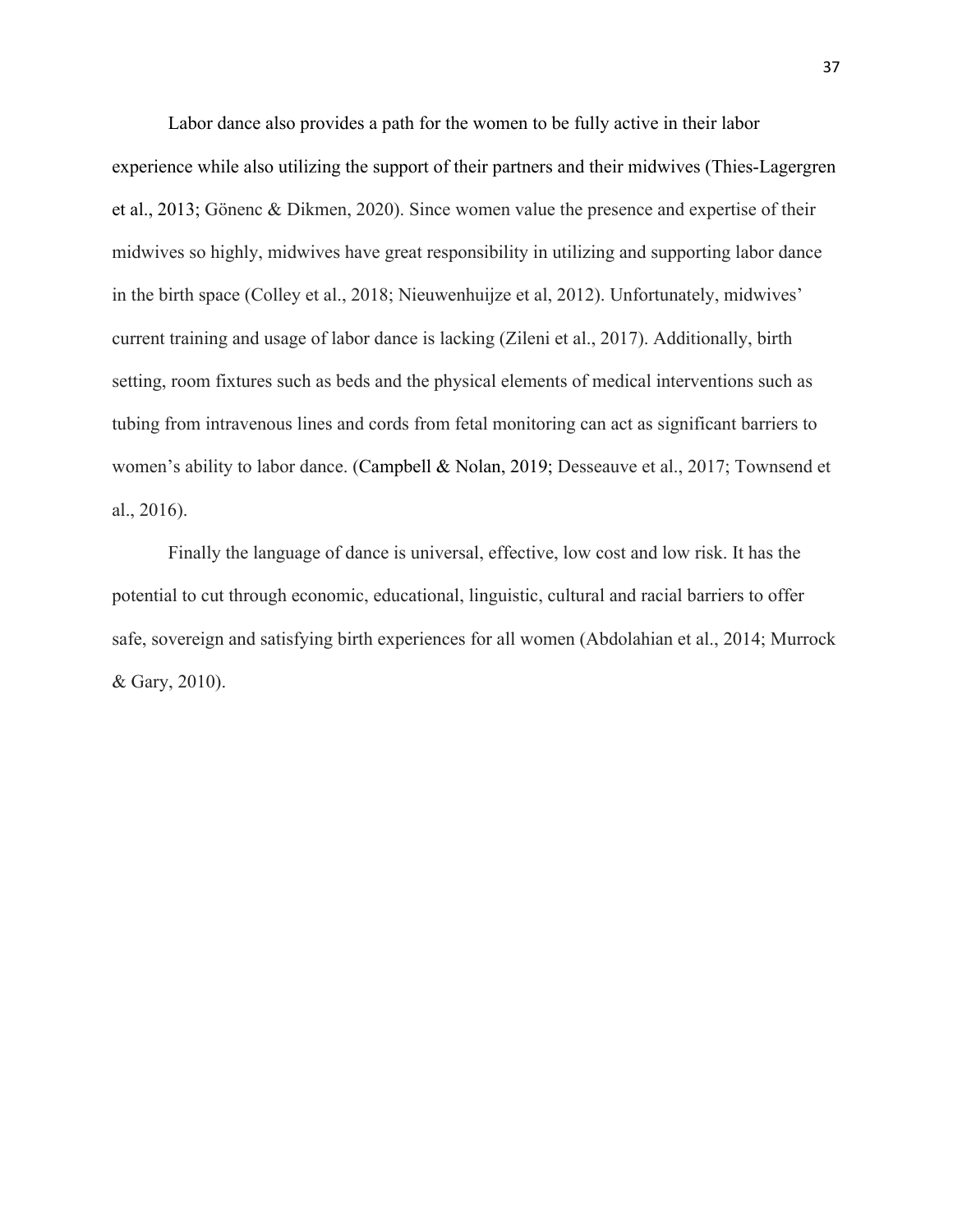#### **Chapter IV: Discussion, Implications, and Conclusions**

This paper asks the question, does labor dance increase safety, sovereignty and satisfaction in the labor and birth experience for women? To answer this question, a critical analysis of twenty eight articles was completed using the Johns Hopkins Research Evidence Appraisal Tool. This thorough assessment of literature highlights several major themes responding to the question, looks at its significance to midwifery and articulates the weakness of current literature. The significance of this literature review to the profession of midwifery, needs for future research and its integrations with Lundgren and Berg's (2007) Central Concepts in the Midwife-Woman Relationship theory concludes the literature review in this final chapter.

### **Literature Synthesis**

"Does labor dance increase safety, sovereignty and satisfaction in the labor and birth experience for women?" is the research question grounding this literature review. Encouraged as an efficient tool to support normal, physiologic labor, movement in labor is recommended by ACNM, ACOG and *UpToDate.* By shifting the perception of pain and by working with painful sensations to facilitate labor, dance works as an effective pain management tool (Thies-Lagergren et al., 2020; Whitburn et al., 2017). Several articles confirmed the safety of labor dance, particularly when juxtaposed with the supine position (Gizzo, et al., 2014; Thies-Lagergren et al., 2013; Zhang et al., 2017). And many labor dance positions led to feelings of strength, security, confidence and satisfaction. This was even true in difficult birthing situations (Campion & Levita, 2014; Thies-Lagergren et al., 2013).

The literature also discussed how labor dance impacts a birthing woman's relationship with herself, her partner and her environment. Labor dance places decision making in the hands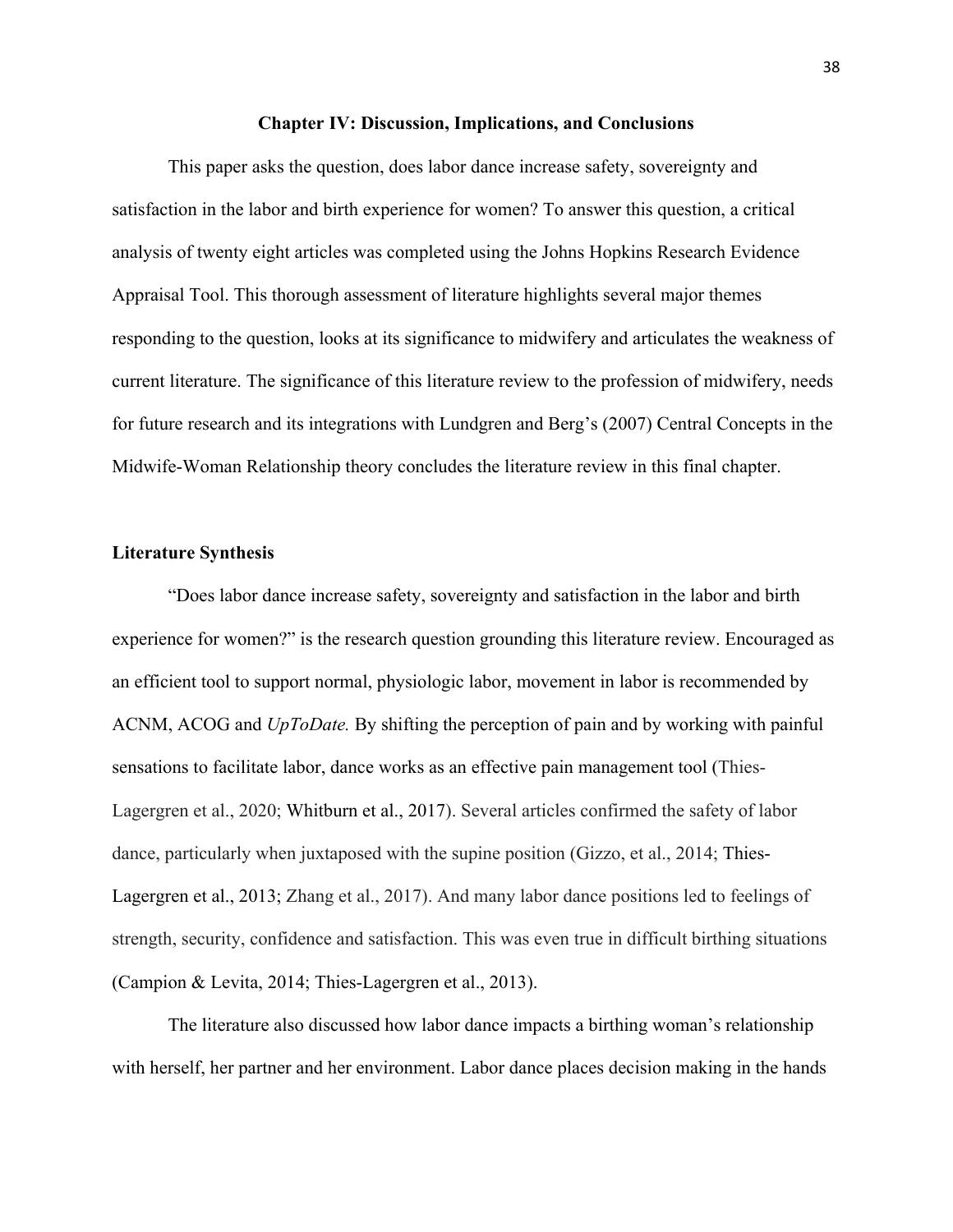of the laboring woman allowing her to be an active participant in her birth and generating feelings of self-respect and honor (Aynaci, 2020). As a primary influence on women's chosen birth positions, midwives can support women by supporting, demonstrating and offering labor dance to women, leading to high levels of satisfaction for women (Akin & Saydam, 2020). Or midwives can become barriers to labor dance if they lack the skills, confidence or interest to support women (Musie et al., 2019). Therefore, labor dance training for midwives is crucial Zileni et al. (2017). Finally, labor dance can be spontaneous and thus needs an environment to support such spontaneity. Laboring at home presents less barriers to labor dance than a hospital room (Nieuwenhuijze et al. (2012). The iconic placement of the bed in hospital rooms and the various tubes and cords associated with medical interventions can make labor dance difficult (Gizzo, et al., 2014; Townsend et al. 2016).

#### **Trends and Gaps in the Literature**

Guidelines encouraging labor dance promote it as a tool to support normal, physiologic birth (ACNM, 2012; ACOG, 2019; Caughey, 2019; Funai & Norwitz, 2021). The findings of this literature review break down the many elements that give labor dance value not just to the physiologic process of labor and birth, but to the entire experience. "It is difficult to separate the birth experience from the care given," writes Karlström,Nystedt and Hildingsson (2015). In addition to its use as a safe and effective form of pain management, labor dance improves mood and confidence while decreasing fatigue (Campion & Levita, 2014; Thies-Lagergren et al., 2013; Whitburn et al., 2017; Tzeng, Yang, Kuo, Lin & Chen, 2017). When partners and midwives also engage in labor dance with laboring women, women feel confident and empowered (Akin & Saydam, 2020; Karlström et al., 2015; Musie et al., 2019). Yet, many midwives lack the skills or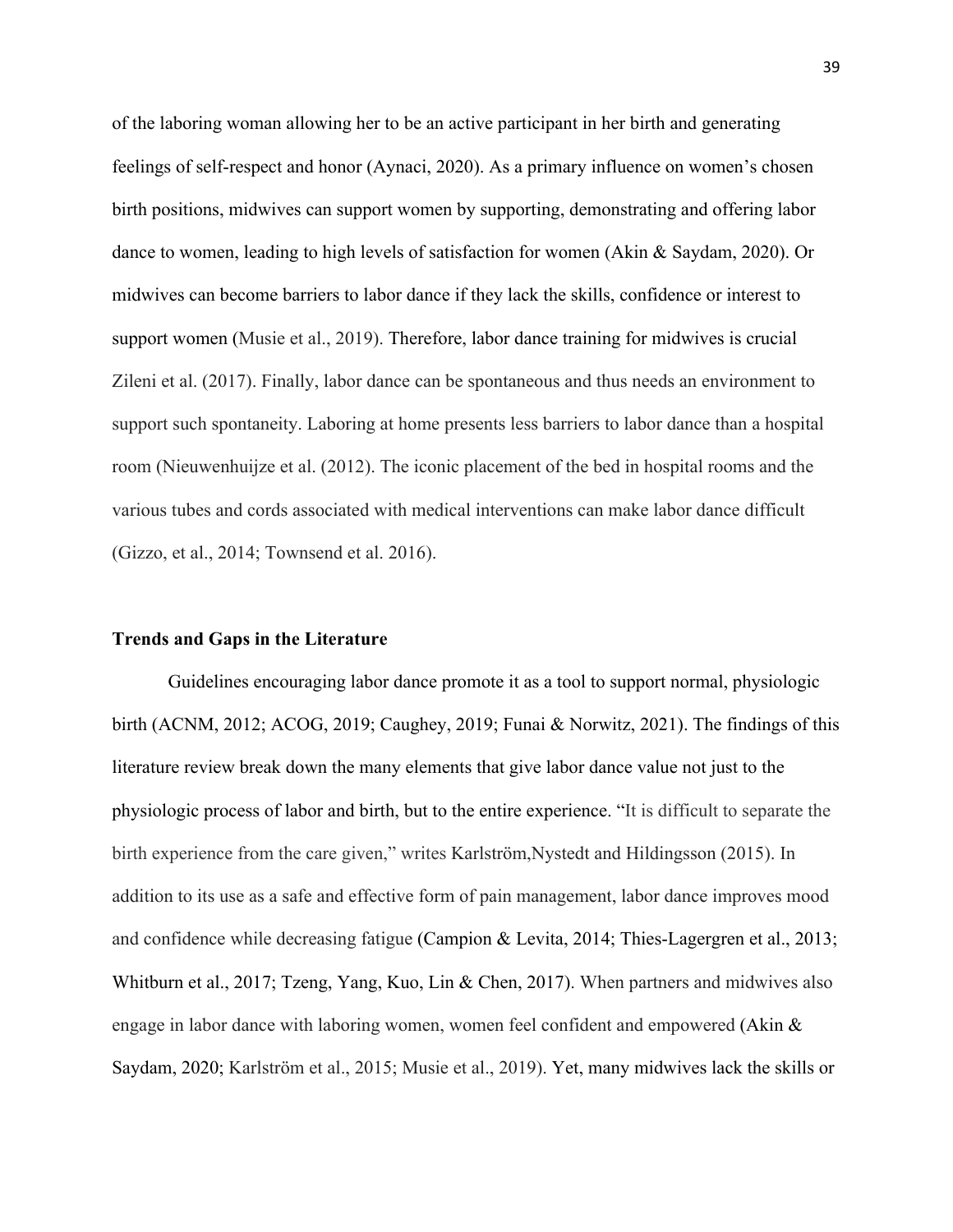confidence to fully support women in positions other than supine. (Musie et al., 2019; Zileni et al., 2017). This begs the question of how midwives are trained to physically support women for normal, physiologic birth.

Medical interventions, which physically make labor dance difficult in a hospital setting, compound midwives' experiences in engaging in labor dance with patients (Desseauve et al., 2017; Gizzo et al., 2014). For example, 71% of women use epidurals in labor (Butwick et al., 2018). There is little information on the use of labor dance for women using epidurals and it can be assumed there are few training opportunities for midwives to intersect the two interventions. Therefore, in order to encourage labor dance, efforts should be made to reduce the amount of medical interventions. If so, labor dance needs to be presented as an equally viable option when midwives discuss pain relief or labor progress for women. No literature found discussed this framework.

Aside from identifying inadequate training in labor dance for midwives, there was little literature looking at how midwives perceive and experience labor dance with patients and the impact it may have on their work as midwives. Further, more needs to be known about how midwives are preparing women for labor. It is wondered if midwives share the option of labor dance with women either by demonstration or through education during both the antepartum and intrapartum periods (Campbell & Nolan 2019; Thies-Lagergren, et al., 2013).

#### **Implication for Midwifery Practice**

As described in chapter 3, the midwife plays a prominent role in labor dance. Since labor dance encompasses mind, body and spirit, the midwife who has the skills and confidence to support labor dance is rewarded with a synergy of benefits for her patient and herself. Midwives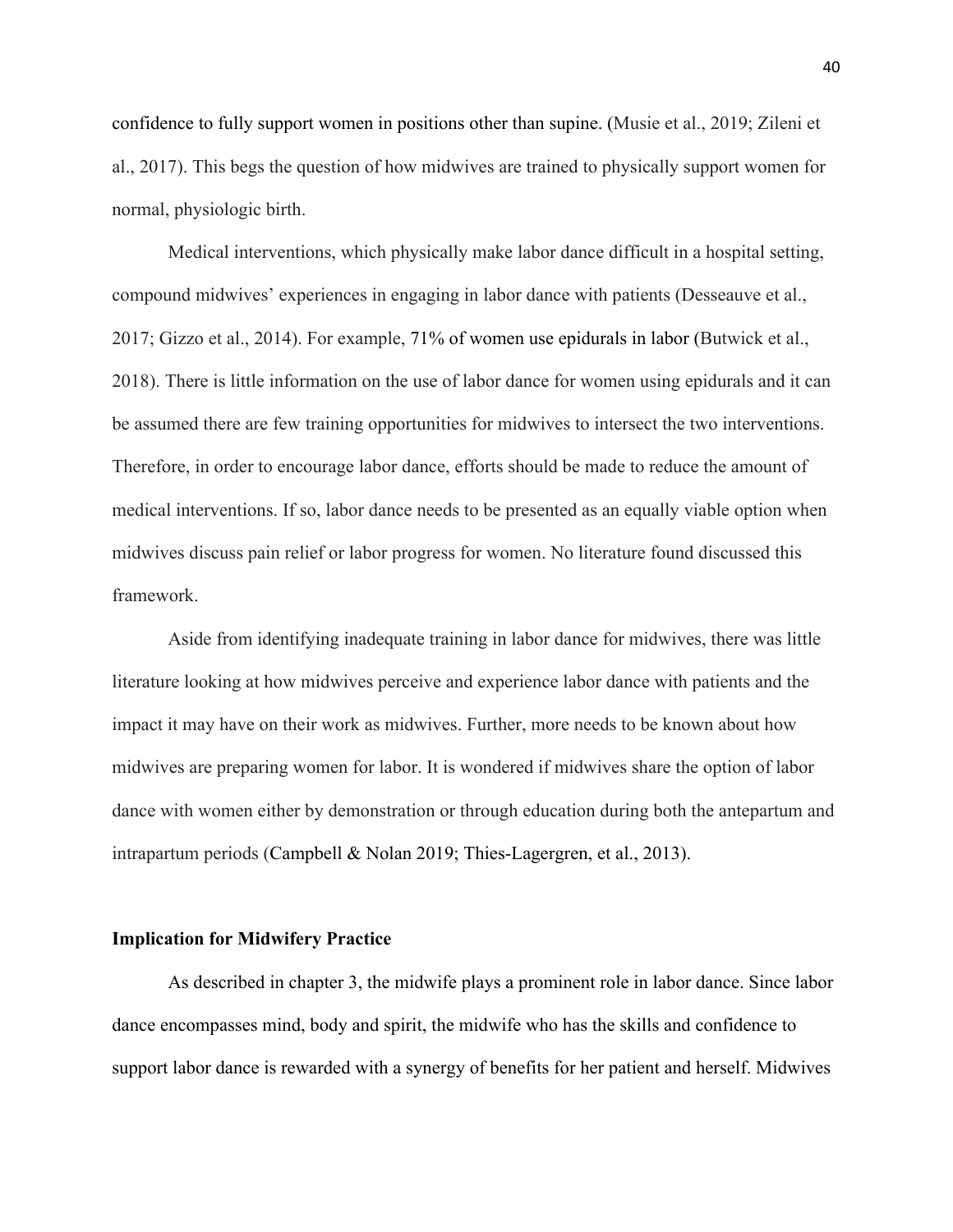who provide options for labor dance and who labor dance with patients earn trust from their patients and build autonomy for their patients. And the diversity of labor dance can be utilized to match the fluidity of the dynamic nature of labor. In this way, midwives can use labor dance to shape the context of a woman's birthing experience, providing safety, sovereignty and satisfaction (Whitburn et al., 2017).

However, in keeping true to the analogies comparing birth to an endurance activity in which training is required, work is required for both midwives and patients before labor begins. Throughout pregnancy and labor midwives have the responsibility to create opportunities for women to explore labor dance. Women reported that with less information about and understanding of childbirth, that they felt unable to make informed choices (Musie et al., 2019). "When limited opportunities were created, mothers become powerless, as evidenced by limited participation, responsibility-sharing, decision-making ability and dependency," writes Musie et al. (2019). With adequate exchange of knowledge and information, however, women felt empowered (Musie et al., 2019). And yet, it appears that midwives aren't offering labor dance to the majority of women as an option to manage their labor. Several studies have asked women if they were told of the pros and cons of different birth positions. In Malawi, 58.7% of 373 women said they were informed (Zileni et al., 2017). In the Netherlands, 22% of 1,154 women said they were informed (Nieuwenhuijze et al., 2012). And in Sweden, 14% of 289 women said they were informed (Thies-Lagergren, et al., 2013). By not discussing labor dance in pregnancy, midwives are limiting a patient's ability to engage in true informed choice.

This literature review revealed numerous benefits of labor dance. In that knowledge, it is suggested that midwives not only discuss labor dance, but also look at their antenatal care models to determine how to offer women the space to physically explore and practice labor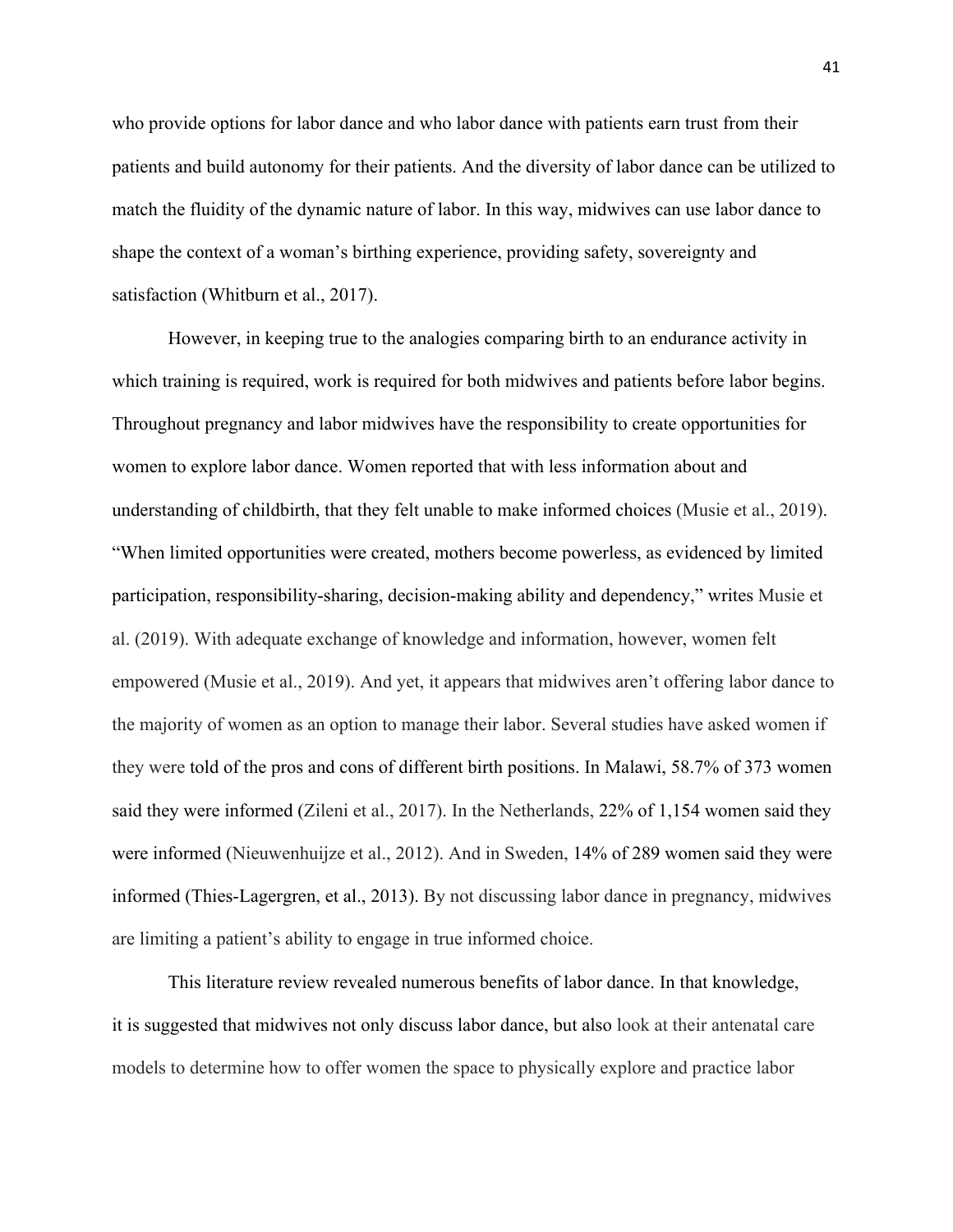dance. While labor dance doesn't require a routine of rehearsed movements, women have been most successful incorporating labor dance when they are familiar with the movements. With familiarity, women are more likely to persist in using different positions and for longer amounts of time (Campbell & Nolan, 2019). This practice builds self-efficacy for labor. "Belief in one's own ability to control labour pain predicts both the intention to use and the actual use of coping strategies," writes Campbell & Nolan (2019) in discussing yoga techniques for labor. A sense of control and ability to cope with labor, therefore, is gained before a woman even sets foot into the birth space. Like the CenteringPregnancy model, Dancing for Birth™ classes provide a group of women the time to have interactive discussions of antepartum, intrapartum and postpartum topics. Dancing for Birth™ extends the reach of Centering Pregnancy by also offering women time to become familiar with and practice labor dance movements (Centering Healthcare Institute, n.d; Dancing for Birth, n.d.). The need for women to be more acquainted with labor dance suggests that midwifery practices move to provide more group-based prenatal care.

Finally, midwives ought to closely examine their role in the birth space with women. Direct physical demonstration of labor dance serves to decrease a woman's feelings of loneliness, support her in finding the most comfortable position and increase her sense of support and confidence (Karlström et al., 2015; Lundgren & Berg, 2007; Musie et al., 2019). Therefore midwives must be diligent in understanding labor dance themselves and in learning how to support women in all the positions in which labor dance may find a woman Zileni et al. (2017).

#### **Recommendations for Future Research**

Dance is a well-researched topic and studies looking at the impact of dance therapy on Parkinson's disease, autism, cancer, mental health, the elderly etc. are abundant. However, as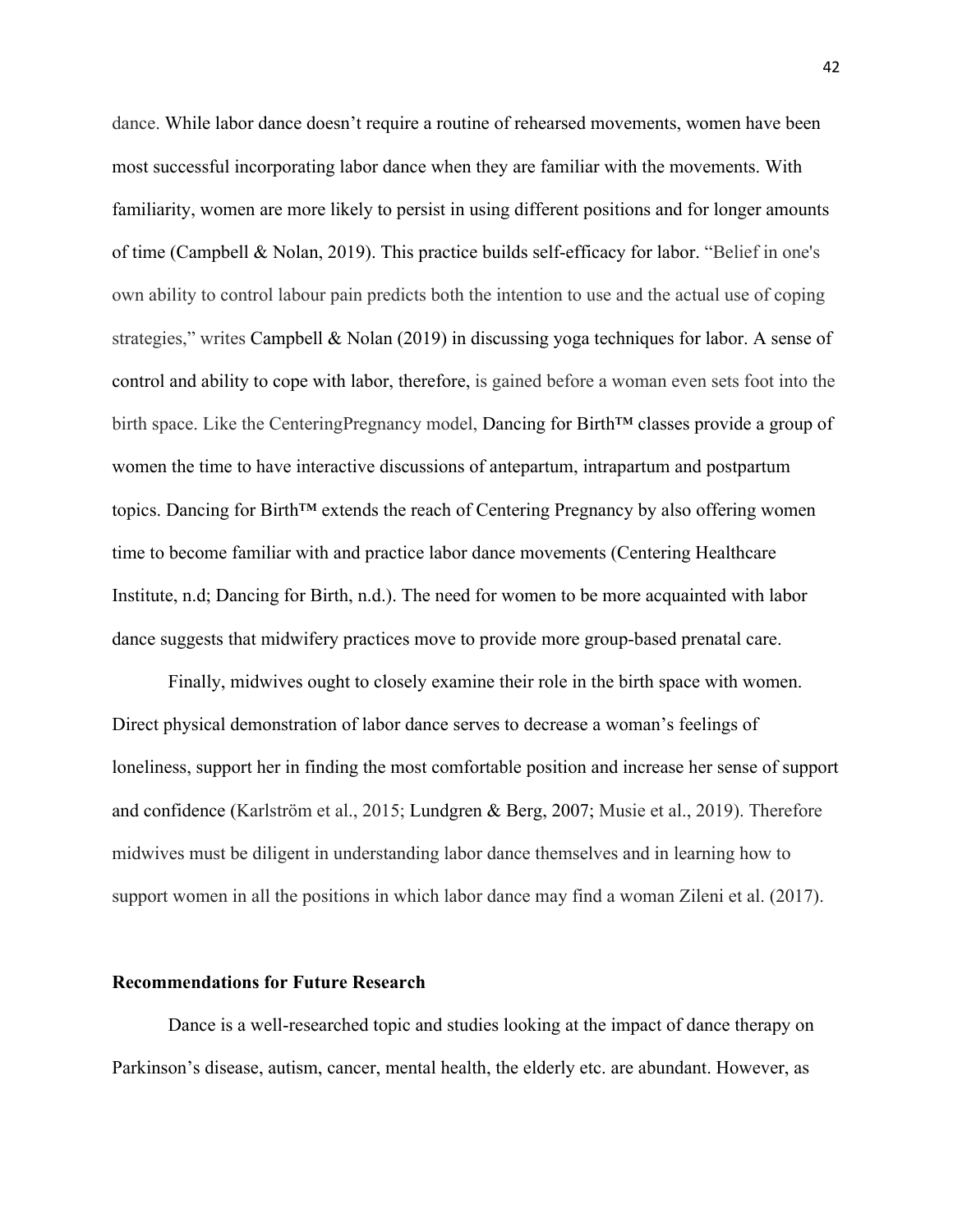explained in the introduction of this paper, studies exploring labor dance as a specific tool for pregnancy, labor and birth are few. This review includes only one study which uses the term *labor dance* specifically (Akin & Saydam, 2020). Many studies look at single positions in this context versus an overall view of labor dance throughout the intrapartum experience. Established programs such as Dancing for Birth™ and Dancing thru Pregnancy® could provide ample sample subjects and curricula for research specific to labor dance. Research topics can include the impact of introducing labor dance to decrease rates of medical interventions including primary cesarean, epidural versus labor dance as a tool for pain management and effect of labor dance in various socio-economic demographics.

Next, after surveying 1,154 women in both home and hospital settings to find out which factors affected a woman's birth position, Nieuwenhuijze et al. (2012) determined that midwives play a major role in the process. They concluded that by sharing birth positions with women, midwives create a repertoire of possibilities for women in labor. And, when options for birth positions aren't shared, midwives, "have limited women's perceptions of the available possibilities," (Nieuwenhuijze et al., 2012). To that end, both Nieuwenhuijze et al. (2012) and Thies-Lagergren et al. (2013) ask how midwives counsel patients on birth positions. Future studies analyzing what information on birth positions and labor dance is provided to patients prenatally and how that information is presented would answer this question. This research could validate sound practices and highlight areas for improvement.

Finally, there is a need to consider the stage upon which labor dance occurs. Thies-Lagergren et al. (2020) found that in the home environment, the vast majority of 1649 women felt that they were in control and could work with labor pain on their own terms. Finding comfort through physical position and vocalization were listed as ways which "helped women to be in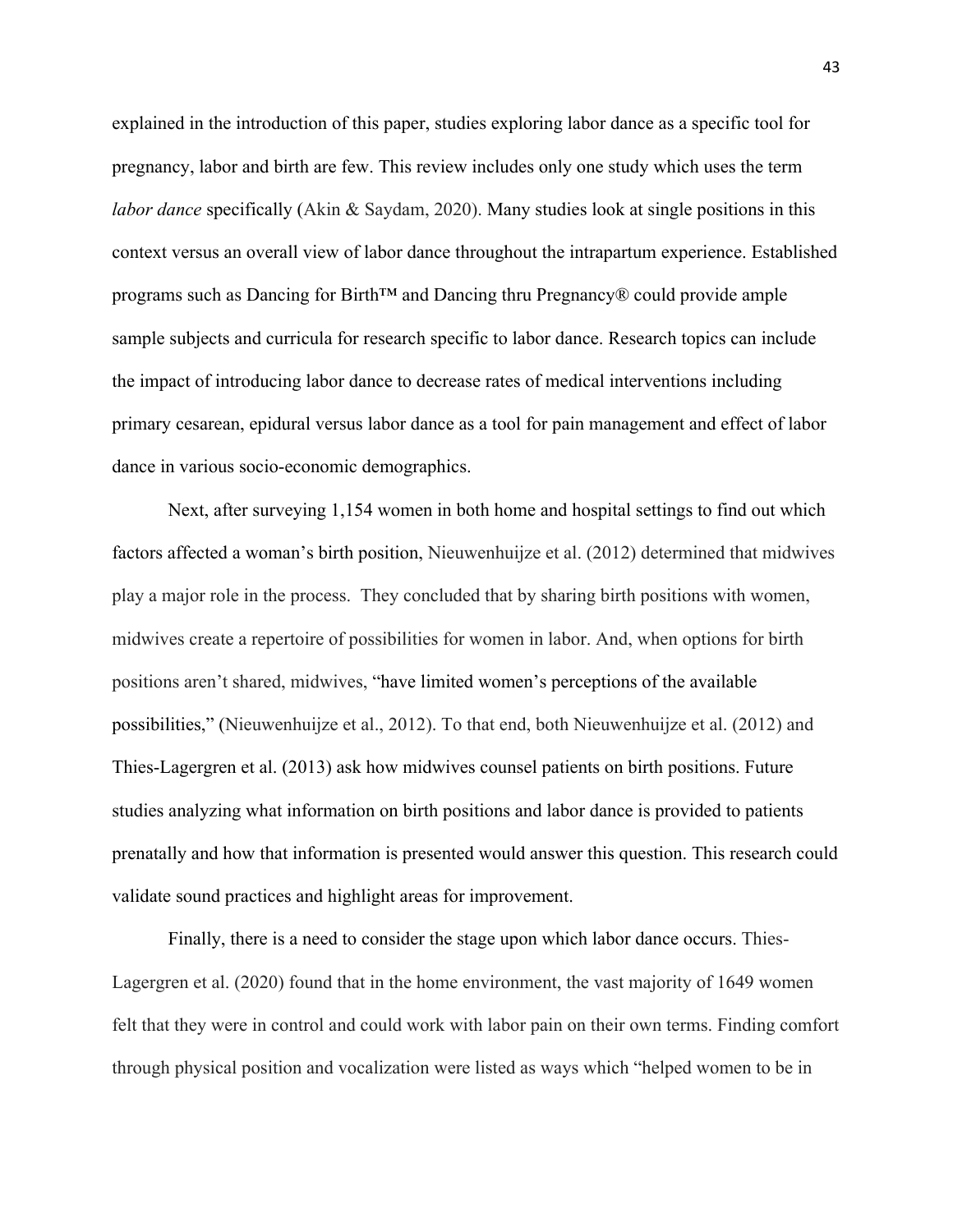command" (Thies-Lagergren et al., 2020). Likewise, outside of the constraints of a medical facility, midwives also expressed having greater autonomy to support labor dance in a home environment (Nieuwenhuijze et al., 2012). Therefore research needs to look at the barriers and bridges to supporting labor dance in a variety of birth settings, i.e. hospital, birth center and home. Results of such research could be utilized to support labor dance in all settings (Thies-Lagergren et al., 2020).

### **Integration of the Central Concepts in the Midwife-Woman Relationship theory**

Built upon the belief that women's childbirth experiences will follow them throughout all of their lives, Lundgren and Berg (2007) developed the Central Concepts in the Midwife-Woman Relationship. They believe that the entirety of a birth experience is essential to its outcomes and should be recognized as such. Components of the birth experience include "pregnancy related factors, complications, expectations, pain, form of organizational care and support." With that understanding, they have elicited six pairs of concepts recommended to guide midwives in the birth space. Each pair includes a perspective from the birthing woman and a response from the midwife.

### *Surrender & Availability*

**Surrender.** In birth, a woman surrenders to her body, to the process of childbirth, to the needs of her child and to her healthcare team. In surrendering, Lundgren and Berg (2007) found that women feel they can surrender to the process of childbirth and still feel in control.

**Availability.** In response to the woman's unique needs and the state of her surrender, the midwife needs to be available to support the woman and her choices. This includes having the skills and knowledge to offer and support women in labor dance positions throughout labor. It is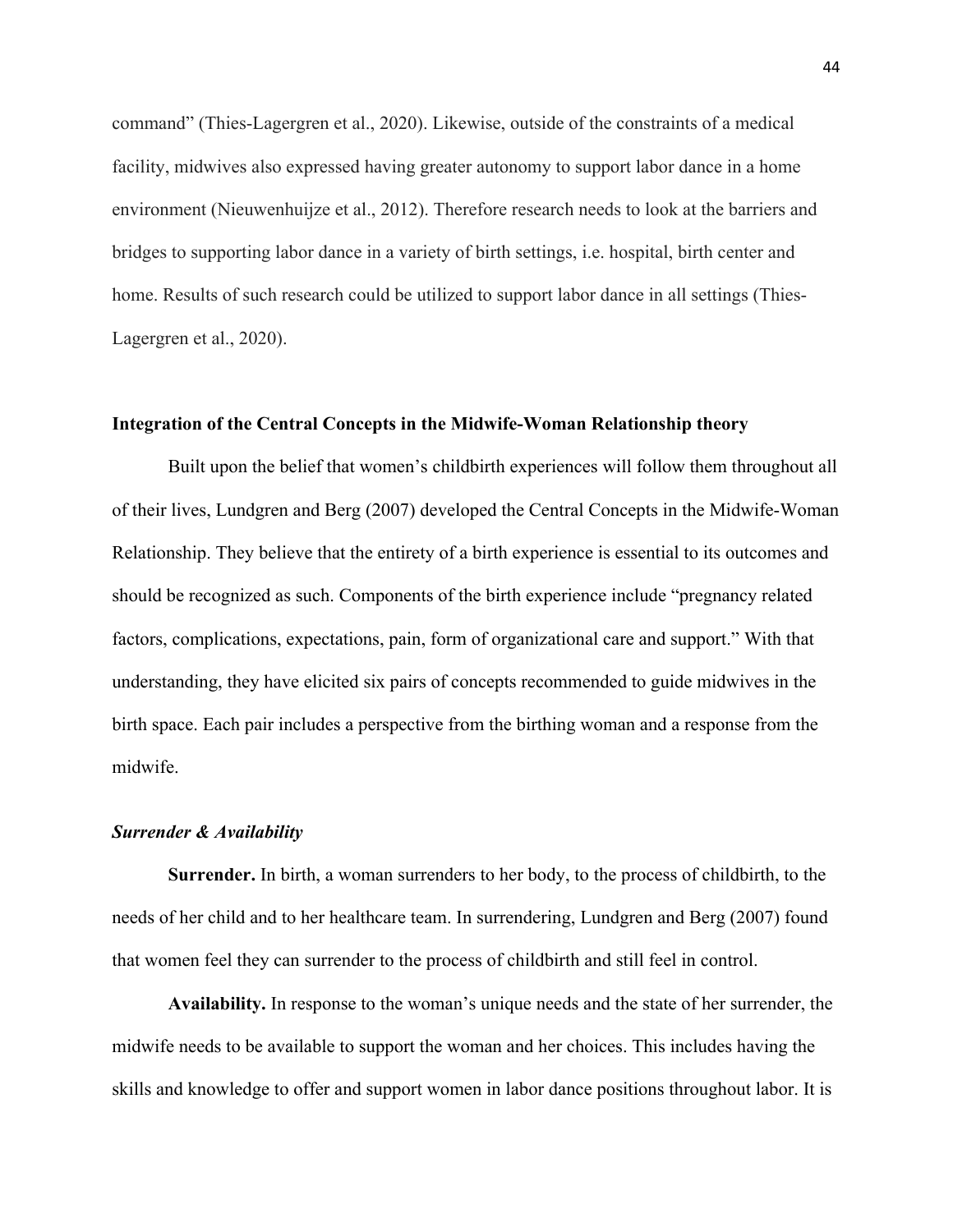also essential that midwives are available to themselves and their intuition. Lundgren and Berg (2007) write that the midwife's most important tool is herself.

### *Trust & Mediation of Trust*

**Trust.** Surrender to herself, the birth process and her care team are built upon the foundation of a woman's trust. Yet all trust is not equal. One mother wrote, "I'm more scared by pain and strange feelings caused externally than from those which come internally," (Lundgren & Berg, 2007). A woman who trusts the movements naturally flowing through her body in labor will either be encouraged or hindered by the social and physical world surrounding her.

**Mediation of Trust***.* The midwife must convey to the mother her trust in the birth process and in the woman. This promotes a woman's confidence and builds a sense of safety. This mediation allows women to move as their body directs them to do in labor, without judgement or fear.

### *Participation & Mutuality*

**Participation.** Participation is the bedrock of sovereignty. And labor dance is one of the most tangible ways that a woman can actively participate in her labor experience. Lundberg and Berg (2007) also define participation as using one's own resources. Though current culture and practice dictate otherwise, the majority of women need little more than their own bodies and intuition for birth. Denying women the opportunity to fully engage with their own labors can leave them unsatisfied and detached from the experience.

**Mutuality.** Mutuality implies a shared responsibility for the outcome of the birth as defined by Lundgren and Berg (2007). Through open communication and a willingness to let the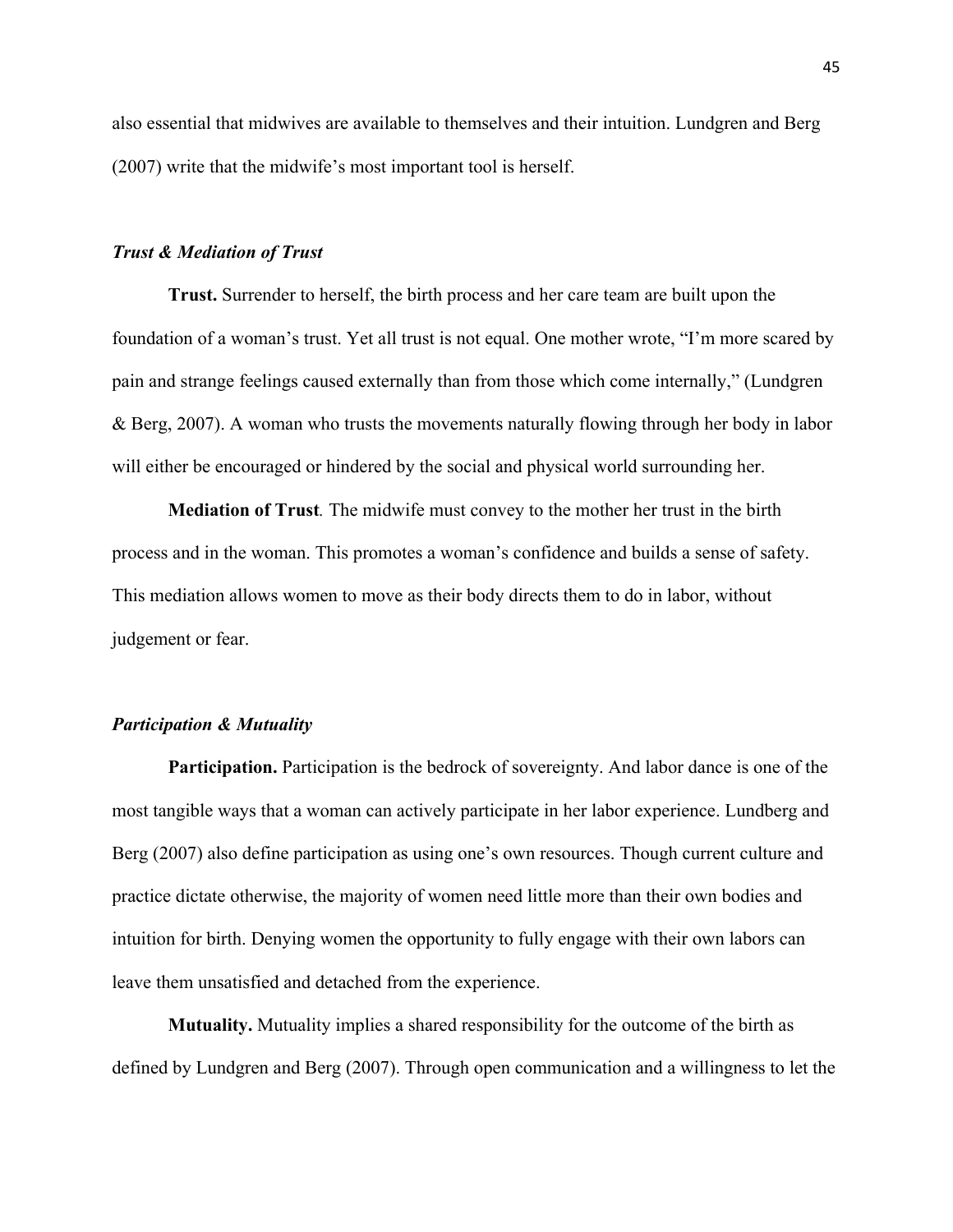woman lead, midwives place themselves as an integral part of the women's experience of sovereignty and satisfaction. And through mutuality, midwives gain the trust of the woman to keep her safe in all circumstances and positions.

## *Loneliness & Confirmation*

**Loneliness***.* Loneliness is experienced in two distinct ways in the childbearing experience. First, despite support from family, friends and healthcare providers, the woman is ultimately responsible for her child and may feel solely responsible for the birth outcome as well. Secondly, women may feel alone when they sense that the midwife isn't fully present for her, either physically or emotionally.

**Confirmation.** With both emotional and physical proximity to the woman, the midwife confirms that she also holds responsibility for the birth outcomes and that the woman is not alone in her experience. By dancing with the woman herself or modeling for the woman and a partner how to move the laboring body, the midwife enters into the labor experience with the mother, diminishing any sense of isolation.

### *Differences & Support uniqueness*

**Differences.** Individual choices and birth experiences can single out women whose narrative varies from the cultural and medical norm. Women who bring labor dance into the birth space can be encouraged or hindered depending on the responses they receive to their choice of labor positions.

**Support uniqueness.** In order to support the unique choices and experiences of women, midwives must wrestle with standardization and safeguard normal birth. Further, they must commit to plasticity when presented with new ways to do old things.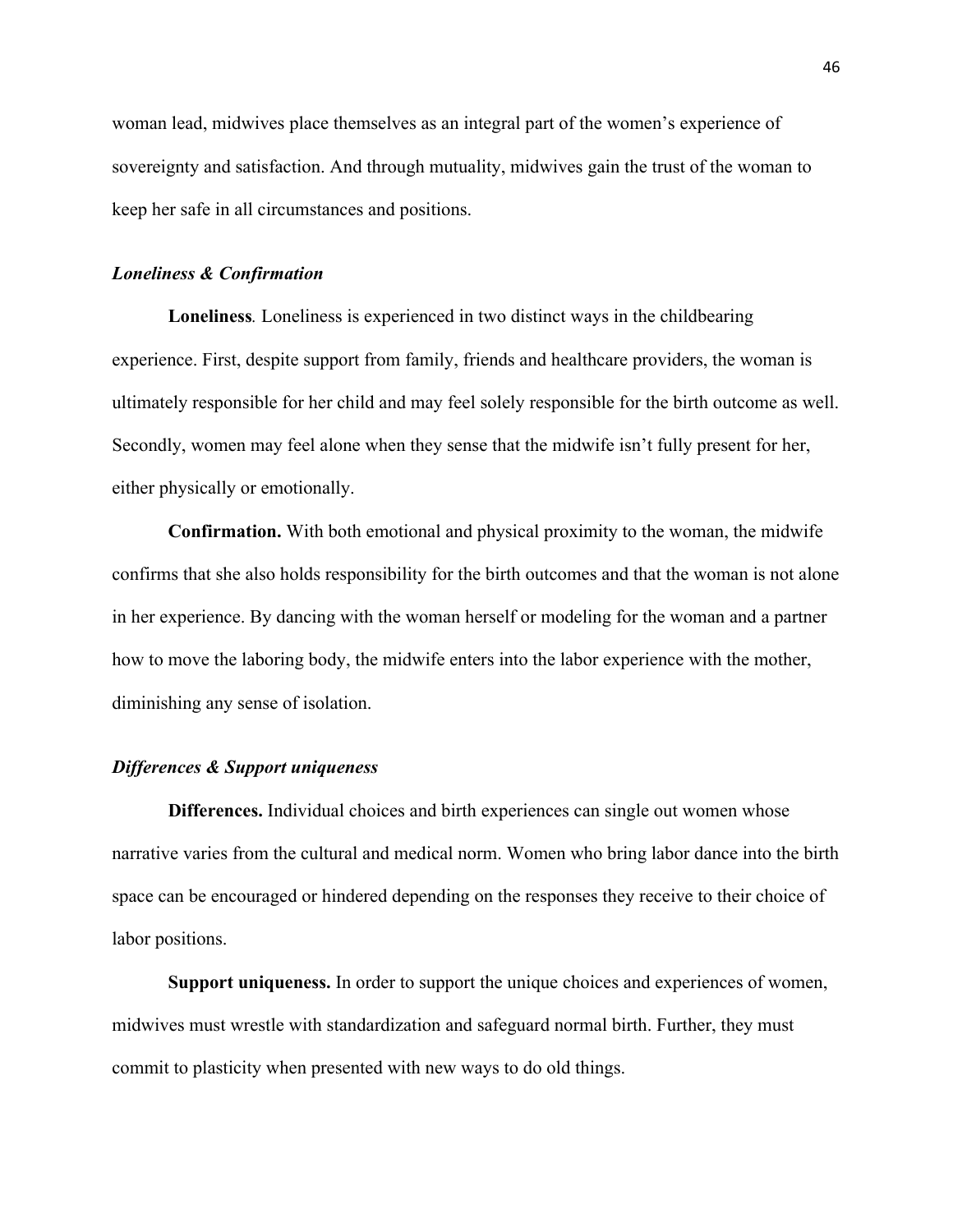### *Creation of meaning & Support meaningfulness*

**Creation of meaning.** As women reconcile themselves with their circumstances, they create meaning. Following intuition to move her body in labor while being reinforced by her midwife sets a foundation of knowing for a mother. As the mother learns she can trust her intuition in laboring her child, she builds self efficacy to also raise her child (Bandura, 2010).

**Support meaningfulness.** As the woman creates meaning through her labor experiences, it is the duty of the midwife to validate these meanings and "to give rise to hope and to focus on normalcy," (Lundgren & Berg, 2007).

Using these six concepts to describe the relationship between midwife and woman creates an open platform upon which labor dance demonstrates its necessity for women in the birth space. While understanding the role these concepts play in the midwife-woman relationship, it is important to remember that while they may lead to a safe, sovereign and satisfying birth experience, it may not be without struggle and conflict. The concepts of surrender, trust and loneliness can be difficult to embrace. Yet, as the midwife is available and supportive, she can help the woman express herself in labor through mind, body and spirit.

## **Conclusion**

Labor dance, a composition of vertical and upright positions, instinctual sways of the hips and woman-directed movement, is highly valuable for labor and birth. Its value is verified by the analysis of twenty eight studies against the Johns Hopkins Research Evidence Appraisal Tool as well as recommendations by ACNM, ACOG and *UpToDate.* This literature review confirms that indeed, labor dance increases safety, sovereignty and satisfaction in the labor and birth experience for women.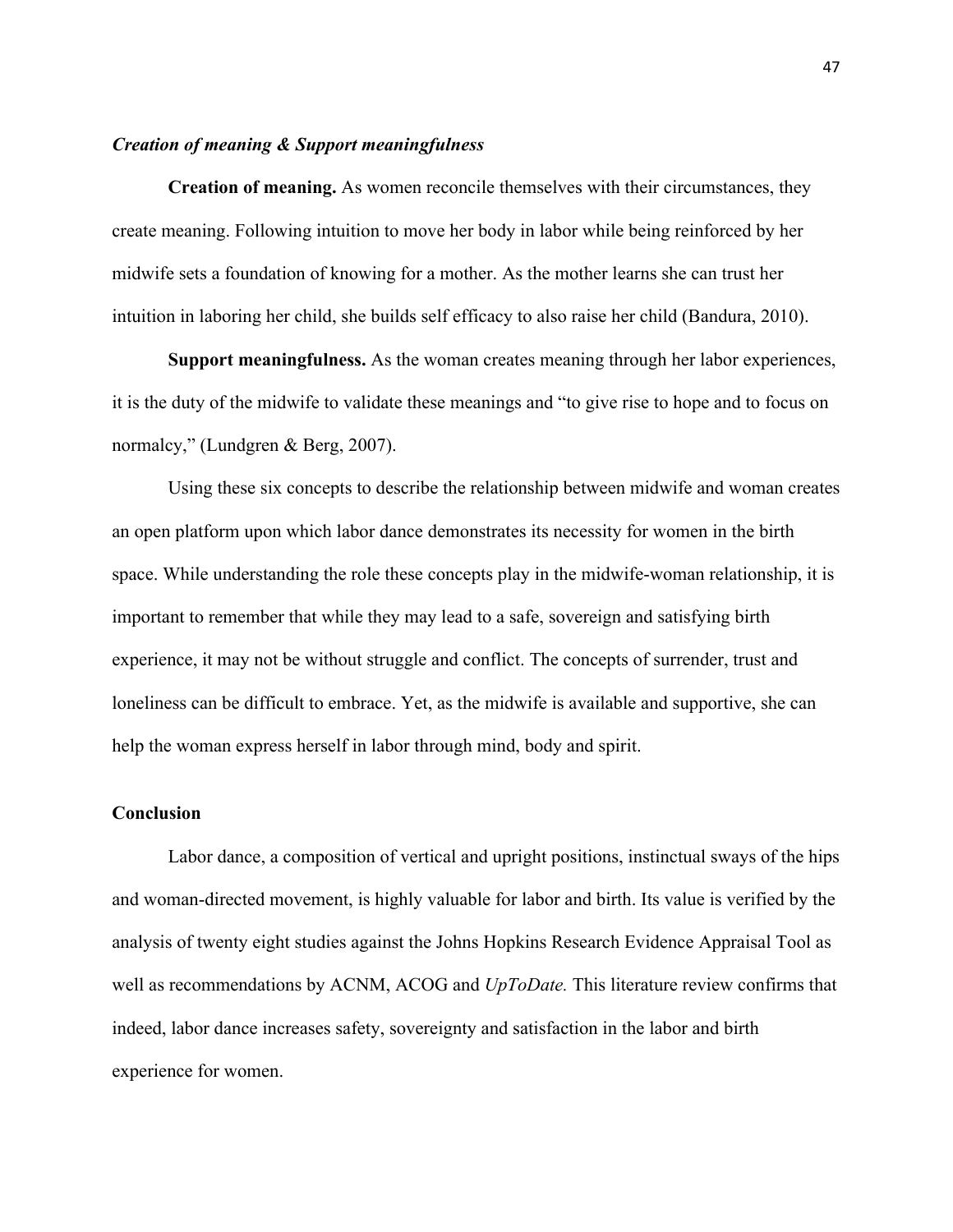Particularly when compared to a supine position, it is very safe. Labor dance is an effective pain management tool. Even in difficult labor and birth situations, labor dance leads to feelings of strength, security, confidence and satisfaction for women. These feelings are a result of the sense of control and autonomy that come with being an active participant in the labor and birth experience, indicative of labor dance. Labor dance can also be used to incorporate partners into the labor and birth experience. And, due to its cost, diversity in movement and ties to all cultures, labor dance has the power to reduce disparities and health inequities.

The midwife plays a significant role guiding a woman to the possibilities of labor dance. Midwives trained and confident in labor dance can introduce it to patients, providing them a palate of movements from which to use in labor. And midwifery led labor dance has been shown to increase satisfaction and confidence for laboring women. However, lack of knowledge and skills earned by the midwife, convenience for the midwife, restrictive environments and medical interventions often rob women of the ability to choose labor dance, denying their informed choice on labor and birth positions.

Using the framework of Lundgren and Berg's (2007) Central Concepts in the Midwife-Woman Relationship theory, this literature review highlights the relationship between a laboring woman to the physical and emotional environment around her. Her partner, her midwife and her own thoughts intersect with the birth space and the physical artifacts therein to create a sacred place for her to birth. In this space, she creates meaning with each move she makes as she searches for safety, sovereignty and satisfaction. When supported and unhindered, her labor dance will lead her there.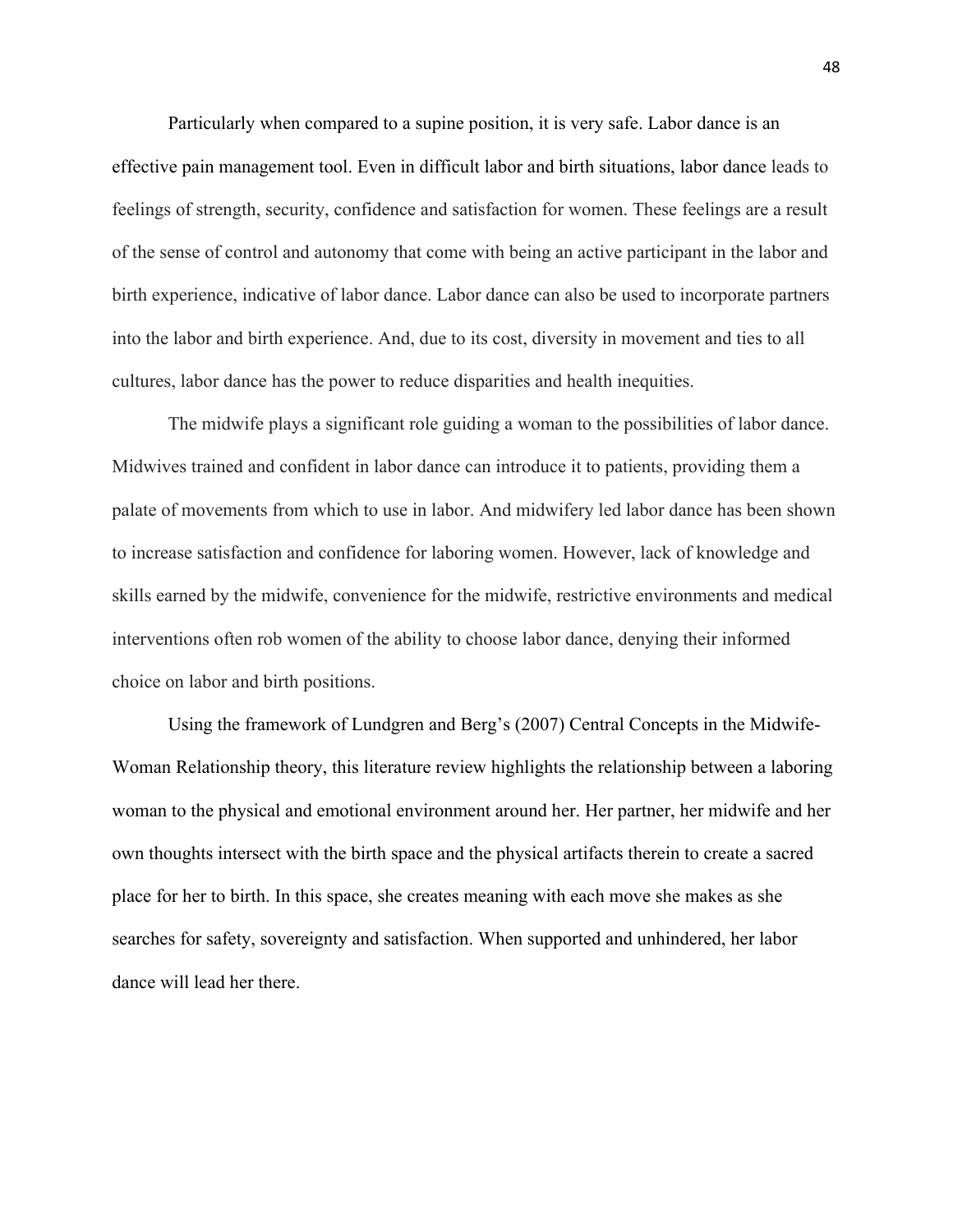### References

- Abdolahian, S., Ghavi, F., Abdollahifard, S., & Sheikhan, F. (2014). Effect of dance labor on the management of active phase labor pain & clients' satisfaction: a randomized controlled trial study. *Global journal of health science*, *6*(3), 219. doi.orghttps://10.5539%2Fgjhs.v6n3p219
- Al Hindi, M. (2009, January, 7). Revealing The Ancient Art Of Belly-Dance As A Tool For Natural Childbirth. Kindred. https://www.kindredmedia.org/2009/01/revealing-theancient-art-of-belly-dance-as-a-tool-for-natural-childbirth**/**
- Akin, B., & Saydam, B. K. (2020). The Effect Of Labor Dance On Perceived Labor Pain, Birth Satisfaction, And Neonatal Outcomes. *EXPLORE*. https://doi: 10.1016/j.explore.2020.05.017
- Al-Rawi, R. (2009). *Grandmother's Secrets: The Ancient Rituals and Healing Power of Belly* Dancing. Olive Branch Press
- Ali, S. A. S. K., & Ahmed, H. M. (2018). Effect of change in position and back massage on pain perception during first stage of labor. *Pain Management Nursing*, *19*(3), 288-294. doi: 10.1016https://j.pmn.2018.01.006
- American College of Nurse-Midwives. (2014). *Appropriate use of technology in childbirth*. [Position Statement]. https://www.midwife.org/acnm/files/ACNMLibraryData/UPLOADFILENAME/0000000 00054/Appropriate-Use-of-Technology-in-Childbirth-May-2014.pdf
- American College of Nurse-Midwives (2020). Core competencies for basic midwifery practice. https://www.midwife.org/acnm/files/acnmlibrarydata/uploadfilename/000000000050/AC NMCoreCompetenciesMar2020\_final.pdf
- American College of Obstetricians and Gynecologists. (2019). *Approaches to limit intervention During Labor and Birth*. [Committee Opinion Number 766]. https://www.acog.org/clinical/clinical-guidance/committeeopinion/articles/2019/02/approaches-to-limit-intervention-during-labor-and-birth
- Aynaci G. (2020). Maternal Perspective for Support and Control in Birth*. Journal of Basic and Clinical Health Sciences*, 4:161-168. doi:10.30621https://jbachs.2020.990
- Bandura, A. (2010). Self‐efficacy. *The Corsini encyclopedia of psychology*. https://doi.org/10.1002/9780470479216.corpsy0836
- Baulkman J. (2018, January 19). Doctor helps women through labor by dancing with them in hilarious videos – and research shows it does help. *DailyMail.com.* https://www. dailymail.co.uk/health/article-5289287/Doctor-helps-womenlabor-dancing-them.html.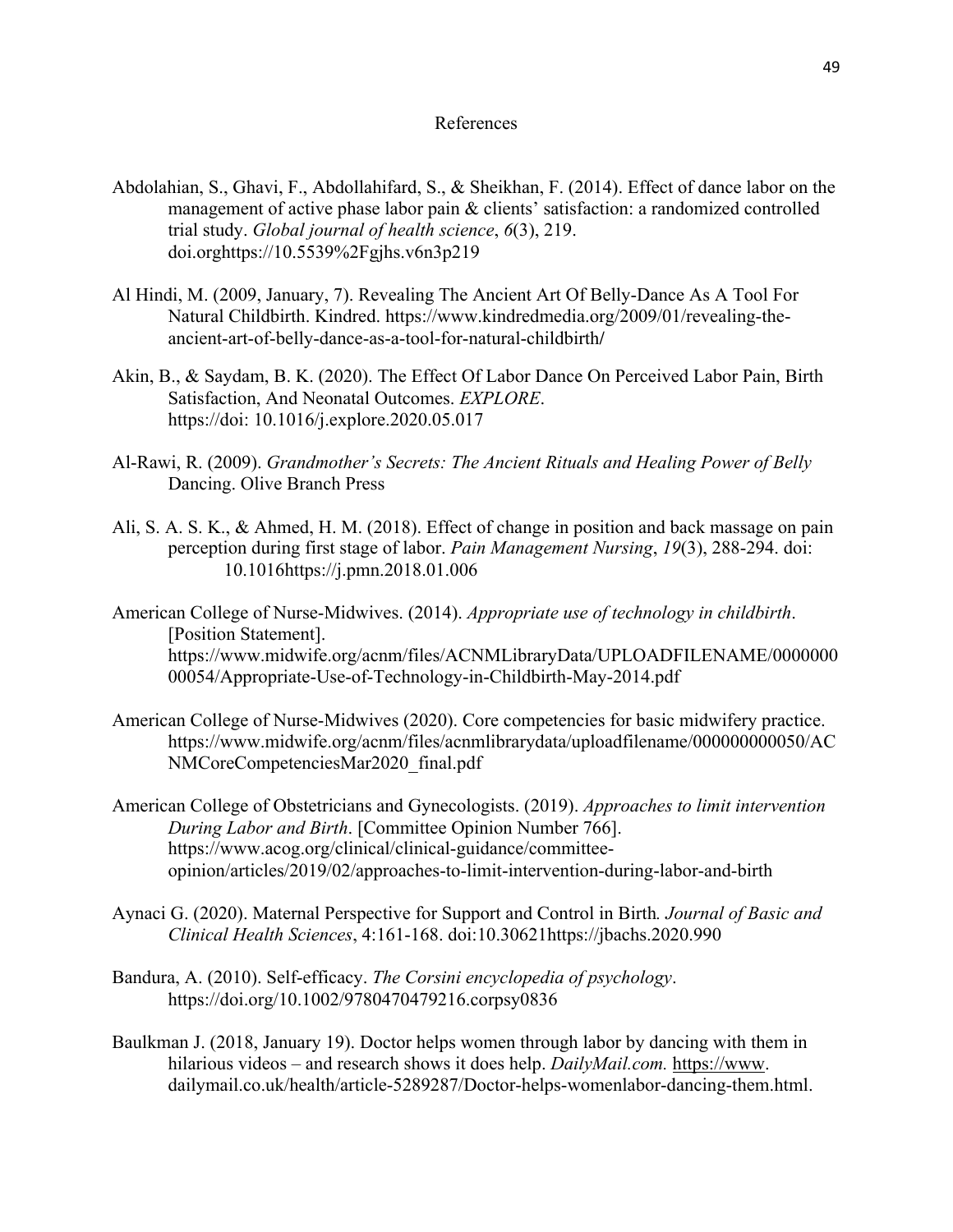- Butwick, A. J., Wong, C. A., & Guo, N. (2018). Maternal body mass index and use of labor neuraxial analgesia: a population-based retrospective cohort study. *Anesthesiology*, *129*(3), 448-458. https://doi.org/10.1097/ALN.0000000000002322
- Campbell, V., & Nolan, M. (2019). 'It definitely made a difference': a grounded theory study of yoga for pregnancy and women's self-efficacy for labour. *Midwifery*, *68*, 74 83. https://doi.org/10.1016/j.midw.2018.10.005
- Campion, M., & Levita, L. (2014). Enhancing positive affect and divergent thinking abilities: Play some music and dance. *The Journal of Positive Psychology*, *9*(2), 137-145. https://doi: 10.1080/17439760.2013.848376
- Carlsson, M., Ziegert, K., & Nissen, E. (2015). The relationship between childbirth self-efficacy and aspects of well-being, birth interventions and birth outcomes. *Midwifery*, *31*(10), 1000-1007. doi.orghttps://10.1016https://j.midw.2015.05.005
- Caughey, A. (2019). Nonpharmacologic approaches to management of labor pain. *UpToDate.* https://www.uptodate.com/contents/nonpharmacologic-approaches-to-management-of labor-pain?search=labor%20management&topicRef=4445&source=see\_link
- Centering Healthcare Institute. (n.d.). *CenteringPregnancy.* https://www.centeringhealthcare.org/what-we-do/centering-pregnancy
- Centers for Disease Control and Prevention. (2020). *Pregnancy Mortality Surveillance System*. Retrieved January 14, 2021, from https://www.cdc.gov/reproductivehealth/maternalmortality/pregnancy-mortality-surveillance-system.htm.
- Ciras, H. (2015, August 20). Woman dances through labor at Brigham and Women's. Boston Globe. https://www.bostonglobe.com/lifestyle/2015/08/20/woman-dances-through-labor brigham-and-women/yVhtcBGQOmnjBPAOplB7DJ/story.html
- Colley, S., Kao, C. H., Gau, M., & Cheng, S. F. (2018). Women's perception of support and control during childbirth in The Gambia, a quantitative study on dignified facility-based intrapartum care. *BMC pregnancy and childbirth*, *18*(1), 413. https://doi.org/10.1186/s12884-018-2025-5
- Cragin, L. (2004). The theoretical basis for nurse‐midwifery practice in the United States: a critical analysis of three theories. *Journal of midwifery & women's health*, *49*(5), 381 389. https://doi.org/10.1111/j.1542-2011.2004.tb04431.x
- Dancing for Birth. (n.d.). *What is Dancing for Birth™ about?* http://dancingforbirth.com/about/
- Dearholt, S.L. & Dang, D. (2012). Johns Hopkins nursing evidence-based practice: model and Guidelines, (2nd Ed.). Indianapolis, IN: Sigma Theta Tau International

Declercq, E. R., Sakala, C., Corry, M. P., Applebaum, S., & Herrlich, A. (2013). *Listening to*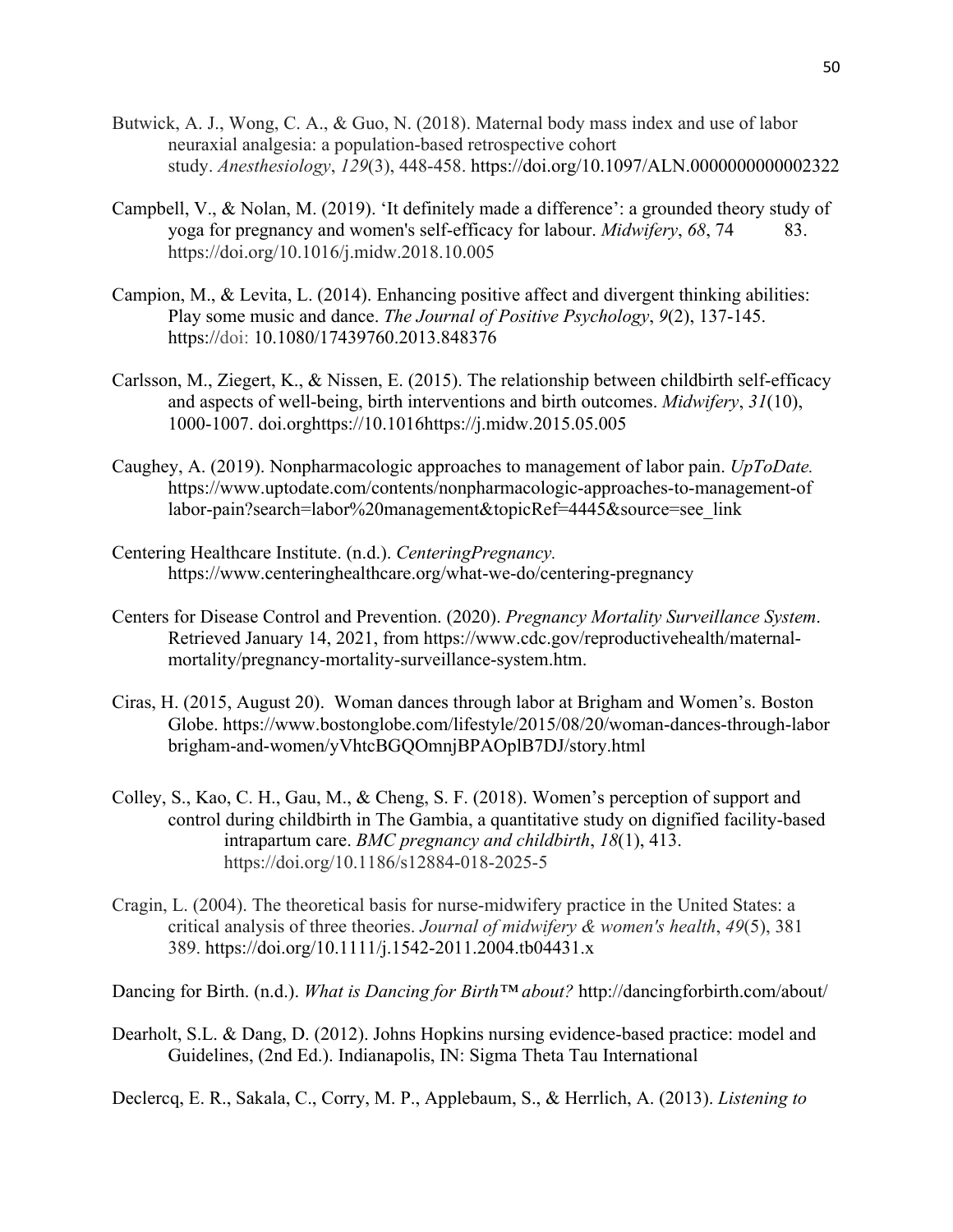*mothersSM III. New Mothers Speak Out, 2013*. https://www.nationalpartnership.org/our work/resources/health-care/maternity/listening-to-mothers-iii-pregnancy-and-birth 2013.pdf

- Declercq, E. R., Sakala, C., Corry, M. P., Applebaum, S., & Herrlich, A. (2014). Major survey findings of Listening to MothersSM III: Pregnancy and Birth. *The Journal of perinatal education*, *23*(1), 9-16. Https://doi: 10.1891/1058-1243.23.1.9.
- Desseauve, D., Fradet, L., Lacouture, P., & Pierre, F. (2017). Position for labor and birth: State of knowledge and biomechanical perspectives. *European Journal of Obstetrics & Gynecology and Reproductive Biology*, *208*, 46-54. https://doi.org/10.1016/j.ejogrb.2016.11.006
- Diorgu, F. C., Steen, M. P., Keeling, J. J., & Mason-Whitehead, E. (2016). Mothers and midwives perceptions of birthing position and perineal trauma: An exploratory study. Women and Birth, 29(6), 518-523. https://doi: 10.1016/j.wombi.2016.05.002
- Every Mother Counts. (n.d.). *Giving birth in America*. https://everymothercounts.org/giving birth-in-america/?gclid=Cj0KCQiA9P\_BRC0ARIsAEZ6iriVf2fepfF1dq8zW3gWtFCTkFpm5H4O-jCcm82lz0kX0f0c56V1KMaAkegEALw\_wcB
- Funai, E., & Norwitz, E. (2021). Management of normal labor and delivery. *UpToDate.* Retrieved January 13, 2021. https://www.uptodate.com/contents/management-of-normallabor-and delivery?search=labor%20management&source=search\_result&selectedTitle=1~150&u age\_type=default&display\_rank=1
- Garrard, J. (2011). Health sciences literature review made easy: The matrix method. Sudbury, MA: Jones and Bartlett Publishers.
- Gingrey J. P. (2020). Maternal Mortality: A US Public Health Crisis. *American journal of public health*, *110*(4), 462–464. https://doi.org/10.2105/AJPH.2019.305552
- Gizzo, S., Di Gangi, S., Noventa, M., Bacile, V., Zambon, A., & Nardelli, G. B. (2014). Women's choice of positions during labour: return to the past or a modern way to give birth? A cohort study in Italy. *BioMed research international*, *2014*. https://doi.org/10.1155/2014/638093
- Gönenç, İ. M., & Dikmen, H. A. (2020). Effects of Dance and Music on Pain and Fear During Childbirth. *Journal of Obstetric, Gynecologic & Neonatal Nursing*, *49*(2), 144-153. doi.orghttps://10.1016https://j.jogn.2019.12.005
- Grobman, W. A., Bailit, J. L., Rice, M. M., Wapner, R. J., Reddy, U. M., Varner, M. W., ... & VanDorsten, J. P. (2015). Racial and ethnic disparities in maternal morbidity and obstetric care. *Obstetrics and gynecology*, *125*(6), 1460. https://doi: 10.1097/AOG.0000000000000735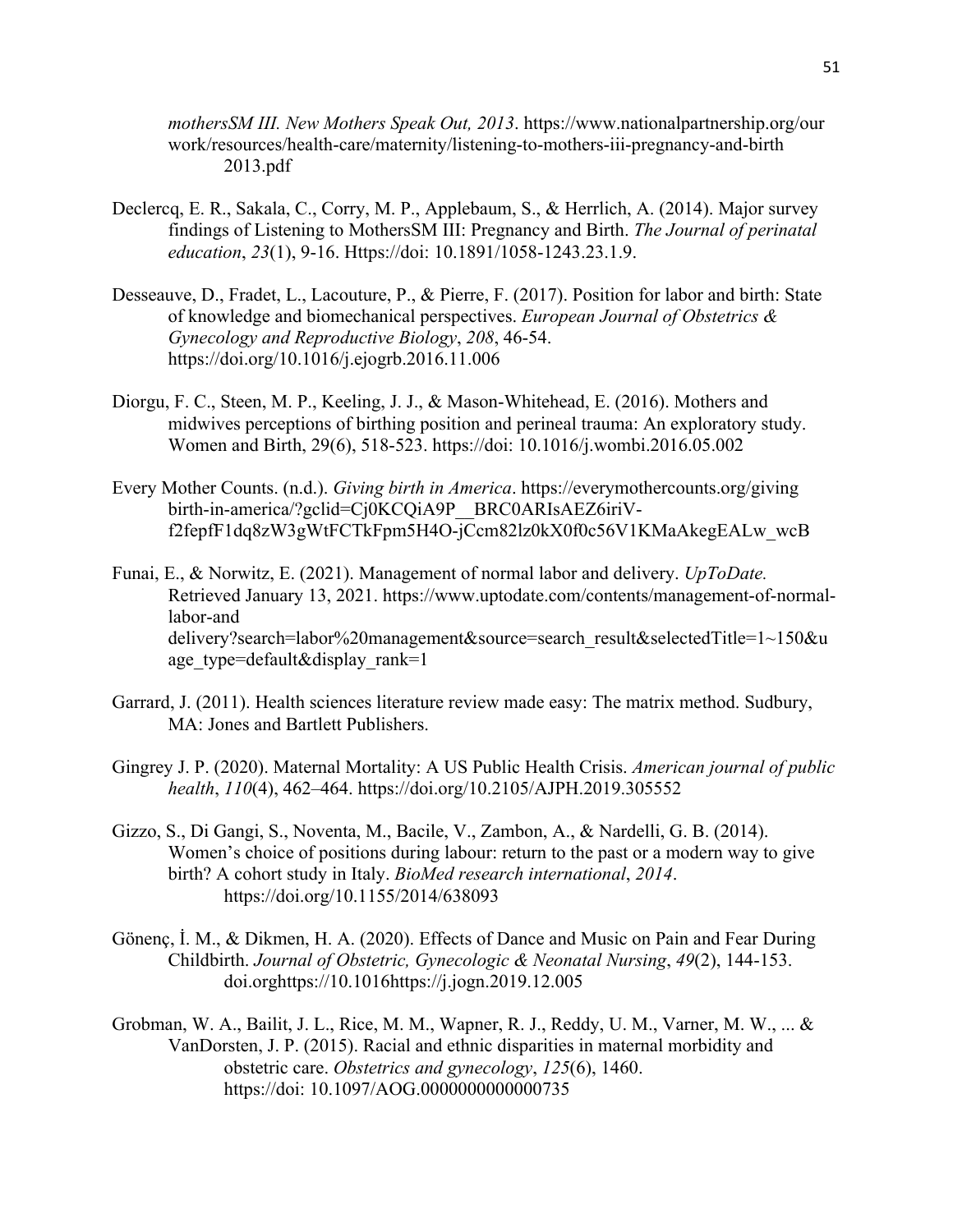- Gupta, J. K., Sood, A., Hofmeyr, G. J., & Vogel, J. P. (2017). Position in the second stage of labour for women without epidural anaesthesia. *Cochrane database of systematic reviews,* (5). https:https:// doi: 10.1002https://14651858.CD002006.pub4
- Hobin, T. (2003). Belly dance: The dance of mother earth. Marion Boyars Publishers Ltd
- Hoffman, K. M., Trawalter, S., Axt, J. R., & Oliver, M. N. (2016). Racial bias in pain assessment and treatment recommendations, and false beliefs about biological differences between blacks and whites. *Proceedings of the National Academy of Sciences*, *113*(16), 4296 4301. https//: doi:10.1073/pnas.1516047113
- Kitzinger, S. (2011). Rediscovering birth ( $2<sup>nd</sup>$  edition). Pinter & Martin Ltd
- Larson, S. (2015). *Instructor Training Workshop* [Manual]. Dancing for Birth.
- Lehrman, E. J. (1988). *A theoretical framework for nurse-midwifery practice*. [Unpublished doctoral dissertation]. University of Arizona. https://repository.arizona.edu/handle/10150/184546
- Luce, A., Cash, M., Hundley, V., Cheyne, H., Van Teijlingen, E., & Angell, C. (2016). "Is it realistic?" the portrayal of pregnancy and childbirth in the media. *BMC pregnancy and childbirth*, *16*(1), 40. https://doi.org/10.1186/s12884-016-0827-x
- Lundgren, I., & Berg, M. (2007). Central concepts in the midwife–woman relationship. *Scandinavian journal of caring sciences*, *21*(2), 220-228. https://doi: 10.1111/j.1471 6712.2007.00460.x
- Mackrell, J. (2020). Dance*. Encyclopedia Britannica*. https://www.britannica.com/art/dance
- Martin, J., Hamilton, E., Osterman, M., Driscoll, A., Drake, P. (2018). Births: Final data for 2017. *National Vital Statistics Reports, 67(8).*  https://www.cdc.gov/nchs/data/nvsr/nvsr67/nvsr67\_08-508.pdf
- Moe, A. M. (2018). Explorations of spiritual embodiment in belly dance. *Women and Religion: Contemporary and Future Challenges in the Global Era*, 207. Policy Press.
- Murrock, C. J., & Gary, F. A. (2010). Culturally specific dance to reduce obesity in African American women. *Health Promotion Practice*, *11*(4), 465-473. https://doi: 10.1177/1524839908323520
- Naroll, F., Naroll, R., & Howard, F. H. (1961). Position of women in childbirth: a study in data quality control. *American journal of obstetrics and gynecology*, *82*(4), 943-954. https://doi.org/10.1016/S0002-9378(16)36172-5

Nieuwenhuijze, M., Jonge, A. D., Korstjens, I., & Lagro-Jansse, T. (2012). Factors influencing\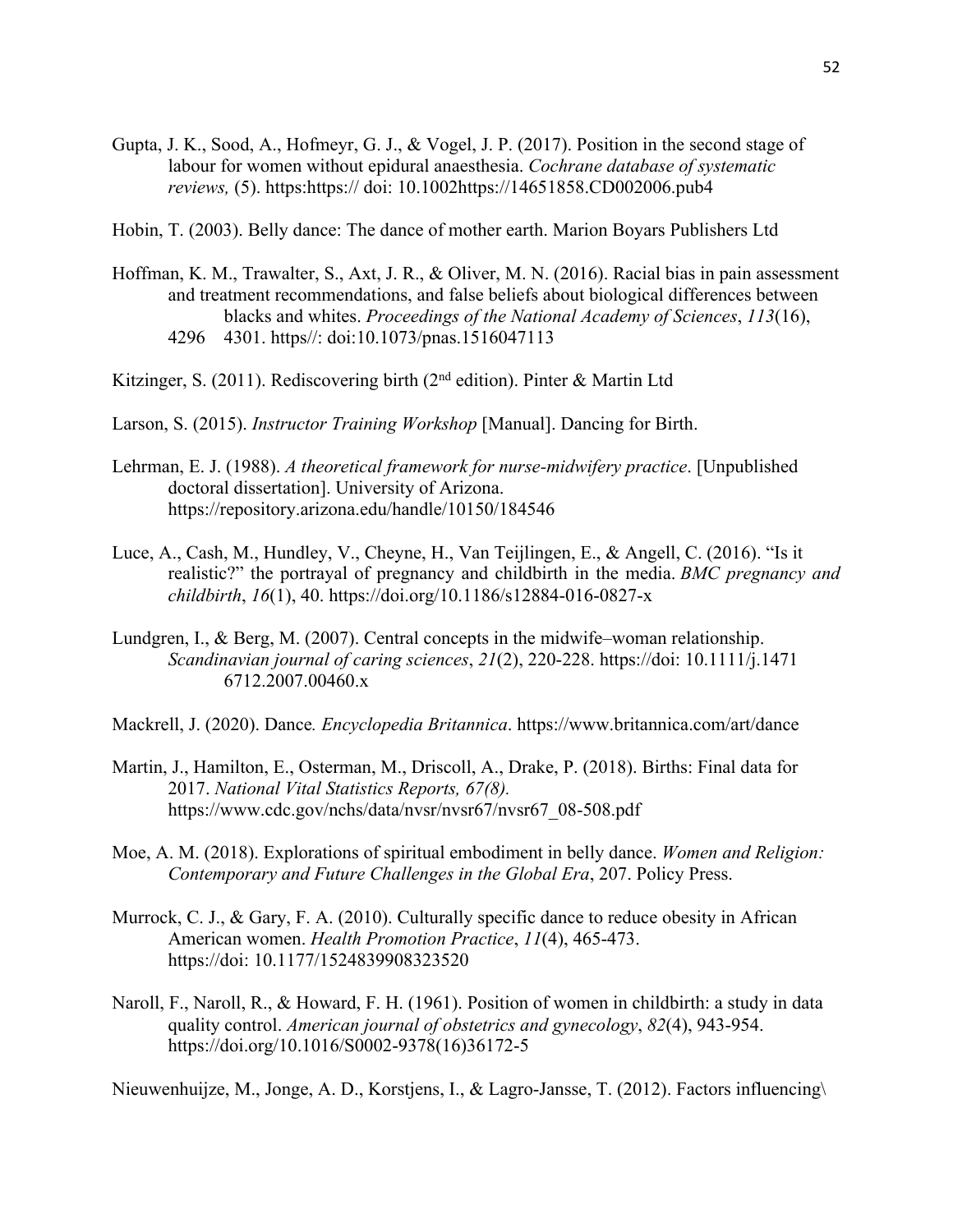the fulfillment of women's preferences for birthing positions during second stage of labor. *Journal of psychosomatic obstetrics & gynecology*, *33*(1), 25-31. doi:10.3109https://0167482X.2011.642428

- Nieuwenhuijze, M. J., Low, L. K., Korstjens, I., & Lagro‐Janssen, T. (2014). The role of maternity care providers in promoting shared decision making regarding birthing positions during the second stage of labor. *Journal of midwifery & women's health*, *59*(3), 277-285. doi.orghttps://10.1111%2Fjmwh.12187
- Petersen, E. E., Davis, N. L., Goodman, D., Cox, S., Mayes, N., Johnston, E., ... & Barfield, W. (2019). Vital signs: pregnancy-related deaths, United States, 2011–2015, and strategies for prevention, 13 states, 2013–2017. *Morbidity and Mortality Weekly Report*, *68*(18), 423. https://doi.org/10.15585/mmwr.mm6818e1external icon.
- Read, G. D. (1944). *Childbirth Without Fear*. Harper.
- Sentell, T., Chang, A., Ahn, H. J., & Miyamura, J. (2016). Maternal language and adverse birth outcomes in a statewide analysis. *Women & health*, *56*(3), 257-280. https://doi: 10.1080/03630242.2015.1088114
- Toberna, Horter, Heslin, Forgie, Malloy & Kram (2020).
- Toberna, C. P., Horter, D., Heslin, K., Forgie, M. M., Malloy, E., & Kram, J. J. (2020). Dancing During Labor: Social Media Trend or Future Practice?. *Journal of Patient-Centered Research and Reviews*, *7*(2), 213. https:// doi: 10.17294/2330-0698.1723
- Vedam, S., Stoll, K., Taiwo, T. K., Rubashkin, N., Cheyney, M., Strauss, N., McLemore, M., Cadena, M., Nethery, E., Rushton, E., Schumers, L. & Declercq, E. (2019). The Giving Voice to Mothers study: inequity and mistreatment during pregnancy and childbirth in the United States. *Reproductive health*, *16*(1), 77. https://doi.org/10.1186/s12978-019-0729-2
- Wiedenbach, E. (1963). The helping art of nursing. *AJN The American Journal of Nursing*, *63*(11), 54-57. https://doi.org/10.2307/3453018
- Zhang, H., Huang, S., Guo, X., Zhao, N., Lu, Y., Chen, M., ... & Yang, Y. (2017). A randomized controlled trial in comparing maternal and neonatal outcomes between hands-and-knees delivery position and supine position in China. *Midwifery*, *50*, 117-124. https://doi.org/10.1016/J.MIDW.2017.03.022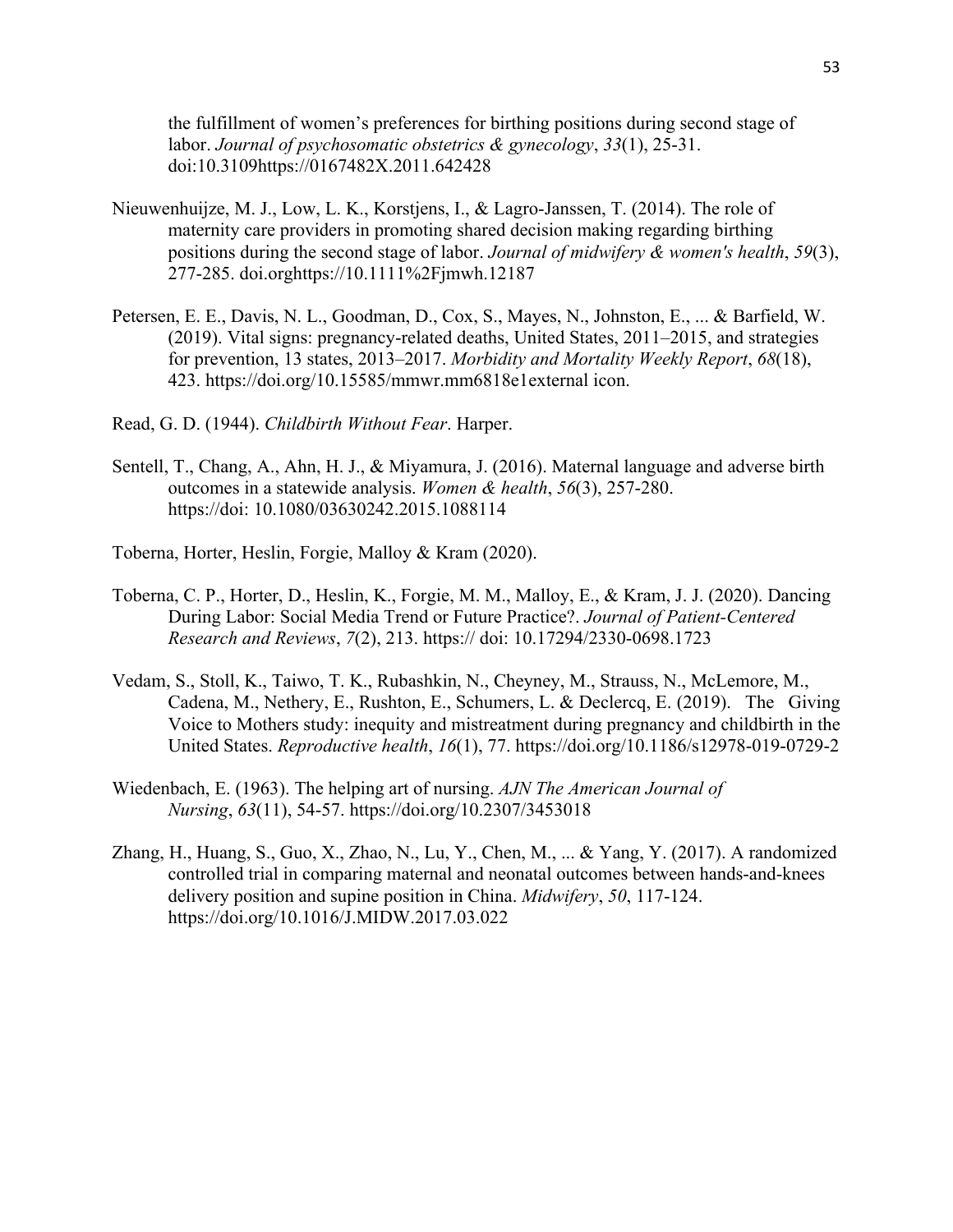| Source:                                                                                       |                                                              |                                 |                                             |  |
|-----------------------------------------------------------------------------------------------|--------------------------------------------------------------|---------------------------------|---------------------------------------------|--|
| Abdolahian, S., Ghavi, F., Abdollahifard, S., & Sheikhan, F. (2014). Effect of dance labor on |                                                              |                                 |                                             |  |
| the management of active phase labor pain & clients' satisfaction: a randomized controlled    |                                                              |                                 |                                             |  |
|                                                                                               | trial study. Global journal of health science, $6(3)$ , 219. |                                 |                                             |  |
|                                                                                               | https://doi.org/10.5539%2Fgjhs.v6n3p219                      |                                 |                                             |  |
| <b>Purpose/Sample</b>                                                                         | Design                                                       | <b>Results</b>                  | <b>Strengths/Limitations</b>                |  |
|                                                                                               | (Method/Instruments)                                         |                                 |                                             |  |
| <b>Purpose:</b>                                                                               | <b>Randomized Control</b>                                    | The mean score of               | <b>Strengths:</b>                           |  |
| To evaluate the                                                                               | Study with women in                                          | pain severity in the            | Randomized control                          |  |
| effectiveness of                                                                              | the first stage of active-                                   | dance labor group               | trial.                                      |  |
| dance labor in                                                                                | phase labor with                                             | was significantly less          |                                             |  |
| pain reduction and                                                                            | cervical dilatation                                          | than that of the                | Although masking of                         |  |
| women's                                                                                       | between 4 and 10                                             | control group. There            | women and their birth                       |  |
| satisfaction during                                                                           | centimeters into 2                                           | were significant                | attendants was not                          |  |
| the first stage of                                                                            | groups.                                                      | differences between             | possible, the person                        |  |
| labor.                                                                                        |                                                              | the pain scores of the          | who analyzed the data                       |  |
|                                                                                               | In the dance labor                                           | women in the dance              | was not informed                            |  |
| <b>Sample/Setting:</b>                                                                        | group, women were                                            | labor group before              | about the aim of our                        |  |
| The study sample                                                                              | instructed to do                                             | intervention                    | study.                                      |  |
| included                                                                                      | standing upright with                                        | $(p=0,008)$ and 30 min          |                                             |  |
| primiparous                                                                                   | pelvic tilt and rock                                         | after intervention              | In the literature there is                  |  |
| women aged 18 to                                                                              | their hips back and                                          | $(p=0.012)$ and 60              | no study about the                          |  |
| 35 years old with                                                                             | forth or around in a                                         | minutes after                   | effects of dance labor                      |  |
| single                                                                                        | circle while their                                           | intervention                    | on pain relief and                          |  |
| pregnancies,                                                                                  | partner-who was                                              | $(p=0.036)$ when                | satisfaction of women                       |  |
| cephalic                                                                                      | instructed to stand in                                       | compared with the               | – this study attempts to                    |  |
| presentation of                                                                               | front of them,                                               | pain scores of the              | fill that gap.                              |  |
| fetuses, 38 to 40                                                                             | massaged their back                                          | women in the control            |                                             |  |
| complete weeks of                                                                             | and sacrum for a                                             | group.                          |                                             |  |
| gestation,                                                                                    | minimum of 30                                                |                                 |                                             |  |
| anticipation of a                                                                             | minutes. During these                                        | The mean satisfaction           | <b>Limitations:</b>                         |  |
| normal birth, and                                                                             | movements,                                                   | score in the dance              | The control group is                        |  |
| no history of                                                                                 | participants were                                            | labor group was                 | listed as having                            |  |
| infertility from                                                                              | instructed to rest their                                     | significantly higher            | received, "usual care                       |  |
| large general                                                                                 | arms on their partner's                                      | than in the control             | during physiologic                          |  |
| public hospitals of                                                                           | shoulders. Women in                                          | group. There was a              | labor." Usual care isn't                    |  |
| <b>Shiraz University</b>                                                                      | this group were                                              | significant difference          | described.                                  |  |
| of Medical                                                                                    | instructed to remain                                         | in the mean scores of           |                                             |  |
| Sciences, in Fars                                                                             | upright at least for 30                                      | satisfaction between            | If women are able to                        |  |
| province-Iran                                                                                 | minutes to record pain                                       | the two groups                  | successfully manage                         |  |
|                                                                                               | score.                                                       | $(p=0.021)$ .<br>The SD for the | their childbirth pain,<br>they may evaluate |  |
| <b>Johns Hopkins</b><br><b>Evidence</b>                                                       |                                                              | control group was               | themselves more                             |  |
| Appraisal:                                                                                    | In the control group,<br>the participants could              | $4.13 \pm 1.041$ and for        | satisfactorily than they                    |  |
|                                                                                               | select their own                                             | the dance labor                 | evaluate the total                          |  |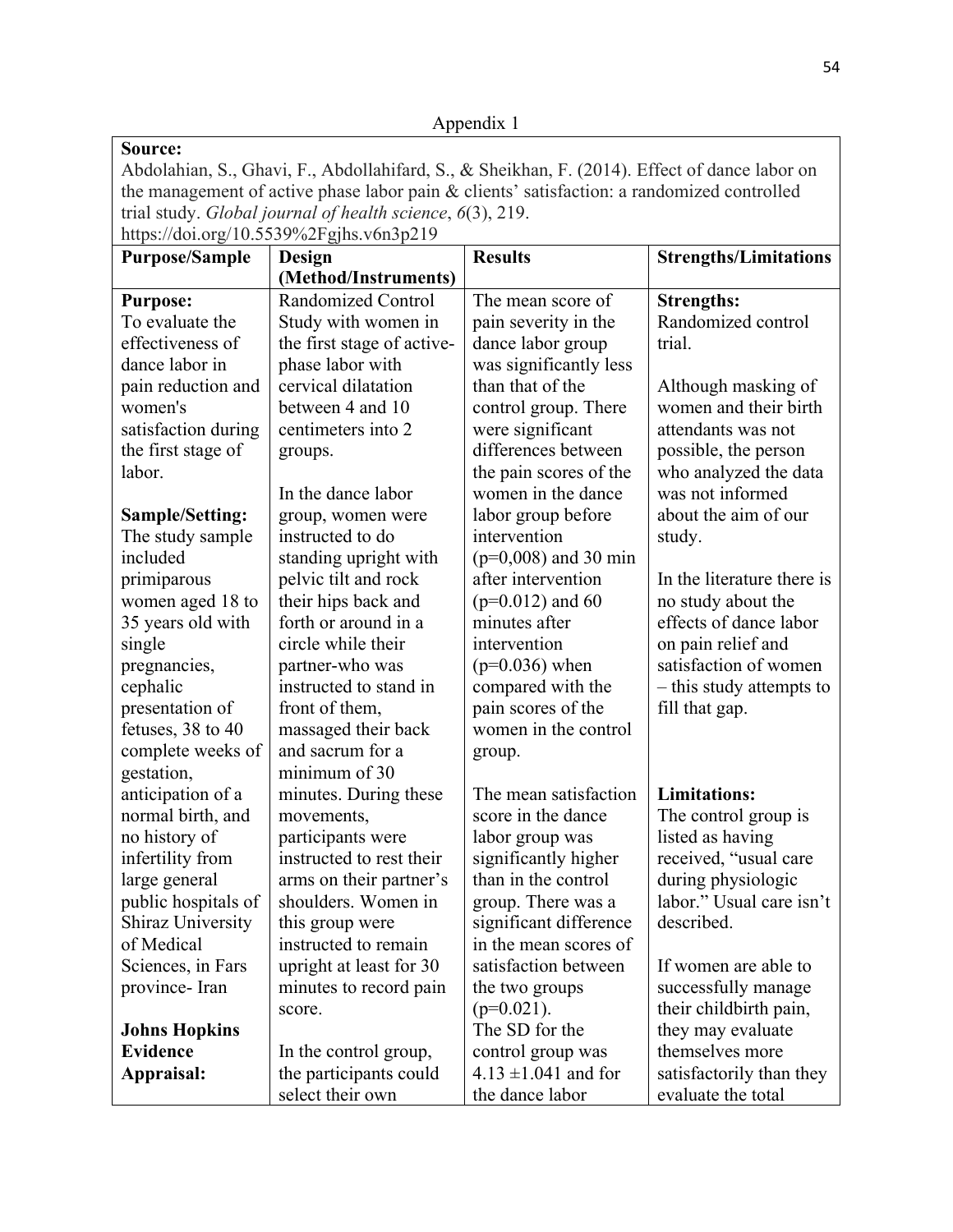| Strength:                      | position and received   | groups, $4.66 \pm 0.6609$ . | experience. Therefore,  |
|--------------------------------|-------------------------|-----------------------------|-------------------------|
| Level I:                       | usual care during       | The significant P           | measuring only total    |
| Randomized                     | physiologic labor,      | value was $P=0.021$ .       | childbirth satisfaction |
| <b>Control Trial</b>           | without ambulating or   |                             | may give an             |
|                                | any intervention.       | This study showed no        | incomplete reflection   |
| <b>Quality:</b>                |                         | significant difference      | of women's              |
| High:                          | If there was a need for | in the duration of          | satisfaction with the   |
| Adequate control,              | analgesic medication,   | active phase of labor       | childbirth experience   |
| definite                       | or if obstetric         | between groups.             |                         |
| conclusions,                   | complications           |                             | History of pain         |
| consistent                     | occurred, the           | <b>Conclusion:</b>          | experience was not      |
| recommendations                | participant was         | Dance labor which is        | evaluated but this item |
| based on                       | immediately referred to | a complementary             | could have effects on   |
| comprehensive                  | an obstetrician and     | treatment with low          | labor pain score.       |
| literature review.             | other professionals as  | risk can reduce the         |                         |
|                                | needed, then excluded   | intensity of pain and       |                         |
|                                | from the study.         | increase mothers'           |                         |
|                                |                         | satisfaction with care      |                         |
|                                | Pain score was          | during the active           |                         |
|                                | recorded by the         | phase of labor.             |                         |
|                                | participants using a    |                             |                         |
|                                | visual analogue scale   |                             |                         |
|                                | (VAS) of 0 (lack of     |                             |                         |
|                                | pain) to 10 (most       |                             |                         |
|                                | severe pain they had    |                             |                         |
|                                | experienced). Pain      |                             |                         |
|                                | scores were measured    |                             |                         |
|                                | in both groups before   |                             |                         |
|                                | labor and then obtained |                             |                         |
|                                | every 30 minutes in     |                             |                         |
|                                | both groups until       |                             |                         |
|                                | cervical dilation       |                             |                         |
|                                | reached 10cm.           |                             |                         |
|                                | Measurements of         |                             |                         |
|                                | satisfaction were       |                             |                         |
|                                | accomplished after      |                             |                         |
|                                | birth and the mothers   |                             |                         |
|                                | in both groups were     |                             |                         |
|                                | asked to score their    |                             |                         |
|                                | satisfaction about the  |                             |                         |
|                                | birth process.          |                             |                         |
| <b>Author Recommendations:</b> |                         |                             |                         |

It might be helpful in future studies if the comfort level of women during dance labor would be evaluated, as opposed to measuring total childbirth experience.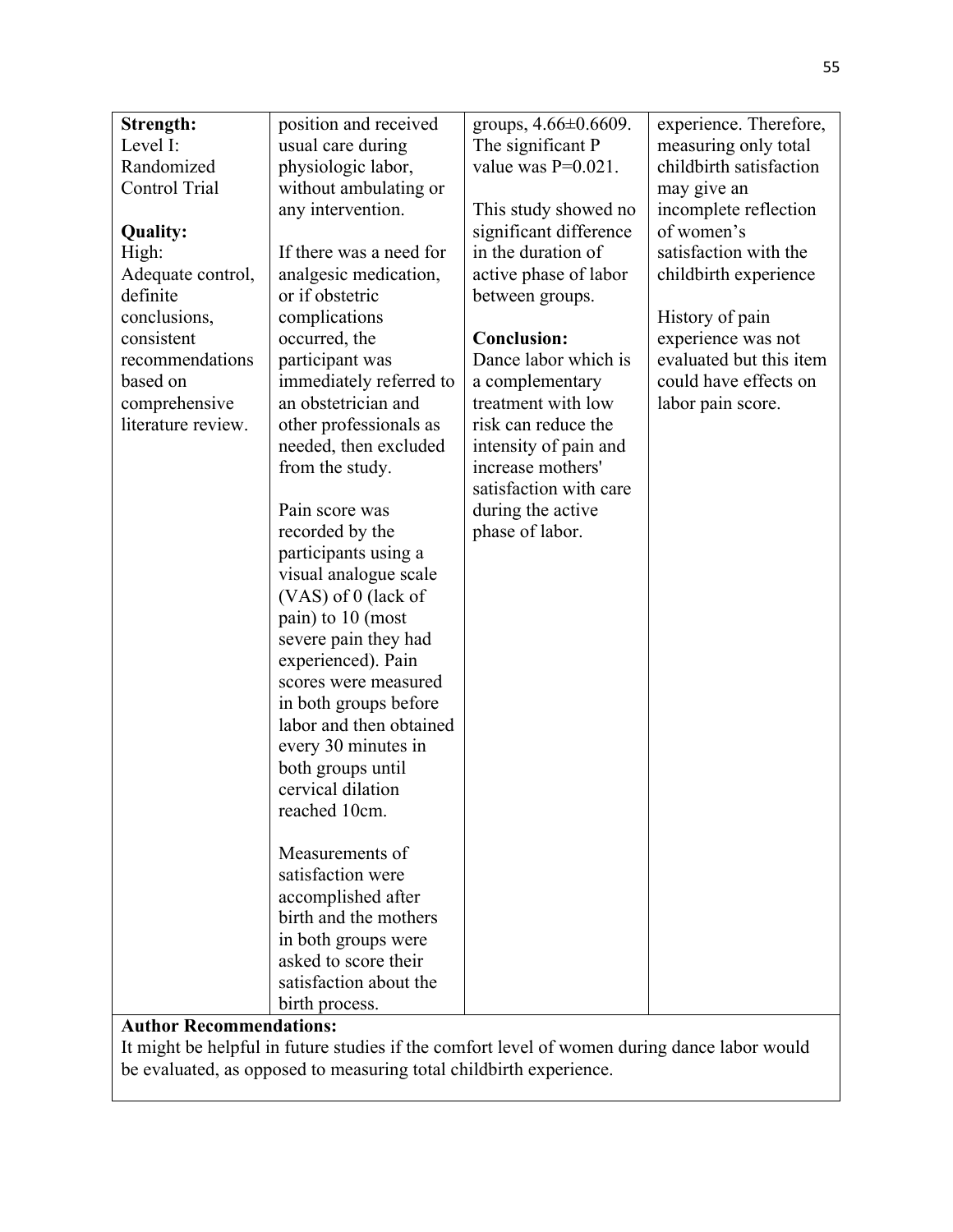Further research to determine the effect of dance labor during different stages of labor vs just active labor phase.

Clarifying the unclear role of men in labor as birth is the beginning of fatherhood for men and their lack of knowledge causes an unclear role.

Evaluate dance movements effectiveness during pregnancy and postpartum period.

# **Implications:**

As an effective, low cost and low risk tool for pain relief and patient satisfaction, providers need training to offer dance labor to laboring patients as non-pharmacologic pain relief.

## **Source:**

Akin, B., & Saydam, B. K. (2020). The Effect Of Labor Dance On Perceived Labor Pain, Birth Satisfaction, And Neonatal Outcomes. *EXPLORE*. https://doi:10.1016/j.explore.2020.05.017

|                        | $\text{I11}$ $\text{I11}$ $\text{I11}$ $\text{I11}$ $\text{I11}$ $\text{I11}$ $\text{I11}$ $\text{I21}$ $\text{I11}$ $\text{I21}$ $\text{I21}$ $\text{I21}$ $\text{I11}$ |                           |                              |
|------------------------|--------------------------------------------------------------------------------------------------------------------------------------------------------------------------|---------------------------|------------------------------|
| <b>Purpose/Sample</b>  | <b>Design</b>                                                                                                                                                            | <b>Results</b>            | <b>Strengths/Limitations</b> |
|                        | (Method/Instruments)                                                                                                                                                     |                           |                              |
| <b>Purpose:</b>        | An experimental study:                                                                                                                                                   | The mean scores of        | <b>Strengths:</b>            |
| To determine the       | Data were collected                                                                                                                                                      | VAS 1 and VAS 2 in        | This study was clearly       |
| effects of labor       | under three groups                                                                                                                                                       | DPSG and DPMG             | built on the work of         |
| dance on               | during the active phase                                                                                                                                                  | were lower than in        | previous research on         |
| perceived birth        | of labor: the dance                                                                                                                                                      | CG. The fifth and         | this topic and               |
| pain, birth            | practitioner midwife                                                                                                                                                     | tenth minute Apgar        | Humanistic Theory.           |
| satisfaction, and      | group (DPMG,                                                                                                                                                             | scores and the first,     |                              |
| neonatal               | comprising 40 pregnant                                                                                                                                                   | fifth, and tenth minute   | <b>Limitations:</b>          |
| outcomes.              | women), the dance                                                                                                                                                        | oxygen saturation         | Research done in a           |
|                        | practitioner                                                                                                                                                             | levels of the             | mother-friendly              |
| <b>Sample/Setting:</b> | spouse/partner group                                                                                                                                                     | newborns in the           | hospital – additional        |
| One hundred,           | (DPSG, comprising 40)                                                                                                                                                    | experimental groups,      | research should be           |
| sixty pregnant         | pregnant women) and                                                                                                                                                      | as well as the level of   | completed in alternate       |
| women volunteers       | the control group (CG,                                                                                                                                                   | birth satisfaction,       | settings for more            |
| with no risk           | comprising 80 pregnant                                                                                                                                                   | were significantly        | generalized results.         |
| during the active      | women).                                                                                                                                                                  | higher than in CG.        |                              |
| phase of labor         |                                                                                                                                                                          |                           |                              |
| between 1 April        | During the active                                                                                                                                                        | The difference in the     |                              |
| 2017 and 31            | phase, pregnant women                                                                                                                                                    | pain scores when          |                              |
| October 2017 in        | in DPMG danced with                                                                                                                                                      | cervical dilatation       |                              |
| Turkey.                | the midwife; pregnant                                                                                                                                                    | was 4 cm was found        |                              |
|                        | women in DPSG, on                                                                                                                                                        | to be significant ( $p =$ |                              |
|                        | the other hand, danced                                                                                                                                                   | 0.043). When cervical     |                              |
|                        | with their                                                                                                                                                               | dilatation was 9 cm,      |                              |
|                        | spouses/partners                                                                                                                                                         | the difference was        |                              |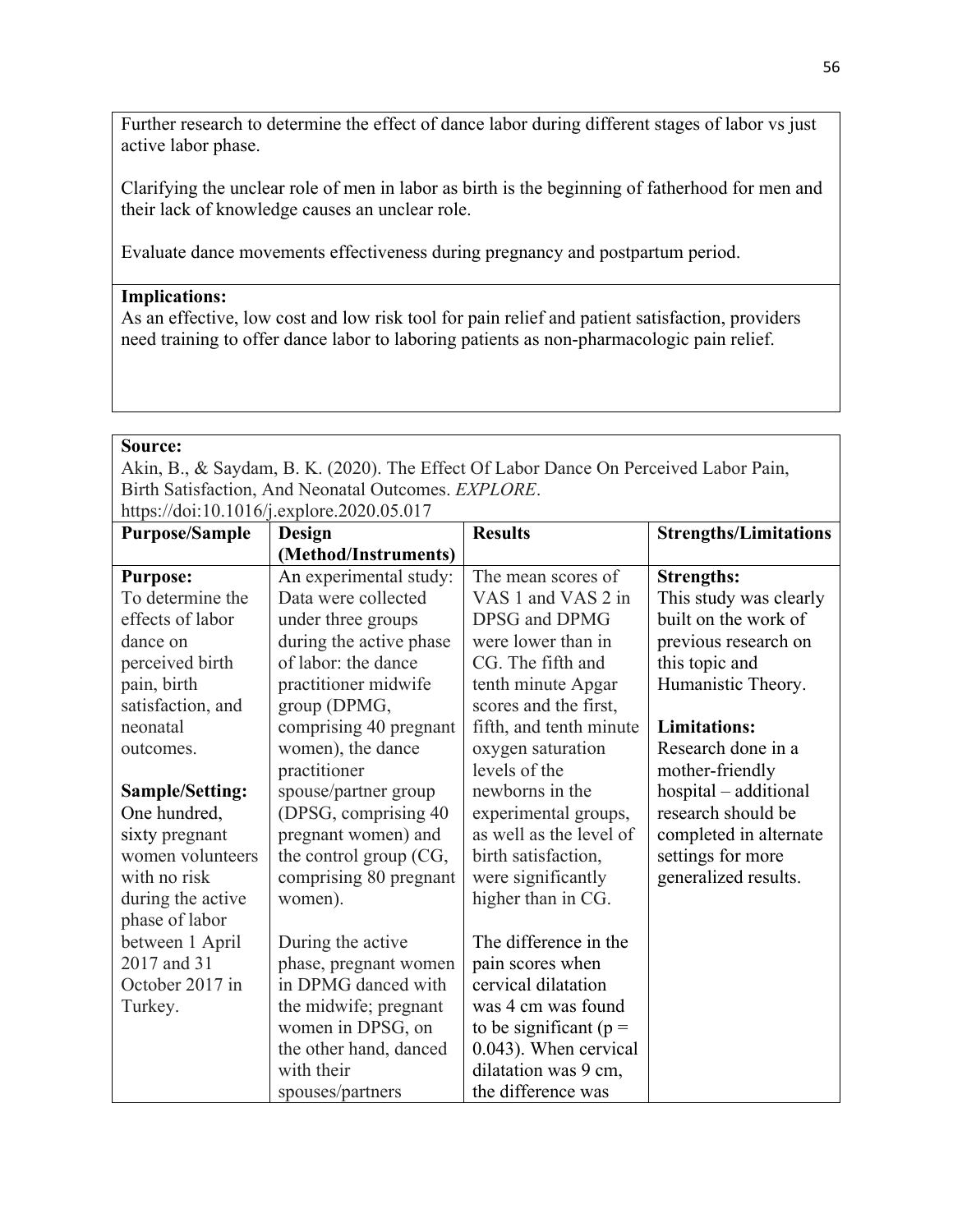| <b>Johns Hopkins</b>                | throughout the active           | measured with respect                   |  |
|-------------------------------------|---------------------------------|-----------------------------------------|--|
| <b>Evidence</b>                     | phase. When vaginal             | to perceived labor                      |  |
| Appraisal:                          | dilatation reached 4 cm         | pain level between                      |  |
|                                     |                                 |                                         |  |
|                                     | and 9 cm, labor pain            | groups ( $p = 0.014$ ). In              |  |
| Strength:                           | was measured by                 | further analyses (by                    |  |
| Level I:                            | employing the visual            | post hoc Tukey test)                    |  |
| Experimental                        | analog scale (VAS). In          | this difference was                     |  |
| Study                               | the postpartum phase,           | attributed to the                       |  |
|                                     | newborn babies' first,          | significant lowness of<br>DPSG and DPMG |  |
|                                     | fifth, and tenth minute         |                                         |  |
| <b>Quality:</b>                     | Apgar scores and                | pain levels in contrast                 |  |
| High:                               | oxygen saturation               | to CG ( $p = 0.01$ ).                   |  |
| Consistent,                         | levels were measured            |                                         |  |
| generalizable                       | and registered. In the          | The median first                        |  |
| results; sufficient                 | first hour after                | minute Apgar score                      |  |
| sample size for the                 | delivery, the Mackey            | was found to be 9 in                    |  |
| study design;                       | <b>Birth Satisfaction Scale</b> | DPSG, DPMG, and                         |  |
| adequate control;                   | was administered. CG,           | CG, and there was no                    |  |
| definitive                          | on the other hand,              | statistically                           |  |
| conclusions;                        | received only the               | significant difference                  |  |
| consistent                          | routine procedures              | between the groups (p                   |  |
| recommendations                     | offered in the hospital.        | $= 0.91$ ). The median                  |  |
| based on                            |                                 | fifth minute Apgar                      |  |
| comprehensive                       |                                 | score was found to be                   |  |
| literature review                   |                                 | 10 in DPSG, $9$ in                      |  |
| that includes                       |                                 | DPMG, and 8 in CG,                      |  |
| thorough                            |                                 | and this difference                     |  |
| reference to<br>scientific evidence |                                 | was statistically                       |  |
|                                     |                                 | significant ( $p < 0.01$ ).             |  |
|                                     |                                 | Further analysis (by                    |  |
|                                     |                                 | post hoc Tukey test)                    |  |
|                                     |                                 | found that this                         |  |
|                                     |                                 | difference arose from                   |  |
|                                     |                                 | the significantly                       |  |
|                                     |                                 | higher Apgar scores                     |  |
|                                     |                                 | of DPSG compared to                     |  |
|                                     |                                 | those of DPMG and                       |  |
|                                     |                                 | CG.                                     |  |
|                                     |                                 | Newborns' first                         |  |
|                                     |                                 | minute oxygen                           |  |
|                                     |                                 | saturation levels were                  |  |
|                                     |                                 | 89 in the experimental                  |  |
|                                     |                                 | groups (DPSG,                           |  |
|                                     |                                 | DPMG) and 88 in the                     |  |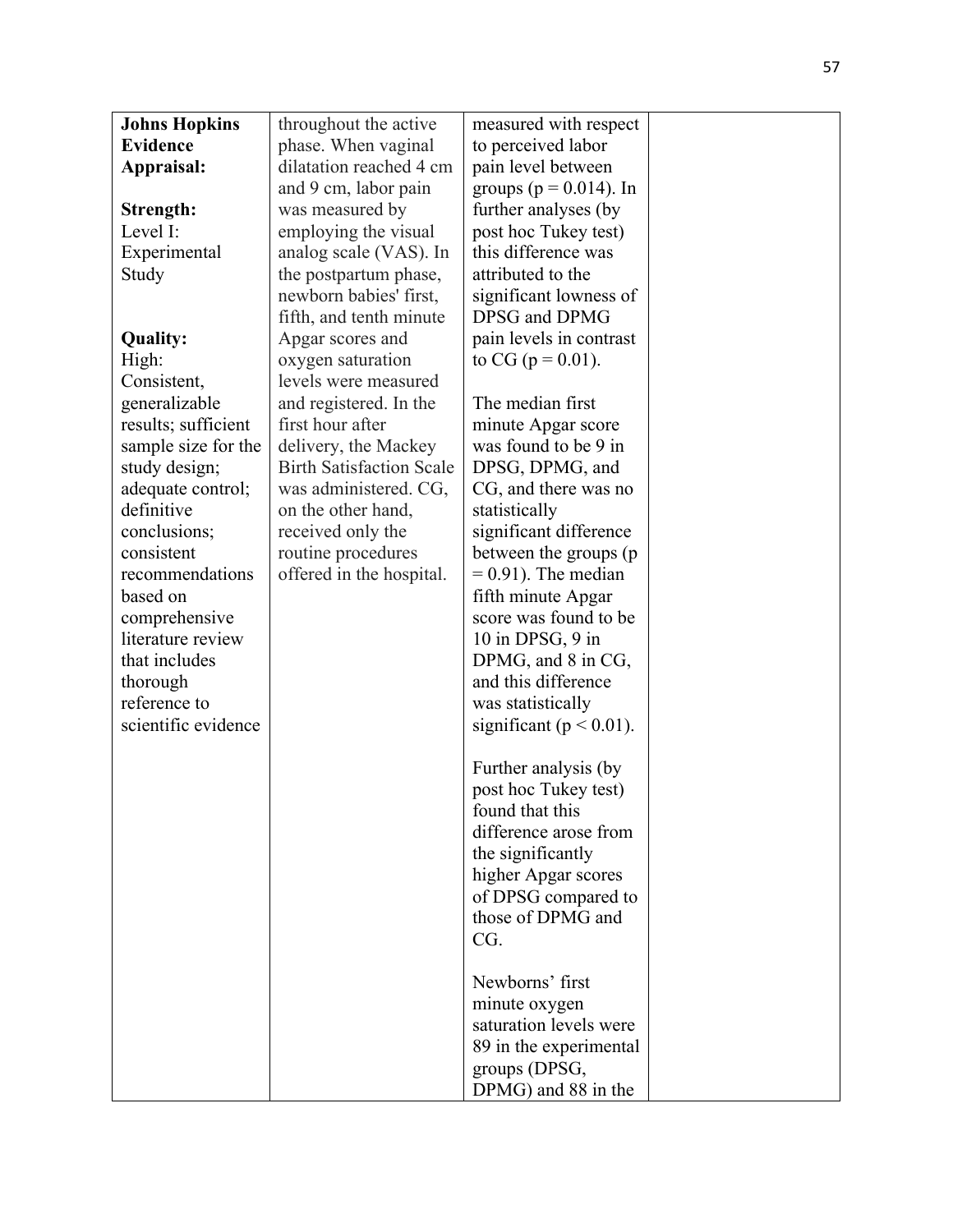|  | control group, and            |  |
|--|-------------------------------|--|
|  | there was a                   |  |
|  |                               |  |
|  | statistically                 |  |
|  | significant difference        |  |
|  | between the groups (p         |  |
|  |                               |  |
|  | $= 0.05$ ). The fifth         |  |
|  | minute oxygen                 |  |
|  | saturation levels were        |  |
|  |                               |  |
|  | 99 in the experimental        |  |
|  | groups and 94 in the          |  |
|  | control group, and the        |  |
|  | tenth minute oxygen           |  |
|  |                               |  |
|  | saturation levels were        |  |
|  | 99 in the experimental        |  |
|  | groups and the control        |  |
|  |                               |  |
|  | group. There was a            |  |
|  | statistically                 |  |
|  | significant difference        |  |
|  | in the fifth minute and       |  |
|  |                               |  |
|  | tenth minute oxygen           |  |
|  | saturation levels             |  |
|  | between the groups (p         |  |
|  |                               |  |
|  | $< 0.01$ )                    |  |
|  |                               |  |
|  | Mackey Birth                  |  |
|  | <b>Satisfaction Scale was</b> |  |
|  |                               |  |
|  | administered to               |  |
|  | compare the total             |  |
|  | mean scores and               |  |
|  |                               |  |
|  | subdimensions of the          |  |
|  | scale. Among DPSG,            |  |
|  | DPMG, and CG, the             |  |
|  | subdimensions of              |  |
|  |                               |  |
|  | satisfaction with the         |  |
|  | self, the baby, the           |  |
|  | midwife, the doctor,          |  |
|  | and the birth were            |  |
|  |                               |  |
|  | respectively found to         |  |
|  | have a statistically          |  |
|  | significant difference        |  |
|  |                               |  |
|  | from the total mean           |  |
|  | score of birth                |  |
|  | satisfaction ( $p <$          |  |
|  |                               |  |
|  | $0.01$ ).                     |  |
|  |                               |  |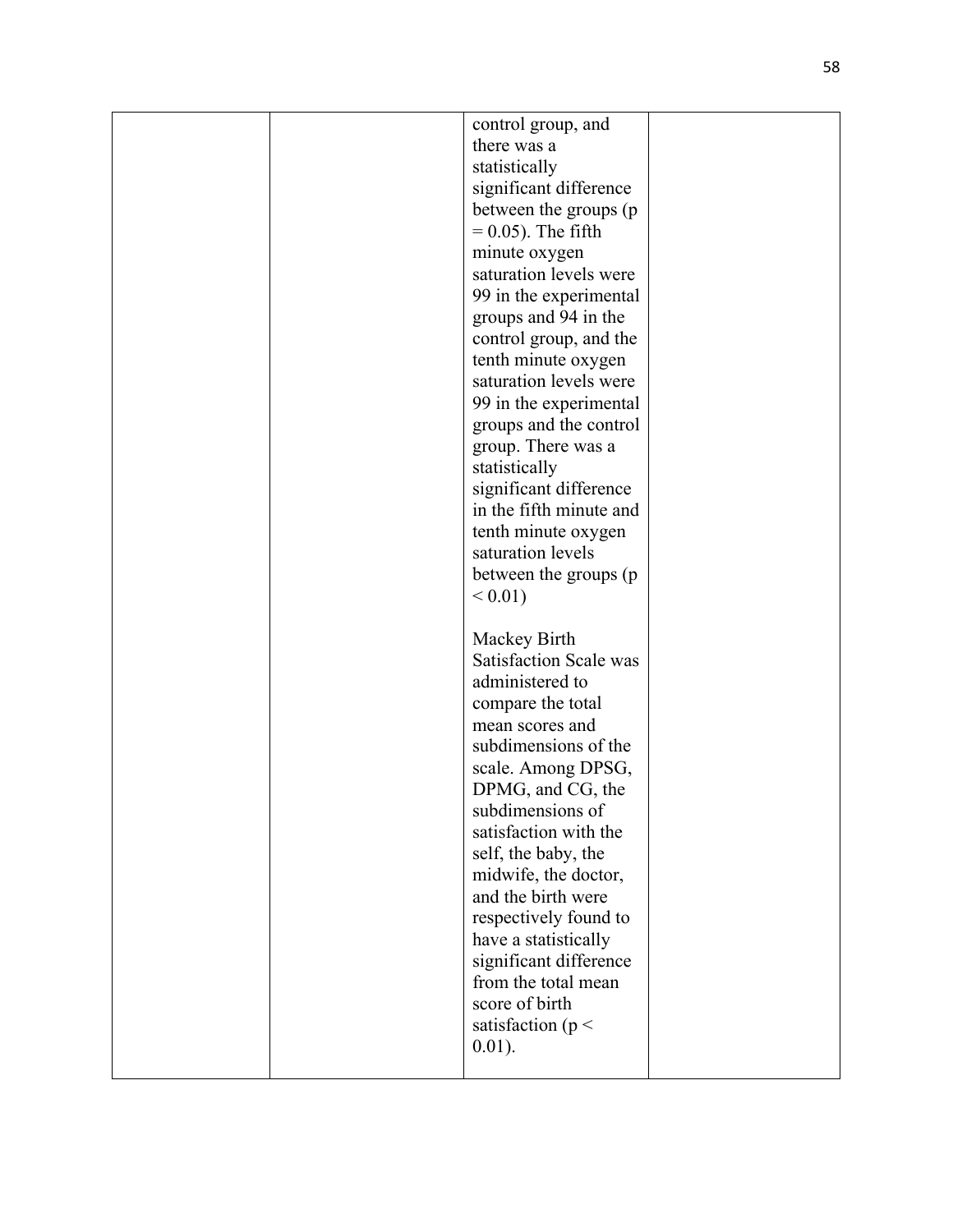| In further analyses       |  |
|---------------------------|--|
| (by post hoc Tukey)       |  |
| test) this difference     |  |
| was attributed to the     |  |
| result that in the        |  |
| experimental groups       |  |
| (DPMG and DPMG),          |  |
| the subdimension          |  |
| values of satisfaction    |  |
| with the self, the        |  |
| baby, the midwife, the    |  |
| doctor, and the birth     |  |
| were above the values     |  |
| measured in the           |  |
|                           |  |
| control group at a        |  |
| statistically             |  |
| significant level ( $p <$ |  |
| 0.05)                     |  |
|                           |  |
| <b>Conclusion:</b>        |  |
| The study showed a        |  |
| positive effect of        |  |
| labor dancing on the      |  |
| labor process.            |  |
|                           |  |
| This study and            |  |
| previous studies          |  |
| suggest that pregnant     |  |
| women felt less pain      |  |
| and needed less           |  |
| analgesic aid when        |  |
| supportive care and       |  |
| non-pharmacological       |  |
| methods were              |  |
| applied.                  |  |
|                           |  |
| Findings obtained in      |  |
| this study also reveal    |  |
| that labor dance          |  |
| renders positive          |  |
| effects not only on       |  |
| newborn babies but        |  |
| also on women giving      |  |
| birth.                    |  |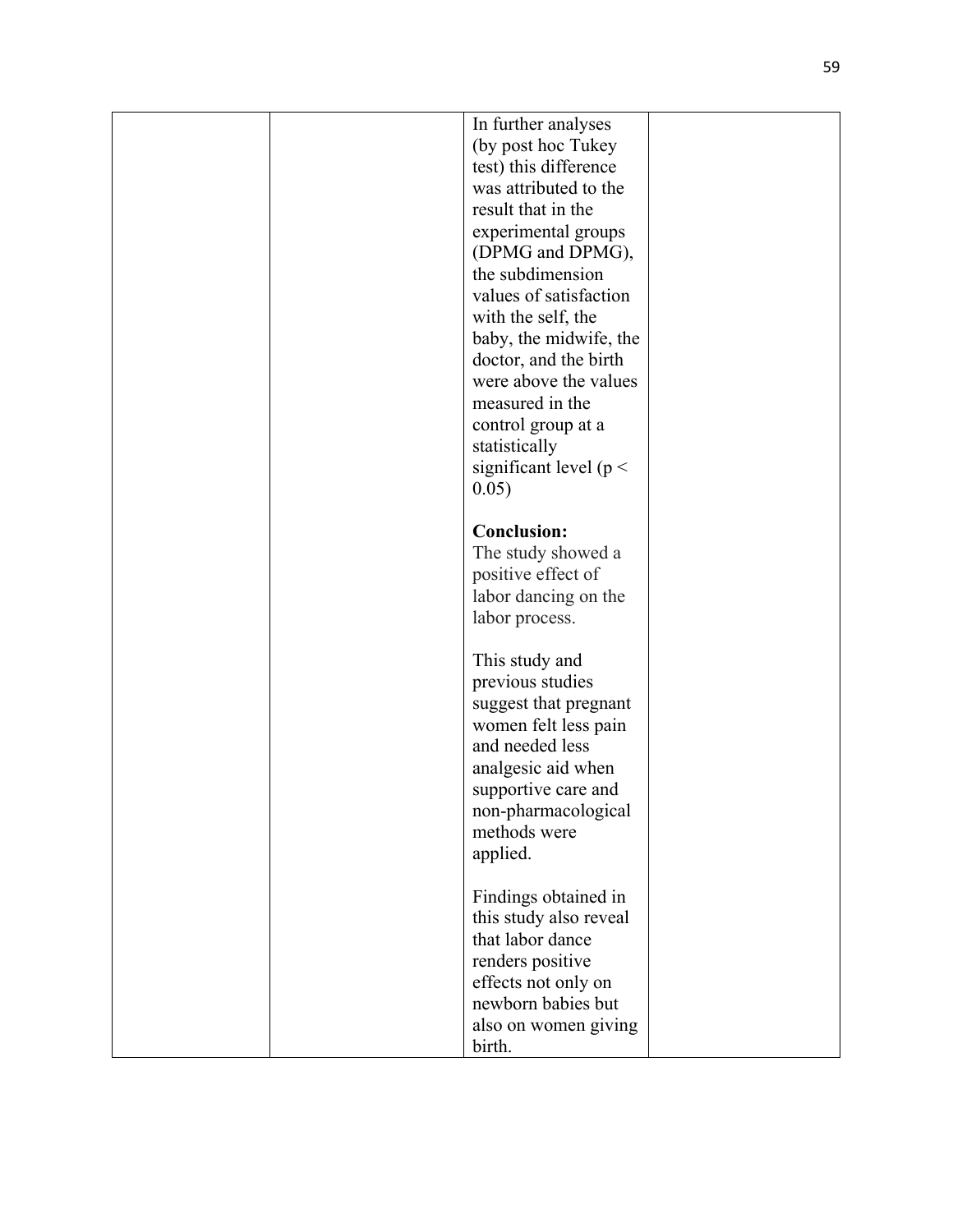# **Author Recommendations:**

In order to popularize labor dance and help pregnant women's families contribute to intrapartum care, it is suggested to conduct dance practices in a wider sampling with other attendants a pregnant woman would ask for (mother, sister, or friend) and in institutions that are not mother-friendly.

The pregnant women wanted their midwives' company as much as they needed their families' presence during labor**.**

## **Implications:**

One of the most crucial components of labor dance is the physical and emotional support offered during labor.

Labor dance is a novel method that helps pregnant women, families, and midwives cooperate during labor and contributes to pregnant women's spouses/partners being able to manage pain experiences during the first phase of labor.

### **Source:**

Campion, M., & Levita, L. (2014). Enhancing positive affect and divergent thinking abilities: Play some music and dance. *The Journal of Positive Psychology*, *9*(2), 137-145. https://doi: 10.1080/17439760.2013.848376

| <b>Purpose/Sample</b> | <b>Design</b>            | <b>Results</b>            | <b>Strengths/Limitations</b> |
|-----------------------|--------------------------|---------------------------|------------------------------|
|                       | (Method/Instruments)     |                           |                              |
| <b>Purpose:</b>       | The experiment used a    | Dancing and listening     | <b>Strengths:</b>            |
| To examine            | mixed/split-plot design. | to music significantly    | The majority of              |
| whether mood and      | The independent          | increased measures of     | previous studies             |
| divergent thinking    | variable, activity       | positive affect;          | investigating the            |
| processes could be    | condition, had four      | Dancing, $T = 6$ , $Z =$  | effects of dance on          |
| altered even after    | levels (dancing,         | $-3.085$ , p = 0.002;     | non-clinical                 |
| very short            | cycling, music, quiet)   | Music, $T = 4$ , $Z =$    | participants are field       |
| durations of          | and participants were    | $-2.936$ , $p = 0.003$ ), | experiments, which           |
| engagement in         | randomly assigned to     | but cycling and sitting   | tend to use individuals      |
| activity. Most        | one of these four        | quietly had no effect     | already enrolled in          |
| studies examining     | conditions. If           | on positive mood          | dance classes. This          |
| the effect of music   | participants expressed   | (Cycling, $T = 34.5, Z$   | study is one of few          |
| or physical           | high levels of distress  | $= -0.780$ , p = 0.436;   | laboratory-based             |
| activity on mood      | in response to their     | Quiet, $T = 16.0, Z =$    | experiments to use a         |
| and cognition use     | allocated condition,     | $-0.787$ , p = 0.431).    | non-clinical sample.         |
| long durations and    | they were allowed to     | There were also           | Thus, although               |
| sustained             | opt out and were         | significant effects on    | participants in this         |
| engagement,           | randomly re-assigned     | negative mood             | study may present            |
| which may not be      | to one of the remaining  | ratings, where            | some self-selecting          |
| practical if one      | three conditions; this   | dancing and listening     | bias, this is likely to be   |
| wanted to use         | occurred in only 4 (3 of | to music significantly    | less acute than in field     |
| these approaches      | which were female) out   | decreased negative        | experiments, further         |
| in more clinical      | of 60 participants       | affect (Dancing, $T =$    | extending the evidence       |
| settings, or to       | tested, all of whom      | 2.5, $Z = -2.736$ , $p =$ | for the positive effects     |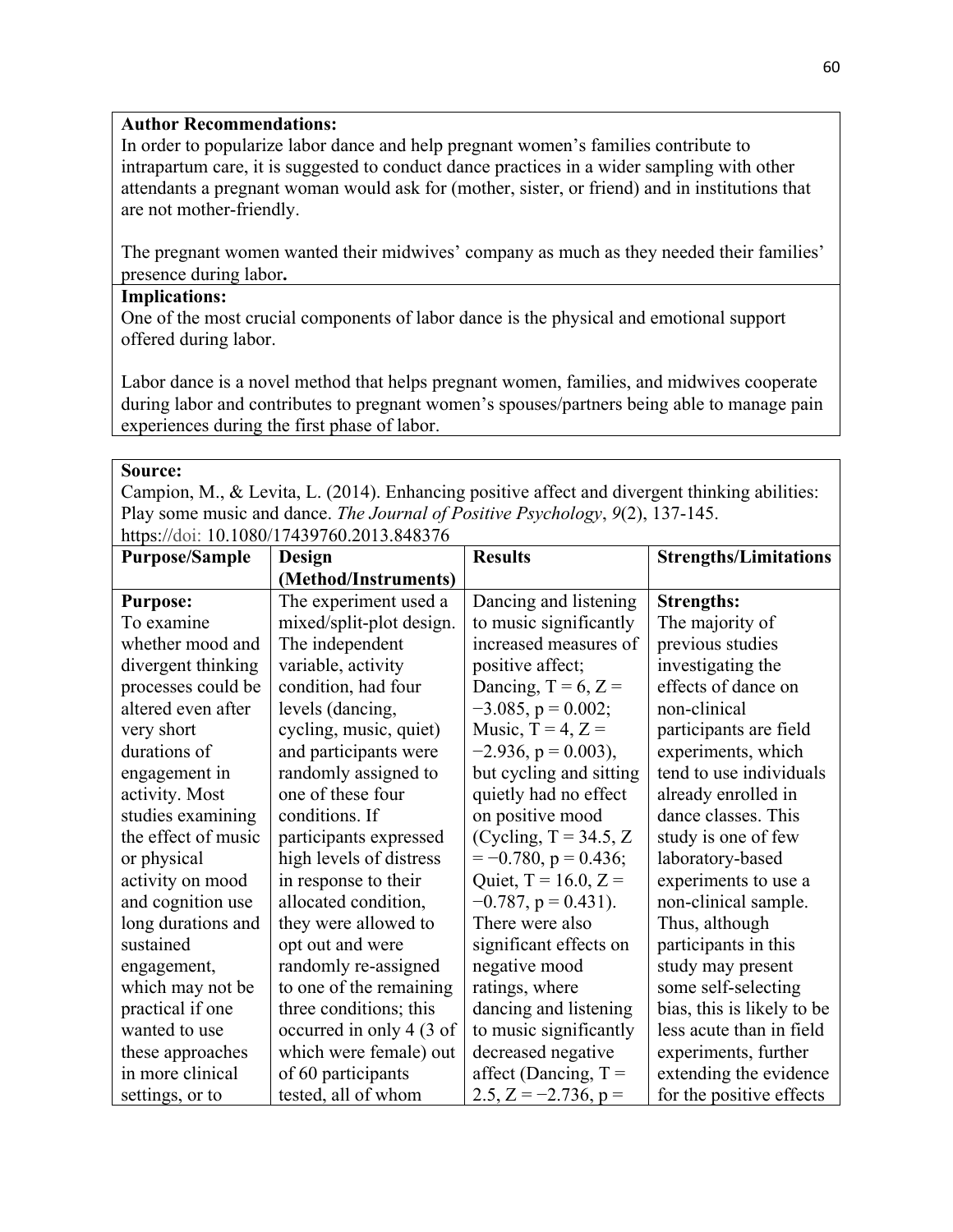| provide a simple                                                                                                                                                                                                                                                                                                                                                                                                                                                                                                                                                                                                                  |                                                                                                                                                                                                                                                                                                                                                                                                                                                                                                                                                                                                                                                                                                                                                                                                                                                                                                                                              |                                                                                                                                                                                                                                                                                                                                                                                                                                                                                                                                                                                                                                                                                                                                                                                                                                                                                                                   |                                                                                                                                                                                                                                                                                                                                                                                                                                                                                                                                                                                                                                                                                                                                                                                   |
|-----------------------------------------------------------------------------------------------------------------------------------------------------------------------------------------------------------------------------------------------------------------------------------------------------------------------------------------------------------------------------------------------------------------------------------------------------------------------------------------------------------------------------------------------------------------------------------------------------------------------------------|----------------------------------------------------------------------------------------------------------------------------------------------------------------------------------------------------------------------------------------------------------------------------------------------------------------------------------------------------------------------------------------------------------------------------------------------------------------------------------------------------------------------------------------------------------------------------------------------------------------------------------------------------------------------------------------------------------------------------------------------------------------------------------------------------------------------------------------------------------------------------------------------------------------------------------------------|-------------------------------------------------------------------------------------------------------------------------------------------------------------------------------------------------------------------------------------------------------------------------------------------------------------------------------------------------------------------------------------------------------------------------------------------------------------------------------------------------------------------------------------------------------------------------------------------------------------------------------------------------------------------------------------------------------------------------------------------------------------------------------------------------------------------------------------------------------------------------------------------------------------------|-----------------------------------------------------------------------------------------------------------------------------------------------------------------------------------------------------------------------------------------------------------------------------------------------------------------------------------------------------------------------------------------------------------------------------------------------------------------------------------------------------------------------------------------------------------------------------------------------------------------------------------------------------------------------------------------------------------------------------------------------------------------------------------|
| way to enhance                                                                                                                                                                                                                                                                                                                                                                                                                                                                                                                                                                                                                    | objected to being in the<br>dance condition. These                                                                                                                                                                                                                                                                                                                                                                                                                                                                                                                                                                                                                                                                                                                                                                                                                                                                                           | 0.006; Music, $T =$<br>0.00, $Z = -2.555$ , $p =$                                                                                                                                                                                                                                                                                                                                                                                                                                                                                                                                                                                                                                                                                                                                                                                                                                                                 | of dance on well-<br>being.                                                                                                                                                                                                                                                                                                                                                                                                                                                                                                                                                                                                                                                                                                                                                       |
| mood and                                                                                                                                                                                                                                                                                                                                                                                                                                                                                                                                                                                                                          | participants were                                                                                                                                                                                                                                                                                                                                                                                                                                                                                                                                                                                                                                                                                                                                                                                                                                                                                                                            | $0.011$ ). There was a                                                                                                                                                                                                                                                                                                                                                                                                                                                                                                                                                                                                                                                                                                                                                                                                                                                                                            |                                                                                                                                                                                                                                                                                                                                                                                                                                                                                                                                                                                                                                                                                                                                                                                   |
| psychological                                                                                                                                                                                                                                                                                                                                                                                                                                                                                                                                                                                                                     | excluded from the data                                                                                                                                                                                                                                                                                                                                                                                                                                                                                                                                                                                                                                                                                                                                                                                                                                                                                                                       | trend for a similar                                                                                                                                                                                                                                                                                                                                                                                                                                                                                                                                                                                                                                                                                                                                                                                                                                                                                               | Measuring both                                                                                                                                                                                                                                                                                                                                                                                                                                                                                                                                                                                                                                                                                                                                                                    |
| function in a                                                                                                                                                                                                                                                                                                                                                                                                                                                                                                                                                                                                                     |                                                                                                                                                                                                                                                                                                                                                                                                                                                                                                                                                                                                                                                                                                                                                                                                                                                                                                                                              |                                                                                                                                                                                                                                                                                                                                                                                                                                                                                                                                                                                                                                                                                                                                                                                                                                                                                                                   |                                                                                                                                                                                                                                                                                                                                                                                                                                                                                                                                                                                                                                                                                                                                                                                   |
|                                                                                                                                                                                                                                                                                                                                                                                                                                                                                                                                                                                                                                   |                                                                                                                                                                                                                                                                                                                                                                                                                                                                                                                                                                                                                                                                                                                                                                                                                                                                                                                                              |                                                                                                                                                                                                                                                                                                                                                                                                                                                                                                                                                                                                                                                                                                                                                                                                                                                                                                                   |                                                                                                                                                                                                                                                                                                                                                                                                                                                                                                                                                                                                                                                                                                                                                                                   |
|                                                                                                                                                                                                                                                                                                                                                                                                                                                                                                                                                                                                                                   |                                                                                                                                                                                                                                                                                                                                                                                                                                                                                                                                                                                                                                                                                                                                                                                                                                                                                                                                              |                                                                                                                                                                                                                                                                                                                                                                                                                                                                                                                                                                                                                                                                                                                                                                                                                                                                                                                   |                                                                                                                                                                                                                                                                                                                                                                                                                                                                                                                                                                                                                                                                                                                                                                                   |
|                                                                                                                                                                                                                                                                                                                                                                                                                                                                                                                                                                                                                                   |                                                                                                                                                                                                                                                                                                                                                                                                                                                                                                                                                                                                                                                                                                                                                                                                                                                                                                                                              |                                                                                                                                                                                                                                                                                                                                                                                                                                                                                                                                                                                                                                                                                                                                                                                                                                                                                                                   |                                                                                                                                                                                                                                                                                                                                                                                                                                                                                                                                                                                                                                                                                                                                                                                   |
|                                                                                                                                                                                                                                                                                                                                                                                                                                                                                                                                                                                                                                   |                                                                                                                                                                                                                                                                                                                                                                                                                                                                                                                                                                                                                                                                                                                                                                                                                                                                                                                                              |                                                                                                                                                                                                                                                                                                                                                                                                                                                                                                                                                                                                                                                                                                                                                                                                                                                                                                                   |                                                                                                                                                                                                                                                                                                                                                                                                                                                                                                                                                                                                                                                                                                                                                                                   |
|                                                                                                                                                                                                                                                                                                                                                                                                                                                                                                                                                                                                                                   |                                                                                                                                                                                                                                                                                                                                                                                                                                                                                                                                                                                                                                                                                                                                                                                                                                                                                                                                              |                                                                                                                                                                                                                                                                                                                                                                                                                                                                                                                                                                                                                                                                                                                                                                                                                                                                                                                   |                                                                                                                                                                                                                                                                                                                                                                                                                                                                                                                                                                                                                                                                                                                                                                                   |
|                                                                                                                                                                                                                                                                                                                                                                                                                                                                                                                                                                                                                                   |                                                                                                                                                                                                                                                                                                                                                                                                                                                                                                                                                                                                                                                                                                                                                                                                                                                                                                                                              |                                                                                                                                                                                                                                                                                                                                                                                                                                                                                                                                                                                                                                                                                                                                                                                                                                                                                                                   |                                                                                                                                                                                                                                                                                                                                                                                                                                                                                                                                                                                                                                                                                                                                                                                   |
|                                                                                                                                                                                                                                                                                                                                                                                                                                                                                                                                                                                                                                   |                                                                                                                                                                                                                                                                                                                                                                                                                                                                                                                                                                                                                                                                                                                                                                                                                                                                                                                                              |                                                                                                                                                                                                                                                                                                                                                                                                                                                                                                                                                                                                                                                                                                                                                                                                                                                                                                                   |                                                                                                                                                                                                                                                                                                                                                                                                                                                                                                                                                                                                                                                                                                                                                                                   |
|                                                                                                                                                                                                                                                                                                                                                                                                                                                                                                                                                                                                                                   |                                                                                                                                                                                                                                                                                                                                                                                                                                                                                                                                                                                                                                                                                                                                                                                                                                                                                                                                              |                                                                                                                                                                                                                                                                                                                                                                                                                                                                                                                                                                                                                                                                                                                                                                                                                                                                                                                   |                                                                                                                                                                                                                                                                                                                                                                                                                                                                                                                                                                                                                                                                                                                                                                                   |
|                                                                                                                                                                                                                                                                                                                                                                                                                                                                                                                                                                                                                                   |                                                                                                                                                                                                                                                                                                                                                                                                                                                                                                                                                                                                                                                                                                                                                                                                                                                                                                                                              |                                                                                                                                                                                                                                                                                                                                                                                                                                                                                                                                                                                                                                                                                                                                                                                                                                                                                                                   |                                                                                                                                                                                                                                                                                                                                                                                                                                                                                                                                                                                                                                                                                                                                                                                   |
|                                                                                                                                                                                                                                                                                                                                                                                                                                                                                                                                                                                                                                   |                                                                                                                                                                                                                                                                                                                                                                                                                                                                                                                                                                                                                                                                                                                                                                                                                                                                                                                                              |                                                                                                                                                                                                                                                                                                                                                                                                                                                                                                                                                                                                                                                                                                                                                                                                                                                                                                                   |                                                                                                                                                                                                                                                                                                                                                                                                                                                                                                                                                                                                                                                                                                                                                                                   |
|                                                                                                                                                                                                                                                                                                                                                                                                                                                                                                                                                                                                                                   |                                                                                                                                                                                                                                                                                                                                                                                                                                                                                                                                                                                                                                                                                                                                                                                                                                                                                                                                              |                                                                                                                                                                                                                                                                                                                                                                                                                                                                                                                                                                                                                                                                                                                                                                                                                                                                                                                   |                                                                                                                                                                                                                                                                                                                                                                                                                                                                                                                                                                                                                                                                                                                                                                                   |
|                                                                                                                                                                                                                                                                                                                                                                                                                                                                                                                                                                                                                                   |                                                                                                                                                                                                                                                                                                                                                                                                                                                                                                                                                                                                                                                                                                                                                                                                                                                                                                                                              |                                                                                                                                                                                                                                                                                                                                                                                                                                                                                                                                                                                                                                                                                                                                                                                                                                                                                                                   |                                                                                                                                                                                                                                                                                                                                                                                                                                                                                                                                                                                                                                                                                                                                                                                   |
|                                                                                                                                                                                                                                                                                                                                                                                                                                                                                                                                                                                                                                   |                                                                                                                                                                                                                                                                                                                                                                                                                                                                                                                                                                                                                                                                                                                                                                                                                                                                                                                                              |                                                                                                                                                                                                                                                                                                                                                                                                                                                                                                                                                                                                                                                                                                                                                                                                                                                                                                                   |                                                                                                                                                                                                                                                                                                                                                                                                                                                                                                                                                                                                                                                                                                                                                                                   |
|                                                                                                                                                                                                                                                                                                                                                                                                                                                                                                                                                                                                                                   |                                                                                                                                                                                                                                                                                                                                                                                                                                                                                                                                                                                                                                                                                                                                                                                                                                                                                                                                              |                                                                                                                                                                                                                                                                                                                                                                                                                                                                                                                                                                                                                                                                                                                                                                                                                                                                                                                   |                                                                                                                                                                                                                                                                                                                                                                                                                                                                                                                                                                                                                                                                                                                                                                                   |
|                                                                                                                                                                                                                                                                                                                                                                                                                                                                                                                                                                                                                                   |                                                                                                                                                                                                                                                                                                                                                                                                                                                                                                                                                                                                                                                                                                                                                                                                                                                                                                                                              |                                                                                                                                                                                                                                                                                                                                                                                                                                                                                                                                                                                                                                                                                                                                                                                                                                                                                                                   |                                                                                                                                                                                                                                                                                                                                                                                                                                                                                                                                                                                                                                                                                                                                                                                   |
|                                                                                                                                                                                                                                                                                                                                                                                                                                                                                                                                                                                                                                   |                                                                                                                                                                                                                                                                                                                                                                                                                                                                                                                                                                                                                                                                                                                                                                                                                                                                                                                                              |                                                                                                                                                                                                                                                                                                                                                                                                                                                                                                                                                                                                                                                                                                                                                                                                                                                                                                                   |                                                                                                                                                                                                                                                                                                                                                                                                                                                                                                                                                                                                                                                                                                                                                                                   |
|                                                                                                                                                                                                                                                                                                                                                                                                                                                                                                                                                                                                                                   |                                                                                                                                                                                                                                                                                                                                                                                                                                                                                                                                                                                                                                                                                                                                                                                                                                                                                                                                              |                                                                                                                                                                                                                                                                                                                                                                                                                                                                                                                                                                                                                                                                                                                                                                                                                                                                                                                   |                                                                                                                                                                                                                                                                                                                                                                                                                                                                                                                                                                                                                                                                                                                                                                                   |
|                                                                                                                                                                                                                                                                                                                                                                                                                                                                                                                                                                                                                                   |                                                                                                                                                                                                                                                                                                                                                                                                                                                                                                                                                                                                                                                                                                                                                                                                                                                                                                                                              |                                                                                                                                                                                                                                                                                                                                                                                                                                                                                                                                                                                                                                                                                                                                                                                                                                                                                                                   |                                                                                                                                                                                                                                                                                                                                                                                                                                                                                                                                                                                                                                                                                                                                                                                   |
|                                                                                                                                                                                                                                                                                                                                                                                                                                                                                                                                                                                                                                   |                                                                                                                                                                                                                                                                                                                                                                                                                                                                                                                                                                                                                                                                                                                                                                                                                                                                                                                                              |                                                                                                                                                                                                                                                                                                                                                                                                                                                                                                                                                                                                                                                                                                                                                                                                                                                                                                                   |                                                                                                                                                                                                                                                                                                                                                                                                                                                                                                                                                                                                                                                                                                                                                                                   |
|                                                                                                                                                                                                                                                                                                                                                                                                                                                                                                                                                                                                                                   |                                                                                                                                                                                                                                                                                                                                                                                                                                                                                                                                                                                                                                                                                                                                                                                                                                                                                                                                              |                                                                                                                                                                                                                                                                                                                                                                                                                                                                                                                                                                                                                                                                                                                                                                                                                                                                                                                   |                                                                                                                                                                                                                                                                                                                                                                                                                                                                                                                                                                                                                                                                                                                                                                                   |
|                                                                                                                                                                                                                                                                                                                                                                                                                                                                                                                                                                                                                                   |                                                                                                                                                                                                                                                                                                                                                                                                                                                                                                                                                                                                                                                                                                                                                                                                                                                                                                                                              |                                                                                                                                                                                                                                                                                                                                                                                                                                                                                                                                                                                                                                                                                                                                                                                                                                                                                                                   |                                                                                                                                                                                                                                                                                                                                                                                                                                                                                                                                                                                                                                                                                                                                                                                   |
|                                                                                                                                                                                                                                                                                                                                                                                                                                                                                                                                                                                                                                   |                                                                                                                                                                                                                                                                                                                                                                                                                                                                                                                                                                                                                                                                                                                                                                                                                                                                                                                                              |                                                                                                                                                                                                                                                                                                                                                                                                                                                                                                                                                                                                                                                                                                                                                                                                                                                                                                                   |                                                                                                                                                                                                                                                                                                                                                                                                                                                                                                                                                                                                                                                                                                                                                                                   |
|                                                                                                                                                                                                                                                                                                                                                                                                                                                                                                                                                                                                                                   |                                                                                                                                                                                                                                                                                                                                                                                                                                                                                                                                                                                                                                                                                                                                                                                                                                                                                                                                              |                                                                                                                                                                                                                                                                                                                                                                                                                                                                                                                                                                                                                                                                                                                                                                                                                                                                                                                   |                                                                                                                                                                                                                                                                                                                                                                                                                                                                                                                                                                                                                                                                                                                                                                                   |
|                                                                                                                                                                                                                                                                                                                                                                                                                                                                                                                                                                                                                                   |                                                                                                                                                                                                                                                                                                                                                                                                                                                                                                                                                                                                                                                                                                                                                                                                                                                                                                                                              |                                                                                                                                                                                                                                                                                                                                                                                                                                                                                                                                                                                                                                                                                                                                                                                                                                                                                                                   |                                                                                                                                                                                                                                                                                                                                                                                                                                                                                                                                                                                                                                                                                                                                                                                   |
|                                                                                                                                                                                                                                                                                                                                                                                                                                                                                                                                                                                                                                   |                                                                                                                                                                                                                                                                                                                                                                                                                                                                                                                                                                                                                                                                                                                                                                                                                                                                                                                                              |                                                                                                                                                                                                                                                                                                                                                                                                                                                                                                                                                                                                                                                                                                                                                                                                                                                                                                                   |                                                                                                                                                                                                                                                                                                                                                                                                                                                                                                                                                                                                                                                                                                                                                                                   |
|                                                                                                                                                                                                                                                                                                                                                                                                                                                                                                                                                                                                                                   |                                                                                                                                                                                                                                                                                                                                                                                                                                                                                                                                                                                                                                                                                                                                                                                                                                                                                                                                              |                                                                                                                                                                                                                                                                                                                                                                                                                                                                                                                                                                                                                                                                                                                                                                                                                                                                                                                   |                                                                                                                                                                                                                                                                                                                                                                                                                                                                                                                                                                                                                                                                                                                                                                                   |
|                                                                                                                                                                                                                                                                                                                                                                                                                                                                                                                                                                                                                                   |                                                                                                                                                                                                                                                                                                                                                                                                                                                                                                                                                                                                                                                                                                                                                                                                                                                                                                                                              |                                                                                                                                                                                                                                                                                                                                                                                                                                                                                                                                                                                                                                                                                                                                                                                                                                                                                                                   |                                                                                                                                                                                                                                                                                                                                                                                                                                                                                                                                                                                                                                                                                                                                                                                   |
|                                                                                                                                                                                                                                                                                                                                                                                                                                                                                                                                                                                                                                   |                                                                                                                                                                                                                                                                                                                                                                                                                                                                                                                                                                                                                                                                                                                                                                                                                                                                                                                                              |                                                                                                                                                                                                                                                                                                                                                                                                                                                                                                                                                                                                                                                                                                                                                                                                                                                                                                                   |                                                                                                                                                                                                                                                                                                                                                                                                                                                                                                                                                                                                                                                                                                                                                                                   |
|                                                                                                                                                                                                                                                                                                                                                                                                                                                                                                                                                                                                                                   |                                                                                                                                                                                                                                                                                                                                                                                                                                                                                                                                                                                                                                                                                                                                                                                                                                                                                                                                              |                                                                                                                                                                                                                                                                                                                                                                                                                                                                                                                                                                                                                                                                                                                                                                                                                                                                                                                   |                                                                                                                                                                                                                                                                                                                                                                                                                                                                                                                                                                                                                                                                                                                                                                                   |
|                                                                                                                                                                                                                                                                                                                                                                                                                                                                                                                                                                                                                                   |                                                                                                                                                                                                                                                                                                                                                                                                                                                                                                                                                                                                                                                                                                                                                                                                                                                                                                                                              |                                                                                                                                                                                                                                                                                                                                                                                                                                                                                                                                                                                                                                                                                                                                                                                                                                                                                                                   |                                                                                                                                                                                                                                                                                                                                                                                                                                                                                                                                                                                                                                                                                                                                                                                   |
|                                                                                                                                                                                                                                                                                                                                                                                                                                                                                                                                                                                                                                   |                                                                                                                                                                                                                                                                                                                                                                                                                                                                                                                                                                                                                                                                                                                                                                                                                                                                                                                                              |                                                                                                                                                                                                                                                                                                                                                                                                                                                                                                                                                                                                                                                                                                                                                                                                                                                                                                                   |                                                                                                                                                                                                                                                                                                                                                                                                                                                                                                                                                                                                                                                                                                                                                                                   |
|                                                                                                                                                                                                                                                                                                                                                                                                                                                                                                                                                                                                                                   |                                                                                                                                                                                                                                                                                                                                                                                                                                                                                                                                                                                                                                                                                                                                                                                                                                                                                                                                              |                                                                                                                                                                                                                                                                                                                                                                                                                                                                                                                                                                                                                                                                                                                                                                                                                                                                                                                   |                                                                                                                                                                                                                                                                                                                                                                                                                                                                                                                                                                                                                                                                                                                                                                                   |
|                                                                                                                                                                                                                                                                                                                                                                                                                                                                                                                                                                                                                                   |                                                                                                                                                                                                                                                                                                                                                                                                                                                                                                                                                                                                                                                                                                                                                                                                                                                                                                                                              |                                                                                                                                                                                                                                                                                                                                                                                                                                                                                                                                                                                                                                                                                                                                                                                                                                                                                                                   |                                                                                                                                                                                                                                                                                                                                                                                                                                                                                                                                                                                                                                                                                                                                                                                   |
|                                                                                                                                                                                                                                                                                                                                                                                                                                                                                                                                                                                                                                   |                                                                                                                                                                                                                                                                                                                                                                                                                                                                                                                                                                                                                                                                                                                                                                                                                                                                                                                                              |                                                                                                                                                                                                                                                                                                                                                                                                                                                                                                                                                                                                                                                                                                                                                                                                                                                                                                                   |                                                                                                                                                                                                                                                                                                                                                                                                                                                                                                                                                                                                                                                                                                                                                                                   |
|                                                                                                                                                                                                                                                                                                                                                                                                                                                                                                                                                                                                                                   |                                                                                                                                                                                                                                                                                                                                                                                                                                                                                                                                                                                                                                                                                                                                                                                                                                                                                                                                              |                                                                                                                                                                                                                                                                                                                                                                                                                                                                                                                                                                                                                                                                                                                                                                                                                                                                                                                   |                                                                                                                                                                                                                                                                                                                                                                                                                                                                                                                                                                                                                                                                                                                                                                                   |
|                                                                                                                                                                                                                                                                                                                                                                                                                                                                                                                                                                                                                                   |                                                                                                                                                                                                                                                                                                                                                                                                                                                                                                                                                                                                                                                                                                                                                                                                                                                                                                                                              |                                                                                                                                                                                                                                                                                                                                                                                                                                                                                                                                                                                                                                                                                                                                                                                                                                                                                                                   |                                                                                                                                                                                                                                                                                                                                                                                                                                                                                                                                                                                                                                                                                                                                                                                   |
|                                                                                                                                                                                                                                                                                                                                                                                                                                                                                                                                                                                                                                   |                                                                                                                                                                                                                                                                                                                                                                                                                                                                                                                                                                                                                                                                                                                                                                                                                                                                                                                                              |                                                                                                                                                                                                                                                                                                                                                                                                                                                                                                                                                                                                                                                                                                                                                                                                                                                                                                                   |                                                                                                                                                                                                                                                                                                                                                                                                                                                                                                                                                                                                                                                                                                                                                                                   |
|                                                                                                                                                                                                                                                                                                                                                                                                                                                                                                                                                                                                                                   |                                                                                                                                                                                                                                                                                                                                                                                                                                                                                                                                                                                                                                                                                                                                                                                                                                                                                                                                              |                                                                                                                                                                                                                                                                                                                                                                                                                                                                                                                                                                                                                                                                                                                                                                                                                                                                                                                   |                                                                                                                                                                                                                                                                                                                                                                                                                                                                                                                                                                                                                                                                                                                                                                                   |
|                                                                                                                                                                                                                                                                                                                                                                                                                                                                                                                                                                                                                                   |                                                                                                                                                                                                                                                                                                                                                                                                                                                                                                                                                                                                                                                                                                                                                                                                                                                                                                                                              |                                                                                                                                                                                                                                                                                                                                                                                                                                                                                                                                                                                                                                                                                                                                                                                                                                                                                                                   |                                                                                                                                                                                                                                                                                                                                                                                                                                                                                                                                                                                                                                                                                                                                                                                   |
|                                                                                                                                                                                                                                                                                                                                                                                                                                                                                                                                                                                                                                   |                                                                                                                                                                                                                                                                                                                                                                                                                                                                                                                                                                                                                                                                                                                                                                                                                                                                                                                                              |                                                                                                                                                                                                                                                                                                                                                                                                                                                                                                                                                                                                                                                                                                                                                                                                                                                                                                                   |                                                                                                                                                                                                                                                                                                                                                                                                                                                                                                                                                                                                                                                                                                                                                                                   |
|                                                                                                                                                                                                                                                                                                                                                                                                                                                                                                                                                                                                                                   |                                                                                                                                                                                                                                                                                                                                                                                                                                                                                                                                                                                                                                                                                                                                                                                                                                                                                                                                              |                                                                                                                                                                                                                                                                                                                                                                                                                                                                                                                                                                                                                                                                                                                                                                                                                                                                                                                   |                                                                                                                                                                                                                                                                                                                                                                                                                                                                                                                                                                                                                                                                                                                                                                                   |
| normal working<br>day. To that end,<br>this study has<br>been designed to<br>examine the<br>impact of<br>engaging in 5 min<br>of dancing, in<br>comparison to<br>listening to music<br>and exercise, on<br>mood and<br>creativity.<br><b>Sample/Setting:</b><br>Sixty participants<br>were recruited to<br>take part in the<br>study (51 female,<br>9 male; Age<br>$Range = 18 - 23;$<br>Mean age $\pm$ SD =<br>$20.4 \pm 1.31$ ) from<br>the student<br>population at the<br>University of<br>York<br><b>Johns Hopkins</b><br><b>Evidence</b><br>Appraisal:<br>Strength:<br>Level I:<br>Experimental<br><b>Quality:</b><br>High: | analysis as they wanted<br>to be reassigned to<br>another experimental<br>condition, hence the<br>final number of<br>participants included in<br>data analysis was 56<br>(47 female, 9 male;<br>Age Range = $18-23$ ;<br>Mean age $\pm$ SD = 20.4<br>$\pm$ 1.34), and final group<br>numbers were:<br>Dancing $= 15$ , Cycling<br>$= 14$ , Music = 14,<br>Quiet = $13$ .<br>There were four<br>experimental<br>conditions: dance<br>('free' movement with<br>music), cycling<br>(specific movement<br>with music), music (no<br>movement, just music)<br>and quiet (no<br>movement, no music).<br>Participants were<br>randomly assigned to<br>one of these four<br>conditions, and were<br>asked to complete tests<br>of mood and creativity<br>before and after<br>engaging with their<br>assigned activity,<br>which they performed<br>alone in a room,<br>eliminating social<br>interaction as a<br>possible confound.<br>Heart rate was | reduction in negative<br>affect in the cycling<br>condition (T = $9.5$ , Z<br>$=-1.860$ , $p = 0.063$ )<br>and the sitting quietly<br>condition (T = 11, Z =<br>$-1.723$ , p = 0.085),<br>but these did not<br>reach statistical<br>significance.<br>Only participants in<br>the dancing and<br>listening to music<br>conditions had<br>significantly reduced<br>feelings of fatigue<br>(Figure $1(B)$ ;<br>Dancing, $T = 13$ , $Z =$<br>$-2.678$ , p = 0.007;<br>Music, $T = 0.00$ , $Z =$<br>$-2.952$ , $p = 0.003$ ).<br>Greater enjoyment<br>was reported by<br>participants in the<br>dance condition in<br>comparison to<br>participants in the<br>quiet condition ( $U =$<br>24.0 Z = $-3.488$ , p =<br>$0.001$ ).<br><b>Conclusion:</b><br>Participants who<br>engaged in 5 min of<br>dance showed<br>significant<br>improvements in<br>emotional wellbeing,<br>as measured by an<br>increase in positive | positive and negative<br>affect in the study<br>offers a wider<br>perspective on how<br>mood can be altered<br>than previous research.<br>Previous research has<br>tended to focus on<br>physical activity<br>lasting 30 min, while<br>the present study<br>demonstrates that even<br>5 min of either dancing<br>or listening to music is<br>effective in enhancing<br>emotional well-being.<br><b>Limitations:</b><br>It would be<br>advantageous to<br>investigate whether<br>particular types of<br>dance have different<br>effects as well as<br>varying the genre,<br>style and tempo of the<br>music.<br>The sample was<br>predominantly young<br>and female and it is<br>quite possible that a<br>different and larger<br>cohort may have<br>yielded different<br>results. |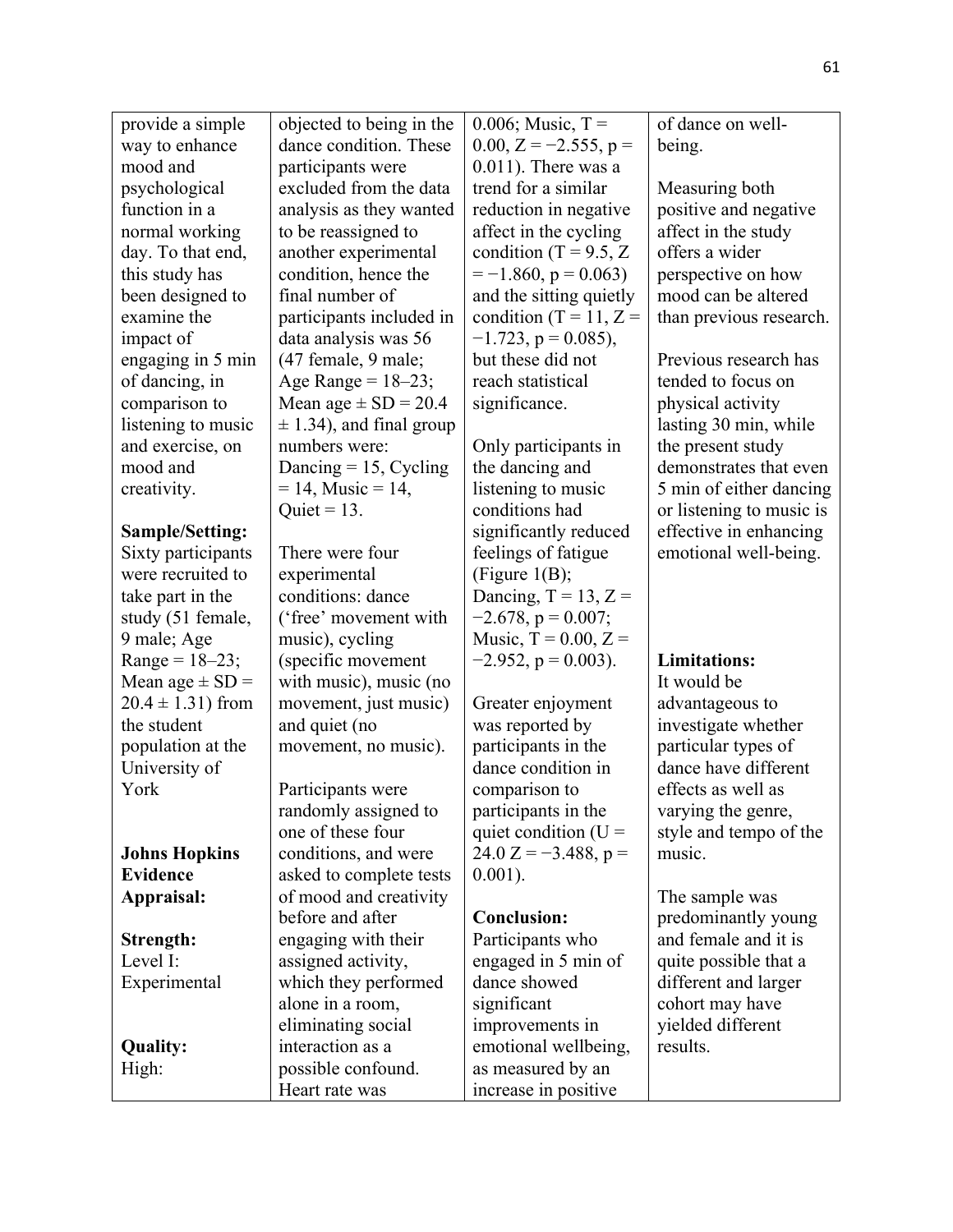| Consistent,         | measured before and      | affect and a decrease  | What is more, though      |
|---------------------|--------------------------|------------------------|---------------------------|
| generalizable       | after engagement with    | in negative affect. In | there were no             |
| results; sufficient | assigned activity to     | addition, taking part  | differences in            |
| sample size for the | control for the possible | in the dance condition | physiological arousal     |
| study design;       | confounding effect of    | significantly reduced  | between the dance and     |
| adequate control;   | different levels of      | reported levels of     | cycling conditions, the   |
| definitive          | physical exertion        | fatigue. This is       | quality of the            |
| conclusions;        | between the              | noteworthy, given      | movement in these         |
|                     |                          | that heart rate        |                           |
| consistent          | experimental             |                        | activities is notably     |
| recommendations     | conditions.              | measures were          | different. That is,       |
| based on            |                          | equally elevated in    | dance allows freedom      |
| comprehensive       | 'Do Your Thing' by       | both dance and         | to move and uses the      |
| literature review   | Basement Jaxx (2001),    | cycling conditions,    | whole body while          |
| that includes       | which was edited to      | yet cycling did not    | cycling is much more      |
| thorough            | last 5 min and was       | significantly affect   | restrictive. Moreover,    |
| reference to        | played on computer       | mood and increased     | dancing marries music     |
| scientific evidence | speakers, at 74 dB. In   | feelings of fatigue.   | and movement while        |
|                     | addition, in the cycling |                        | cyclists were asked to    |
|                     | condition, a stationary  |                        | cycle independently of    |
|                     | bicycle was set to a     |                        | the music. It is          |
|                     | moderate resistance      |                        | possible, then, that this |
|                     | setting and the height   |                        | instruction could have    |
|                     | was adjustable to        |                        | impacted the results      |
|                     | accommodate all          |                        | and could offer an        |
|                     | participants. This same  |                        | alternative explanation   |
|                     | piece of music was       |                        | as to why such            |
|                     | used in the dancing,     |                        | different effects were    |
|                     | cycling and music        |                        | found between the         |
|                     | conditions.              |                        | dance, music and          |
|                     |                          |                        | cycling conditions.       |
|                     |                          |                        | Nevertheless, as          |
|                     |                          |                        | people tend to            |
|                     |                          |                        | implicitly follow the     |
|                     |                          |                        | beat of the music they    |
|                     |                          |                        |                           |
|                     |                          |                        | are listening to when     |
|                     |                          |                        | exercising, it is highly  |
|                     |                          |                        | likely that they also     |
|                     |                          |                        | did so in this study,     |
|                     |                          |                        | although, this needs to   |
|                     |                          |                        | be empirically            |
|                     |                          |                        | investigated.             |

# **Author Recommendations:**

Furthermore, the finding that listening to an upbeat song for 5 min can be so efficacious bodes well for using this procedure for positive mood induction and enhancement of divergent thinking abilities. Dancing is not for everyone, it is both physically challenging and it is an activity that may make some people feel anxious and less confident about taking part,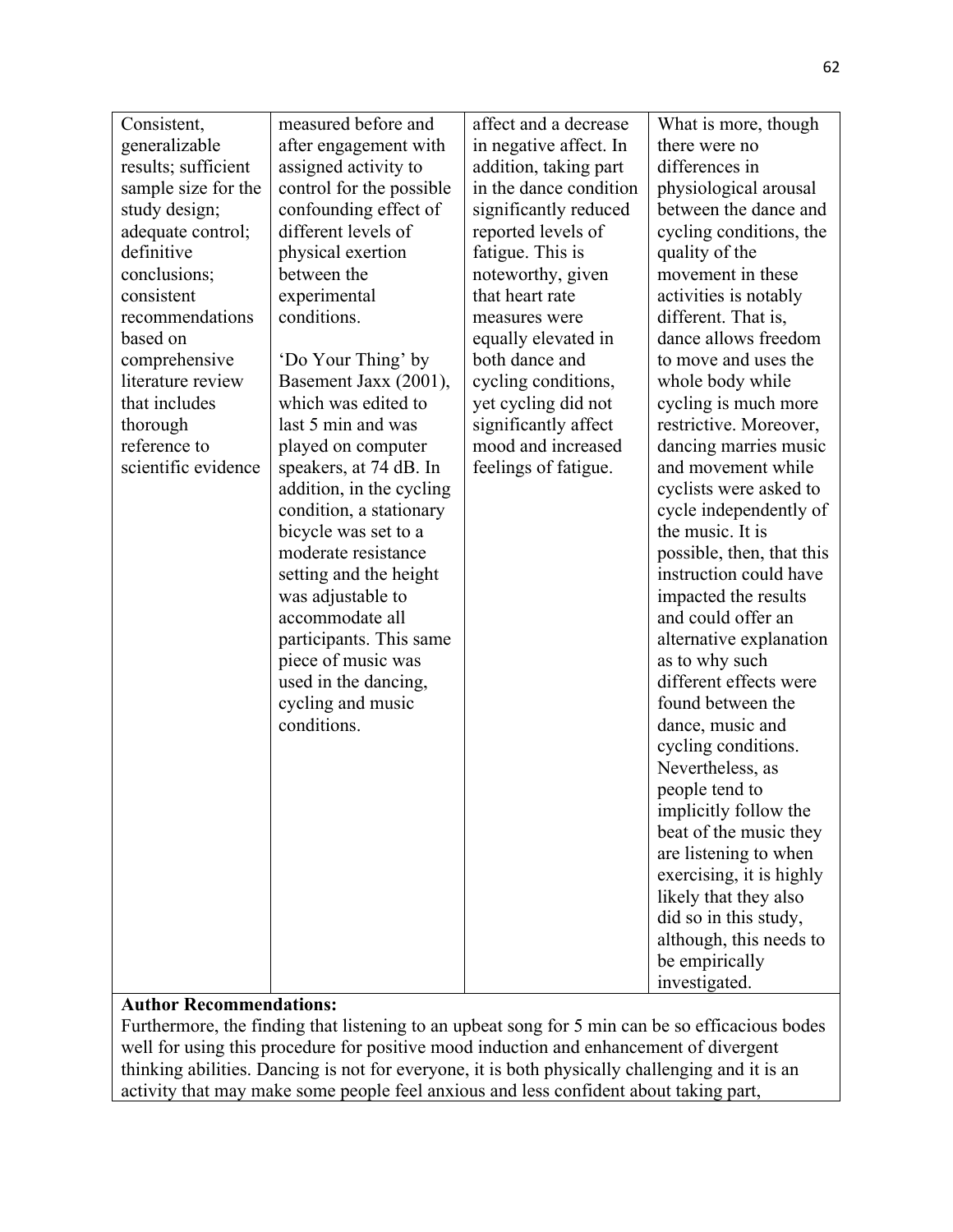especially as they get older. This is supported in this study by the fact that, in comparison to the music and quiet conditions, participants in the dance condition felt much more awkward dancing for 5 min in a room by themselves. Interestingly, this was also the case for the cycling condition. However, in contrast to the cycling condition, it is worth noting that in spite of these feelings of awkwardness, engaging in dancing still significantly increased their feelings of emotional well-being

## **Implications:**

These findings could offer encouragement for people who are unaccustomed to or have little time for exercise. Starting small could be less intimidating than the recommended 30 min of exercise for psychological and physical health benefits and could result in significant positive changes, which may encourage longer-term participation.

What is more, the finding that cycling has no effect on fatigue while dancing decreases it is striking, and though this needs to be replicated, it could offer valuable insight into the types of activity that could be most effective with non-clinical and clinical populations.

### **Source:**

Gizzo, S., Di Gangi, S., Noventa, M., Bacile, V., Zambon, A., & Nardelli, G. B. (2014). Women's choice of positions during labour: return to the past or a modern way to give birth? A cohort study in Italy. *BioMed research international*, *2014*.

| <b>Purpose/Sample</b> | Design                  | <b>Results</b>              | <b>Strengths/Limitations</b> |
|-----------------------|-------------------------|-----------------------------|------------------------------|
|                       | (Method/Instruments)    |                             |                              |
| <b>Purpose:</b>       | Conducted was an        | Significant                 | <b>Strengths:</b>            |
| To compare            | observational cohort    | differences between         | First study assessing        |
| patients spending     | study on women at       | the groups in terms of      | the role of maternal         |
| in a recumbent        | pregnancy term.         | labour length,              | labouring vertical           |
| position more than    | Primiparous women       | <b>Numeric Rating Scale</b> | position in occiput          |
| 50% of labour to      | with physiological      | score and analgesia         | rotation from OP to          |
| those assuming a      | pregnancies and single  | request rate, type of       | OA demonstrating its         |
| preferred             | cephalic fetuses were   | delivery, need of           | real benefit on labour       |
| alternative           | eligible for the study. | episiotomy, and fetal       | process and delivery.        |
| position (vertical    | We considered data      | occiput rotation. No        |                              |
| position) in terms    | about maternal-general  | differences were            |                              |
| of intrapartum,       | characteristics, labour | found in terms of           | <b>Limitations:</b>          |
| maternal/fetal, and   | process, type of        | neonatal outcomes.          | Sample did not allow         |
| neonatal              | delivery, and neonatal  |                             | discrimination for           |
| outcomes. The         | wellbeing at birth.     | Group-B patients            | which vertical position      |
| second aim of the     | Patients were divided   | assumed the upright         | is preferred.                |
| study was to          | into two groups:        | position in 46.1% of        |                              |
| establish if          | Group-A if they spent   | the cases, the sitting      | Results about vertical       |
| differences exist     | more than 50% of        | position in 21.1% of        | positions need to be         |
| among two groups      | labour in a recumbent   | the cases, the "on all      | further confirmed by         |
| in terms of fetal     | position and Group-B    | fours" position in          | large cohort studies         |
| head rotation rate    | when in alternative     | 16.2% of the cases,         | and do not solve the         |
| from OP to OA.        | ones (upright,          | and a balloon-              | existing debate.             |

https://doi.org/10.1155/2014/638093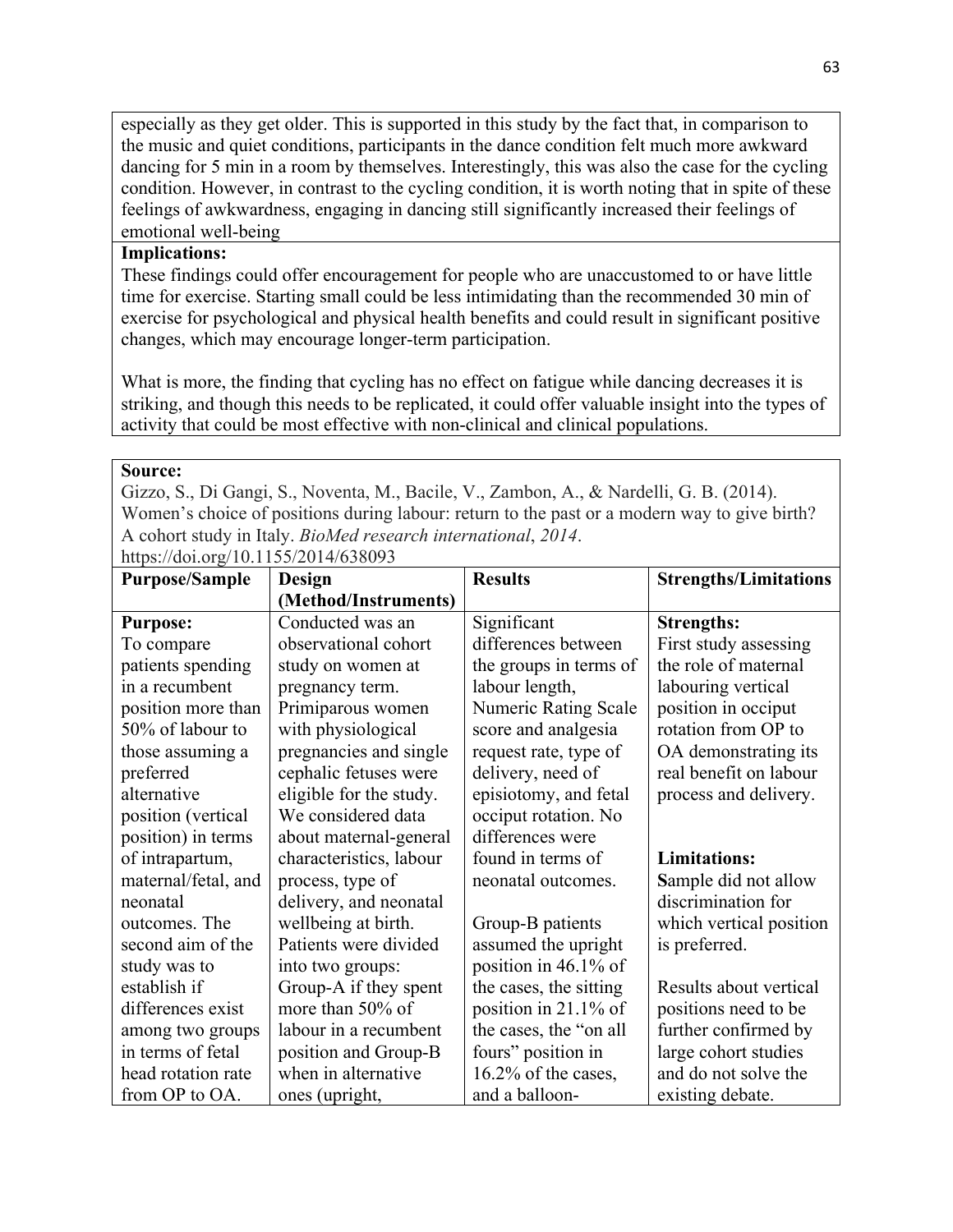|                      | squatting, sitting on the | squatting position in          |  |
|----------------------|---------------------------|--------------------------------|--|
| Sample/Setting:      | ball, or "on all fours"   | $16.6\%$ of the cases.         |  |
| 225 pregnant         | position), (69 in         |                                |  |
| women admitted       | Group-A and 156 in        | Significant statistical        |  |
| to the delivery      | Group-B).                 | differences were               |  |
| room of              |                           | found in the length of         |  |
| University of        | All eligible patients     | both first and second          |  |
| Padua (Italy),       | received exclusively a    | labour stages (mean            |  |
| Woman and Child      | midwifery intrapartum     | value of 336.1 $\pm$           |  |
| Health               | care, except for urgent   | 161.1 versus $192.1 \pm$       |  |
| Department, in the   | CS or operative vaginal   | $125.8$ ; $84.4 \pm 57.8$      |  |
| interval time        | deliveries cases. All     | versus $34.4 \pm 32.6$         |  |
| between January      | eligible patients         | minutes, resp. $P <$           |  |
| 2013 and             | assumed a spontaneous     | $0.001$ ); between two         |  |
| December 2013.       | position without any      | groups (Group-A                |  |
|                      |                           | versus Group-B).               |  |
|                      | medical or midwifery      |                                |  |
| Primiparous          | prescription.             |                                |  |
| women with           |                           | Significant                    |  |
| uncomplicated        |                           | differences in terms           |  |
| pregnancies and      |                           | of pain level with a           |  |
| single fetuses in    |                           | mean NRS score of              |  |
| cephalic             |                           | $7.1 \pm 1.6$ versus $3.7 \pm$ |  |
| presentation         |                           | $1.2$ were,                    |  |
| before or at the     |                           | respectively, detected         |  |
| onset of labour      |                           | (). The two groups             |  |
| were eligible for    |                           | significantly differed         |  |
| the study.           |                           | for the analgesia              |  |
|                      |                           | request rate,                  |  |
|                      |                           | respectively, with             |  |
|                      |                           | 34.8% versus 9.6%              |  |
| <b>Johns Hopkins</b> |                           | rate ( $P < 0.001$ ).          |  |
| <b>Evidence</b>      |                           |                                |  |
| Appraisal:           |                           | Regarding the mode             |  |
|                      |                           | of delivery, 47.8% of          |  |
| Strength:            |                           | Group-A patients               |  |
| Level II:            |                           | delivered by vaginal           |  |
| Observational        |                           | route, 26.1% required          |  |
| Cohort               |                           | operative vaginal              |  |
|                      |                           | delivery, and 26.1%            |  |
| <b>Quality:</b>      |                           | underwent CS.                  |  |
| High: Consistent,    |                           |                                |  |
| generalizable        |                           | Group-B patients               |  |
| results; sufficient  |                           | delivered in 87.1% by          |  |
| sample size for the  |                           | vaginal route and              |  |
| study design;        |                           | required operative             |  |
| adequate control;    |                           | vaginal delivery in            |  |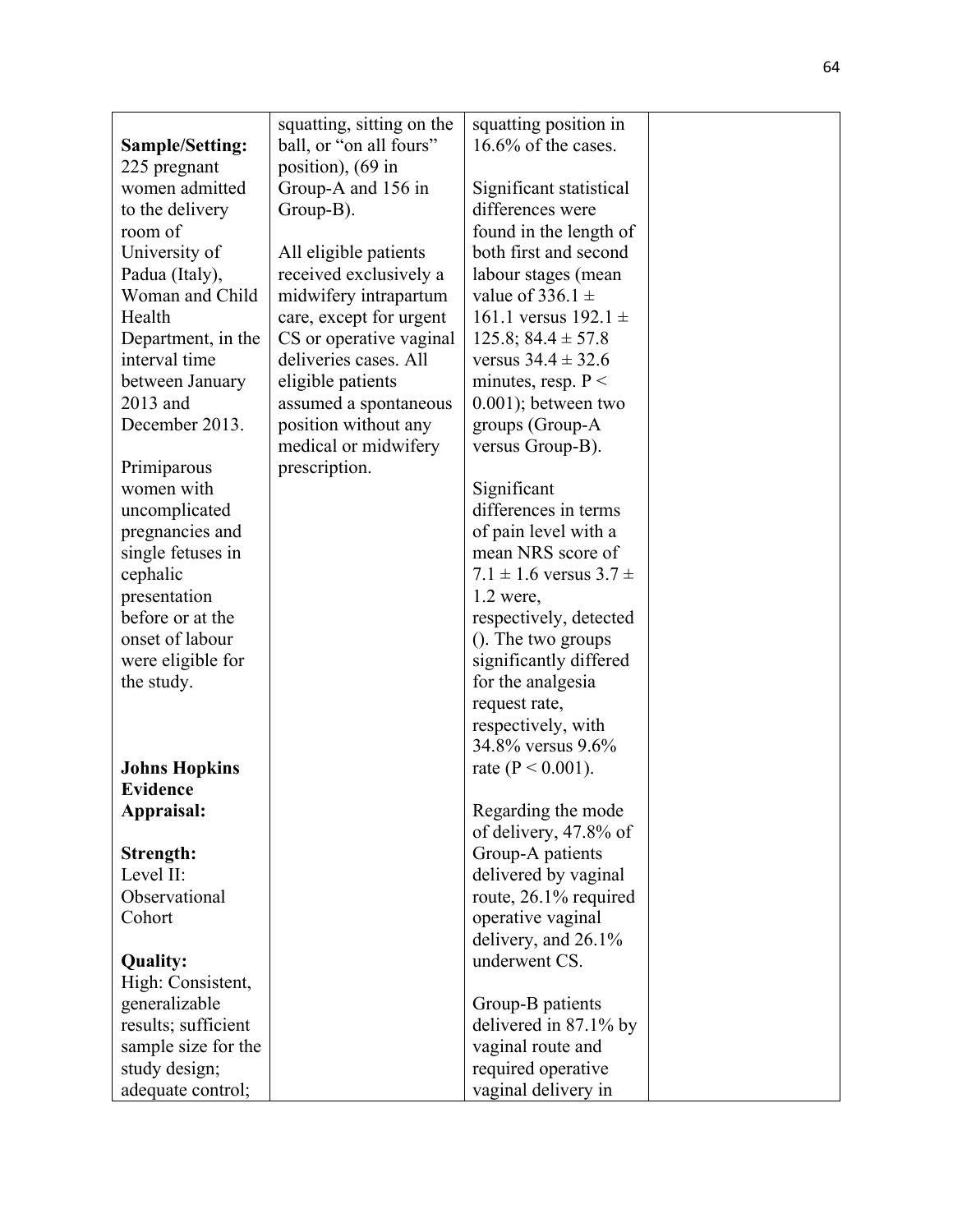| definitive<br>conclusions;  | 7.1% and CS in 5.8%<br>$(P<0.001)$ .            |  |
|-----------------------------|-------------------------------------------------|--|
| consistent                  |                                                 |  |
| recommendations<br>based on | In Group-A, dystocia<br>occurred in 13.05% of   |  |
| comprehensive               | the cases and                                   |  |
| literature review           | abnormal fetal heart                            |  |
| that includes               | rate in 13.05% of the                           |  |
| thorough                    | cases while in Group-                           |  |
| reference to<br>scientific  | B this condition<br>occurred,                   |  |
| evidence.                   | respectively, in 0.7%                           |  |
|                             | and $5.1\%$ (P<0.05)                            |  |
|                             | Episiotomy was                                  |  |
|                             | performed in 100% of                            |  |
|                             | Group-A patients who<br>delivered by vaginal    |  |
|                             | route compared to the                           |  |
|                             | 32.7% of Group-B                                |  |
|                             | $(P<0.001)$ , while 1st-<br>2nd degree vaginal  |  |
|                             | tears occurred,                                 |  |
|                             | respectively, in 5.9%                           |  |
|                             | versus 49% of the                               |  |
|                             | cases ( $P<0.001$ ); no<br>differences between  |  |
|                             | two groups in terms                             |  |
|                             | of neonatal outcomes                            |  |
|                             | were reported.                                  |  |
|                             | Significant                                     |  |
|                             | differences in terms<br>of OP persistence at    |  |
|                             | delivery were also                              |  |
|                             | found in those                                  |  |
|                             | delivering vaginally:                           |  |
|                             | in Group-A patients,<br>OP persisted till birth |  |
|                             | in 39.6% of the cases                           |  |
|                             | while in Group-B                                |  |
|                             | only in 28% of the                              |  |
|                             | cases ( $P<0.001$ ).                            |  |
|                             | Different obstetrical                           |  |
|                             | manoeuvres have                                 |  |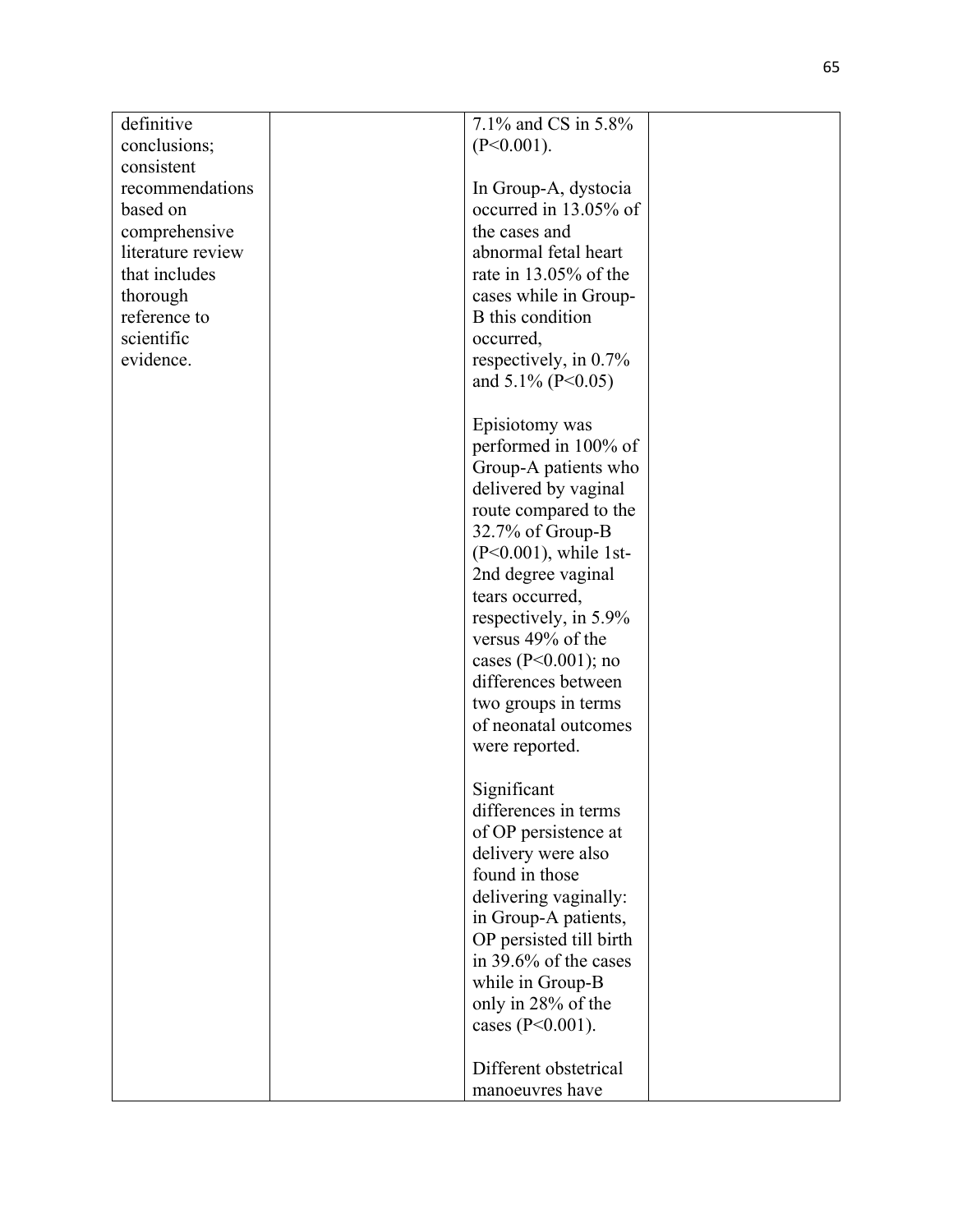| been proposed to<br>facilitate the fetal |  |
|------------------------------------------|--|
| head rotation from OP                    |  |
| to OA (oxytocin                          |  |
| augmentation and                         |  |
| manual rotation), but                    |  |
| none resulted in being                   |  |
| more effective than                      |  |
| maternal vertical                        |  |
| position during labour                   |  |
|                                          |  |
| <b>Conclusion:</b>                       |  |
| Alternative maternal                     |  |
| positioning may                          |  |
| positively influence                     |  |
| the labour process                       |  |
| reducing maternal                        |  |
| pain, operative                          |  |
| vaginal delivery,                        |  |
| caesarean section, and                   |  |
| episiotomy rate.                         |  |
| Women should be                          |  |
| encouraged to move                       |  |
| and deliver in the                       |  |
| most comfortable                         |  |
| position.                                |  |
|                                          |  |

## **Author Recommendations:**

In absence of pre labour or intra labour complications, the alternative vertical positions may positively influence labour process reducing maternal pain and operative vaginal delivery, CS, and episiotomy rate.

Although further studies in this field are mandatory and most theoretical speculations need to be clarified, in absence of prepartum/intrapartum maternal-fetal complications, all women should be encouraged to move and to deliver in the most comfortable position, preferring a vertical position when OP is diagnosed.

## **Implications:**

The upright position takes advantage of the gravity, increased size of the pelvic diameter, thanks to the nutation movement and to the coccyx retropulsion, the decline of the extreme cephalic, less painful and more effective contractions, pain relief for reduced pressure on the sacrum, increased confidence in the second labour stage, and lower perineum stretch. The sitting position takes advantage of gravity, on use of lumbar massage, and on an increased pelvic diameter with better fetal alignment to the pelvis, but it may increase the pressure on the sacrum with a major risk of perineal trauma. The "on all fours" position reduces the effect of gravity, the peak and duration of the contractions, and the pain due to a lower fetal pressure on the pelvis; it allows practicing the lumbar massage and favors the fetal internal rotation. This is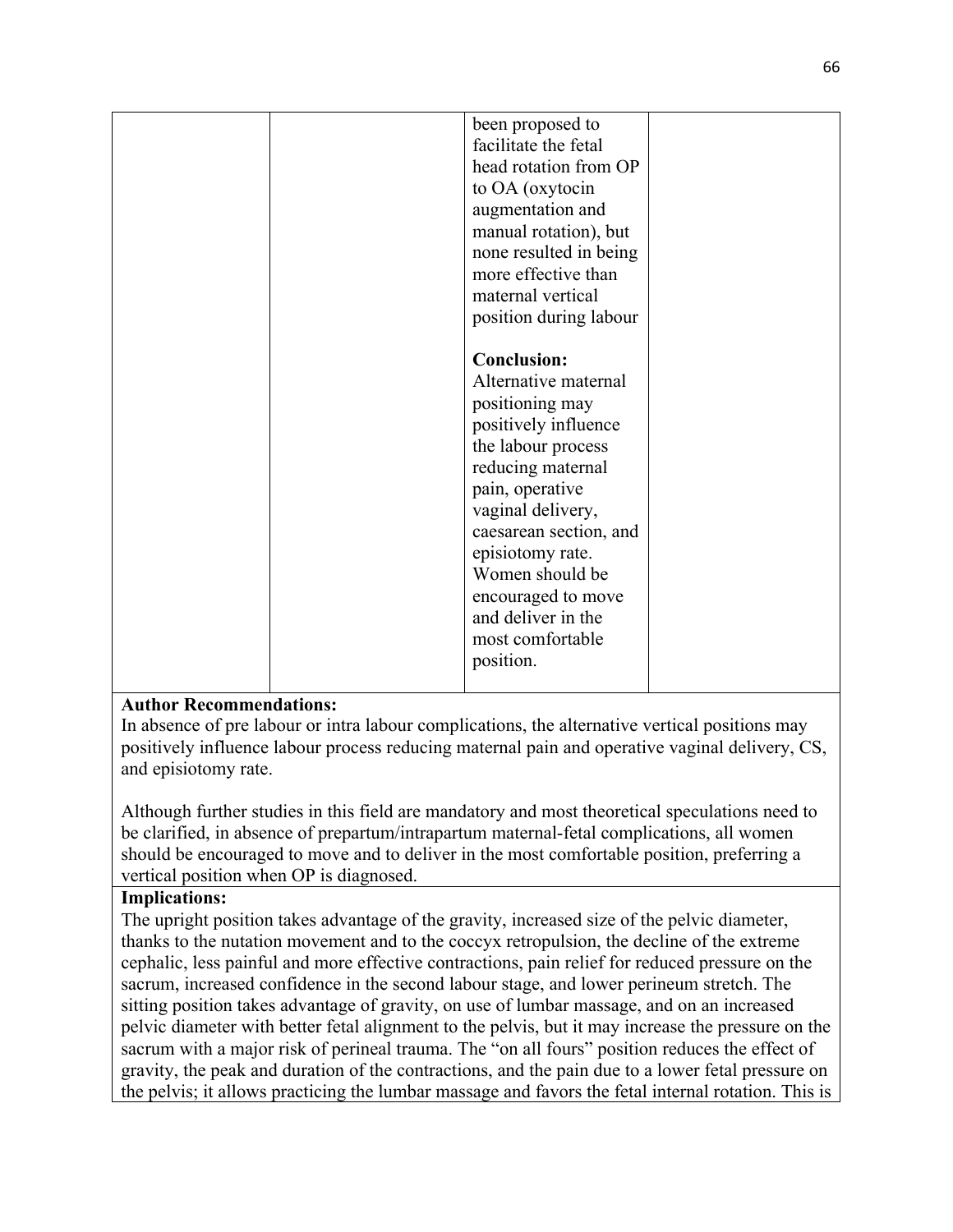the most recommended position to correct and prevent fetal malposition, to reduce cervical edema and the sacral pressure of the presenting part, and to increase the pelvic anteroposterior diameter in the expulsive phase. The squatting position allows using gravity, increasing the pelvic diameters and the counternutation for the fetal head descent, and strengthening the feeling of thrust and relaxation of perineal muscles.

### **Source:**

Gönenç, İ. M., & Dikmen, H. A. (2020). Effects of Dance and Music on Pain and Fear During Childbirth. *Journal of Obstetric, Gynecologic & Neonatal Nursing*, *49*(2), 144-153. https://doi.org/10.1016/j.jogn.2019.12.005

| <b>Purpose/Sample</b>         | <b>Design</b>            | <b>Results</b>                            | <b>Strengths/Limitations</b>            |
|-------------------------------|--------------------------|-------------------------------------------|-----------------------------------------|
|                               | (Method/Instruments)     |                                           |                                         |
| <b>Purpose:</b>               | Single-blind,            | Based on multivariate                     | <b>Strengths:</b>                       |
| To test the effects           | randomized, controlled   | analysis of variance,                     | Randomized,                             |
| of dance and                  | study.                   | the effect of time and                    | controlled study.                       |
| music and music               |                          | study group                               |                                         |
| alone on pain and             | Patients were randomly   | interaction on VAS                        | Discussion of gate-                     |
| fear during the               | assigned to one of three | and W-DEQA scores                         | theory describes the                    |
| active phase of               | groups: dance and        | was statistically                         | mechanism by which                      |
| labor among                   | music, music alone,      | significant ( $p < .05$ ),                | decreased pain may                      |
| nulliparous                   | and usual care           | and the effect of study                   | occur.                                  |
| women.                        | (control). Data was      | groups and time on                        |                                         |
|                               | collected four times     | VAS scores was                            | Adds to the body of                     |
| <b>Sample/Setting:</b>        | during labor using a     | statistically                             | knowledge on the use                    |
| A maternity and               | personal information     | significant ( $p < .05$ ).                | of dance and music in                   |
| children's hospital           | form, labor monitoring   | The effect of the                         | labor.                                  |
| in Konya                      | form, visual analog      | study groups on W-                        |                                         |
| Province, Turkey.             | scale (VAS), and         | DEQA scores was                           | <b>Limitations:</b>                     |
|                               | Version A of the         | statistically                             | Study conducted in a                    |
| A total of 93                 | Wijma Delivery           | significant ( $p < .05$ ),                | single hospital in a                    |
| nulliparous,                  | Expectancy/Experience    | but there was no                          | homogeneous sample                      |
| pregnant women                | Questionnaire (W-        | statistically                             | of nulliparous women,                   |
| who were in the               | DEQA) to measure         | significant effect of                     | limiting the                            |
| active phase of               | fear.                    | time on W-DEQA                            | generalizability of our                 |
| labor at term                 |                          | scores ( $p > .05$ ).                     | results.                                |
| gestation with                |                          |                                           |                                         |
| single fetuses in             |                          | <b>Conclusion:</b><br>Dance and music and | Because pain and fear                   |
| cephalic                      |                          | music alone                               | is only measured for                    |
| presentation.                 |                          |                                           | 90 minutes during the                   |
|                               |                          | significantly reduced                     | early active phase of                   |
| The inclusion<br>criteria for |                          | pain and fear in                          | labor, the effect of<br>dance and music |
|                               |                          | nulliparous women                         |                                         |
| participation were            |                          | during the active                         | throughout the<br>duration of active    |
| nulliparity, single           |                          | phase of labor. These                     |                                         |
| fetus in the                  |                          | interventions are easy                    | labor is not evaluated.                 |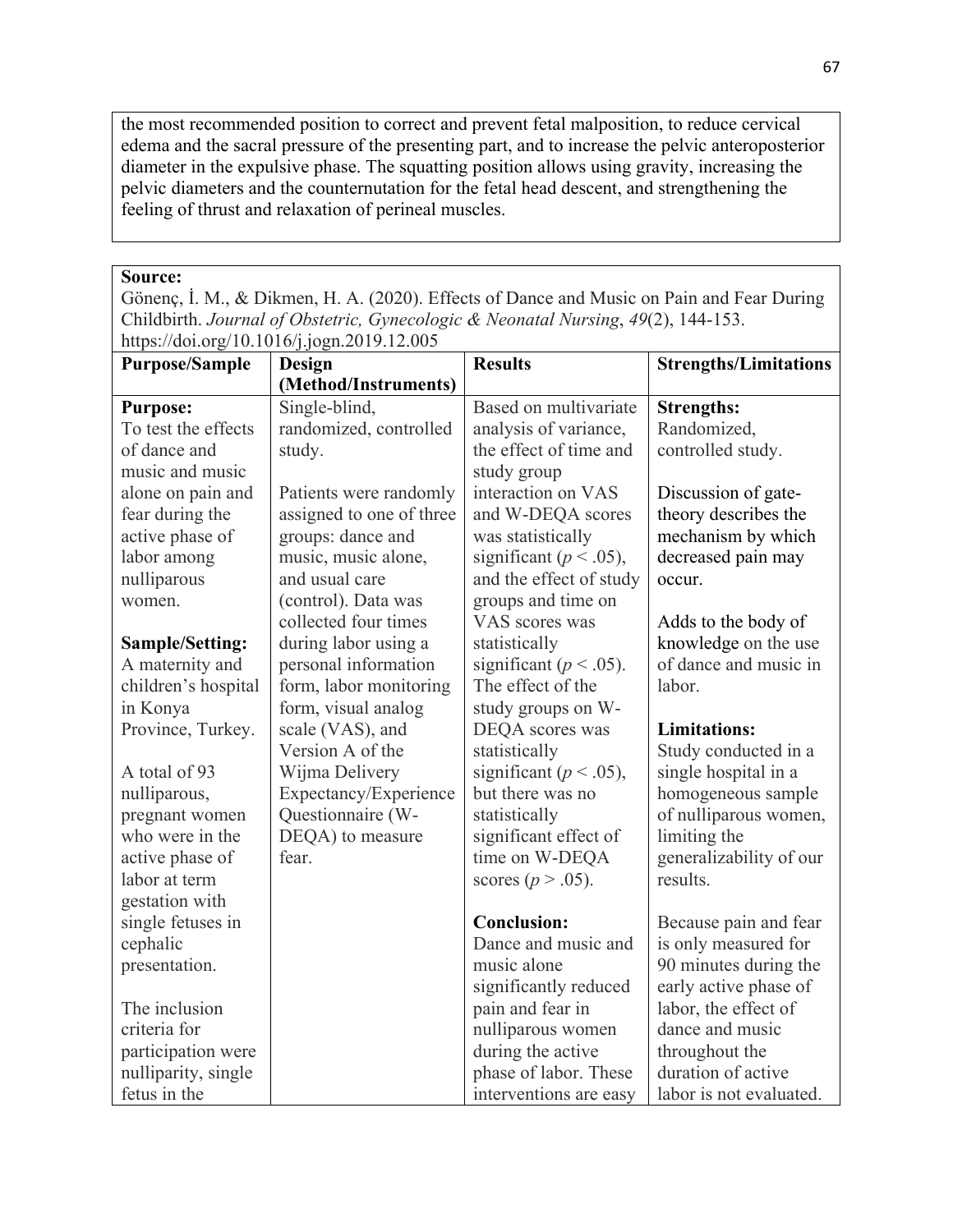| cephalic position                 | for nurses and                           |                          |
|-----------------------------------|------------------------------------------|--------------------------|
| at 38 to 42 weeks                 | midwives to use,                         | Lack of allocation       |
| gestation with                    | affordable, and                          | concealment and not      |
| fetal weight of                   | effective, and they                      | using the intention-to-  |
| 2,500 to 4,000 g                  | enable a woman and                       | treat population.        |
| estimated by                      | her partner to be                        |                          |
|                                   |                                          | In the dance and music   |
| sonography,<br>normal fetal heart | actively engaged in<br>the woman's care. |                          |
|                                   |                                          | intervention, the        |
| rate, anticipation                |                                          | researcher is intimately |
| of normal birth,                  |                                          | involved in the          |
| and active phase                  |                                          | provision of support to  |
| of the first stage of             |                                          | the woman in labor,      |
| labor $(3-7)$ cm                  |                                          | which may represent a    |
| dilatation) without               |                                          | significant additional   |
| use of analgesia or               |                                          | intervention of human    |
| anesthesia.                       |                                          | presence, such that the  |
|                                   |                                          | dance and music          |
| <b>Johns Hopkins</b>              |                                          | intervention is actually |
| <b>Evidence</b>                   |                                          | dance, music, and        |
| Appraisal:                        |                                          | support.                 |
|                                   |                                          |                          |
| Strength:                         |                                          |                          |
| Level I:                          |                                          |                          |
| randomized                        |                                          |                          |
| controlled trial                  |                                          |                          |
| (RCT)                             |                                          |                          |
|                                   |                                          |                          |
| <b>Quality:</b>                   |                                          |                          |
| High: Consistent,                 |                                          |                          |
| generalizable                     |                                          |                          |
| results; sufficient               |                                          |                          |
| sample size for the               |                                          |                          |
| study design;                     |                                          |                          |
| adequate control;                 |                                          |                          |
| definitive                        |                                          |                          |
| conclusions;                      |                                          |                          |
| consistent                        |                                          |                          |
| recommendations                   |                                          |                          |
| based on                          |                                          |                          |
| comprehensive                     |                                          |                          |
| literature review                 |                                          |                          |
| that includes                     |                                          |                          |
| thorough                          |                                          |                          |
| reference to                      |                                          |                          |
| scientific                        |                                          |                          |
| evidence.                         |                                          |                          |
|                                   |                                          |                          |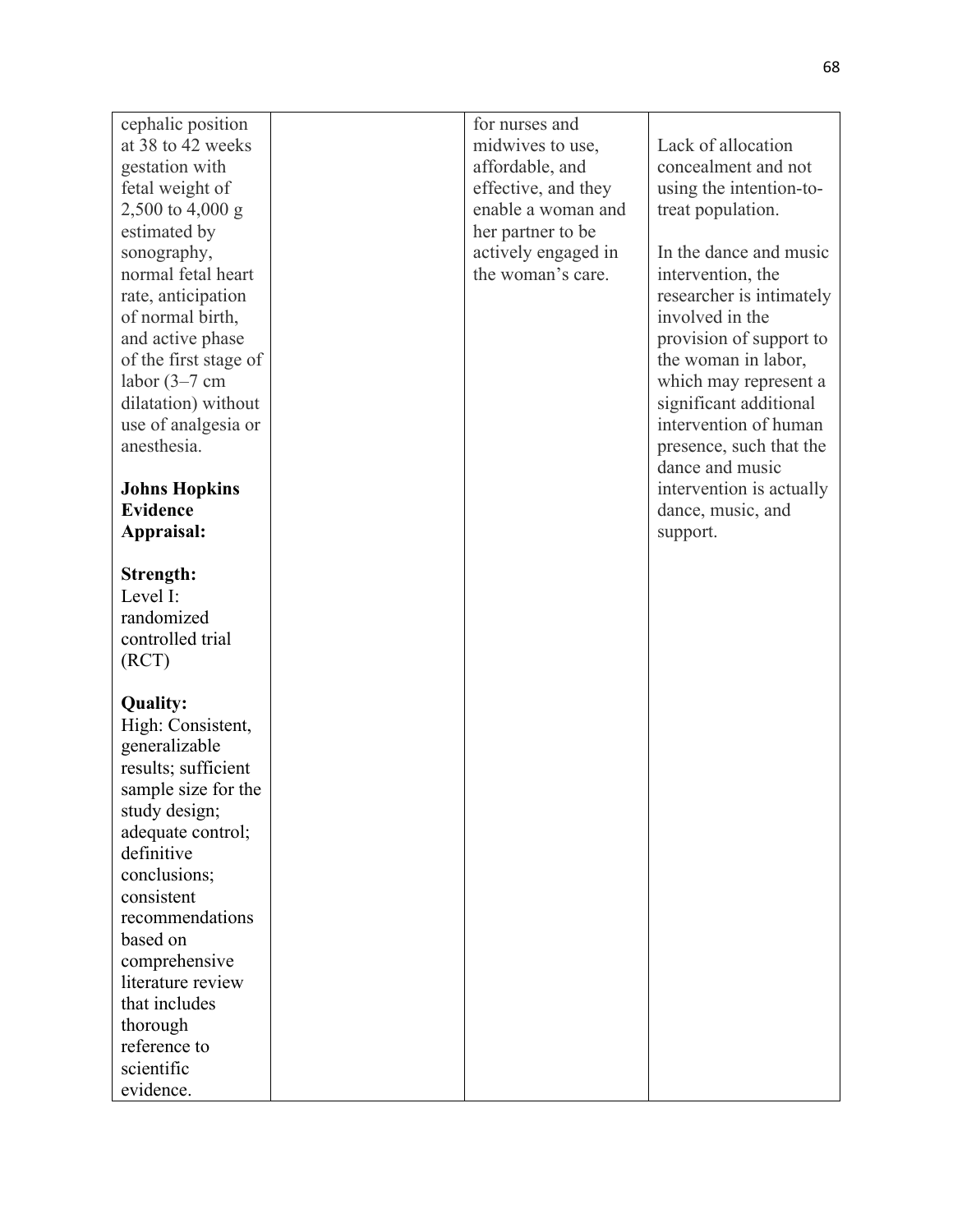# **Author Recommendations:**

The inclusion of music and dance in routine care for women during labor is recommended. And the maternity nurse responsible for the care of a woman in labor could implement these interventions; thus, no additional staff is required.

Informing women about dance and music and music alone during the antenatal period and preparing them to use these methods may increase their effects.

## **Implications:**

Dance and music and music alone can reduce or may completely suppress the sensation of pain during labor in some women. The use of these nonpharmacologic methods by nulliparous women may help them feel that they are in control of their pain and strengthen their sense of having an active role during labor.

Dance and music and music alone are easy to use, affordable, and can be easily taught to pregnant women to reduce pain and fear of labor and promote relaxation, even in the busiest labor and birth settings.

These nonpharmacologic methods offer safe interventions for the mother and fetus and may decrease the use of invasive pharmacologic methods of pain management during labor.

## **Source:**

Zhang, H., Huang, S., Guo, X., Zhao, N., Lu, Y., Chen, M., ... & Yang, Y. (2017). A randomized controlled trial in comparing maternal and neonatal outcomes between hands-andknees delivery position and supine position in China. *Midwifery*, *50*, 117-124.

| <b>Purpose/Sample</b>  | Design                  | <b>Results</b>                            | <b>Strengths/Limitations</b>     |
|------------------------|-------------------------|-------------------------------------------|----------------------------------|
|                        | (Method/Instruments)    |                                           |                                  |
| <b>Purpose:</b>        | A randomized            | Compared with the                         | <b>Strengths:</b>                |
| To examine the         | controlled trial was    | supine position, the                      | A multicenter,                   |
| differences in         | conducted. Women        | hands-and-knees                           | randomized, controlled           |
| maternal and           | were randomly           | position had a higher                     | trial with a large               |
| neonatal outcomes      | allocated to either the | rate of intact                            | sample size. Large               |
| among low-risk         | experimental group      | perineum (33.2% and                       | scale study confirms             |
| women who gave         | $(n=700, 446$ completed | $14.8\%, \gamma2 = 41.11, p$              | findings of smaller              |
| birth either in the    | the protocol) who       | $< 0.001$ ), a higher rate                | studies.                         |
| hands-and-knees        | delivered in hands-and- | of first degree                           |                                  |
| position or the        | knees position and the  | laceration (56.3% and                     | <b>Limitations:</b>              |
| supine position.       | control group $(n=700,$ | $41.8\%, \chi2 = 18\overline{\square}53,$ | Study used a per                 |
|                        | 440 completed the       | $P < 0.001$ ) and a                       | protocol approach                |
| <b>Sample/Setting:</b> | protocol) who           | lower rate of                             | instead of an intention-         |
| Conducted in 11        | delivered in supine     | episiotomy $(1.8\%$ and                   | to-treat to analyze the          |
| hospitals in China     | position. Women who     | $37.7\%, \chi2 = 181 \square 21,$         | data.                            |
| from May to            | could not maintain the  | $p < 0.001$ ).                            |                                  |
| December in            | randomized position     |                                           | Unexpectedly large               |
| 2012. In total,        | during the second stage | Adjusted for maternal                     | numbers of women                 |
|                        | of labor were allowed   | age, gestational age,                     | $(n=514, \text{ more than one})$ |

https://doi.org/10.1016/J.MIDW.2017.03.022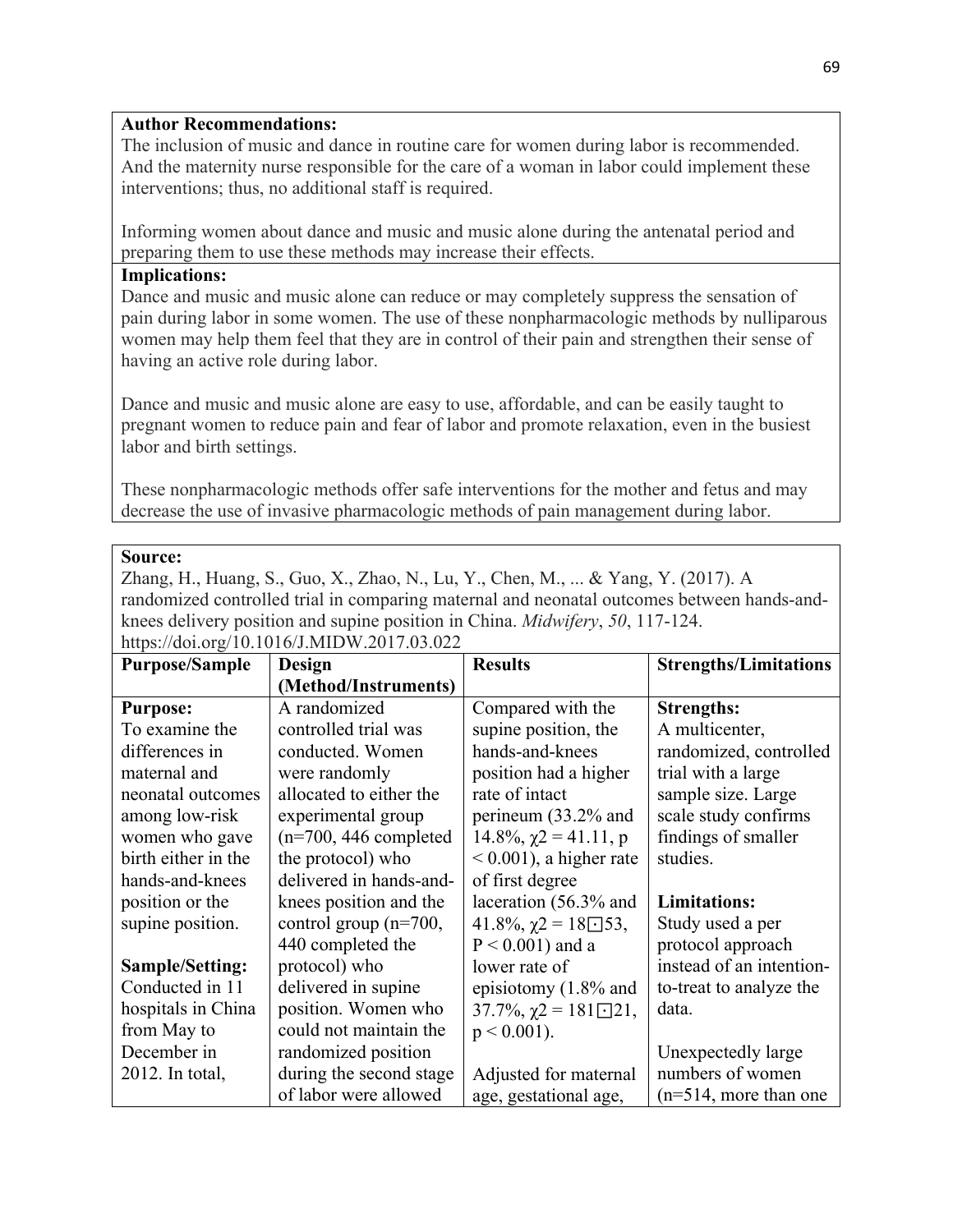| 1400 women were      | to withdraw from the     | parity, duration of       | third in each arm, 37%  |
|----------------------|--------------------------|---------------------------|-------------------------|
| recruited.           | study.                   | second stage of labor     | attrition rate) were    |
|                      |                          | and birth weight, the     | unable to maintain the  |
| 886 women            | The women in the         | hands-and-knees           | randomized delivery     |
| completed the        | experimental group       | position reduced the      | position during the     |
| protocol whereas     | were given assistance    | need for episiotomy       | second stage of labor,  |
| 514 withdrew         | with the free position   | $(OR=0.024, p <$          | which may have          |
| from the study as    | during the first labor   | $0.001$ ).                | affected the            |
| could not comply     | stage and maintained a   |                           | representativeness of   |
| with the allocated   | hands and-knees          | The duration of the       | the sample being        |
| intervention         | position for delivery    | second stage of labor     | analyzed.               |
| during the           | during the second        | was longer in the         |                         |
| delivery.            | stage, with the head of  | experimental group        | A double blind method   |
|                      | the bed raised by 30 to  | $[45.3 (SD 35.4)]$ than   | was not possible due to |
| The inclusion        | 60 degrees. The          | in the control group      | the nature of the       |
| criteria included a  | woman was assisted       | $[32.1 (SD 26.8)]$ , with | intervention;           |
| healthy,             | into the prone position, | a statistically           | observation might       |
| uncomplicated        | kneeling down on         | significant difference    | have affected such      |
| pregnancy without    | cushions with the        | $(t=4.58, p < 0.001)$ .   | outcomes, such as the   |
| any diagnosed        | support of her palms.    | However, there were       | rate of episiotomy or   |
| medical              | Those women who          | no statistically          | duration of the second  |
| conditions,          | presented with carpal    | significant differences   | stage of labor even     |
| anticipation of a    | tunnel syndrome were     | between the groups in     | though all the          |
| vaginal delivery,    | instructed to support    | duration of the third     | midwives were well      |
| expectation of no    | themselves with their    | stage of labor $(t=2.64,$ | trained to deliver the  |
| epidural             | fists. The woman was     | $p=0.008$ ). The          | babies and to treat all |
| anesthesia with a    | instructed to hold this  | postpartum bleeding       | women equally.          |
| singleton fetus in   | pose for 15–30 minutes   | amount between the        |                         |
| cephalic             | and then rest in the     | two groups was not        | Participants'           |
| presentation,        | semi-recumbent           | statistically             | perception of the       |
| longitudinal lying,  | position or lateral      | significant ( $t=0.63$ ,  | hands-and-knees         |
| and spontaneous      | position for $5-10$      | $p=0.525$ ).              | position was not        |
| onset of labor       | minutes, which was       |                           | explored, which limits  |
| occurring between    | repeated until she       | Moreover, all women       | the qualitative         |
| gestational weeks    | delivered her baby in    | in the experimental       | evidence.               |
| $37+0$ and $41+6$    | the hands-and-knees      | group had                 |                         |
| and a Body Mass      | position at the end of   | spontaneous vaginal       |                         |
| Index (BMI) of       | the second stage of      | births without            |                         |
| less than 30.        | labor. If she felt it    | shoulder dystocia,        |                         |
|                      | uncomfortable, a         | although there were 4     |                         |
|                      | participant was free to  | cases of shoulder         |                         |
| <b>Johns Hopkins</b> | shift from the hands-    | dystocia (Fisher's        |                         |
| <b>Evidence</b>      | and-knees position to a  | exact test= $0.060$ ) and |                         |
| Appraisal:           | more comfortable one,    | 6 cases of emergency      |                         |
|                      | and then encouraged to   | caesarean section         |                         |
|                      | try it again later. If   | during the second         |                         |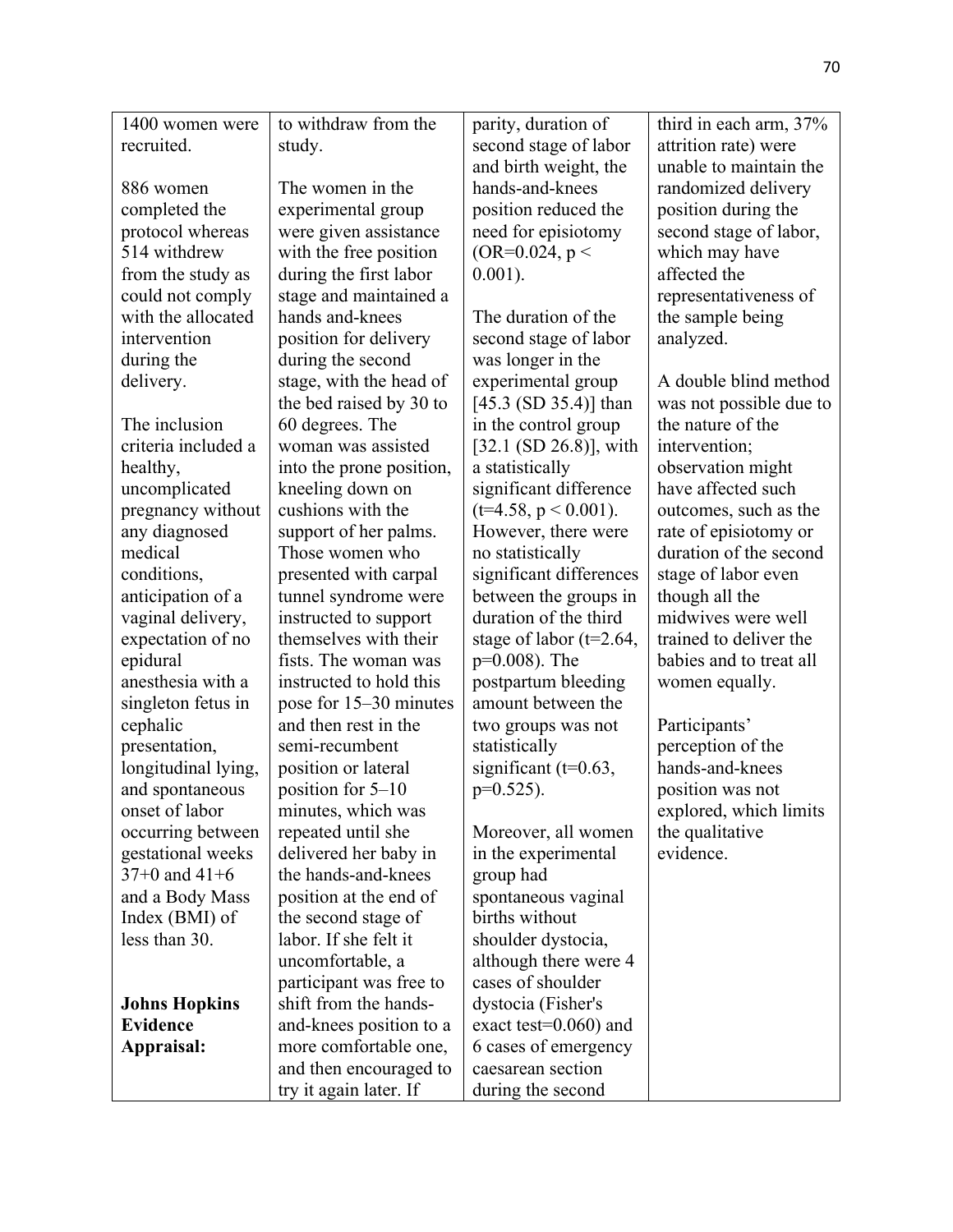| Strength: I,         | being in the position | stage of labor                               |  |
|----------------------|-----------------------|----------------------------------------------|--|
| Randomized           | produced any negative | (Fisher's exact                              |  |
| <b>Control Trial</b> | impacts on the fetal  | $test=0.015$ ) in the                        |  |
|                      | heart rate pattern or | control group.                               |  |
| <b>Quality: High</b> | maternal blood        |                                              |  |
|                      | pressure, it was      | In terms of the 1                            |  |
|                      | discontinued.         | minute and 5 minute                          |  |
|                      |                       | Apgar score, there                           |  |
|                      |                       | was no significant                           |  |
|                      |                       | difference between                           |  |
|                      |                       | the groups (Table 5).                        |  |
|                      |                       | The same was true of                         |  |
|                      |                       | the rate of neonatal                         |  |
|                      |                       | asphyxia in the                              |  |
|                      |                       | experimental and the                         |  |
|                      |                       | control groups $(1.6\%$                      |  |
|                      |                       | $(7/446)$ versus 2.3%                        |  |
|                      |                       | $(10/446)$ ). In addition,                   |  |
|                      |                       | there was neither                            |  |
|                      |                       | maternal death nor                           |  |
|                      |                       | neonatal death in                            |  |
|                      |                       | either group.                                |  |
|                      |                       |                                              |  |
|                      |                       | <b>Conclusion:</b>                           |  |
|                      |                       | This study provides                          |  |
|                      |                       | clinical evidence that                       |  |
|                      |                       | women who delivered                          |  |
|                      |                       | in the hands-and-                            |  |
|                      |                       | knees position had a                         |  |
|                      |                       | statistically                                |  |
|                      |                       | significant lower rate                       |  |
|                      |                       | of episiotomy and a<br>higher rate of intact |  |
|                      |                       | perineum, a lower rate                       |  |
|                      |                       | of emergency                                 |  |
|                      |                       | caesarean section, an                        |  |
|                      |                       | no increased rates of                        |  |
|                      |                       | neonatal asphyxia,                           |  |
|                      |                       | shoulder dystocia or                         |  |
|                      |                       | amounts of                                   |  |
|                      |                       | postpartum bleeding.                         |  |
|                      |                       | The understanding of                         |  |
|                      |                       | the effectiveness of                         |  |
|                      |                       | the hands-and-knees                          |  |
|                      |                       | position could help to                       |  |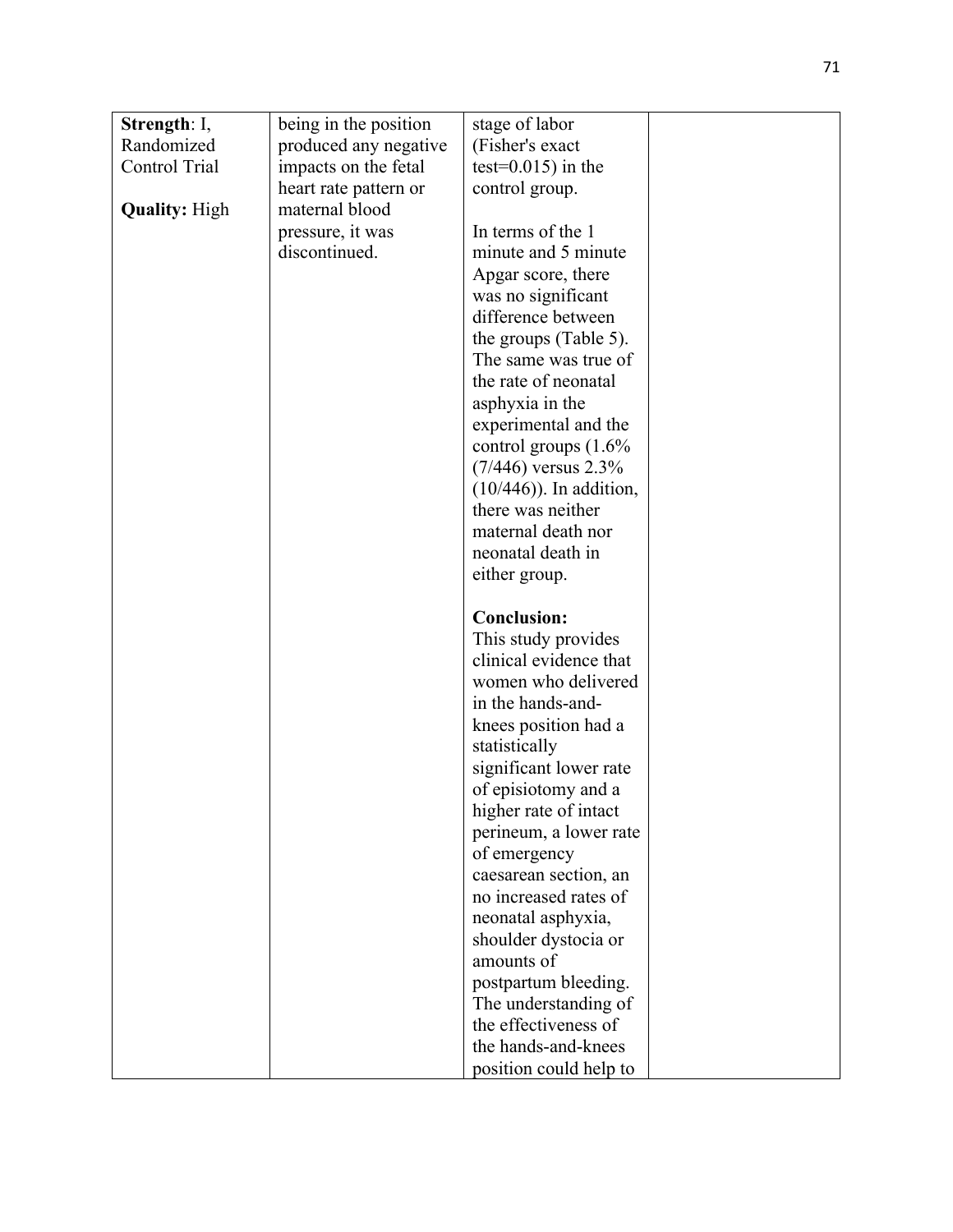|  | promote its use in<br>clinical practice. |  |
|--|------------------------------------------|--|
|  |                                          |  |
|  |                                          |  |

The hands-and-knees position should be offered as a routine birth position for women. Healthcare professionals, such as midwives and nurses, need to be trained in supporting women to take the hands-and-knees position into their daily practice.

Both midwives and obstetricians are suggested to learn the skills to assist women with delivery in this position.

## **Implications:**

Clinical observation showed that women in the supine position were more likely to suffer from severe perineum swelling during the pushing process which could be relieved when shifted into the hands and-knees position. These observations suggest that the hands-and knees position could improve blood circulation and relieve the swelling of the perineum. The better blood circulation could also protect the fetus.

The low compliance in this study was potentially due to routine continuous electronic fetal monitoring and inadequate dietary intake. Continuous electronic fetal monitoring constrained participants' mobility, whereas inadequate dietary intake resulted in poor energy and tiredness, which made the position hard to maintain. Cushions acting as shock absorbers, and a frequent change of positions between hands-and knees position and other more comfortable ones, may lead to a greater acceptability

## **Source:**

Zhang, H. Y., Shu, R., Zhao, N. N., Lu, Y. J., Chen, M., Li, Y. X., ... & Zhang, X. L. (2016). Comparing maternal and neonatal outcomes between hands-and-knees delivery position and supine position. *International Journal of Nursing Sciences*, *3*(2), 178-184.

| <b>Purpose/Sample</b> | Design                  | <b>Results</b>         | <b>Strengths/Limitations</b> |
|-----------------------|-------------------------|------------------------|------------------------------|
|                       | (Method/Instruments)    |                        |                              |
| <b>Purpose:</b>       | A total of 446 pregnant | Women in the           | <b>Strengths:</b>            |
| To                    | women who gave birth    | experimental group     | Multicenter,                 |
| comprehensively       | in the hands-and-knees  | achieved lower rates   | randomized, controlled       |
| examine the           | position were assigned  | of episiotomy and      | trial.                       |
| benefits of the       | into the experimental   | higher rates of intact |                              |
| hands-and-knees       | group, and 440 women    | perineum and first-    | Large sample size.           |
| position over the     | who gave birth in the   | degree perineum        |                              |
| supine position       | supine position were    | lacerations            | <b>Limitations:</b>          |
| during delivery.      | classified into the     | compared with those    | The large number of          |
|                       | control                 | in the control.        | women who withdrew           |
| Sample/Setting:       | group. Episiotomy rate  |                        | from the study               |
|                       | was evaluated as the    |                        | potentially affected the     |

https://doi.org/10.1016/j.jinss.2016.05.001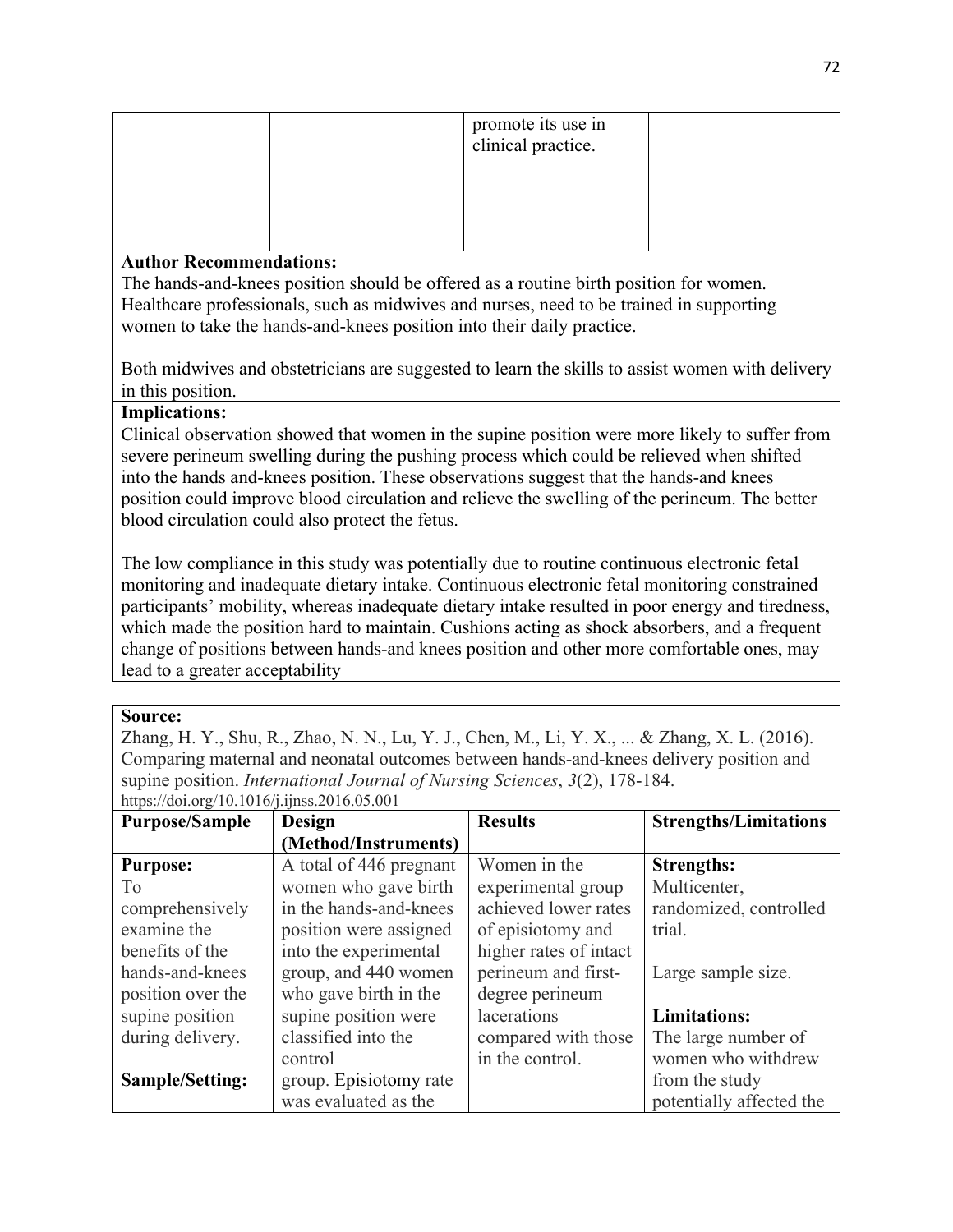| Clinical study was   | primary outcome, and                         | Postpartum                                | power of the                                    |
|----------------------|----------------------------------------------|-------------------------------------------|-------------------------------------------------|
| conducted in 11      | perineum laceration                          | bleeding amount, ne                       | investigation. The main                         |
| hospitals in China   | degree was considered                        | onatal asphyxia, and                      | reasons behind the                              |
| from May to          | the secondary outcome.                       | APGAR scores at 1                         | withdrawals from the                            |
| December 2012.       |                                              | and 5 min were not                        | experimental group                              |
| Four hospitals       | In the experimental                          | significantly                             | included knee pain and                          |
| presented            | group, the heads of the                      | different between                         | discomfort while                                |
| insufficient cases   |                                              |                                           |                                                 |
|                      | delivery beds were                           | the two groups i.e.<br>did not increase   | maintaining the hands-                          |
| because              | increased to $30^{\circ} - 60^{\circ}$       |                                           | and-knees position                              |
| both midwives and    | from the horizontal.                         | Conclusions                               | during labor.                                   |
| women in delivery    | Each subject was                             | This study proves                         | Some midwives also                              |
| doubted the safety   | assisted to assume the                       | that women who                            | complained of the need                          |
| of the hands-and-    | prone position while                         | delivered in the                          | for additional helpers                          |
| knees                | kneeling on cushions                         | hands-and-knees                           | when adopting such                              |
| position. Six        | with the support of her                      | position achieved                         | position. This problem                          |
| hospitals recruited  | palms or fists (for                          | low rates of                              | may be due to the fact                          |
| more than 50 cases   | women with carpal                            | episiotomy and                            | that women were                                 |
| per group.           | tunnel syndrome). The                        | intact perineum.                          | forced to deliver on a                          |
|                      | subject held this pose                       | Moreover, the rates                       | labor bed, which was                            |
| A total of 886       | for $15-30$ min and then                     | of neonatal asphyxia                      | designed to be                                  |
| pregnant women       | rested in the semi-                          | and postpartum                            | excessively high and                            |
| participated in the  | recumbent or lateral                         |                                           | narrow; the women                               |
| study.               | position for $5-10$ min.                     | bleeding did not                          | were not allowed to                             |
|                      | The process was                              | increase.                                 | deliver on land where                           |
| Inclusion criteria   | repeated until the end                       | Compared with                             | they could move freely.                         |
| included a) having   | of the second stage of                       | women who lay                             |                                                 |
|                      |                                              | supine during                             |                                                 |
| a healthy,           | labor and finally<br>delivered the babies in | delivery, those who                       | Inability to apply the<br>double-blinded method |
| uncomplicated        |                                              | assumed the hands-                        |                                                 |
| pregnancy without    | the hands-and-knees                          | and-knees position                        | because of the nature of                        |
| any medical          | position. The subjects                       | attained higher rates                     | the observation                                 |
| diagnosis; b)        | who found the position                       | of intact perineum                        | entailed.                                       |
| anticipating vagina  | uncomfortable were                           | (14.8% and 33.2%,                         |                                                 |
| 1 delivery of a      | allowed to assume                            | respectively)                             | Perceptions of the                              |
| singleton fetus in   | another more                                 | $\left(\chi^2 = 41.11, p \le 0.00\right)$ | participants with regard                        |
| cephalic             | comfortable position                         | $I$ ), higher rates of                    | to assuming the hands-                          |
| presentation and     | but were encouraged to                       | first degree                              | and-knees position                              |
| longitudinal lie     | attempt the hands-and-                       | laceration (41.8%                         | were not explored,                              |
| and spontaneous      | knees position again at                      | and 56.3%,                                | thereby limiting the                            |
| onset of labor at    | a later time.                                | respectively)                             | qualitative evidence                            |
| gestational weeks    |                                              | $\left(\chi^2 = 18.53, p \le 0.00\right)$ | that may be used to                             |
| between $(37 + 0)$   |                                              | <i>l</i> ), and lower rates               | convince other mothers                          |
| and $(41 + 6)$ ; and |                                              | of episiotomy (37.7)                      | to consider such                                |
| c) The body-mass     |                                              | $%$ and 1.8%,                             | position.                                       |
| index (BMI) of       |                                              |                                           |                                                 |
| less than 30.        |                                              | respectively)                             |                                                 |
|                      |                                              | $\left(\chi^2 = 181.21, p \le 0.0\right)$ |                                                 |
|                      |                                              | $01$ ). The rate of                       |                                                 |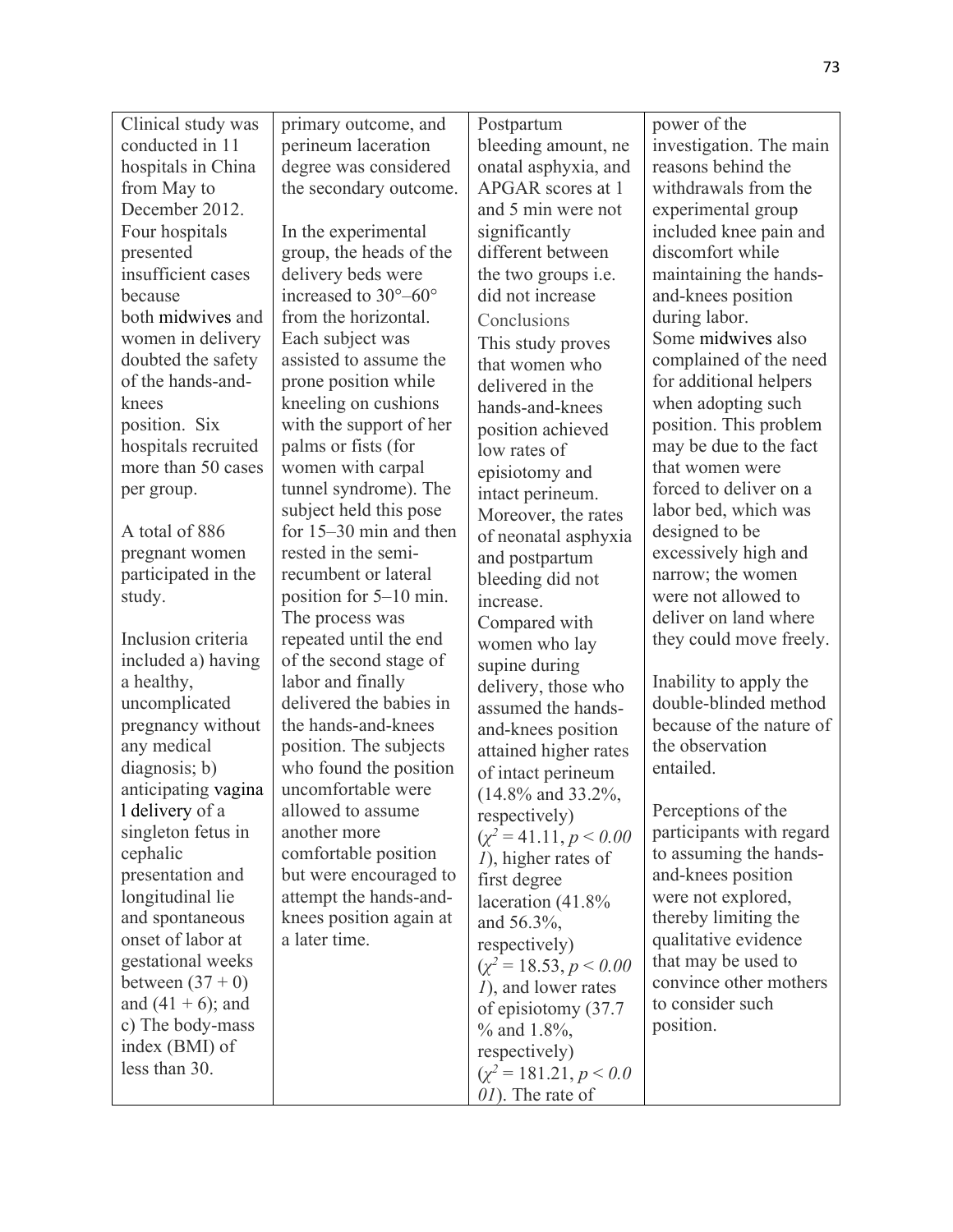|                      | second-degree                |
|----------------------|------------------------------|
| <b>Johns Hopkins</b> | laceration between           |
| <b>Evidence</b>      | the groups was not           |
| Appraisal:           | statistically                |
|                      | significantly                |
|                      | different.                   |
| Strength:            |                              |
| Level I:             | Participants in the          |
| Randomized           | experimental group           |
| <b>Control Trial</b> | underwent                    |
|                      | spontaneous vaginal          |
| <b>Quality: High</b> | births, whereas four         |
| Consistent,          | cases of shoulder            |
| generalizable        | dystocia were                |
| results; sufficient  | recorded in the              |
| sample size for the  |                              |
|                      | control group                |
| study design;        | $(\chi^2 = 4.07, p = 0.04).$ |
| adequate control;    | Logistic regression          |
| definitive           | analysis also                |
| conclusions;         | revealed that the            |
| consistent           | hands-and-knees              |
| recommendations      | position was a               |
| based on             | protective factor for        |
| comprehensive        | episiotomy.                  |
| literature review    |                              |
| that includes        | <b>Conclusion:</b>           |
|                      | Women who                    |
| thorough reference   | delivered in the             |
| to scientific        |                              |
| evidence.            | hands-and-knees              |
|                      | position achieved            |
|                      | low rates of                 |
|                      | episiotomy and               |
|                      | intact perineum.             |
|                      | Moreover, the rates          |
|                      | of neonatal asphyxia         |
|                      | and postpartum               |
|                      | bleeding did not             |
|                      | increase. Pregnant           |
|                      |                              |
|                      | patients who prefer          |
|                      | to adopt the hands-          |
|                      | and-knees position           |
|                      | should be assisted in        |
|                      | assuming such                |
|                      | position during              |
|                      | delivery.                    |
|                      |                              |
|                      | Clinical observations        |
|                      | showed that women            |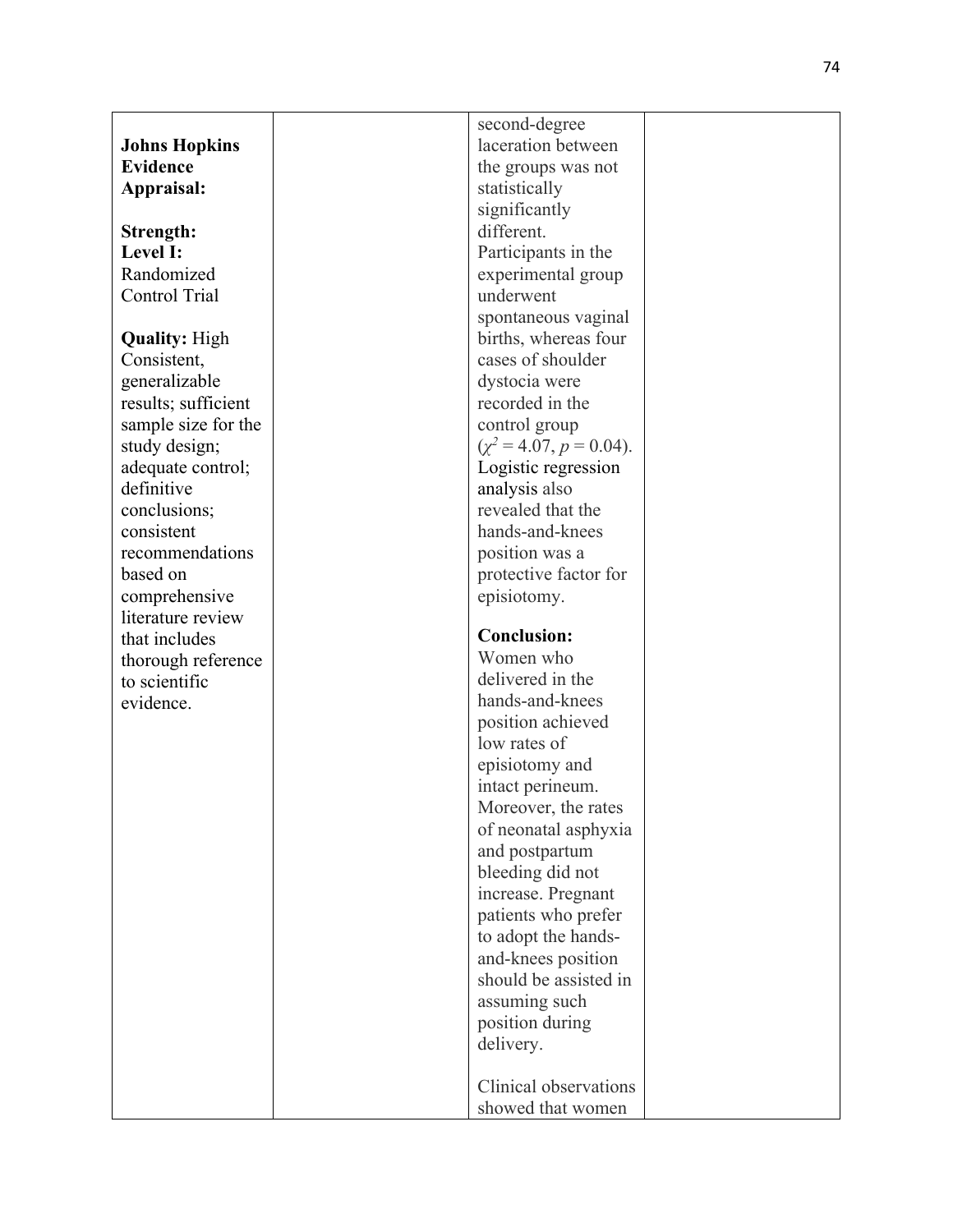|  | who give birth in the |  |
|--|-----------------------|--|
|  | supine position were  |  |
|  | more likely to suffer |  |
|  | severe perineum       |  |
|  | swelling during the   |  |
|  | pushing process,      |  |
|  | which could be        |  |
|  | mitigated when the    |  |
|  | women shift to the    |  |
|  | hands-and-knees       |  |
|  | position. Hence, the  |  |
|  | hands-and-knees       |  |
|  | position could        |  |
|  | improve blood         |  |
|  | circulation and       |  |
|  | relieve perineal      |  |
|  | swelling. The         |  |
|  | enhanced blood        |  |
|  | circulation could     |  |
|  | also protect the      |  |
|  | fetus.                |  |

The effect of the hands-and-knees position on preventing perineum trauma must be investigated in future studies.

Further investigations must focus on comparison between the hands-and-knees position and other upright positions in terms of maternal and neonatal outcomes, implementation of the hands-and-knees delivery position in different locations (bed, land, or water birth), and effect of the hands-and-knees position on women with cephalopelvic disproportion and breech birth. In addition, future studies must also explore the perceptions of mothers who assume the handsand-knees position for encouraging midwives to provide additional care to the mothers during labor.

# **Implications:**

Understanding of the effectiveness of the hands-and-knees position could help promote the use of this position in clinical practice.

Healthcare professionals, such as nurses and midwives, must be trained to support pregnant patients in assuming the hands-and-knees position and encouraged to incorporate the position in their daily clinical practice.

# **Source:**

Tzeng, Y. L., Yang, Y. L., Kuo, P. C., Lin, Y. C., & Chen, S. L. (2017). Pain, anxiety, and fatigue during labor: A prospective, repeated measures study. *Journal of nursing research*, *25*(1), 59-67. https://doi: 10.1097/jnr.0000000000000165

| <b>Purpose/Sample   Design</b> |                      | <b>Results</b> | <sup>1</sup> Strengths/Limita |
|--------------------------------|----------------------|----------------|-------------------------------|
|                                | (Method/Instruments) |                | tions                         |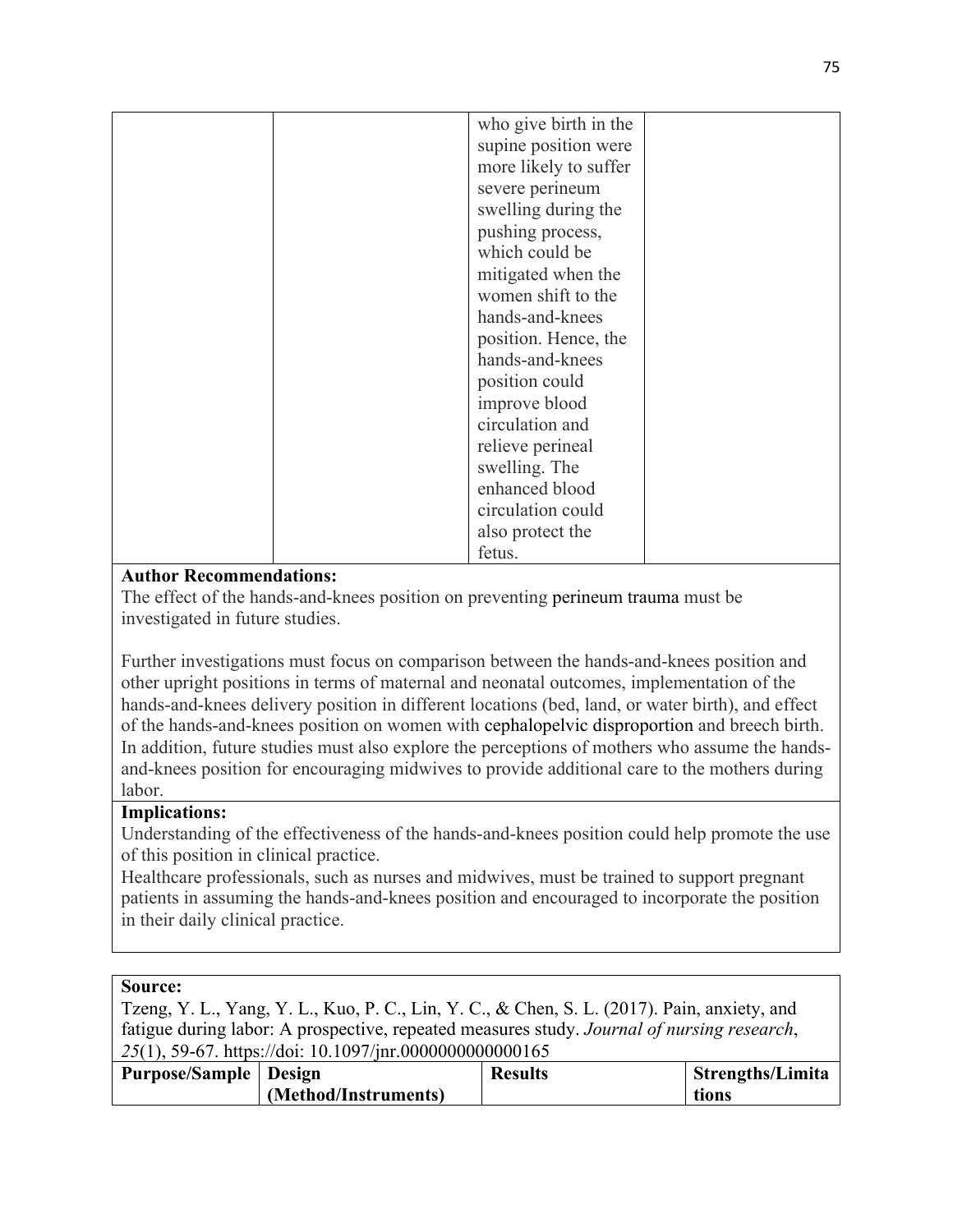| <b>Purpose:</b>        |                           | <b>Strengths:</b>   |
|------------------------|---------------------------|---------------------|
| To investigate         | Throughout the process    | Besides clarifying  |
| the                    | of labor, pain, anxiety,  | the link            |
| interrelationships     | and fatigue were          | among pain, anxie   |
| among                  | significantly correlated, | ty,                 |
| intrapartum pain,      | no matter whether         | and fatigue throug  |
| anxiety, and           | participants had          | hout                |
| fatigue relative       | received EDA,             | the labor process,  |
| to the mode of         | especially during Phases  | the study findings  |
| delivery, with or      | 1 and 3. For the          | may be used as a    |
| without epidural       | participants undergoing   | reference to        |
| analgesia (EDA).       | EDA, the level of         | develop             |
|                        | fatigue decreased more    | interventions to    |
| <b>Sample/Setting:</b> | slowly than the levels of | manage these        |
|                        | pain and anxiety. The     | three concurrent    |
|                        | participants who          | multiple            |
|                        | received EDA had          | symptoms            |
| <b>Johns Hopkins</b>   | significantly greater     | during labor.       |
| <b>Evidence</b>        | pain and fatigue in       |                     |
| Appraisal:             | Phase 1 of labor than     | <b>Limitations:</b> |
|                        | those who did not         | Participants were   |
| Strength:              | receive EDA. Mode of      | all healthy and     |
| Level I: Quasi         | delivery was correlated   | had normal          |
| Experimental           | with age, parity, and     | obstetric           |
|                        | pain level in Phase 2 of  | parameters, which   |
| <b>Quality:</b>        | labor and anxiety level   | may limit the       |
| Good:                  | in Phase 2 of labor.      | generalization of   |
| Reasonably             |                           | the results to all  |
| consistent             |                           | pregnant women.     |
| results; sufficient    |                           |                     |
| sample size for        | For the EDA group,        | The study was       |
| the study design;      | reported levels           | hospital based,     |
| fairly definitive      | of anxiety and fatigue de | which may have      |
| conclusions;           | creased in parallel with  | influenced the      |
| reasonably             | the decrease in pain. The | birth experience    |
| consistent             | severity of symptoms      | of participants.    |
| recommendation         | increased moderately      | Thus, the results   |
| s based on fairly      | from Phases 2 to 3, and   | might not be        |
| comprehensive          | the sensations            | generalizable to    |
| literature review      | of pain and anxiety decr  | women who           |
| that includes          | eased after delivery, but | receive other       |
| some reference         | the level                 | types of maternity  |
| to scientific          | of fatigue remained       | care.               |
| evidence               | constant. Participants in |                     |
|                        | the EDA group             | Only several of     |
|                        | perceived significantly   | the possible        |
|                        | less pain throughout the  |                     |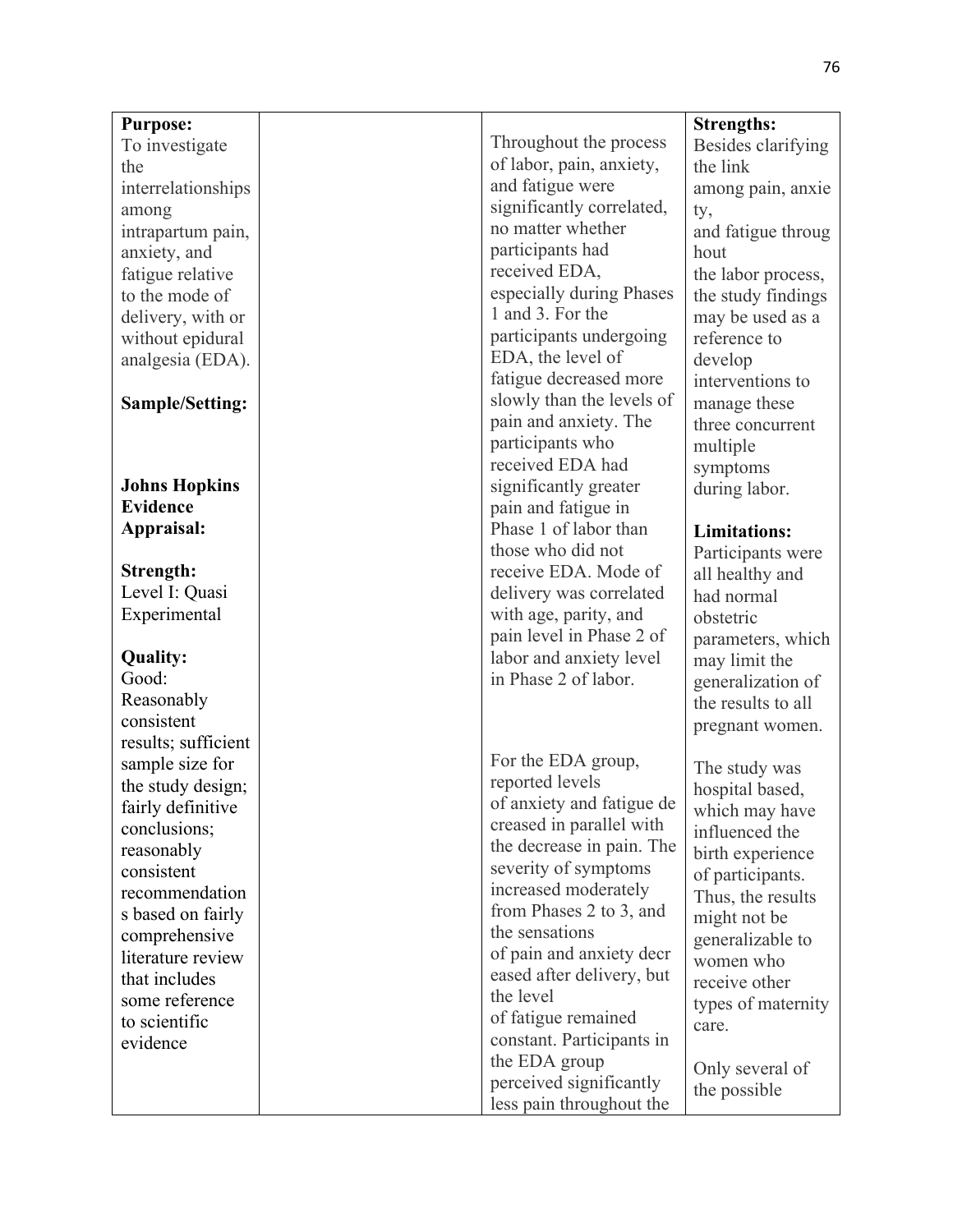| remainder of the course<br>of labor than those who<br>did not have EDA ( $p$ <<br>.05). The EDA group<br>also had a lower level<br>of anxiety in Phases 2<br>and 3 ( $p < .05$ ), resulting<br>in less fatigue than in<br>Phase 3 compared with<br>the gravidas who did not<br>receive EDA ( $p < .05$ ).<br>Interestingly, the levels<br>of pain, anxiety,<br>and fatigue in<br>participants in the EDA<br>group were higher than<br>those in participants in<br>the no-EDA group at a<br>cervical dilation of 2–4<br>cm (Phase 1).<br>After adjusting for other<br>confounding factors,<br>whether EDA was<br>administered had no<br>influence on the mode<br>of delivery ( $p > .05$ ). | factors<br>influencing the<br>decision to adopt<br><b>EDA</b> were<br>considered,<br>namely, pain, anxi<br>ety, and fatigue in<br>the latent phase of<br>delivery. Other<br>factors may have<br>influenced their<br>decision.<br>The study used<br>the VAS to<br>collect data. The<br>lack of objective<br>measures may<br>thus have limited<br>the validity of the<br>results.<br>However, pain, an<br>xiety,<br>and fatigue are<br>highly subjective,<br>and the<br>accessibility and |
|--------------------------------------------------------------------------------------------------------------------------------------------------------------------------------------------------------------------------------------------------------------------------------------------------------------------------------------------------------------------------------------------------------------------------------------------------------------------------------------------------------------------------------------------------------------------------------------------------------------------------------------------------------------------------------------------|-----------------------------------------------------------------------------------------------------------------------------------------------------------------------------------------------------------------------------------------------------------------------------------------------------------------------------------------------------------------------------------------------------------------------------------------------------------------------------------------|
| <b>Conclusion:</b><br>Intrapartum pain,<br>anxiety, and fatigue<br>were strongly<br>interrelated. Intrapartum<br>pain management<br>(EDA) led to a<br>significant decline in<br>anxiety and fatigue.<br>Furthermore, fatigue<br>accumulated during the<br>course of labor and was<br>not easily diminished.<br>These findings provide a<br>reference for maternity<br>nurses to develop<br>strategies for managing                                                                                                                                                                                                                                                                         | convenience of<br>having<br>participants self-<br>report symptoms<br>have irreplaceable<br>clinical value.                                                                                                                                                                                                                                                                                                                                                                              |
| multiple symptoms.                                                                                                                                                                                                                                                                                                                                                                                                                                                                                                                                                                                                                                                                         |                                                                                                                                                                                                                                                                                                                                                                                                                                                                                         |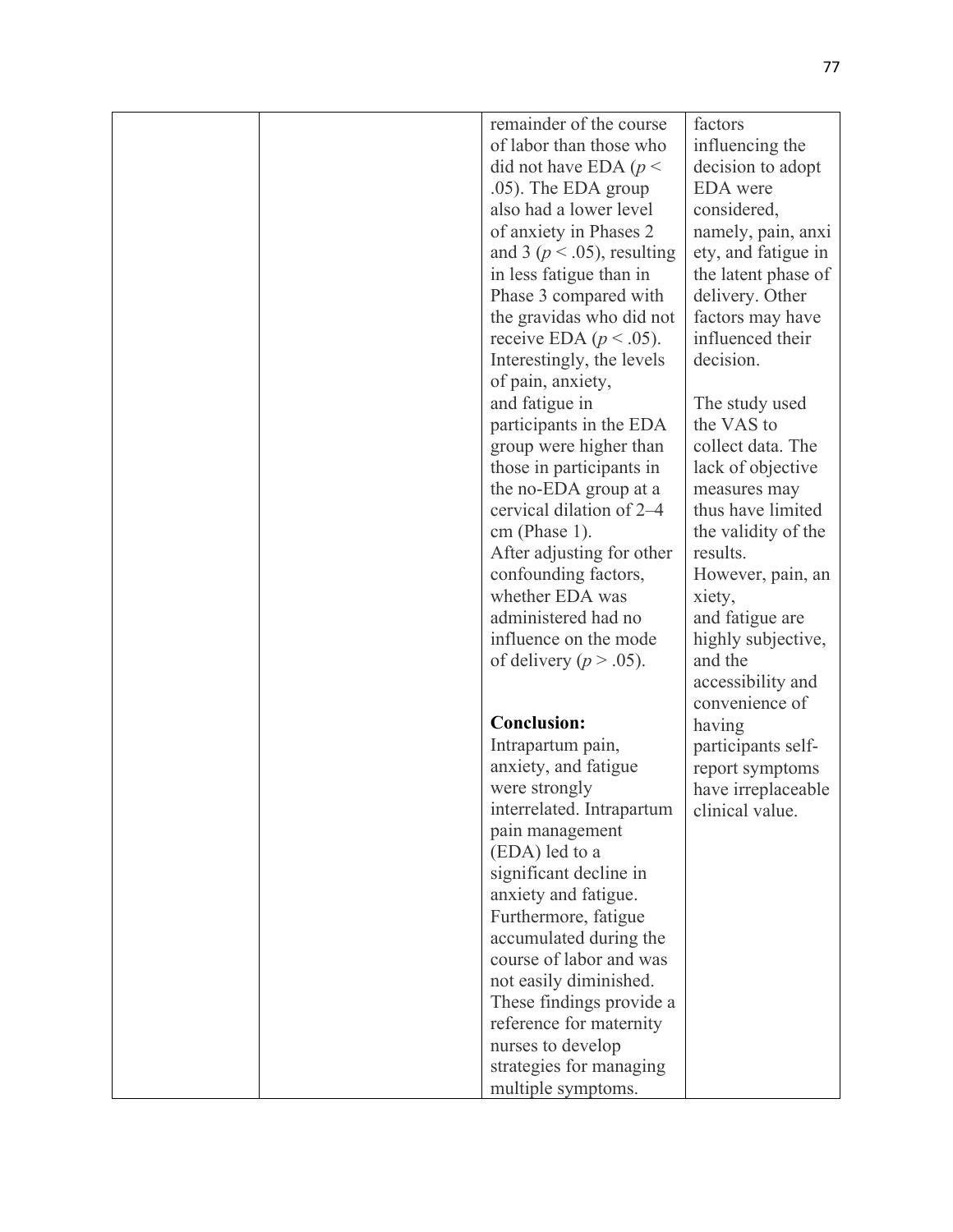We note that fatigue is cumulative, such that it is not easily reduced during the labor process. After birth, the fatigue level of both groups was higher than that in Phase 1 (latent phase) and became the strongest of the three symptoms. This finding is consistent with previous reports that childbearing fatigue accumulated in a typical "snowball effect". The persistently high level of fatigue in the early postpartum period may result in an unpleasantly exhausted mother at the very beginning of her maternal role, suggesting that healthcare professionals encourage appropriate rest and nutrition during this critical period to restore the physical status of women after childbirth, thus helping them regain sufficient energy to execute maternal tasks.

## Our analysis showed that participants who received EDA had significantly

higher pain and fatigue levels in Phase 1 of labor than the participants who did not. One reason may be that fatigue, in addition to pain, plays an important role in the decision to request EDA. In view of the positive correlations among pain, anxiety, and fatigue, lowering fatigue levels may help women retain energy to deal with labor pain and may reduce the demand for pharmacological analgesia. Furthermore, lessening fatigue may leave women with sufficient energy in the second stage of labor to enhance their sense of achievement and self-fulfillment with childbirth. An effective intervention to relieve fatigue may be to reduce anxiety by nonpharmacologic strategies such as relaxation techniques. This study did not examine the related cause-and-effect relationships. Thus, it is suggested that future studies work to determine the causality of symptoms during labor.

Nurses should provide interventions in this period such as recommending that new mothers eat an easily digested, high-caloric diet; providing a relaxing environment; and helping women obtain good-quality sleep. The goal of these interventions is to restore the physical status of women after childbirth, thus helping to ensure that postpartum women have the energy necessary to execute maternal tasks.

## **Implications:**

Our study showed that reducing labor pain results in decreased anxiety and fatigue. This finding is consistent with the unpleasant symptom theory, namely, that changing the level of one symptom influences the levels of other symptoms

With or without EDA pain management, the three concurrent symptoms of pain, anxiety, and fatigue tended to develop in a consistent way. In both groups, an increase or decrease in the intensity of any one symptom increased or decreased the respective intensity of the other symptoms. Care providers need to be aware of the presence of symptom clusters and their possible adverse synergistic effects.

The results herein further indicate that women with high-intensity pain in the early active phase of labor (no EDA) were less likely to have vacuum-assisted delivery, whereas women who used EDA were more likely to have vacuum-assisted delivery. This result is consistent with reports that EDA is associated with instrumental deliveries. Furthermore, participants with higher anxiety during the early active phases of labor were associated with increased use of vacuum-assisted delivery. This association may be because of anxiety increasing muscle tension, thereby affecting the bearing down effect and suggesting the necessity of decreasing maternal anxiety during labor.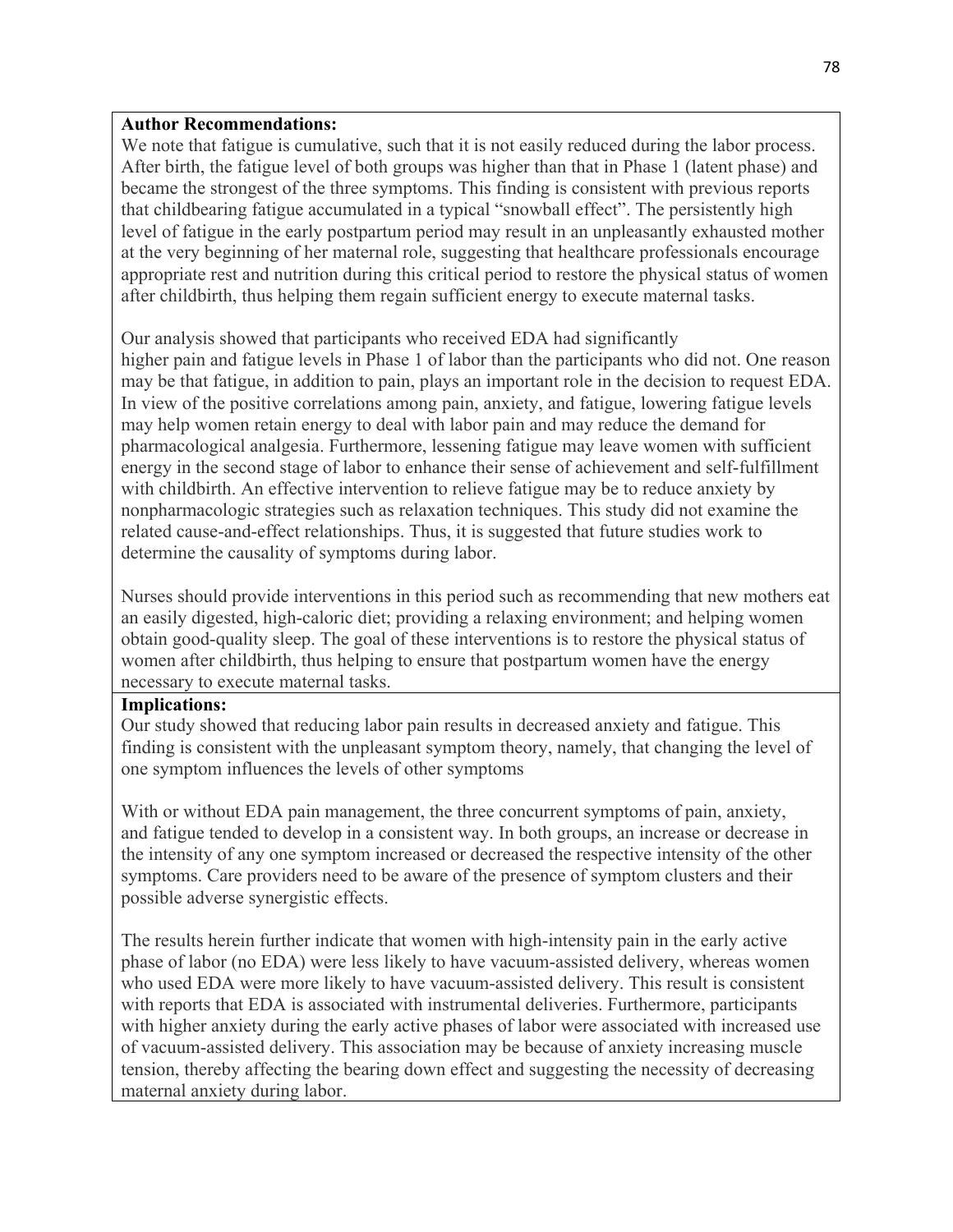Given the potential long-term effects of traumatic events such as particularly painful childbirth on mental well-being, efforts to identify and ameliorate those symptoms may improve the intrapartum experience.

#### **Source:**

Valiani, M., Rezaie, M., & Shahshahan, Z. (2016). Comparative study on the influence of three delivery positions on pain intensity during the second stage of labor. *Iranian journal of nursing and midwifery research*, *21*(4), 372.https://doi: 10.4103/1735-9066.185578

| <b>Purpose/Sample</b>  | <b>Design</b>                   | <b>Results</b>          | <b>Strengths/Limitations</b> |
|------------------------|---------------------------------|-------------------------|------------------------------|
|                        | (Method/Instruments)            |                         |                              |
| <b>Purpose:</b>        | The subjects were               | In the latent phase of  | <b>Strengths:</b>            |
| To investigate the     | randomly allocated to           | the second labor        | Comprehensive                |
| effect of laying       | be in the groups of             | stage, mean pain        | literature review            |
| the mother in          | lithotomy, sitting, and         | severity in lithotomy   |                              |
| three labor            | squatting positions.            | $(2.27)$ and squatting  | <b>Limitations:</b>          |
| positions on the       | Pain severity in the            | positions (2.48) was    | Limited sample size          |
| pain severity in       | second, third, and              | significantly less than |                              |
| the second, third,     | fourth labor stages was         | the mean pain           | Older resources listed       |
| and fourth stages      | measured with visual            | severity in sitting     |                              |
| of labor.              | analog scale (VAS) as           | $(5.33)$ position (P =  |                              |
|                        | well as McGill present          | 0.001). Pain severity   |                              |
| <b>Sample/Setting:</b> | pain intensity (PPI).           | in the active phase of  |                              |
| 96 primiparous         | The data were                   | the second and third    |                              |
| pregnant women         | collected through               | labor stages was        |                              |
| randomly selected      | interviews and                  | significantly less in   |                              |
| through                | observations with the           | squatting position      |                              |
| convenient             | help of VAS. The data           | $(6.14)$ group          |                              |
| sampling from          | were analyzed by Chi-           | compared to the other   |                              |
| those who were         | square and Kruskal-             | two groups (7.59 and    |                              |
| hospitalized in the    | Wallis statistical tests.       | 7.41 in sitting and     |                              |
| hospitals of           |                                 | lithotomy positions,    |                              |
| Isfahan and            | <i>Position of lithotomy</i> in | respectively) $(P =$    |                              |
| Jahrom. Women          | the present study was           | 0.024). Pain severity   |                              |
| with a gestational     | in such a way that the          | in the fourth labor     |                              |
| age of 37-42           | mother was in a supine          | stage showed no         |                              |
| weeks, singleton       | position with 30° head          | significant difference  |                              |
| pregnancy, who         | elevation and bent              | in all three groups.    |                              |
| had passed the         | knees.                          |                         |                              |
| first labor stage      |                                 | In the present study,   |                              |
| through                | Sitting position was a          | in the active phase of  |                              |
| physiologic            | position in which the           | the second labor        |                              |
| process, and with      | mother sat on the labor         | stage, six subjects in  |                              |
| cephalic               | chair in such a way that        | sitting position group  |                              |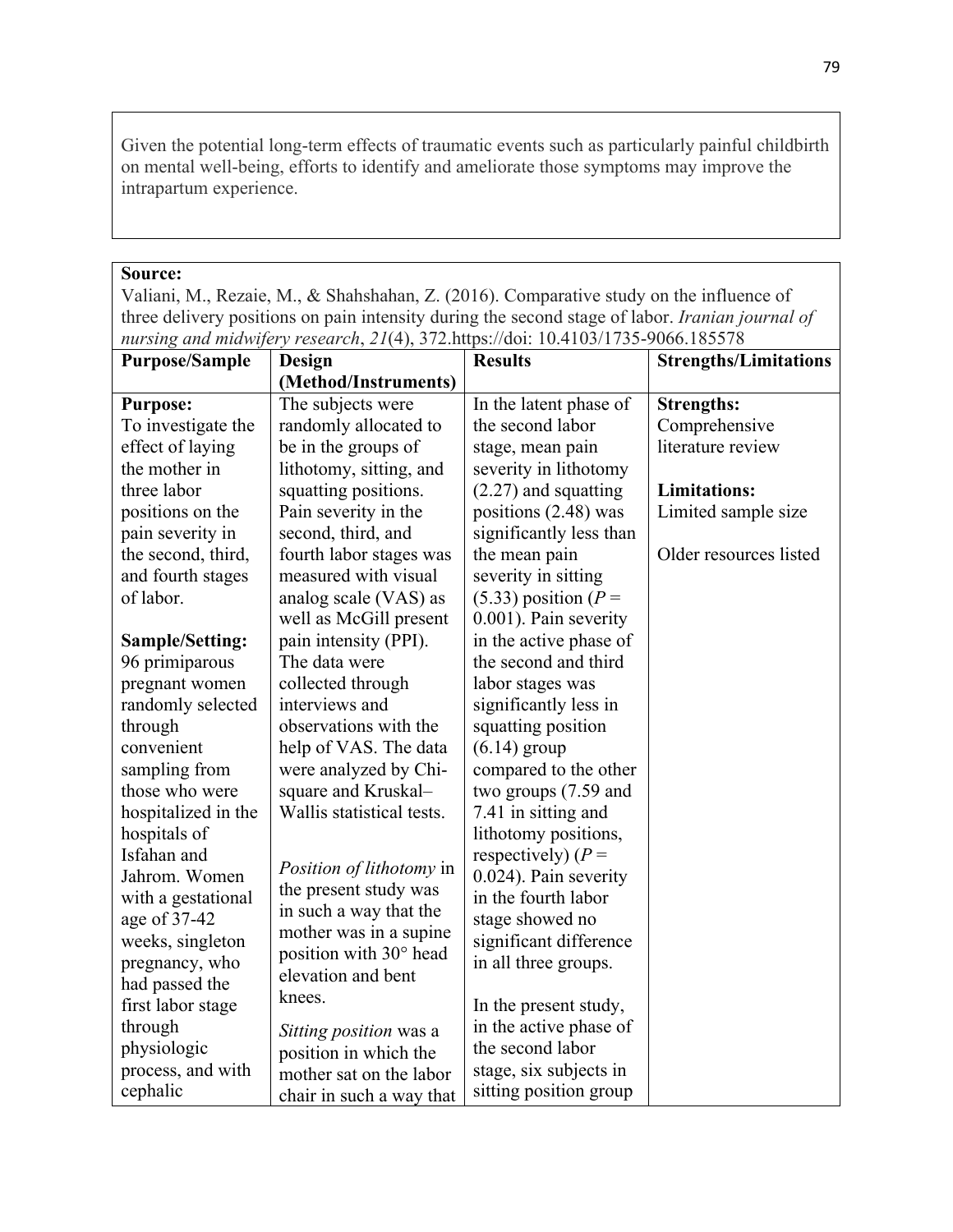| presentation were<br>selected.<br><b>Johns Hopkins</b><br><b>Evidence</b><br>Appraisal:<br>Strength:<br>Level I:<br>Randomized<br><b>Control Trial</b><br><b>Quality:</b><br>Good: Reasonably<br>consistent results;<br>sufficient sample<br>size for the study<br>design; some<br>control, fairly<br>definitive<br>conclusions;<br>reasonably<br>consistent<br>recommendations<br>based on fairly<br>comprehensive<br>literature review<br>that includes some<br>reference to<br>scientific | her lumbar spines were<br>completely straight and<br>the hip and knee joints<br>were at the same level.<br>In the <i>squatting</i><br><i>position</i> , the mother<br>was sitting on her feet<br>so that her sole was in<br>touch with the floor<br>and the knee joints<br>were higher than the<br>hips. Delivery and<br>supervision of its<br>stages were conducted<br>by the researcher.<br>The mothers were<br>thoroughly supported<br>emotionally and<br>mentally and were<br>never left alone. | $(18.8\%)$ and four<br>subjects in lithotomy<br>group $(12.5\%)$<br>reported their pain as<br>killing pain, while in<br>the squatting group,<br>no subject reported<br>their pain as killing<br>pain<br><b>Conclusion:</b><br>Application of<br>various labor<br>positions as one of the<br>non-medicational<br>methods to reduce<br>pain in the second and<br>third stages of labor<br>leads to labor pain<br>reduction. |  |
|----------------------------------------------------------------------------------------------------------------------------------------------------------------------------------------------------------------------------------------------------------------------------------------------------------------------------------------------------------------------------------------------------------------------------------------------------------------------------------------------|-----------------------------------------------------------------------------------------------------------------------------------------------------------------------------------------------------------------------------------------------------------------------------------------------------------------------------------------------------------------------------------------------------------------------------------------------------------------------------------------------------|---------------------------------------------------------------------------------------------------------------------------------------------------------------------------------------------------------------------------------------------------------------------------------------------------------------------------------------------------------------------------------------------------------------------------|--|
| evidence.                                                                                                                                                                                                                                                                                                                                                                                                                                                                                    |                                                                                                                                                                                                                                                                                                                                                                                                                                                                                                     |                                                                                                                                                                                                                                                                                                                                                                                                                           |  |

Application of positions such as squatting during the second labor stage can positively affect labor pain reduction. This easy, applicable, and cost-effective method is suggested. It is also suggested to educate the mothers concerning all childbirth positions and let them select each of the positions voluntarily.

# **Implications:**

Further studies can clarify the advantages and disadvantages of all positions, especially sitting positions, since in the present study, a longer second stage was observed in this position more than in other positions. Perhaps, mothers' positioning in sitting positions is adequate only at the time of pushing in the second labor stage and positioning the mother in this position from the very beginning of the second stage is not necessary.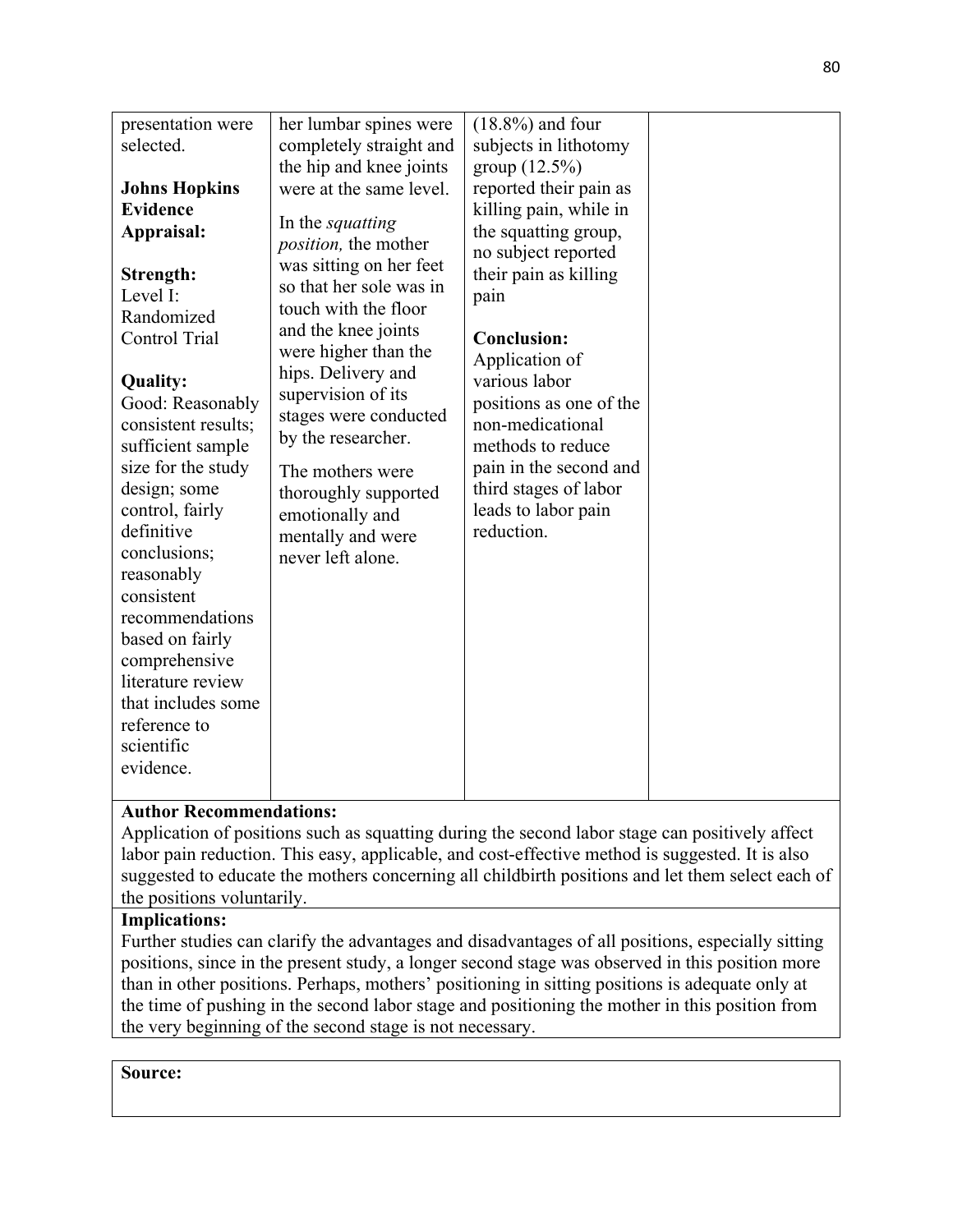Hodnett, E. D., Stremler, R., Halpern, S. H., Weston, J., & Windrim, R. (2013). Repeated hands-and-knees positioning during labor: a randomized pilot study. *PeerJ*, *1*, e25. https://doi.org/10.7717%2Fpeerj.25

| $m_{\rm p}$ , and $m_{\rm p}$ is the $n_{\rm p}$ theory. External set of $m_{\rm p}$ |                             |                     |                              |
|--------------------------------------------------------------------------------------|-----------------------------|---------------------|------------------------------|
| <b>Purpose/Sample</b>                                                                | <b>Design</b>               | <b>Results</b>      | <b>Strengths/Limitations</b> |
|                                                                                      | (Method/Instruments)        |                     |                              |
| <b>Purpose:</b>                                                                      | Pilot study at two North    | Hands-and-knees     | <b>Strengths:</b>            |
| 1) to provide an                                                                     | American hospitals. In ten  | position was used 3 | Randomized pilot             |
| estimate of                                                                          | months of recruitment, 30   | or more times by 9  | study based on results       |
| enrolment rates;                                                                     | nulliparous women at term   | of the 16 women in  | from first randomized        |
| 2) to assess                                                                         | labor were randomly         | the hands-and-      | pilot study.                 |
| compliance with                                                                      | allocated to either usual   | knees group. Two    |                              |
| the study protocol                                                                   | care (use of any position   | in the usual care   | Training provided for        |
| by participants                                                                      | during labor except hands-  | group reported      | obstetrical and nursing      |
| and care                                                                             | and-knees) or to try hands- | they used hands     | staff.                       |
| providers; 3) to                                                                     | and-knees for 15 min        | and knees position  |                              |
| obtain women's                                                                       | every hour during labor.    | once during labor.  | <b>Limitations:</b>          |
| views about their                                                                    | Data were collected about   |                     | Low recruitment rate.        |
| experiences using                                                                    | compliance, acceptability,  | Twenty seven        |                              |
| the hands-and-                                                                       | persistent back pain,       | women used          | Compliance was sub-          |
| knees position;                                                                      | intrapartum interventions,  | regional            | optimum (Only 9              |
| and 4) to provide                                                                    | and women's views of        | anesthesia: 15 in   | participants in the          |
| estimates of                                                                         | their experiences.          | the hands-and-      | hands-and-knees group        |
| treatment effects                                                                    |                             | knees group and 12  | achieved pre-set level       |
| to inform the                                                                        | Randomization was           | in the usual care   | of compliance, i.e. at       |
| sample size                                                                          | centrally controlled and    | group.              | least three attempts in      |
| calculation for a                                                                    | concealed,                  |                     | the position. Two in         |
| large trial.                                                                         | using www.randomize.net.    | Eleven in the       | the usual care group         |
|                                                                                      |                             | hands-and-knees     | violated the protocol        |
| <b>Sample/Setting:</b>                                                               | Measuring compliance:       | group and 14 in the | and used hands-and-          |
| 30 nulliparous                                                                       | Women in the hands-and-     | usual care group    | knees position).             |
| women in                                                                             | knees group would try the   | had spontaneous     |                              |
| labor at                                                                             | position at least three     | vaginal births      |                              |
| term.                                                                                | times during the hourly     |                     |                              |
| nulliparous;                                                                         | intervals between           | One woman in the    |                              |
| $\geq$ 37 weeks                                                                      | randomization and           | hands-and-knees     |                              |
|                                                                                      | delivery, and women in      | group had a         |                              |
| gestation; in                                                                        | the usual care group        | vacuum extraction.  |                              |
| established                                                                          | would not try hands-and-    |                     |                              |
| early labor;                                                                         | knees positions. At hourly  | A total of 299      |                              |
| anticipating                                                                         | visits, a nurse checked the | hourly ratings of   |                              |
| a vaginal                                                                            | paper "clocks" and          | persistent back     |                              |
| delivery of a                                                                        | inquired if the participant | pain were obtained  |                              |
| single fetus                                                                         | had used the hands-and-     | from the 30         |                              |
| in the                                                                               | knees position during the   | participants. No    |                              |
|                                                                                      | previous hour.              | discernable pattern |                              |
| cephalic                                                                             |                             | was evident in      |                              |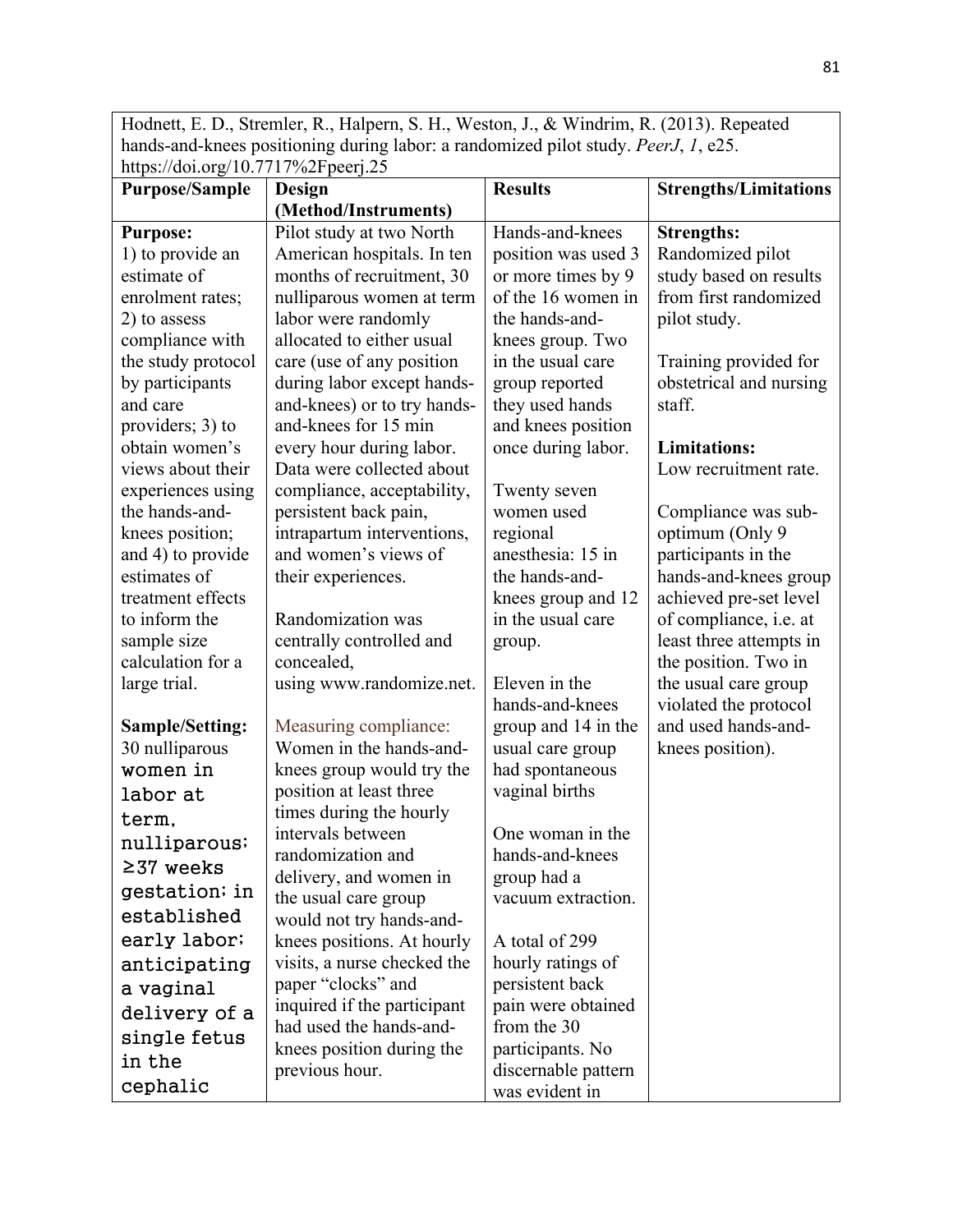| position; and        | <b>Persistent back pain</b>    | participants' hourly              |  |
|----------------------|--------------------------------|-----------------------------------|--|
| competent to         |                                | ratings of                        |  |
| give                 | At trial entry and on an       | persistent back                   |  |
|                      | hourly basis, each             | pain or its intensity             |  |
| informed             | participant was asked to       | relative to the                   |  |
| consent.             | rate her level of persistent   | previous hourly                   |  |
|                      | back pain on a numeric         | rating. Ratings                   |  |
| At two North         | rating scale, ranging from     | were highly                       |  |
| American             | $0$ ("no pain") to $10$        | variable.                         |  |
| hospitals, one in    | ("worst pain imaginable"),     | Given the low                     |  |
| Toronto, Canada      | and to indicate whether,       | compliance with                   |  |
| and one in Fort      | compared to one hour ago,      | the hands-and-                    |  |
| Worth, Texas.        | the persistent back pain       | knees position, it                |  |
|                      | was a lot better, a little     | was not possible to               |  |
|                      | better, about the same, a      | explore                           |  |
|                      | little worse, or much          | relationships                     |  |
|                      | worse.                         | between use of the                |  |
|                      |                                | position and                      |  |
|                      | <b>Participants' views</b>     | persistent back                   |  |
|                      | After delivery, each           | pain score.                       |  |
|                      | participant was asked to       |                                   |  |
|                      | complete a self-               | When asked to rate                |  |
| <b>Johns Hopkins</b> | administered                   | their overall                     |  |
| <b>Evidence</b>      | questionnaire about her        | satisfaction with                 |  |
| Appraisal:           | experiences: included          | their birth                       |  |
|                      | items which compared           | experiences, the                  |  |
| Strength:            | their expectations to their    | hands-and-knees                   |  |
| Level I:             | experiences, and their         | group's ratings                   |  |
| Randomized           | willingness to participate     | tended to be lower                |  |
| <b>Control Trial</b> | in the trial if they had it to | than those in the                 |  |
|                      | do over. Those in the          | usual care group,                 |  |
| <b>Quality:</b>      | hands-and-knees group          | although 11 in the                |  |
| Low: Low             | were also asked to rate the    | hands-and-knees                   |  |
| Quality or Major     | perceived helpfulness of       | group and 8 in the                |  |
| Flaws:               | the position.                  | usual care group                  |  |
| Insufficient         |                                | stated they would                 |  |
| sample size for      | <b>Data analyses</b>           |                                   |  |
| the study design;    |                                | probably or<br>definitely try the |  |
| conclusions          | Because it was a small         | position in a                     |  |
| cannot be drawn.     | pilot trial and not powered    | subsequent labor.                 |  |
|                      | to detect differences in       |                                   |  |
|                      | outcomes, results were         | <b>Conclusion:</b>                |  |
|                      | analyzed descriptively.        | Results of the pilot              |  |
|                      |                                | study concluded                   |  |
|                      |                                | that the time and                 |  |
|                      |                                | expense associated                |  |
|                      |                                |                                   |  |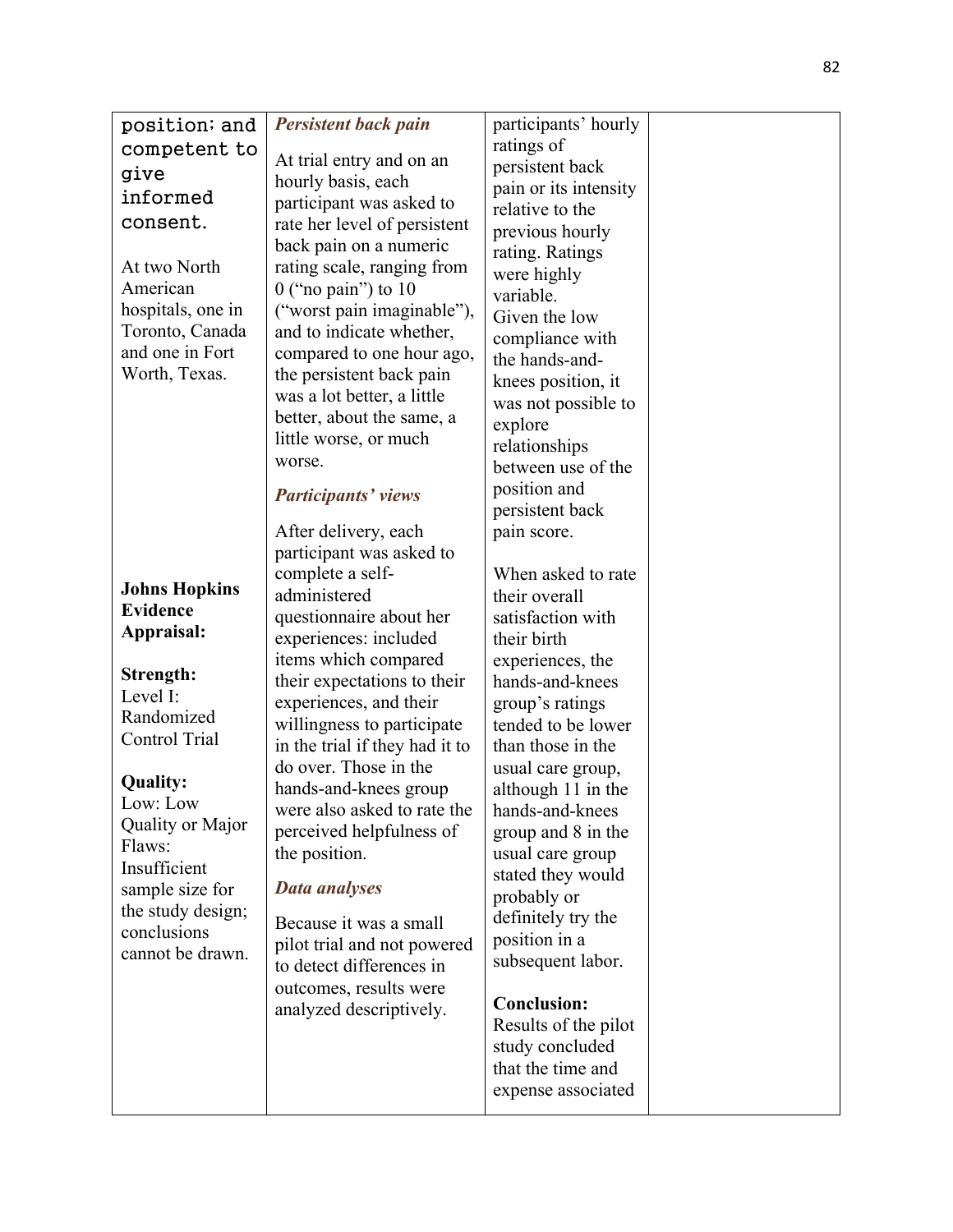|  | with a definitive  |  |
|--|--------------------|--|
|  | trial were not     |  |
|  | justified.         |  |
|  | However, with      |  |
|  | modification, a    |  |
|  | future trial could |  |
|  | be feasible.       |  |

A definitive trial of repeated hands-and-knees positioning may be feasible and desirable, with modifications to the eligibility criteria and careful selection of settings. For example, The problem of poor compliance may be lessened in settings in which non-recumbent positions are common during labor.

## **Implications:**

The benefit of hands and knees and other non-recumbent positions in labor are difficult to ascertain in the midst of high interventions such as epidural analgesia, intravenous infusions for oxytocin or other reasons, and routine continuous electronic fetal monitoring. While the position can be assumed by a woman without leaving her labor bed, by women who have had low dose regional analgesia, and by those who are connected to electronic fetal monitors and intravenous lines, it may be difficult to do so.

If there is benefit to hands and knees, it may be enhanced by reduced interventions.

## **Source:**

Ali, S. A. S. K., & Ahmed, H. M. (2018). Effect of change in position and back massage on pain perception during first stage of labor. *Pain Management Nursing*, *19*(3), 288-294. https://doi: 10.1016/j.pmn.2018.01.006

| <b>Purpose/Sample</b>  | <b>Design</b>               | <b>Results</b>              | <b>Strengths/Limita</b> |
|------------------------|-----------------------------|-----------------------------|-------------------------|
|                        | (Method/Instruments)        |                             | tions                   |
| <b>Purpose:</b>        | A quasi-experimental        | The mean rank of the        | <b>Strengths:</b>       |
| To identify the        | study, the                  | difference in pain scores   | A pilot study was       |
| impact of either       | participants were           | among the study groups      | conducted on 12         |
| change in              | divided into three          | was as follows after the    | women before            |
| position or back       | groups: 20 women            | first, second, and third    | starting the main       |
| massage on pain        | received frequent           | interventions,              | data collection to      |
| perception during      | changes in position         | respectively: group A-      | identify barriers       |
| first stage of         | $(group A)$ , 20 women      | 52.33, 47.00, 49.2; group   | that might be           |
| labor.                 | received back massage       | B-32.8, 30.28, 30.38;       | encountered by          |
|                        | (Group B), and $40$         | group C-38.44, 42.36,       | the investigator        |
|                        | women constituted the       | 41.21. There were           | during the study        |
| <b>Sample/Setting:</b> | control group (group $C$ ). | significant differences     | process, such as        |
| Eighty women           | Methods: A structured       | between groups A, B, and    | place and time.         |
| were interviewed       | interview questionnaire     | C after the first, second,  | The knowledge           |
| as a study sample      | to collect background       | and third interventions     | gained from the         |
| when admitted to       | data was completed by       | $(p_1=.011, p_2=.042, p_3=$ | pilot study was         |
| the labor and          | the researcher in           | .024).                      | helpful in              |
| delivery area at a     | personal interviews with    |                             | developing the          |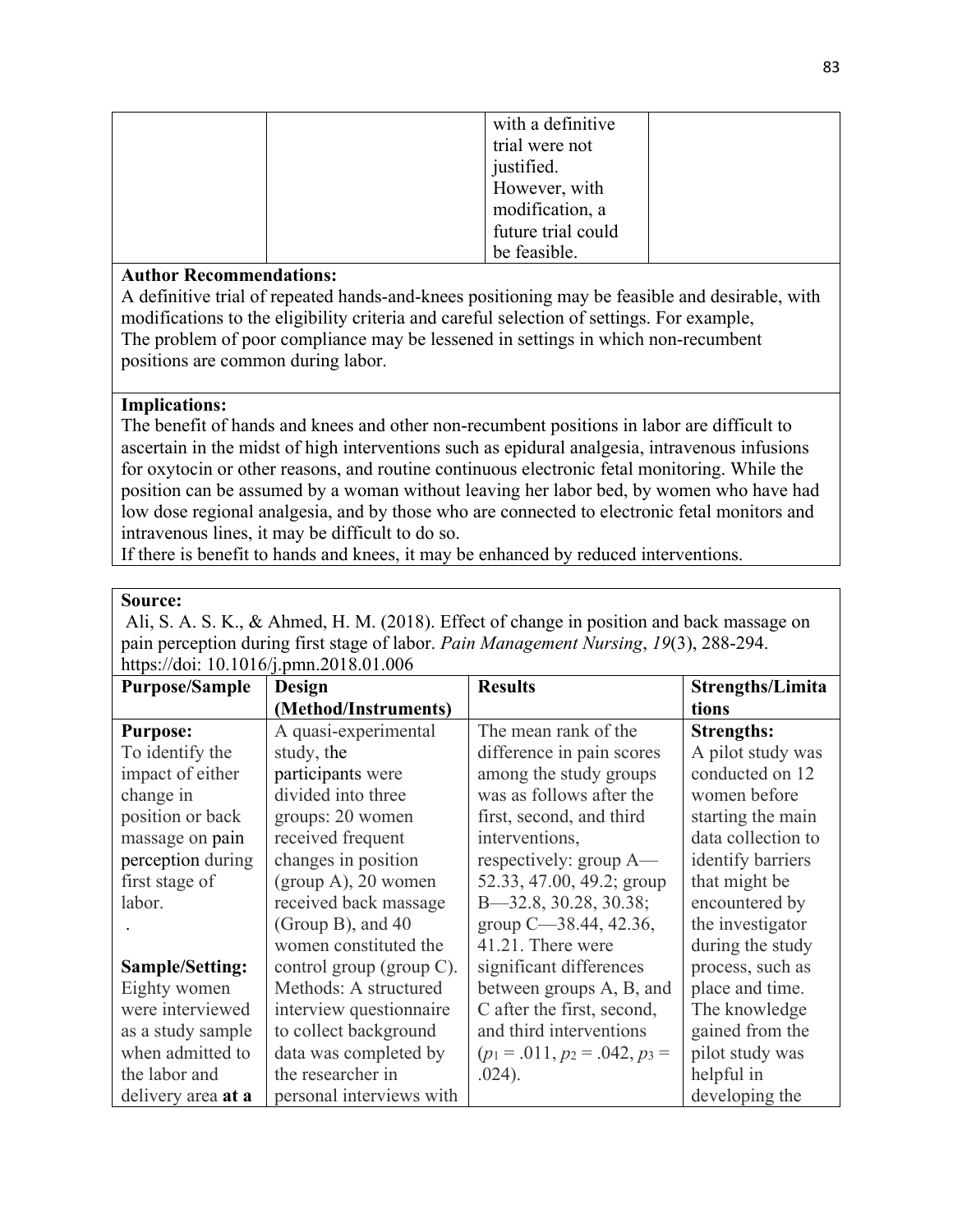| teaching hospital,      | the mothers. The        | The results of the present  | procedure for the   |
|-------------------------|-------------------------|-----------------------------|---------------------|
| Kurdistan               | intervention was        | study revealed that the     | intervention for    |
| Region, Iraq,           | performed at three      | mean rank of the            | the study groups    |
| November 2014           | points in each group,   | difference in pain scores   | in the              |
| to October 2015.        | and pain perception was | for group A (changing       | infrastructure of   |
|                         | measured after each     | position) was higher than   | the delivery room.  |
| Inclusion/Exclusi       | intervention using      | that for group C (control), |                     |
| on criteria: full-      | the Face Pain Scale.    | which means that changes    | <b>Limitations:</b> |
| term and carrying       |                         | in position increase pain.  | The specific        |
| a live single fetus     |                         |                             | positions held by   |
| in cephalic             |                         | The effects of each         | women in Group      |
| presentation, in        |                         | position (sitting, walking, | A are not noted.    |
| the active phase        |                         | semi-sitting, hands and     |                     |
| of the first stage      |                         | knees [all fours], and side | Quasi-              |
| of labor (cervix        |                         | lying) on pain perception   | experimental        |
| dilation of at least    |                         | were not measured           | design: The lack    |
| $3-4$ cm), and          |                         | separately so it is unclear | of random           |
| gravida 1 or 2.         |                         | if the increasing pain      | assignment into     |
| Mothers                 |                         | perception was related to   | test groups leads   |
| with high-risk          |                         | a specific position. The    | to non-equivalent   |
| pregnancies,            |                         | increase in pain            | test groups which   |
| postdate                |                         | perception after frequent   | may limit general   |
| pregnancy and           |                         | changes in position may     | application of the  |
| those who               |                         | result from changes in the  | results to a larger |
| received analgesi       |                         | shape and size of the       | population.         |
| c drugs were            |                         | pelvis                      |                     |
| excluded from the       |                         |                             | Small number of     |
| study. All groups       |                         | <b>Conclusion:</b>          | mothers, which      |
| had the following       |                         | Back massage may be a       | limited the         |
| matching criteria:      |                         | more effective pain         | generalization of   |
| age $\leq$ 20-35 years, |                         | management approach         | the findings.       |
| gravida 1 or 2. It      |                         | than change in position     |                     |
| is worth                |                         | during the first stage of   | Inadequate          |
| mentioning that         |                         | labor.                      | environmental       |
| pregnant women          |                         |                             | conditions, such    |
| in both study           |                         |                             | as interruption by  |
| groups and the          |                         |                             | physician.          |
| control group had       |                         |                             |                     |
| not received any        |                         |                             | Lack of patient     |
| antenatal teaching      |                         |                             | knowledge.          |
| regarding pain          |                         |                             |                     |
| management              |                         |                             | Extreme crowding    |
| during labor, as        |                         |                             | conditions in the   |
| this type of            |                         |                             | delivery area.      |
| service is not          |                         |                             |                     |
| included                |                         |                             |                     |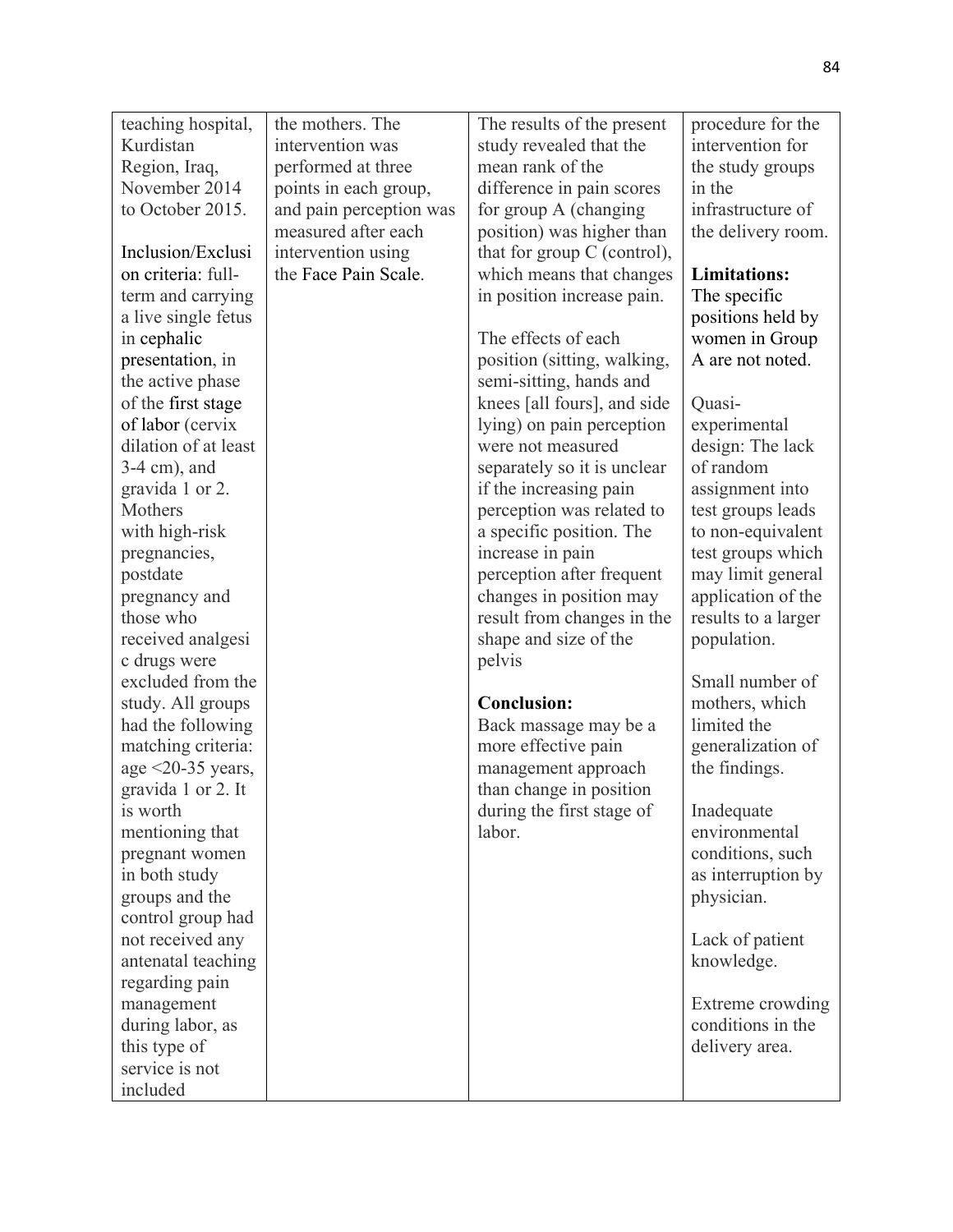| in antenatal         | Interventions:                             |  |
|----------------------|--------------------------------------------|--|
| care of the Iraqi    | Group A (Change in                         |  |
| primary health       | Position)                                  |  |
| care system          | The positions used for                     |  |
| before or during     |                                            |  |
| labor.               | women in the first stage                   |  |
|                      | of labor were sitting,                     |  |
|                      | walking, semi-sitting,                     |  |
| <b>Johns Hopkins</b> | hands and knees (all                       |  |
| <b>Evidence</b>      | fours), and lying on                       |  |
| Appraisal:           | either side. The                           |  |
|                      | researcher prepared a                      |  |
| Strength:            | pamphlet that described                    |  |
| Level II - Quasi-    | the five appropriate and                   |  |
| experimental         | suitable positions                         |  |
| study                | (including pictures) for                   |  |
| <b>Quality:</b>      | the mother and the                         |  |
| Low quality or       | benefits of each position                  |  |
| major flaws -        | during the first stage of                  |  |
| Little evidence      | labor, which was                           |  |
| with inconsistent    | translated into the local                  |  |
| results;             | language. The women                        |  |
| insufficient         | were asked to begin by                     |  |
| sample size for      | choosing the position in                   |  |
| the study design;    | which they were most                       |  |
| conclusions          | comfortable. Women                         |  |
| cannot be drawn      | were encouraged to                         |  |
|                      | remain in each position                    |  |
|                      | for 10 minutes with a                      |  |
|                      | 10-minute rest between                     |  |
|                      | changes and assumed                        |  |
|                      | the five positions during                  |  |
|                      | the first stage of labor at                |  |
|                      | 4, 7, and 10 cm                            |  |
|                      | of cervical dilation.                      |  |
|                      |                                            |  |
|                      | Women completed the<br>FPS to indicate how |  |
|                      |                                            |  |
|                      | they felt before starting                  |  |
|                      | the intervention and at                    |  |
|                      | the three intervals                        |  |
|                      | during the intervention.                   |  |
|                      |                                            |  |
|                      | Group B (Back                              |  |
|                      | Massage)                                   |  |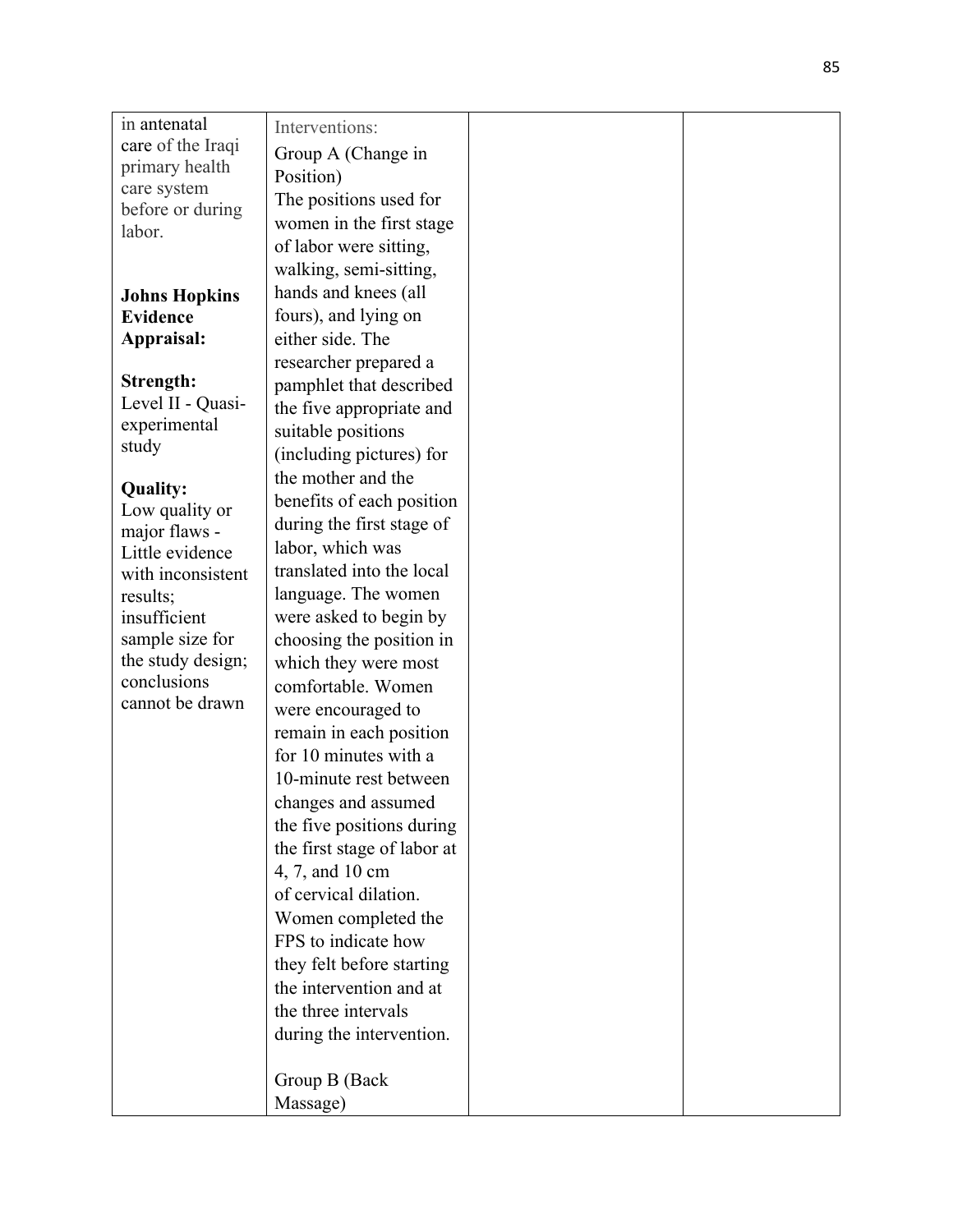| The researcher had          |  |
|-----------------------------|--|
| prepared a pamphlet         |  |
| describing the              |  |
| advantages of back          |  |
| massage during labor,       |  |
| which was translated        |  |
| into the appropriate        |  |
| language. The               |  |
| participants, in a sitting  |  |
| position, were massaged     |  |
| by the researcher who       |  |
| had learned the             |  |
| technique by reading the    |  |
| literature and watching     |  |
| videos. Back massage        |  |
| was performed during        |  |
| the first stage of labor at |  |
| 4, 7, and 10 cm of          |  |
| cervical dilation for       |  |
| 20 minutes during           |  |
| contractions. Massage       |  |
| was performed in a          |  |
| circular motion gently,     |  |
| with moderate pushing       |  |
| and rhythmic                |  |
| movements. Jasmine oil      |  |
| was used to make the        |  |
| massage easier to           |  |
| perform and to make it      |  |
| more enjoyable for the      |  |
| women. Women                |  |
| completed the FPS to        |  |
| indicate how they felt      |  |
| before starting the         |  |
| intervention and at the     |  |
| three intervals during      |  |
| the intervention.           |  |
|                             |  |
| Group C (Control)           |  |
| The women in the            |  |
| control group received      |  |
| routine care                |  |
| from midwives in the        |  |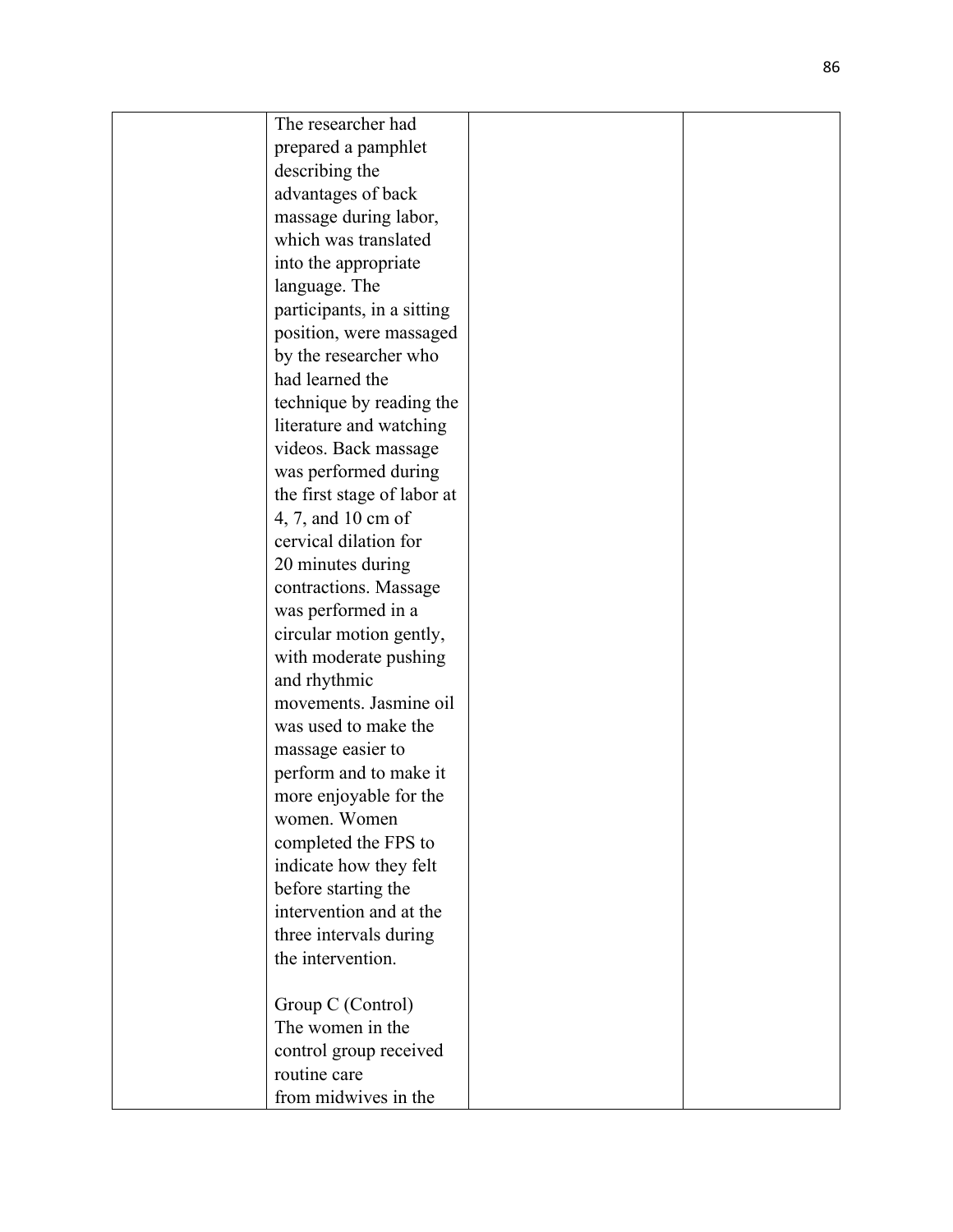|                                     | delivery room, which      |  |
|-------------------------------------|---------------------------|--|
|                                     | included cannulation, int |  |
|                                     | ravenous therapy, and     |  |
|                                     |                           |  |
|                                     | encouragement to          |  |
|                                     | urinate during first      |  |
|                                     | stage. The midwives       |  |
|                                     | were most involved        |  |
|                                     | prior to the second stage |  |
|                                     | of labor and prior        |  |
|                                     | to delivery of the        |  |
|                                     | placenta. Most women      |  |
|                                     | in the control group did  |  |
|                                     | not receive analgesic     |  |
|                                     | medications; some         |  |
|                                     | received only             |  |
|                                     | pharmacological           |  |
|                                     | analgesia with tramadol   |  |
|                                     | or meperidine.            |  |
| $\mathbf{A}$ and $\mathbf{A}$<br>T. | . .                       |  |

The results are a motivator for health system stakeholders to improve prenatal education and antenatal childbirth classes prior to general application in the maternal and child health care arena.

Also, the results encourage nurse researchers to examine other, different pain management approaches during labor and delivery.

# **Implications:**

The use of effective nonpharmacological methods for pain management will increase mothers' satisfaction with the labor and delivery process.

Midwives, using back massage, can help to decrease pain perception by mothers, during labor. In the absence of epidural anesthesia, back massage, a simple and inexpensive procedure, can decrease the suffering from labor pain.

# **Source:**

Nieuwenhuijze, M., Jonge, A. D., Korstjens, I., & Lagro-Jansse, T. (2012). Factors influencing the fulfillment of women's preferences for birthing positions during second stage of labor. *Journal of psychosomatic obstetrics & gynecology*, *33*(1), 25-31.

https://doi:10.3109/0167482X.2011.642428

| <b>Purpose/Sample</b> | Design               | <b>Results</b> | <b>Strengths/Limitations</b> |
|-----------------------|----------------------|----------------|------------------------------|
|                       | (Method/Instruments) |                |                              |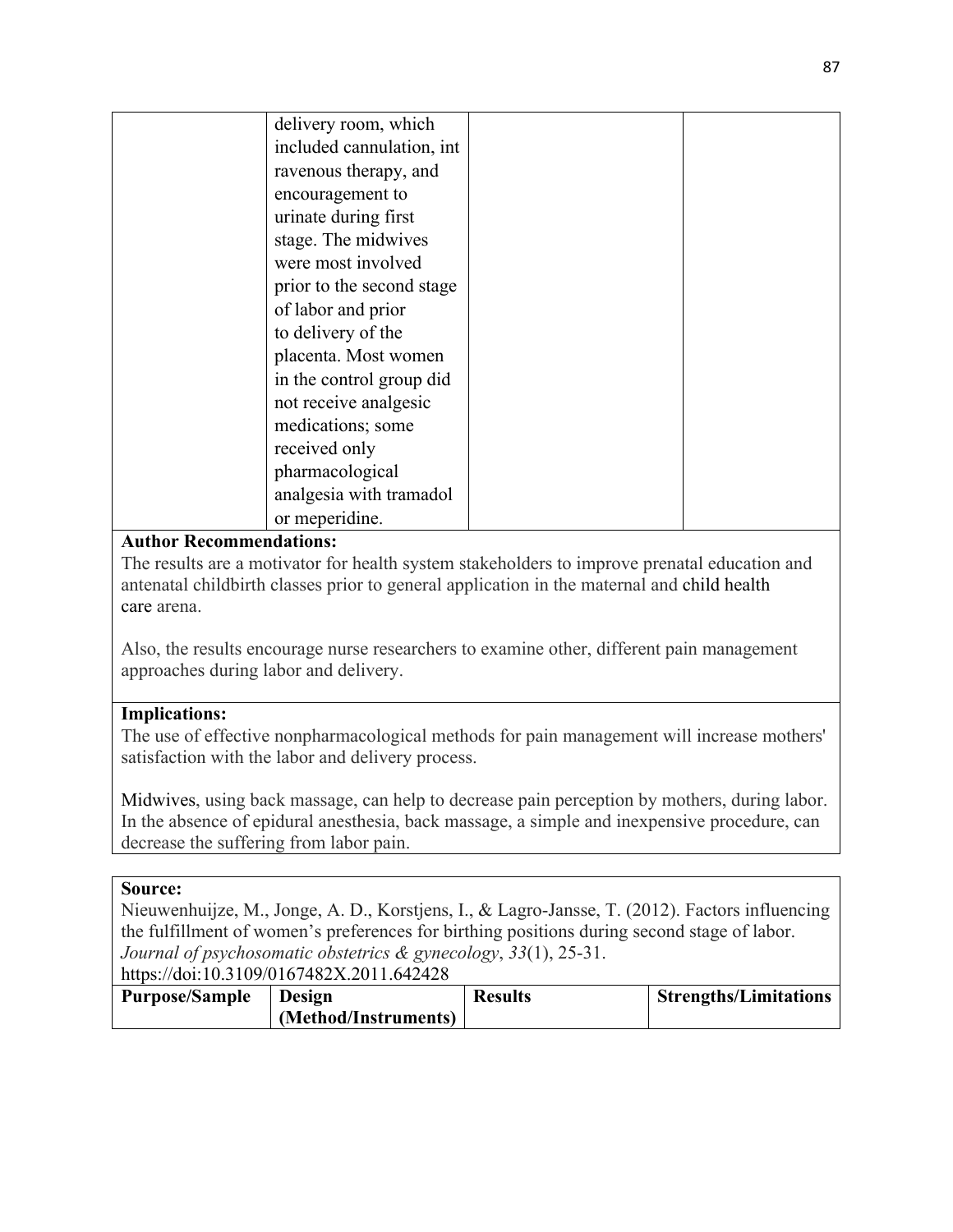| <b>Purpose:</b>     |
|---------------------|
| To examine          |
| pregnant women's    |
| preferences and     |
| their birthing      |
| positions in        |
| midwifery           |
| practices: Which    |
| positions were      |
| preferred, and did  |
| women use their     |
| preferred positions |
| even if these were  |
| other than supine   |
| positions? Which    |
| factors were        |
| related to using    |
| the preferred       |
| positions?          |

#### **Sample/Setting:**

| 1154 women with     |  |  |
|---------------------|--|--|
| a physiological     |  |  |
| pregnancy and       |  |  |
| birth, whereby a    |  |  |
| primary care        |  |  |
| midwife was the     |  |  |
| lead professional   |  |  |
| and responsible     |  |  |
| for the care        |  |  |
| throughout the      |  |  |
| birth in both home  |  |  |
| and hospital        |  |  |
| settings.           |  |  |
|                     |  |  |
| Practices that      |  |  |
| volunteered were    |  |  |
| sufficiently spread |  |  |
| throughout the      |  |  |

Netherlands and covered urban, semi urban and rural areas.

75% of the women in our Two separate questionnaires were used: one questionnaire filled out by the women and one by the midwives.

The questionnaire completed by the women included questions about their preferences for birthing positions, the birthing positions used during the second stage of labor and at the moment of birth, and sociodemographic and labor factors known to be related to birthing positions. Birthing positions were defined as follows: supine (recumbent or semi recumbent positions), lateral, sitting (>45° from the horizontal), squatting, standing, birthing shell (a plastic plateau giving support to women in squatting position), birthing stool, hands and knees, and bath [9,10]. Each woman was asked to indicate her preference in pregnancy. For each birthing position, she could score whether she intended to (i) certainly use the given birthing position, (ii) possibly use the given position, or (iii) definitely not wish to use it. In another

The majority of women (87%) considered using supine positions and most women used the supine position at some time during the second stage (during pushing 88%, at birth 81%). Of the other positions, women most often considered using the birthing stool (39%), and this non-supine position was most often used (during pushing 17%; at birth 9%). Nearly all women knew at least one other position.

Of the women who attended antenatal classes, 80% (n=440) reported that they were informed about birthing positions during these classes, whereas only 22% (n=246) of all women reported being sufficiently informed about birthing positions by their midwives.

Of the 1154 women, 58.9% (n=679) had a supine preference either strong (n=287) or mild ( $n=392$ ), and 19.6% (n=226) had a preference for other positions either strong  $(n=80)$  or mild

All Dutch practices (n=487) were invited by letter to participate in the study. Practices that volunteered were sufficiently spread throughout the

**Strengths:**

Netherlands and covered urban, semi urban and rural areas.

Participation was strictly voluntary and the data were kept confidential.

Noninvasive character of the study.

**Ouestionnaire** available in Dutch and English

Large sample size (1154).

#### **Limitations:**

Participating midwives in the study population were self-selected. Most likely, positive attitudes towards diversity in birthing positions played a part in midwives' willingness to participate. This might have led towards a more positive outcome for the use of other than supine birthing positions

Women were also older compared to the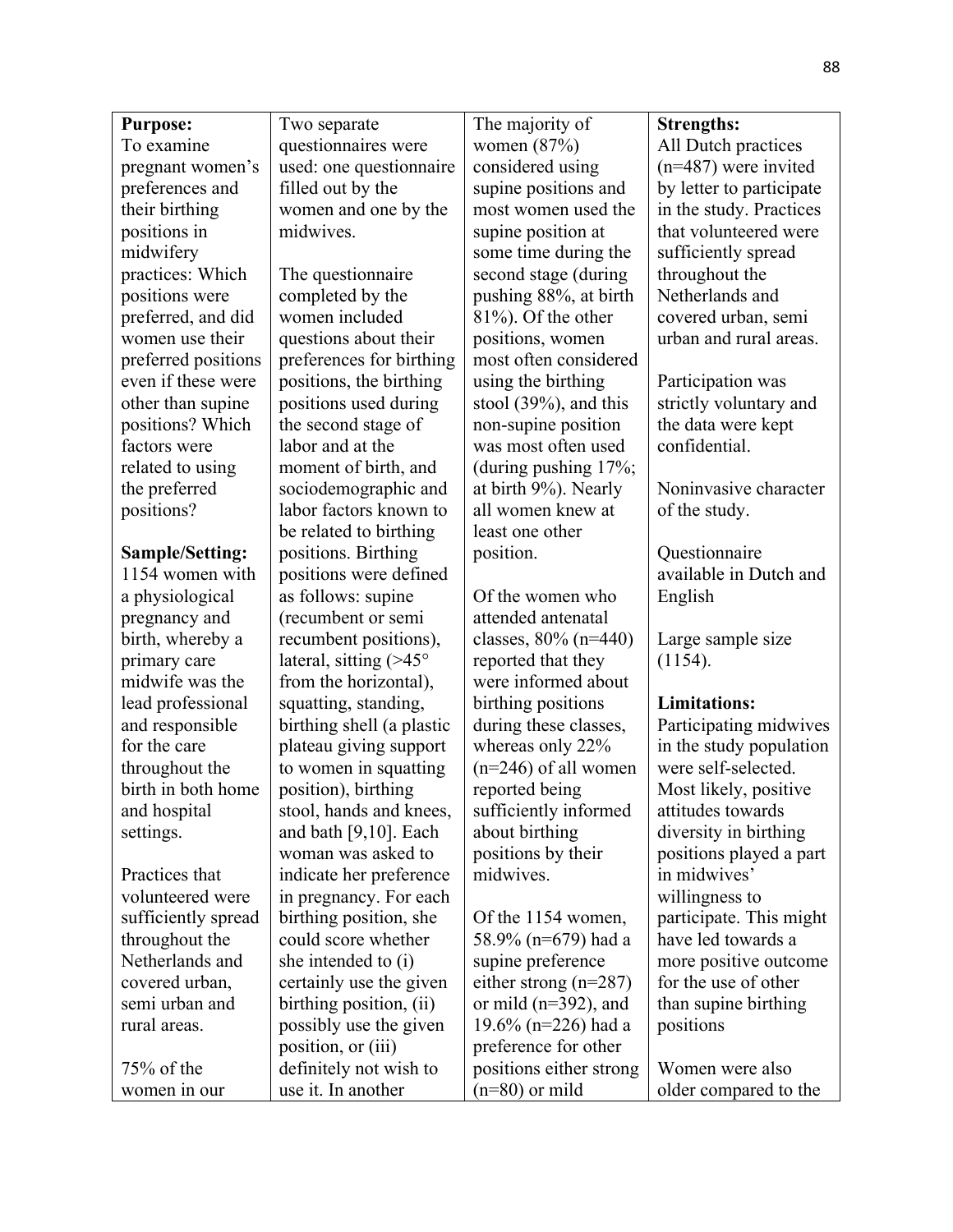| study were aged      | question, the woman                        | $(n=146)$ . The           | Dutch primary            |
|----------------------|--------------------------------------------|---------------------------|--------------------------|
| between 25 and 35    | could mark the                             | remaining 21.5%           | midwifery care           |
| years, 35% were      | positions she had used                     | $(n=249)$ had no          | population, which may    |
| primiparous          | during the second stage                    | distinct preference.      | have influenced the      |
| women, 93% were      | of labor and at the                        |                           | likelihood of using      |
| of Dutch origin,     | moment of birth on a                       | Women with a strong       | their preferred          |
| 20% had a low        | written list of possible                   | preference were more      | positions.               |
| level of education,  | positions. Women were                      | likely to use their       |                          |
| and $80\%$ gave      | also asked whether                         | preferred birthing        | The questionnaire        |
| birth at home.       | they had received                          | position than women       | about women's            |
| This sample is       | information about                          | with a mild               | preferences was filled   |
| similar to Dutch     |                                            |                           |                          |
|                      | birthing positions                         | preference ( $p<0.001$ ). | out by women after       |
| primary care         | during pregnancy from<br>their midwife and | These factors were        | they gave birth and      |
| population.          |                                            |                           | this may have led to     |
|                      | during antenatal                           | significantly             | avoidance of post        |
| These midwives       | classes.                                   | associated with using     | decision dissonance;     |
| do not use any       |                                            | the preferred birthing    | women may have           |
| medical              | The separate                               | position: having a        | responded in line with   |
| interventions such   | questionnaire for the                      | preference for supine     | the final outcome.       |
| as epidural          | midwives consisted of                      | versus other positions    |                          |
| anesthesia,          | questions about                            | (OR 10.5; CI 6.21-        | Because of the small     |
| augmentation,        | sociodemographic                           | 17.74), duration of       | number of women of       |
| continuous fetal     | characteristics,                           | second stage of more      | non-Dutch origin in      |
| monitoring or        | pregnancy and birth                        | than 60min compared       | the study, it is unclear |
| instrumental birth.  | factors. This                              | less than 10min (OR       | to what extent the       |
|                      | questionnaire was used                     | 3.21, CI 1.15–8.91),      | results apply to ethnic  |
|                      | for verification of data,                  | and birth at home         | minority populations     |
|                      | replacing missing data,                    | instead of in the         | in the Netherlands.      |
|                      | and for additional                         | hospital (OR 2.33; CI     |                          |
|                      | information on place of                    | 1.3-4.18). The model      | Literature on            |
|                      | birth and referral to the                  | explained 21.2% of        | preferences and use of   |
|                      | obstetrician, data that                    | the variance in the use   | birthing positions is    |
|                      | was not available on                       | of preferred birthing     | very limited             |
| <b>Johns Hopkins</b> | the questionnaire the                      | positions                 |                          |
| <b>Evidence</b>      | women filled out.                          |                           |                          |
| Appraisal:           |                                            | In the logistic           |                          |
|                      | Results are based                          | regression analysis       |                          |
| Strength:            | primarily on the                           | among women with a        |                          |
| Level III: Non-      | answers provided by                        | preference for other      |                          |
| experimental         | the women.                                 | birthing positions        |                          |
|                      |                                            | (Table V), the            |                          |
| <b>Quality:</b>      |                                            | following factors         |                          |
| High quality:        |                                            | were significantly        |                          |
| consistent,          |                                            | associated with the       |                          |
| generalizable        |                                            | use of other birthing     |                          |
| results; sufficient  |                                            | positions among           |                          |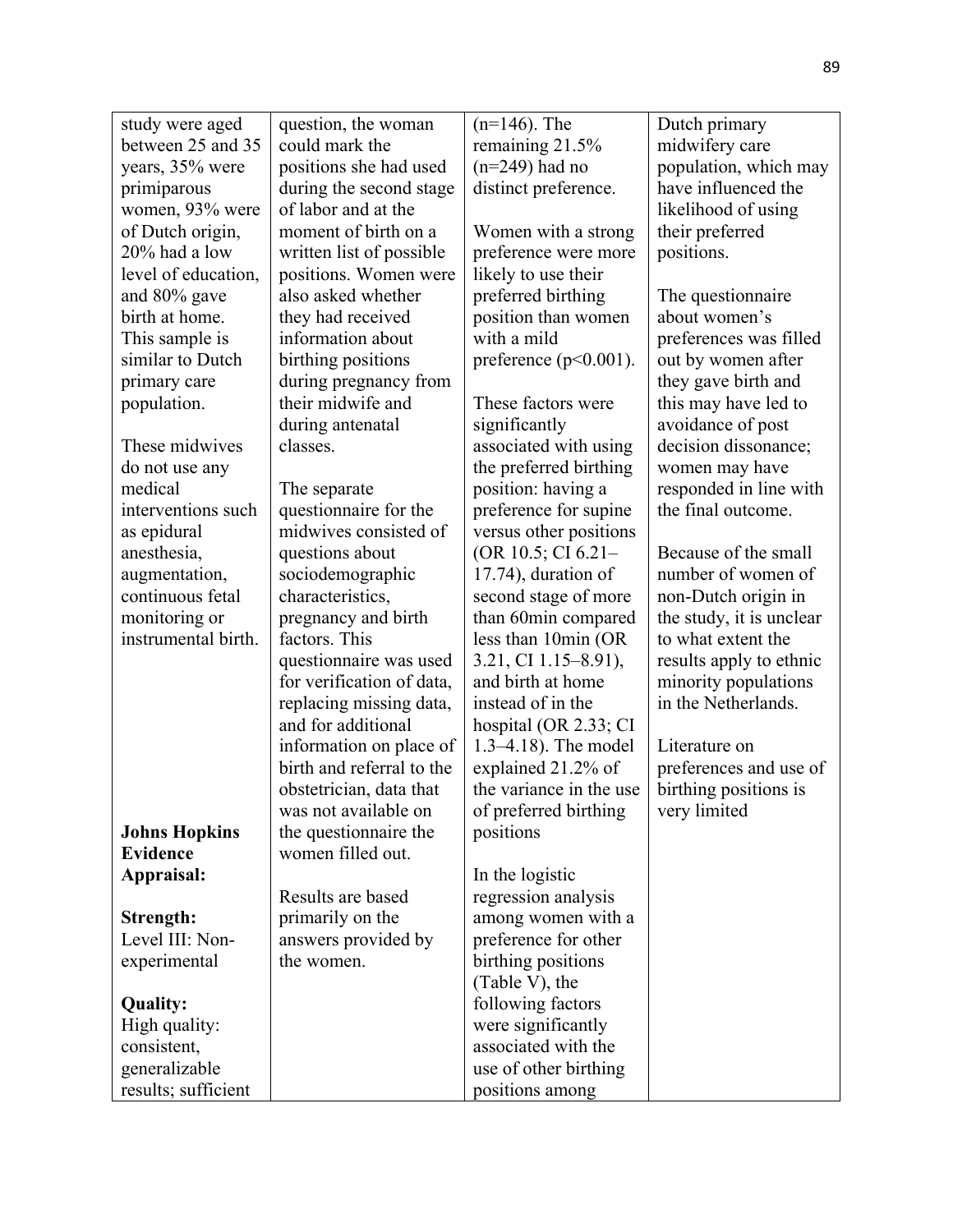| women who preferred<br>these positions:<br>study design;<br>duration of second<br>definitive<br>conclusions;<br>stage more than<br>consistent<br>60min compared to<br>recommendations<br>less than 10min (OR<br>based on<br>4.9; CI 1.29-18.57),<br>an intermediate or<br>comprehensive<br>higher level of<br>literature review<br>that includes<br>education instead of a<br>lower educational<br>thorough<br>reference to<br>level (OR 3.85; 1.48–<br>scientific<br>10.04; OR 3.36; 1.35-<br>evidence.<br>8.39, respectively),<br>and a strong<br>preference compared<br>to a mild preference<br>(OR 2.27; CI 1.09-<br>4.74). A positive<br>trend was found for<br>birth at home instead<br>of in the hospital (OR<br>$2.36;$ CI 0.99-5.59).<br>Because of the<br>limited sample size<br>$(n=222)$ , we included<br>only the strongest<br>predicting factors<br>from the previous<br>model. The model<br>explained 14.7% of<br>the variance.<br><b>Conclusion:</b><br>Most women in this<br>study used their<br>preferred birthing<br>position at some time<br>during the second<br>stage of labor. Only<br>20% of the women<br>had a preference for<br>other than supine<br>birthing positions.<br>They were less likely |                     |                        |  |
|-----------------------------------------------------------------------------------------------------------------------------------------------------------------------------------------------------------------------------------------------------------------------------------------------------------------------------------------------------------------------------------------------------------------------------------------------------------------------------------------------------------------------------------------------------------------------------------------------------------------------------------------------------------------------------------------------------------------------------------------------------------------------------------------------------------------------------------------------------------------------------------------------------------------------------------------------------------------------------------------------------------------------------------------------------------------------------------------------------------------------------------------------------------------------------------------------------------------------------|---------------------|------------------------|--|
|                                                                                                                                                                                                                                                                                                                                                                                                                                                                                                                                                                                                                                                                                                                                                                                                                                                                                                                                                                                                                                                                                                                                                                                                                             | sample size for the |                        |  |
|                                                                                                                                                                                                                                                                                                                                                                                                                                                                                                                                                                                                                                                                                                                                                                                                                                                                                                                                                                                                                                                                                                                                                                                                                             |                     |                        |  |
|                                                                                                                                                                                                                                                                                                                                                                                                                                                                                                                                                                                                                                                                                                                                                                                                                                                                                                                                                                                                                                                                                                                                                                                                                             |                     |                        |  |
|                                                                                                                                                                                                                                                                                                                                                                                                                                                                                                                                                                                                                                                                                                                                                                                                                                                                                                                                                                                                                                                                                                                                                                                                                             |                     |                        |  |
|                                                                                                                                                                                                                                                                                                                                                                                                                                                                                                                                                                                                                                                                                                                                                                                                                                                                                                                                                                                                                                                                                                                                                                                                                             |                     |                        |  |
|                                                                                                                                                                                                                                                                                                                                                                                                                                                                                                                                                                                                                                                                                                                                                                                                                                                                                                                                                                                                                                                                                                                                                                                                                             |                     |                        |  |
|                                                                                                                                                                                                                                                                                                                                                                                                                                                                                                                                                                                                                                                                                                                                                                                                                                                                                                                                                                                                                                                                                                                                                                                                                             |                     |                        |  |
|                                                                                                                                                                                                                                                                                                                                                                                                                                                                                                                                                                                                                                                                                                                                                                                                                                                                                                                                                                                                                                                                                                                                                                                                                             |                     |                        |  |
|                                                                                                                                                                                                                                                                                                                                                                                                                                                                                                                                                                                                                                                                                                                                                                                                                                                                                                                                                                                                                                                                                                                                                                                                                             |                     |                        |  |
|                                                                                                                                                                                                                                                                                                                                                                                                                                                                                                                                                                                                                                                                                                                                                                                                                                                                                                                                                                                                                                                                                                                                                                                                                             |                     |                        |  |
|                                                                                                                                                                                                                                                                                                                                                                                                                                                                                                                                                                                                                                                                                                                                                                                                                                                                                                                                                                                                                                                                                                                                                                                                                             |                     |                        |  |
|                                                                                                                                                                                                                                                                                                                                                                                                                                                                                                                                                                                                                                                                                                                                                                                                                                                                                                                                                                                                                                                                                                                                                                                                                             |                     |                        |  |
|                                                                                                                                                                                                                                                                                                                                                                                                                                                                                                                                                                                                                                                                                                                                                                                                                                                                                                                                                                                                                                                                                                                                                                                                                             |                     |                        |  |
|                                                                                                                                                                                                                                                                                                                                                                                                                                                                                                                                                                                                                                                                                                                                                                                                                                                                                                                                                                                                                                                                                                                                                                                                                             |                     |                        |  |
|                                                                                                                                                                                                                                                                                                                                                                                                                                                                                                                                                                                                                                                                                                                                                                                                                                                                                                                                                                                                                                                                                                                                                                                                                             |                     |                        |  |
|                                                                                                                                                                                                                                                                                                                                                                                                                                                                                                                                                                                                                                                                                                                                                                                                                                                                                                                                                                                                                                                                                                                                                                                                                             |                     |                        |  |
|                                                                                                                                                                                                                                                                                                                                                                                                                                                                                                                                                                                                                                                                                                                                                                                                                                                                                                                                                                                                                                                                                                                                                                                                                             |                     |                        |  |
|                                                                                                                                                                                                                                                                                                                                                                                                                                                                                                                                                                                                                                                                                                                                                                                                                                                                                                                                                                                                                                                                                                                                                                                                                             |                     |                        |  |
|                                                                                                                                                                                                                                                                                                                                                                                                                                                                                                                                                                                                                                                                                                                                                                                                                                                                                                                                                                                                                                                                                                                                                                                                                             |                     |                        |  |
|                                                                                                                                                                                                                                                                                                                                                                                                                                                                                                                                                                                                                                                                                                                                                                                                                                                                                                                                                                                                                                                                                                                                                                                                                             |                     |                        |  |
|                                                                                                                                                                                                                                                                                                                                                                                                                                                                                                                                                                                                                                                                                                                                                                                                                                                                                                                                                                                                                                                                                                                                                                                                                             |                     |                        |  |
|                                                                                                                                                                                                                                                                                                                                                                                                                                                                                                                                                                                                                                                                                                                                                                                                                                                                                                                                                                                                                                                                                                                                                                                                                             |                     |                        |  |
|                                                                                                                                                                                                                                                                                                                                                                                                                                                                                                                                                                                                                                                                                                                                                                                                                                                                                                                                                                                                                                                                                                                                                                                                                             |                     |                        |  |
|                                                                                                                                                                                                                                                                                                                                                                                                                                                                                                                                                                                                                                                                                                                                                                                                                                                                                                                                                                                                                                                                                                                                                                                                                             |                     |                        |  |
|                                                                                                                                                                                                                                                                                                                                                                                                                                                                                                                                                                                                                                                                                                                                                                                                                                                                                                                                                                                                                                                                                                                                                                                                                             |                     |                        |  |
|                                                                                                                                                                                                                                                                                                                                                                                                                                                                                                                                                                                                                                                                                                                                                                                                                                                                                                                                                                                                                                                                                                                                                                                                                             |                     |                        |  |
|                                                                                                                                                                                                                                                                                                                                                                                                                                                                                                                                                                                                                                                                                                                                                                                                                                                                                                                                                                                                                                                                                                                                                                                                                             |                     |                        |  |
|                                                                                                                                                                                                                                                                                                                                                                                                                                                                                                                                                                                                                                                                                                                                                                                                                                                                                                                                                                                                                                                                                                                                                                                                                             |                     |                        |  |
|                                                                                                                                                                                                                                                                                                                                                                                                                                                                                                                                                                                                                                                                                                                                                                                                                                                                                                                                                                                                                                                                                                                                                                                                                             |                     |                        |  |
|                                                                                                                                                                                                                                                                                                                                                                                                                                                                                                                                                                                                                                                                                                                                                                                                                                                                                                                                                                                                                                                                                                                                                                                                                             |                     |                        |  |
|                                                                                                                                                                                                                                                                                                                                                                                                                                                                                                                                                                                                                                                                                                                                                                                                                                                                                                                                                                                                                                                                                                                                                                                                                             |                     |                        |  |
|                                                                                                                                                                                                                                                                                                                                                                                                                                                                                                                                                                                                                                                                                                                                                                                                                                                                                                                                                                                                                                                                                                                                                                                                                             |                     |                        |  |
|                                                                                                                                                                                                                                                                                                                                                                                                                                                                                                                                                                                                                                                                                                                                                                                                                                                                                                                                                                                                                                                                                                                                                                                                                             |                     |                        |  |
|                                                                                                                                                                                                                                                                                                                                                                                                                                                                                                                                                                                                                                                                                                                                                                                                                                                                                                                                                                                                                                                                                                                                                                                                                             |                     |                        |  |
|                                                                                                                                                                                                                                                                                                                                                                                                                                                                                                                                                                                                                                                                                                                                                                                                                                                                                                                                                                                                                                                                                                                                                                                                                             |                     |                        |  |
|                                                                                                                                                                                                                                                                                                                                                                                                                                                                                                                                                                                                                                                                                                                                                                                                                                                                                                                                                                                                                                                                                                                                                                                                                             |                     |                        |  |
|                                                                                                                                                                                                                                                                                                                                                                                                                                                                                                                                                                                                                                                                                                                                                                                                                                                                                                                                                                                                                                                                                                                                                                                                                             |                     |                        |  |
|                                                                                                                                                                                                                                                                                                                                                                                                                                                                                                                                                                                                                                                                                                                                                                                                                                                                                                                                                                                                                                                                                                                                                                                                                             |                     |                        |  |
|                                                                                                                                                                                                                                                                                                                                                                                                                                                                                                                                                                                                                                                                                                                                                                                                                                                                                                                                                                                                                                                                                                                                                                                                                             |                     |                        |  |
|                                                                                                                                                                                                                                                                                                                                                                                                                                                                                                                                                                                                                                                                                                                                                                                                                                                                                                                                                                                                                                                                                                                                                                                                                             |                     |                        |  |
|                                                                                                                                                                                                                                                                                                                                                                                                                                                                                                                                                                                                                                                                                                                                                                                                                                                                                                                                                                                                                                                                                                                                                                                                                             |                     |                        |  |
|                                                                                                                                                                                                                                                                                                                                                                                                                                                                                                                                                                                                                                                                                                                                                                                                                                                                                                                                                                                                                                                                                                                                                                                                                             |                     |                        |  |
|                                                                                                                                                                                                                                                                                                                                                                                                                                                                                                                                                                                                                                                                                                                                                                                                                                                                                                                                                                                                                                                                                                                                                                                                                             |                     |                        |  |
|                                                                                                                                                                                                                                                                                                                                                                                                                                                                                                                                                                                                                                                                                                                                                                                                                                                                                                                                                                                                                                                                                                                                                                                                                             |                     |                        |  |
|                                                                                                                                                                                                                                                                                                                                                                                                                                                                                                                                                                                                                                                                                                                                                                                                                                                                                                                                                                                                                                                                                                                                                                                                                             |                     |                        |  |
|                                                                                                                                                                                                                                                                                                                                                                                                                                                                                                                                                                                                                                                                                                                                                                                                                                                                                                                                                                                                                                                                                                                                                                                                                             |                     |                        |  |
|                                                                                                                                                                                                                                                                                                                                                                                                                                                                                                                                                                                                                                                                                                                                                                                                                                                                                                                                                                                                                                                                                                                                                                                                                             |                     | to use their preferred |  |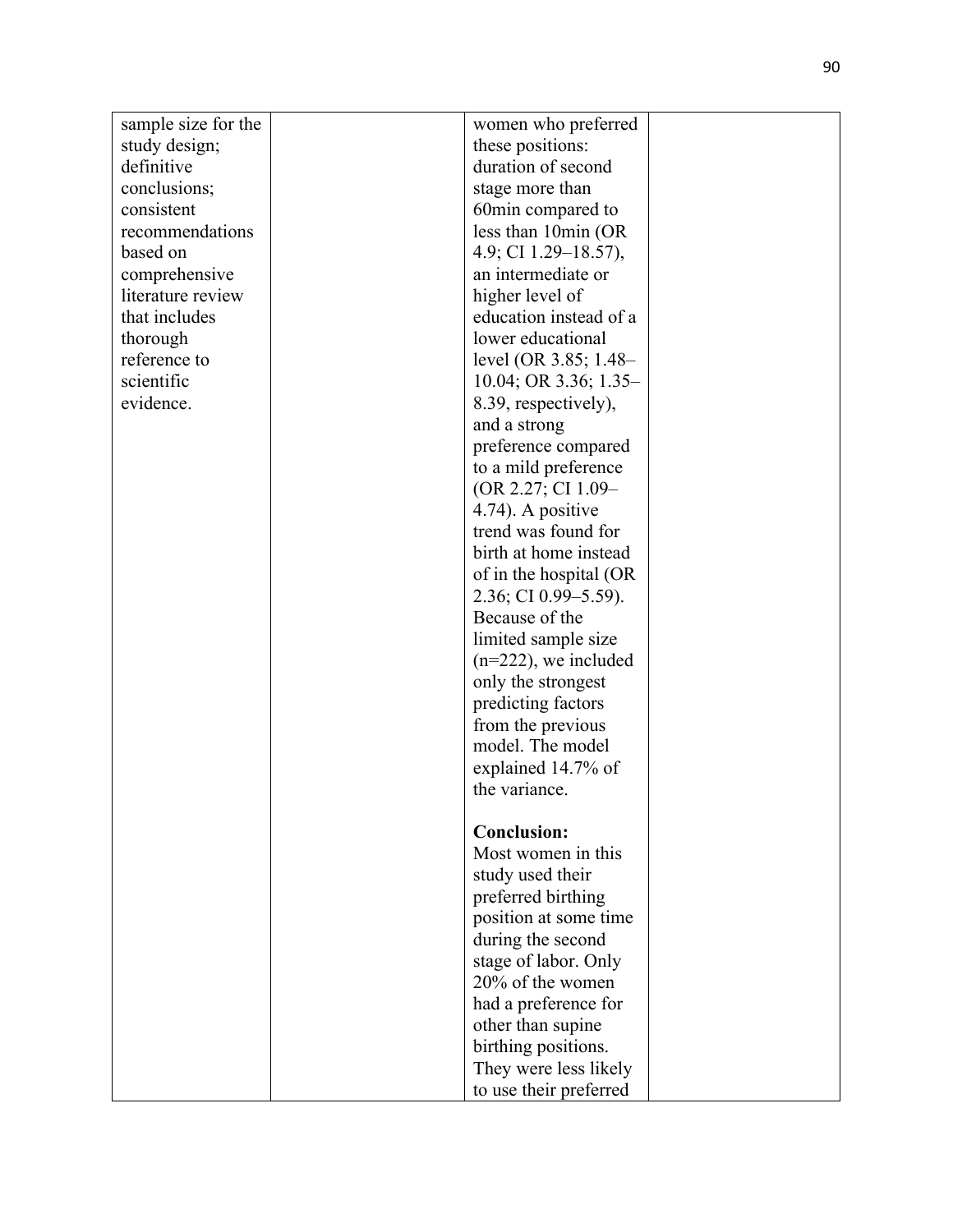| birthing position,     |
|------------------------|
| especially when they   |
| had a mild preference. |
| Other factors          |
| associated with actual |
| use of preferred       |
| birthing positions     |
| were: duration of      |
| second stage longer    |
| than 60min; birth at   |
| home; and, for other   |
| birthing positions,    |
| higher levels of       |
| education.             |
|                        |
| In our study, women    |
| with a lower level of  |
| education were less    |
| likely to use their    |
| preference for other   |
|                        |
| birthing positions,    |
| suggesting             |
| inequalities in        |
| realizing one's        |
| choice. These women    |
| might have been less   |
| explicit in expressing |
| their preference, or   |
| perhaps midwives       |
| might be less          |
| proactive in exploring |
| the choices of these   |
| women.                 |

A minority of women preferred other positions than supine. This might be because they were unaware of the available options for birthing positions. Although nearly all women knew at least one other position, midwives seemed to have a minor role in giving information about birthing positions. This might have limited women's perceptions of the available possibilities. A study on maternity services has suggested that preferences are affected by what women believe to be possible.

In another study, women indicated that the midwife's advice was by far the most important factor that influenced their choice of birthing position. They said they would feel less hesitant to use more uncommon positions if these had been mentioned by the midwife during pregnancy.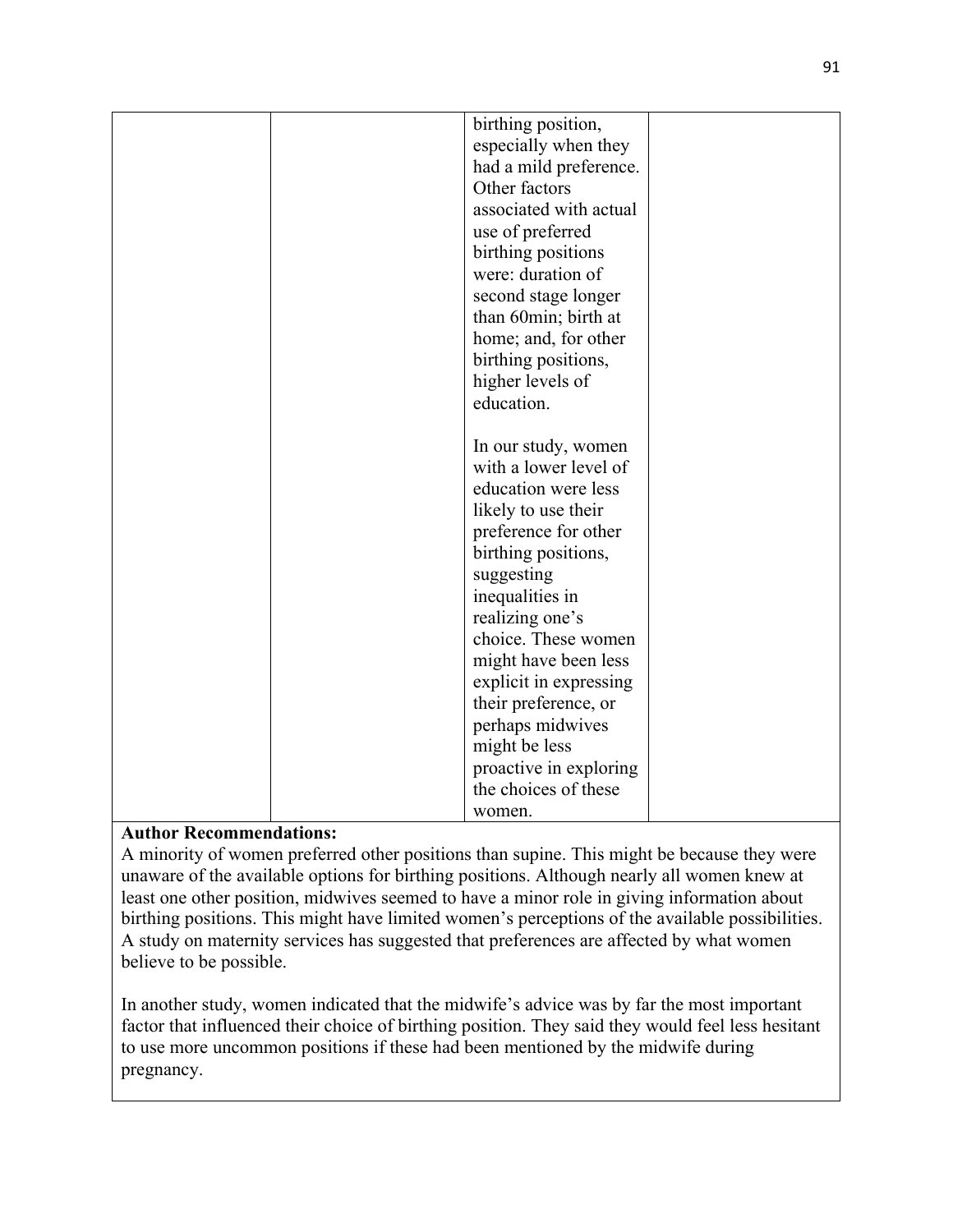Informed choice is fundamental to the midwifery model of care. Both primiparous and multiparous women expressed a strong need to be informed during pregnancy by their midwife on how to prepare physically and mentally for the birth, including the use of birthing positions.

The home environment itself may also be more conducive to allowing women to follow their own preferences. For midwives the environment is also a contributing factor. In several studies midwives stated that their work environment influenced their tendency to use other birthing positions. Midwives who experience more autonomy in their work setting, as in the home situation, are more likely to simulate a variety of positions.

**Implications:** Midwives should proactively explore women's preferences for birthing positions throughout pregnancy and birth, support women in developing well-informed choices, and facilitate these choices where possible.

#### **Source:**

Whitburn, L. Y., Jones, L. E., Davey, M. A., & Small, R. (2017). The meaning of labor pain: how the social environment and other contextual factors shape women's experiences. *BMC pregnancy and childbirth*, *17*(1), 157. https://doi.org/10.1186/s12884-017-1343-3

| <b>Purpose/Sample</b>  | <b>Design</b>           | $         -$<br><b>Results</b> | <b>Strengths/Limitations</b> |
|------------------------|-------------------------|--------------------------------|------------------------------|
|                        | (Method/Instruments)    |                                |                              |
| <b>Purpose:</b>        | A qualitative study was | A determining factor           | <b>Strengths:</b>            |
| To examine             | conducted using         | of a woman's                   | Investigates important       |
| women's                | phenomenology as the    | experience of pain             | and under-researched         |
| experiences within     | theoretical framework.  | during labor is the            | concepts relating to         |
| the perspective of     | Data were collected     | meaning she ascribes           | labor pain. We have          |
| modern pain            | through face-to-face    | to it. When women              | chosen a research            |
| science. A more        | interviews and written  | interpret the pain as          | strategy that enables us     |
| complete               | questionnaires. Data    | productive and                 | to seek a more               |
| understanding of       | were analysed using an  | purposeful, it is              | complete                     |
| this phenomenon        | Interpretative          | associated with                | understanding of the         |
| can then guide the     | Phenomenological        | positive cognitions            | experiential                 |
| development of         | Analysis approach.      | and emotions, and              | phenomenon of labor          |
| interventions to       |                         | they are more likely           | pain and have                |
| enhance women's        | Women participated in   | to feel they can cope.         | interpreted the findings     |
| experiences and        | two interviews, as well | Alternatively, when            | in light of modern pain      |
| potentially reduce     | as completed three      | women interpret the            | science. Through this        |
| their need for         | questionnaires during   | pain as threatening, it        | more sophisticated           |
| pharmacological        | the study.              | is associated with             | understanding of labor       |
| intervention.          |                         | negative cognitions            | pain, better strategies      |
|                        | The semi-structured     | and emotions and               | to support women             |
|                        | pre- and post-birth     | they tend to feel they         | during labor and birth       |
| <b>Sample/Setting:</b> | interviews were         | need help from                 | may be developed.            |
|                        | conducted with          | external methods of            |                              |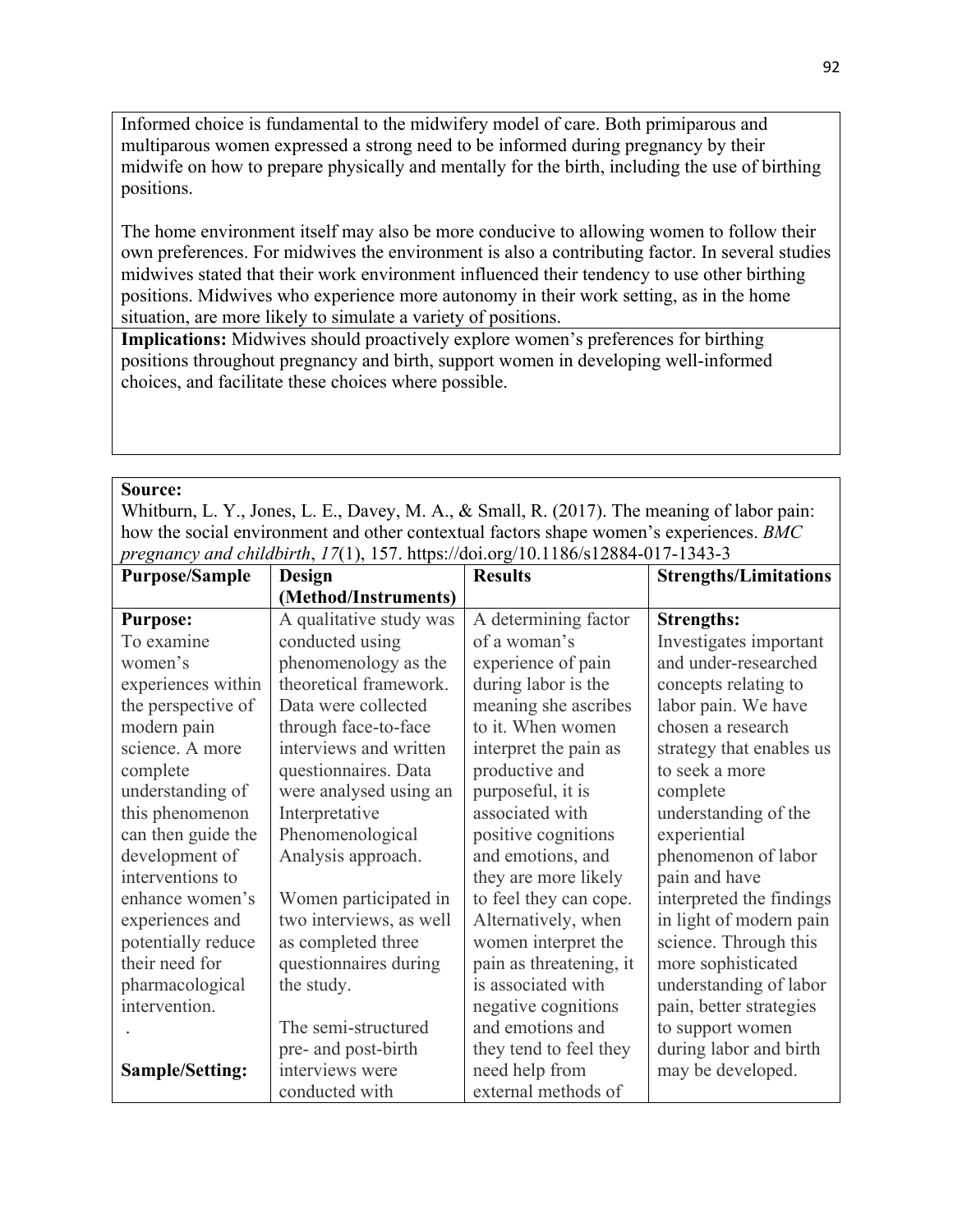| 21 nulliparous               | researcher LW between                           | pain control. The                             | <b>Limitations:</b>                              |
|------------------------------|-------------------------------------------------|-----------------------------------------------|--------------------------------------------------|
| women, birthing              | December 2013 and                               | social environment                            | The demographic                                  |
| at one of two large          | January 2015. The pre-                          | seems particularly                            | factors of participants                          |
| maternity services           | birth interview was                             | important in shaping                          | are not representative                           |
| in Melbourne,                | designed to explore                             | a woman's pain                                | of all women giving                              |
| Australia.                   | women's thoughts and                            | experience by                                 | birth. Despite women                             |
|                              | expectations about                              | influencing her                               | being recruited from                             |
| Nulliparous<br>women in late | labor pain, and how<br>they anticipated they    | interpretation of the<br>context of the pain, | two different maternity<br>hospitals in various  |
| pregnancy                    | would cope.                                     | and in doing so can                           | models of care, as well                          |
| $($ >30 weeks                |                                                 | change its meaning.                           | as differing pregnancy                           |
| gestation) who               | The post-birth                                  | The context and                               | risk levels, this study                          |
| were not booked              | interview [see                                  | social environment                            | focused only on                                  |
| for a planned                | Additional file $1$ ] was                       | are dynamic and can                           | nulliparous women's                              |
| caesarean section            | designed to capture                             | also change                                   | experiences. Over half                           |
| and who were                 | women's experiences                             | throughout labor.                             | of these women had                               |
| expecting a                  | of labor. Women were                            |                                               | completed tertiary                               |
| normal vaginal               | asked to reflect on the                         | <b>Conclusion:</b>                            | level education.                                 |
| birth at the time of         | labor and describe their                        | A determining factor                          |                                                  |
| recruitment were             | experience from the                             | in a woman's                                  | The interview relied                             |
| invited to                   | onset of the first stage                        | experience of pain                            | on recall up to 3 weeks<br>after women's labors. |
| participate.                 | of labor through to the<br>birth of their baby. | during labor is its<br>perceived meaning      | Yet, previous work,                              |
|                              |                                                 | which can then                                | however, has                                     |
| <b>Johns Hopkins</b>         | Interviews were                                 | influence how the                             | demonstrated that                                |
| <b>Evidence</b>              | conducted in women's                            | woman responds to                             | women's recall of their                          |
| Appraisal:                   | homes within 3 weeks                            | the pain. The meaning                         | labor experiences is                             |
|                              | of giving birth and                             | of the pain is shaped                         | surprisingly accurate                            |
| Strength:                    | lasted between 45 and                           | by the social                                 | even years after the                             |
| Level $III -$                | 90 min.                                         | environment and                               | event.                                           |
| Qualitative study            |                                                 | other contextual                              |                                                  |
|                              |                                                 | factors within which                          |                                                  |
| <b>Quality:</b>              |                                                 | it is experienced.                            |                                                  |
| High - Consistent,           |                                                 |                                               |                                                  |
| generalizable                |                                                 |                                               |                                                  |
| results; sufficient          |                                                 |                                               |                                                  |
| sample size for the          |                                                 |                                               |                                                  |
| study design;<br>definitive  |                                                 |                                               |                                                  |
| conclusions;                 |                                                 |                                               |                                                  |
| consistent                   |                                                 |                                               |                                                  |
| recommendations              |                                                 |                                               |                                                  |
| based on                     |                                                 |                                               |                                                  |
| comprehensive                |                                                 |                                               |                                                  |
| literature review            |                                                 |                                               |                                                  |
| that includes                |                                                 |                                               |                                                  |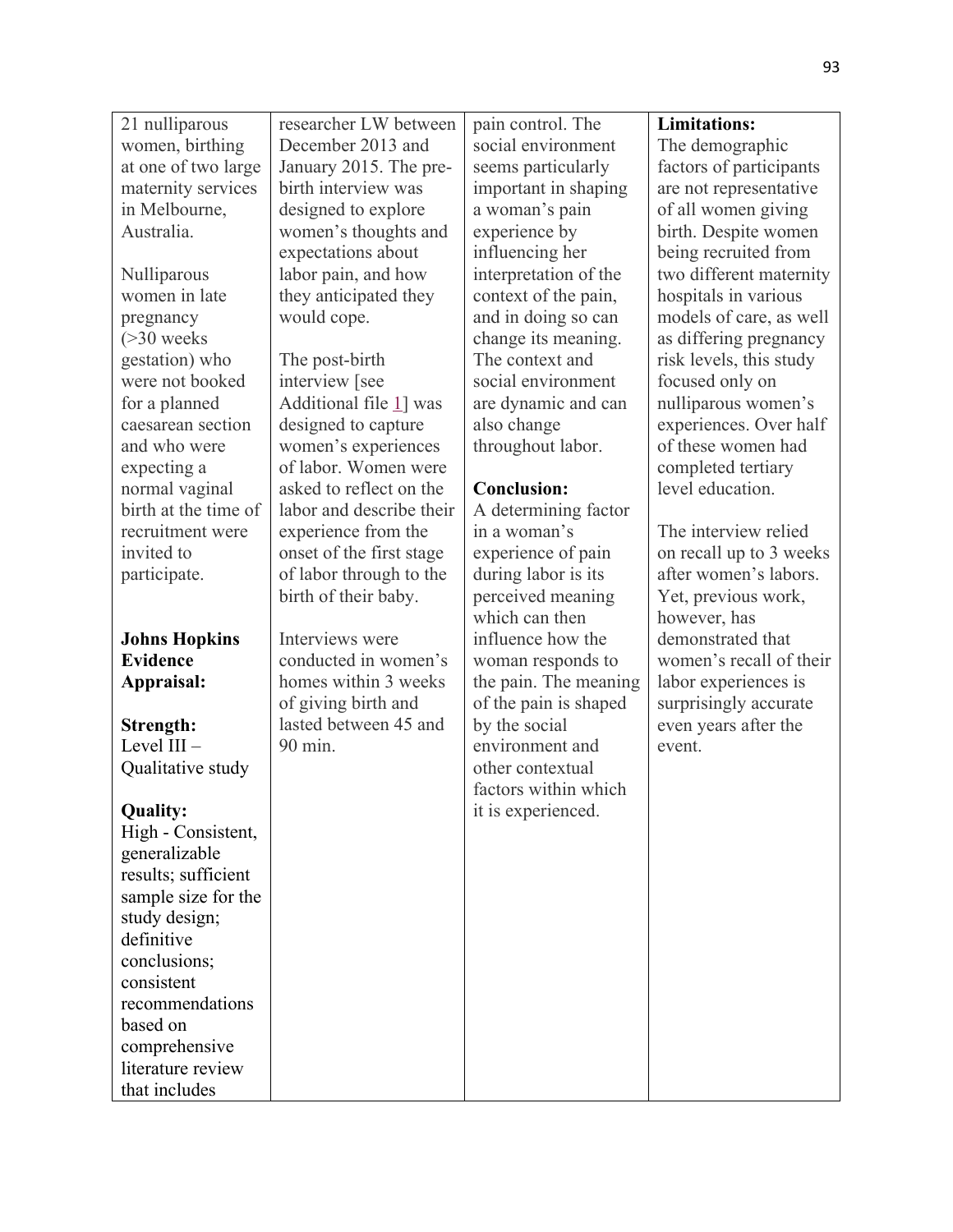| thorough<br>reference to<br>scientific |  |  |
|----------------------------------------|--|--|
| evidence.                              |  |  |

The social environment is a key influencer; Interventions that encourage positive cognitions and emotions about labor pain, and promote labor pain as a productive and purposeful pain, may improve women's pain experience and, importantly, her capacity to cope.

## **Implications:**

Focused promotion of labor pain as a productive and purposeful pain and efforts to empower women to utilise their inner capacity to cope, as well as careful attention to women's cognitions and the social environment around them may improve women's experiences of labor pain and decrease their need for pain interventions.

The data in this study suggest that the people around the laboring woman can shape her pain experience.

## **Source:**

Aynaci G. (2020). Maternal Perspective for Support and Control in Birth*. Journal of Basic and Clinical Health Sciences*, 4:161-168. https://doi:10.30621/jbachs.2020.990

| <b>Purpose/Sample</b>   | Design                   | <b>Results</b>               | <b>Strengths/Limitations</b> |
|-------------------------|--------------------------|------------------------------|------------------------------|
|                         | (Method/Instruments)     |                              |                              |
|                         |                          |                              |                              |
| <b>Purpose:</b>         | Face to face interviews, | <b>SCIB</b> scores           | <b>Strengths:</b>            |
| To evaluate the         | Data from 2 scales       | increased with an            | Thorough literature          |
| perceptions of          | were used; 'Support      | increase in the              | review                       |
| patients and the        | and Control in Birth     | education level.             |                              |
| parameters              | Scale (SCIB)' and        | Patients with higher         | <b>Limitations:</b>          |
| affecting them          | 'Discomfort              | DIS scores were more         | Poor grammar (likely         |
| during delivery         | Intolerance Scale        | intolerant of                | due to translation).         |
| and to increase the     | $(DIS)$ .                | discomfort. However,         |                              |
| quality of obstetric    |                          | they also had high           | Weak positive                |
| care.                   |                          | <b>SCIB</b> scores. Patients | correlation between          |
|                         |                          | who had high SCIB            | SCI and DIS.                 |
| Sample/Setting:         |                          | scores didn't lose           | However, the                 |
| 230 postpartum          |                          | control during labor.        | relationship was             |
| women between at        |                          | <b>SCIB</b> scores were      | statistically significant.   |
| least 24 hours          |                          | found to be lower in         | Although the result is       |
| postpartum period       |                          | patients who had             | statistically significant,   |
| and 72 hours            |                          | additional                   | further studies are          |
| postpartum period       |                          | interventions such as        | recommended to               |
| who gave birth in       |                          | foley catheter,              | assess whether it is         |
| Trakya Medical          |                          | experiencing a painful       | clinically significant.      |
| <b>Faculty Hospital</b> |                          | vaginal examination.         |                              |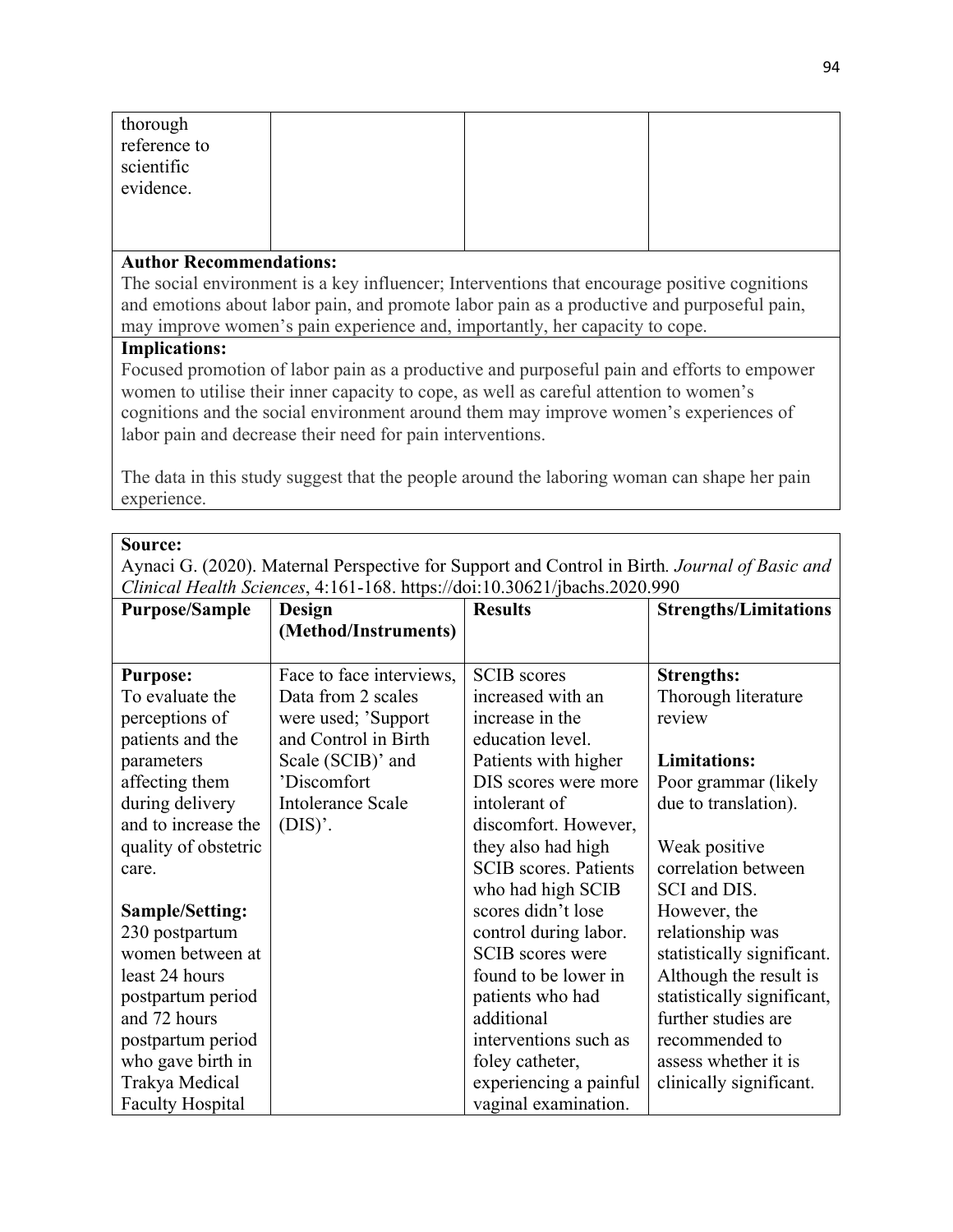| between                    | The scores of those                          |  |
|----------------------------|----------------------------------------------|--|
| September 2019-            | who had normal                               |  |
| January 2020.              | vaginal delivery were                        |  |
|                            | higher than those who                        |  |
| The women aged             | had cesarean section.                        |  |
| between 18 and 43          | There was a                                  |  |
| years old with no          | significant                                  |  |
| psychological              | relationship between                         |  |
| illness, smoking           | DIS, SCIB and labor                          |  |
| or alcohol history         | duration.                                    |  |
| with low risk              |                                              |  |
| pregnancies.               | SCIB scores of those                         |  |
|                            | with average income                          |  |
| <b>Johns Hopkins</b>       | were higher than                             |  |
| <b>Evidence</b>            | those with low                               |  |
| Appraisal:                 | income ( $p < 0.001$ ).                      |  |
|                            |                                              |  |
| Strength:                  | However, as income                           |  |
| Level III:                 | level increases, DIS                         |  |
| Qualitative Study          | scores were                                  |  |
|                            | increasing as well,                          |  |
|                            | which indicates less                         |  |
| Quality:                   | intolerance to                               |  |
| Good: Reasonably           | discomfort. When the                         |  |
| consistent results;        | participants are                             |  |
| sufficient sample          | evaluated according                          |  |
| size for the study         | to their occupations,                        |  |
| design; reasonably         | there was no                                 |  |
| consistent                 | significant                                  |  |
| recommendations            | relationship between                         |  |
| based on fairly            | SCIB and DIS scores.                         |  |
| comprehensive              |                                              |  |
| literature review          | Those who had high                           |  |
| that includes some         | DIS scores indicating<br>less intolerance to |  |
| reference to<br>scientific |                                              |  |
| evidence.                  | discomfort, it was                           |  |
|                            | observed that they                           |  |
|                            | were exposed to<br>additional                |  |
|                            | interventions such as                        |  |
|                            |                                              |  |
|                            | fundal pressure and<br>intravenous induction |  |
|                            |                                              |  |
|                            | during labor.                                |  |
|                            | As the age increased,                        |  |

SCIB support, SCIB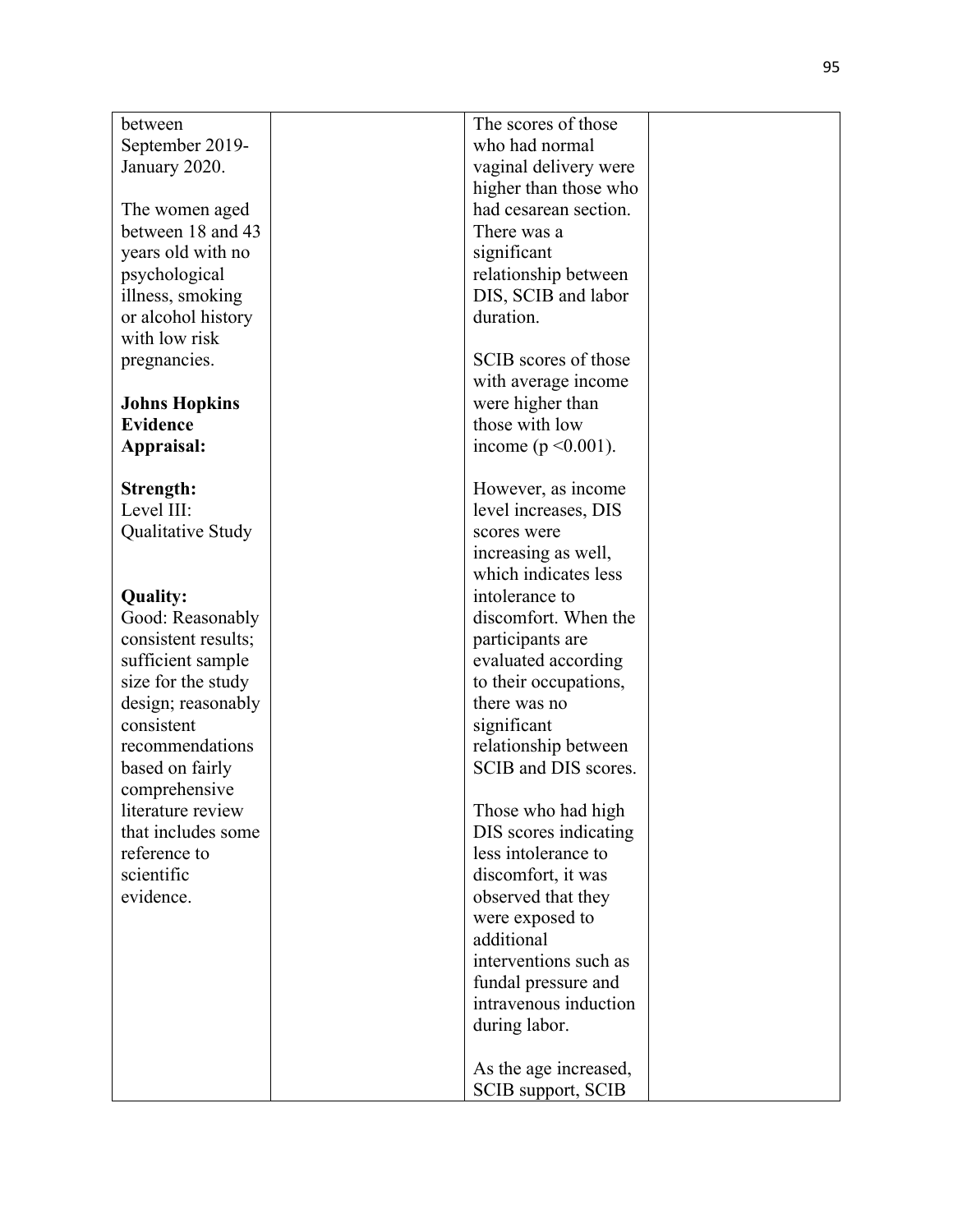| internal control, SCIB    |  |
|---------------------------|--|
|                           |  |
| total, and DIS scores     |  |
| were better.              |  |
|                           |  |
|                           |  |
| SCIB and DIS scores       |  |
| of those who had          |  |
| normal vaginal            |  |
|                           |  |
| delivery were higher      |  |
| than those who had        |  |
| cesarean section ( $p=$   |  |
| $0.007$ ; p $0.001$ ).    |  |
|                           |  |
| <b>SCIB, SCIB</b>         |  |
|                           |  |
| subscores, and DIS        |  |
| scores were better in     |  |
| patients with three or    |  |
| more healthy              |  |
| pregnancies than          |  |
| those who had their       |  |
|                           |  |
| first or second           |  |
| pregnancy ( $p =$         |  |
| $<0.001$ ).               |  |
|                           |  |
| SCIB scores of those      |  |
| who delivered three       |  |
|                           |  |
| or more had a             |  |
| tendency to a lower       |  |
| score. The best scores    |  |
| were observed in          |  |
| women who delivered       |  |
|                           |  |
| twice ( $p = 0.003$ ).    |  |
|                           |  |
| SCIB scores of those      |  |
| who had breastfed         |  |
| their babies for more     |  |
| than one year in their    |  |
|                           |  |
| previous pregnancies      |  |
| were higher than          |  |
| those who had given       |  |
| breastmilk less than      |  |
| one year ( $p < 0.001$ ). |  |
| It was observed that      |  |
|                           |  |
| patients who              |  |
| breastfed for a long      |  |
| time had higher           |  |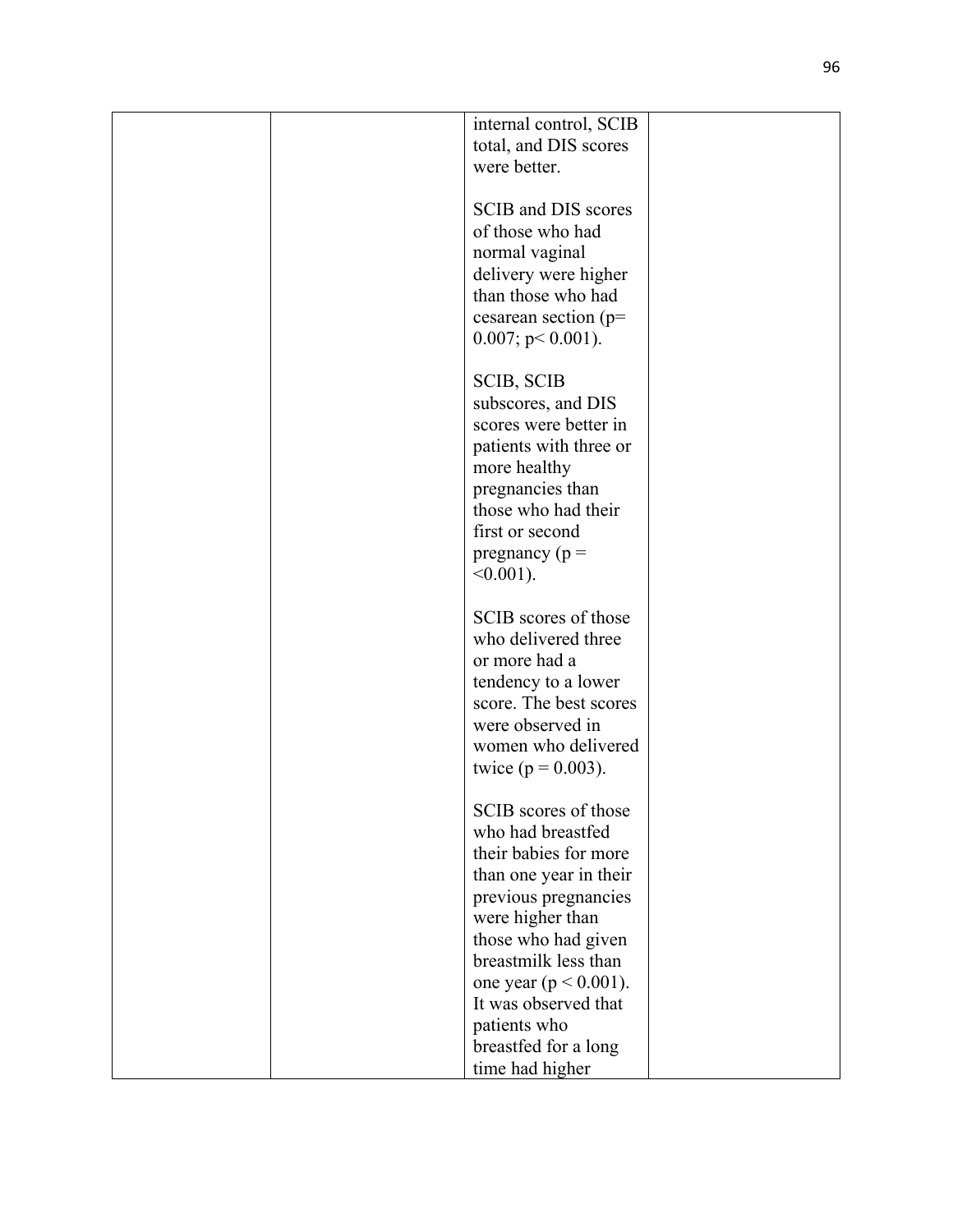| tolerance intolerance        |
|------------------------------|
| to discomfort.               |
|                              |
|                              |
| <b>SCIB</b> Support          |
| (p<0.001);                   |
| <b>SCIB</b> Internal Control |
|                              |
| $(p < 0.001)$ and SCIB       |
| Total scores were            |
| higher in women              |
| whose labor lasted           |
| less than 8 hours            |
|                              |
| compared to the              |
| women with longer            |
| labor duration. There        |
| was a significant            |
|                              |
| relationship between         |
| DIS and labor                |
| duration ( $p=0.003$ ).      |
|                              |
| The women who                |
|                              |
| experience a                 |
| traumatic birth              |
| reported that they had       |
| low self control on          |
| their emotions during        |
|                              |
| labor.                       |
|                              |
| <b>Conclusion:</b>           |
| The sensitivity and          |
| tolerance factors of         |
| pregnant women               |
|                              |
| should be examined           |
| at structural level.         |
| During and after             |
| childbirth, suitable         |
| environments for the         |
| mother should be             |
|                              |
| created and                  |
| adaptation to the new        |
| situation should be          |
| ensured. The higher          |
| control detected             |
|                              |
| during labor results         |
| with less severe pain,       |
| more intense positive        |
| emotions and less            |
|                              |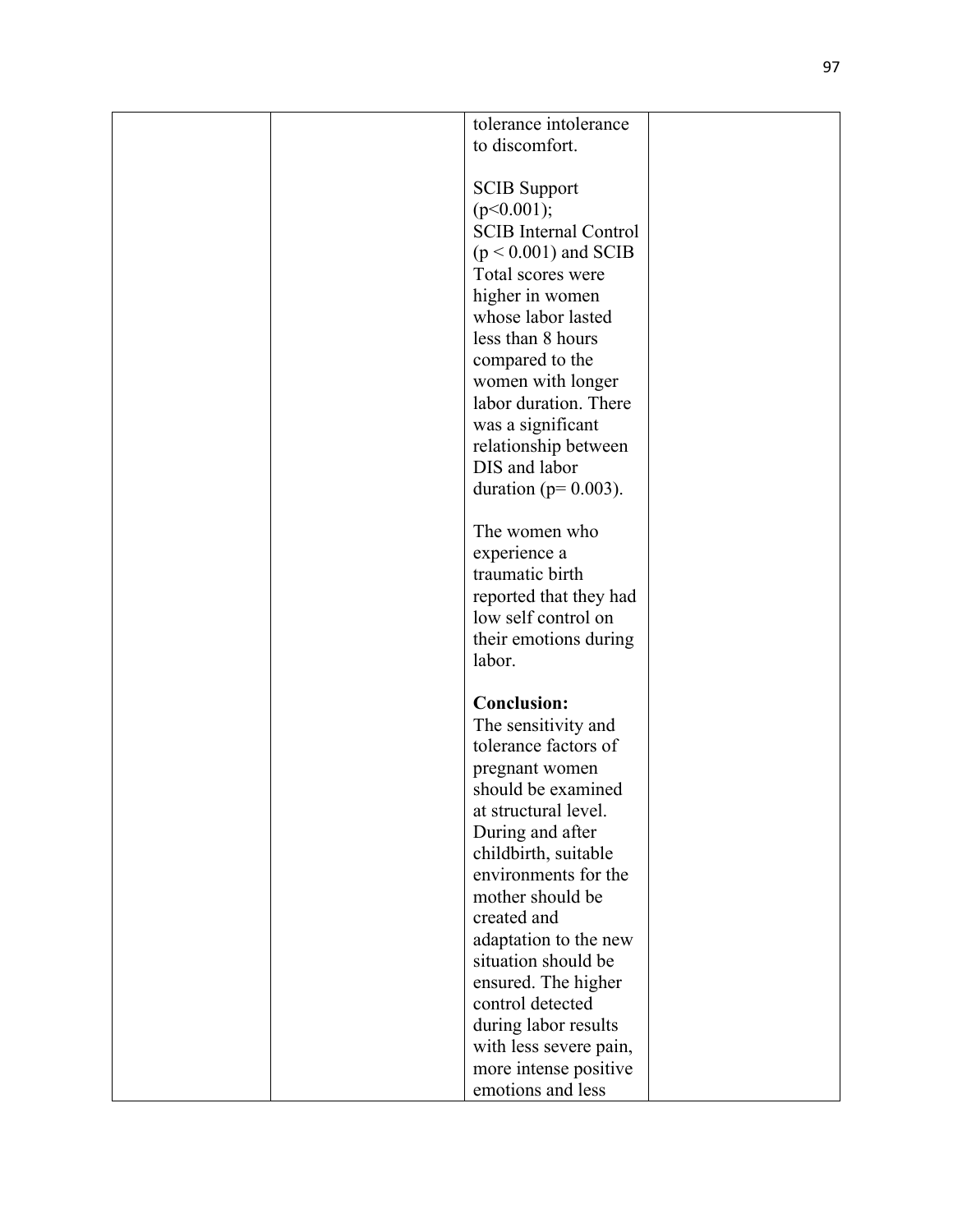|  | intense negative     |  |
|--|----------------------|--|
|  | emotions. With more  |  |
|  | supportive care      |  |
|  | services, perceived  |  |
|  | control increases in |  |
|  | patients and they    |  |
|  | experience a more    |  |
|  | comfortable delivery |  |
|  | process.             |  |

Pregnant women with increased knowledge and awareness about labor will achieve a higher quality pregnancy period and delivery process. Thus, the protection and development of maternal and fetal health should be supported.

Out of the three subscales of this scale, external control was found to be low. Participants had the lowest perception of external factors such as access to information and decision making during labor and delivery, indicating that they had the lowest perceived control. This showed that women had less share in obtaining information during labor and participating in decision making during childbirth. Women's participation in decision-making on their own bodies makes them feel honorable and respected both during hospitalization and during labor. Effective communication initiated by healthcare providers is a leading factor in gaining external control in women.

Among the factors with the lowest perception of internal control items were; "pretending that I am not myself in pain responses", ''The pain I had was much more than I could control''. Those items indicate low control level during birth; and supports the studies reporting that labor pain is a high adverse effect factor for labor. However, it should be kept in mind that severe pain at birth allows the woman to support uterine contractions. Therefore, intrapartum pain management with nonpharmacological interventions in Turkey, should be provided to pregnant women.

# **Implications:**

The main determinant of not losing control at birth was the level of satisfaction experienced during childbirth. The sensation of control during pregnancy is significantly associated with the satisfaction of women at birth.

Pregnant women with increased knowledge and awareness about labor will achieve a higher quality pregnancy period and delivery process. Thus, the protection and development of maternal and fetal health should be supported.

Higher control detected during labor results with less severe pain, more intense positive emotions and less intense negative emotions. With more supportive care services in the delivery process; perceived control increases in patients and they experience a more comfortable delivery process.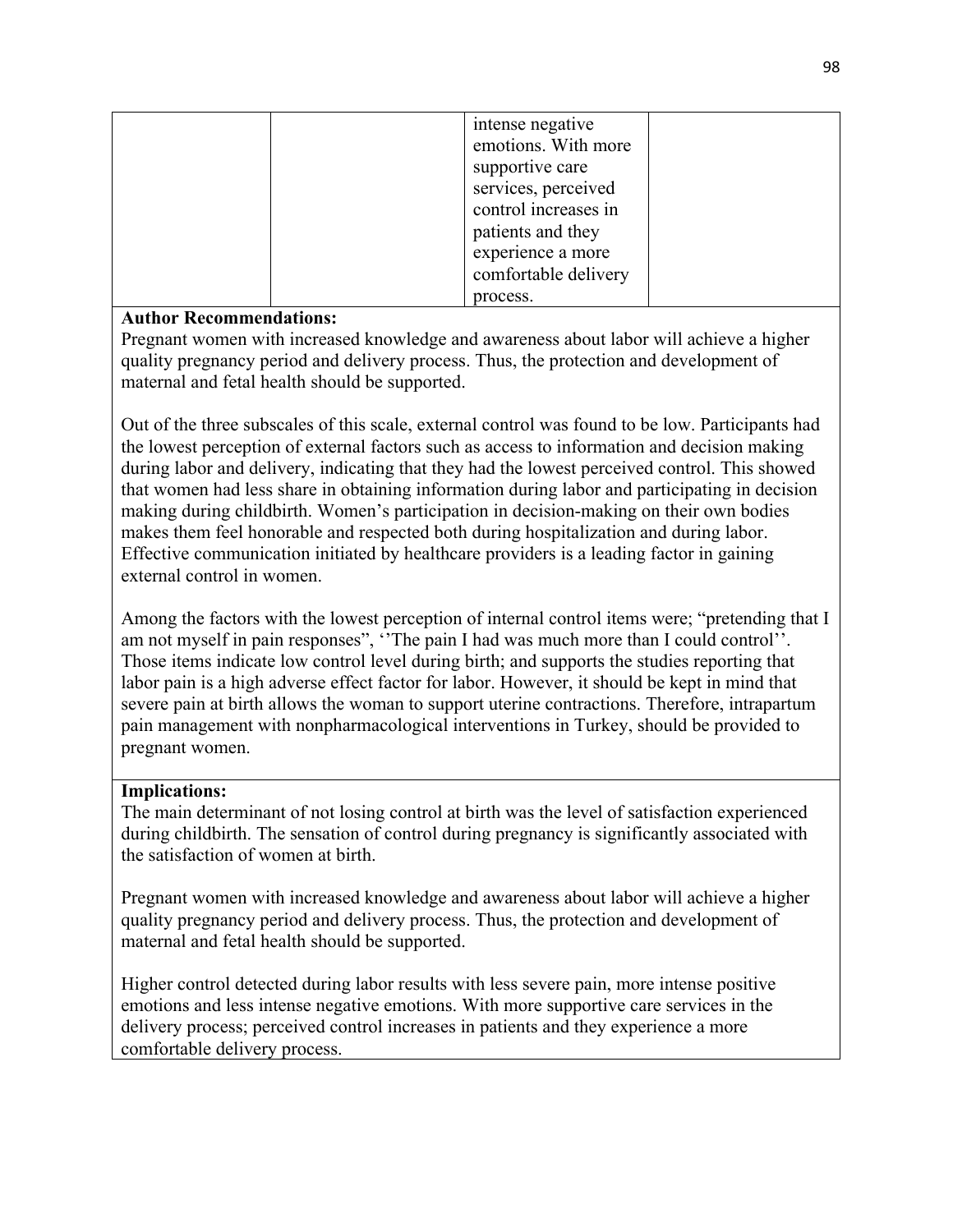# **Source:**

Campbell, V., & Nolan, M. (2019). 'It definitely made a difference': a grounded theory study of yoga for pregnancy and women's self-efficacy for labour. *Midwifery*, *68*, 74- 83.https://doi.org/10.1016/j.midw.2018.10.005

| <b>Purpose/Sample</b>  | Design                       | <b>Results</b>        | <b>Strengths/Limitations</b> |
|------------------------|------------------------------|-----------------------|------------------------------|
|                        | (Method/Instruments)         |                       |                              |
| <b>Purpose:</b>        | A longitudinal grounded      | Yoga for pregnancy    | <b>Strengths:</b>            |
| To explore             | theory study. Semi-          | enhances women's      | The first study where        |
| women's                | structured telephone         | self-efficacy for     | the development of           |
| experience of          | interviews were              | labour by building    | women's thoughts             |
| attending yoga         | undertaken with women        | their confidence      | around their hopes for       |
| for pregnancy          | before they started yoga     | and competence        | birth, ability to manage     |
| classes in order to    | for pregnancy classes,       | through a             | labour and which             |
| generate a theory      | after they had attended at   | combination of        | aspects of YfP they          |
| about which            | least six classes, and       | techniques. These     | find most effective,         |
|                        |                              |                       |                              |
| aspects, if any,       | finally, postnatally.        | include repeated      | have been explored           |
| are effective in       | Interview transcripts were   | practice of a variety | over time, and               |
| enhancing self-        | analysed using               | of pain               | analysed in relation         |
| efficacy for           | constructive grounded        | management            | to self-efficacy theory.     |
| labour and birth.      | theory and a self-efficacy   | strategies, use of    |                              |
|                        | framework.                   | affirming language    | The richness of the          |
| <b>Sample/Setting:</b> |                              | and the telling of    | data which was               |
| Twenty two             | To ensure the women had      | positive labour       | generated from               |
| women attending        | enough experience of YfP     | stories,              | interviews with              |
| yoga for               | for it to have the potential | underpinned by        | women at different           |
| pregnancy classes      | to effect change, a          | yoga practice to      | stages of their              |
| in Three yoga for      | minimum attendance at        | lower somatic         | transition to                |
| pregnancy              | six classes was required     | response to stress.   | parenthood.                  |
| teachers' classes      | for continued inclusion in   |                       |                              |
| in England             | the study at the second      | First interviews:     | Consistency of the           |
| between August         | interview point.             | Looking after         | intervention as the YfP      |
| 2014 and January       |                              | myself and the baby   | classes shared a             |
| 2015.                  | All yoga teachers were       |                       | common ethos,                |
|                        | trained by NCT (formerly     |                       | structure and                |
|                        | known as the                 |                       | curriculum.                  |
| <b>Johns Hopkins</b>   | National Childbirth Trust).  | Four sub themes       |                              |
| <b>Evidence</b>        |                              | emerged from the      | <b>Limitations:</b>          |
| Appraisal:             | First interview topics       | first interviews:     | Participants were            |
|                        | included why the women       |                       | restricted to women          |
| Strength:              | were choosing to attend      | 1. Hoping for a       | who attended multiple        |
| Level III:             | YfP, their approach to       | natural or easier     | sessions of self-funded      |
| Qualitative Study      | labour and feelings about    | labour: "To try and   | YfP classes.                 |
|                        | the birth. Second            | have some             |                              |
| <b>Quality:</b>        | interview topics included    | techniques or         | The results are not          |
| Good:                  | the women's thoughts         | positions that        | necessarily                  |
| Reasonably             | about the YfP classes,       | might calm me         | transferable to YfP          |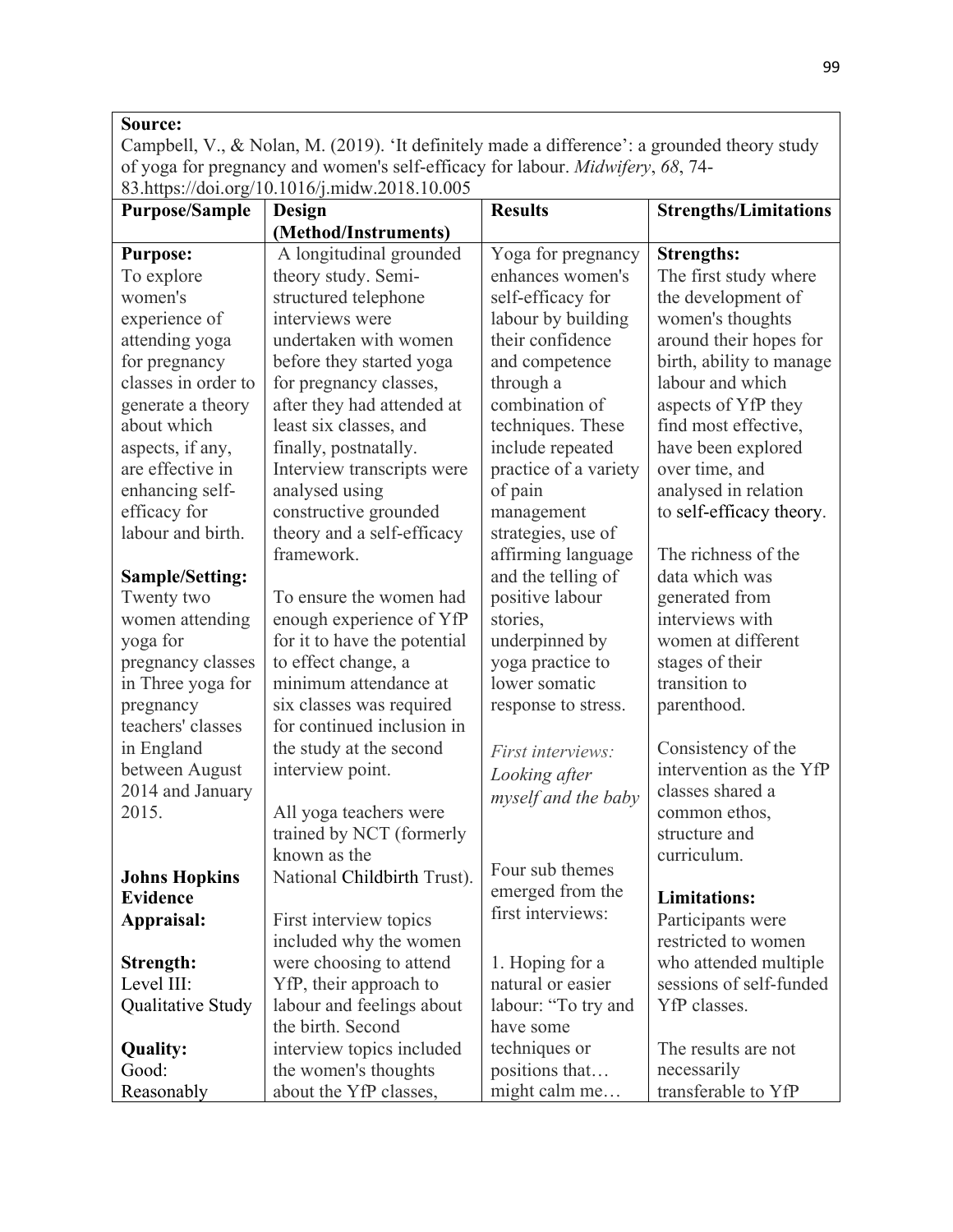| consistent results; | how they were feeling         | To take your mind    | classes which are      |
|---------------------|-------------------------------|----------------------|------------------------|
| fairly definitive   | about labour, how they        | off the pain keep    | facilitated by non-NCT |
| conclusions;        | thought they might            | your mind focused    | YfP teachers.          |
| reasonably          | manage contractions and       | on that, rather than |                        |
| consistent          | their confidence in           | on the fact that it  |                        |
| recommendations     | https://doi so. Third         | really hurts."       |                        |
| based on fairly     | interview topics included     |                      |                        |
| comprehensive       | the women telling their       | Many women           |                        |
| literature review   | birth story, how they         | articulated a strong |                        |
| that includes       | managed contractions, and     | desire to avoid      |                        |
| some reference to   | what, if anything, made a     | medical              |                        |
| scientific          | difference to their ability   | intervention.        |                        |
| evidence            | to manage their labour.       |                      |                        |
|                     |                               | 2. Preparing for     |                        |
|                     | The interviews at each of     | something I can't    |                        |
|                     | the three time points were    | prepare for: The     |                        |
|                     | treated as separate datasets  | women's sense of     |                        |
|                     | to allow for thematic         | lack of control had  |                        |
|                     | variability to be identified. | been fuelled by      |                        |
|                     | Data generation and           | stories they had     |                        |
|                     | analysis proceeded            | heard. They said     |                        |
|                     | concurrently.                 | that few women got   |                        |
|                     |                               | the birth they       |                        |
|                     |                               | wanted, so it was    |                        |
|                     |                               | sensible to protect  |                        |
|                     |                               | themselves by not    |                        |
|                     |                               | raising their hopes  |                        |
|                     |                               | too high. In some    |                        |
|                     |                               | cases, the stories   |                        |
|                     |                               | they had heard had   |                        |
|                     |                               | convinced them       |                        |
|                     |                               | that birth could not |                        |
|                     |                               | be other than awful. |                        |
|                     |                               | Everyone tells you   |                        |
|                     |                               | horror stories.      |                        |
|                     |                               | Even the second-     |                        |
|                     |                               | time mothers         |                        |
|                     |                               | lacked confidence    |                        |
|                     |                               | that they could      |                        |
|                     |                               | have the birth they  |                        |
|                     |                               | hoped for, either    |                        |
|                     |                               | because they had     |                        |
|                     |                               | not had a good       |                        |
|                     |                               | experience the first |                        |
|                     |                               | time around, or      |                        |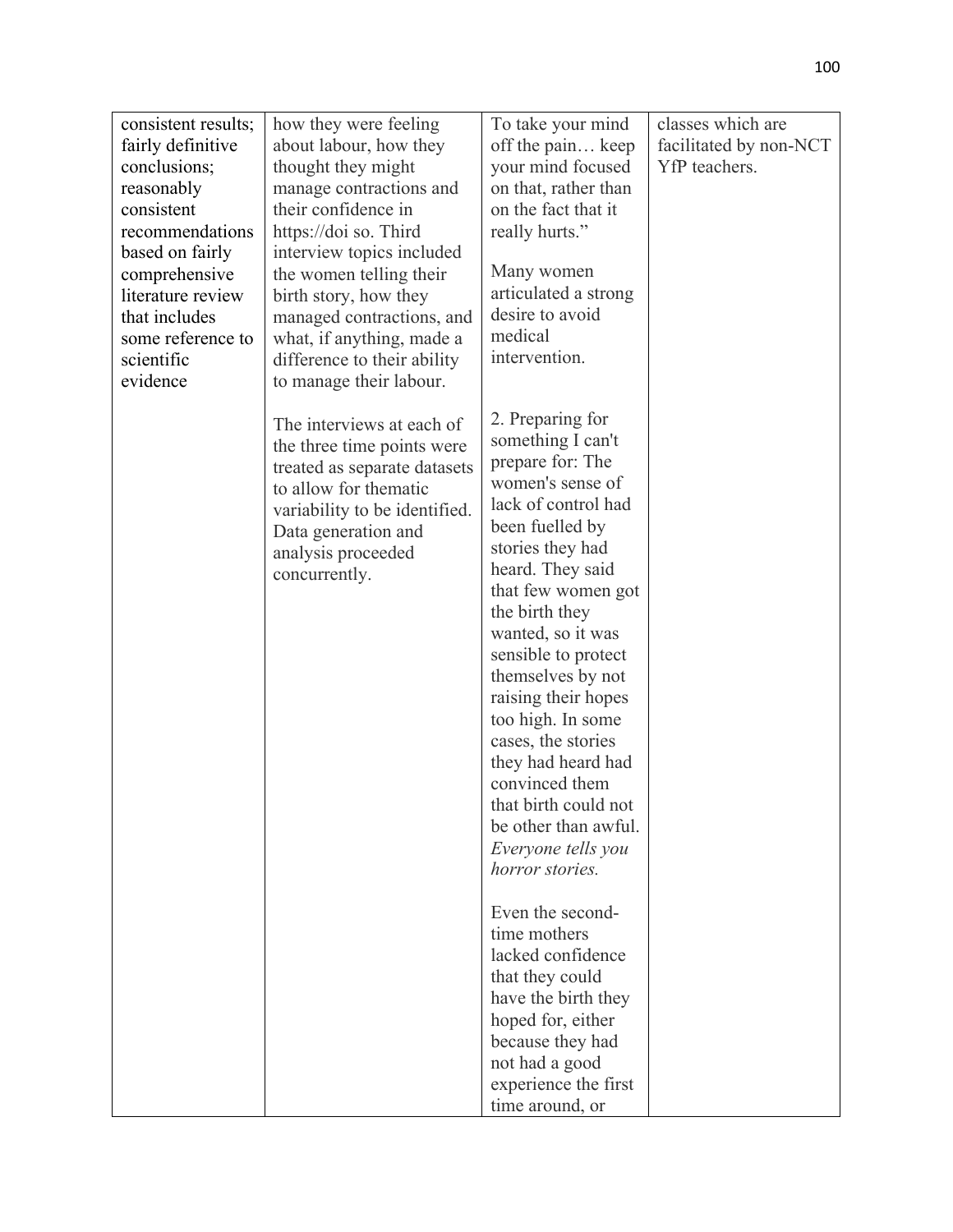|  | because they did                  |  |
|--|-----------------------------------|--|
|  | not trust a second                |  |
|  | birth to go as well               |  |
|  | as the first.                     |  |
|  |                                   |  |
|  | 3. Being calm and                 |  |
|  | in control: They                  |  |
|  | wanted an easy,                   |  |
|  | and for most, as                  |  |
|  | natural a labour as               |  |
|  | possible and were                 |  |
|  | trying to plan for                |  |
|  | that by attending                 |  |
|  | yoga. But at the                  |  |
|  | same time, they                   |  |
|  | said that it was                  |  |
|  | impossible to                     |  |
|  | prepare for natural               |  |
|  | labour and also that              |  |
|  | it was unlikely to                |  |
|  | happen. Whilst                    |  |
|  | accepting a lack of               |  |
|  | control over some                 |  |
|  | events of their                   |  |
|  | labour and that the               |  |
|  | safety of their baby              |  |
|  |                                   |  |
|  | must always be the                |  |
|  | priority, they<br>wanted to be in |  |
|  |                                   |  |
|  | control of their                  |  |
|  | mental and                        |  |
|  | emotional state,                  |  |
|  | however the birth                 |  |
|  | progressed.                       |  |
|  |                                   |  |
|  | 4. Making friends.                |  |
|  | Second interviews:                |  |
|  | <b>Gaining</b>                    |  |
|  | confidence in                     |  |
|  | managing labour.                  |  |
|  | Four sub themes                   |  |
|  |                                   |  |
|  | emerged from the                  |  |
|  | second interviews.                |  |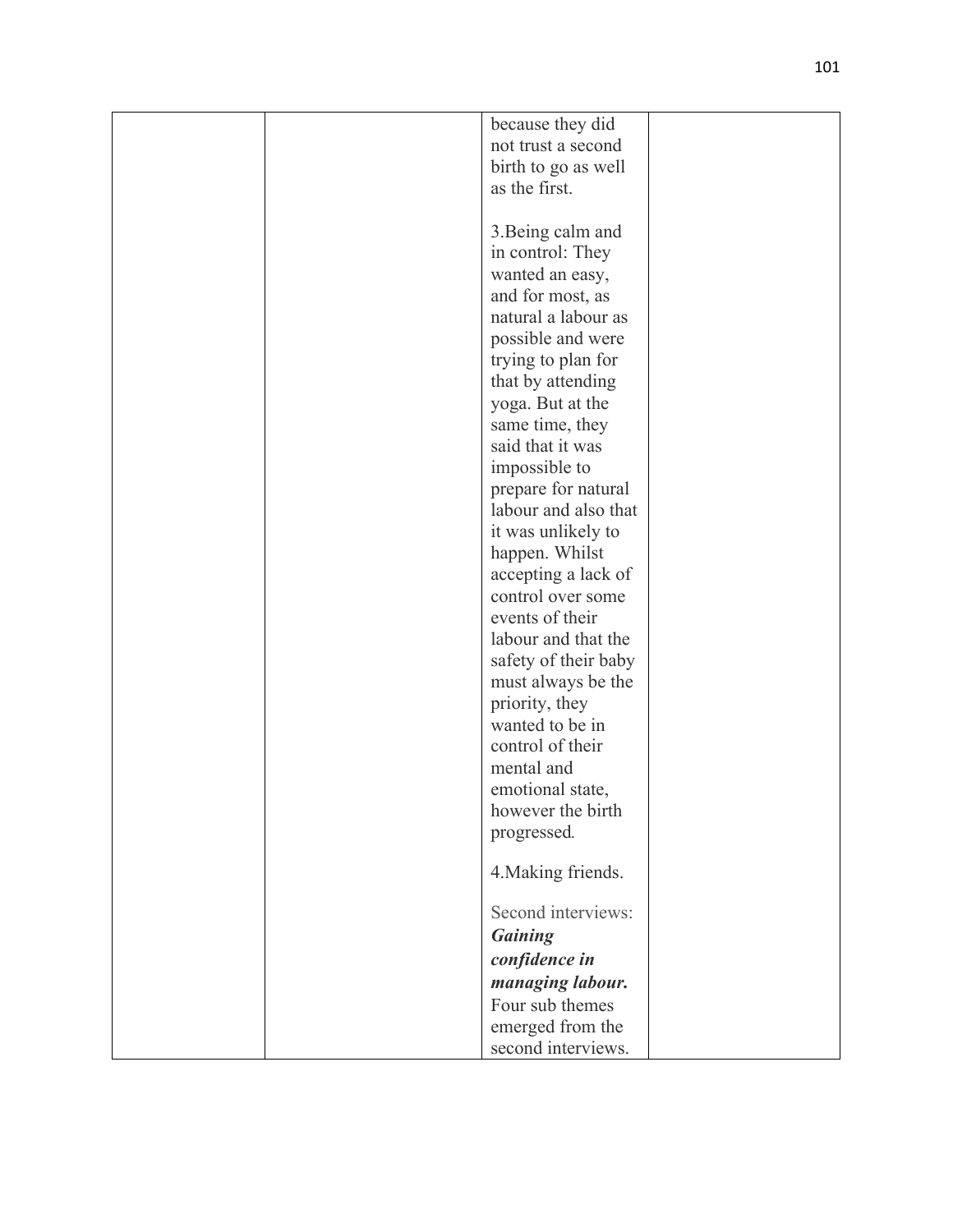|  | 1. Practising          |  |
|--|------------------------|--|
|  | techniques for         |  |
|  | labour:                |  |
|  | All the women said     |  |
|  | that learning          |  |
|  | different breathing    |  |
|  | techniques in          |  |
|  | combination with       |  |
|  | repeated practice      |  |
|  | of labour positions    |  |
|  | and relaxation had     |  |
|  | led them to feel       |  |
|  | more confident         |  |
|  | and prepared for       |  |
|  | birth.                 |  |
|  | The women              |  |
|  | described a variety    |  |
|  | of coping strategies   |  |
|  | they had practised,    |  |
|  | differentiating        |  |
|  | them and showing       |  |
|  | an awareness of        |  |
|  | which ones might       |  |
|  | work for them.         |  |
|  | 2. Learning from       |  |
|  | each other             |  |
|  | The women's            |  |
|  | confidence had         |  |
|  | <i>increased after</i> |  |
|  | 'show and tell'        |  |
|  | visits by previous     |  |
|  | class members who      |  |
|  | had returned with      |  |
|  | their babies.          |  |
|  | 3. Being in control    |  |
|  | "Yoga maybe puts       |  |
|  | you more in tune       |  |
|  | with your body I       |  |
|  | feel quite             |  |
|  | empowered in a         |  |
|  | way that birth isn't   |  |
|  | something that is      |  |
|  | going to happen to     |  |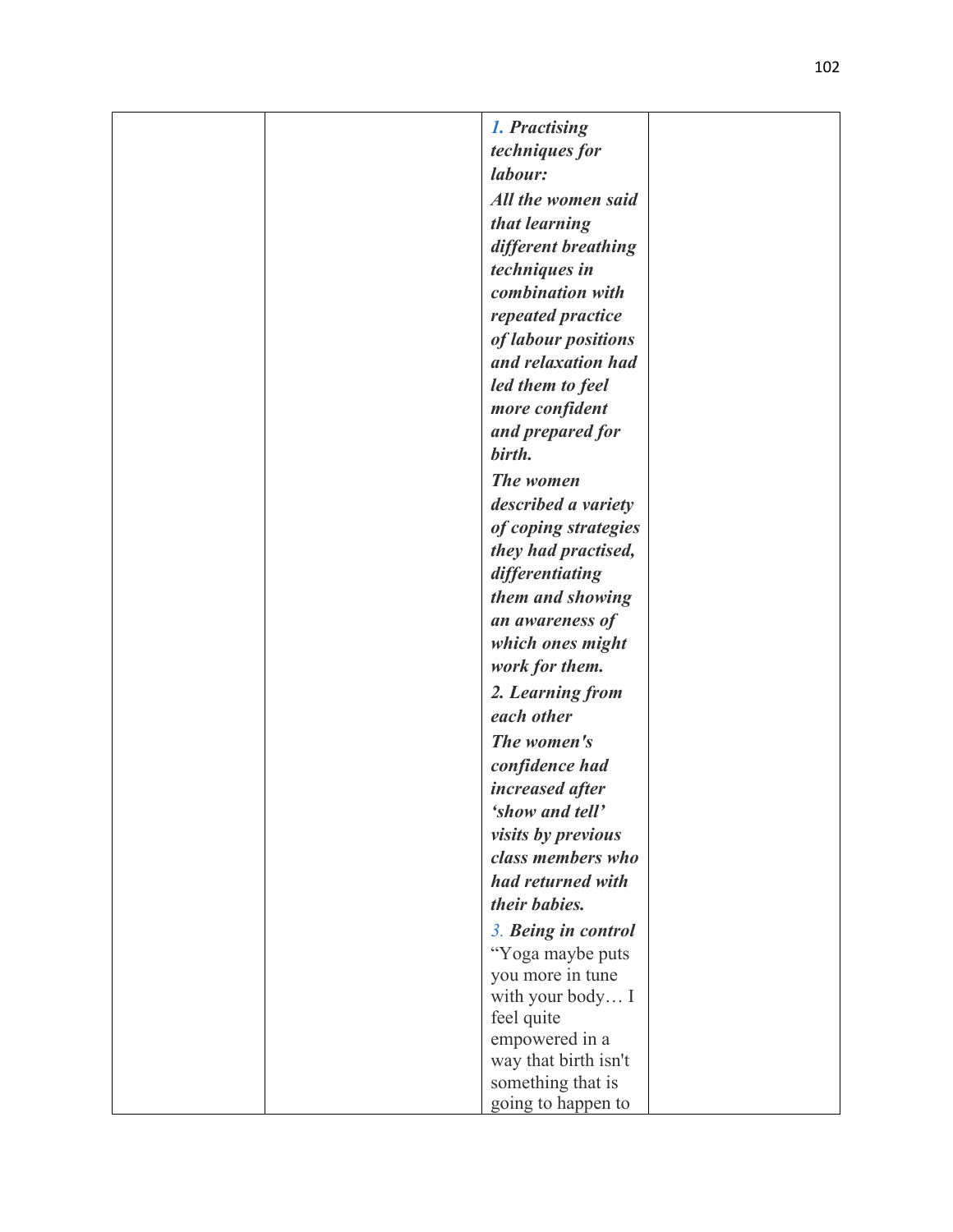| me: I can kind of    |
|----------------------|
| be active in it."    |
| (Terri)              |
| 4. Preparing for     |
| something I can't    |
| <i>prepare for</i>   |
| Although the         |
| women felt more      |
| confident, none      |
| felt fully confident |
| or in control. The   |
| women described      |
| their fear of losing |
| control once they    |
| arrived in hospital  |
| or if medical        |
| intervention was     |
| necessary.           |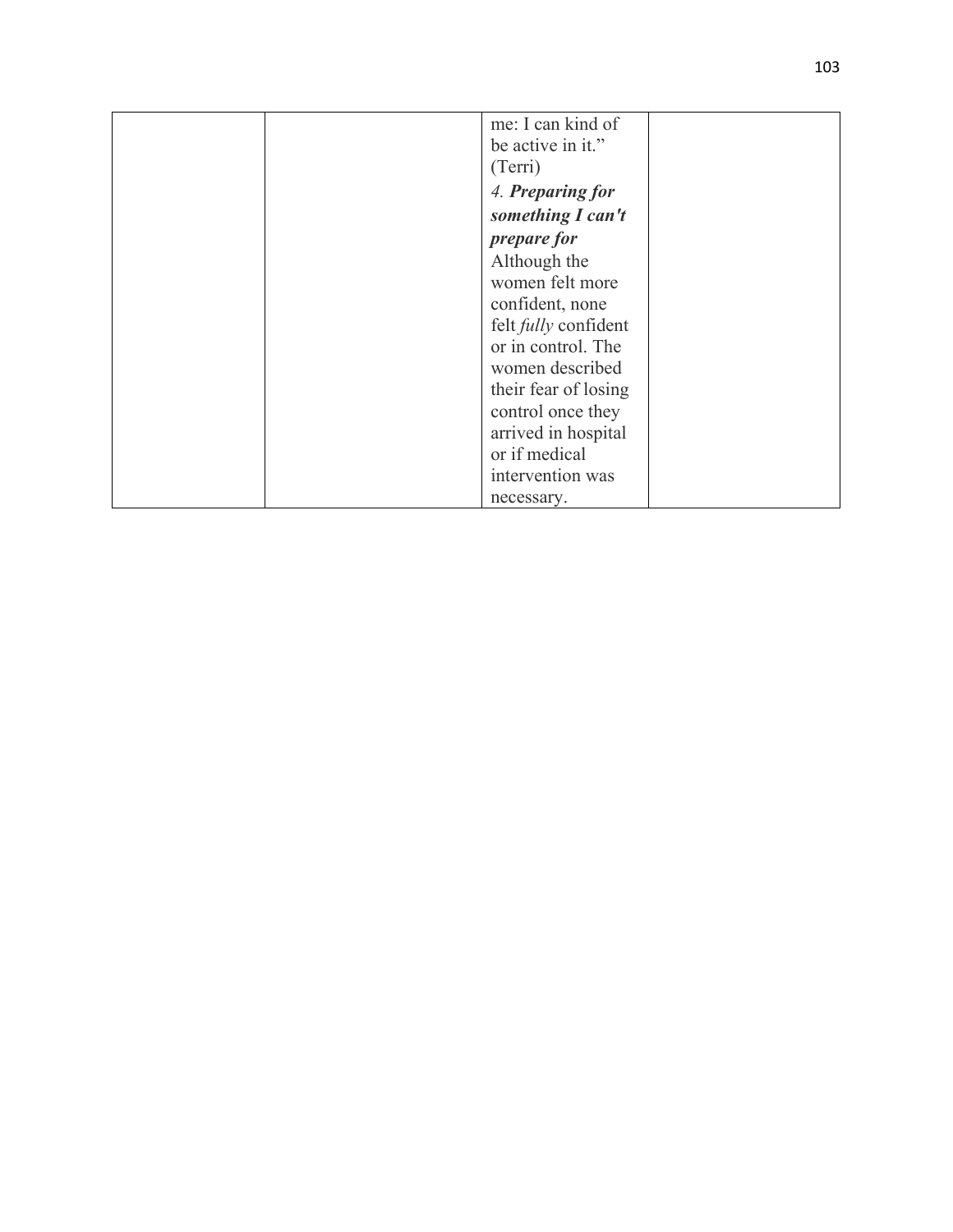| <b>Postnatal</b>         |
|--------------------------|
| interviews:              |
| <b>Having a positive</b> |
| labour experience        |
|                          |
| Postnatally, the         |
| women spoke about        |
| how they had used        |
| the skills they had      |
| learned in YfP.          |
| Their descriptions       |
| of remaining calm,       |
| confident and in         |
| control during their     |
| labours were             |
| consistent and           |
| powerful, as were        |
| their stories of         |
| managing their           |
| labours without          |
| medical                  |
| intervention. The        |
| women attributed         |
| their positive           |
|                          |
| labour experiences       |
| to what they had         |
| learned in YfP.          |
| All twelve women         |
| realised their hope      |
| of giving birth          |
| vaginally. Eleven        |
| of the twelve            |
| women used only          |
| natural pain relief      |
| methods or               |
| combined these           |
| with Entonox. One        |
| woman accepted           |
| a syntocinon drip to     |
| speed up her             |
| labour. Another          |
| had an epidural          |
| once she was             |
| in second stage of       |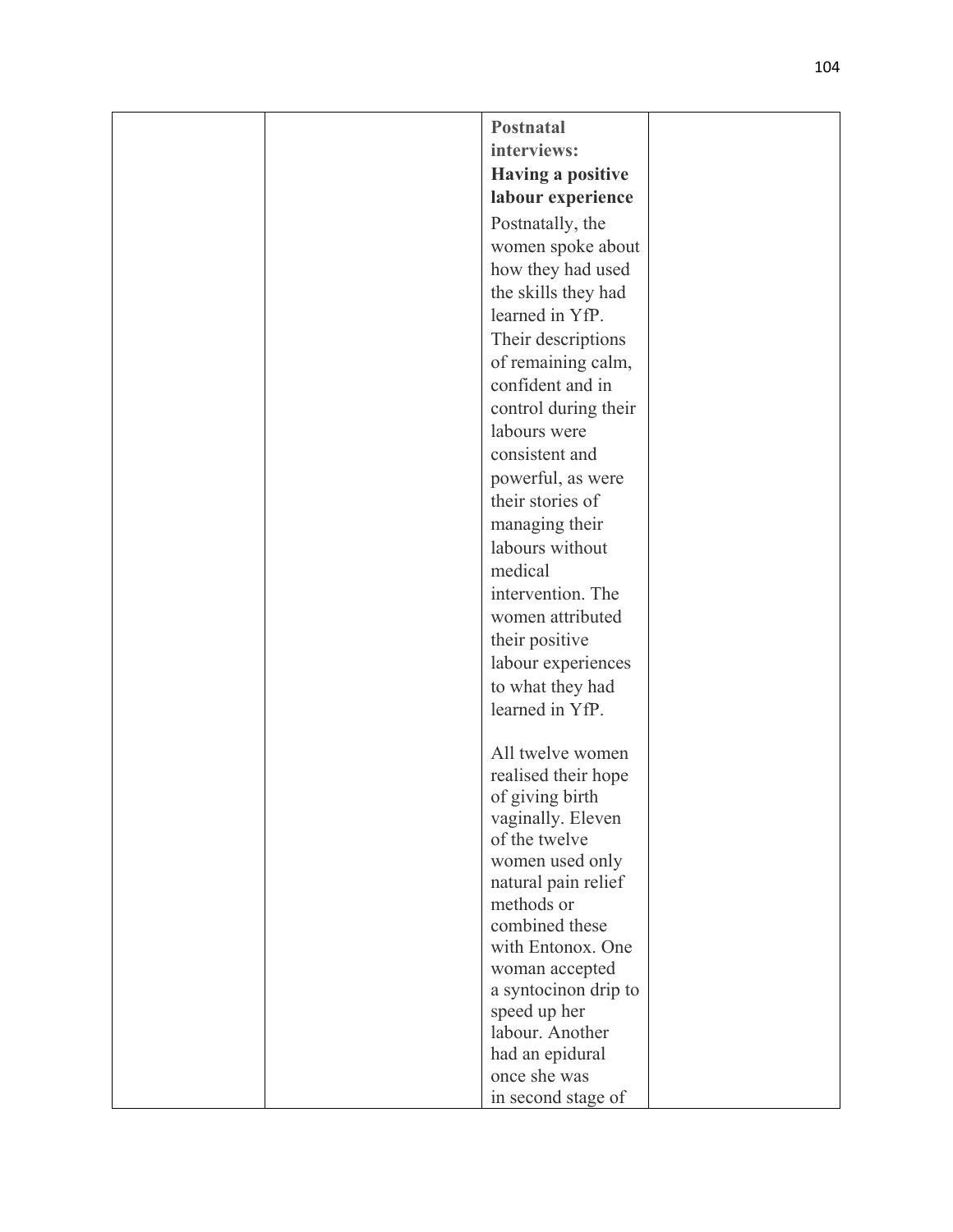| assisted<br>with forceps.                          | labour and her<br>baby's birth was                                                              |
|----------------------------------------------------|-------------------------------------------------------------------------------------------------|
| The three sub<br>themes which<br>emerged<br>stage: | postnatally were<br>closely related to<br>those which had<br>emerged at the<br>second interview |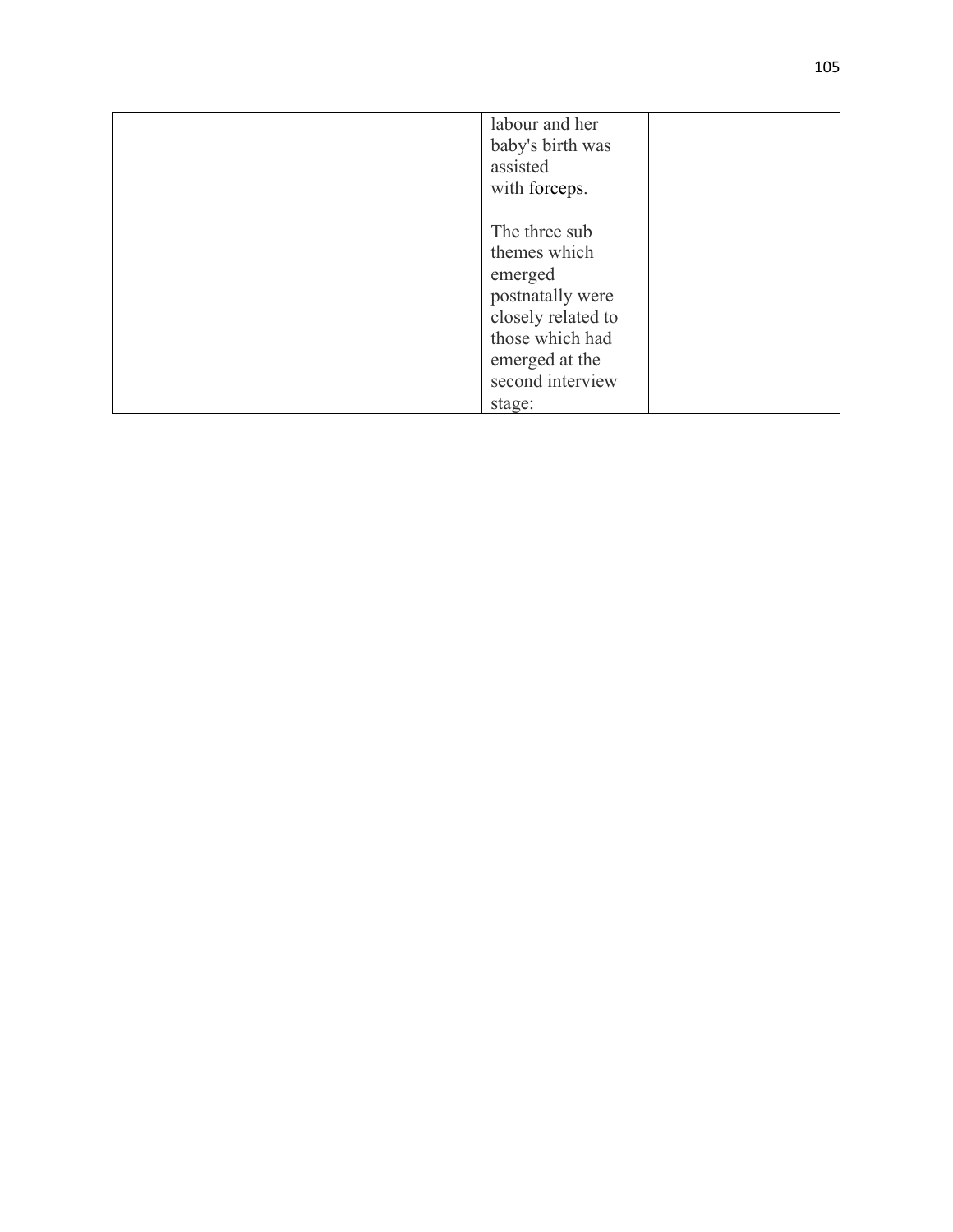|  | 1. Using techniques    |  |
|--|------------------------|--|
|  | to manage labour:      |  |
|  | All the women          |  |
|  | spoke compellingly     |  |
|  | of the benefits they   |  |
|  | gained from using      |  |
|  | breathing              |  |
|  | techniques, labour     |  |
|  | positions and          |  |
|  | <i>movements they</i>  |  |
|  | had practised in       |  |
|  | YfP.                   |  |
|  |                        |  |
|  | The women              |  |
|  | emphasised how         |  |
|  | repeated practice      |  |
|  | of pain                |  |
|  | management             |  |
|  | strategies in YfP      |  |
|  | classes had made       |  |
|  | the techniques feel    |  |
|  | comfortable and        |  |
|  | familiar. They said    |  |
|  | that because they      |  |
|  | had been taught a      |  |
|  | variety of coping      |  |
|  | strategies, they       |  |
|  | were able to find      |  |
|  | the right ones for     |  |
|  | them.                  |  |
|  | 2. Being calm,         |  |
|  | confident and in       |  |
|  | control:               |  |
|  | The midwife kept       |  |
|  | saying to me, "Oh      |  |
|  | you're being so        |  |
|  | instinctive,           |  |
|  | everything you are     |  |
|  | https://doi is so      |  |
|  | instinctive" and I     |  |
|  | didn't correct her,    |  |
|  | but I just thought: if |  |
|  | I hadn't been          |  |
|  |                        |  |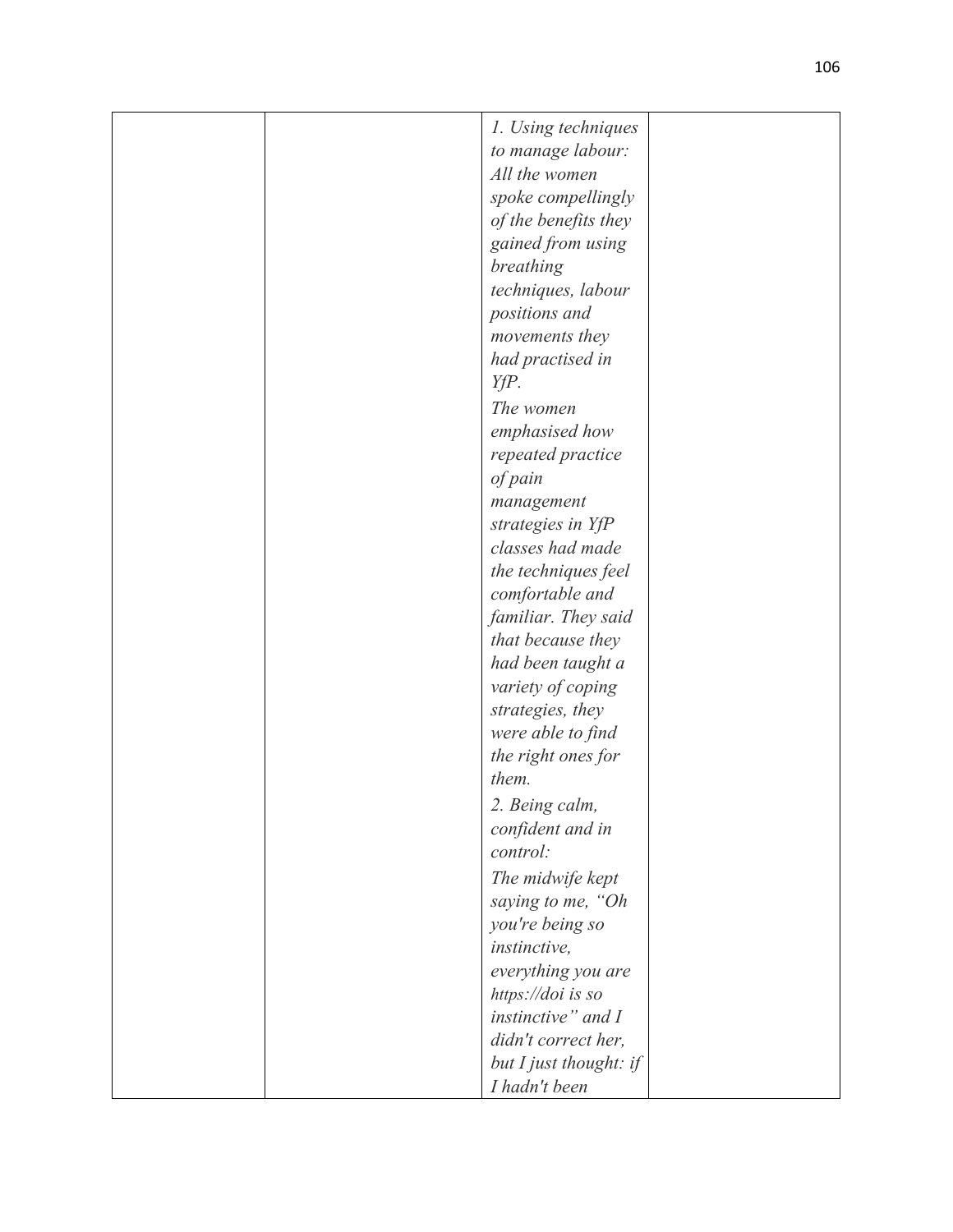| taught any of this, I |
|-----------------------|
| wouldn't have been    |
| able to do it It      |
|                       |
| kept me calmer for    |
| longer, definitely.   |
| (Kirsten)             |
|                       |
| The confidence        |
| resulting from        |
| practice in           |
| pregnancy had         |
| enhanced the          |
|                       |
| women's feelings of   |
| trust in their body.  |
|                       |
| 3. Being positive     |
|                       |
| and telling stories   |
| Benefits of hearing   |
| positive stories in   |
| the YfP classes.      |
|                       |
| The women             |
| remembered            |
|                       |
| specific positive     |
| affirmations the      |
| teachers had used     |
| in YfP classes that   |
| had helped them in    |
| labour. They          |
|                       |
| appreciated how       |
| the teachers had      |
| encouraged them to    |
| believe in their      |
| ability to have       |
| control over their    |
| birth experience.     |
|                       |
|                       |
| <b>Conclusion:</b>    |
| All the women said    |
| YfP enhanced their    |
| ability to manage     |
| their labour.         |
|                       |
| Within a self-        |
|                       |
| efficacy              |
| framework, the YfP    |
| elements which the    |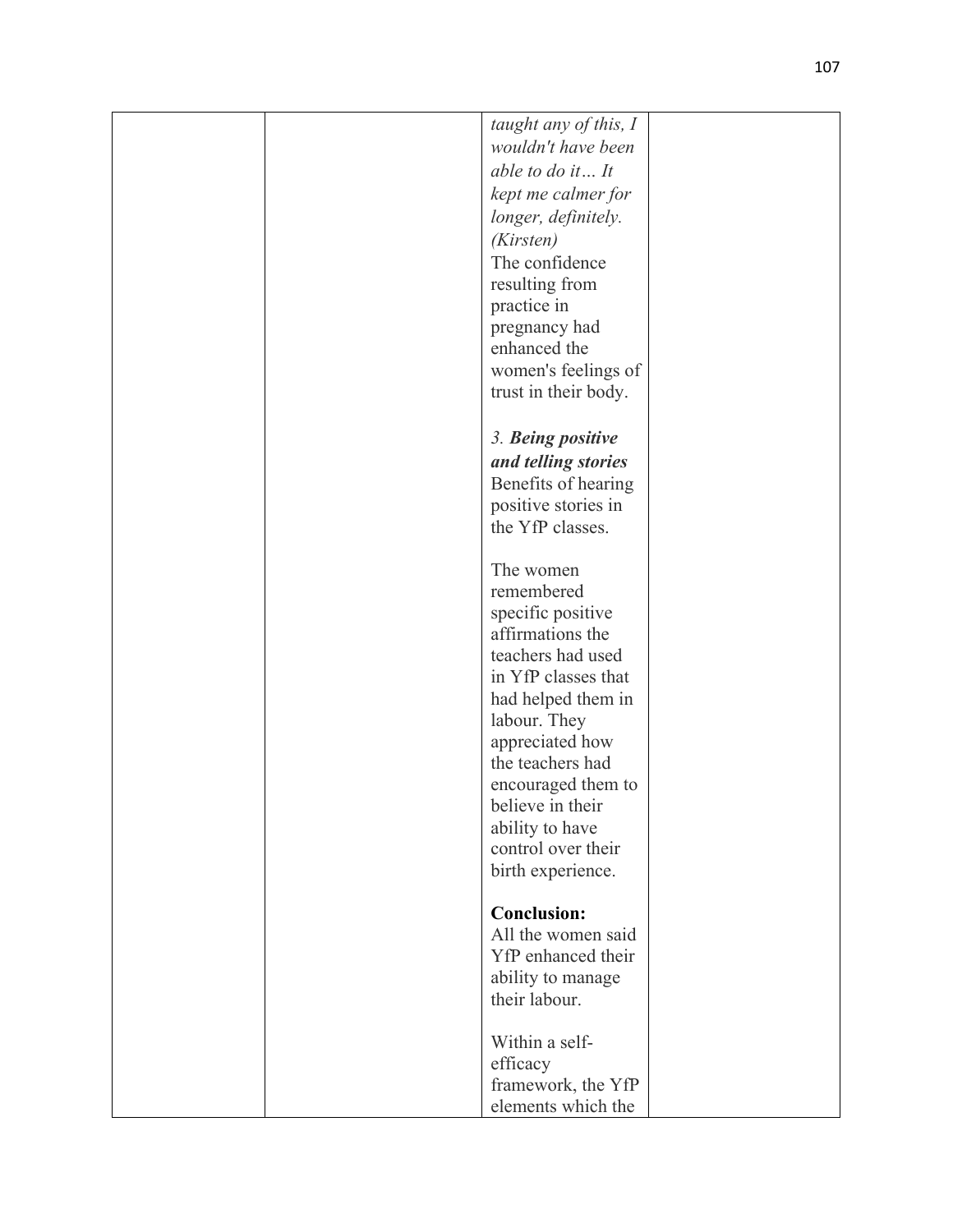| women said helped    |
|----------------------|
| them most were       |
|                      |
| skills practice,     |
| positive stories,    |
| affirmations and     |
|                      |
| learning to relax.   |
|                      |
| The evidence from    |
| this study is that   |
| YfP enhances         |
|                      |
| women's self-        |
| efficacy for labour  |
| through a            |
| combination of       |
|                      |
| efficacy-enhancing   |
| strategies.          |
| Increased            |
| confidence and       |
| competence enable    |
|                      |
| women to remain      |
| calmer, to mobilise  |
| pain management      |
| skills and take      |
| greater control of   |
|                      |
| their labour. The    |
| congruence           |
| between what the     |
| women said helped    |
| them and self-       |
|                      |
| efficacy             |
| theory suggests that |
| the elements in YfP  |
| classes which are    |
| most effective for   |
|                      |
| enhancing women's    |
| ability to manage    |
| labour are:          |
|                      |
|                      |
| •The inclusion of    |
| all four efficacy-   |
| enhancing            |
| strategies           |
|                      |
| •Multiple            |
| opportunities for    |
| practice             |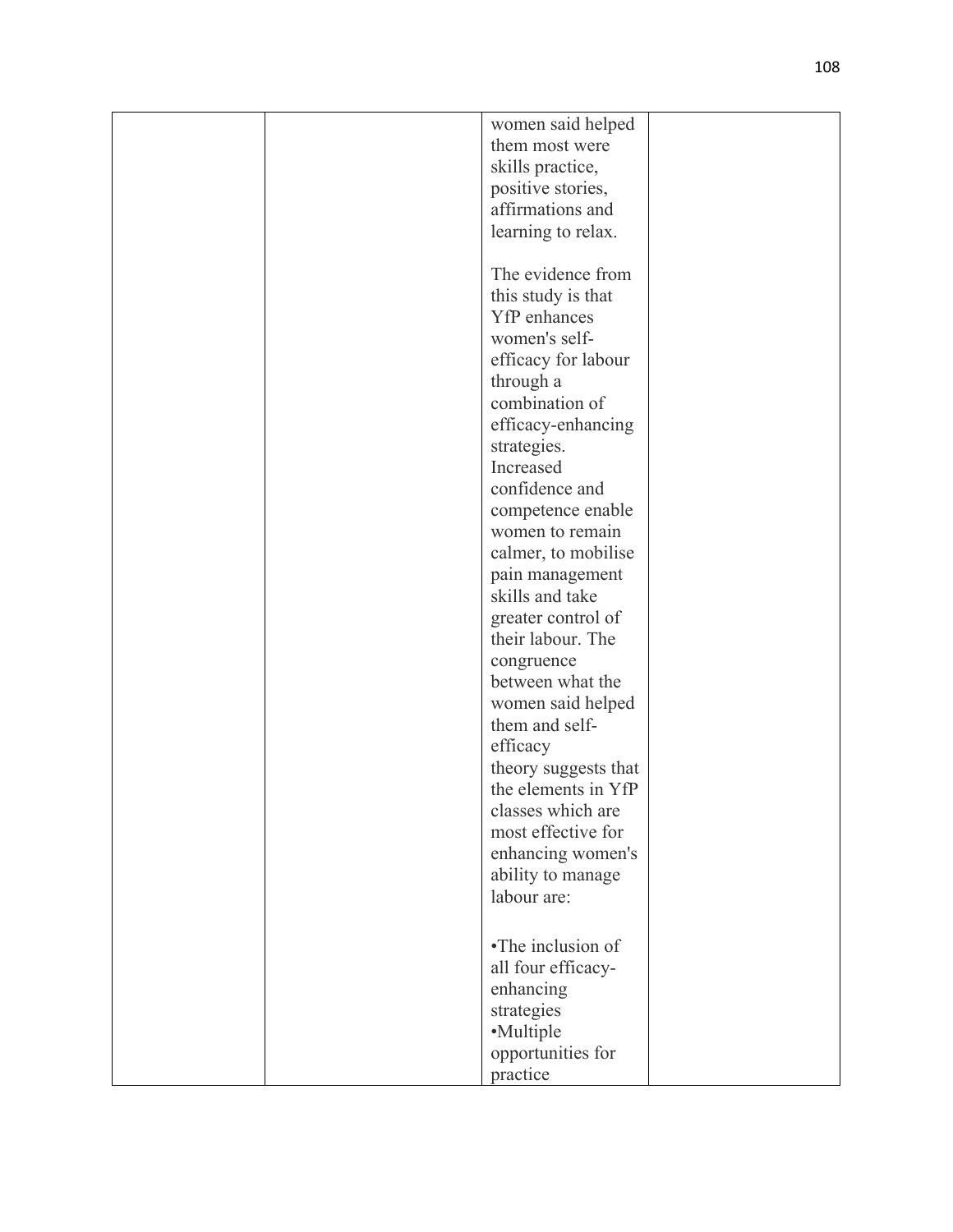|  | •Being taught a     |  |
|--|---------------------|--|
|  | variety of pain     |  |
|  | management          |  |
|  | strategies covering |  |
|  | different coping    |  |
|  | styles.             |  |

In order to increase positive, straightforward birth, antenatal education programmes need to incorporate multi-focused interventions which recognise the complex interplay between these efficacy enhancing methods.

# **Implications:**

All the women said the main factors enabling them to manage their labour were learning pain coping skills and the confidence they gained from repeatedly practising them.

All the women in the present study spoke of how the breathing and positions they had learned in YfP helped in labour. Belief in one's own ability to control labour pain predicts both the intention to use and the actual use of coping strategies. Yet women's outcome expectancies have consistently been shown to be greater than self-efficacy expectancies: women believe more in the efficacy of coping strategies than in their ability to use them successfully. It has been suggested that this might be due to insufficient practice of pain management strategies in the antenatal period. It is possible that their increased confidence in their ability to use strategies effectively was due to regular practice which, in turn, resulted in their trying more coping strategies and persisting with them for longer, thus leading to increased success in pain management.

It may also be surmised that the variety of coping strategies taught in YfP helped the women to become more aware of their personal coping style, resulting in their using the strategies which suited them best. This resonates with studies indicating that women might benefit from antenatal education which helps them to choose from and incorporate a wide range of coping strategies covering all the different coping styles.

Stories showing the courage and power of women, and infused with a belief in normal birth, inspire confidence, whilst negative stories promote catastrophizing and reduce use of pain coping strategies.

Verbal persuasion is most likely to succeed when, as in YfP, it is used in conjunction with other methods of increasing self-efficacy: it is easier to convince a mother that she can succeed if she is confident in her coping skills and has seen her peer group succeed before her.

Yoga, with its focus on breathing, meditation and relaxation is ideally placed to help women achieve the somatic awareness which Bandura (1977) hypothesised was the fourth source of self-efficacy.

Women who believe themselves able to cope with labour have a reduced stress response and the use of pain coping strategies itself reduces stress responses and increases feelings of control.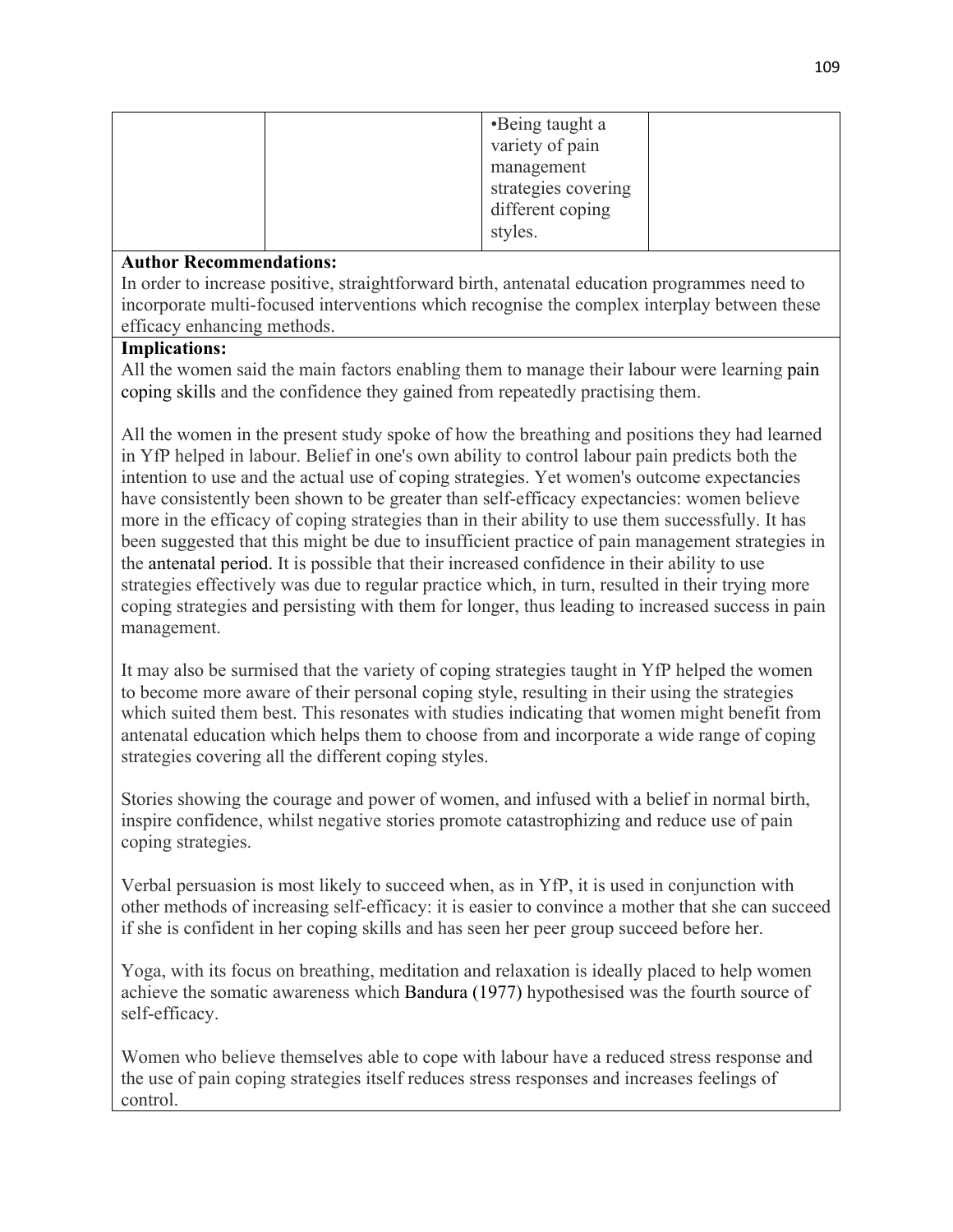#### **Source:**  Colley, S., Kao, C. H., Gau, M., & Cheng, S. F. (2018). Women's perception of support and control during childbirth in The Gambia, a quantitative study on dignified facility-based intrapartum care. *BMC pregnancy and childbirth*, *18*(1), 413. https://doi.org/10.1186/s12884- 018-2025-5 **Purpose/Sample Design (Method/Instruments) Results Strengths/Limitations Purpose:** To explore women's perception of support and control during childbirth in The Gambia and to identify related factors influencing perceptions of support and control during childbirth. **Sample/Setting:** 200 participants were recruited between August 2016 and September 2016, at three major health centers in Western and Lower River Regions in The Gambia. Women between the ages of 18 and 35 years, with no medical or obstetric complication during pregnancy, Descriptive crosssectional study, convenience sampling was used to select the study areas and recruit participants. A demographicobstetric questionnaire and the Support and Control in Birth (SCIB) scale were used to obtain participants' information. As a result of the low literacy rate among women in The Gambia, the questionnaires were administered to the eligible participants that were in the ward at the time of data collection and are willing to participate using the face-to-face interview. The variables that were included in the questionnaire were age, education, place of delivery, marital status, parity, number of antenatal attendance and birth plan. Women's perceptions of support and control were low. External control 1.85  $(SD \pm 0.43)$  recorded the least perception compared to internal control 2.41  $(SD \pm 0.65)$  and perception of support  $2.52$  (SD  $\pm$  0.61). Participants reported the lowest perceptions in pain control, involvement in decision making, information sharing and the utilization of different positions during birth. *Perception of internal control:* The mean score for internal control was 2.41 (SD  $\pm$  0.65), indicating a low perception. The three lowest mean scores in this subscale included; "I was able to control my reactions to the pain" 2.03 ( $\pm$  1.00); "I was **Strengths:** Sufficient sample size. Thorough literature review. **Limitations:** A convenience sampling was the method employed in selecting participants in this study. This sampling method is liable to selection bias. The three health facilities identified for the study may differ in the implementation of intrapartum care protocols, and this may have an impact on the results of this study.

mentally calm" 2.07  $(SD \pm 1.17)$ ; and "the

were eligible to participate. They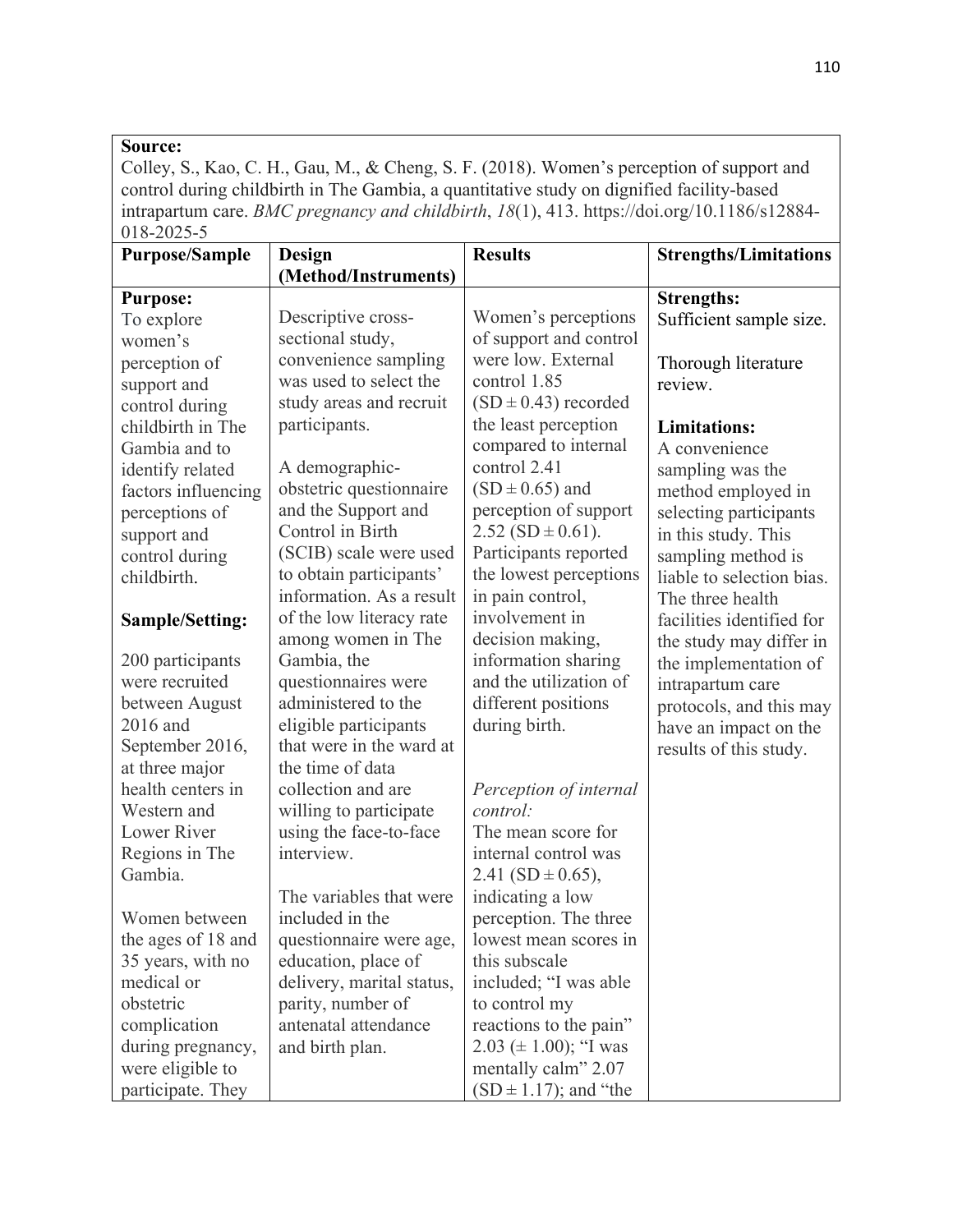| were also eligible   | pain was too great for       |  |
|----------------------|------------------------------|--|
| if admitted for at   | me to gain control           |  |
| least 3 h in a       | over it" 2.09 (SD            |  |
| public major         | $\pm 1.08$ ). Items with the |  |
| health facility in   | highest scores were "I       |  |
| Western and          | was overcome by the          |  |
| Lower River          | pain" 3.76                   |  |
| Regions prior to     | $(SD \pm 0.97)$ ; and "I     |  |
| delivery. Women      | gained control by            |  |
| with multiple        | working with my              |  |
| pregnancies and      | body" 3.29                   |  |
| those who            | $(SD \pm 1.19)$ .            |  |
| delivered before     |                              |  |
| arrival at the       | Higher levels in             |  |
| health facility      | perception of internal       |  |
| were excluded.       | control was                  |  |
|                      | significantly                |  |
|                      | associated with              |  |
| <b>Johns Hopkins</b> | participants aged 25         |  |
| <b>Evidence</b>      | years and older              |  |
| Appraisal:           | $(rho = .20; p = .004),$     |  |
|                      |                              |  |
| Strength:            | and vaginal delivery         |  |
| Level III:           | $(median = 2.20,$            |  |
| Qualitative Study    | $U = 374.0, p = .004$ ).     |  |
|                      |                              |  |
|                      | Perception of external       |  |
|                      | control:                     |  |
| <b>Quality:</b>      | External control, 1.85       |  |
| Good: Reasonably     | $(SD \pm 0.43)$ equally      |  |
| consistent results;  | revealed a low               |  |
| sufficient sample    | perception. Of the 11        |  |
| size for the study   | items, the three             |  |
| design, fairly       | lowest scores were           |  |
| definitive           | observed in, "I could        |  |
| conclusions;         | decide when I                |  |
| reasonably           | received information"        |  |
| consistent           | 1.48 (SD $\pm$ 0.56); "I     |  |
| recommendations      | could influence which        |  |
| based on fairly      | procedures were              |  |
| comprehensive        | carried" 1.54                |  |
| literature review    | $(SD \pm 0.61)$ ; and "I     |  |
| that includes some   | had control over what        |  |
| reference to         | information I was            |  |
| scientific evidence  | given" 1.56                  |  |
|                      | $(SD \pm 0.63)$ . The only   |  |
|                      | item with a high mean        |  |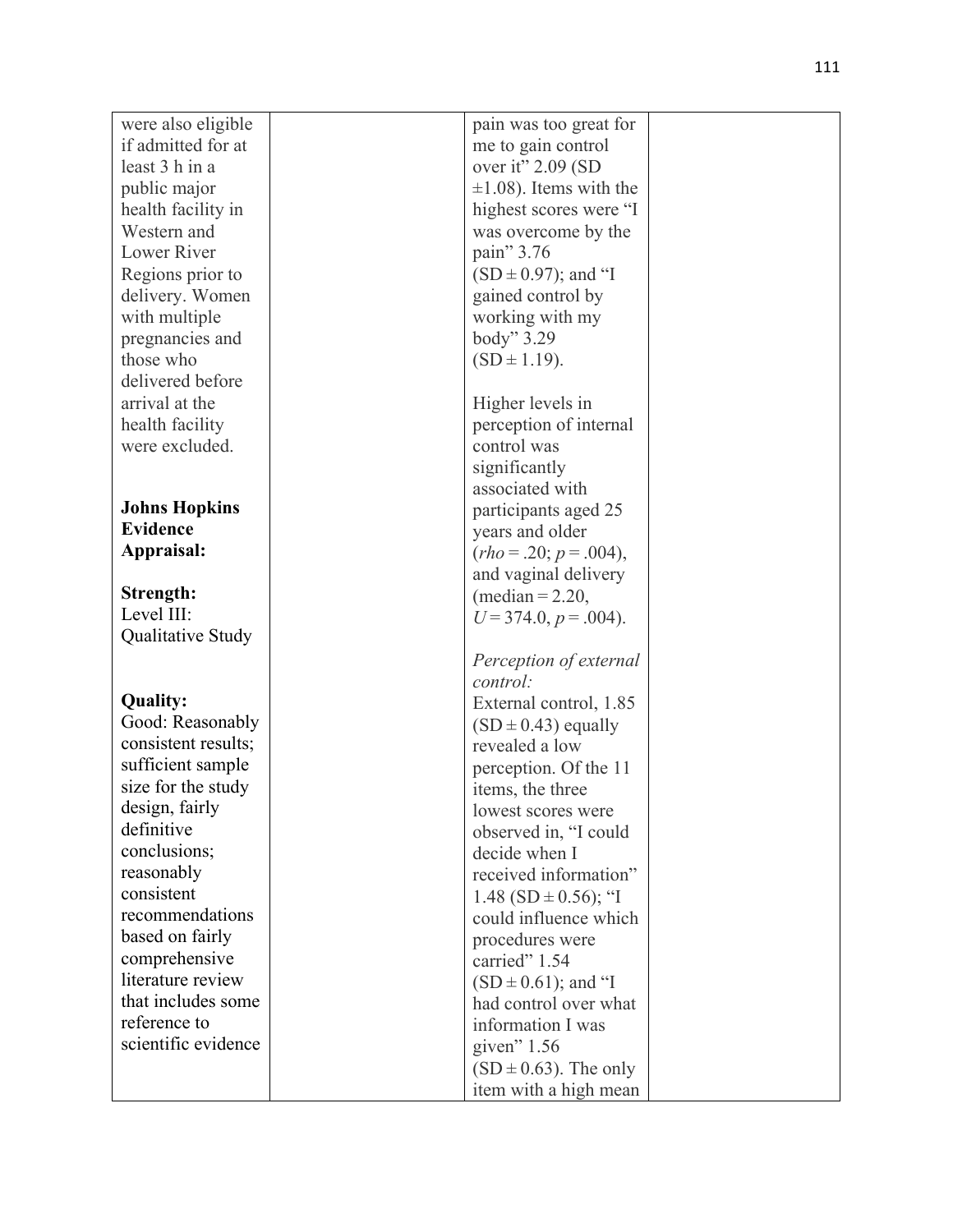|  | score was observed in    |  |
|--|--------------------------|--|
|  |                          |  |
|  | "I could get up and      |  |
|  | move around as much      |  |
|  | as I wanted" 3.59        |  |
|  |                          |  |
|  | $(SD \pm 1.32)$ .        |  |
|  |                          |  |
|  | Higher levels in         |  |
|  |                          |  |
|  | perception of external   |  |
|  | control was              |  |
|  | significantly            |  |
|  | associated with          |  |
|  |                          |  |
|  | participants aged 25     |  |
|  | years and older          |  |
|  | $(rho = .17; p = .02),$  |  |
|  |                          |  |
|  | vaginal delivery         |  |
|  | $(median = 1.91,$        |  |
|  | $U=419.0, p = 0.001$ ,   |  |
|  |                          |  |
|  | and higher parity        |  |
|  | $(median = 1.91,$        |  |
|  | $U=2661.0, p=.001);$     |  |
|  | and a low level in       |  |
|  |                          |  |
|  | perception of external   |  |
|  | control significantly    |  |
|  | associated with          |  |
|  | women who delivered      |  |
|  |                          |  |
|  | in Western Region        |  |
|  | $(median = 1.73,$        |  |
|  | $U = 2721.0, p = .001$ , |  |
|  | and those who had        |  |
|  |                          |  |
|  | primary or higher        |  |
|  | education                |  |
|  | $(median = 1.73,$        |  |
|  |                          |  |
|  | $U=3647.0, p=.001$ ).    |  |
|  |                          |  |
|  | Perception of            |  |
|  | Support:                 |  |
|  |                          |  |
|  | The overall mean         |  |
|  | score for support was    |  |
|  | $2.52$ (SD $\pm$ 0.62),  |  |
|  | revealing a              |  |
|  |                          |  |
|  | moderately low           |  |
|  | perception and the       |  |
|  | items such as "the       |  |
|  | staff helped me to try   |  |
|  |                          |  |
|  | different positions"     |  |
|  | 1.45 (SD $\pm$ 0.89); "I |  |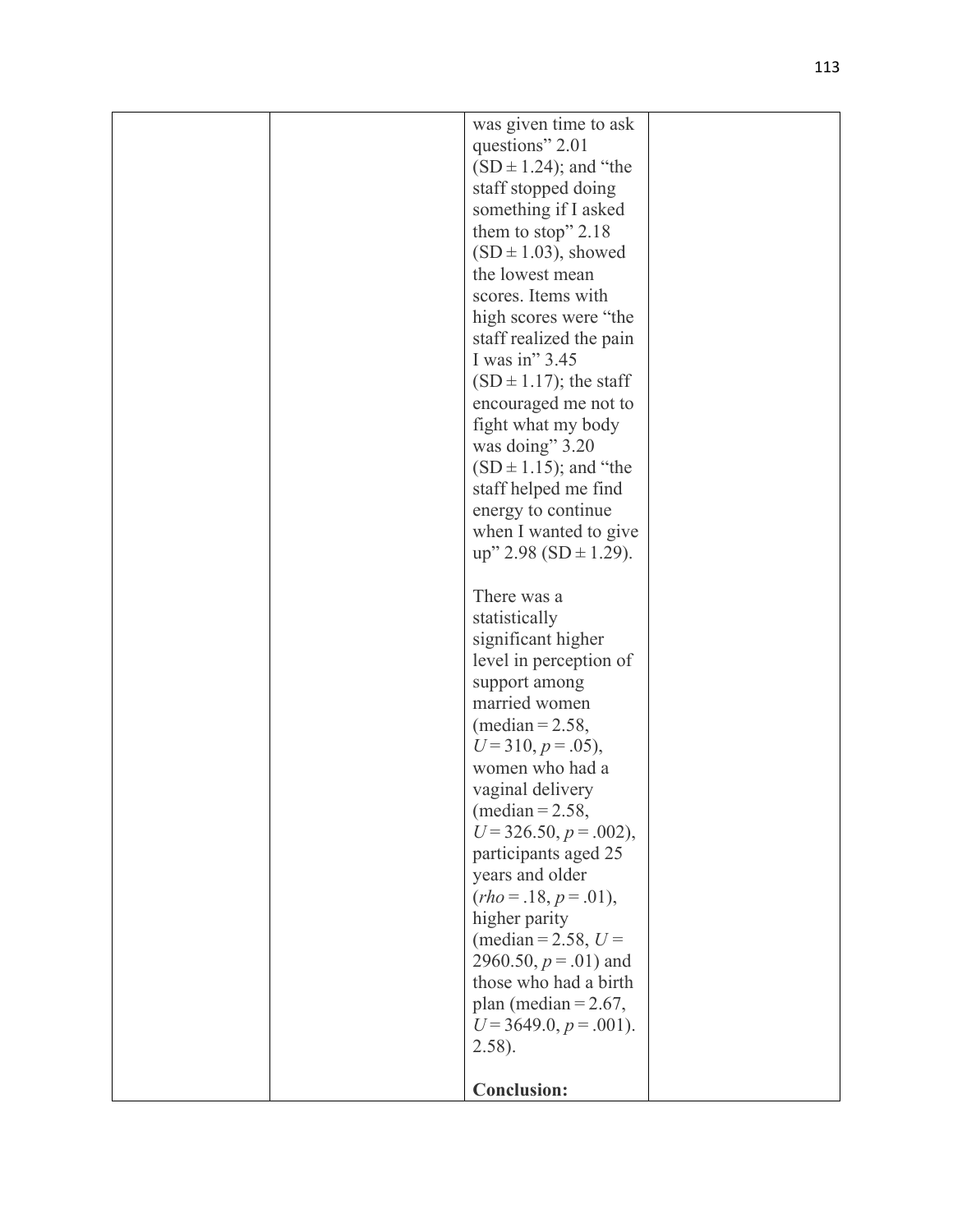| Among the three          |
|--------------------------|
| subscales, external      |
| control 1.85             |
| $(SD \pm 0.43)$ recorded |
| the least perception,    |
| which implies that       |
| women had the lowest     |
| perceived control        |
| over external factors    |
| such as accessing        |
| information and          |
| decision making          |
| during childbirth.       |
|                          |
| An environment that      |
| promotes women           |
|                          |
| feeling a sense of       |
| control and support      |
| during childbirth        |
| should be created in     |
| order to ensure          |
| dignified intrapartum    |
| care in The Gambia.      |
|                          |
|                          |

A sense of control and support during childbirth can be achieved through effective training of skilled birth attendants on non-pharmacological pain management, effective communication with clients and promoting women's participation in decision-making regarding their care throughout the process of childbirth.

Factors with the lowest perception of internal control included "the inability to control reactions to pain", "being mentally calm during labor" and "the pain being too great to gain control". Therefore, non-pharmacological pain management such as massage, which is the only intrapartum pain management intervention available in The Gambia, should be provided to women.

External factors such as "deciding when they receive information", "inability to influence which procedures were carried out" and "inability to gain control over what information was given to them" had the lowest scores. This implies that women had less autonomy as regards to information sharing and involvement in decision-making during childbirth, and this is a form of mistreatment and loss of dignity. Women's involvement in decision making, makes them feel dignified and respected during labor. Effective communication which is both woman-initiated and provider-initiated is a main element of gaining external control.

One of the factors with the lowest perception of support included "women not helped to try different positions during birth". Empowering and encouraging women to change positions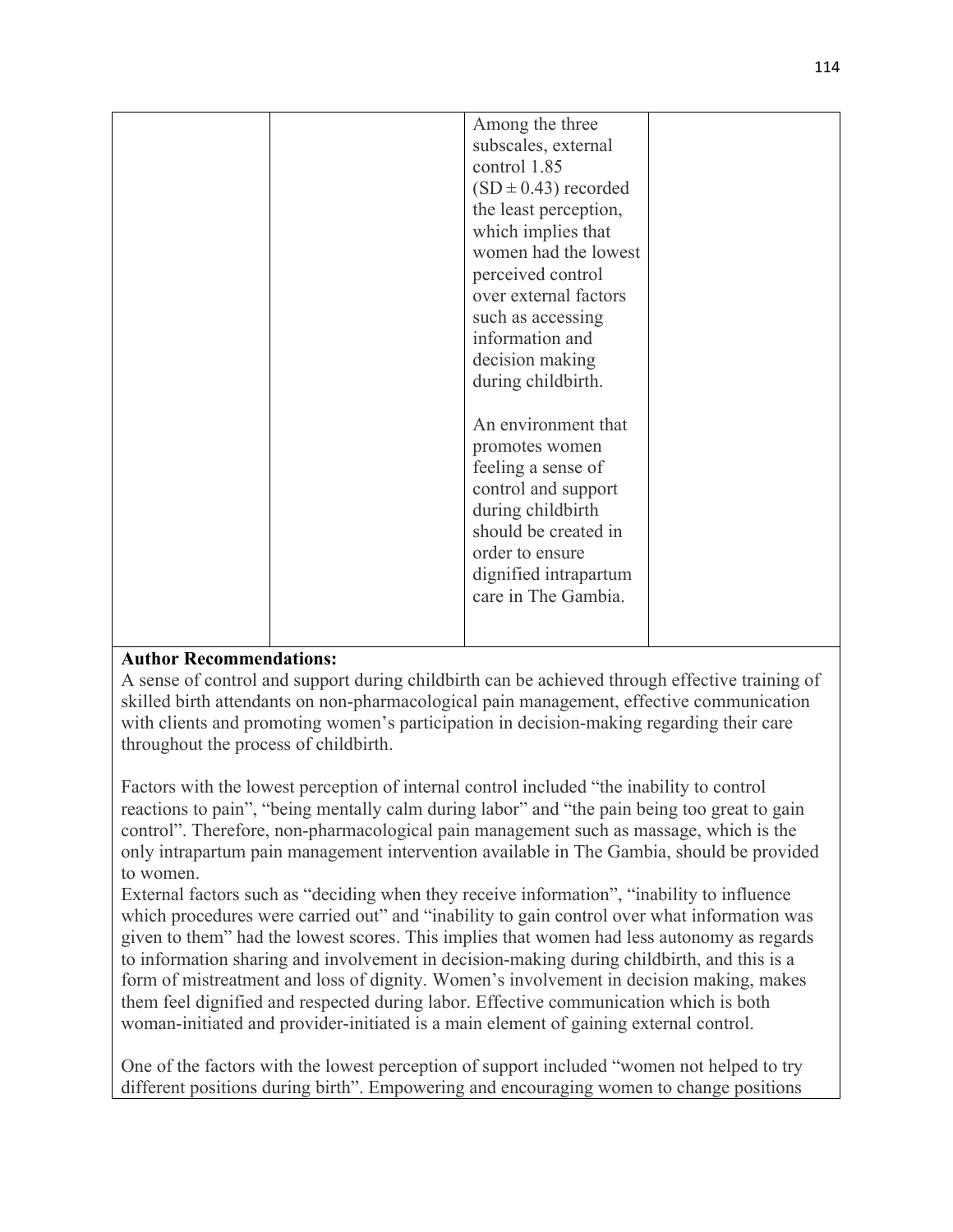during the first and second stage of labor is an integral part of quality intrapartum care. Maternal positioning as preferred by women during birth acts as a coping mechanism for pain and promotes comfort, and utilizing positions such as the upright position during the second stage of labor, minimizes obstetric complications and interventions, shortens the duration of labor and reduces the feeling of pain. In The Gambia, the supine/lithotomy position is the most widely used position during the second stage of labor in the health facilities across the country. Lack of knowledge and competence in conducting deliveries using positions other than the supine position could be one of the reasons for women not helped to try different positions in this study. Positioning during delivery is not captured in The Gambia Maternity Care.

Guideline and Service Delivery Standards, therefore, it should be incorporated, and training on the use of different positions during delivery should be provided to skilled birth attendants (midwives), to improve competence. The skills should also be incorporated in all the midwifery curricula in The Gambia.

Women not given the time to ask questions was also one of the factors with the lowest perception of support. This implies that the interaction between skilled birth attendants and women was poor. Effective client-centered communication by healthcare providers during childbirth is regarded as an enhancer for respectful and dignified childbirth. The Reproductive and Child Health Unit and the midwifery institutions in The Gambia should put more emphasis on improving the interpersonal skills of skilled birth attendants to enhance effective maternity care.

Women's inability to stop skilled birth attendants in doing something to them they don't like is a form of non-consent care, which is a violation of women's right and an intentional act of disrespect and abuse during childbirth. Therefore, women should be empowered to make their own decisions about the care provided, which must be respected as it is crucial in promoting control during childbirth.

Women who had a birth plan and those who had a vaginal delivery were more likely to have higher levels in the perception of support. Effective implementation of the birth preparedness and complication readiness strategies should be strengthened in antenatal care services across the country, as the birth plan has been identified as a factor that enhances the feeling of support during childbirth.

## **Implications:**

A sense of control and support during childbirth can be achieved through effective training of skilled birth attendants on non-pharmacological pain management, effective communication with clients and promoting women's participation in decision-making regarding their care throughout the process of childbirth.

The findings contribute to the global body of knowledge related to dignified maternity care.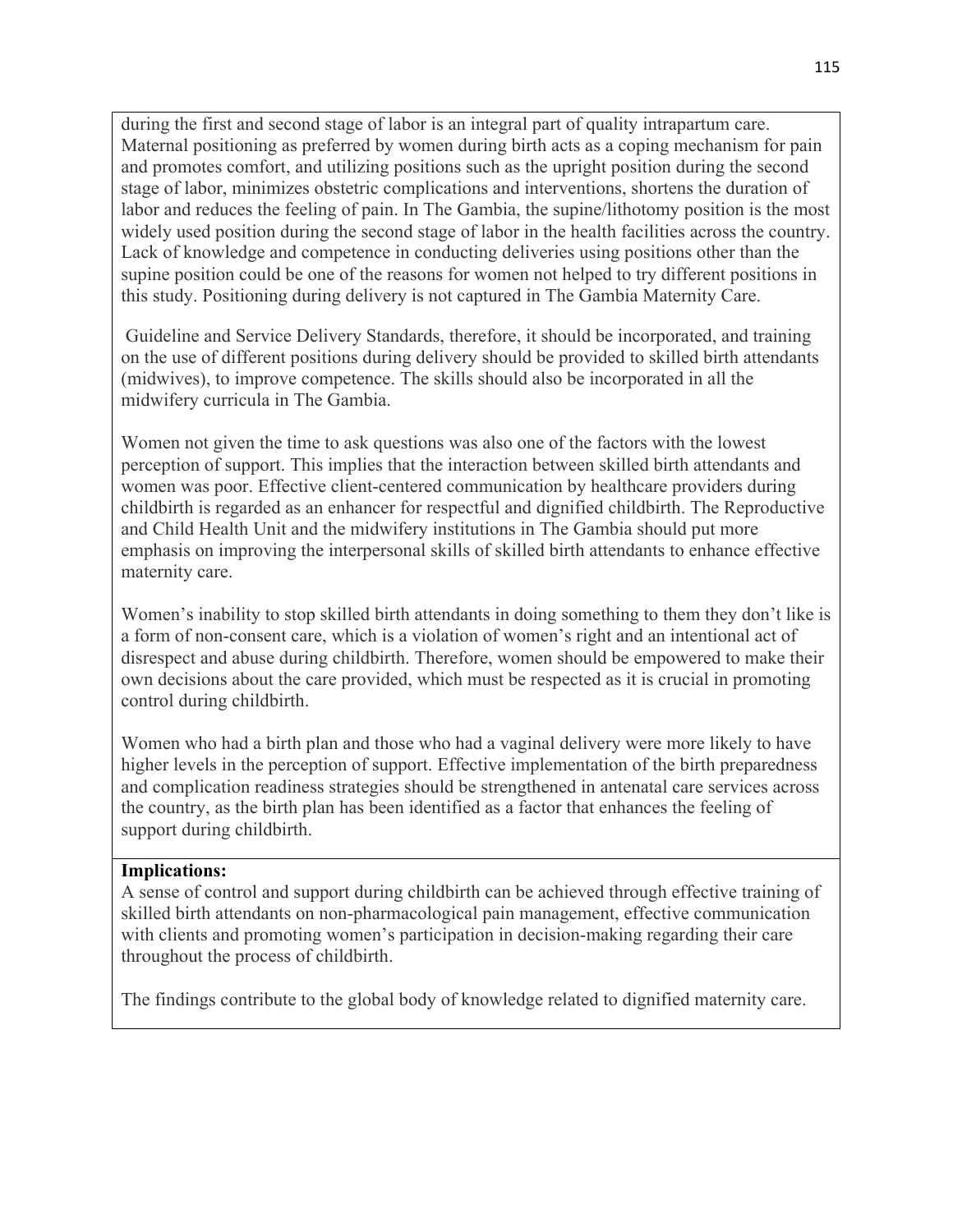# **Source:**

Diorgu, F. C., Steen, M. P., Keeling, J. J., & Mason-Whitehead, E. (2016). Mothers and midwives perceptions of birthing position and perineal trauma: An exploratory study. Women and Birth, 29(6), 518-523. https://doi: 10.1016/j.wombi.2016.05.002

| <b>Purpose/Sample</b>   |                          | <b>Results</b>      |                              |
|-------------------------|--------------------------|---------------------|------------------------------|
|                         | Design                   |                     | <b>Strengths/Limitations</b> |
|                         | (Method/Instruments)     |                     |                              |
| <b>Purpose:</b>         | A survey of mothers      | Mothers, n=94       | <b>Strengths:</b>            |
| To identify             | who had a vaginal        | $(85%)$ and         | A 100% response rate         |
| prevalence rates of     | birth/perineal injury    | midwives, $n=108$   | was achieved with the        |
| different birthing      | and midwives who         | $(98%)$ reported    | questionnaire.               |
| positions and           | attended births that     | high rates of       |                              |
| episiotomy and to       | resulted in perineal     | lithotomy           | <b>Limitations:</b>          |
| explore the             | injuries.                | position for birth. | <b>Association between</b>   |
| differences in          |                          | $N=63(57%)$ of      | birth position and           |
| perspectives of         | Perceptions of mothers   | mothers             | episiotomy not               |
| mothers and             | and midwives were        | perceived           | established.                 |
| midwives about          | analysed. Pearson's chi- | lithotomy           |                              |
| birthing positions and  | square test was used to  | position as not     |                              |
| perineal trauma.        | measure association      | being helpful for   |                              |
|                         | between birthing         | birth. In contrast, |                              |
| <b>Sample/Setting:</b>  | positions and perineal   | a similar number    |                              |
| 110 mothers and 110     | trauma.                  | of midwives         |                              |
| midwives at two         |                          | perceived           |                              |
| hospitals in Port       |                          | lithotomy           |                              |
| Harcourt, Nigeria.      |                          | position as         |                              |
|                         |                          | helpful, $n=65$     |                              |
| Maternal inclusion      |                          | $(59\%)$ .          |                              |
| criteria: >18 years, no |                          |                     |                              |
| medical disorder,       |                          | However, a high     |                              |
|                         |                          |                     |                              |
| spontaneous vaginal     |                          | majority of         |                              |
| delivery, live birth,   |                          | mothers, $n=106$    |                              |
| sustained perineal      |                          | $(96\%)$ and        |                              |
| injury during childbir  |                          | midwives, n=97      |                              |
| th either               |                          | $(88%)$ reported    |                              |
| spontaneously or        |                          | they would be       |                              |
| surgically or both.     |                          | willing to use      |                              |
|                         |                          | alternative         |                              |
| Midwifery inclusion     |                          | positions.          |                              |
| criteria:               |                          | Majority of         |                              |
| registered nurse-       |                          | mothers had an      |                              |
| midwife, full time      |                          | episiotomy, n=80    |                              |
| employment, $>5$        |                          | $(73%)$ and n=76    |                              |
| years labor ward        |                          | $(69\%)$ reported   |                              |
| experience.             |                          | they did not give   |                              |
|                         |                          | their consent.      |                              |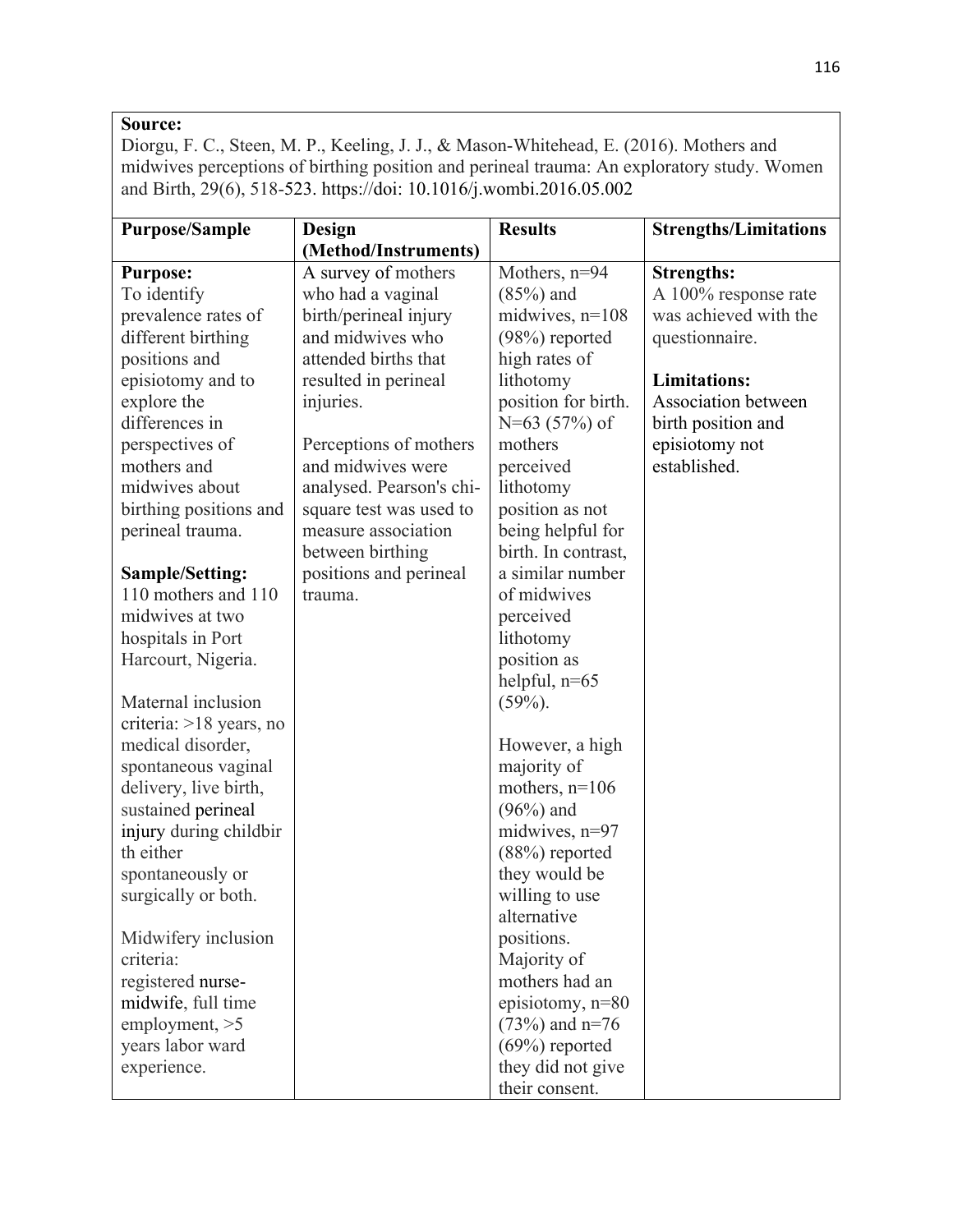|                            | $N=59(53\%)$                             |  |
|----------------------------|------------------------------------------|--|
| <b>Johns Hopkins</b>       | reported they                            |  |
| <b>Evidence Appraisal:</b> | were not given                           |  |
|                            | local anaesthesia                        |  |
| Strength:                  | for an episiotomy.                       |  |
| Level III:                 | $n=30(27%)$ of                           |  |
| Qualitative study          | midwives                                 |  |
|                            | confirmed they                           |  |
| <b>Quality:</b>            | performed an                             |  |
| Good: Reasonably           | episiotomy                               |  |
| consistent results;        | without local                            |  |
| sufficient sample size     | anaesthesia.                             |  |
| for the study design;      |                                          |  |
| fairly definitive          | The results show                         |  |
| conclusions;               | that lithotomy                           |  |
| reasonably consistent      | position was                             |  |
| recommendations            | chosen by                                |  |
| based on fairly            | midwives and not                         |  |
| comprehensive              | mothers during                           |  |
| literature review that     | birth, the mean                          |  |
| includes some              | score $(X=1.85)$                         |  |
| reference to scientific    | was higher than                          |  |
| evidence                   | the criterion mean                       |  |
|                            | $(X=1.5)$ .                              |  |
|                            |                                          |  |
|                            | Most midwives                            |  |
|                            | had never used                           |  |
|                            | positions such as                        |  |
|                            | squatting,                               |  |
|                            | standing,                                |  |
|                            | kneeling, sitting,                       |  |
|                            | even though the                          |  |
|                            | majority of                              |  |
|                            | midwives agreed                          |  |
|                            | that they were<br>aware of other         |  |
|                            |                                          |  |
|                            | birthing positions<br>which is indicated |  |
|                            | with a mean score                        |  |
|                            | of $(X=1.73)$                            |  |
|                            | which was higher                         |  |
|                            | than the criterion                       |  |
|                            | mean $(X=1.5)$ .                         |  |
|                            |                                          |  |
|                            | <b>Conclusion:</b>                       |  |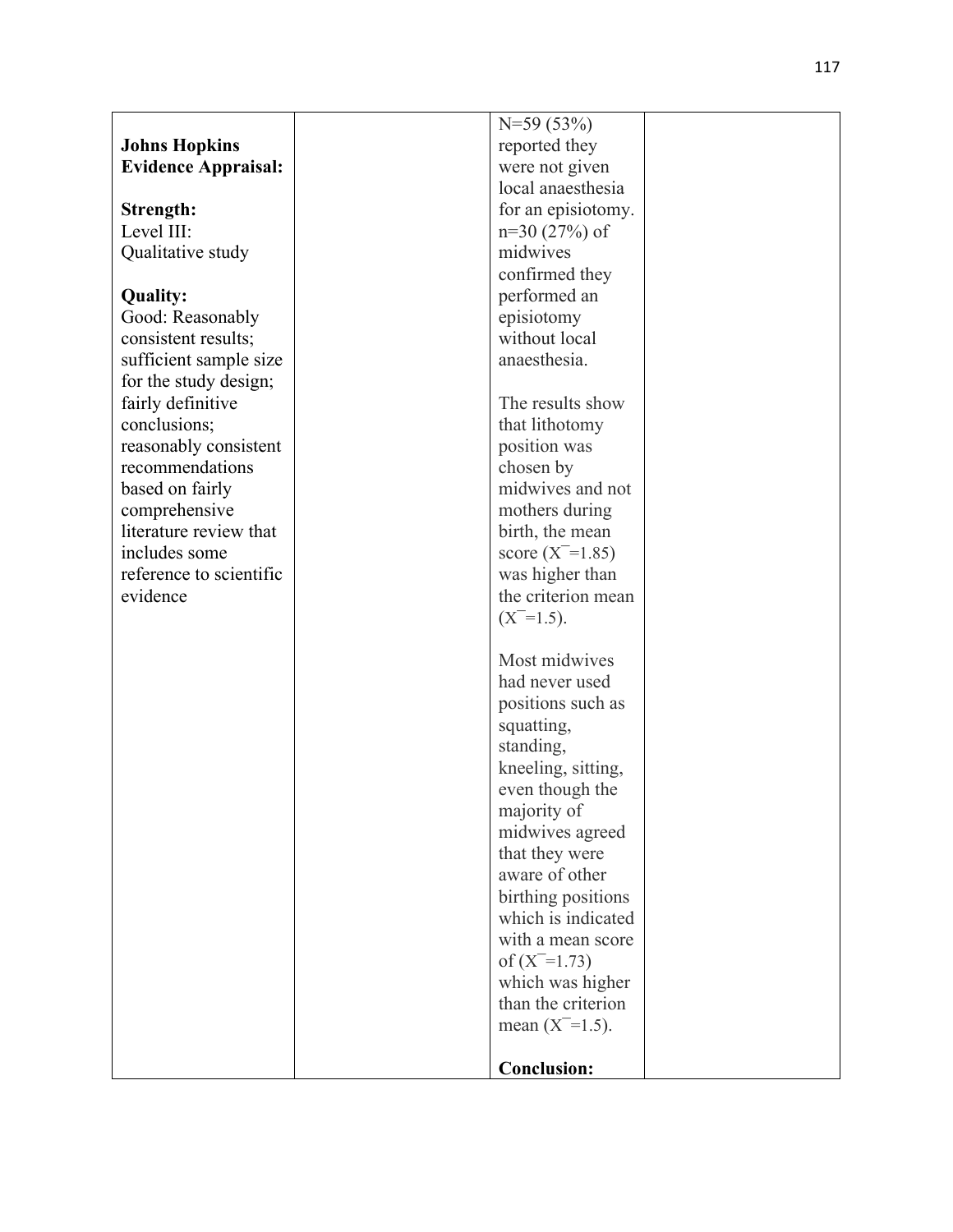| Care is not based  |
|--------------------|
| on current         |
| evidence and       |
|                    |
| embedded           |
| practices, i.e.    |
| birthing in        |
| lithotomy          |
| position and       |
| routine            |
| episiotomies are   |
| commonly used.     |
| However, this      |
| survey did find a  |
| willingness to     |
| change, adapt      |
| practice and       |
| consider different |
| birthing positions |
| and this may lead  |
| to fewer           |
| episiotomies       |
| being performed.   |

Entrenched clinical practices prevail and these need to be challenged. This survey did find that there is a willingness to change, adapt practice and consider adopting different birth positions, which may then lead to fewer episiotomies being performed.

## **Implications:**

The majority of midwives would like to use upright birthing positions if introduced in the hospital maternity model of care.

This current practice suggests that the dominant lithotomy birth position, which is not based on contemporary evidence and more in line with a medical culture that exists in the two study sites is health practitioner focused rather than woman focused. The mothers in this study seemed to be passive participants in their own labor and birth.

## **Source:**

Karlström, A., Nystedt, A., & Hildingsson, I. (2015). The meaning of a very positive birth experience: focus groups discussions with women. *BMC pregnancy and childbirth*, *15*(1), 251. https://doi.org/10.1186/s12884-015-0683-0

| <b>Purpose/Sample</b> | <b>Design</b>        | <b>Results</b> | <b>Strengths/Limitations</b> |
|-----------------------|----------------------|----------------|------------------------------|
|                       | (Method/Instruments) |                |                              |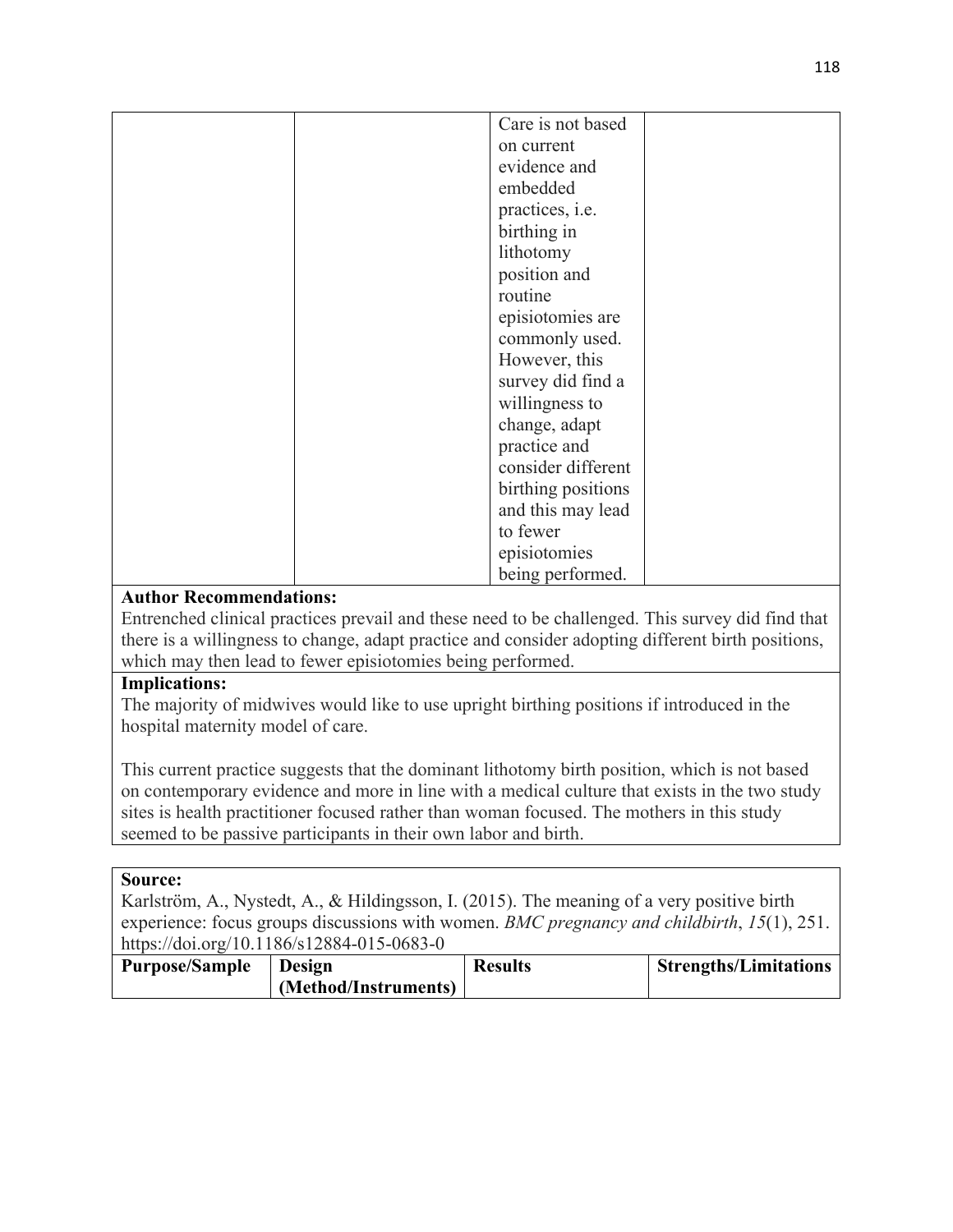| <b>Purpose:</b>                         | Qualitative descriptive  | Two themes and six          | <b>Strengths:</b>                     |
|-----------------------------------------|--------------------------|-----------------------------|---------------------------------------|
| To describe                             | design. Twenty-six       | sub-themes were             | Longitudinal design,                  |
| women's                                 | women participated in    | identified that             | where women first                     |
| experience of a                         | focus group              | described the               | assessed their birth as               |
| very positive birth                     | discussions 6–7 years    | meaning of a very           | very positive and then                |
| experience.                             | after a birth they had   | positive birth              | participated in focus                 |
|                                         | assessed as very         | experience. Women           | group discussion six to               |
| <b>Sample/Setting:</b>                  | positive. At the time of | related their               | seven years later,                    |
| Twenty-six                              | the birth, they had all  | experience to internal      | entering more deeply                  |
| women in                                | taken part in a large    | (e.g., their own ability    | into the experience.                  |
| northern Sweden.                        | prospective              | and strength) and           |                                       |
| Interviews were                         | longitudinal cohort      | external (e.g., a           |                                       |
| performed                               | study. In the present    | trustful and respectful     | <b>Limitations:</b>                   |
| between                                 | study, thematic          | relationship with the       | Findings are limited to               |
| September 2013                          | analysis was used to     | midwife) factors. A         | the data collected                    |
| and February                            | review the transcribed   | woman's sense of            | during seven focus                    |
| 2014.                                   | data.                    | trust and support from      | groups in a Swedish                   |
|                                         |                          | the father of the child     | setting. The                          |
|                                         |                          | was also important.         | participating women                   |
| <b>Johns Hopkins</b><br><b>Evidence</b> |                          | The feeling of safety       | are a relatively                      |
| Appraisal:                              |                          | promoted by a<br>supportive | homogenous group,<br>which might have |
|                                         |                          | environment was             | influenced the                        |
| Strength:                               |                          | essential for gaining       | discussions. The                      |
| Level III:                              |                          | control during birth        | timing of recruitment,                |
| Qualitative                             |                          | and for focusing on         | $6-7$ years after the                 |
|                                         |                          | techniques that             | index birth assessed as               |
|                                         |                          | enabled the women to        | a very positive birth                 |
| <b>Quality:</b>                         |                          | manage labour.              | experience, is also of                |
| Good: Reasonably                        |                          |                             | importance. Women                     |
| consistent results;                     |                          | <b>Conclusion:</b>          | who responded to the                  |
| sufficient sample                       |                          | It is an essential part     | invitation had an                     |
| size for the study                      |                          | of midwifery care to        | interest in birthing                  |
| design; fairly                          |                          | build relationships         | experiences and a                     |
| definitive                              |                          | with women where            | willingness to share                  |
| conclusions;                            |                          | mutual trust in one         | them with others,                     |
| reasonably                              |                          | another's competence        | despite the years that                |
| consistent                              |                          | is paramount. The           | had passed, which                     |
| recommendations                         |                          | midwife is the active       | might differentiate                   |
| based on fairly                         |                          | guide through               | them from other                       |
| comprehensive                           |                          | pregnancy and birth         | women.                                |
| literature review                       |                          | and should express a        |                                       |
| that includes some                      |                          | strong belief in a          | It is difficult to                    |
| reference to                            |                          | woman's ability to          | generalize the                        |
| scientific evidence                     |                          | give birth. Midwives        | findings, but we                      |
|                                         |                          | are required to             | suggest that the result               |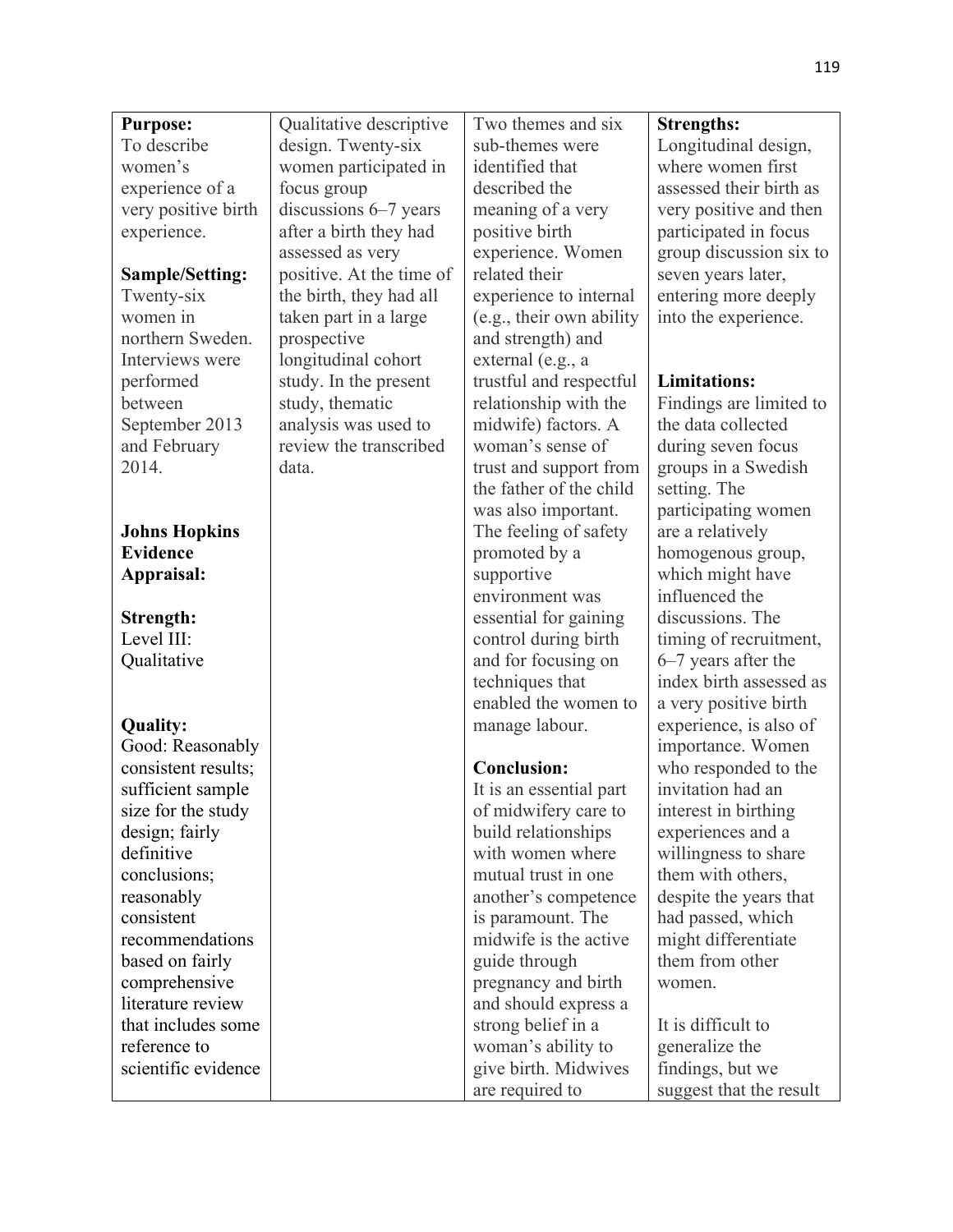|  | inform, encourage      | of the study may be   |
|--|------------------------|-----------------------|
|  | and to provide the     | transferable to other |
|  | tools to enable birth, | birthing women in a   |
|  | making it important    | similar context.      |
|  | for midwives to invite |                       |
|  | the partner to be part |                       |
|  | of a team, in which    |                       |
|  | everyone works         |                       |
|  | together for the       |                       |
|  | benefit of the woman   |                       |
|  | and child.             |                       |

It is crucial that a beneficial and supportive environment can be established within the walls of a medicalized maternity care.

# **Implications:**

It is difficult to separate the birth experience from the care given. Focusing solely on the experience will overlook the birthing environment and overlook the synergistic effect of a caring and reassuring midwife working together with the woman and her partner. It is possible to enhance a positive birth experience by developing maternity care customized to deliver what women want.

# **Source:**

Musie, M. R., Peu, M. D., & Bhana-Pema, V. (2019). Factors hindering midwives' utilisation of alternative birth positions during labor in a selected public hospital. *African journal of primary health care & family medicine*, *11*(1), 1-8. https://doi:10.4102/phcfm.v11i1.2071

| <b>Purpose/Sample</b>  | retain produce on $\alpha$ family modeoms, 11(1), 1 % https://www.10.1102/phonn.critic20/1<br><b>Design</b> | <b>Results</b>        | <b>Strengths/Limitations</b> |
|------------------------|-------------------------------------------------------------------------------------------------------------|-----------------------|------------------------------|
|                        | (Method/Instruments)                                                                                        |                       |                              |
| <b>Purpose:</b>        | This study used the                                                                                         | Theme 1: Midwives'    | <b>Strengths:</b>            |
| To explore and         | qualitative, exploratory                                                                                    | perceptions of        | Thorough review of           |
| describe factors       | and descriptive                                                                                             | alternative birth     | literature.                  |
| hindering              | research design. This                                                                                       | positions:            |                              |
| midwives'              | design gathered quality                                                                                     | The midwives in this  | Compares utilization         |
| utilization of         | information on factors                                                                                      | study preferred the   | of national guidelines       |
| alternative birth      | hindering midwives'                                                                                         | lithotomy position as | to practice in South         |
| positions during       | utilization of                                                                                              | compared to           | Africa                       |
| labor in a selected    | alternative birth                                                                                           | alternative birth     |                              |
| public hospital.       | positions during labor                                                                                      | positions. The reason | <b>Limitations:</b>          |
|                        | in a selected public                                                                                        | given for their       | Small sample size and        |
| <b>Sample/Setting:</b> | hospital.                                                                                                   | preference of the     | limited                      |
| A public hospital      |                                                                                                             | supine/lithotomy      | generalizability.            |
| in the Tshwane         | Data saturation                                                                                             | when assisting a      |                              |
| district, Pretoria,    | occurred after                                                                                              | delivery was that the |                              |
| South Africa. This     | conducting 20                                                                                               | position provides a   |                              |
| hospital is a level-   | interviews with the                                                                                         | good view of the      |                              |
| one district           | midwives who were                                                                                           | perineum, ease of     |                              |
| hospital that          | willing to partake in                                                                                       | labor monitoring and  |                              |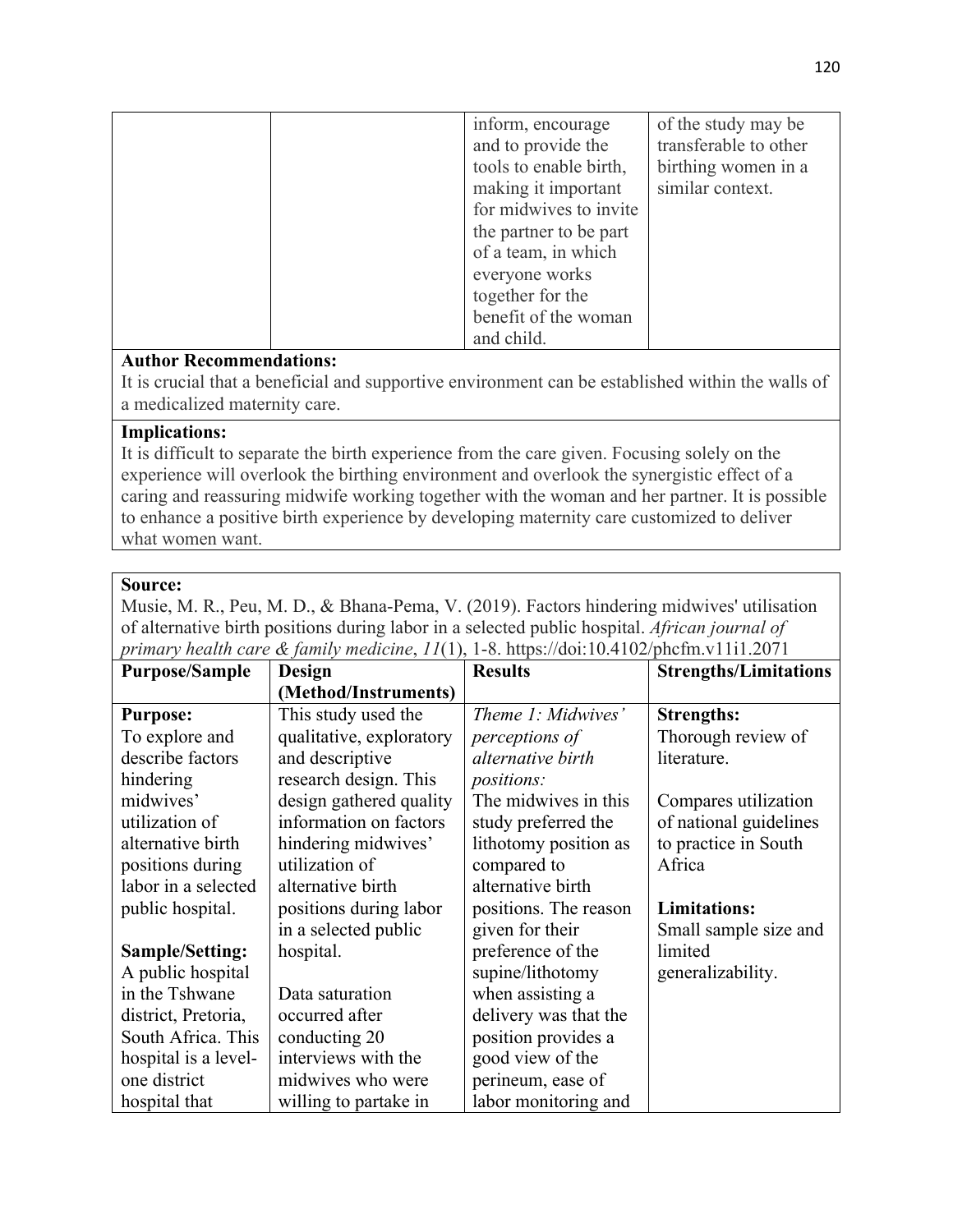| provides 24-hours    | the study based on the | minimizing the            |  |
|----------------------|------------------------|---------------------------|--|
| low risk and         | inclusion criteria.    | midwives' physical        |  |
| emergency            |                        | strain during the birth.  |  |
| services to urban    | The interview had one  | These views depicted      |  |
| and rural areas      | central question and   | the lithotomy position    |  |
| surrounding the      | probing follow-up      | as appropriate and        |  |
| hospital. The        | questions. The central | comfortable for the       |  |
| hospital also        | question asked was:    | midwives. Most of         |  |
| serves as a referral | What are the factors   | the midwives were         |  |
| hospital for other   | hindering midwives'    | aware of the              |  |
| level hospitals and  | utilization of         | disadvantages of the      |  |
| the clinics nearby.  | alternative birth      | lithotomy birth           |  |
| The bed              | positions during labor | position but still        |  |
| occupancy in the     | in a selected public   | prefer utilizing the      |  |
| labor ward is 20.    | hospital? Interviews   | position because they     |  |
|                      | were digitally         | find it comfortable       |  |
| The target           | recorded, and the      | and familiar to           |  |
| population was       | researcher took field  | themselves.               |  |
| the midwives who     | notes.                 | "We utilize the           |  |
| conduct normal       |                        | lithotomy position        |  |
| vaginal births in    |                        | because it favors the     |  |
| the hospital. The    |                        | midwife most of the       |  |
| ward birth           |                        | time, it is easier for    |  |
| statistics were      |                        | me and has no benefit     |  |
| approximately        |                        | to the birthing           |  |
| more than 300        |                        | woman. My view on         |  |
| birthing women       |                        | alternative birth         |  |
| per month.           |                        | positions, it can be      |  |
|                      |                        | done only if the          |  |
| The study            |                        | midwife is                |  |
| population           |                        | comfortable with it       |  |
| included             |                        | ' (Participant 8,         |  |
| professional         |                        | female, 46 years,         |  |
| nurses with          |                        | Advanced midwife &        |  |
| midwifery training   |                        | 14 year's midwifery       |  |
| who completed        |                        | experience)               |  |
| either the four-     |                        |                           |  |
| year degree or 3-    |                        | I place the woman in      |  |
| year diploma         |                        | lithotomy position        |  |
| course and           |                        | because it is what I      |  |
| advanced             |                        | found being done in       |  |
| midwives with a      |                        | the unit. I think it is a |  |
| specialty in         |                        | culture of this unit      |  |
| midwifery            |                        | and I know I was          |  |
| registered by the    |                        | taught on other birth     |  |
| South African        |                        | positions during          |  |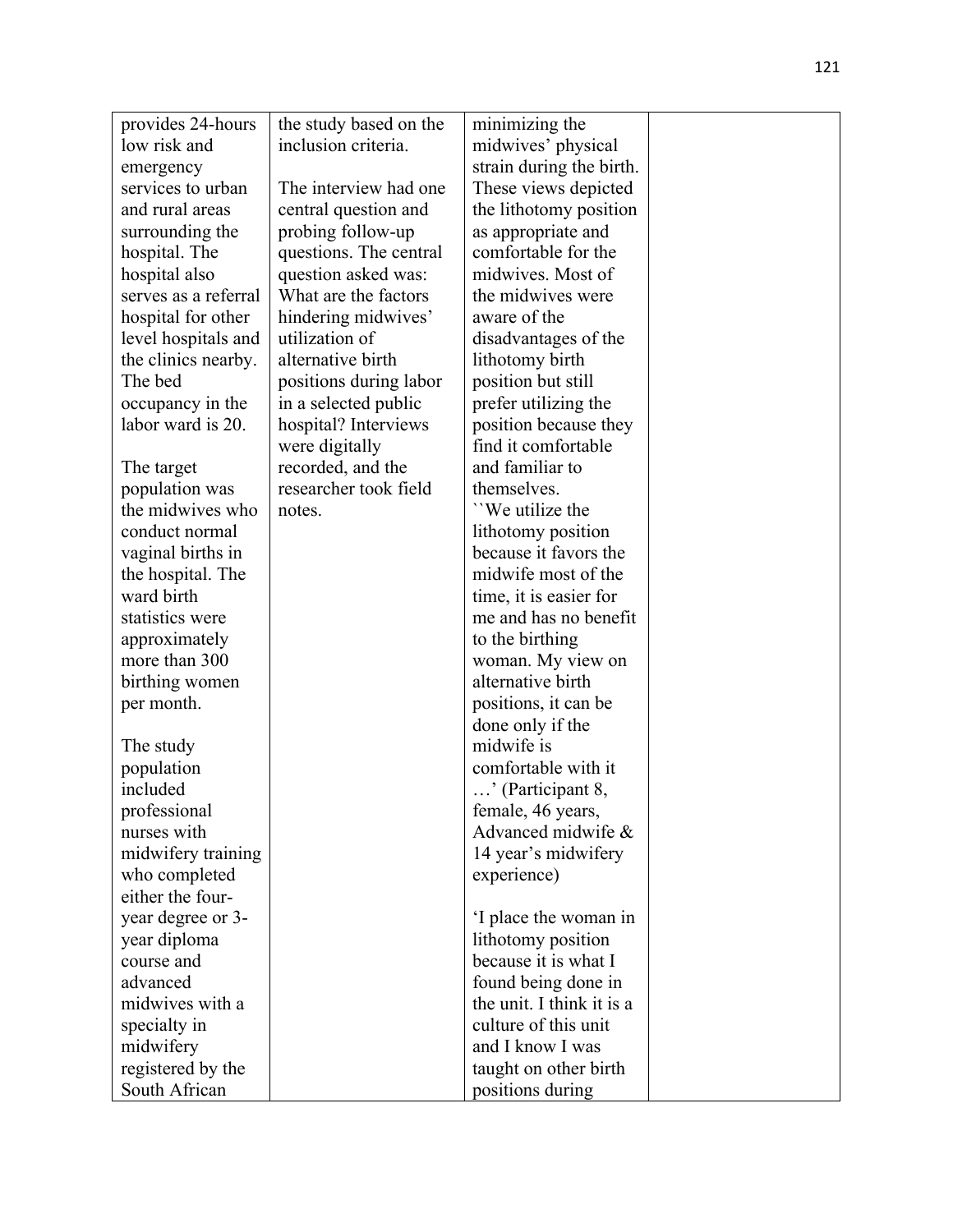| Nursing Council.     | studies, but I have       |  |
|----------------------|---------------------------|--|
| This equated to 30   | never practiced it        |  |
| midwives working     | (Participant 9, female,   |  |
| in the labor ward.   | 24 years, Professional    |  |
| Inclusion criteria   | nurse $& 3$ year's        |  |
| included qualified   | midwifery                 |  |
| midwives             | experience)               |  |
| currently working    |                           |  |
| in the labor ward    | Theme 2: Barriers to      |  |
| and responsible      | utilization of            |  |
| for conducting       | alternative birth         |  |
| normal vertex        | <i>positions:</i> lack of |  |
| deliveries with a    | necessary skills and      |  |
| minimum              | training, lack of         |  |
| experience of 1      | facilities and            |  |
| year working in      | equipment, and            |  |
| the labor ward.      | communication             |  |
|                      | difficulties between      |  |
|                      | midwives and              |  |
| <b>Johns Hopkins</b> | women.                    |  |
| <b>Evidence</b>      |                           |  |
| Appraisal:           | Most midwives were        |  |
|                      | concerned that they       |  |
| Strength:            | do not possess the        |  |
| Level III:           | necessary skills and      |  |
| Qualitative Study    | training to conduct       |  |
|                      | alternative birth         |  |
| <b>Quality:</b>      | positions and are not     |  |
| Good:                | confident enough          |  |
| Reasonably           | with the skill. The       |  |
| consistent results;  | midwives argued that      |  |
| fairly definitive    | the alternative birth     |  |
| conclusions;         | position was taught in    |  |
| reasonably           | theory during             |  |
| consistent           | undergraduate             |  |
| recommendations      | training. However,        |  |
| based on fairly      | they were unable to       |  |
| comprehensive        | grasp the skill and       |  |
| literature review    | competence on how         |  |
| that includes some   | to practically position   |  |
| reference to         | the women in              |  |
| scientific           | alternative birth         |  |
| evidence.            | positions.                |  |
|                      |                           |  |
|                      | The facilities are not    |  |
|                      | available and the         |  |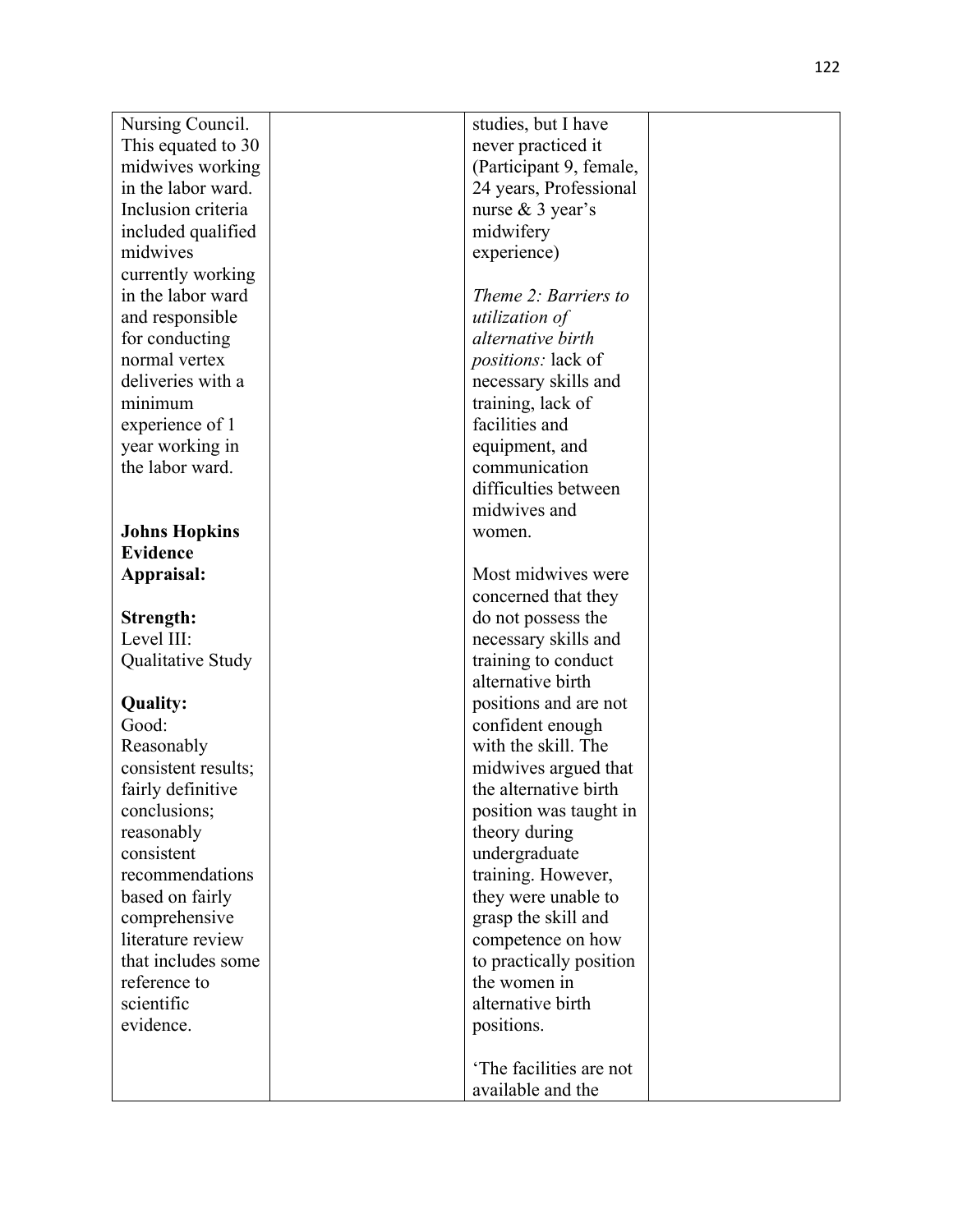|  | planning of the unit     |  |
|--|--------------------------|--|
|  | does not anywhere        |  |
|  | involve the midwives.    |  |
|  | The hospital needs to    |  |
|  | buy convenient           |  |
|  | birthing chairs, but     |  |
|  |                          |  |
|  | there is no space in     |  |
|  | the unit as it's already |  |
|  | built this way [and]     |  |
|  | doesn't accommodate      |  |
|  | birth stools '           |  |
|  | (Participant 7, female,  |  |
|  | 55 years, Advanced       |  |
|  | Midwife & 8 year's       |  |
|  | midwifery                |  |
|  |                          |  |
|  | experience)              |  |
|  |                          |  |
|  | 'We get a lot of         |  |
|  | women coming from        |  |
|  | Africa who do not        |  |
|  | understand English to    |  |
|  | deliver in our unit.     |  |
|  | You can't instruct       |  |
|  | someone who doesn't      |  |
|  | understand you. So       |  |
|  | with lithotomy           |  |
|  | position it's safe       |  |
|  | because, once they       |  |
|  | look up, maybe you,      |  |
|  |                          |  |
|  | the midwife, can look    |  |
|  | at the woman during      |  |
|  | birth and use sign       |  |
|  | language to instruct     |  |
|  | her. With other birth    |  |
|  | positions like           |  |
|  | squatting they might     |  |
|  | be looking down and      |  |
|  | not hearing what you     |  |
|  | are saying. So it        |  |
|  | becomes difficult        |  |
|  | delivering the woman     |  |
|  | because of [the]         |  |
|  | language barrier '       |  |
|  | (Participant 11,         |  |
|  |                          |  |
|  | female, 31 years,        |  |
|  | Professional nurse &     |  |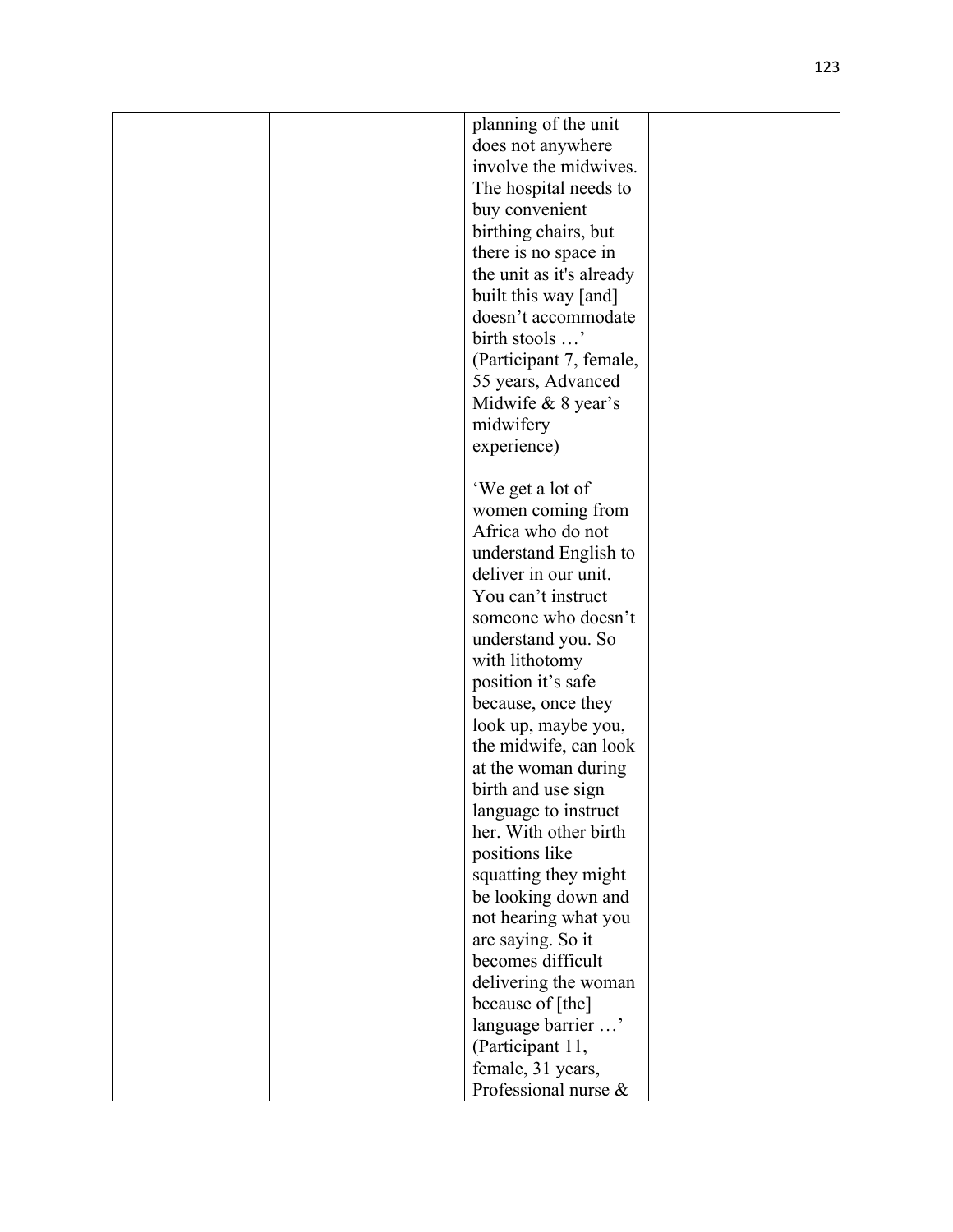| 6 year's midwifery      |  |
|-------------------------|--|
| experience)             |  |
|                         |  |
|                         |  |
|                         |  |
| <b>Conclusion:</b>      |  |
| The lack of skills and  |  |
| training during the     |  |
| midwifery               |  |
|                         |  |
| undergraduate and       |  |
| postgraduate program    |  |
| contributes to the      |  |
| midwives being          |  |
| incompetent to utilise  |  |
| alternative birth       |  |
|                         |  |
| positions during        |  |
| clinical practice.      |  |
|                         |  |
| It was found in this    |  |
| study that midwives,    |  |
|                         |  |
| hospital managers and   |  |
| policy-makers           |  |
| diminished women's      |  |
| choices, due to having  |  |
| a common view that      |  |
| women in labor are      |  |
|                         |  |
| unable to make the      |  |
| right decisions and     |  |
| need to be told what    |  |
| to do.                  |  |
|                         |  |
|                         |  |
| Irrespective of the     |  |
| knowledge midwives      |  |
| have on the negative    |  |
| maternal and neonatal   |  |
| outcomes associated     |  |
| with the lithotomy      |  |
| position, they          |  |
|                         |  |
| continued utilising     |  |
| this position for their |  |
| own convenience and     |  |
| overlooked other        |  |
| birthing positions and  |  |
| the women's             |  |
|                         |  |
| preferences.            |  |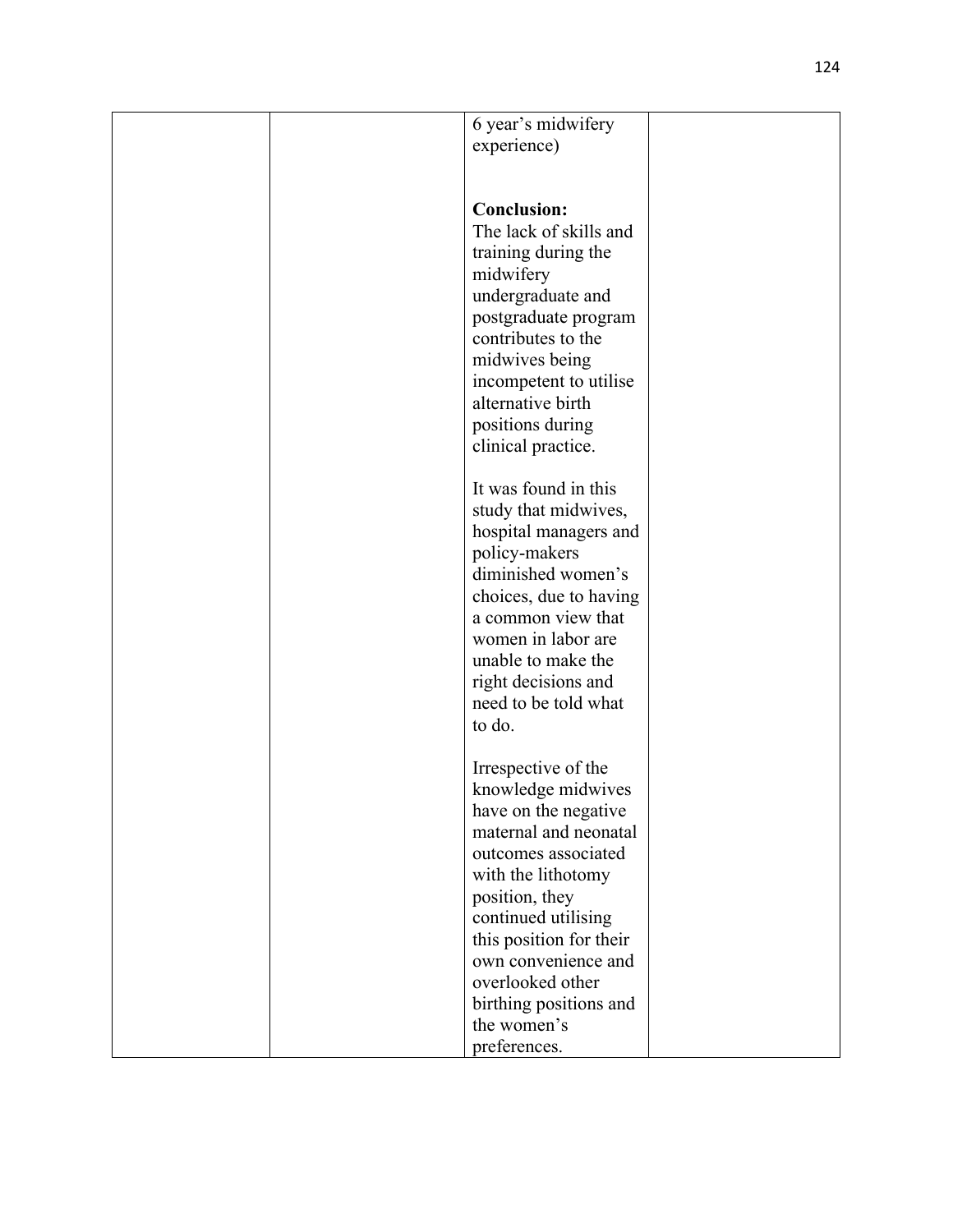First, midwives need to provide education to birthing women on different alternative birth positions available to them. Secondly, the midwives need to assess, screen and plan the care to be rendered. Lastly, the midwives need to promote normal processes of labor to prevent complications.

Nursing education institutions should revise the midwifery program. The program curriculum should capacitate midwives to teach midwives on the available alternative birth positions and incorporate theory into practice on provision of alternative birth positions.

# **Implications:**

One of the roles of the midwives is to provide women-centered care that enables women to adopt birth positions they are comfortable with, and that are likely to contribute to their selfesteem and their well-being.13 However, regardless of the benefits of alternative birth positions, women are not aware of a variety of alternative birth positions available to them.

Even advanced midwives are not competent in the utilisation of alternative birth positions after acquiring a postgraduate advanced qualification.

One of the strategies to enhance mutual participation concerns autonomy; mothers displayed limited information, understanding and awareness of what should be attained during childbirth. This contributed to their inability to make informed choices during childbirth. When limited opportunities were created, mothers become powerless, as evidenced by limited participation, responsibility-sharing, decision-making ability and dependency. When there is an exchange of information and knowledge between the mother and a midwife about childbirth issues and available childbirth options, mothers will become empowered.

## **Source:**

Nieuwenhuijze, M. J., Low, L. K., Korstjens, I., & Lagro‐Janssen, T. (2014). The role of maternity care providers in promoting shared decision making regarding birthing positions during the second stage of labor. *Journal of midwifery & women's health*, *59*(3), 277-285.

| $\mu$                 |                          |                         |                              |
|-----------------------|--------------------------|-------------------------|------------------------------|
| <b>Purpose/Sample</b> | <b>Design</b>            | <b>Results</b>          | <b>Strengths/Limitations</b> |
|                       | (Method/Instruments)     |                         |                              |
| <b>Purpose:</b>       | Exploratory, qualitative | In a total of 33 tapes, | <b>Strengths:</b>            |
| To explore how        | investigation            | birthing positions      | The use of audio-tapes       |
| maternity care        | conducted using audio-   | were mentioned at       | provides a unique            |
| providers             | recordings of women      | least once during       | opportunity to directly      |
| communicate with      | during second stage      | second stage labor.     | explore the day-to-day       |
| women during          | labor that were part of  | The median for          | practices regarding          |
| second stage labor    | a larger randomized      | mentioning birthing     | choice and use of            |
| regarding birthing    | clinical trial, the      | positions was 9 times,  | birthing positions in        |
| positions.            | Promoting Effective      | ranging from 1 to 28    | second stage labor.          |
|                       | Recovery from Labor      | times. Change of        |                              |
| Sample/Setting:       | (PERL) project. As an    | birthing positions was  | A strength of the study      |
| 41 women, all         | additional component     | mentioned more often    | was the use of a             |
| nulliparous with      | of the parent project, a | when second stage       | literature informed          |

https://doi.org/10.1111%2Fjmwh.12187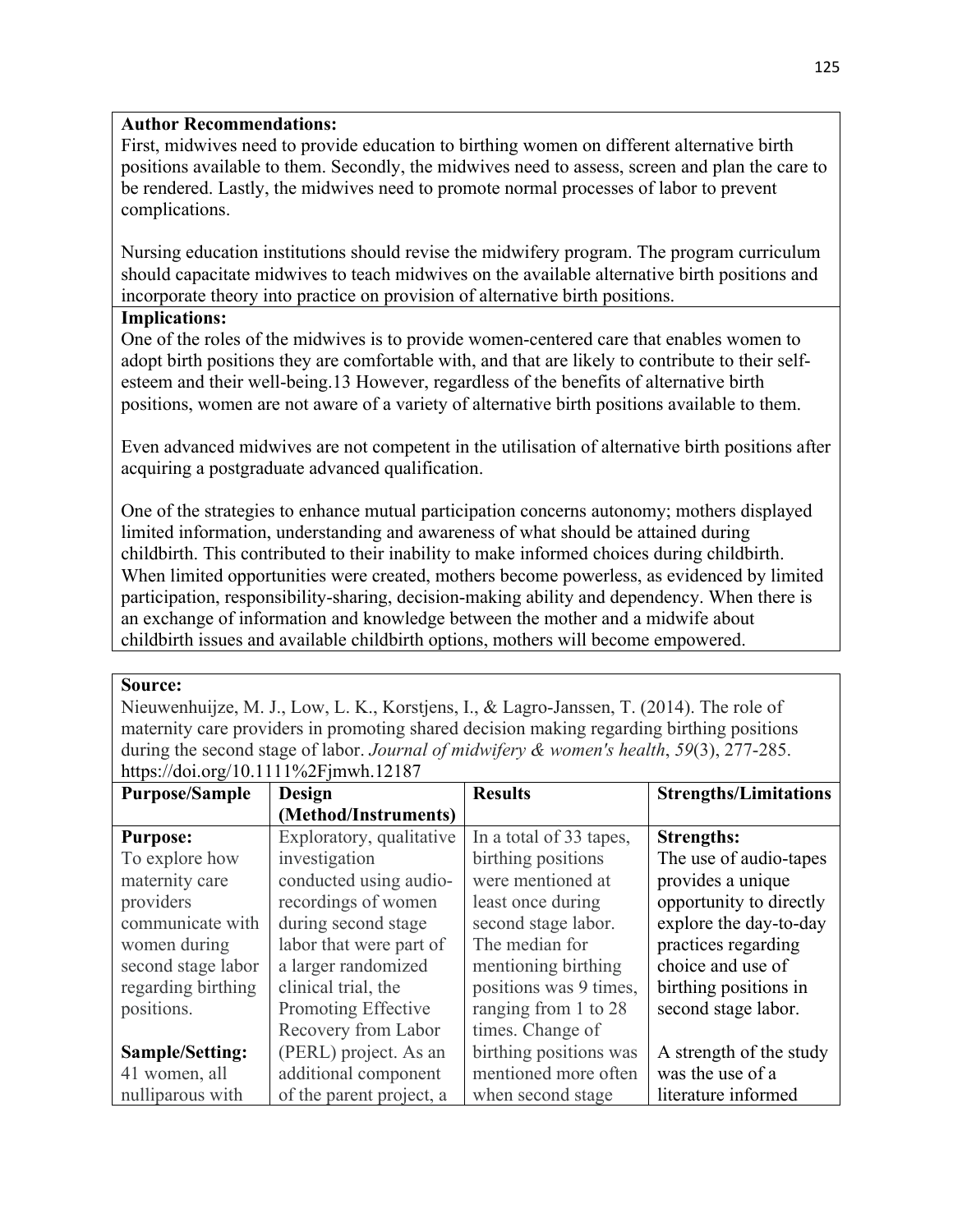| uncomplicated           | subset of the            | lasted longer, and      | framework developed     |
|-------------------------|--------------------------|-------------------------|-------------------------|
| term pregnancies        | participants agreed to   | when midwives were      | for the analysis.       |
| at a teaching           | allow audio-recording    | the responsible care    |                         |
| hospital in a           | of the conversations     | providers. Midwives     | The results of this     |
| Midwest                 | occurring during         | were also noted to      | investigation are       |
| university town         | second stage labor. The  | offer a greater variety | generalizable to        |
|                         | audio-recording was      | of birthing positions.  | women who are giving    |
| <b>Johns Hopkins</b>    | made using a regular     |                         | birth in hospital       |
| <b>Evidence</b>         | cassette; it was started | <b>Conclusion:</b>      | settings where          |
| Appraisal:              | by the nurse once the    | The role of care        | midwives, physicians,   |
|                         | woman entered second     | providers was           | and nurses are part of  |
| Strength: III,          | stage labor and          | significant in enabling | the care team           |
| Qualitative Study       | continued through the    | women to consider       |                         |
|                         | birth of the newborn.    | choices regarding the   |                         |
| <b>Quality: B-Good,</b> |                          | use of various          | <b>Limitations:</b>     |
| limited in              | A literature informed    | birthing positions and  | Not generalizable to    |
| generalizability        | framework was            | thus share in decision  | women with doulas.      |
|                         | developed to conduct a   | making.                 |                         |
|                         | process of deductive     |                         | Video-recording may     |
|                         | content analysis of      |                         | be perceived as more    |
|                         | communication            |                         | invasive to laboring    |
|                         | patterns between         |                         | women.                  |
|                         | nulliparous women and    |                         |                         |
|                         | their maternity care     |                         | In the 27 trials        |
|                         | providers during the     |                         | included in the meta-   |
|                         | second stage.            |                         | analyses on birthing    |
|                         |                          |                         | positions, all were     |
|                         |                          |                         | dated before 2005,      |
|                         |                          |                         | except for 3 trials.    |
|                         |                          |                         | Care providers were     |
|                         |                          |                         | aware of the recording, |
|                         |                          |                         | and that could have     |
|                         |                          |                         | influenced their        |
|                         |                          |                         |                         |
|                         |                          |                         | practice.               |

Enabling shared decision making during birth is not a linear process using a single approach; it is a dynamic process that requires a variety of approaches. Care providers can support a woman to use different birthing positions during second stage labor by employing a flexible style that incorporates clinical assessment and the woman's responses.

Literature framework can be used in future investigations of provider communication during the multidimensional process of labor and birth to evaluate the process of shared decision making.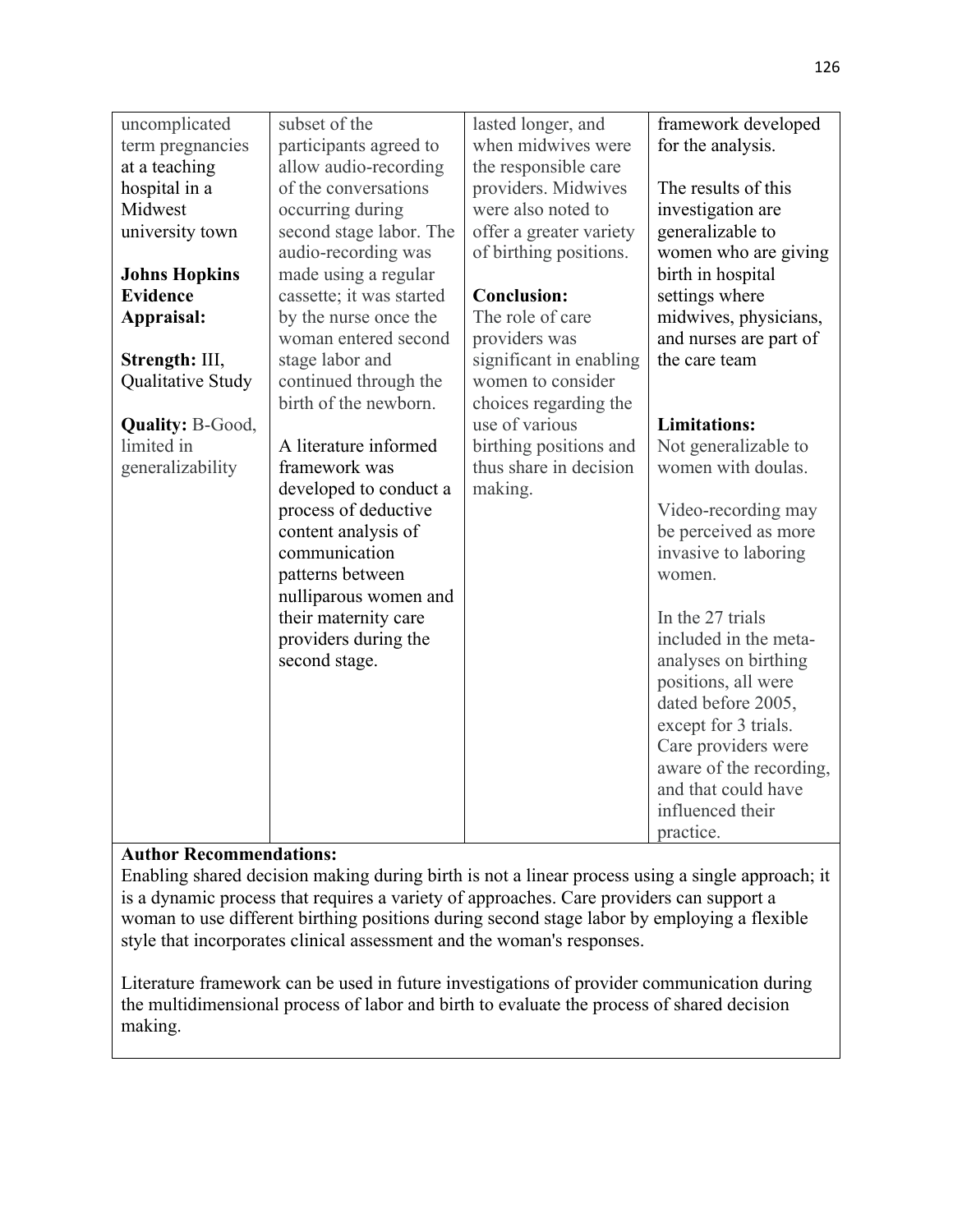# **Implications:**

Are providers aware of the importance of shared decision making in regards to birthing positions and do they have the skills and knowledge to promote and support women in a variety of positions? If not, how do we provide training for shared decision making as well as the skills and knowledge to support women in preferred positions?

#### **Source:**

Pilewska-Kozak, A. B., Klaudia, P., Celina, Ł. K., Beata, D., Grażyna, S., & Magdalena, B. (2017). Non-pharmacological methods of pain relief in labor in the opinion of puerperae–a preliminary report. *Ann Women's Health. 2017; 1 (1)*, *1005*.

| <b>Purpose/Sample</b>    | Design                  | <b>Results</b>                           | <b>Strengths/Limitations</b> |
|--------------------------|-------------------------|------------------------------------------|------------------------------|
|                          | (Method/Instruments)    |                                          |                              |
| <b>Purpose:</b>          | Retrospective research, | The majority of                          | <b>Strengths:</b>            |
| To investigate           | based on memories of    | women were                               | Thorough literature          |
| what was the             | the postpartum women.   | interested in                            | review.                      |
| opinion of               | The respondents were    | nonpharmacological                       |                              |
| puerperae about          | asked about their       | methods of reducing                      | <b>Limitations:</b>          |
| the use of non-          | perception of labor.    | labor pain before the                    | The assessment of            |
| pharmacological          |                         | delivery. More than                      | labor pain is                |
| methods of labor         | The Numerical Pain      | half of them used                        | particularly                 |
| pain relief.             | Rating Scale and the    | these methods during                     | problematic because          |
|                          | original questionnaire  | childbirth. The                          | the numeric scale does       |
| <b>Sample/Setting:</b>   | concerning socio-       | intensity of labor pain                  | not differentiate the        |
| 112 puerperae            | demographic data were   | before the use of non-                   | type of pain which           |
| participated             | used.                   | pharmacological                          | changes throughout the       |
| between the              |                         | methods was assessed                     | duration of labor (from      |
| period of January        |                         | on a 10-point scale in                   | visceral cramping pain       |
| 29, 2016 to April        |                         | the range of $4^{\circ}$ to $10^{\circ}$ | to continuous somatic        |
| 16, 2016                 |                         | (average $8.8 \pm 1.3$ )                 | pain). Therefore, these      |
| in the Department        |                         | and after the                            | results are only partial.    |
| of Obstetrics of         |                         | application in the                       |                              |
| the Independent          |                         | range of $1^{\circ}$ to $10^{\circ}$     | Relatively small             |
| Public Clinical          |                         | (average $6.5 \pm 1.9$ ).                | research group.              |
| Hospital No. 4 in        |                         |                                          |                              |
| Lublin and the           |                         | Most $(77, 68.7\%)$                      |                              |
| Department of            |                         | women were                               |                              |
| Obstetrics of the        |                         | interested in non-                       |                              |
| Independent              |                         | pharmacological                          |                              |
| <b>Public Provincial</b> |                         | methods of lessening                     |                              |
| Hospital of Jan          |                         | labor pain before                        |                              |
| Boży in Lublin,          |                         | delivery. Only 35                        |                              |
| Poland.                  |                         | $(31.3%)$ were                           |                              |
|                          |                         | uninterested in the                      |                              |
|                          |                         | subject.                                 |                              |

https://pdfs.semanticscholar.org/6ec6/bd473102ceb550f4a6533a17d6f4202e56d9.pdf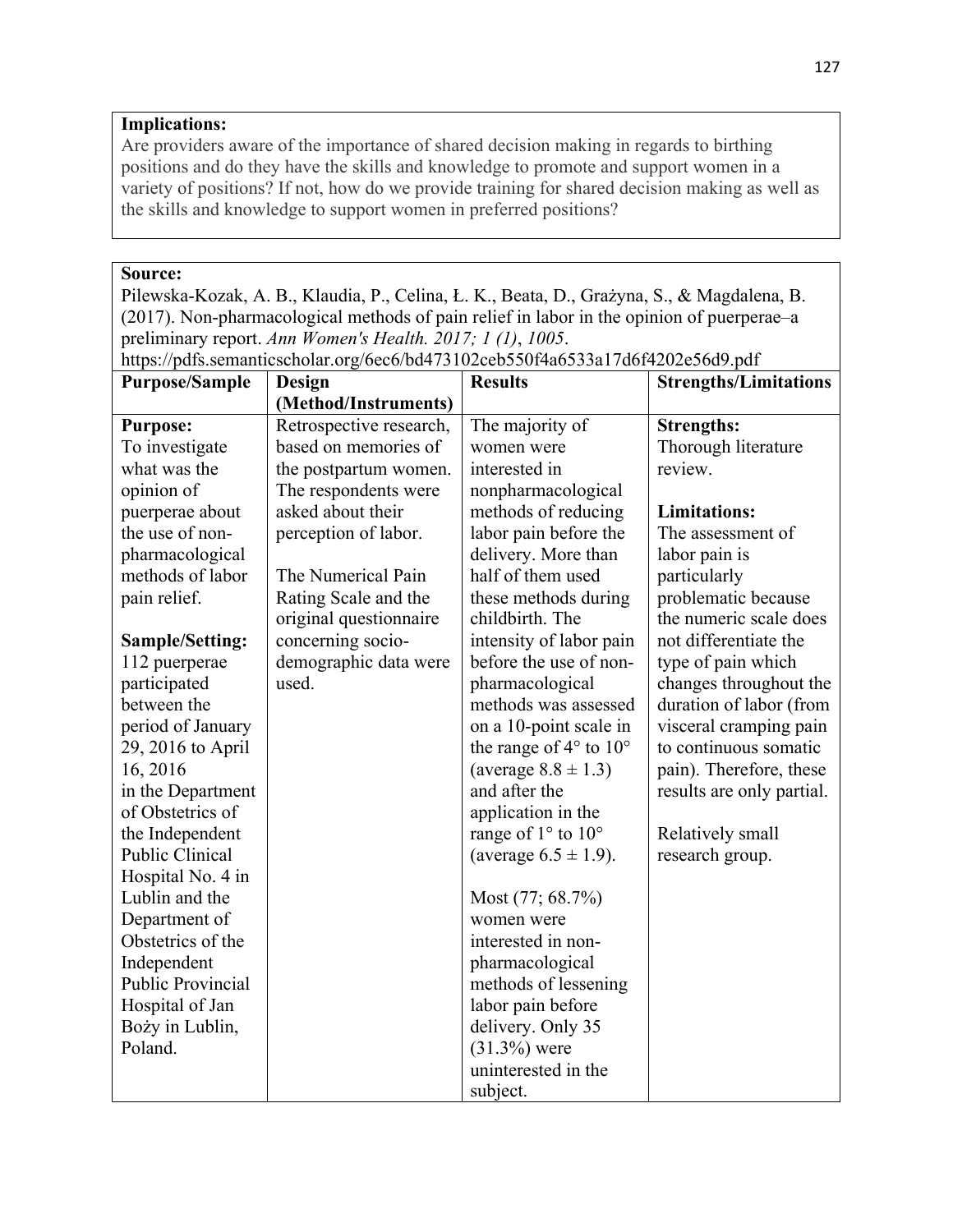| <b>Johns Hopkins</b> |                          |  |
|----------------------|--------------------------|--|
| <b>Evidence</b>      | The majority (97;        |  |
| Appraisal:           | 86.6%) of respondents    |  |
|                      | believed that the use    |  |
| Strength:            | of non-                  |  |
| Level III:           | pharmacological          |  |
| Qualitative          | methods of labor pain    |  |
|                      | relief reduced anxiety   |  |
| Quality:             | before next delivery.    |  |
| Good:                |                          |  |
| Reasonably           | <b>Conclusion:</b>       |  |
| consistent results;  | Most women are           |  |
| fairly definitive    | interested in non-       |  |
| conclusions;         | pharmacological          |  |
| reasonably           | methods of pain relief   |  |
| consistent           | during childbirth. The   |  |
| recommendations      | use of natural           |  |
| based on fairly      | techniques reduces the   |  |
| comprehensive        | intensity of labor pain. |  |
| literature review    |                          |  |
| that includes        |                          |  |
| some reference to    |                          |  |
| scientific           |                          |  |
| evidence.            |                          |  |
|                      |                          |  |
|                      |                          |  |

Develop and implement programs of antenatal education, which will include comprehensive information about the available nonpharmacological methods of labor pain relief and its effectiveness.

## **Implications:**

Pain in childbirth is a complex phenomenon that usually needs different approaches. Moreover it seems to be crucial to understand how women prepare themselves for the process of childbirth and what would be their perception of birth pain.

## **Source:**

Thies-Lagergren, L., Hildingsson, I., Christensson, K., & Kvist, L. J. (2013). Who decides the position for birth? A follow-up study of a randomised controlled trial. *Women and birth*, *26*(4), e99-e104. https://doi.org/10.1016/j.wombi.2013.06.004

| <b>Purpose/Sample</b> | Design               | <b>Results</b> | <b>Strengths/Limitations</b> |
|-----------------------|----------------------|----------------|------------------------------|
|                       | (Method/Instruments) |                |                              |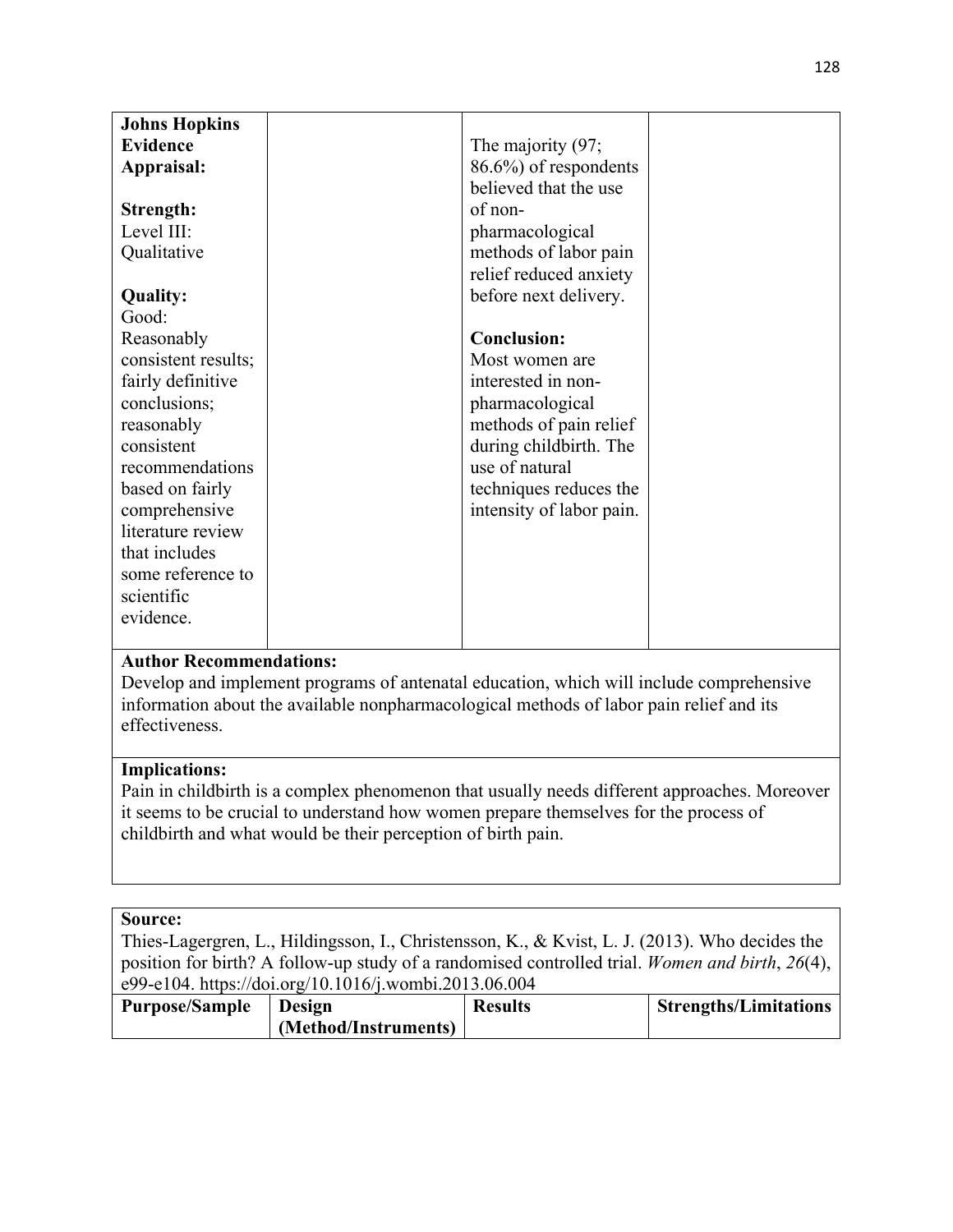| <b>Purpose:</b>                | A follow-up              | Approximately 14%                   | <b>Strengths:</b>        |
|--------------------------------|--------------------------|-------------------------------------|--------------------------|
| To investigate                 | questionnaire exploring  | of participants in both             | Seven first time         |
| factors associated             | women's experiences      | groups reported that                | mothers, not             |
| with adherence to              | with allocated birth     | they had received                   | participants in the      |
| allocated birth                | positions was            | information about the               | RCT, pre-tested the      |
| position in an                 | undertaken between       | pros and cons of                    | questionnaire to ensure  |
| RCT and to                     | 2010 and 2011 and        | different birth                     | that the questions were  |
| investigate factors            | included women who       | positions. Almost                   | comprehensible.          |
| associated with                | had previously           | one-third of the                    |                          |
| decision-making                | participated in an RCT.  | women in both groups                |                          |
| for birth position.            | The RCT was initially    | were encouraged by                  | <b>Limitations:</b>      |
|                                | carried out to compare   | the midwife to adopt                | Low response rate.       |
| <b>Sample/Setting:</b>         | levels of instrumental   | a suggested position                |                          |
| Two-hundred,                   | vaginal birth in healthy | in the second stage of              | Low generalizability.    |
| eighty nine                    | nulliparous women        | labor, despite                      |                          |
| women who had                  | who gave birth on a      | randomization and                   | The questionnaire did    |
| been allocated to              | birth seat or in any     | these women were                    | not include a question   |
| the experimental               | other position for       | given an explanation                | about feeling            |
| group of the RCT               | vaginal birth. Women     | for the midwife's                   | disappointed when        |
| and who had                    | allocated to the control | choice. More than                   | expectations of birth or |
| answered the                   | group were free to       | 50% of the women                    | birth positions were     |
| follow-up                      | choose whatever          | reported that the                   | not fulfilled.           |
| questionnaire.                 | preferred position       | midwife did not                     |                          |
| This comprised                 | except for using the     | encourage any                       |                          |
| 177 (62%) women                | birth seat.              | particular position                 |                          |
| who gave birth on              |                          |                                     |                          |
| the birth seat                 |                          | Fewer women in the                  |                          |
| (adherence group)              |                          | adherence group                     |                          |
| and 112 (38%)<br>women who did |                          | reported birth<br>complications and |                          |
| not give birth on              |                          | fewer of the women                  |                          |
| the birth seat                 |                          | in this group reported              |                          |
| (non-adherence                 |                          | their overall birth                 |                          |
| group).                        |                          | experience as less                  |                          |
|                                |                          | than positive.                      |                          |
| RCT performed in               |                          |                                     |                          |
| Lund, Sweden.                  |                          | Women in the                        |                          |
|                                |                          | adherence group                     |                          |
|                                |                          | reported a more                     |                          |
| <b>Johns Hopkins</b>           |                          | positive experience of              |                          |
| <b>Evidence</b>                |                          | the birth position. The             |                          |
| Appraisal:                     |                          | adherence group also                |                          |
|                                |                          | experienced the                     |                          |
| Strength:                      |                          | length of the second                |                          |
|                                |                          | stage of labor and the              |                          |
|                                |                          | total length of labor               |                          |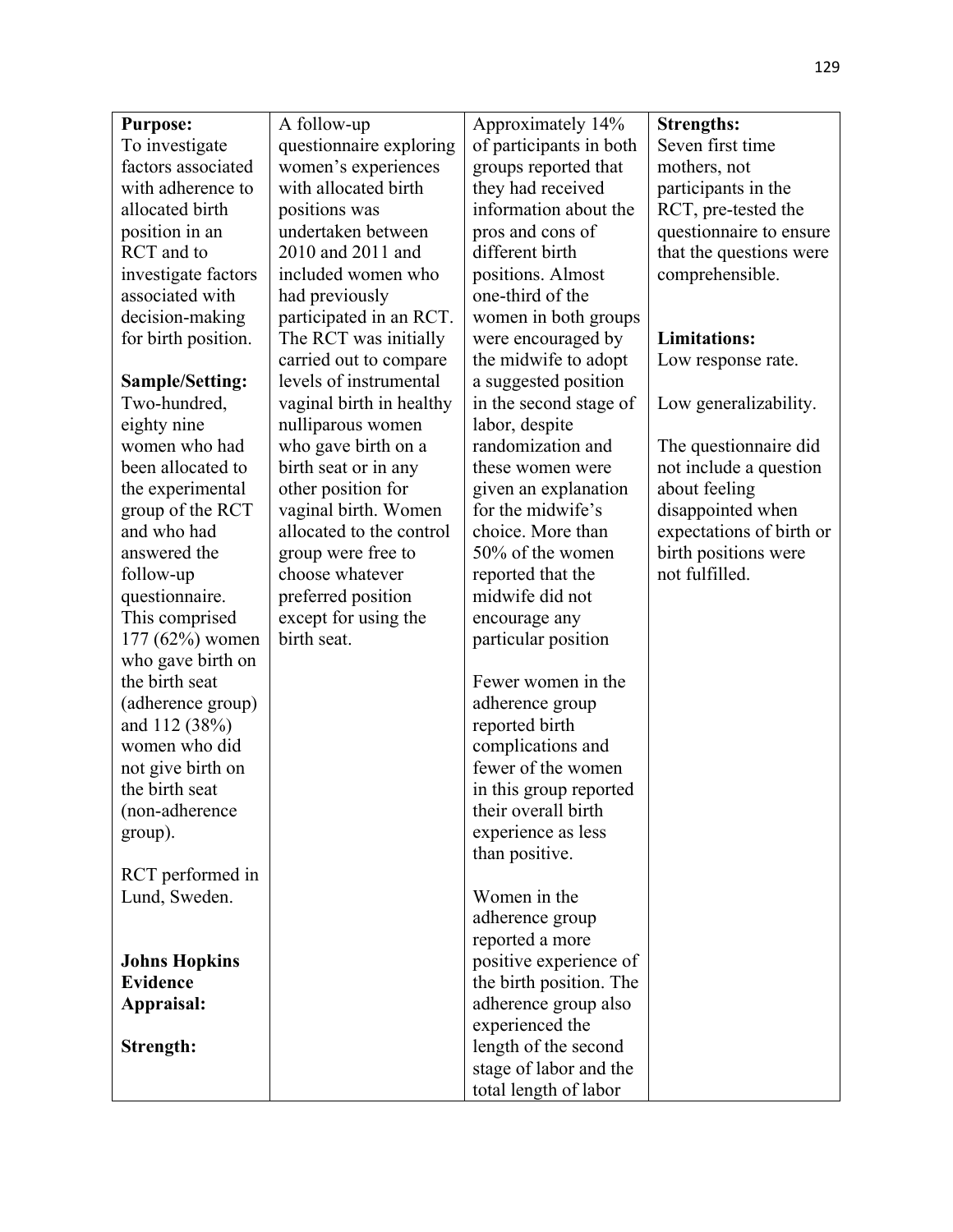| Level I:              | as shorter than the     |
|-----------------------|-------------------------|
| Randomized            | non-adherence group.    |
| <b>Control Theory</b> | These differences       |
|                       | were statistically      |
| <b>Quality:</b>       | significant. There      |
| Good: Reasonably      | were no differences     |
| consistent results;   | between the groups      |
| some control,         | for experience of       |
| fairly definitive     | labor pain or           |
| conclusions;          | experiences of pain     |
| reasonably            | intensity.              |
| consistent            |                         |
| recommendations       | There were no           |
| based on fairly       | differences between     |
| comprehensive         | the groups for feeling  |
| literature review     | relaxed, feeling        |
| that includes some    | unsafe or feeling       |
| reference to          | uncomfortable.          |
| scientific            |                         |
| evidence.             | The women in the        |
|                       | adherence group         |
|                       | expressed feeling       |
|                       | powerful and strong     |
|                       | more often than the     |
|                       | non-adherence group.    |
|                       | They also reported      |
|                       | feeling safe and        |
|                       | secure, comfortable,    |
|                       | protected and self      |
|                       | confident, to a higher  |
|                       | degree than women in    |
|                       | the non-adherence       |
|                       | group                   |
|                       |                         |
|                       | Fewer women in the      |
|                       | adherence group         |
|                       | reported feeling tense, |
|                       | weak or exposed.        |
|                       |                         |
|                       |                         |
|                       | <b>Conclusion:</b>      |
|                       | The main finding of     |
|                       | this study was that     |
|                       | women who gave          |
|                       | birth on the birth seat |
|                       | more often reported     |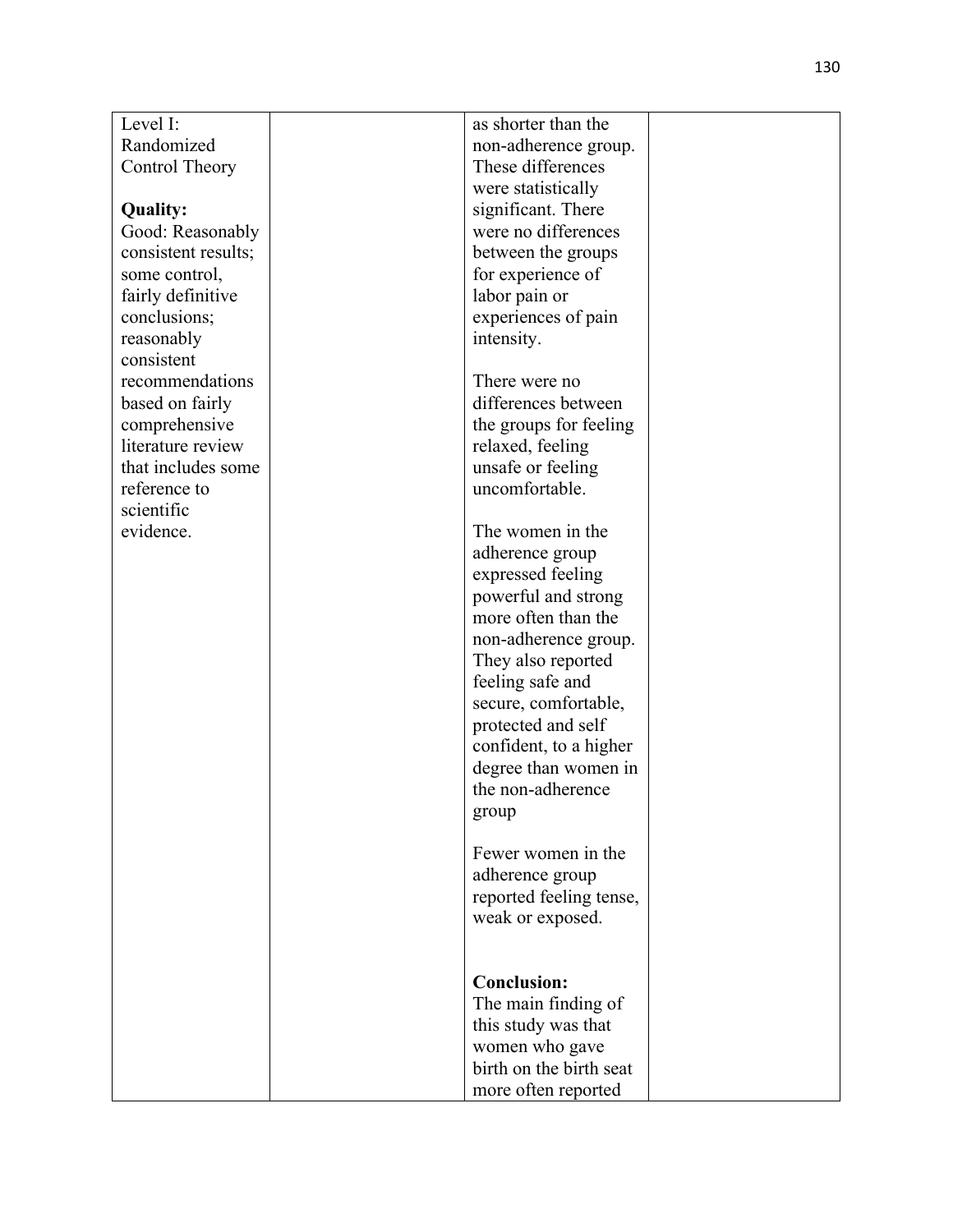| that they themselves    |
|-------------------------|
| made the decision       |
| about birth position    |
| and felt that they had  |
| been given the          |
| opportunity to take     |
| their preferred         |
| position. These         |
| women more often        |
| reported emotions       |
| such as feeling         |
| powerful, protected     |
| and self-confident      |
| compared to women       |
| who did not adhere      |
| and more women who      |
| gave birth on the birth |
| seat reported their     |
| overall birth           |
| experience as           |
| positive.               |
|                         |
| The upright, seated     |
| birth position aroused  |
| a number of positive    |
| emotions.               |
|                         |

It may be argued that an upright position helps women to feel more in control and that therefore women who used the birth seat had positive memories of how they felt during labor and birth. Empowering women to be part of decision-making may help reduce the occurrence of childbirth fear. Our findings suggest that if women feel themselves to be participants in decision-making during birth, pain may play a lesser role in their overall birth experience.

Midwives have great power to shape upright birth positions by the way they use the environment or rearrange the environment to take the focus off the bed. When midwives offer choices to birthing women they enable them to feel empowered and in this way, birthing women's autonomy is strengthened. Feelings of empowerment and autonomy may lead to greater childbirth satisfaction**.**

More knowledge is needed about what information is given to pregnant women antenatally regarding birth positions and how this information is presented.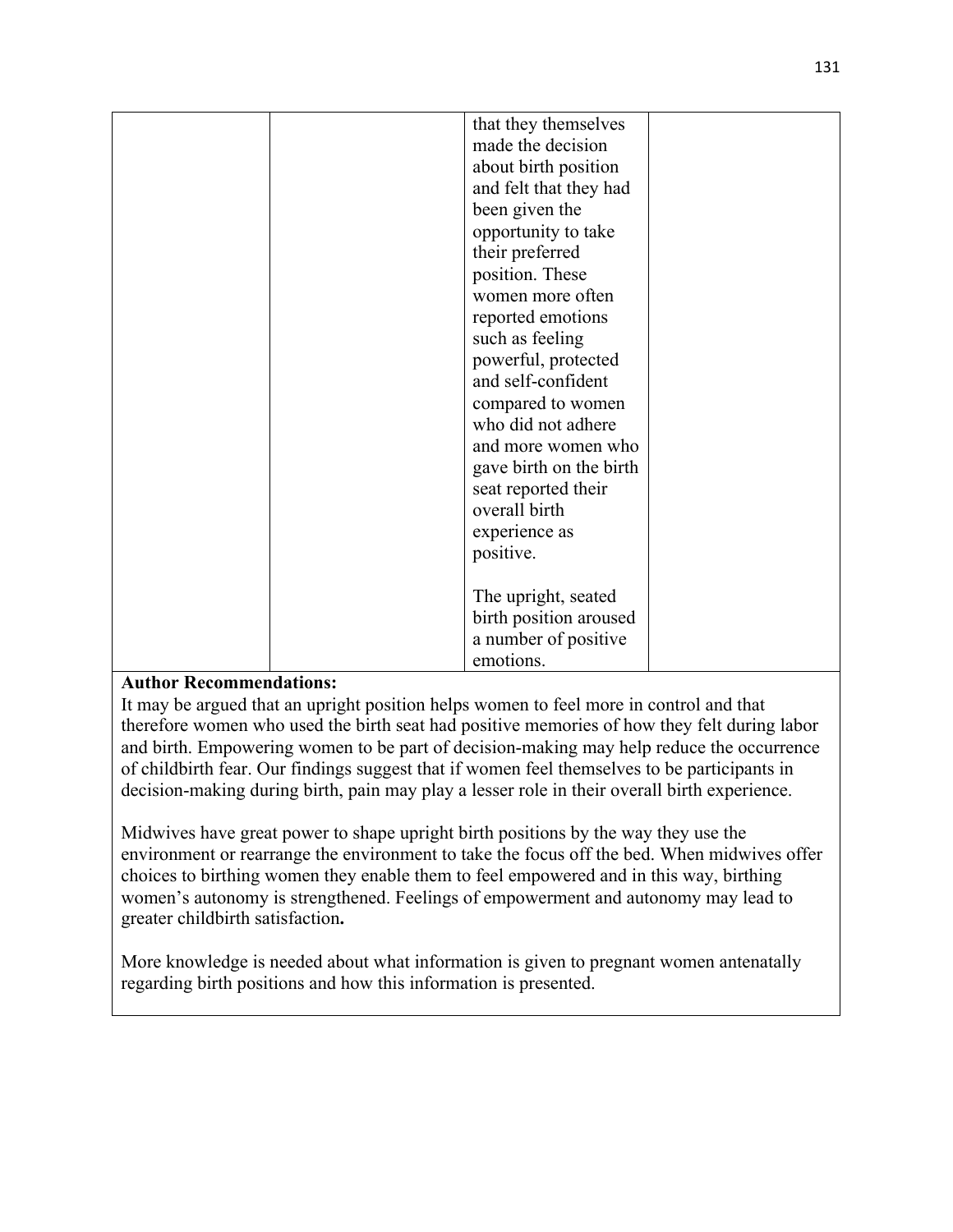# **Implications:**

These results are in line with an American study which showed that birthing women want to be active participants in their care, however they do not desire to make all of the decisions. Feelings of a partnership between themselves and the midwives and other birth attendants gave the most positive experience of childbirth.

Also, the overall experience of labor was more positive for the birth seat group than for women who did not adhere, despite the fact that they rated their labor pain as equal to the nonadherent group. Even though labor pain appears to be one of the most significant and defined reasons for fear of future childbirth, labor pain and pain relief seems to not play a major role in satisfaction with the childbirth experience. Women who are supported to feel powerful, protected and self-confident are unlikely to develop fear of childbirth.

## **Source:**

Thies-Lagergren, L., Ólafsdóttir, Ó. Á., & Sjöblom, I. (2020). Being in charge in an encounter with extremes. A survey study on how women experience and work with labour pain in a Nordic home birth setting. *Women and Birth*. https://doi.org/10.1016/j.wombi.2020.01.015

| <b>Purpose/Sample</b>  | Design                   | <b>Results</b>          | <b>Strengths/Limitations</b> |
|------------------------|--------------------------|-------------------------|------------------------------|
|                        | (Method/Instruments)     |                         |                              |
| <b>Purpose:</b>        | Quantitative and         | While labour pain was   | <b>Strengths:</b>            |
| To explore how         | qualitative data was     | often experienced as    | The study uses both          |
| women                  | prospectively collected  | positive or very        | quantitative and             |
| experience and         | and altogether 1649      | positive, the intensity | qualitative data at the      |
| work with labour       | women with a planned     | was experienced as      | same point in time and       |
| pain when giving       | home birth answered      | severe or the worst     | within the same group        |
| birth in their own     | closed and open-ended    | imaginable pain. Two    | of participants. This        |
| home.                  | questions about labour   | main themes arose       | method of using              |
|                        | pain and birth           | from the women's'       | different types of data      |
| <b>Sample/Setting:</b> | experience.              | descriptions of their   | has been considered to       |
| 1649 women             |                          | birth experience        | be an innovative way         |
| participated in the    | This study is nestled    | regarding labour        | of addressing                |
| study by filling in    | within the Nordic        | pain: An encounter      | complexities such as         |
| the questionnaire      | Home Birth Research      | with                    | the experience of            |
| about their            | project, a collaborative | extremes and Being in   | managing labour pain.        |
| planned                | survey running           | charge at home.         |                              |
| homebirth.             | between 2008-2014        |                         | This results in a deeper     |
|                        | with the purpose of      |                         | and more holistic            |
|                        | enhancing knowledge      |                         | approach in                  |
| <b>Johns Hopkins</b>   | regarding planned        |                         | understanding                |
| <b>Evidence</b>        | home births in           |                         | women's perceptions          |
| Appraisal:             | Denmark, Iceland,        |                         | of labour pain and how       |
|                        | Norway and Sweden.       |                         | to work with pain in a       |
| Strength:              |                          |                         | home birth setting.          |
| Level III:             | The quantitative data    |                         |                              |
| <b>Survey Study</b>    | were derived from        |                         | <b>Limitations:</b>          |
|                        |                          |                         |                              |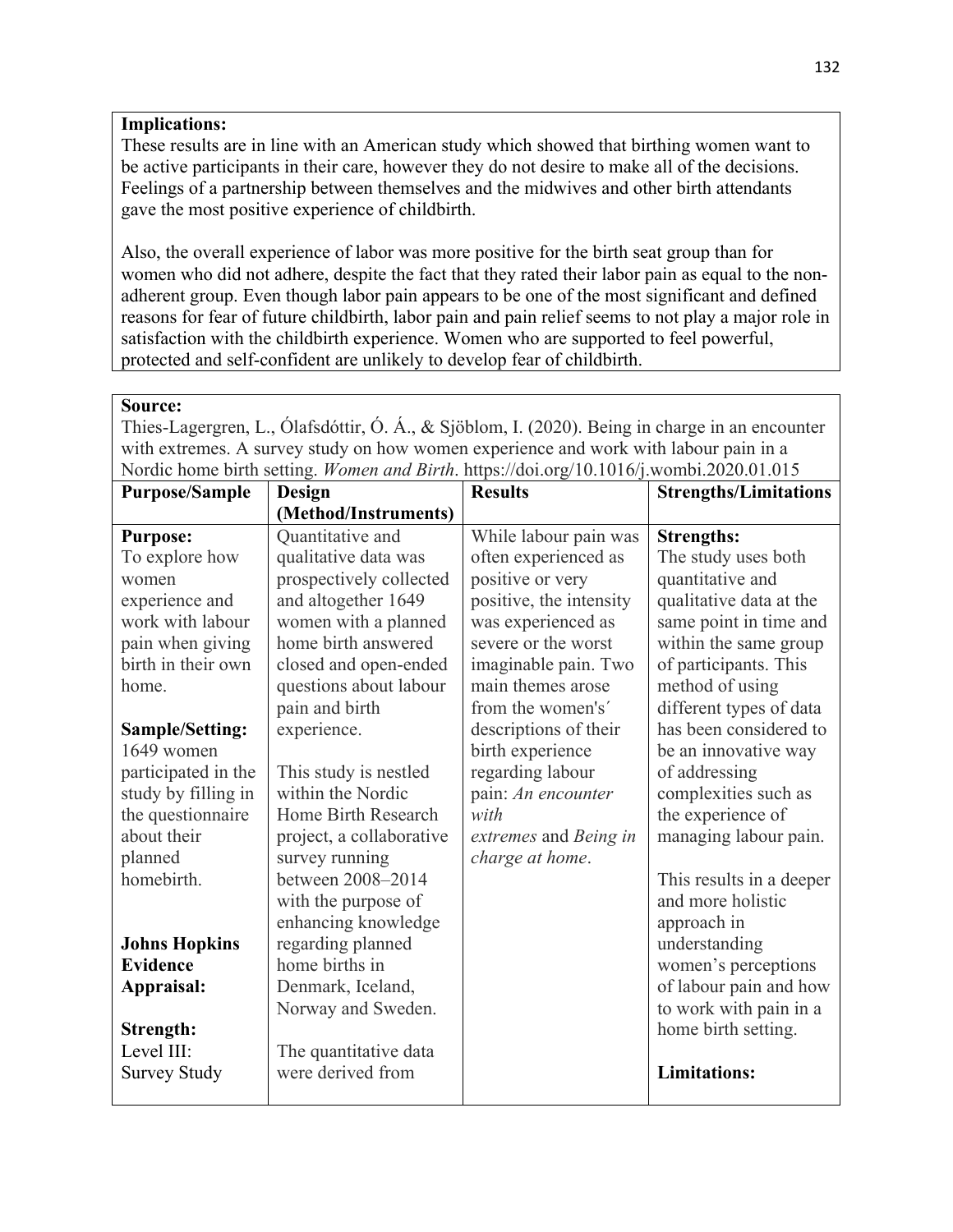| <b>Quality:</b><br>Good:                                                                                                                                                                                              | answers to two<br>questions,                                                                                                                                                                                                                                                                                                                                                                                                                                                             | An encounter with<br>extremes: on one hand<br>labour can be very                                                                                                                                                                                                                                                                                                     | The fact that more than<br>half of the answers<br>came from women in              |
|-----------------------------------------------------------------------------------------------------------------------------------------------------------------------------------------------------------------------|------------------------------------------------------------------------------------------------------------------------------------------------------------------------------------------------------------------------------------------------------------------------------------------------------------------------------------------------------------------------------------------------------------------------------------------------------------------------------------------|----------------------------------------------------------------------------------------------------------------------------------------------------------------------------------------------------------------------------------------------------------------------------------------------------------------------------------------------------------------------|-----------------------------------------------------------------------------------|
| Reasonably<br>consistent results;<br>sufficient sample<br>size for the study                                                                                                                                          | A first question<br>'How did you<br>experience the intensity<br>of labour pain during                                                                                                                                                                                                                                                                                                                                                                                                    | hard work and very<br>painful, but on the<br>other hand it is                                                                                                                                                                                                                                                                                                        | Denmark may be a<br>limitation. Further<br>research would be<br>needed to compare |
| design; fairly<br>definitive<br>conclusions;<br>reasonably<br>consistent<br>recommendations<br>based on fairly<br>comprehensive<br>literature review<br>that includes some<br>reference to<br>scientific<br>evidence. | labour and birth?' was<br>answered based on a<br>Likert scale from 1 to<br>7, where 1, denoted no<br>pain at all and 7, the<br>worst imaginable pain.<br>A second question<br><i>How did you</i><br>experience labour pain<br>during labour and<br>birth?' was answered<br>where 1 denoted a very<br>negative experience<br>and 7 a very positive<br>experience on the<br>Likert scale.<br>Qualitative data were<br>derived from an open-<br>ended question,<br>phrased; 'Please tell us | complemented by an<br>enriching and<br>strengthening<br>experience,<br>'wonderful in its<br>power'.<br>Barbaric perceptions:<br>'Whichever breathing<br>I used, the<br>contractions seemed<br>to tear my body<br>apart' $(Dm)$ , 'It<br>was storming and<br>burning inside of<br>$me'$ (Sw), 'The furious'<br>contractions trembled<br>through my body'.<br>$(Ic)$ . | with other countries or<br>cultures.                                              |
|                                                                                                                                                                                                                       | in your own words<br>about your birth<br>experience.                                                                                                                                                                                                                                                                                                                                                                                                                                     | Enriching experience:<br>Even if giving birth<br>was hard and painful<br>work, the women's<br>expressions were also<br>phrased in positive<br>terms, without<br>denying their<br>struggles.<br>Working with labour<br>pain instead of<br>working against it,<br>helped women to be<br>in command, which<br>enhanced them<br>finding the power in                     |                                                                                   |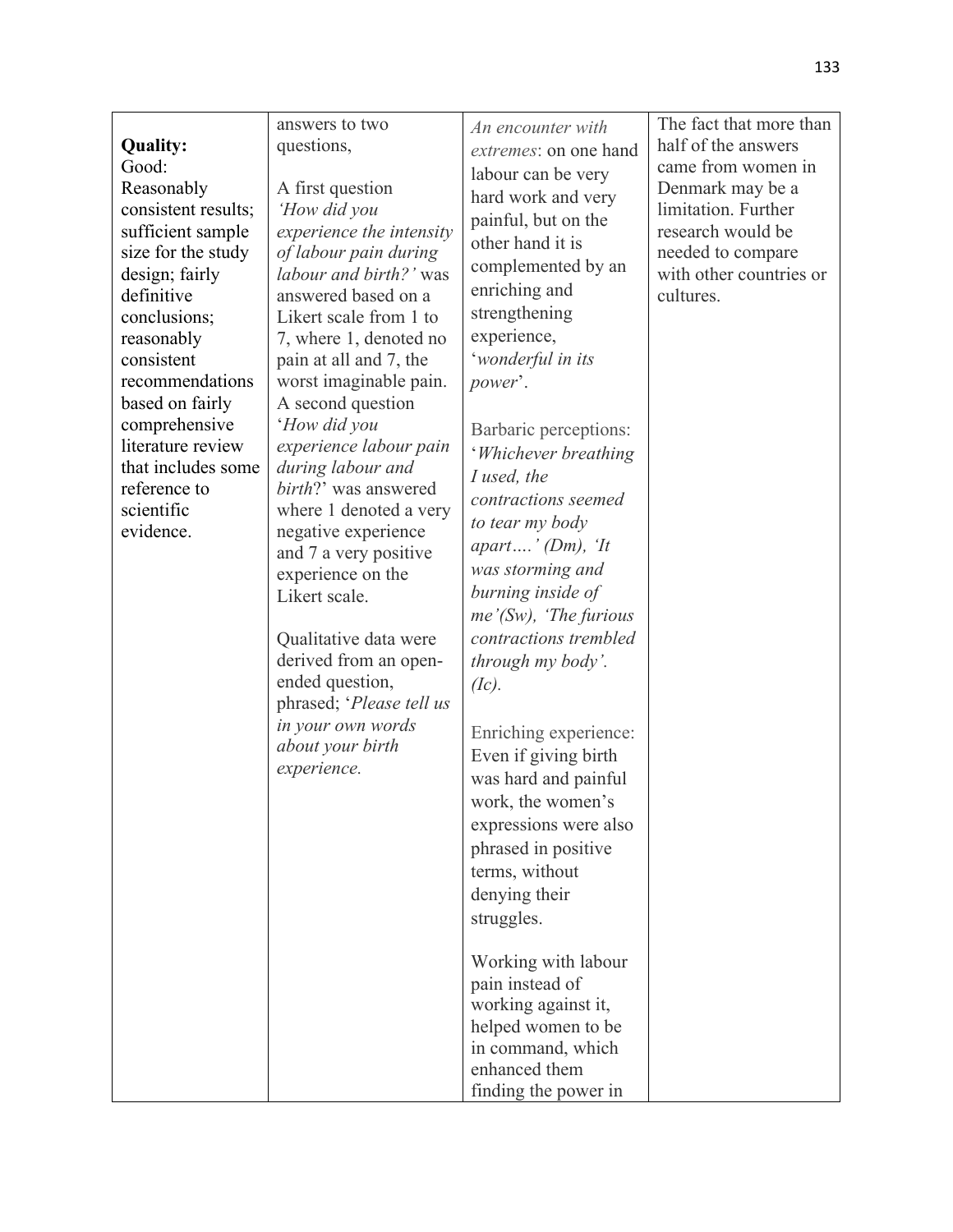|  | themselves. 'The pain                       |  |
|--|---------------------------------------------|--|
|  | I felt was like I was in<br>the middle of a |  |
|  | thunderstorm with                           |  |
|  | both hands stretched                        |  |
|  | against the sky.                            |  |
|  | Releasing the control                       |  |
|  | and giving way                              |  |
|  | actually meant that I                       |  |
|  | was in charge of what                       |  |
|  | happened'(Sw).                              |  |
|  | Support on one's own                        |  |
|  | terms: 'I was                               |  |
|  | completely in charge                        |  |
|  | and the midwife was                         |  |
|  | there if needed. I                          |  |
|  |                                             |  |
|  | caught the baby                             |  |
|  | myself' (No). Being                         |  |
|  | given specific                              |  |
|  | information by the                          |  |
|  | midwife made it                             |  |
|  | easier to work with                         |  |
|  | the pain; for instance,                     |  |
|  | knowing that the baby                       |  |
|  | was                                         |  |
|  | descending. 'Since I                        |  |
|  | knew that the pressure                      |  |
|  | during the pushing                          |  |
|  | phase was because                           |  |
|  | the baby had to                             |  |
|  | rotate, it was easier                       |  |
|  | for me to handle the                        |  |
|  | intense                                     |  |
|  | contractions' (Sw).                         |  |
|  |                                             |  |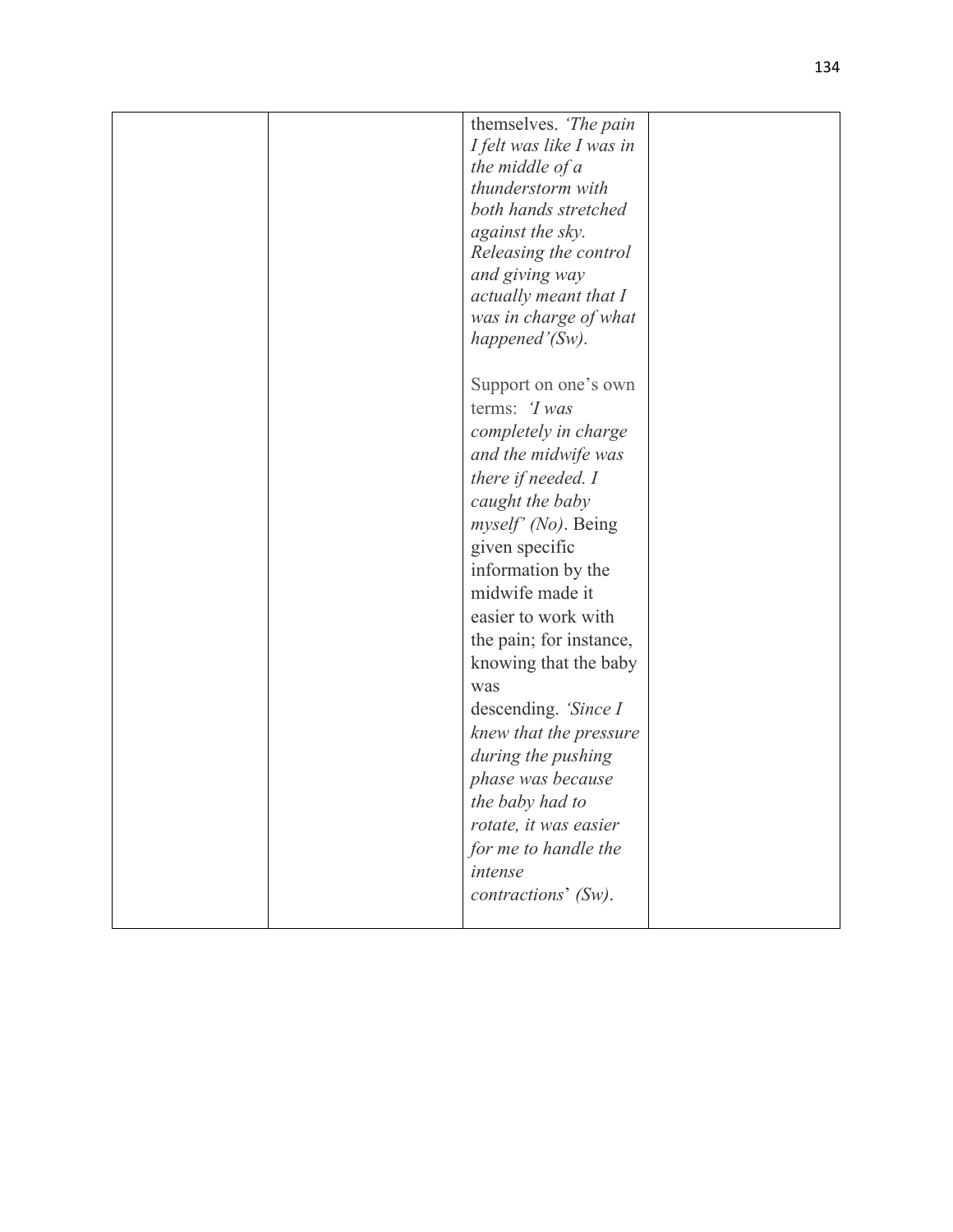| Relieving actions: The |
|------------------------|
| action most often      |
| mentioned was          |
| relaxation. Women      |
| expressed how          |
| making sounds could    |
| comfort themselves     |
| during labour and      |
| birth 'I was making so |
| much noise because it  |
| helped it to not hurt  |
| $(No)'$ and using      |
| mantras for example    |
| saying 'come' to the   |
| baby. - 'Positive ahh  |
| sounds, so I said      |
| 'ahhh' and 'jaaaaa'    |
| made me                |
| relaxed' (Dm).         |
|                        |
| <b>Conclusion:</b>     |
| This study provides    |
| knowledge about        |
| women's experiences    |
| of labour pain in a    |
| home birth setting     |
| who used varying       |
| strategies to work     |
| with labour pain. This |
| is a subject that      |
| should be explored     |
| further since results  |
| could also apply to    |
| facility-based birth   |
| settings.              |

A highly interesting finding was that even though a vast majority of the women scored 5 or higher on the Likert scale, indicating high pain intensity, they at the same time scored 5 or higher on the scale indicating a positive experience of labour pain. It would be interesting to carry out further studies to explore the rich language used to express paradoxical sensations, midwives might use the language of homebirth women, when informing mothers-to-be about labour pain and ways to work with pain.

It is also noteworthy that only half of the 976 women who provided the qualitative data about their birth experiences, referred to labour pain and pain relief. This indicates that even though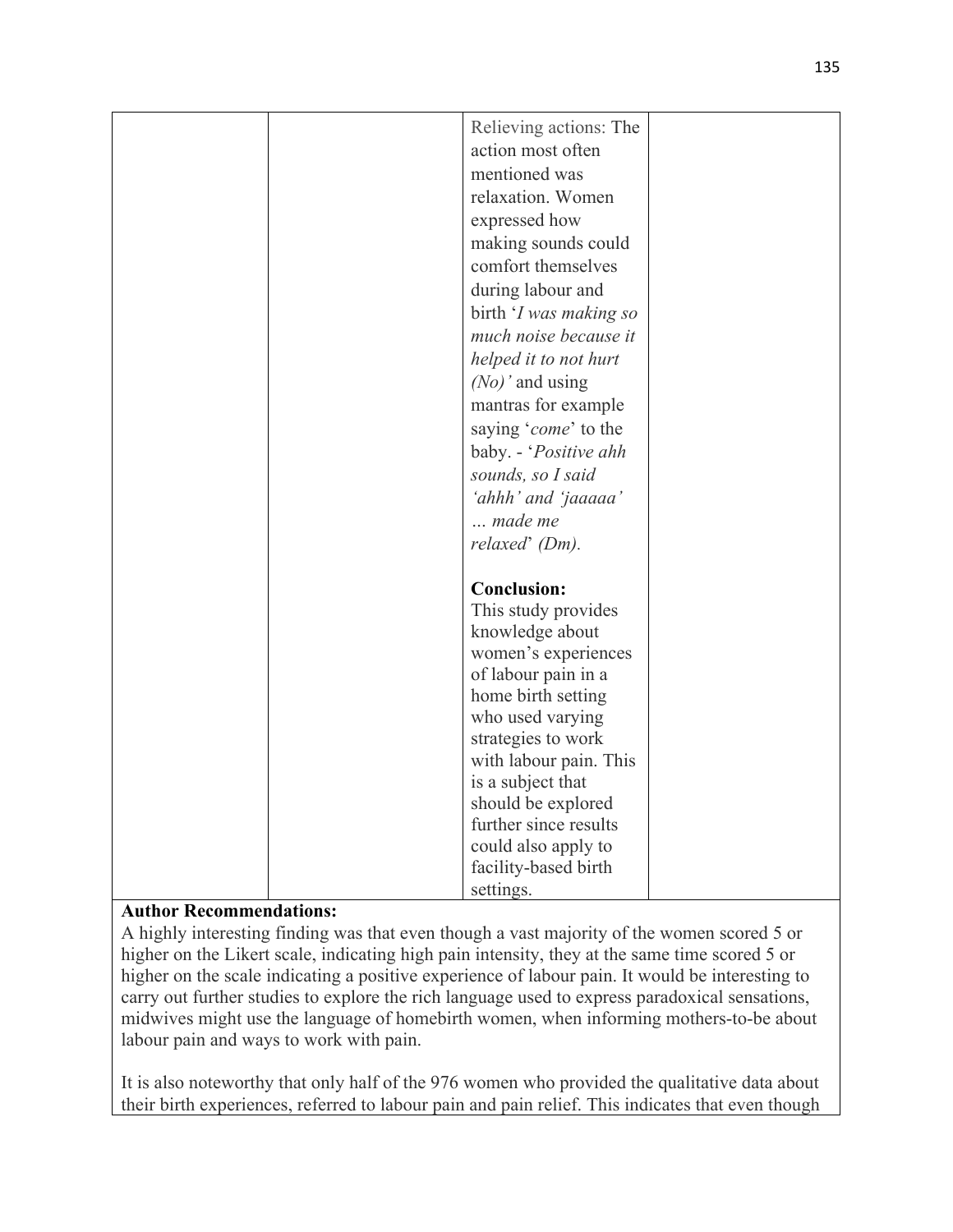birth often was perceived as being painful it is not always the most central concept or the first thing that came to mind when women wrote about their experiences of home birth. However, the majority of those who did write about pain reported that the intensity of labour pain was severe. There is a lot still to be learned from women's approaches to labour pain in a home birth context. The meaning of labour pain will probably continue to be shaped by the social environment and other contextual factors within which it is experienced. Salutogenic views such as optimism or resilience that seemed to be in the character of the women of this study, which impacted their experiences of labour pain when giving birth at home, could be explored in further research.

## **Implications:**

Women perceived labour pain as severe but manageable and were dedicated to completing the birth at home. Being at home enabled the women to exercise autonomy and work with labour pain on their own terms, together with the midwife and support persons.

The home environment enabled the women to exercise their autonomy to feel in control during the birth process, to feel relaxed and to cope with labour pain.

Knowledge of how women and midwives challenge and work with labour pain as a natural force has not been visible in a health system that is medically dominated. This study brings some of this knowledge to light and could be used in different birth settings and enhance midwives' skills to support birthing women in any place women choose to give birth.

# **Source:**

Townsend, B., Fenwick, J., Thomson, V., & Foureur, M. (2016). The birth bed: A qualitative study on the views of midwives regarding the use of the bed in the birth space. *Women and Birth*, 20(1), 80-84. https://doi.org/10.1016/j.wombi.2015.08.009

| <b>Purpose/Sample</b> | <i>Dti th</i> , 27(1), 60 o i. https://woi.org/10.1010/j.woinoi.2013.00.007<br><b>Design</b> | <b>Results</b>               | Strengths/Limitati   |
|-----------------------|----------------------------------------------------------------------------------------------|------------------------------|----------------------|
|                       | (Method/Instrume)                                                                            |                              | ons                  |
|                       | nts)                                                                                         |                              |                      |
| <b>Purpose:</b>       | Qualitative                                                                                  | Four themes were             | <b>Strengths:</b>    |
| To describe           | descriptive design.                                                                          | identified:                  | Insights gained add  |
| midwives'             | Fourteen midwives                                                                            |                              | to the growing body  |
| perceptions of the    | participated in                                                                              | The first, described beliefs | of evidence on the   |
| birth bed.            | digitally recorded                                                                           | that using the bed formed    | effect of birth unit |
|                       | and transcribed                                                                              | part of                      | design on the birth  |
| Sample/Setting:       | interviews.                                                                                  | women's childbirth expectat  | experience of the    |
| Fourteen              | Midwives were                                                                                | ions.                        | woman as well as     |
| midwives from         | asked to share their                                                                         |                              | midwifery practice.  |
| a regional            | perceptions of the                                                                           | All but one of the           |                      |
| Queensland            | birth environment.                                                                           | participants described the   | <b>Limitations:</b>  |
| public hospital       | Participants were                                                                            | bed as the most dominant     | Findings were        |
| maternity unit.       | asked two broad                                                                              | feature of the birth space.  | derived from a       |
|                       | overarching                                                                                  |                              | small convenience    |
| The Birth Suite       | questions; "Can you                                                                          | Some $50\%$                  | sample of midwives   |
| had eight birthing    | share your                                                                                   | of midwives expressed the    | working in one       |
| rooms, each with      | perceptions of the                                                                           | opinion that women           | maternity unit in    |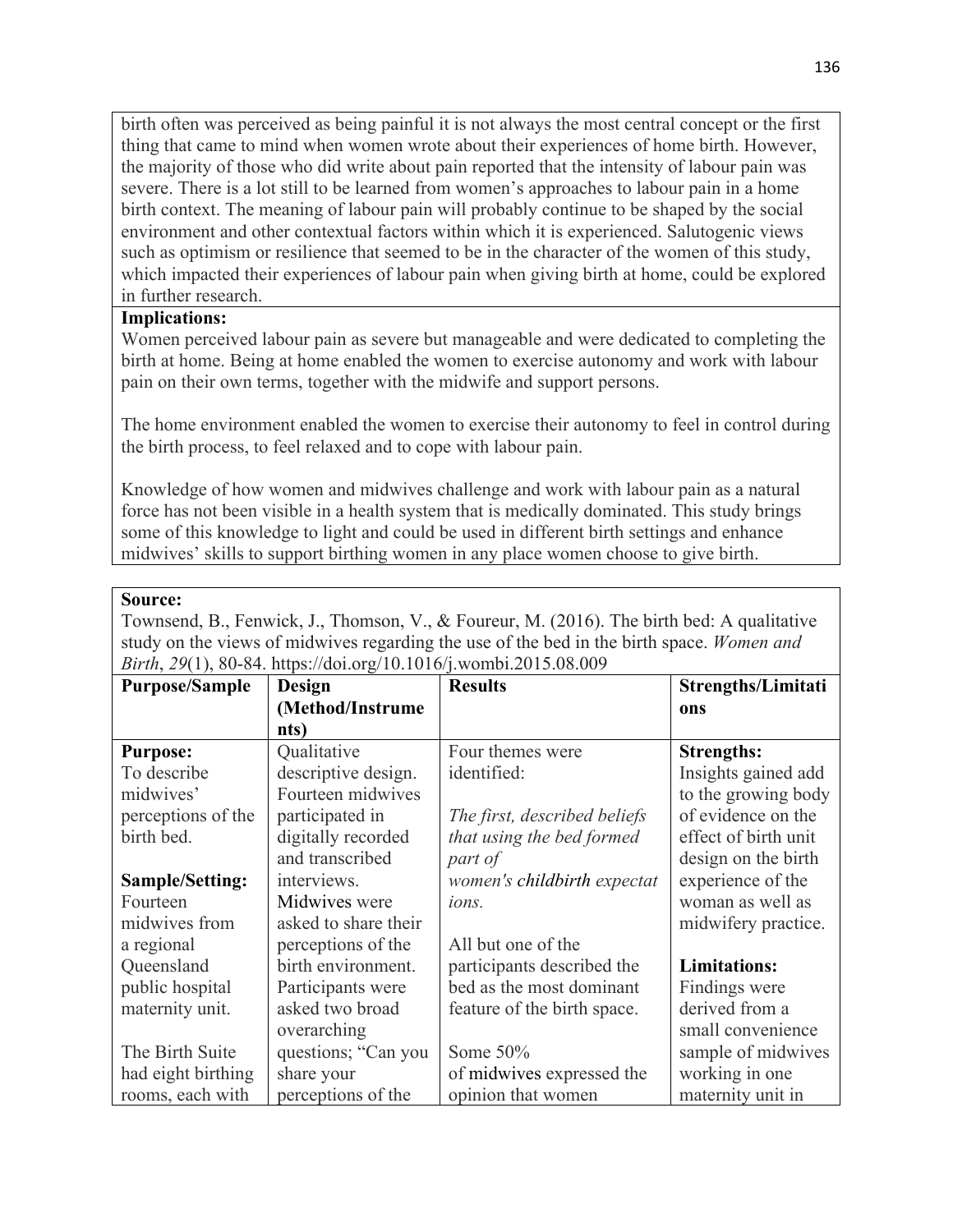| shower facilities.  | birth environment   | preferred to give birth on          | southeast          |
|---------------------|---------------------|-------------------------------------|--------------------|
| Standard to each    | and how you         | the bed.                            | Queensland and so  |
| room was a bed      | encourage women     |                                     | have low           |
| that was            | to use the birth    | Participants hypothesized           | generalizability.  |
| surrounded by an    | space."             | that women's expectations           |                    |
| abundance of        |                     | around using the birth bed          | The views          |
| visual medical      | Thematic analysis   | were most likely the result         | expressed by the   |
| equipment. There    | was used to analyse | of social and multimedia            | clinicians' may    |
| was minimal         | the data set.       | messages that depicted, and         | have been          |
| decoration. At one  |                     | thus constructed, the bed as        | influenced by      |
| end of the Birth    |                     | a necessary part of the birth       | interview bias and |
| Suite were an       |                     | process.                            | may not represent  |
| additional two      |                     |                                     | their clinical     |
| <b>Birth Centre</b> |                     | A number of midwives went           | practice.          |
| rooms. These        |                     | on to describe how                  |                    |
| rooms had been      |                     | challenging it could be to          |                    |
| purpose built and   |                     | get a woman off the bed or          |                    |
| each contained a    |                     | even to encourage them to           |                    |
| large pool which    |                     | use different positions. One        |                    |
| was the central     |                     | midwife expressed the               |                    |
| feature of the      |                     | opinion that considerable           |                    |
| room. The beds      |                     | expertise was required to           |                    |
| were pushed to      |                     | motivate women to get off           |                    |
| one side and        |                     | the bed; 'I would say about         |                    |
| covered with        |                     | 40 percent of the time              |                    |
| domestic-type       |                     | there's a lot of resistance.        |                    |
| quilts rather than  |                     | You really have to work             |                    |
| hospital-type,      |                     | hard in order to get them off       |                    |
| white linen. The    |                     | the bed but, I would say that       |                    |
| <b>Birth Centre</b> |                     | <i>it is another skill that you</i> |                    |
| rooms were more     |                     | learn.                              |                    |
| aesthetically       |                     |                                     |                    |
| pleasing with       |                     | A second theme, captured            |                    |
| wooden floors,      |                     | midwives' perceptions that          |                    |
| artwork,            |                     | the bed was also an object          |                    |
| dimmable lamps      |                     | required to safely undertake        |                    |
| and all equipment   |                     | their work.                         |                    |
| hidden from sight.  |                     |                                     |                    |
| Only clients of     |                     | Many went on to describe            |                    |
| the Midwifery Gr    |                     | how the bed served a                |                    |
| oup Practice        |                     | particular purpose in               |                    |
| (caseload care)     |                     | assisting them undertake the        |                    |
| accessed these      |                     | important activity of               |                    |
| rooms.              |                     | 'assessment'.                       |                    |
|                     |                     |                                     |                    |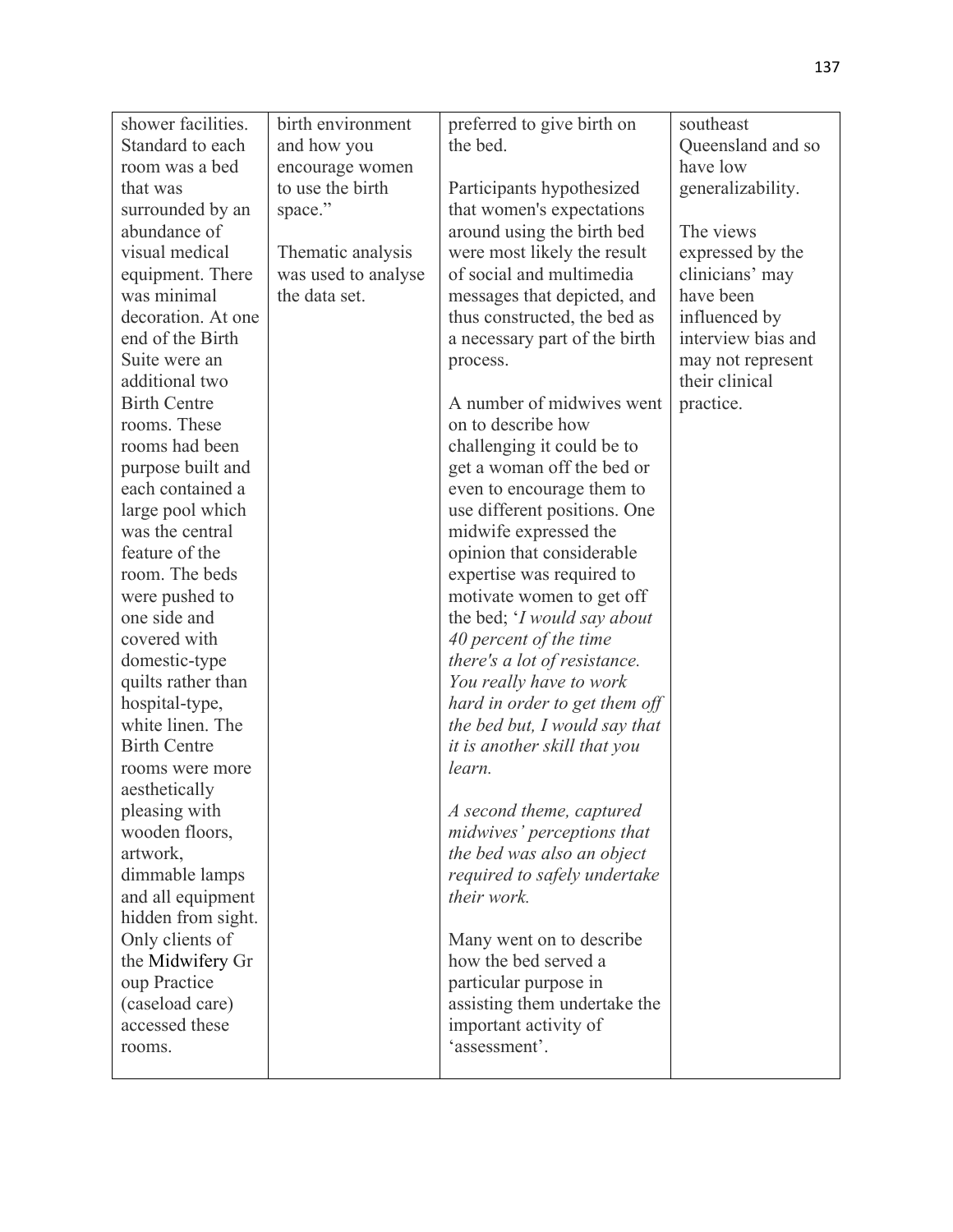| <b>Johns Hopkins</b> | Having women on the bed                            |
|----------------------|----------------------------------------------------|
| <b>Evidence</b>      | was perceived as safer                             |
|                      |                                                    |
| Appraisal:           | ensuring the midwife's                             |
|                      | ability to access the woman                        |
| Strength:            | and move around the room.                          |
| Level III:           |                                                    |
| Qualitative          | Some midwives also                                 |
| Descriptive          | considered it more                                 |
|                      | appropriate that women be                          |
| <b>Quality:</b>      | on the bed when requiring a                        |
| Good:                | consultation with another                          |
| Reasonably           | member of the team such as                         |
| consistent results;  | an obstetrician. Conversely,                       |
| sufficient sample    | they also perceived that                           |
| size for the study   | doctors would prefer                               |
| design; fairly       | women in this position.                            |
| definitive           |                                                    |
| conclusions;         | The third theme described                          |
| reasonably           | how others commonly                                |
| consistent           | worked to ensure the                               |
| recommendations      | woman stayed off the bed.                          |
| based on fairly      |                                                    |
| comprehensive        | While some midwives                                |
| literature review    | avoided the use of the bed                         |
| that includes some   | altogether, others would                           |
| reference to         | only consider women                                |
| scientific           | moving off the bed if                              |
| evidence.            | everything was 'normal'.                           |
|                      |                                                    |
|                      | Clinicians who were                                |
|                      | comfortable working in a                           |
|                      | space where the bed was not                        |
|                      | central shared how they                            |
|                      | routinely did observations                         |
|                      | and assessments in chairs,                         |
|                      | on the floor, or in the                            |
|                      | shower. If a bed was used to                       |
|                      | assess a woman they                                |
|                      |                                                    |
|                      | quickly moved women off<br>once the assessment was |
|                      |                                                    |
|                      | completed.                                         |
|                      | Those midwives who had                             |
|                      |                                                    |
|                      | worked in a caseload model                         |
|                      | also talked about the                              |
|                      | importance of preparing                            |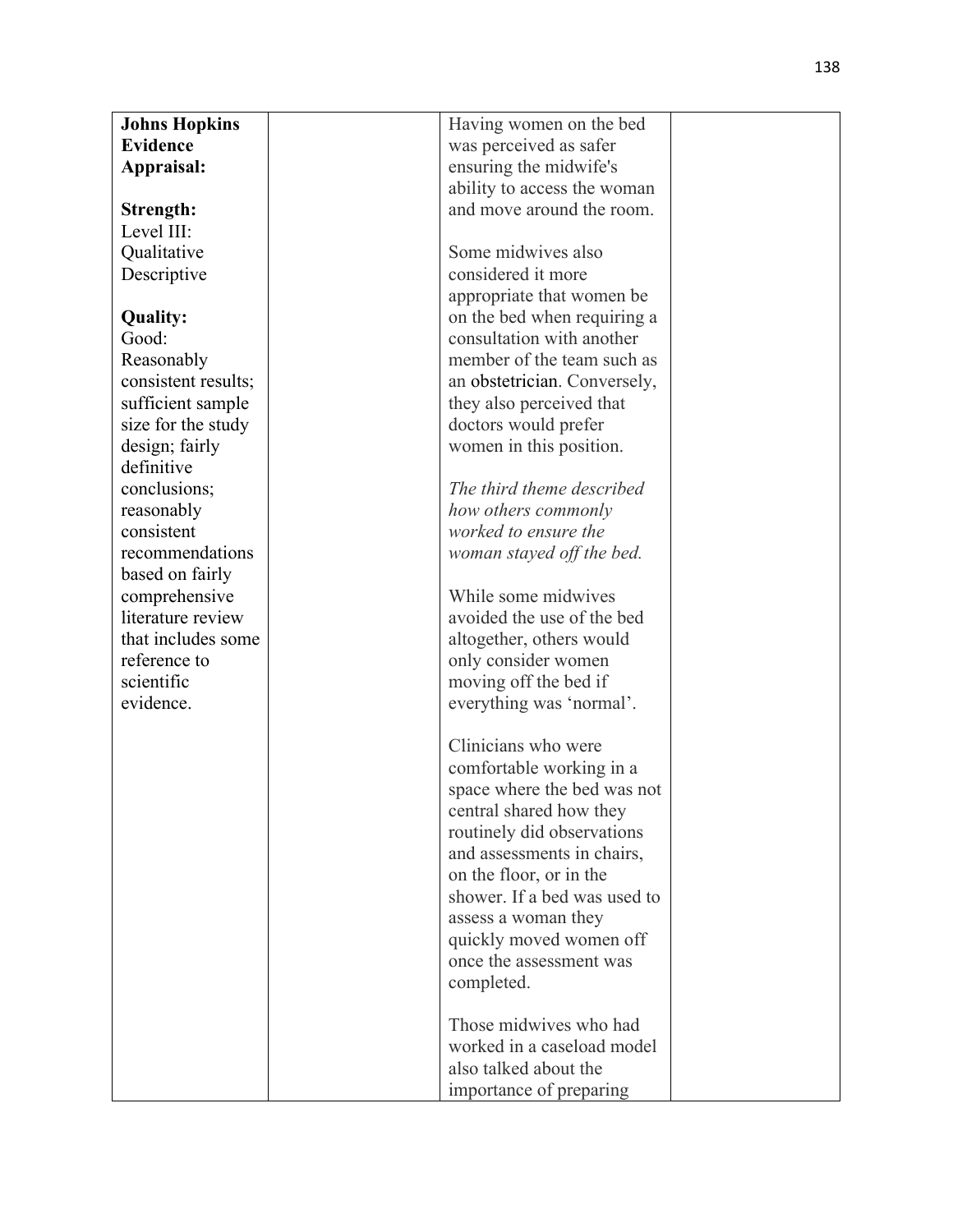|  | women during pregnancy to    |  |
|--|------------------------------|--|
|  | be mobile and active during  |  |
|  | labor those women who        |  |
|  | had been to 'classes' or     |  |
|  | educated themselves were     |  |
|  | more likely to mobilize.     |  |
|  |                              |  |
|  | Lastly, there was evidence   |  |
|  | that whilst wanting to avoid |  |
|  | the use of the bed, some     |  |
|  | were reluctant, fearing      |  |
|  | potential reprimand.         |  |
|  |                              |  |
|  | Some midwives expressed a    |  |
|  | fear that if an emergency    |  |
|  | should occur they would      |  |
|  | 'get into trouble' for not   |  |
|  | having the bed in its        |  |
|  | 'correct' position.          |  |
|  |                              |  |
|  | <b>Conclusion:</b>           |  |
|  | The themes highlight         |  |
|  | differences in how the       |  |
|  | midwives conceptualized      |  |
|  | the use of a bed within a    |  |
|  | birth space. While some      |  |
|  | avoided the use of the bed   |  |
|  | altogether others would      |  |
|  | only conceive of women       |  |
|  | moving off the bed if        |  |
|  | everything was 'normal'.     |  |
|  | How the bed was culturally   |  |
|  | constructed appeared to      |  |
|  | dictate clinical practice.   |  |

This finding speaks to what Hunter has previously described as the 'unwritten rules' of the Birth Suite. In this work Hunter identified that senior midwives, working in hospital settings, commonly enforced a set of rules or expectations around how women should be managed during labor. Less experienced and/or midwives new to the environment struggled to challenge these, even when they knew the evidence did not support them, for fear of being labelled 'non-compliant' or a trouble maker and thus 'not welcome' as a team member. For midwives who work in other birth environments, the bed was something to be avoided. If it was used, the bed's purpose was very different: it commonly became a tool to increase a woman's ability to mobilize and work with her body during contractions rather than an object to 'lie on'. These midwives' descriptions of practice reflected a construction of childbirth as a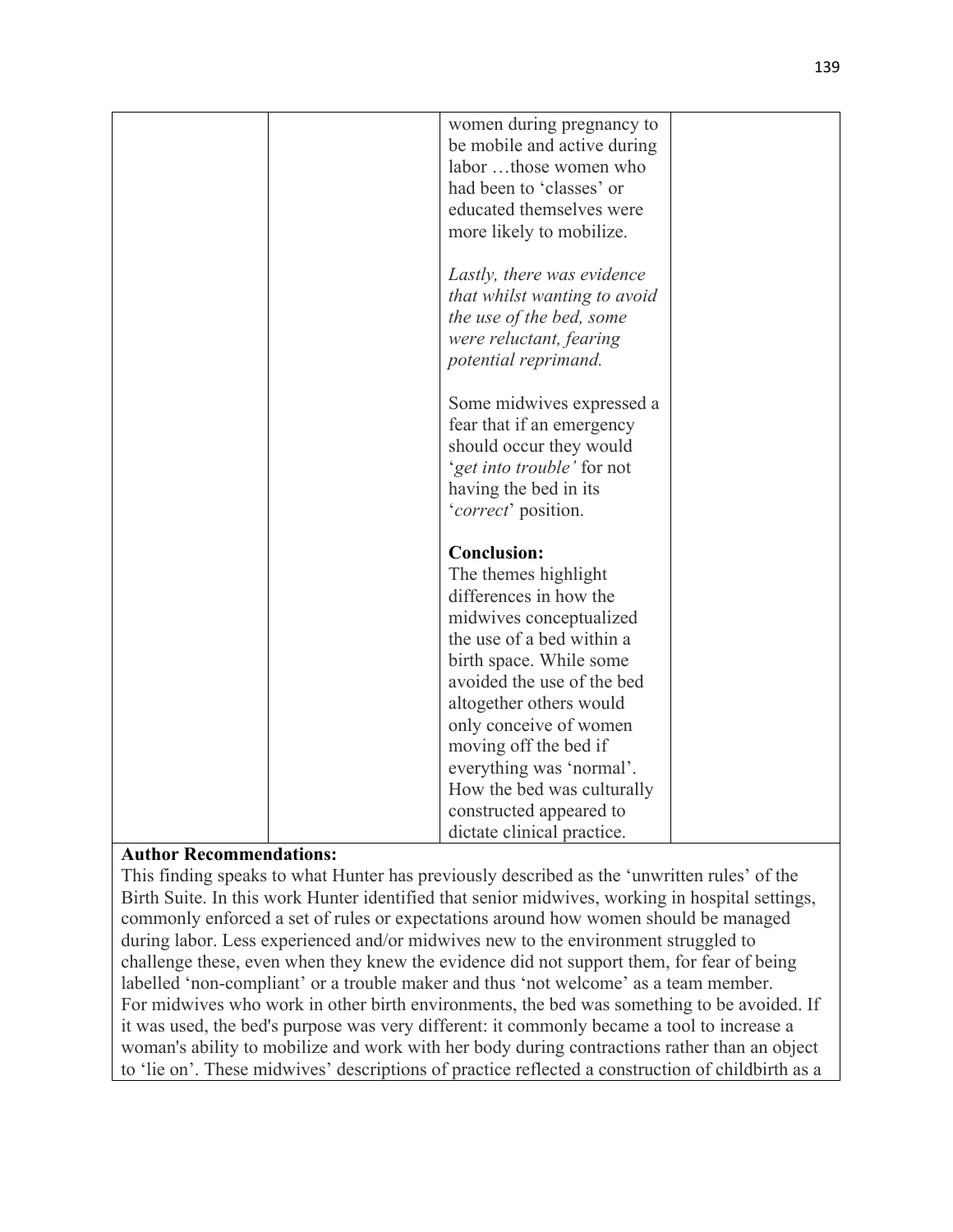normal life event. Risk was seemingly absent from any decision making by these midwives about the bed.

Midwives have the ability to reconfigure the birth space. Removing the bed from its standard central location is one simple but powerful action that has the potential to make a difference to how a woman might work with her body as she meets the challenge of labor. Likewise the messages and meaning created by this move will also help clinicians reconstruct childbirth and thus how they practice in the space.

# **Implications:**

It is interesting to note that in the first instance midwives considered that laboring women were in fact the ones choosing how the bed was utilized. Yet for most midwives the bed remains a dominant (necessary) feature of the birth space.

The continual construction (in social and other media) that birth needs to take place in a space designed only to deal with 'acute care emergencies' perpetuates a cultural norm around the birth bed as central, important and necessary to labor and birth. However, what became evident in this study was that some midwives were unable to appreciate how the environment, particularly the 'bed', might be influencing their own practice and construction of birth.

Reflecting on the meaning of an object, such as the bed, is important if clinicians are to fully understand how the birth environment influences their practice and thus women's experiences of labor and birth.

## **Source:**

Whitburn, L. Y., Jones, L. E., Davey, M. A., & Small, R. (2014). Women's experiences of labour pain and the role of the mind: an exploratory study. *Midwifery*, *30*(9), 1029-1035. https://doi.org/10.1016/j.midw.2014.04.005

| <b>Purpose/Sample</b> | Design                   | <b>Results</b>        | <b>Strengths/Limitations</b> |
|-----------------------|--------------------------|-----------------------|------------------------------|
|                       | (Method/Instruments)     |                       |                              |
| <b>Purpose:</b>       | A qualitative study was  | A woman's state of    | <b>Strengths:</b>            |
| To examine            | performed                | mind during labour    | Explores important           |
| women's               | using phenomenology as   | may set the stage for | and under-researched         |
| experiences of        | the theoretical          | the cognitive and     | concepts relating to         |
| labour pain within    | framework. Data were     | evaluative processes  | women's experiences          |
| the perspective of    | collected from telephone | that construct and    | of labour pain.              |
| modern pain           | interviews. Thematic     | give meaning to her   |                              |
| science. An           | analysis of transcripts  | pain experience.      | Has applied the              |
| improved              | was performed.           | Women's               | knowledge of modern          |
| understanding of      |                          | descriptions of their | pain science and a           |
| labour pain will      | Women participated in a  | pain experiences      | focus on cognitive           |
| assist in informing   | pre- and post-birth      | suggested two states  | processes to women's         |
| and enhancing         | interview conducted by   | of mind. The first    | descriptions of labour       |
| pain management       | LW. The pre-birth        | was characterised by  | pain.                        |
| approaches.           | interview was designed   | the mind remaining    |                              |
|                       | to explore women's       | focussed, open and    |                              |
|                       | expectations, fears and  | accepting of the      |                              |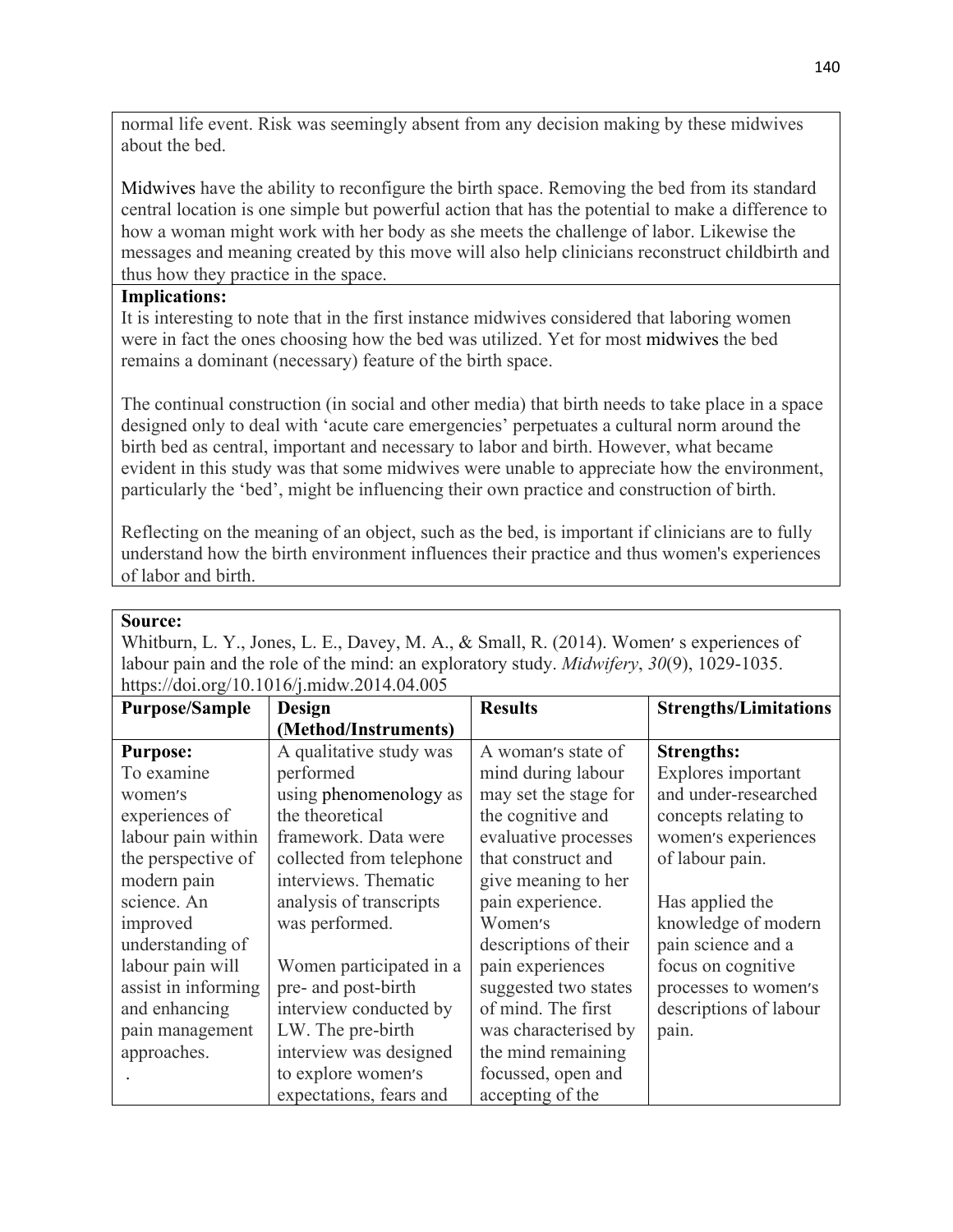| <b>Sample/Setting:</b> | ideals regarding the       | inner experience,      | Findings provide the  |
|------------------------|----------------------------|------------------------|-----------------------|
| A diverse sample       | labour and the birthing    | including pain. This   | foundation for future |
| of 19 women who        | environment and            | state tended to be     | research.             |
| gave birth in a        | additionally allowed       | accompanied by a       |                       |
| large maternity        | women to build a           | more positive          | Participants included |
| hospital was           | rapport with the           | reporting of the       | both primiparous and  |
| interviewed in the     | researcher. The post-      | labour experience.     | multiparous women     |
| month following        | birth interview was        | The second was         | from two different    |
| labour in Victoria,    | designed to capture        | characterised by the   | models of care.       |
| Melbourne,             | women's experiences of     | mind being             |                       |
| Australia.             | labour pain and this       | distracted and         |                       |
|                        | forms the focus of this    | thought processes      | <b>Limitations:</b>   |
| Stratified,            | paper. The post-birth      | featured pain          | The study was small   |
| purposive              | interview was conducted    | catastrophizing, self- | and exploratory in    |
| sampling was           | over the phone within      | judgment and a         | nature.               |
| used in order to       | four weeks of giving       | negative evaluation    |                       |
| represent both         | birth at a time chosen by  | of pain. Although      | The interview relied  |
| primiparous and        | the women and lasted       | these two mind states  | on recall up to four  |
| multiparous            | between 30 and 45          | appeared to be         | weeks after women's   |
| women in the           | minutes. Interviewing      | distinct, women        | labours.              |
| sample, as well as     | over the phone allowed     | could shift between    |                       |
| women who were         | women to break up the      | them during labour.    |                       |
| planning to give       | interview if they needed   | Women's evaluations    |                       |
| birth in both the      | to attend to the infant or | of their pain were     |                       |
| hospital birthing      | other necessary tasks.     | further influenced by  |                       |
| suites and the         | Women were asked to        | their personal         |                       |
| <b>Family Birth</b>    | reflect on the birth and   | beliefs, desires, the  |                       |
| Centre (a              | describe                   | context and the        |                       |
| midwifery-led          | their memories of the      | social environment.    |                       |
| model of care at       | experience from the        |                        |                       |
| the hospital for       | onset of the 1st stage of  | <b>Conclusion:</b>     |                       |
| women at low risk      | their labour through to    | A women's state of     |                       |
| of complications).     | the completion of          | mind during labour     |                       |
|                        | the delivery of the        | may set the stage for  |                       |
|                        | placenta.                  | the cognitive and      |                       |
| <b>Johns Hopkins</b>   |                            | evaluative processes   |                       |
| <b>Evidence</b>        |                            | that construct and     |                       |
| Appraisal:             |                            | give meaning to their  |                       |
|                        |                            | pain experience.       |                       |
| Strength:              |                            |                        |                       |
| Level III:             |                            |                        |                       |
| Qualitative Study      |                            |                        |                       |
|                        |                            |                        |                       |
|                        |                            |                        |                       |
| <b>Quality:</b>        |                            |                        |                       |
| Good:                  |                            |                        |                       |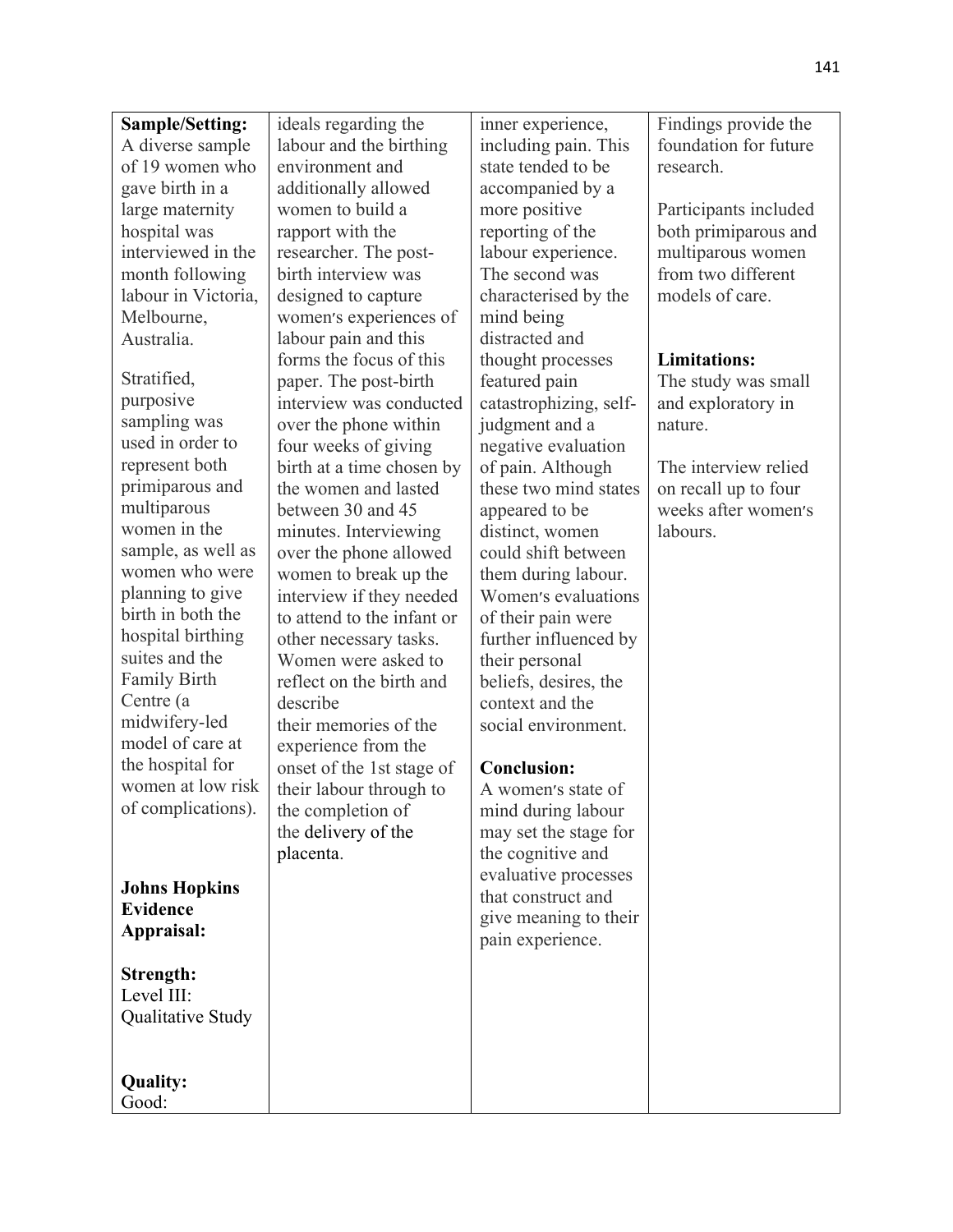| Reasonably          |  |  |
|---------------------|--|--|
| consistent results; |  |  |
| fairly definitive   |  |  |
| conclusions;        |  |  |
| reasonably          |  |  |
| consistent          |  |  |
| recommendations     |  |  |
| based on fairly     |  |  |
| comprehensive       |  |  |
| literature review   |  |  |
| that includes some  |  |  |
| reference to        |  |  |
| scientific          |  |  |
| evidence.           |  |  |

Because this is the first study to our knowledge to describe cognitive processes that are related to the experience of pain in labouring women, it is important that subsequent research explores these concepts further.

# **Implications:**

Developing interventions for labour pain that promote positive evaluative processes and cultivate a state of mind focussing on the present may improve women׳s experiences of labour pain.

## **Source:**

Zileni, B. D., Glover, P., Jones, M., Teoh, K. K., Zileni, C. W., & Muller, A. (2017). Malawi women's knowledge and use of labor and birthing positions: a cross-sectional descriptive survey. *Women and Birth*, *30*(1), e1-e8. https://doi:10.1016/j.wombi.2016.06.003

| <b>Purpose/Sample</b> | Design                  | <b>Results</b>              | <b>Strengths/Limitations</b> |
|-----------------------|-------------------------|-----------------------------|------------------------------|
|                       | (Method/Instruments)    |                             |                              |
| <b>Purpose:</b>       | The study used a cross- | The majority of             | <b>Strengths:</b>            |
| To assess             | sectional descriptive   | women knew about            | Applies current              |
| women's               | survey using face-to-   | walking $(66.4\%)$ and      | research to the Malawi       |
| knowledge and         | face exit interviews,   | lateral $(60.6\%)$ as labor | population.                  |
| use of different      | using a structured      | positions, whereas          |                              |
| positions during      | questionnaire. A        | 99.2% knew about the        | <b>Limitations:</b>          |
| labor and             | descriptive analysis of | supine as a birthing        | Low generalizability.        |
| birthing.             | the categorical         | position. Half of the       |                              |
|                       | variables was           | women (50%) walked          | The study recruited          |
| Sample/Setting:       | conducted to examine    | during labor and the        | postnatal women only,        |
| The study             | frequencies and         | majority $(91.4\%)$ gave    | who could have               |
| occurred from         | percentages.            | birth whilst in supine.     | responded to the             |
| July $2012$ to        |                         | position. Midwives          | questionnaire based on       |
| October 2013 in       |                         | were the main source        | the final outcome of         |
| the low-risk          |                         | of information on           | their childbirth.            |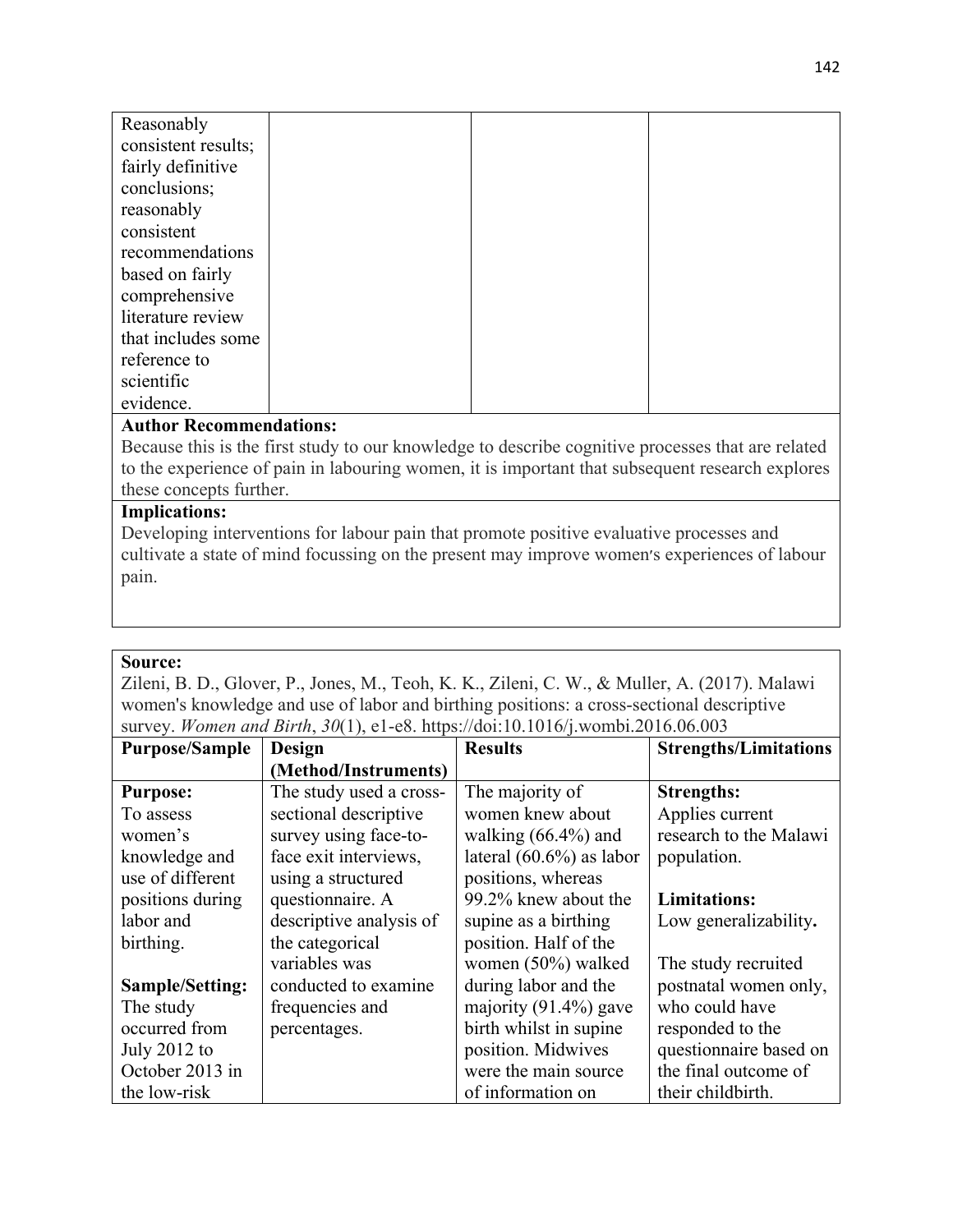| postnatal ward of                      | positions used during    |  |
|----------------------------------------|--------------------------|--|
| the NBMU in                            | childbirth.              |  |
| Lilongwe,                              |                          |  |
| Malawi                                 | Of the 360 women         |  |
| with 373 low risk                      | who had knowledge of     |  |
| postnatal women.                       | at least one labor       |  |
|                                        | position, the majority   |  |
| The inclusion                          | of them $(91.7%)$ also   |  |
| criterion was: all                     | could state the          |  |
| postnatal women                        | advantages of these      |  |
| who had a                              | birthing positions and a |  |
| normal                                 | small number of the      |  |
| spontaneous                            | women $(12.8\%)$ also    |  |
| vertex delivery                        | knew the                 |  |
| with a term                            | disadvantages.           |  |
| pregnancy $(37 -$                      |                          |  |
| 42 weeks) and                          | Out of the 370           |  |
| had received                           | participants who had     |  |
| initial postnatal                      | knowledge of different   |  |
| care in the first                      | positions used during    |  |
| $24 - 48$ h after                      | birthing, the majority   |  |
| birthing.                              | $(88.1\%)$ knew the      |  |
|                                        | advantages of these      |  |
| <b>Johns Hopkins</b>                   | birthing positions.      |  |
| <b>Evidence</b>                        |                          |  |
| Appraisal:                             | The majority of          |  |
|                                        | women who had            |  |
| Strength:                              | knowledge of labor       |  |
| Level III:                             | and birthing positions   |  |
| Descriptive                            | reported that midwives   |  |
| Survey                                 | had informed them        |  |
|                                        | about the different      |  |
| <b>Quality:</b>                        | birthing positions. The  |  |
| Good:                                  | results show that        |  |
| Reasonably                             | midwives had             |  |
| consistent                             | informed most women      |  |
| results; sufficient                    | about walking $(58.7%)$  |  |
| sample size for                        | and using a lateral      |  |
| the study design;<br>fairly definitive | position $(53.9\%)$      |  |
|                                        | during labor. Similarly, |  |
|                                        |                          |  |
| conclusions;                           | most women heard         |  |
| reasonably                             | from the midwives        |  |
| consistent                             | about using the supine   |  |
| recommendations                        | position when giving     |  |
| based on fairly<br>comprehensive       | birth (92.5%).           |  |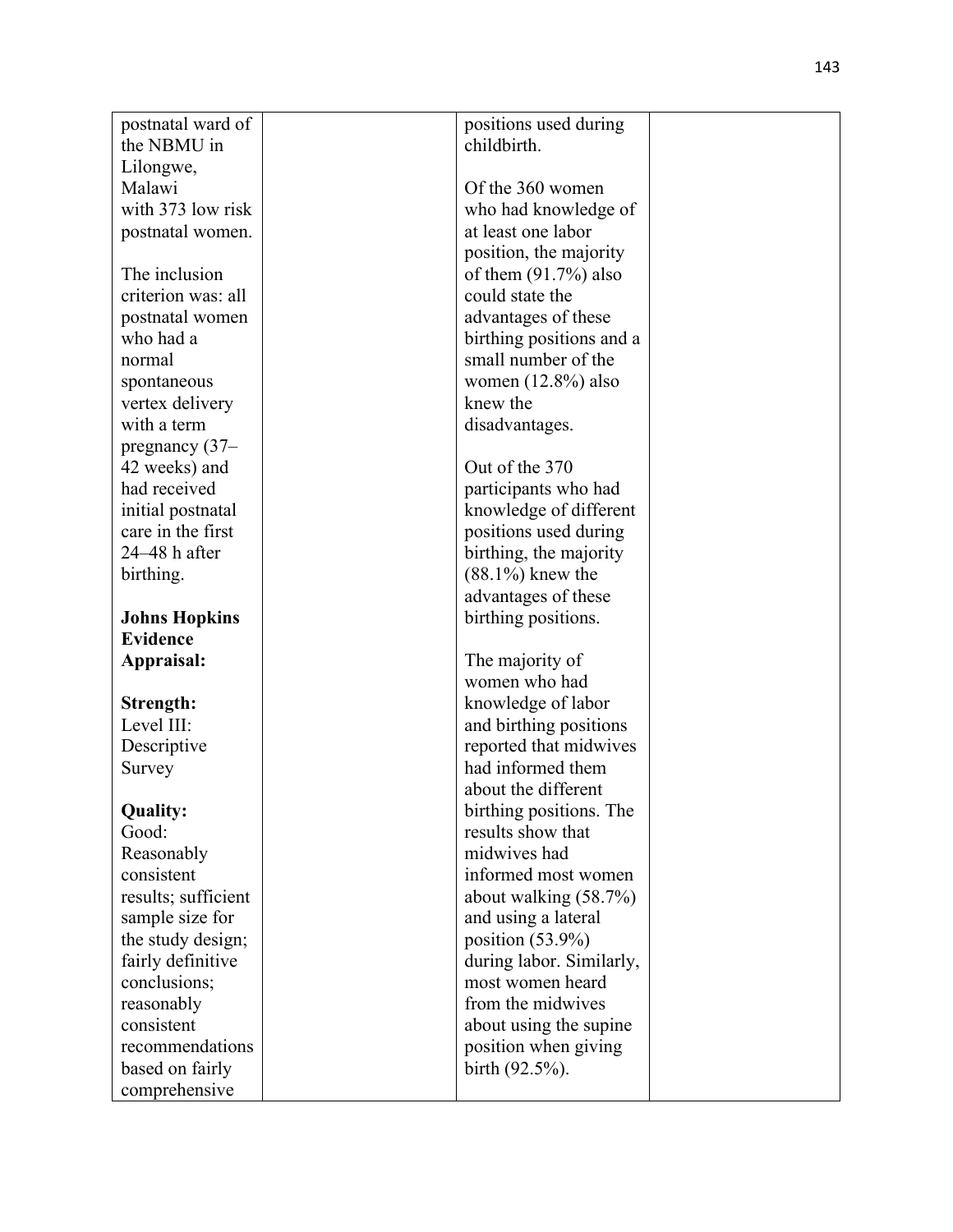| literature review | Most women knew that                         |
|-------------------|----------------------------------------------|
| that includes     | upright positions, when                      |
| some reference to | used during labor, help                      |
| scientific        | with quick dilatation of                     |
| evidence.         | the cervix and the                           |
|                   | quick descent and birth                      |
|                   | of the baby. This                            |
|                   | finding concurs with                         |
|                   | what has been reported                       |
|                   | in previous studies.                         |
|                   |                                              |
|                   | Some women resisted                          |
|                   | walking around during                        |
|                   | labor to prevent giving                      |
|                   | birth whilst walking.                        |
|                   | This is possibly due to                      |
|                   | the influence of health                      |
|                   | professionals, since                         |
|                   | Lugina et al. report that                    |
|                   | most doctors and                             |
|                   | midwives do not allow                        |
|                   | women to walk around                         |
|                   | during labor, in order                       |
|                   | to prevent giving birth                      |
|                   | whilst walking.                              |
|                   |                                              |
|                   | Most women knew                              |
|                   | upright positions could                      |
|                   | help to reduce the                           |
|                   | amount of pain during                        |
|                   | labor.                                       |
|                   |                                              |
|                   | Some assertions by the<br>women in the study |
|                   | about labor positions                        |
|                   | that were not                                |
|                   | necessarily                                  |
|                   | substantiated by the                         |
|                   | evidence. Some                               |
|                   | women (39.8%)                                |
|                   | reported that a lateral                      |
|                   | position helps with                          |
|                   | quick descent and                            |
|                   | birthing of the baby,                        |
|                   | thus reducing the                            |
|                   | duration of both the                         |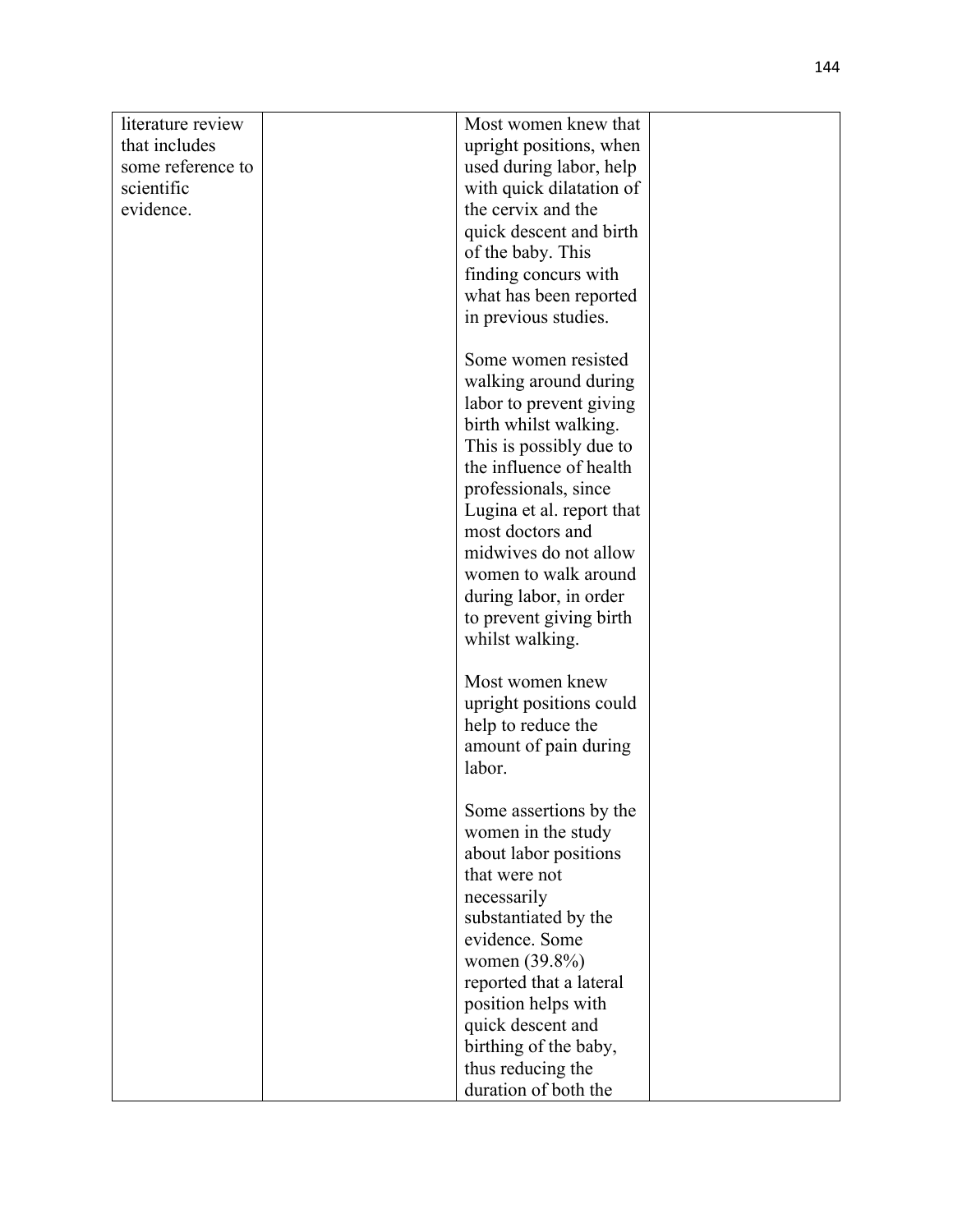|  | first and second stages  |  |
|--|--------------------------|--|
|  | of labor. More than      |  |
|  | half of the women        |  |
|  |                          |  |
|  | $(50.6\%)$ recruited for |  |
|  | this current study       |  |
|  | asserted that the supine |  |
|  | position helps with the  |  |
|  | safe birthing of the     |  |
|  | baby. Most women         |  |
|  | asserted that the supine |  |
|  | position helps with      |  |
|  | quick birth of the baby  |  |
|  | by reducing the          |  |
|  | duration of the second   |  |
|  | stage of labor.          |  |
|  |                          |  |
|  | The majority of          |  |
|  | women in this study      |  |
|  | reported that their      |  |
|  | midwives informed        |  |
|  |                          |  |
|  | them during the          |  |
|  | antenatal period about   |  |
|  | walking and using a      |  |
|  | lateral position during  |  |
|  | labor and using a        |  |
|  | supine position when     |  |
|  | giving birth.            |  |
|  |                          |  |
|  | The supine position      |  |
|  | was the most             |  |
|  | commonly used            |  |
|  | position during          |  |
|  | women's recent           |  |
|  | childbirth with the      |  |
|  | majority of women        |  |
|  | $(91.4\%)$ giving birth  |  |
|  |                          |  |
|  | whilst in this position. |  |
|  |                          |  |
|  | <b>Conclusion:</b>       |  |
|  | Childbirth education     |  |
|  | should include           |  |
|  | information on the       |  |
|  | various labor and        |  |
|  | birthing positions.      |  |
|  | Midwives should be       |  |
|  | equipped with            |  |
|  |                          |  |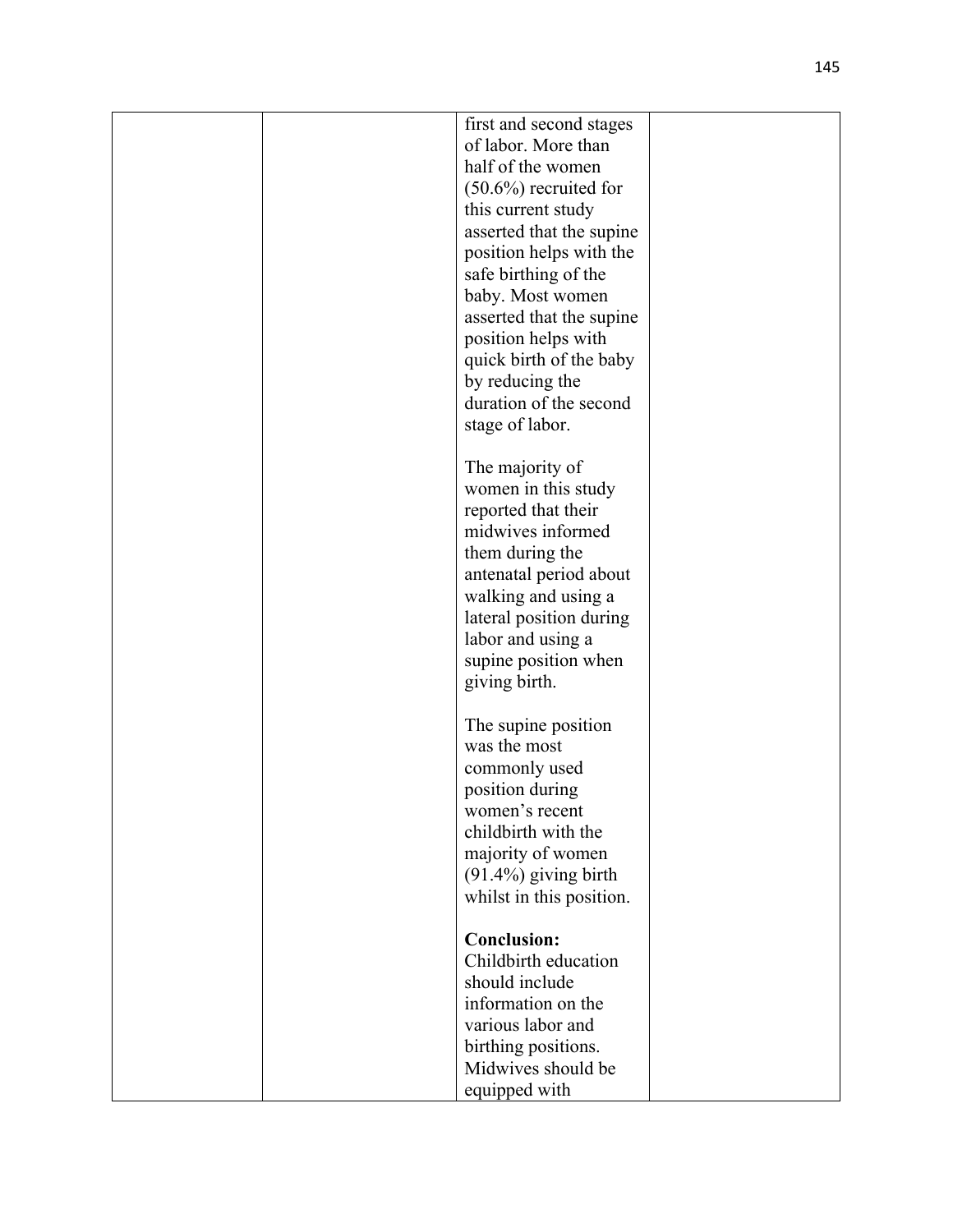|  | appropriate skills to<br>help women use<br>different positions<br>during childbirth.<br>As such, women<br>should be made<br>knowledgeable about<br>the different birthing<br>positions so that they<br>can make informed<br>decisions. |  |
|--|----------------------------------------------------------------------------------------------------------------------------------------------------------------------------------------------------------------------------------------|--|
|--|----------------------------------------------------------------------------------------------------------------------------------------------------------------------------------------------------------------------------------------|--|

## **Author Recommendations:**

Changes to women's childbirth education and professional practice are recommended. The childbirth education should include information on the various positions that can be used during labor and birthing, and their associated benefits. In addition, midwives should allow and encourage women to labor and give birth in different positions, such as the upright positions, that have shown to be associated with favorable maternal and neonatal outcomes.

It is incumbent upon health professionals to inform/educate women about different positions that can be used during labor and birthing, as based upon the evidence.

### **Implications:**

Midwives are the main source of information on birthing positions, as the majority of women reported that they had learned about different birthing positions from their midwives. It is incumbent upon health professionals to inform/educate women about different positions that can be used during labor and birthing, as based upon the evidence.

Education about different birthing positions is needed for women who deliver at the maternity unit so that they can make informed decisions on their own options for childbirth. However, midwives must have the competence to encourage and assist women give birth in different positions, so professional development of midwives in childbirth positions is a priority.

This study calls for professional development sessions, such as seminars and training sessions, aimed at equipping the midwives and doctors with competence, confidence, and current evidence-based information on the benefits of different birthing positions, such as upright and lateral positions. Furthermore, the training sessions could help to equip the midwives and doctors with skills on how to assist childbirths with the woman in upright positions.

### **Author Recommendations:**

Health professionals should view rebozo as an easy accessible clinical tool with high user acceptance and possible positive psychological and clinical implications.

The rebozo technique can be seen as a tool for cooperation between a woman, the midwife and the woman's partner.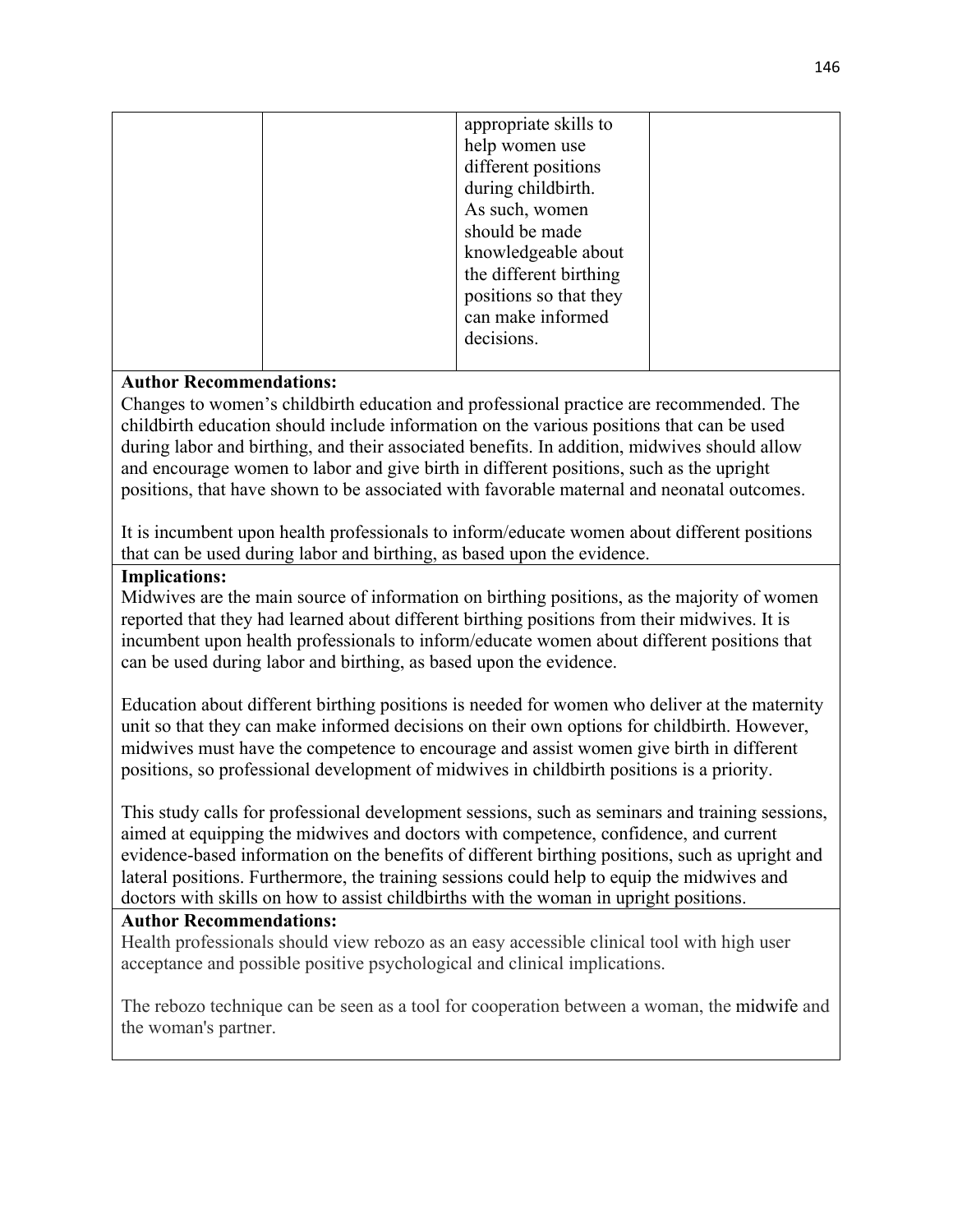Randomised controlled trials are warranted in order to test the clinical, hypothetical benefits of the rebozo technique, and elements such as labour stage, the woman's position, and the duration of the performance should be taken into account.

## **Implications:**

One interesting finding was that the majority of the women experienced the rebozo technique as potentially conducive to the birthing progress. Bearing in mind that the rebozo technique can be performed while the woman is in different positions and induces movements of her hips, the technique is indeed in accordance with the recommendations put forward by the World Health Organisation (WHO). On the basis of systematic reviews the WHO has identified four core clinical practices that promote, protect, and support the normal physiological labour process: the freedom of movement in terms of standing, walking, swaying movements, and hand and knee position. Several advantages of upright positions have been stated for both the woman and the child.

The women in the present study experienced the rebozo technique as contributing to a feeling of teamwork, thus strongly indicating psychological support. Other studies support this finding of interacting processes as mediators in the management of pain. The rebozo technique can be utilised as an easy and low-practical noninvasive pain management tool during labour.

### **Source:**

Iversen, M. L., Midtgaard, J., Ekelin, M., & Hegaard, H. K. (2017). Danish women's experiences of the rebozo technique during labour: A qualitative explorative study. *Sexual & Reproductive Healthcare*, *11*, 79-85. https://doi.org/10.1016/j.srhc.2016.10.005

| <b>Purpose/Sample</b>  | Design                   | <b>Results</b>          | <b>Strengths/Limitations</b> |
|------------------------|--------------------------|-------------------------|------------------------------|
|                        | (Method/Instruments)     |                         |                              |
| <b>Purpose:</b>        | Qualitative study based  | The main theme          | <b>Strengths:</b>            |
| To explore             | on individual telephone  | expressed the women's   | The study contributes        |
| women's                | interviews, analyzed by  | overall experience      | with a deeper and            |
| experiences of         | means of qualitative     | with the rebozo:        | more nuanced                 |
| the rebozo             | content analysis and     | "Joined movements in    | understanding of a           |
| technique during       | inspired by interpretive | a harmless effort       | topic where only             |
| labour.                | description.             | towards a natural       | limited knowledge            |
|                        |                          | birth". The women       | exists.                      |
| <b>Sample/Setting:</b> | The average time from    | experienced that the    |                              |
| 17 participants        | giving birth to          | technique created       | <b>Limitations:</b>          |
| were recruited         | conducting the           | bodily sensations,      | Efficacy studies are         |
| from two               | interview was 30 days,   | which reduced their     | warranted.                   |
| different-sized        | with a range of $9-58$   | pain, and furthermore   |                              |
| Danish hospitals       | days.                    | they expressed that it  |                              |
| and identified by      |                          | interrelated the labour |                              |
| applying a             |                          | process and produced    |                              |
| purposeful             |                          | mutual involvement      |                              |
| sample strategy.       |                          | and psychological       |                              |
|                        |                          | support from the        |                              |
|                        |                          | midwife and the         |                              |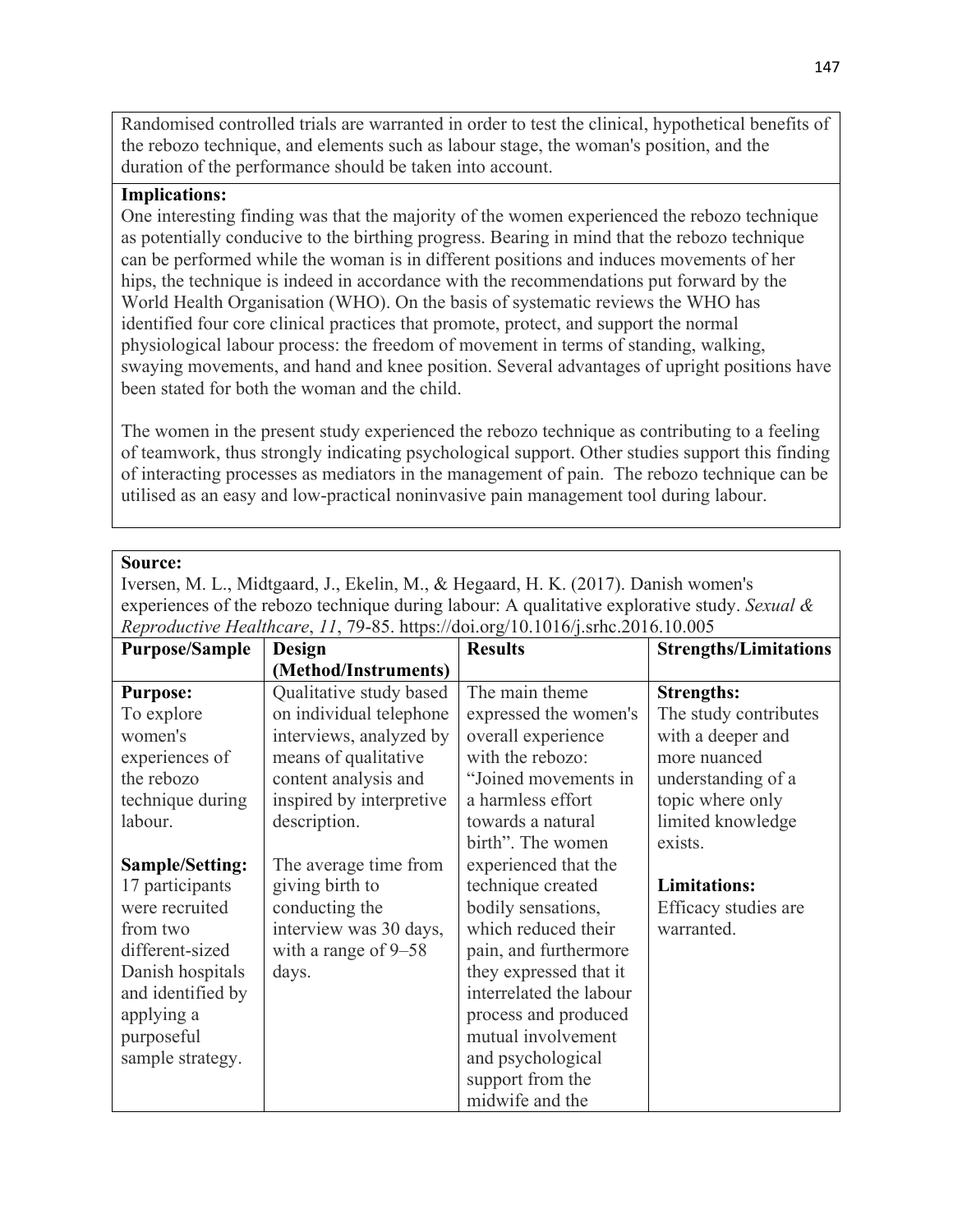| Only women         | women's partner. The    |  |
|--------------------|-------------------------|--|
| fulfilling two     | rebozo technique was    |  |
| predetermined      | in most situations      |  |
| criteria were      | carried out because the |  |
| invited to         | midwife suspected a     |  |
| participate: (1)   | foetus malposition.     |  |
| they received the  |                         |  |
| rebozo technique   | In more than half of    |  |
| during labour and  | the deliveries,         |  |
| $(2)$ they had     | the midwife answered    |  |
| fluent oral Danish | that a change in the    |  |
| skills.            | labour was observed     |  |
|                    | after rebozo.           |  |
|                    |                         |  |
| Participants were  |                         |  |
| recruited during a |                         |  |
| 2-month period     |                         |  |
| (from April to     |                         |  |
| June $2014$ ) from |                         |  |
| two different      |                         |  |
| public hospitals.  |                         |  |
| One hospital was   |                         |  |
| the Copenhagen     |                         |  |
| University         |                         |  |
| Hospital           |                         |  |
| Rigshospitalet,    |                         |  |
| which is the most  |                         |  |
| specialised        |                         |  |
| hospital in        |                         |  |
| Denmark, serving   |                         |  |
| around 10% of all  |                         |  |
|                    |                         |  |
| births in the      |                         |  |
| country. The       |                         |  |
| second hospital    |                         |  |
| was                |                         |  |
| Roskilde/Koege     |                         |  |
| Hospital, Region   |                         |  |
| Sjaelland, which   |                         |  |
| is a medium-       |                         |  |
| sized birth        |                         |  |
| facility centre,   |                         |  |
| serving 2266       |                         |  |
| deliveries in      |                         |  |
| 2012,              |                         |  |
| corresponding to   |                         |  |
|                    |                         |  |
| nearly 4% of the   |                         |  |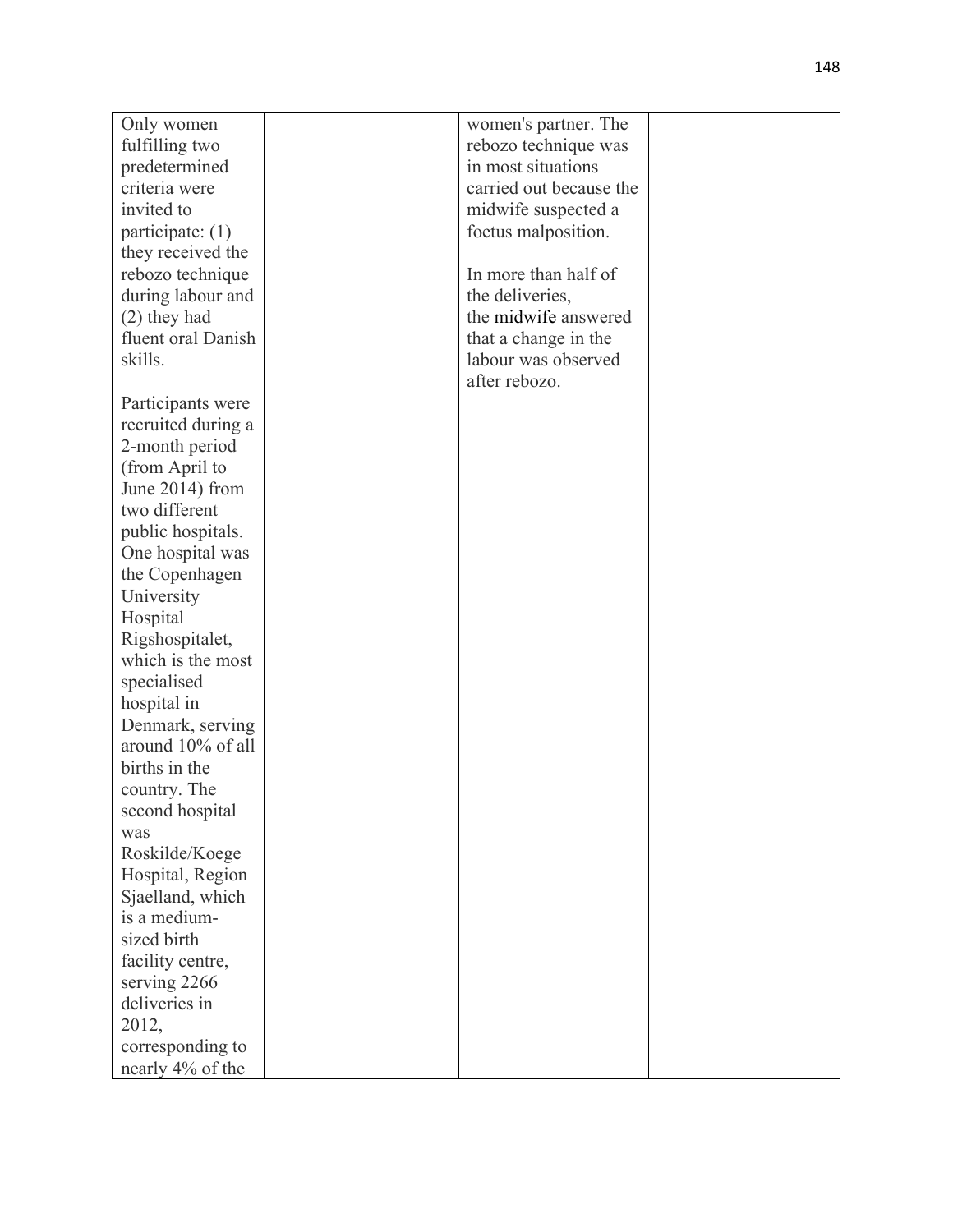| total births in      | <b>Bodily sensations</b>  |  |
|----------------------|---------------------------|--|
| Denmark.             | They attributed the       |  |
|                      | pleasure to the           |  |
| <b>Johns Hopkins</b> | movement in their hips    |  |
| <b>Evidence</b>      | and described that it     |  |
| Appraisal:           | made their muscles        |  |
| Strength: III,       | relax. The women          |  |
| Qualitative Study    | positively articulated    |  |
|                      | that they had less need   |  |
|                      | of medical pain relief    |  |
| <b>Quality:</b> Low, | as a response to using    |  |
| insufficient         | the rebozo.               |  |
| sample size for      | <b>Interrelating the</b>  |  |
| the study design     | labour process            |  |
|                      | The majority of the       |  |
|                      | women experienced         |  |
|                      | rebozo as affecting the   |  |
|                      | labour's progress,        |  |
|                      | referring to the          |  |
|                      | frequency of              |  |
|                      | contractions or how       |  |
|                      | they felt the baby's      |  |
|                      | head descended in         |  |
|                      | their pelvis: it was like |  |
|                      | I could feel how they     |  |
|                      | became regular and        |  |
|                      | they lasted a bit         |  |
|                      | longer, but weren't so    |  |
|                      | painful, so they          |  |
|                      | changed character         |  |
|                      | from before to            |  |
|                      | after $(I, 15)$           |  |
|                      | If medical                |  |
|                      | interventions were        |  |
|                      | necessary in order to     |  |
|                      | strengthen the            |  |
|                      | contractions, some        |  |
|                      | women argued that the     |  |
|                      | rebozo did not            |  |
|                      | influence their labour.   |  |
|                      | Yet they highlighted      |  |
|                      | other positive            |  |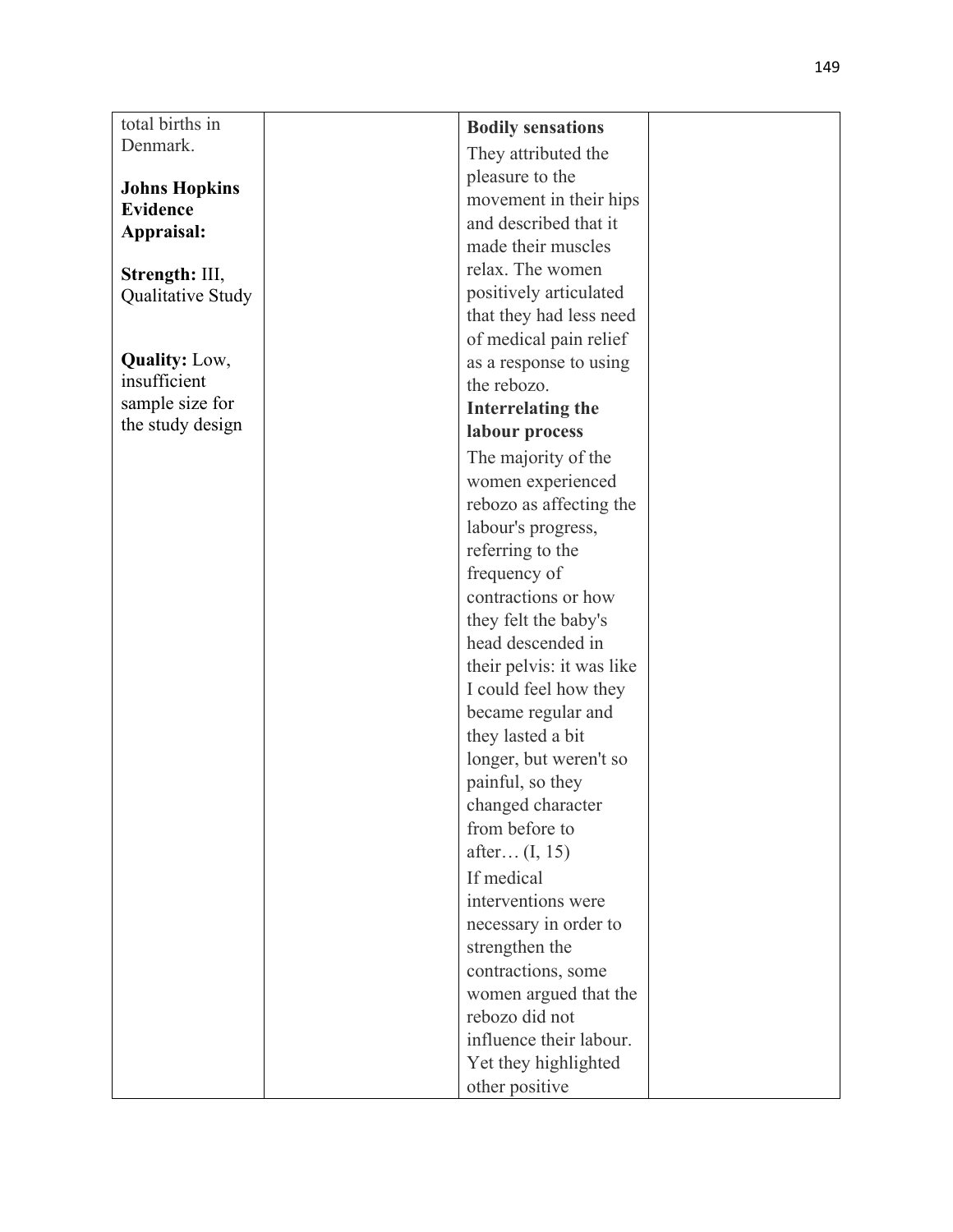|  | experiences produced                        |  |
|--|---------------------------------------------|--|
|  | by the technique, for                       |  |
|  | example, pain relief.                       |  |
|  | <b>Mutual involvement</b>                   |  |
|  | and psychological                           |  |
|  | support                                     |  |
|  | By performing the                           |  |
|  | rebozo technique, the                       |  |
|  | women considered the                        |  |
|  | midwife as involved in                      |  |
|  | their well-being and                        |  |
|  | wanting the best for                        |  |
|  | them. It was, however,                      |  |
|  | not necessarily the                         |  |
|  | rebozo technique itself                     |  |
|  | that fostered this                          |  |
|  | experience, but rather                      |  |
|  | the midwife's initiative                    |  |
|  | in proposing rebozo.                        |  |
|  | The women described                         |  |
|  | this as a proactive                         |  |
|  | action, and felt<br>positive about doing    |  |
|  | something concrete                          |  |
|  | physically, which led                       |  |
|  | to a feeling of                             |  |
|  | empowerment.                                |  |
|  | Furthermore, it                             |  |
|  | contributed to a                            |  |
|  | feeling of not going                        |  |
|  | through labour alone                        |  |
|  | and helped them to                          |  |
|  | find mental peace:                          |  |
|  | mentally it made me                         |  |
|  | feel calm, I could feel                     |  |
|  | that it gave me, what                       |  |
|  | can I say, presence,                        |  |
|  | sort of the sense that                      |  |
|  | some care was being                         |  |
|  | provided in that<br>situation, and that was |  |
|  | enormously                                  |  |
|  | comforting. (I, 15)                         |  |
|  |                                             |  |
|  | The women had not                           |  |
|  | expected the partner to                     |  |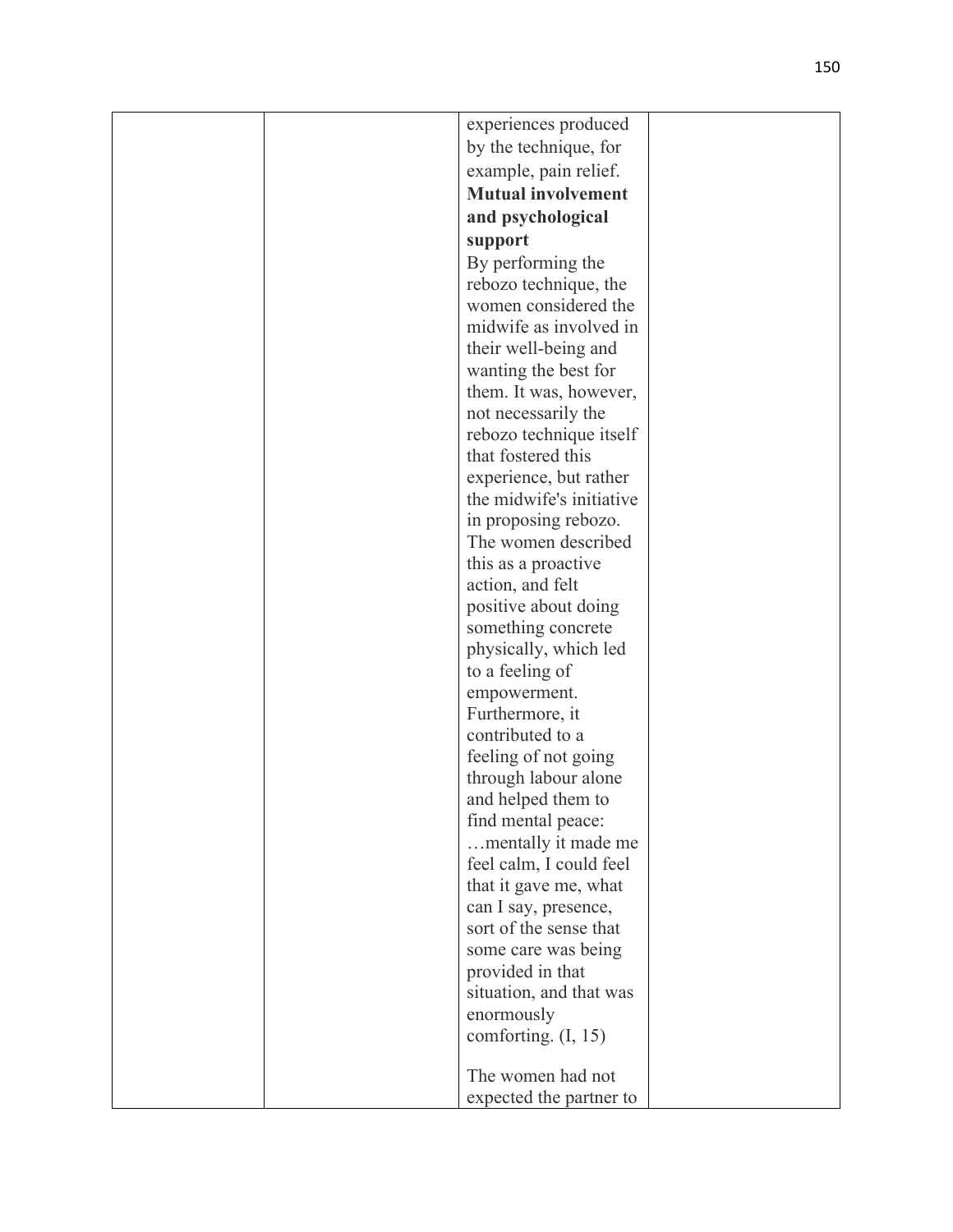|  | have a specific task    |  |
|--|-------------------------|--|
|  | during labour, but they |  |
|  | described it as a       |  |
|  | positive surprise when  |  |
|  | the partner carried out |  |
|  | the rebozo technique.   |  |
|  | The involvement of      |  |
|  | the partner contributed |  |
|  | to a feeling of not     |  |
|  | going through labour    |  |
|  | alone, and the          |  |
|  | technique became an     |  |
|  | instruction or frame    |  |
|  | for cooperation         |  |
|  | between the woman       |  |
|  | and her partner:        |  |
|  |                         |  |
|  | <b>Conclusion:</b>      |  |
|  | The experiences of the  |  |
|  | rebozo technique were   |  |
|  |                         |  |
|  | overall positive and    |  |
|  | both of a physical and  |  |
|  | psychological nature.   |  |

# **Author Recommendations:**

Health professionals should view rebozo as an easy accessible clinical tool with high user acceptance and possible positive psychological and clinical implications.

The rebozo technique can be seen as a tool for cooperation between a woman, the midwife and the woman's partner.

Randomised controlled trials are warranted in order to test the clinical, hypothetical benefits of the rebozo technique, and elements such as labour stage, the woman's position, and the duration of the performance should be taken into account.

## **Implications:**

One interesting finding was that the majority of the women experienced the rebozo technique as potentially conducive to the birthing progress. Bearing in mind that the rebozo technique can be performed while the woman is in different positions and induces movements of her hips, the technique is indeed in accordance with the recommendations put forward by the World Health Organisation (WHO). On the basis of systematic reviews the WHO has identified four core clinical practices that promote, protect, and support the normal physiological labour process: the freedom of movement in terms of standing, walking, swaying movements, and hand and knee position. Several advantages of upright positions have been stated for both the woman and the child.

The women in the present study experienced the rebozo technique as contributing to a feeling of teamwork, thus strongly indicating psychological support. Other studies support this finding